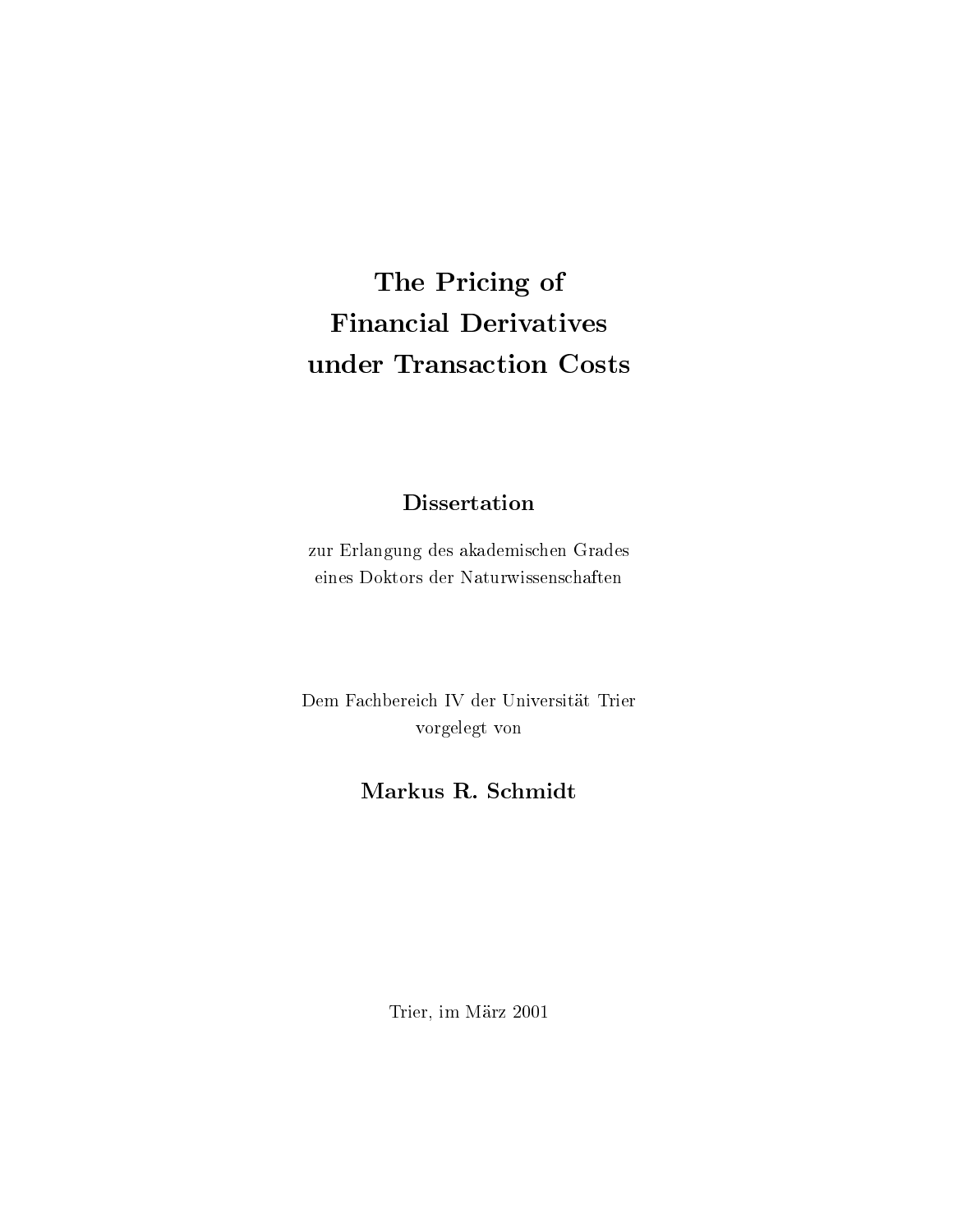- 1. Gutachter: Prof. Dr. Harald Luschgy, Universität Trier
- 2. Gutachter: Prof. Dr. Albrecht Irle, Universität Kiel

Tag der mündlichen Prüfung: 6. Juli 2001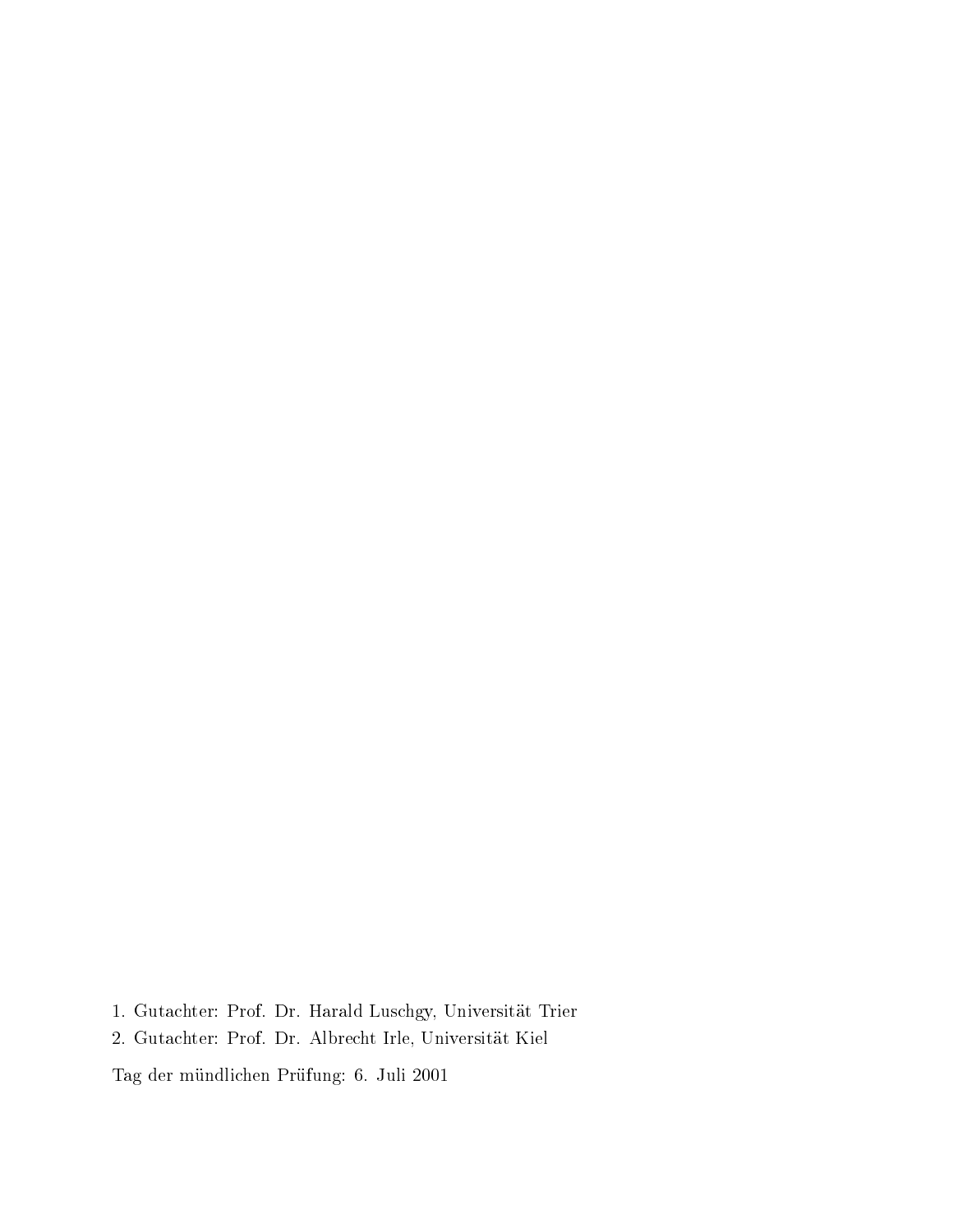## Acknowledgements

A project like this could not be successful without the promotion and support of teachers, colleagues, friends and relatives. I am indebted to many people for their assistance, inspiration and encouragement.

First of all, I would like to thank my mentor Prof. Sonnemann to whom I am grateful for the excellent working environment he provided me with. His numerous contributions to my mathematical education constitute a treasure on which I can draw in my future work. In the same breath, I would like to thank my advisor Prof. Luschgy for all the time and patience he put into accompanying and advising me in my research, particulary with regard to his seminal suggestions.

Furthermore, I am grateful to my coreader Prof. Irle from the Universität Kiel for his interest in my work and for valuable comments.

I would also like to thank Dr. Wengenroth for the constructive discussions concerning functional analysis and Dr. Battermann for proofreading the introduction.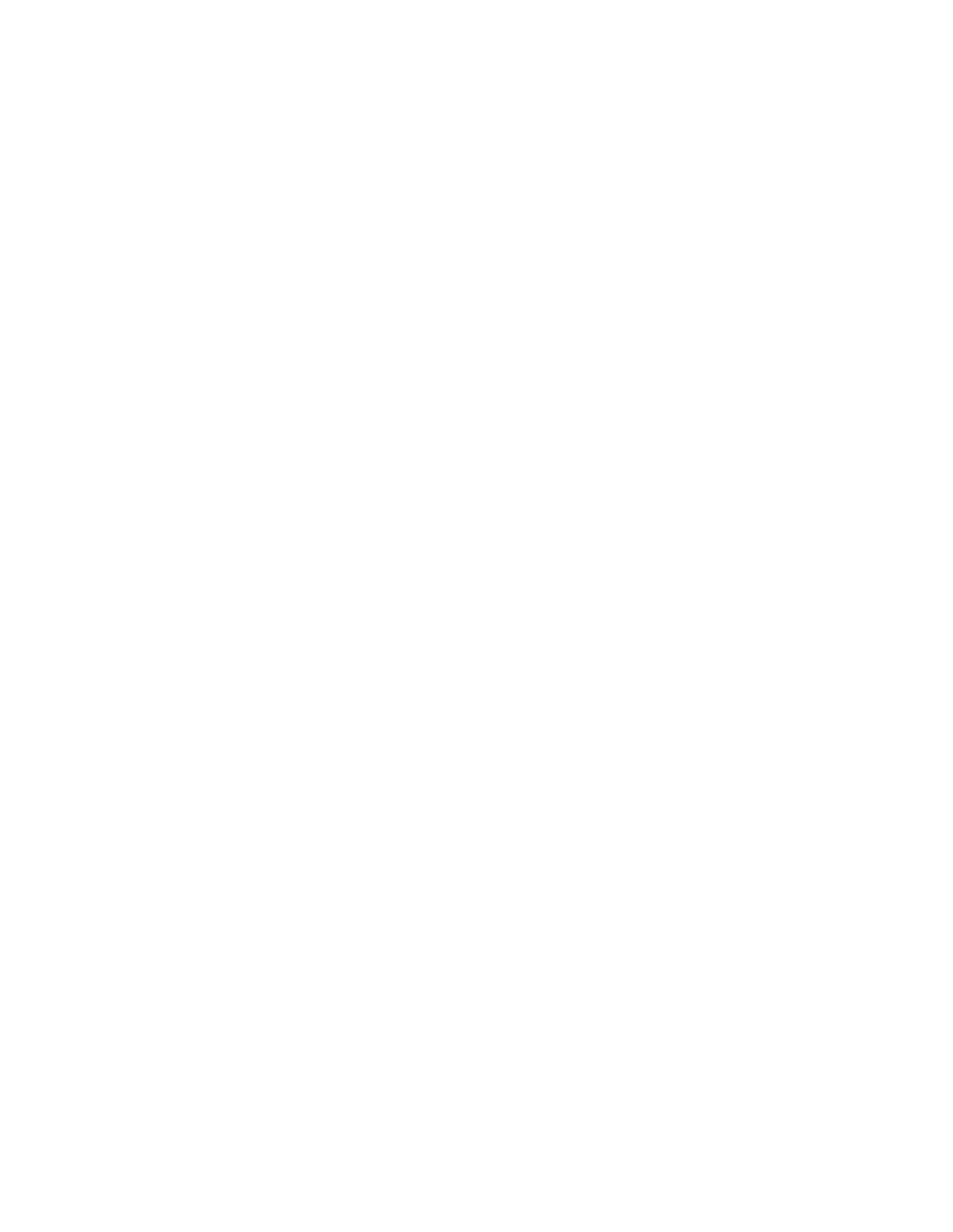## Contents

| I                |              | <b>Financial Derivatives and Transaction costs</b>     | $\mathbf 1$    |
|------------------|--------------|--------------------------------------------------------|----------------|
| 1                | Introduction |                                                        | 3              |
|                  | 1.1          |                                                        | 3              |
|                  | 1.2          |                                                        | $\overline{5}$ |
|                  | 1.3          |                                                        | 9              |
| $\boldsymbol{2}$ |              | <b>Modelling Proportional Transaction Costs</b>        | 17             |
|                  | 2.1          |                                                        | 18             |
|                  | 2.2          | Security Market without Transaction Costs              | 20             |
|                  | 2.3          | Stock Market with Constant Transaction Cost Factors    | 23             |
|                  | 2.4          |                                                        | 24             |
|                  | 2.5          | Currency Market with Constant Transaction Cost Factors | 25             |
|                  | 2.6          | Currency Market with Bid-Ask Spreads                   | 28             |
|                  | 2.7          |                                                        | 31             |
| $\mathbf{I}$     |              | <b>Discrete Time</b>                                   | 39             |
| 3                |              | The Discrete Time Market                               | 41             |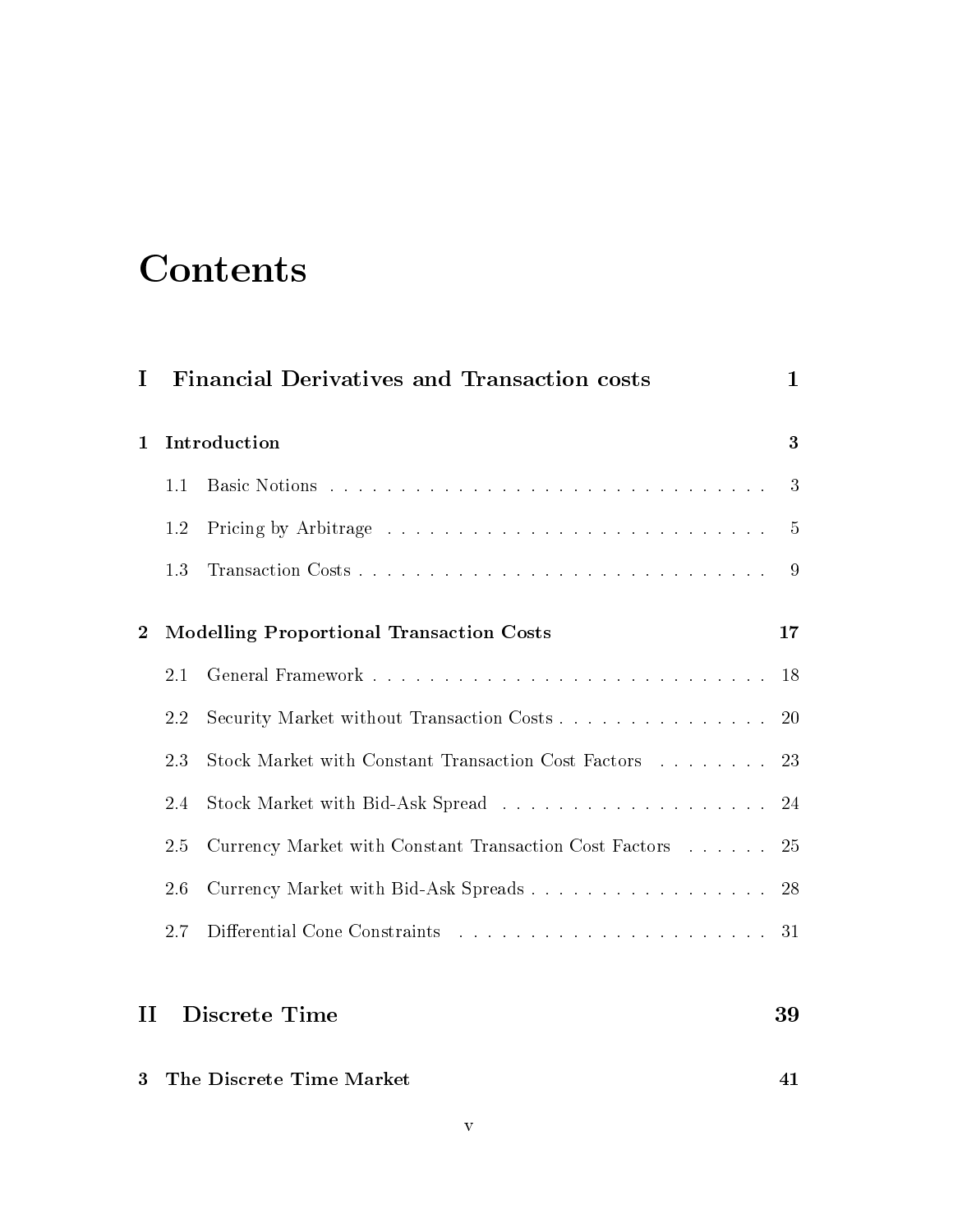| 4                                                              | Fundamental Theorems of Asset Pricing in Discrete Time<br>49    |                                                                                                                                                                                                                                |  |     |  |  |
|----------------------------------------------------------------|-----------------------------------------------------------------|--------------------------------------------------------------------------------------------------------------------------------------------------------------------------------------------------------------------------------|--|-----|--|--|
|                                                                | 4.1                                                             |                                                                                                                                                                                                                                |  | 49  |  |  |
|                                                                | 4.2                                                             |                                                                                                                                                                                                                                |  | 50  |  |  |
|                                                                | 4.3                                                             |                                                                                                                                                                                                                                |  | 53  |  |  |
|                                                                | 4.4                                                             | General Case response to the contract of the contract of the contract of the contract of the contract of the contract of the contract of the contract of the contract of the contract of the contract of the contract of the c |  | 55  |  |  |
|                                                                | 4.5                                                             |                                                                                                                                                                                                                                |  | 68  |  |  |
| 5                                                              | Dual Characterization of Super-Hedging Prices<br>91             |                                                                                                                                                                                                                                |  |     |  |  |
|                                                                | 5.1                                                             |                                                                                                                                                                                                                                |  |     |  |  |
|                                                                | 5.2                                                             |                                                                                                                                                                                                                                |  |     |  |  |
|                                                                | 5.3                                                             |                                                                                                                                                                                                                                |  |     |  |  |
| <b>Continuous Time</b><br>107<br>ПI                            |                                                                 |                                                                                                                                                                                                                                |  |     |  |  |
| 6                                                              |                                                                 | The Continuous Time Market                                                                                                                                                                                                     |  | 109 |  |  |
| $\overline{7}$                                                 | Fundamental Theorems of Asset Pricing in Continuous Time<br>119 |                                                                                                                                                                                                                                |  |     |  |  |
| 8                                                              | Dual Characterization of Super-Hedging Prices<br>135            |                                                                                                                                                                                                                                |  |     |  |  |
| $\mathbf{IV}$                                                  |                                                                 | Application                                                                                                                                                                                                                    |  | 147 |  |  |
| 9                                                              | <b>Quantile-Hedging</b><br>149                                  |                                                                                                                                                                                                                                |  |     |  |  |
| 10 Nontrivial Super Hedges with Log-Lipschitz Processes<br>157 |                                                                 |                                                                                                                                                                                                                                |  |     |  |  |
| Zusammenfassung<br>173                                         |                                                                 |                                                                                                                                                                                                                                |  |     |  |  |
|                                                                |                                                                 | A Banach Spaces                                                                                                                                                                                                                |  | 177 |  |  |
| $\bf{B}$                                                       |                                                                 | Multifunctions                                                                                                                                                                                                                 |  | 183 |  |  |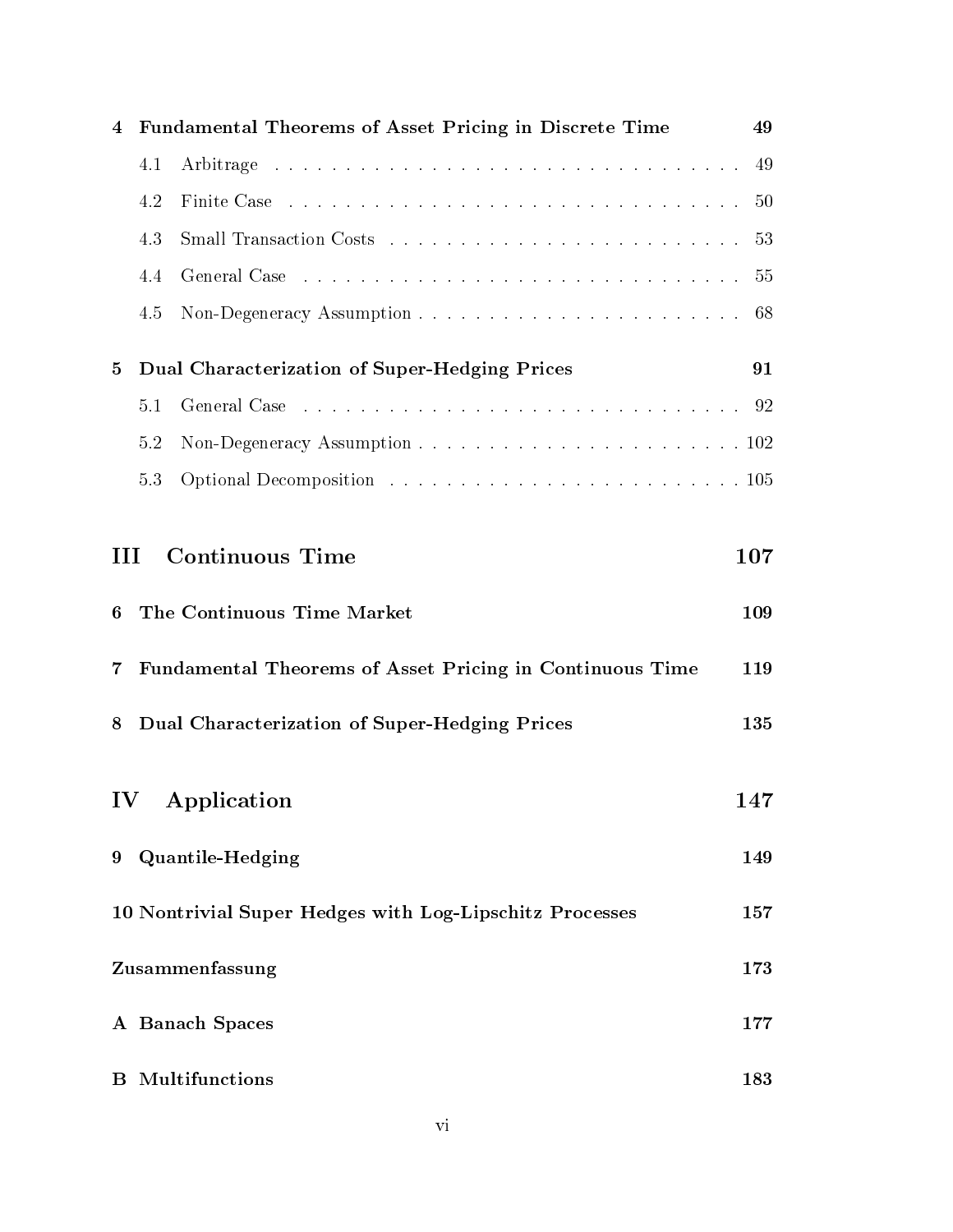| References      | 187 |
|-----------------|-----|
|                 |     |
| List of Symbols | 195 |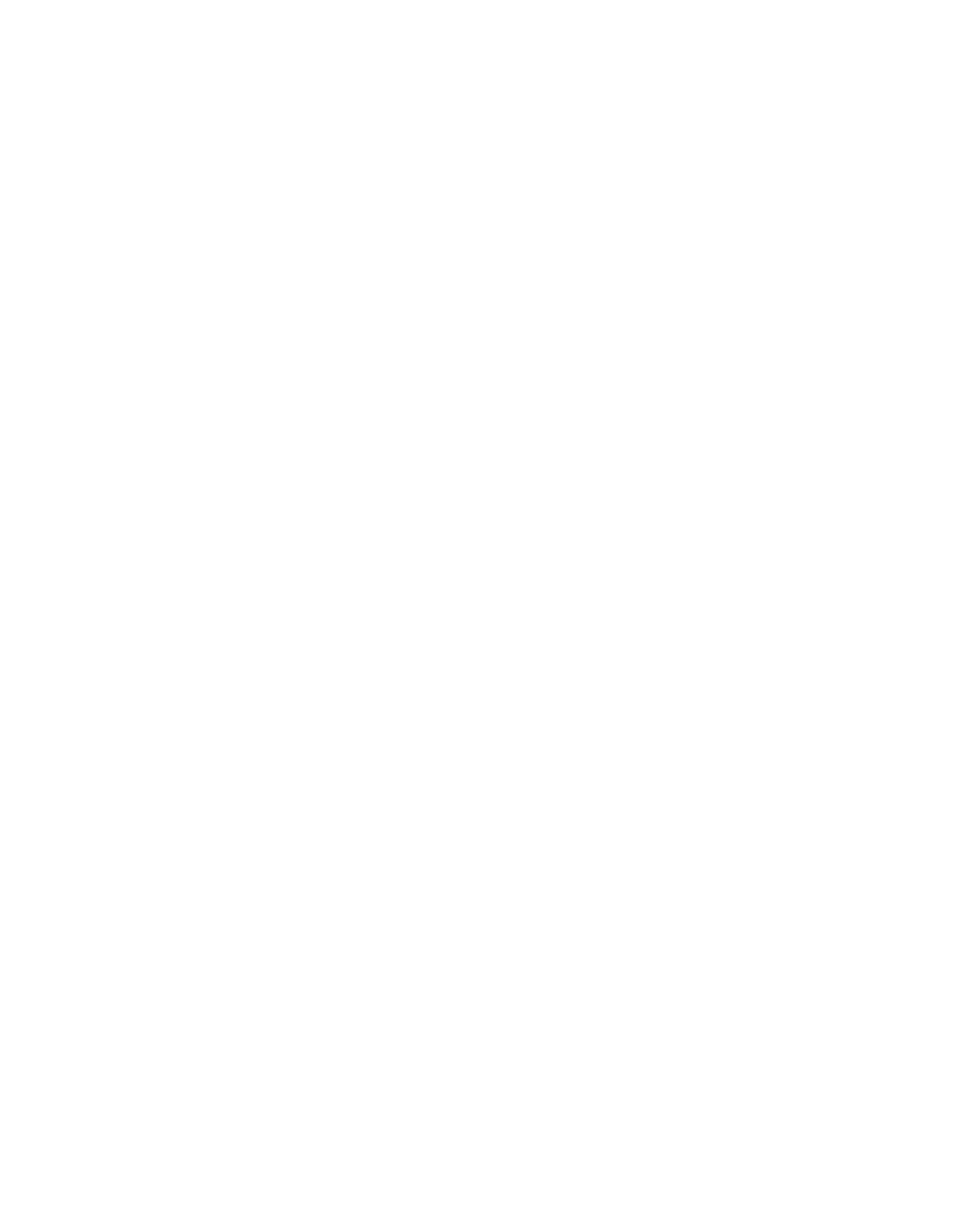# Part I

# **Financial Derivatives and Transaction costs**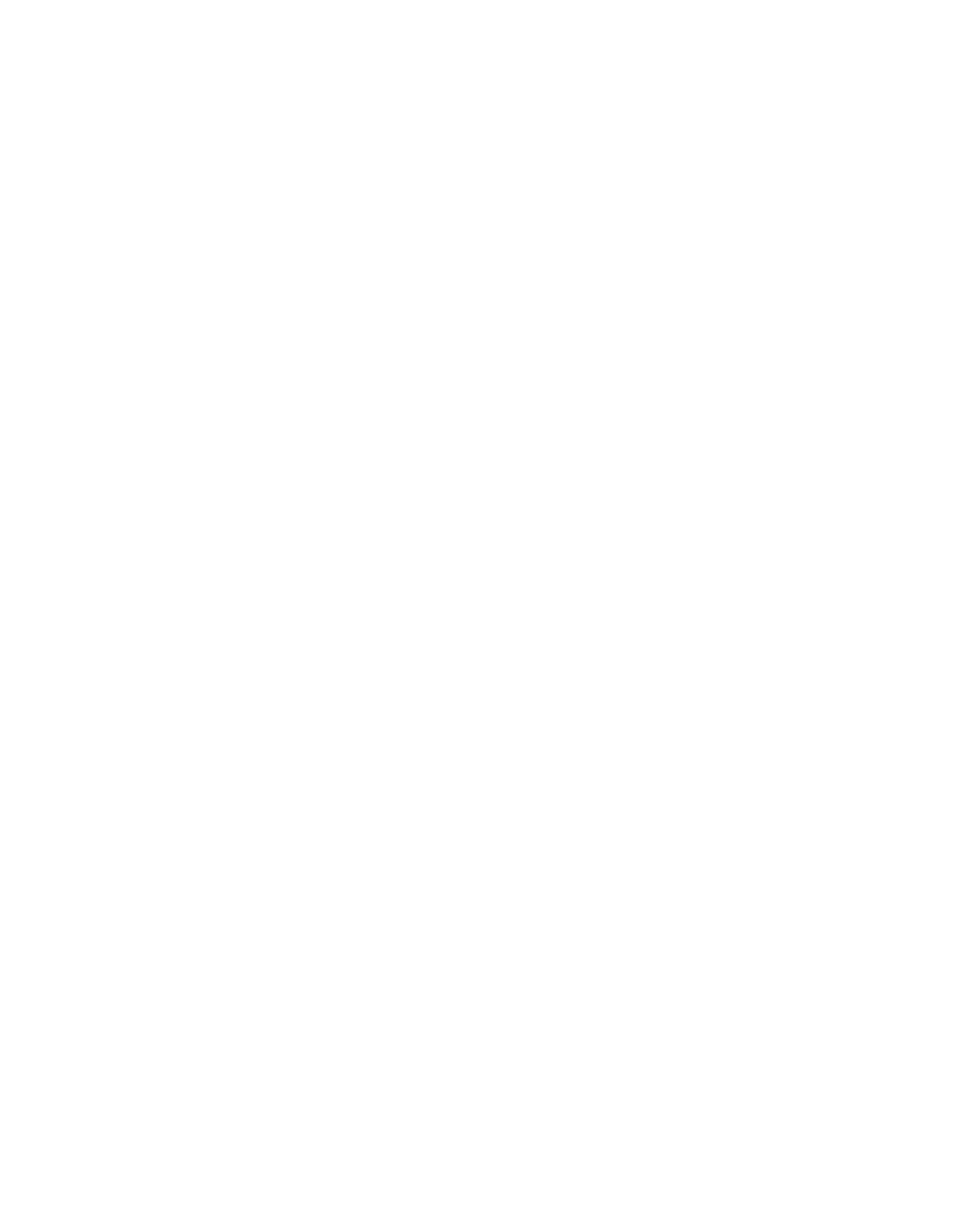## Chapter 1

## Introduction

Our aim is to develop a theory of arbitrage bounds for prices of contingent claims considering transaction costs, but regardless of other conceivable market frictions. However, we want to hold our assumptions on the market as general as convenient for the deduction of meaningful results that make good economic sense.

The main problems we have to deal with are how to

- model transaction costs?
- formulate a Fundamental Theorem of Asset Pricing under transaction costs?
- develop a dual characterization of arbitrage bounds under transaction costs?

Of course we are not the first to adress these problems. Before we give a short survey of existing theory on arbitrage pricing and transaction costs, let us first explain the basic theoretical notions.

#### **Basic Notions**  $1.1$

A financial derivative is a financial instrument, i.e., a security or standardized financial contract, whose value and characteristics are derived in part from the value and characteristics of one or more other financial instruments or assets, the *underlyings*. In other words, a financial derivative is characterized by the fact that the claim resulting from an engagement in a financial derivative is *continuent* upon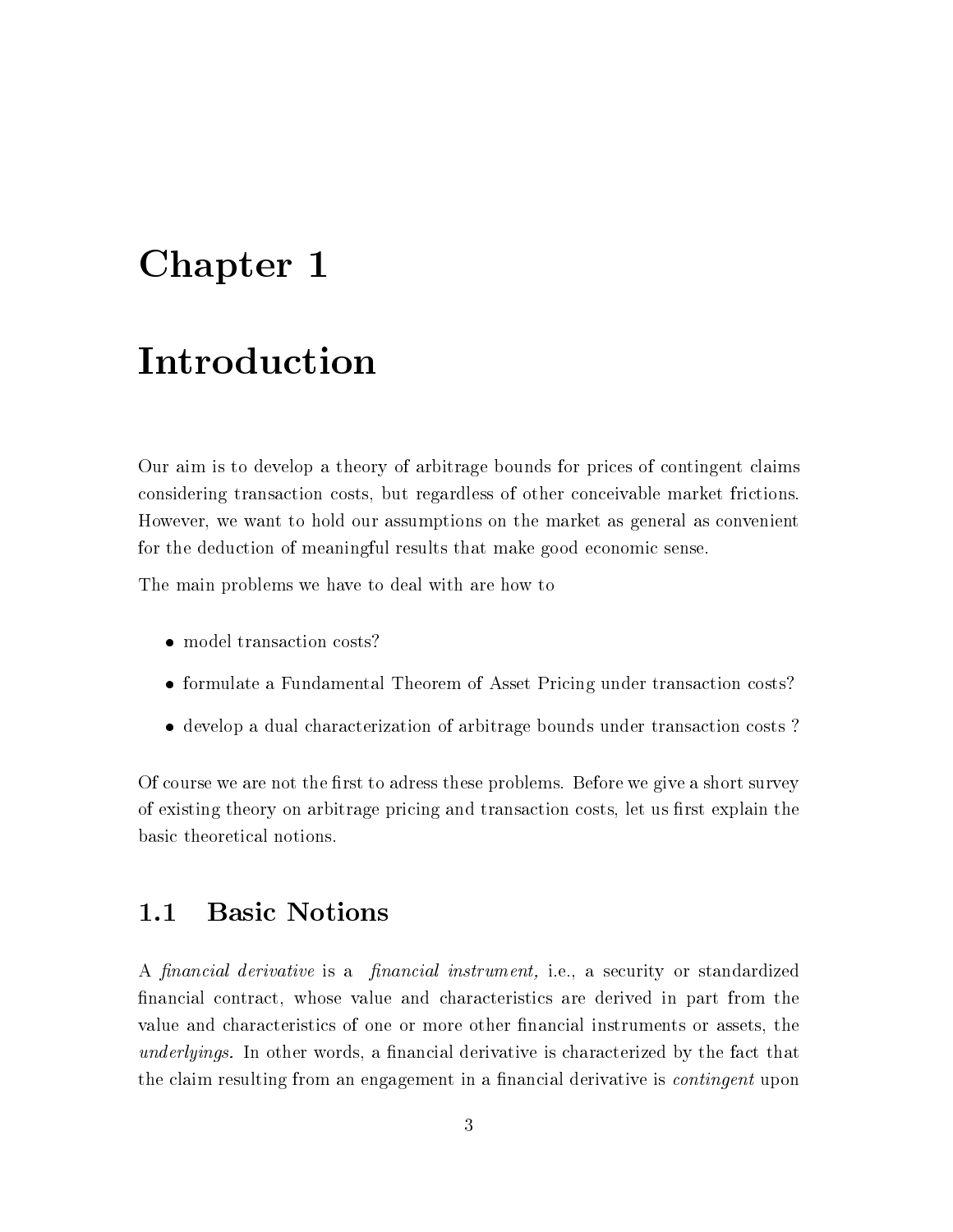the prices or values of other, more basic financial instruments. Therefore, financial derivatives are also known as *contingent claims*.

Options and futures on stocks or currencies are familiar examples for financial derivatives. There is also a great diversity of more exotic products (see e.g. Hull, 1997). Possible underlyings are marketable commodities, securities, currencies or financial indices such as stock market indices, interest rates or any other standardized data, e.g. quoted temperatures. Moreover, marketable derivative instruments like options or future contracts can also serve as underlyings for more exotic derivatives such as options on futures or options on options.

The simplest example for a financial derivative according to our definition is a certificate on a stock market index or a certificate on any other basket of stocks. In fact, the value of such a security is derived in a straightforward way from the value of the underlying securities at any given time. Consequently, at any time one is able to calculate the current fair price of such a certificate as the weighted sum of the underlyings' current prices.

Unfortunately, typical financial derivatives such as futures and options lack this convenient feature. As these derivatives are essentially a bet on which way the value of the underlying instrument is going in the future, one has to await the issue of the bet at the so called *maturity date*. It is only then that the derivative's value can indeed be derived from the underlyings' prices in a definitely manner.

Thus the question arises, at which price a financial derivative should be traded before maturity. In other words, what is the *fair market value?* As *fair* market value we understand a price, at which an interested but not desperate seller could expect to find an interested but not desperate buyer or vice versa. So, the answer might depend upon the buyer's or seller's knowledge and assumptions on the underlyings' characteristics.

If one "knows" the possible values and the joint probability distribution of the underlyings, then one is able, at least theoretically, to derive the corresponding probability distribution for the payoffs from an investment in the derivative. Consequently, one can consider this investment as a fair game, if the expected payoff is greater or equal to the payoff from a secure investment until maturity.

But suppose that one party, say the buyer, can engage in a trading strategy in the underlyings that would yield a payoff pattern identical equal to that from the derivative investment. By a *trading strategy* we mean a sequence of financial transac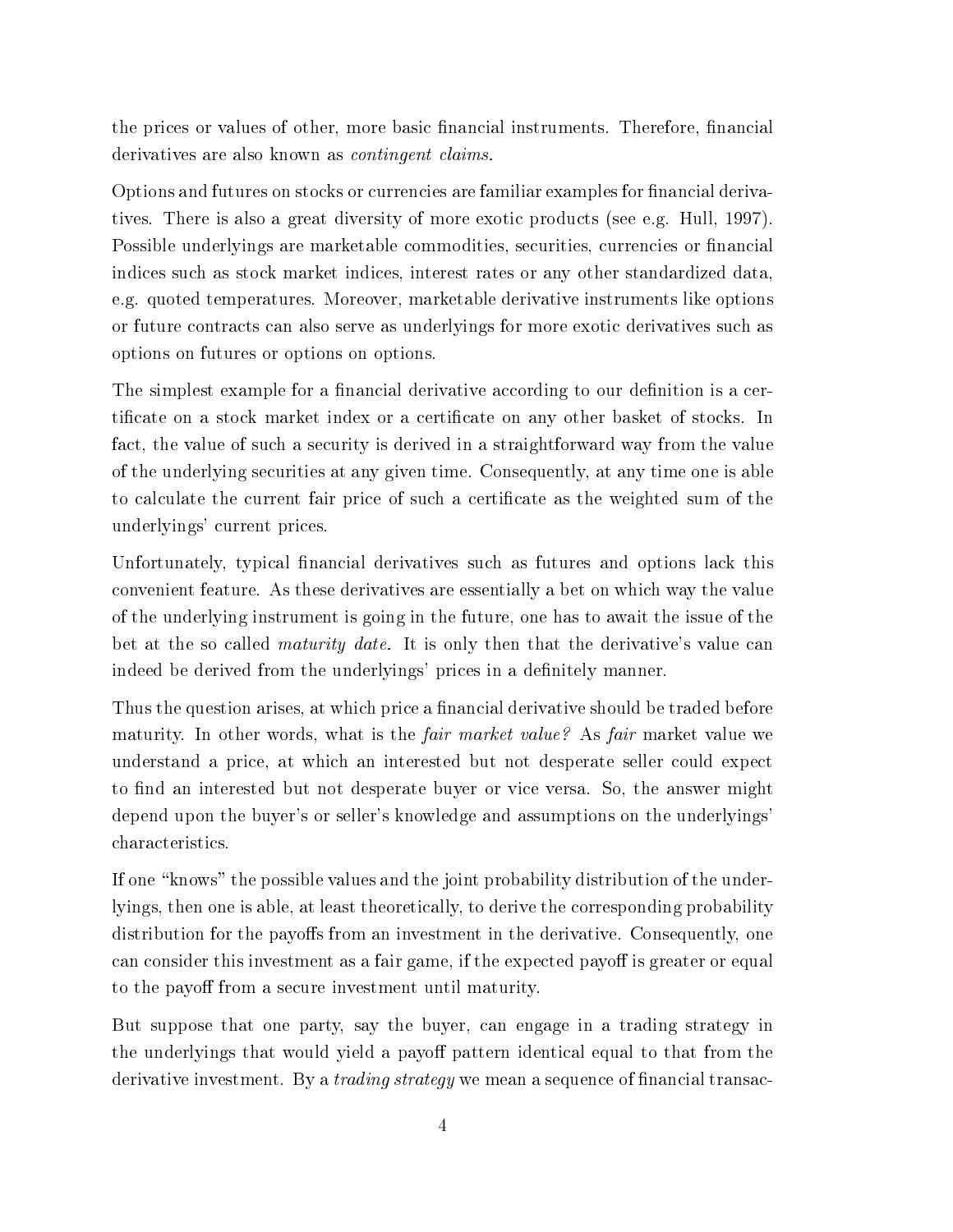tions. Assume moreover that this strategy may be performed starting with a certain amount of *initial capital* and without adding or withdrawing any capital until maturity. Such a strategy is called a (replicating) hedge for the derivative. Then the buyer will compare the capital necessary to perform this hedge to the price to be paid for the derivative investment. If the initial capital for the hedge is less than the price of the corresponding derivative, then he will certainly not buy the derivative. This yields an upper bound for the price, that the buyer is willing to pay. It is remarkable that this bound is independent of the buyer's assumptions about the underlyings' probability distribution in as much as it does only depend on which prices are likely to occur. So this price bound is invariant to equivalent changes of measure.

A systematic treatment of price bounds induced by hedging strategies requires to allow for a larger class of trading strategies. If a strategy, starting with some inital capital, does not include the use of additional capital but provides for withdrawing capital and at all events yields a greater payoff than the derivative investment, then it is called a *super hedge* for the derivative. With these notions on hand we are now able to explain the concept of pricing by arbitrage.

#### Pricing by Arbitrage  $1.2$

Suppose that for a contingent claim there exists at least one super hedge. Provided that a buyer of the claim acts rationally, the maximum price at which he is willing to engage in the derivative investment will then equal the lowest amount of initial capital needed to perform himself a super hedge on this contingent claim. Under homogeneous trading conditions this maximum price will equal the lowest amount of initial capital needed by the seller to perform a super hedge on the contingent claim. We call *homogenous trading conditions* the situation where every trader on the market acts under identical conditions, particularly with regard to trading and transaction costs. So in this situation, the maximum price that the buyer is willing to pay is equal to the lowest amount of capital that the seller of a claim needs in order to super-hedge his liability. Therefore this price is called the *seller's price*. In other words, if the seller achieved a higher price than the seller's price, then he would have the possibility to make a riskless profit. This is called an *arbitrage opportunity.* According to the above argumentation such an arbitrage opportunity should not exist on a market with homogeneous trading conditions. Therefore, the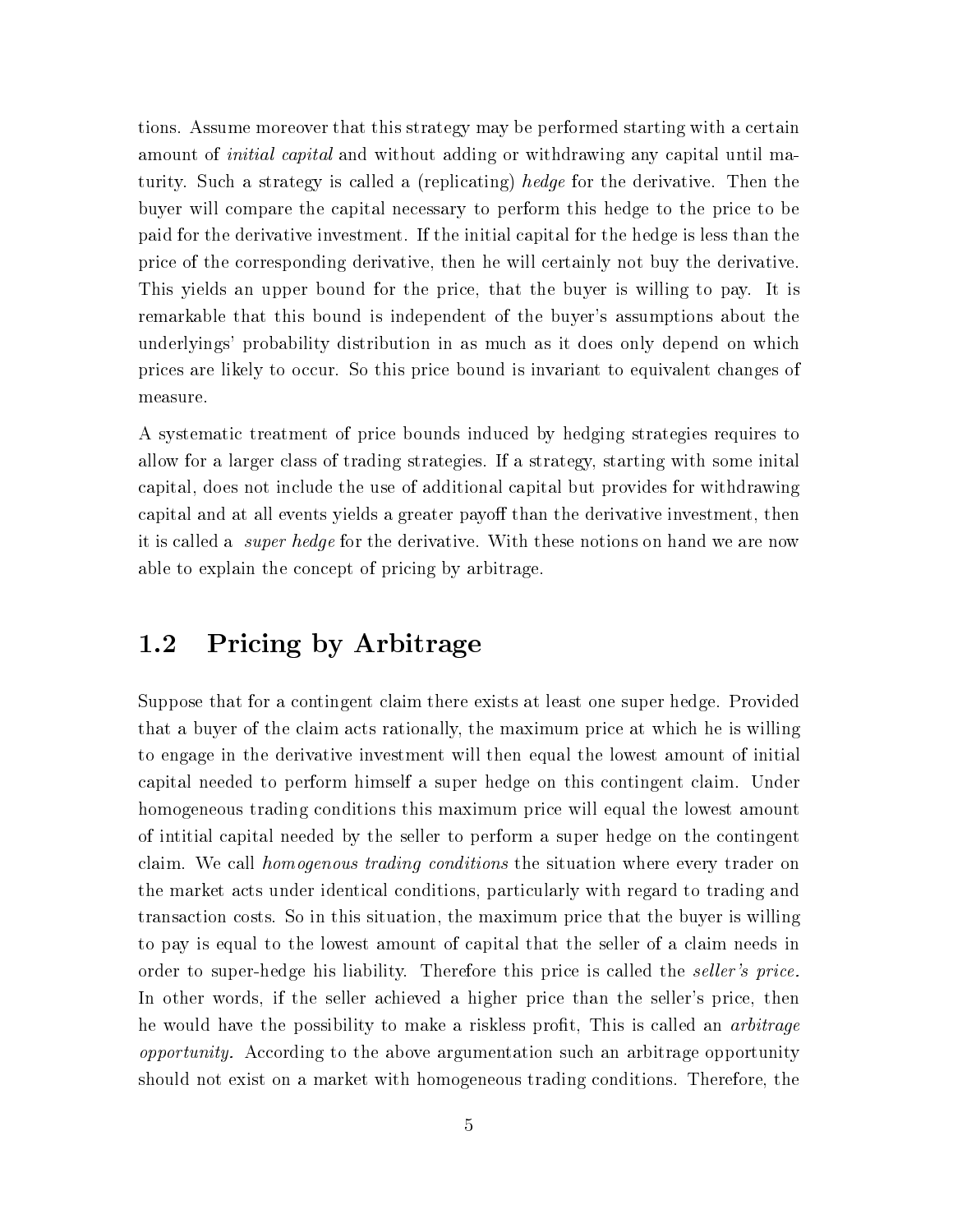seller's price is an *upper arbitrage bound* for the fair price of a contingent claim on such a market. Because it is defined via super-hedging, the seller's price of a claim is also called its *super-hedging price*.

Analogously, a *lower arbitrage bound*, the so called *buyer's price*, can be found by the following argumentation. Suppose that at present date somebody has overdrawn his bank account by a certain amount of debt. Assume moreover that he has the opportunity to sell a certain contingent claim and reduce his debt with the proceeds. In other words, he is able to convert a part of this debt into the liability resulting from selling the claim. If he did so, then his liability as the seller of the claim would correspond to holding the negative claim. Suppose that alternatively the seller could also perform a super hedge on the negative of the claim. Let us assume that the initial "capital" for the super hedge (which would be negative in fact) was lower than the negative of the price for the claim. Then by performing the super hedge a greater part of debt could be turned into a liability that is not greater than that from selling the claim. Consequently he would decide not to sell the claim, but to perform the super hedge. This yields the following conclusion.

If the negative of a certain claim is super-hedgeable, then the minimum price that a seller could accept is given by the negative of the lowest amount of initial "capital" that is needed to super-hedge the negative of the claim. This means, that the minimum price equals the highest amount of debt satisfying the follwoing condition. Starting with the debt, one is able to perform a trading strategy resulting in a liability pattern, that is not worser than that resulting from selling the claim. Thus, under homogeneous trading conditions this minimum price corresponds to the highest amount of money that a buyer could lend against the claim as a secure garanty. This is true because by bearing a debt equal to the minimum price, holding the claim and performing the superhedge on the negative of the claim the buyer would end up without any debt at maturity. But if the price was lower than this price, then the buyer had an arbitrage opportunity. This reveals the lower arbitrage bound.

Pricing by arbitrage is only meaningful for financial derivatives whose underlyings are prices of marketable securities. Otherwise there is no way of super-hedging. Thus, before calculating arbitrage bounds, one has to think about a model of the underlying financial market. The first decision is, weather trading takes place in *discrete* or *continuous time*, i.e., at finitely many time points or continuously within a time interval. Moreover, one has to model the movement of prices and the transactions in the underlyings. The standard market models such as the Cox-Ross-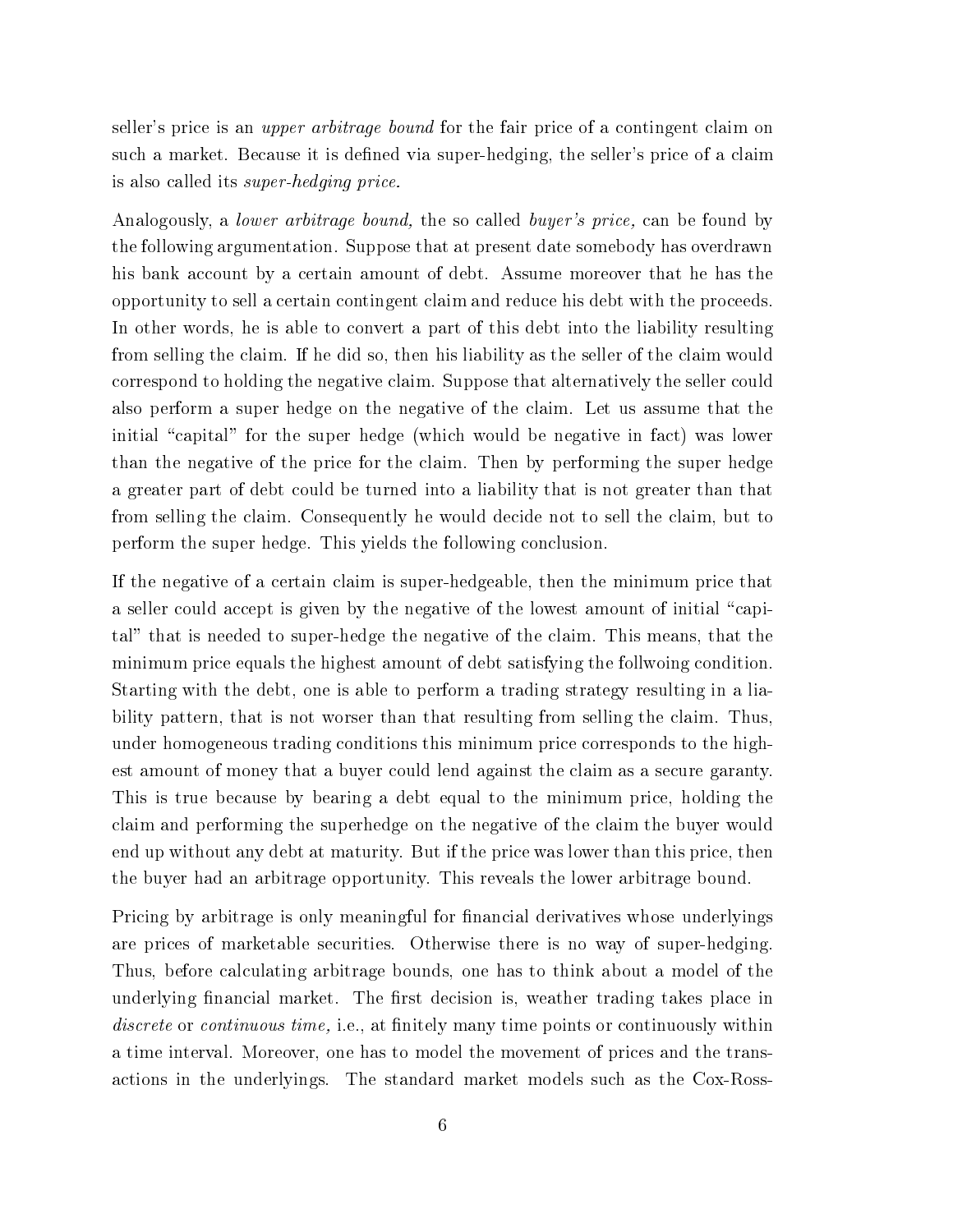Rubinstein model in discrete time or the Black-Scholes model in continuous time are socalled *frictionless complete market models*. Henceforth we often simply speak of "markets" instead of a "market models". A market is called *frictionless*, if there are no such things as restrictions on trading, like prohibition of short selling, or different interest rates on borrowing and lending or transactions costs. A market is called *complete*, if every contingent claim is hedgeable (by a replicating hedge). For frictionless markets there exists a well developed theory of pricing by arbitrage. We refer to the textbooks of Karatzas (1997), Musiela, Rutkowksi (1997), Elliott, Kopp (1999), Karatzas, Shreve (1998) and Shirvaev (1999).

Frictionless complete markets are quite far away from reality. Due to the the following appealing property, however, they are very popular. In such markets, the upper and lower arbitrage bounds for the price of each contingent claim coincide, i.e., the seller's price equals the buyer's price. Consequently, in a frictionless complete financial market contingent claims are priceable by calculating the lowest initial amount of capital necessary in order to hedge the claim. These hedging strategies are constructed in such a way that the value of the portfolio resulting from the hedging strategy exactly equals the payoff of the contingent claim at maturity. Thus, the hedging strategy enables the writer of a contingent claim to eliminate the financial risk he would have to bear otherwise. In some not very complex discrete time models one can take advantage of this fact for a simultaneous calculation of price and strategy by a method called *backward induction*. This is possible in the Cox-Ross-Rubinstein model, where the price movement of a single underlying is modeled as a *binomial tree.* However the situation becomes more complex, if one has to model several underlyings or if one assumes continuous trading. Although in a discrete time model with several underlyings it is still possible to make use of backward induction, there is a much more efficient way of caculating prices. For this purpose, the initial optimization problem of finding the lowest initial capital for a hedge is transfromed into the dual problem which yields a *pricing formula* in terms of a *dual characterization*. The benefit of such a dual characterization of prices is that it theoretically allows to calculate prices using martingale methods because the *dual variables* are equivalent martingale measures. A probability measure is called a martingale measures for a (price) process, if the (price) process is a martingale. Given a financial market model for some underlyings, we call a probability measure simply equivalent martingale measure, if under this probability measure the price process of each underlying is a martingale and this measure is equivalent to the model's original probability measure. The famous Black-Scholes formula, for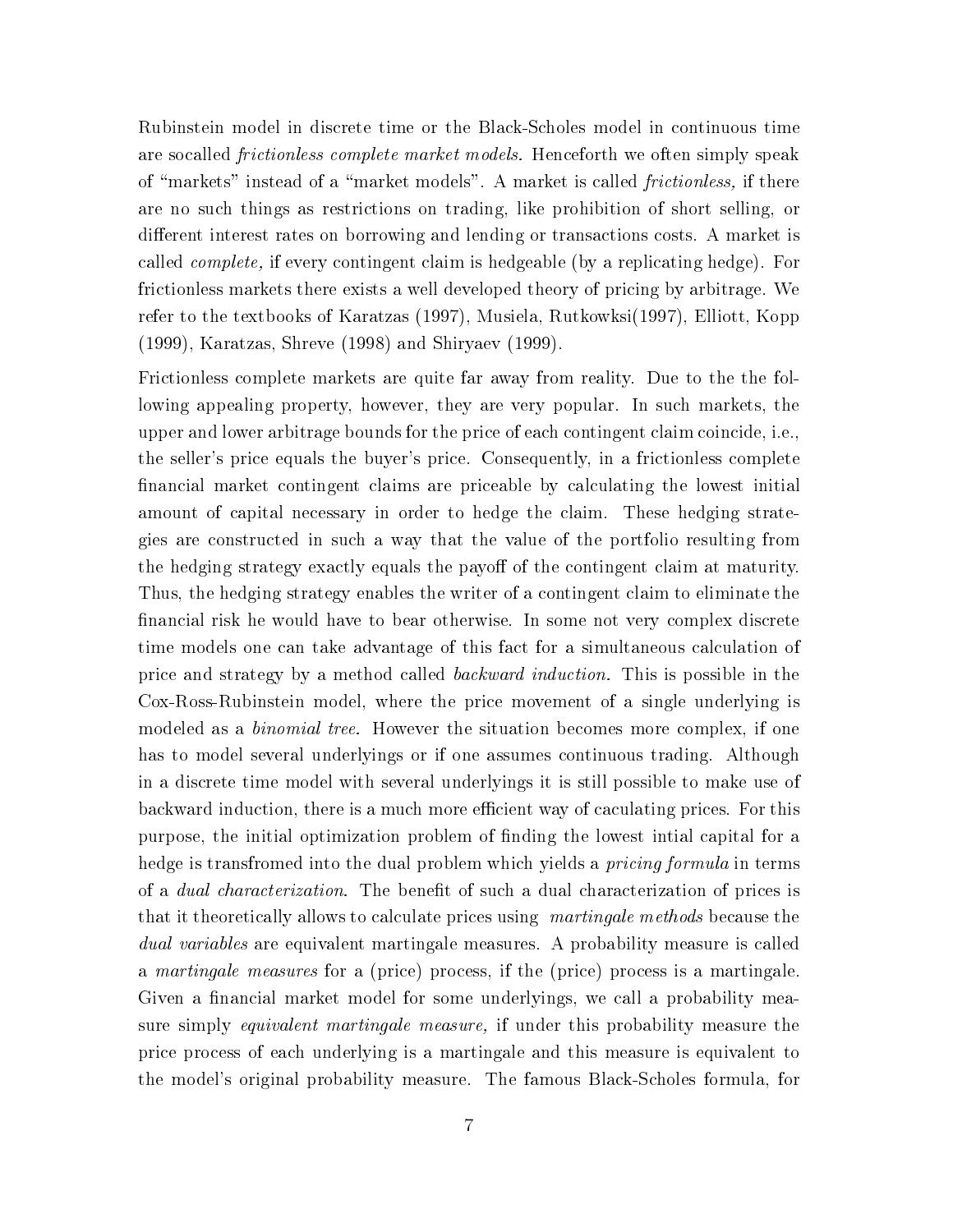example, is such a dual characterization, although it has been derived in another way (c.f. Black, Scholes (1972, 1973)). The set of admissible dual variables in the Black-Scholes formula consists of the unique equivalent martingale measure.

Dual characterizations may also be used to derive formulas for the sellers and the buyers prices in incomplete frictionless markets. A very elegant approach in this context is the concept of the *optional decomposition of supermartingales* (see Kramkov, 1996, Föllmer, Kabanov, 1998). It is also applicable in the case of certain restrictions on trading (see Föllmer, Kramkov, 1997). However, in every case, these pricing formulas rely on the existence of an equivalent martingale measure for the underlying asset price processes (or a probability measure with similar properties). But this existence assumption lacks an immediate economic justification. Hence the need arises to characterize the existence of equivalent martingale measures in terms of necessary and sufficient conditions that admit a direct economic interpretation. This is supplied by a certain type of theorems, that are called Fundamental The*orems of Asset Pricing.* There is a multitude of Fundamental Theorems of Asset Pricing in different versions. Each of them states, that under certain premises the existence of an equivalent martingale measure is equivalent to the *absence* of some kind of arbitrage opportunities. These theorems mainly differ in assumptions on asset price processes, the time horizon of traders, admissible trading strategies and the definition of arbitrage opportunities.

The first theorems of this kind go back to Harisson, Kreps (1979), Kreps (1981) and Harrison, Pliska (1981) who introduced the notion of "no free lunch" with "simple *trading strategies*" in continuous time with finite horizon. Simple trading strategies are piecewise constant with a predetermined number of jumps. Their theory in continuous time heavily relies on postulations on consumer preferences. Without using such postulations, Harrison, Pliska (1981) already show the equivalence of the even weaker "no arbitrage" condition with the existence of a martingale measure for a finite state market in finite discrete time. Dalang et al. (1990), Kabanov, Kramkov  $(1994)$ , Jacod, J., Shiryaev, A.N. (1998) and Shiryaev(1999) generalized this statement to arbitrary price processes in finite discrete time. Frittelli, Lakner (1995) give a Fundamental Theorem in a general continuous time financial market model. They characterize the existence of an equivalent martingale measure in terms of a "no free lunch" condition involving the topological closure of the "set of achievable gains" instead of taking limits of convergent sequences in this set. Delbaen (1992) and Schachermayer (1993) introduced the notion of "no free lunch with bounded risk"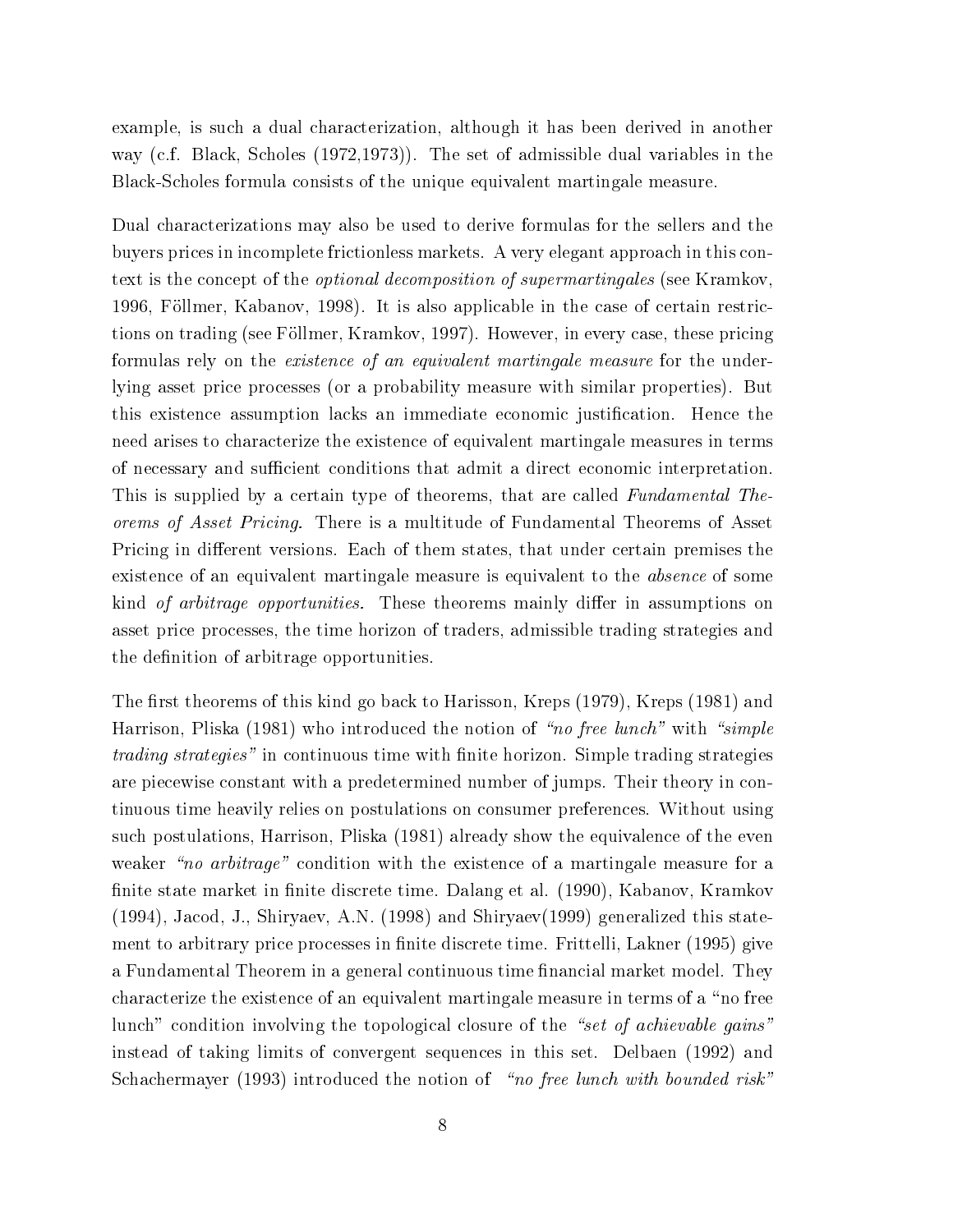and stated their theorems in terms of simple trading strategies and limits of sequences. Their results refer to discrete, but infinite time sets (Schachermayer, 1993) and to continuous time when price processes are continuous and bounded (Delbaen, 1992). In order to achieve similar results for general semimartingale market models they introduced the notion of "no free lunch with vanishing risk" and applied it in a series of papers that culminated in Delbaen, Schachermayer (1998). In this latest paper they had to extend the class of equivalent martingale measures to the class of equivalent measures under which the price process is a so called "sigma-martingale" a certain kind of martingale transform. With this definition they could show that if the price process is a semimartingale under a measure  $P$ , then the condition of "no free lunch with vanishing risk" is equivalent to the existence of an equivalent probability measure  $Q$  in that extended class. For the class of equivalent (local) martingale measures Delbaen, Schachermayer (1994) could prove this equivalence only in the case when the price process is a (locally) bounded semi-martingale. In summary, the Fundamental Theorems of Shiryaev(1999), Lakner (1995) and Delbaen, Schachermayer (1994, 1998) can be regarded as the current state of the art for frictionless markets.

#### 1.3 **Transaction Costs**

The problem of transaction costs in the pricing of contingent claims is clearly motivated by practical considerations. Because of the lack of convenient pricing and hedging methods, however, transaction costs have been and still are neglected in the most part of pricing and hedging practice. The price of a European Call is often calculated in accordance with the concept of Black and Scholes, at times with some refinements concerning volatility, dividends, interest rates or alternative probability distributions of stock returns (c.f. Hull 1997), but regardless of transaction costs. Then one tries to approximate the theoretical replicating hedge by the following procedure. At the beginning one determines the number of underlyings in the hedge portfolio by calculating the Black-Scholes Delta-ratio, i.e. the first derivative of the Balck-Scholes price with respect to the underlying's price. Thereafter, as time passes and prices change, one recalculates the Black-Scholes Delta-ratio, but the portfolio is only adjusted if this ratio differs too much from the current proportion in the hedge portfolio. This *discrete adjustment of hedges* has already been suggested and analysed by Black, Scholes (1972) themselves in that paper in which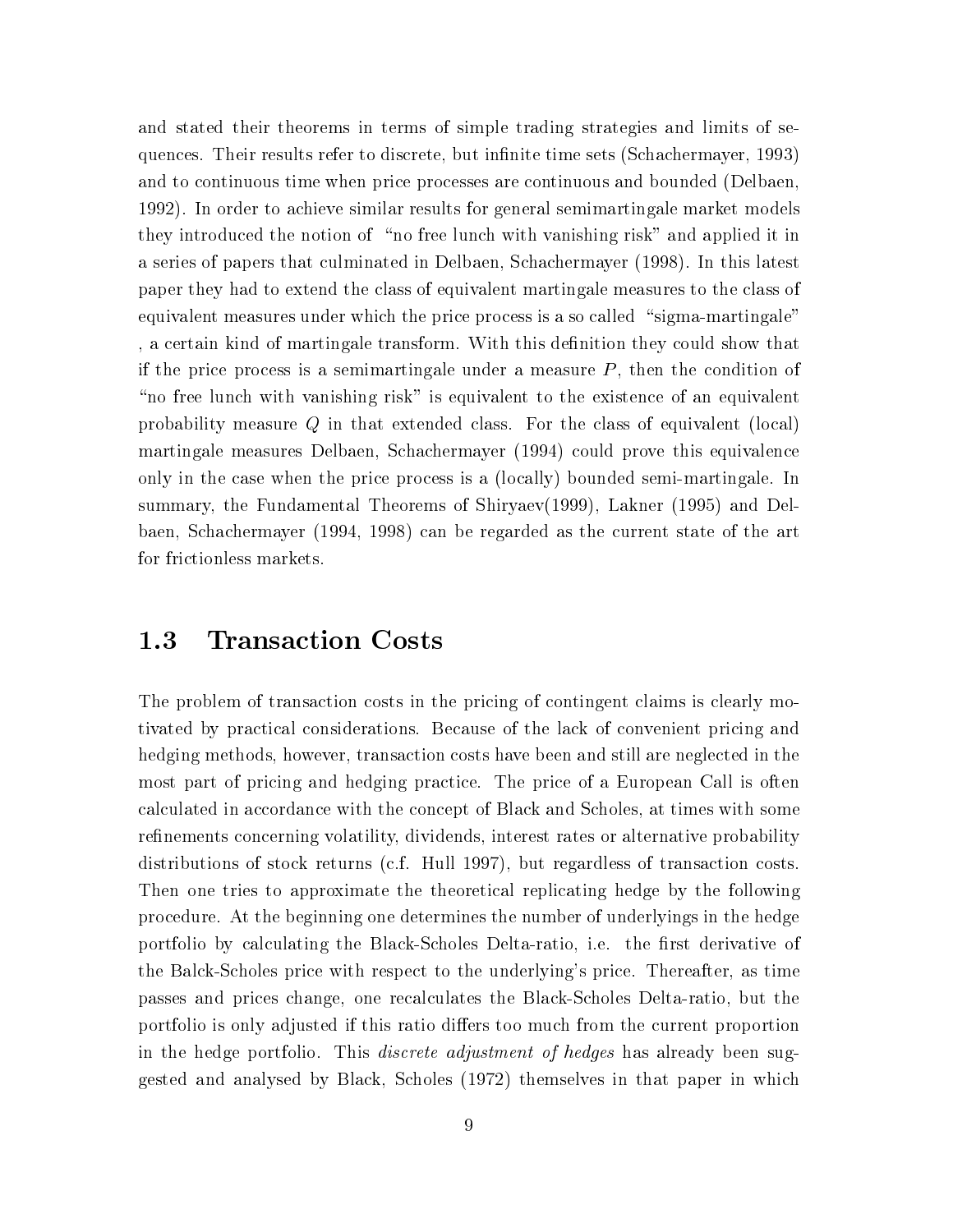they proposed their prominent pricing formula. Of course they also realized the important consequence, that if stock prices evolve according to their assumptions, then this hedging practice does not result in a replicating hedge and no super hedge either. Hence the final hedge return from a short position in an option and the hedge portfolio is not zero but becomes risky. However, Black and Scholes back up their method with the justified expectation, that in mean the hedging error turns to zero, at least if transaction costs are ignored. Some additional empirical research on the distribution of the returns of discretely adjusted option hedges has been done by Boyle, Emanuel (1980), who do not take account of transaction costs either. However, one of the practical reasons behind this strategy are obviously transaction costs such as commission fees and bid-ask spreads. Since at least for large transactions, things like minimum commission fees and fixed costs are neglegigible, the cost associated with a large transaction is approximately *proportional* to the traded volume, i.e., the quantity of money that is involved in the transaction. Thus it is quite self-suggesting to consider models with *proportional transaction costs*. The implementations of such models will be discussed in detail in the next chapter.

The first analysis of a discrete hedging strategy in a Black-Scholes world in account of transaction costs is by Leland (1985) and has been updated by Kabanov, Safarian (1997). They consider a stock market where the cost of a single transaction is a fixed fraction of its trading volume, i.e. number of shares times price for one share. Their objective is to calculate the limit hedging error, when the length of time intervals goes to zero. However such hedges always have to remain risky, since in the Black-Scholes model with proportional transaction costs it is impossible to replicate a European Call option. The reason is that necessary trading strategies, even if they were processes of bounded variation, are not of *uniformly* (in almost every  $\omega$ ) bounded variation and hence there is no almost sure bound for the resulting transaction costs. However, the writer of a European Call option could avoid any loss from selling the option, if he simply would sell the option for a price equal to the amount of money required for buying the underlying, then buy this underlying and hold it until maturity of the option. This trivial strategy is an example for a super hedge that is applicable to any market. It was first conjectured by Clark and Davis (1995) that this trivial strategy is the cheapest way of super-hedging the European Call option in the Black Scholes model with volume proportional transaction costs. In fact this conjecture has been confirmed in three different proofs (Soner et al., 1995, Leventhal, Skorohod, 1997, Cvitanić et al. 1999).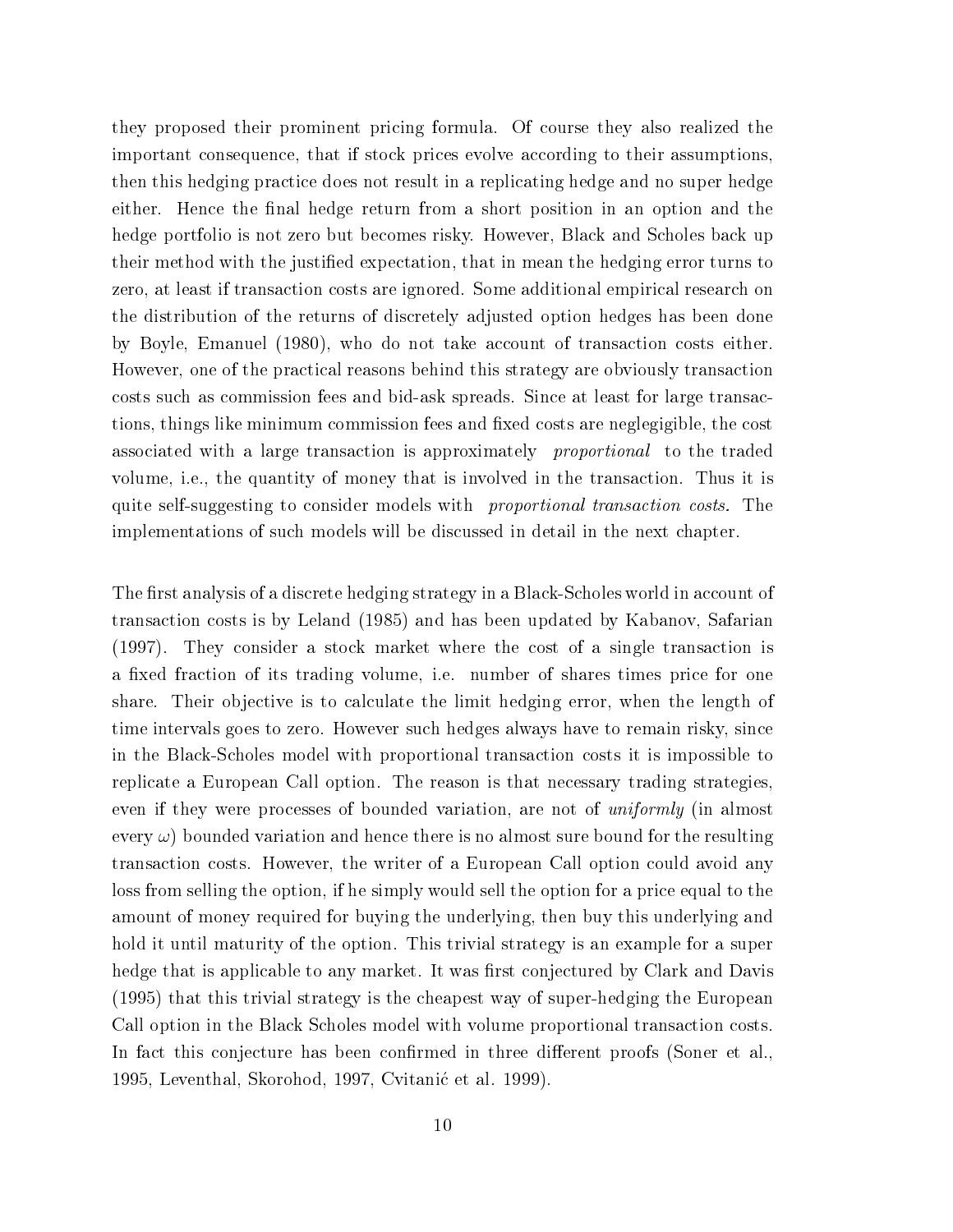Leventhal, Skorohod (1997) actually work with a model where the price process of the underlying is a continuous semimartingale with a cad (continue à droite) filtration. Consequently the super-hedging price of the European Call option is higher than that of the underlying. Touzi (1999) has extended this result to a more general class of claims in a multidimensional Black-Scholes model. He considers claims whith payoffs that are a lower semicontinuous, bounded from below function of the price of one or several assets at a certain single date. For such claims the chapest buy and hold super hedge is shown to be the optimal super hedge.

Although it is clear that these negative results do not apply for path-dependent options in general, it is obvious that, at least within the Black-Scholes model, superhedging prices cannot be used for market making. However they are worth to be studied because they are fundamental for other more realistic hedging concepts such *quantile-hedging* (see Föllmer and Leukert, 1999) or *utility maximization* (see  $\rm as$ Karatzas 1997, Kabanov, 1999 ). An application to quantile-hedging will be given in Chapter 9, where we also extend some results of Föllmer, Leukert (1999) to models with proportional transaction costs. Among others it will be shown, that quantilehedging is about hedging path-dependent knock-out options. Consequently, the result of Touzi (1999) does not apply and one can expect to find better hedging schemes than buy and hold strategies. In Chapter 10 finally, we describe a class of security price processes in continuous time that we call log-Lipschitz processes. We show that log-Lipschitz price processes yield non-trivial super hedges in the presence of transaction costs. In particular, we prove the existence of non-trivial super hedges for the European Call option in continuous time markets with log-Lipschitz price processes.

Calculating the seller's price of a knock-out option in general is apparently not as simple as finding a buy and hold strategy. Therefore, despite of the above cited negative results, it seems useful to look for dual characterizations of arbitrage bounds in order to calculate them by martingale techniques. In the same view Cvitanić, Karatzas (1996) and Cvitanić (1997) derived a dual characterization of the seller's price of a claim in the Black Scholes model with proportional transaction costs, even though they already knew the above negative results on super-hedging. Kabanov (1999) then was the first who formulated a dual characterization of super-hedging *initial endowments* in a semimartingale model for a currency market with proportional transaction costs in continuous time. Super-hedging initial endowments can be understood as a generalization of super-hedging prices in that the initial amount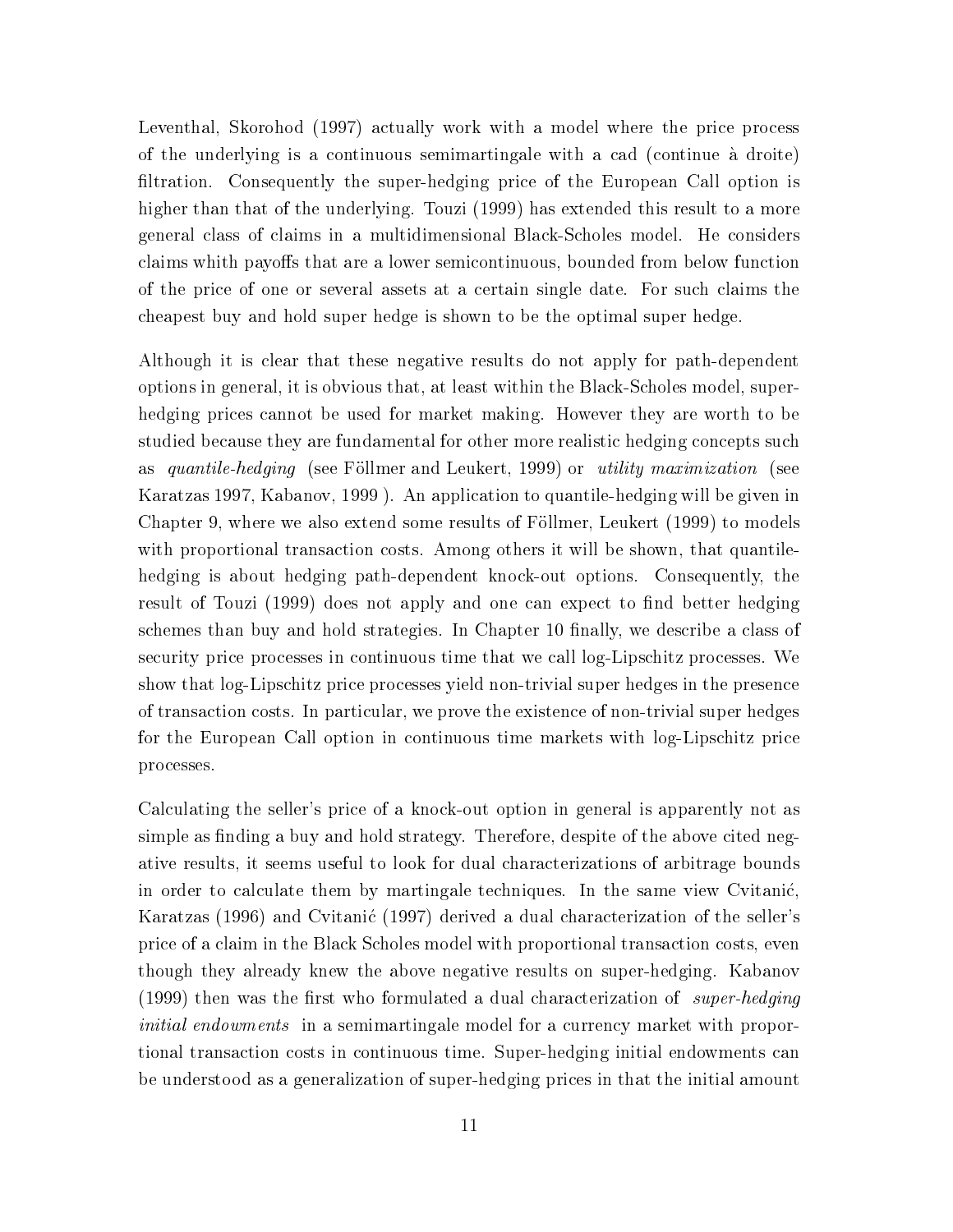of capital needed for a trading strategy can be held as a portfolio of assets traded in the market and needs not to be held as money only. His essential assumptions are the existence of dual variables, i.e. some kind of martingale measure, and the continuity of price processes together with some conditions on their variation over time. These assumptions are certainly satisfied for the multidimensional Black-Scholes model. Nevertheless it would be nice to have a dual characterization that is valid in a general semimartingal modell with much weaker conditions on the price processes. We are going to derive such a result in Chapter 8.

Moreover, one would like to have a Fundamental Theorem of Asset Pricing for general continuous time models in order to correlate the existence of the dual variables to the absence of arbitrage opportunities.

Up to now, such Fundamental Theorems have only been proven by Jouini (1996) and Jouini, Kallal (1995a). They deal with a security market model similar to that in Harrison, Kreps (1979), but with proportional transaction costs caused by bidask spreads. However their results are not completely satisfactory for the following reasons. First of all, their results are only valid for stock markets, where no direct exchange between assets is possible, but only buying and selling. Moreover they work in a general adapted price process framework and therefore can only allow for simple trading strategies. In addition they need unnatural integrability conditions on the prices process and on trading strategies. By the way, we do not know of any Fundamental theorem for a continuous time curreny market model that includes proportional transaction costs.

We intend to close this gap in chapter 7. There we develop two Fundamental Theorems, involving several notions of "free lunches", for a continuous time market where trading is restricted by differential cone constraints. These constraints include the case of self-financing with or without proportional transaction costs on stock or currency markets with a bid-ask spread or a cost structure like in Kabanov (1999). The notions of free lunch we introduce are defined in terms of convergent sequences in various topologies. Inspired from the papers of Jouini, Kallal (1995a) and Pham, Touzi (1999), who consider convergence in  $L^2(P)$  resp.  $L^1(P)$  for a given probability measure P, we introduce  $L^p$  free lunches for  $1 \leq p < \infty$ , but for a class  $Q$  of P-equivalent measures. The advantage of this approach in comparison to that of Jouini, Kallal and Pham, Touzi is, that our  $L^p$  free lunches do not depend on the arbitrary choice of a probability measure  $P$ . Moreover unlike Jouini, Kallal (1995a) or Jouini (1996) we do not need any integrability or topological conditions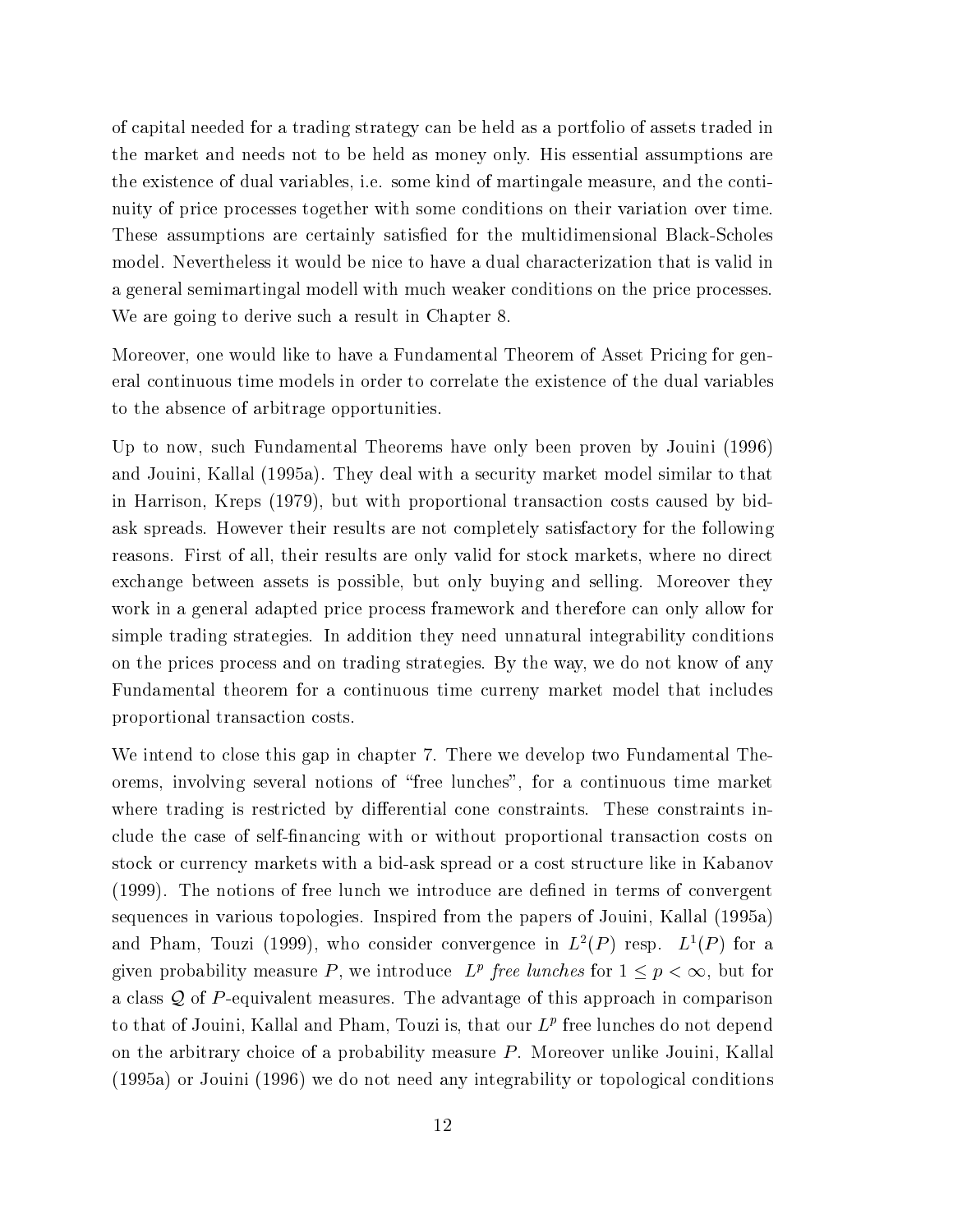on the price process. This could also be achieved by further development of ideas we found in Clark (1993), that we also applied with another notion of arbitrage, that we call  $L^{\infty}$ -bounded free lunches. These are free lunches in terms of convergence in probability, but with an additional feature, that relates them to convergence in the  $\sigma(L^{\infty}, L^{1})$ - topology. In fact  $L^{\infty}$ -bounded free lunches are comparable to "free lunches with bounded risk" or "free lunches with vanishing risk" (see above). Their consideration was inspired by a Theorem in Delbaen, Schachermayer (1994, Theorem 2) that we have reformulated in a more general version (see Theorem  $(A.9)$ . Since our results are also valid for the classic frictionless markets, it is worth noting that our proofs remain rather short and comprehensible in comparison to those of Delbaen, Schachermayer (1994, 1998) although our assumptions on price processes are weaker. This could only be achieved by using a different notion of arbitrage. While Delbaen, Schachermayer (1994, 1998) work with "no free lunch with vanishing risk" we have to rely on the "no  $L^{\infty}$ -bounded free lunch" condition and a finite time horizon. Moreover our  $L^{\infty}$ -bounded free lunches are defined with respect to the units of the different assets held in the portfolio whereas Delbaen, Schachermayer (1994, 1998) just consider the value of a portfolio. Their "no arbitrage condition" as well as their "no free lunch with vanishing risk" condition only refers to terminal portfolios with values in  $L^{\infty}$ . This has a severe consequence whenever price processes are not in  $L^{\infty}$ . In fact in this very common case, the "no free lunch with vanishing risk" condition is not sufficient for ruling out arbitrage opportunities or free lunches that rely on simple buy and hold strategies. In constrast such free lunches are not possible if there is "no  $L^{\infty}$ -bounded free lunch". All this led us to the supposition. that our  $L^{\infty}$ -bounded free lunches are very well suited for the derivation of fundamental theorems, if one intends to hold assumptions on the price process as weak as possible. In fact, only for stochastic integration issues we have to impose that the price process is a semimartingale.

Another main advantage of our approach is that it covers stock markets as well as currency markets with or without arbitrary proportional transaction costs in continuous time. Besides the shortness and relative simplicity of proofs our main progress for frictionless markets is that we can characterize the existence of an equivalent martingale measure by "no free lunch"-conditions in terms of convergent sequences without any particular restrictions on the price process. This was achieved by some elementary techniques and a favorable application of the Halmos-Savage Theorem, similar to that in the proof of Theorem 7 in Clark (1993). Moreover the results remain valid, if we consider general processes in combination with simple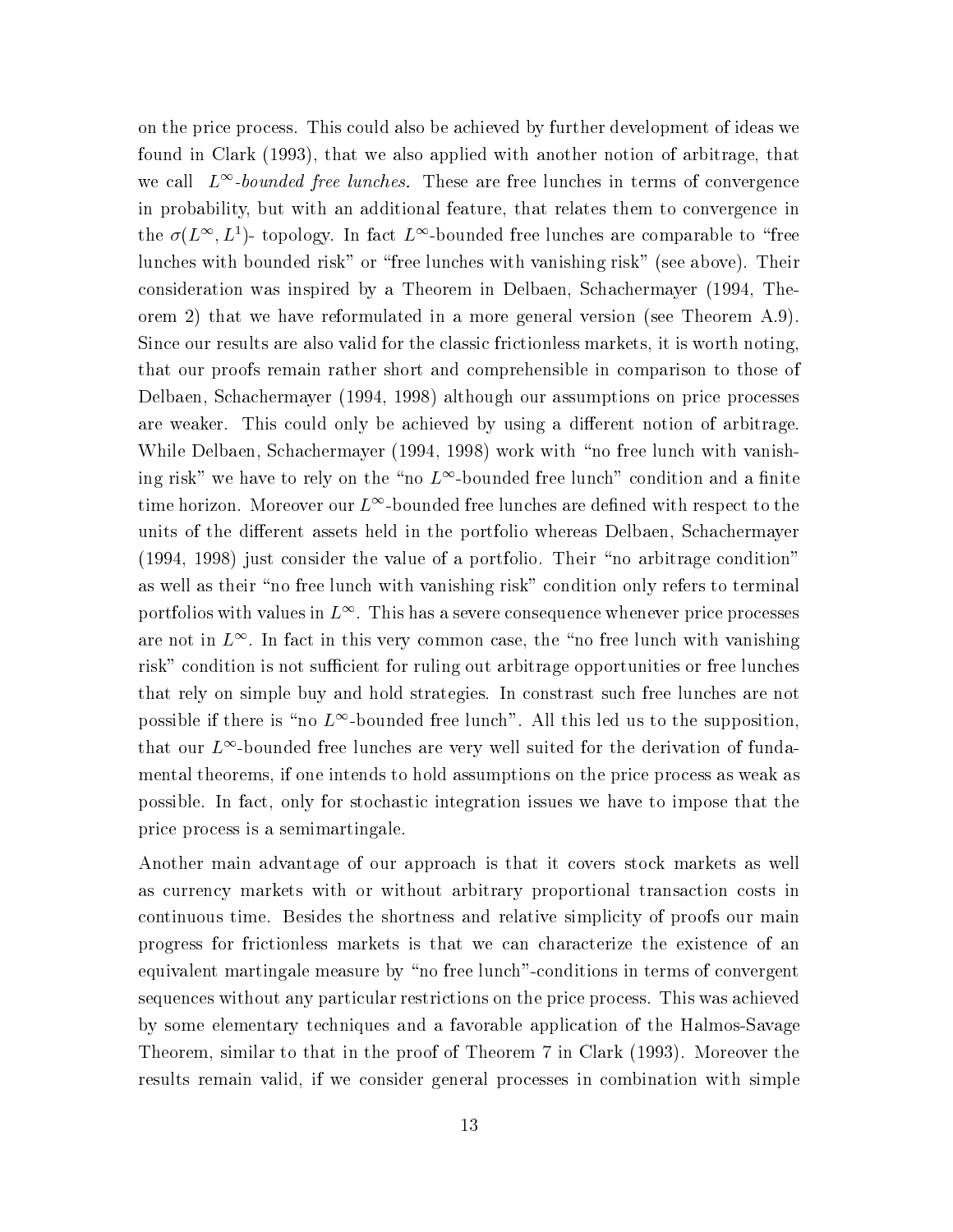trading strategies. In general, it will turn out that the choice of a suitable class of admissible trading strategies is related to the model for the price process. But this class will always include those simple trading strategies that satisfy a certain tame condition (see Lemma 6.10).

Surprisingly there is still a gap in theory for market models in discrete time, too. The theory is quite complete for security market models with a finite probability space (c.f. Naik, 1995). The Fundamental theorems of Jouini (1996) and Jouini, Kallal (1995a) also comprise the case of a discrete time security market with uncountable probability space. However they impose several technical assumptions such as integrability assumptions and other (see above) that we wish to relax. For a finite currency market Kabanov, Stricker (1999) show a Fundamental Theorem with proportional transaction costs. By the way, they do not model transaction costs by means of bid ask spreads but they use transaction cost factors that are applied to unique spot prices.

Pham, Touzi (1999) treat a stock market with uncountable probability space. They consider proportional transaction costs in addition to cone constraints on trading strategies, as for example the exclusion of short-sales. Note that their cone constraints are not differential cone constraints, as we are going to set up. They intend to complete the theory of Jouini (1996) and Jouini, Kallal (1995a) in that they want to prove a Fundamental Theorem using the "no arbitrage" condition instead of the stronger "no free lunch" condition. However, their technique of proof fails in multiperiod settings. So their result is only valid for a one period market. In Chapter 4 we are going to show a multiperiod version of this result in a more general security market with a very different technique of proof, but very similar non-degeneracy assumption on the price process. Before this, we develop Fundamental Theorems for a general security market with proportional transaction costs, including stocks and currency markets. First we state a condition sufficient in order to generalize the theorem of Dalang et. al. (1990) and Kabanov, Kramkov (1994) to markets with transaction costs. It will turn out that this condition is satisfied, only if transaction costs are small in comparison to maximal price changes. Besides, this will reveal that in a frictionless market the "no arbitrage" condition is equivalent to a "no certain loss" condition. And this equivalence is preserved under the condition of "small transaction costs". For the general case we prove Fundamental Theorems using several "no free lunch" conditions, similar to that in the continuous time case (see above).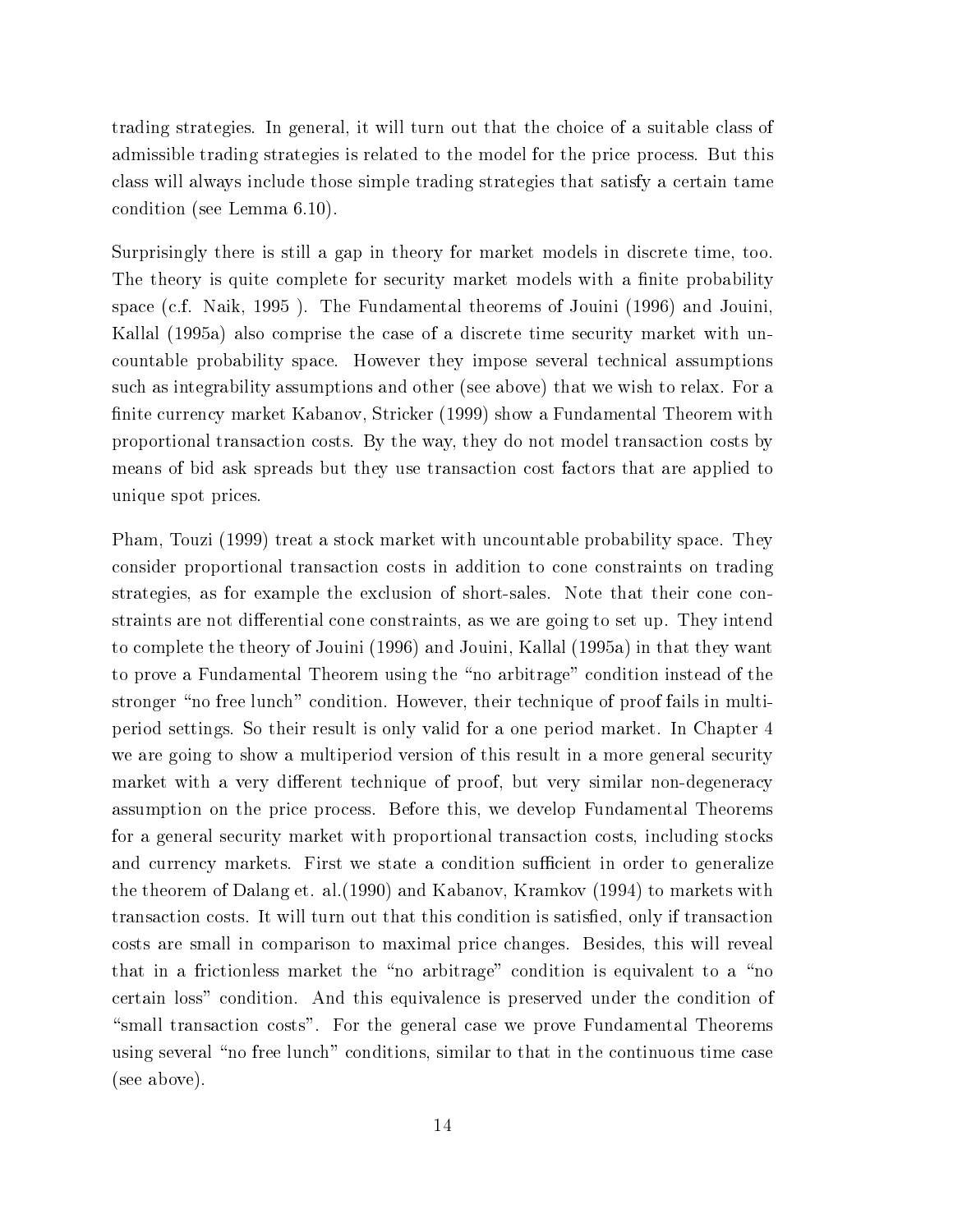In chapter 5 we derive a dual characterization of superhedging initial endowments in a general discrete time market model with infinite state space. Additionally we state a stronger dual characterization under the already mentioned non-degeneracy assumption. We did so in order to complement the numerous studies of superhedging in binomial and multinomial or other finite security markets. Especially for the Cox-Ross-Rubinstein model with proportional transaction costs super-hedging prices are not as unrealistic as in the Black Scholes model. In fact, most papers about superhedging under proportional transaction costs deal with this model (see Bensaid et al., 1992, Boyle, Vorst, 1992, Ediringshe, 1993, Mercurio, Vorst, 1997). It is only if the set of trading dates tends to infinity, that the initial capital for the cheapest super hedge converges to the capital needed for the cheapest static super hedge. This has been shown by Koehl, Pham, Touzi (1999) and Touzi (1999).

As we have outlined, most attention in research has been devoted to markets with proportional transaction costs. One of the reasons therefore is simply that the theoretical results, that can be expected, will depend on how transaction costs are modelled. In practice, apart from time and effort, there are two kinds of costs that arise with trading securities. First there is a spread between ask and bid price, which results from the fact that everyone would like to buy at low price and sell at a high price. This spread in fact causes transaction costs that are proportional to the traded volume. Second, there are such things as commission fees etc., which typically consist of a fixed part, i.e. a minimum fee, and a variable part, that is somehow proportional to the traded volume. Hence it seems appropriate to model transaction costs by a function that is piecewise affine linear and concave in the traded volume, with a jump at zero.

But it is easy to see that with such a model, the arbitrage bounds for the price per unit of a certain derivative could depend on how many units are going to be traded. For example if one introduces such a transaction cost structure into the Black-Scholes model, then the seller's price of x units of a European Call option on a certain security would equal the price of x units of the stock plus transaction costs. Consequently the price of a unit of the Call, net of transaction costs, would depend on how many Calls one buys at one time. One might call it an irony, that the assumption of proportional transaction cost seems to deliver more suggestive results than a modeling that is nearer to reality. This is the main reason, why we consider solely proportional transaction costs, since moreover for sufficiently large transactions the associated costs are indeed almost proportional.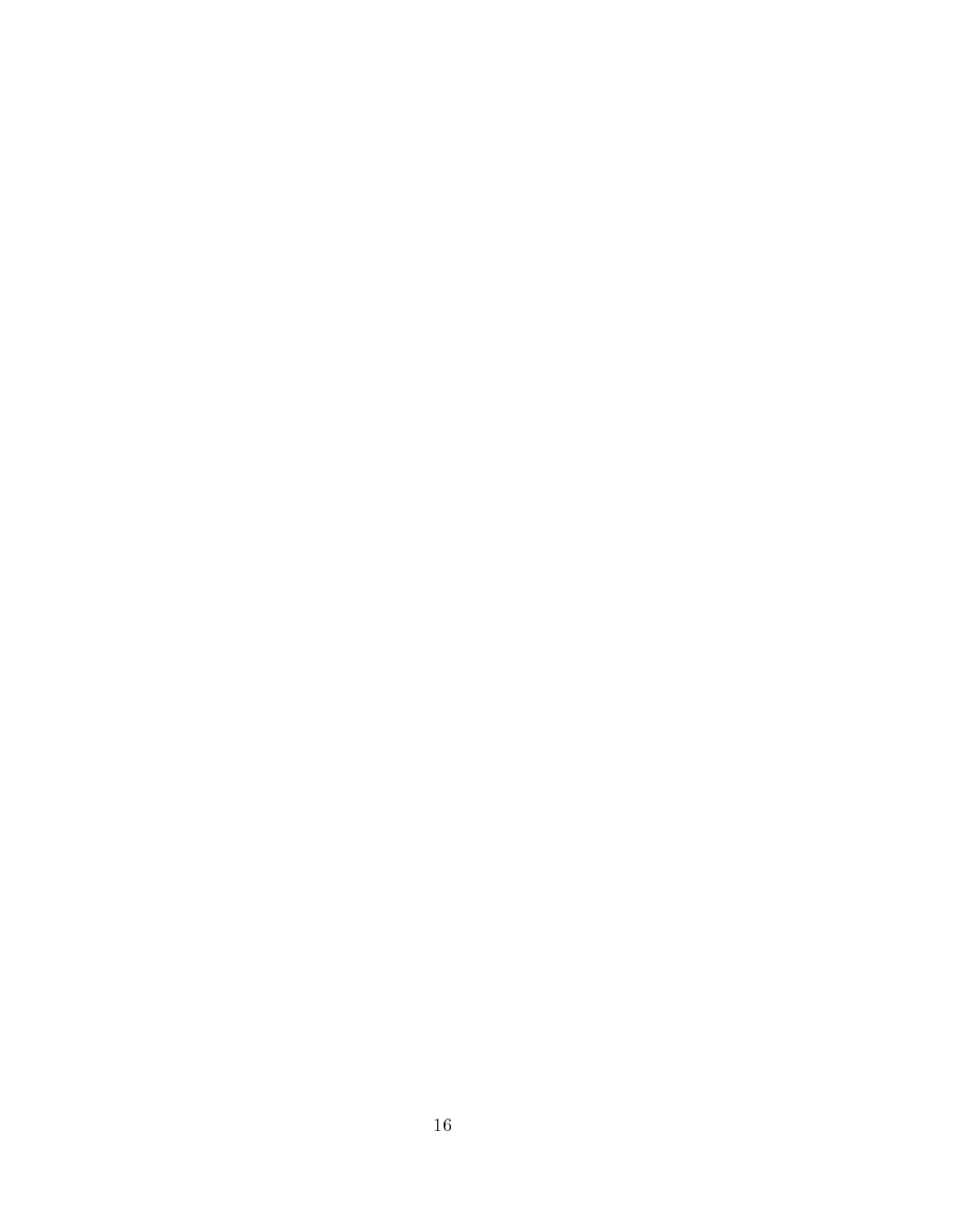### Chapter 2

# **Modelling Proportional Transaction Costs**

Existing literature proposes several distinct models for different market situations, such as stock vs. currency markets or constant proportional transaction cost factors vs. bid-ask spreads. Similar are we going to model proportional transaction costs in different market situations such as stock or currency markets with or without transaction costs, that may be deterministic or random. However we will find that in each of these situations the set of feasible transactions is always characterized by certain cone constraints. Although each different situation will result in a different cone, these cones have a lot of similarities. Thus, by only using the common features of the different cones, that correspond to different market situations, we are able to study these different market situations at the same time. This is indeed a great advantage of our conception.

To provide a clear arrangement of statements and calculations we apply the following symbols and notations:

$$
x \star y := (x_i y_i)_{i \in \{0,\ldots,d\}}
$$

for componentwise multiplication of vectors  $x, y \in \mathbb{R}^{d+1}$ ,

$$
xy := \sum_{i=0}^d x_i y_i
$$

for the usual scalar product  $x, y \in \mathbb{R}^{d+1}$ ,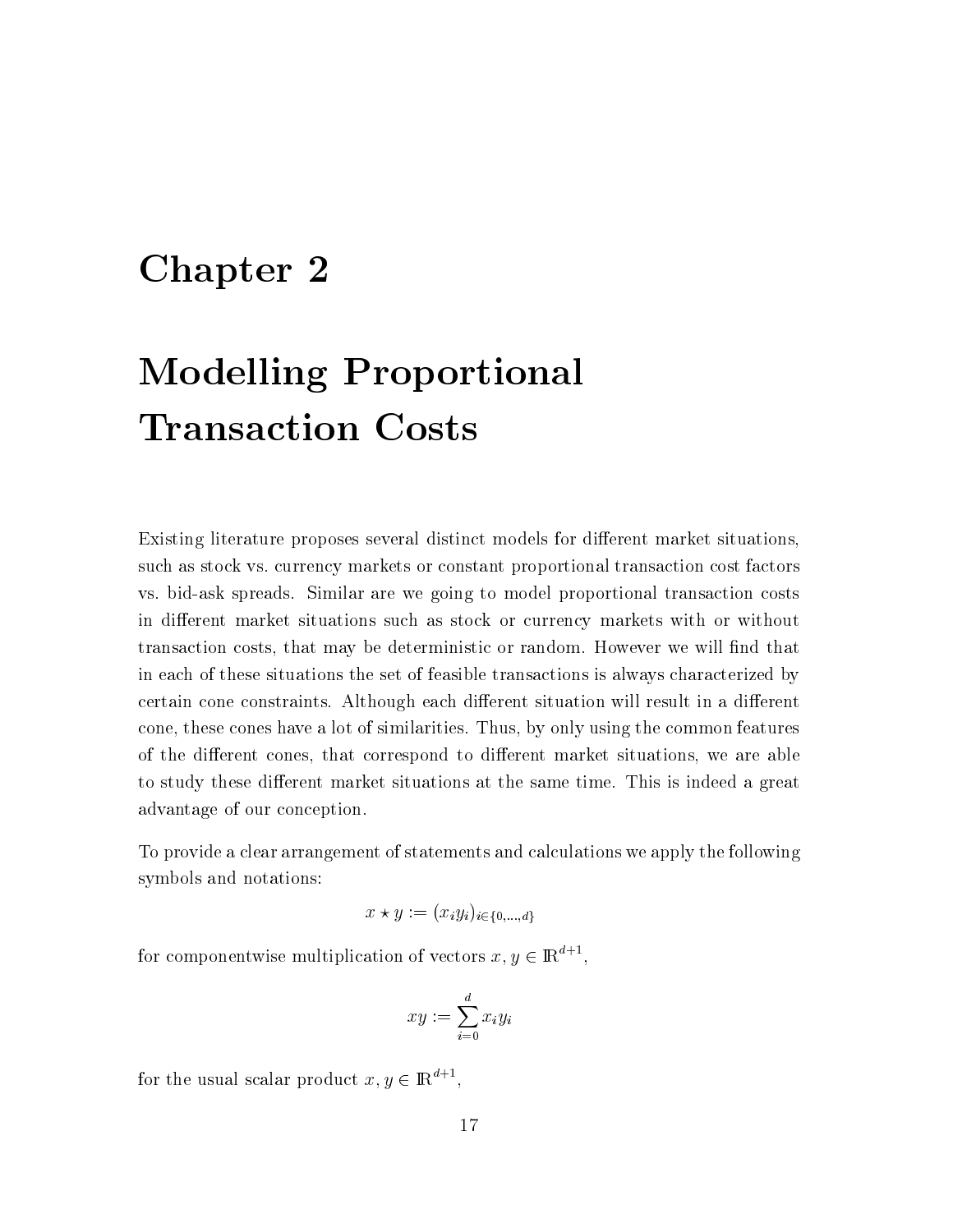$$
\rho^+ := \max(\rho, 0) , \quad \rho^- := \max(-\rho, 0)
$$

for the positive respectively negative part of a real number  $\rho \in \mathbb{R}$ .

#### **General Framework**  $2.1$

We consider a market where  $d+1$  financial assets  $i=0,1,\ldots,d$  are traded at time points  $t \in \mathcal{T} \subset [0,T], T \in \mathbb{R}_+$ . Within this chapter, we need not to specify wether  $\mathcal T$  is a discrete or continuous time set, because we just study transactions at a single arbitrary time point  $t \in \mathcal{T}$ . However in subsequent chapters, when analyzing trading strategies, we will have to distinguish between discrete and continuous time trading. Part II will deal with discrete time trading while Part III covers continuous time.

Asset 0 is always taken as a numeraire in the market. The other assets play the role of underlyings for contingent claims, and will be referred to as securities. These securities may be stocks, currencies or any other financial assets for which at time  $t \in$  $\mathcal T$  there is a quoted market price. As usual, uncertainty and information structure in this market are modelled as a probability space  $(\Omega, \mathcal{F}, P)$  with a filtration  $\mathbb{F} :=$  $(\mathcal{F}(t))_{t\in\mathcal{T}}$ . For every asset  $i=1,\ldots,d$  there will be something like a spot price process  $X_i(\omega, t)$  that quotes the price of asset i in units of the numeraire asset 0 at  $(\omega, t)$ . For convenience, we also define  $\forall (\omega, t) : X_0(\omega, t) = 1$ . The interpretation of  $X_i(\omega, t)$  will result from its concrete definition and the characteristics of the specific market. Exemplary models are discussed in sections 2.2 to 2.6. Since it is in the nature of a spot price to be revealed not later than at time  $t$ , we postulate that for each  $t \in \mathcal{T}$  the map  $X_i := X_i(., t)$  is a  $\mathcal{F}(t)$ -measurable random variable on  $(\Omega, \mathcal{F}, P)$ . The definition

(2.1) 
$$
X(\omega, t) = (X_i(\omega, t))_{i \in \{0, \dots, d\}} \quad , (\omega, t) \in \Omega \times \mathcal{T}
$$

then yields the  $\mathbb{R}^{d+1}_+$ -valued F-adapted price process  $X = (X(t))_{t \in \mathcal{T}}$ . Securities are always quoted at a positive price. Hence it is reasonable to assume

(2.2) 
$$
\forall (\omega, t) \in \Omega \times \mathcal{T} \forall i \in \{0, ..., d\} : X_i(\omega, t) > 0.
$$

We prefer the pointwise formulation  $(2.2)$  to an "almost sure" statement for the only reason, that we want to beware of fruitless elaborations on trivial items, such as avoidance of divisions by zero on null sets. In some market models, e.g., if asset 0 represents a bank account, a bond or any other kind of asset that is bearing interest,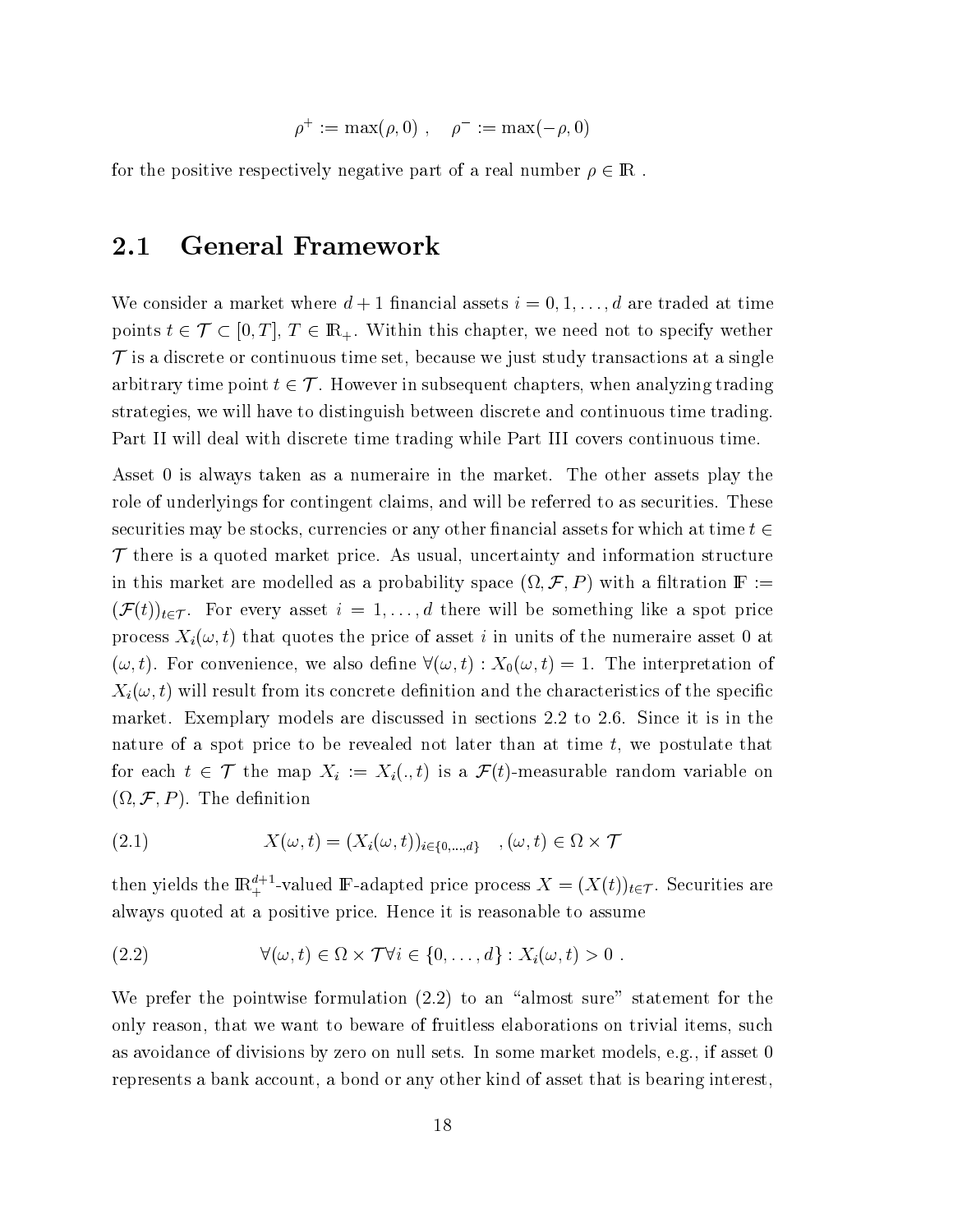it may be necessary to allow for something like a price change in asset 0. In such a case, we propose to introduce the strictly positive F-adapted process  $S_0 = (S_0(t))_{t \in \mathcal{T}}$ in order to model this price change. So  $S_0(\omega, t) > 0$  stands for the price of asset 0 at  $(\omega, t)$  in units of "money". The price process  $S = (S_i)_{i=0,\dots,d}$  is then defined by

$$
S_i(t) := S_0(t)X_i(t) \quad i = 1, \ldots, d,
$$

where  $S_i(t)$  denotes the price of the *i*-th asset  $(i = 0, \ldots d)$  in units of "money" at time  $t$ . The transformation of prices from units of money to units of asset 0 is a kind of discounting. Hence  $X = \frac{1}{S_0}S$  is also called the *discounted price process*, because it quotes the values of assets  $i = 0, \ldots, d$  in units of asset 0. When using X instead of S we speak of the *discounted market*.

Henceforth we always consider the discounted market in order to simplify the representation of results and proofs. By discounting price processes, we transform the original market into a market with a riskless asset. Therefore, one must not forget this transformation, because it may change some features of financial instruments, if asset 0 is not riskless before the transformation (an example is given below). A collection of financial assets is called a *portfolio*. Translated from common speach into our market model, a portfolio is a  $d+1$ -tuple  $h = (h_i)_{i \in \{0, ..., d\}} \in \mathbb{R}^{d+1}$  where  $h_i$  represents the number of units of asset i that the trader holds. Of course, at a given time  $t$  it might be favorable to hold different portfolios at different "market" states"  $\omega \in \Omega$ . A *random portfolio* at time t is a  $\mathbb{R}^{d+1}$ -valued  $\mathcal{F}(t)$ -measurable random variable  $H(t)$ . Portfolio processes will be introduced in subsequent chapters, because their definition is related to the specific set of trading dates  $\mathcal T$ . The notion of a European contingent claim maturing at time  $T$ , however, is independent of the specific  $\mathcal T$ . In fact, such a claim is nothing else than a random portfolio at time *T*, i.e., a  $\mathbb{R}^{d+1}$ -valued  $\mathcal{F}(T)$ -measurable random variable  $C = (C_i)_{i \in \{0,1,\ldots,d\}}$ . Since we are not going to consider contingent claims other than European, we will simply call them *claims*. A component  $C_i$ ,  $i = 0, \ldots, d$ , is interpreted as the units of asset  $i$ , that the seller of the claim will supply to the buyer. There, supply of negative quantities means delivery from buyer to seller. For a European Call on security 1 with strike  $K$  and real delivery of the asset we have

$$
C_0 = -K1_{\{S_1 > K\}}, C_1 = 1_{\{S_1 > K\}}
$$
 and  $\forall i \ge 2 : C_i = 0$ ,

whereas with cash settlement we have

$$
C_0 = (S_1(T) - K)^+
$$
 and  $\forall i \ge 1$ :  $C_i = 0$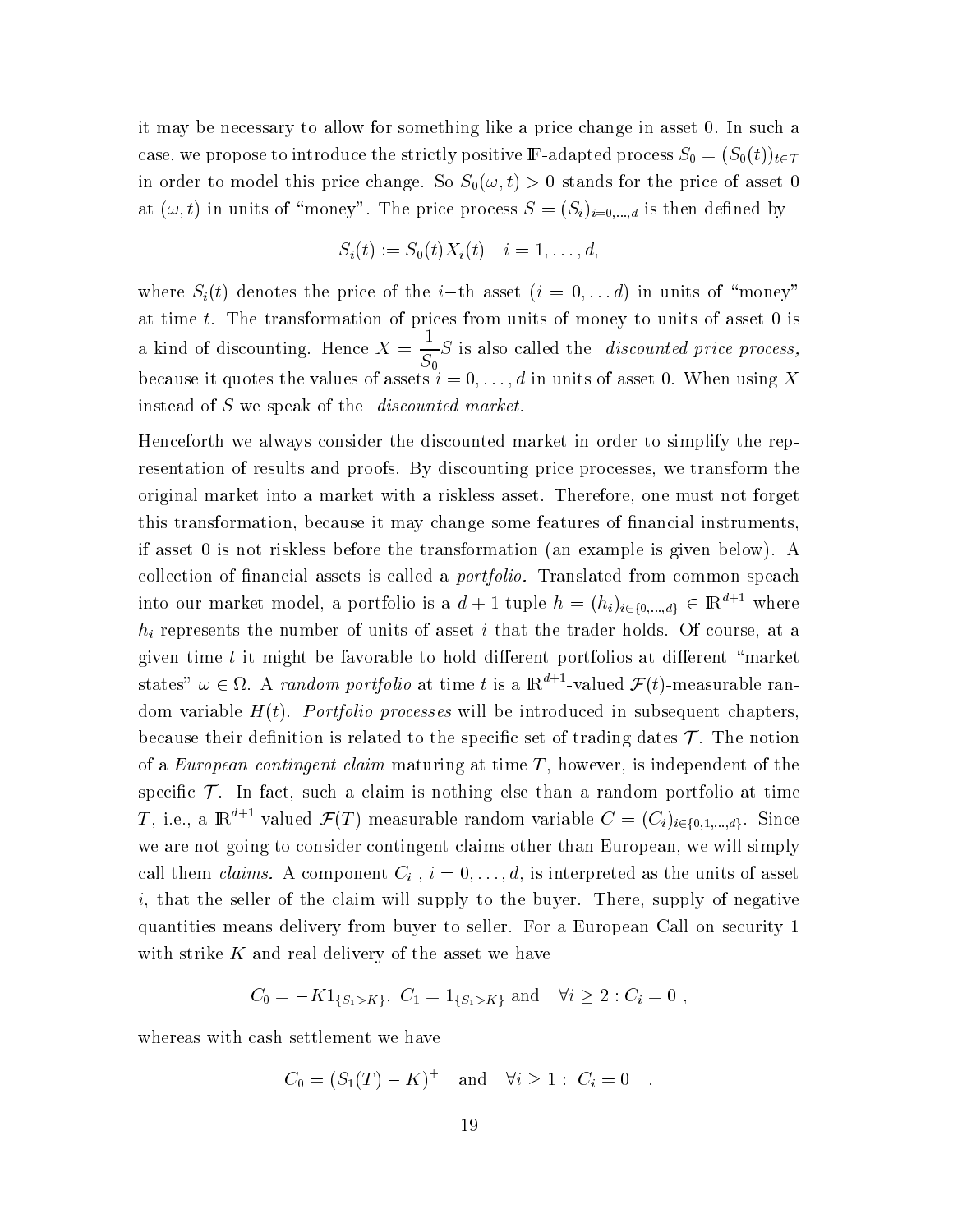Let us see which features of a contingent claim may change under the discounting transformation. Consider once more the European Call option on security 1 with cash-settlement maturing at  $T$  with deterministic strike  $K$ . For simplicity of their structure such Options are labeled as "Vanilla" options in distinction to more "exotic" options. In the original market the payoff from the Call at maturity is  $(S_1(T) - K)^+$ . However, in the discounted market this payoff becomes

$$
\frac{(S_1(T) - K)^+}{S_0(T)} = (X(T) - \frac{K}{S_0(T)})^+ .
$$

Consequently, if asset 0 has not been riskless before discounting, then discounting changes the Vanilla Call in an exotic Call with stochastic strike. So we have to be careful about weather the riskiness of component 0 of a certain random portfolio will change by discounting

#### 2.2 **Security Market without Transaction Costs**

In this section we want to give a first example for how feasible transactions can be characterized by differential cone constraints. Since for the moment, we are just dealing with a simple frictionless security market model, many of the following explanations may seem to be needless at first glance. However, we do so in order to elucidate the frictionless market model as a special case of each of the transaction cost models in sections 2.3 to 2.6.

Given a security market with a numeraire, represented by asset 0, and d securities, represented by assets  $i = 1, \ldots, d$ , suppose that trading does not cause any transaction costs. This means, there are no bid-ask spreads or commission fees. Instead. every security may be bought or sold at it's spot price. Denote  $X_i(\omega, t)$  the spot price of security  $i \in \{1, ..., d\}$  at  $(\omega, t) \in \Omega \times \mathcal{T}$  in units of asset 0. Let  $X = (X_i)_{i \in \{0, ..., d\}}$ . be the  $d+1$ -dimensional,  $F$ -adapted, discounted spot price process defined according to  $(2.1)$  and satisfying  $(2.2)$ .

For one unit of asset i given to the market at  $(\omega, t)$ , one can expect to receive  $X_i(\omega, t)$  units of asset 0 and vice versa. Consequently, if one holds a portfolio  $h = (h_0, h_1, \ldots, h_d) \in \mathbb{R}^{d+1}$ , and decides to *liquidate* it at  $(\omega, t)$ , i.e., to sell  $h_i^+$  and to buy  $h_i^-$  quantities of each asset i, he can expect to get

$$
hX(\omega, t) = \sum_{i=0}^{d} h_i X_i(\omega, t)
$$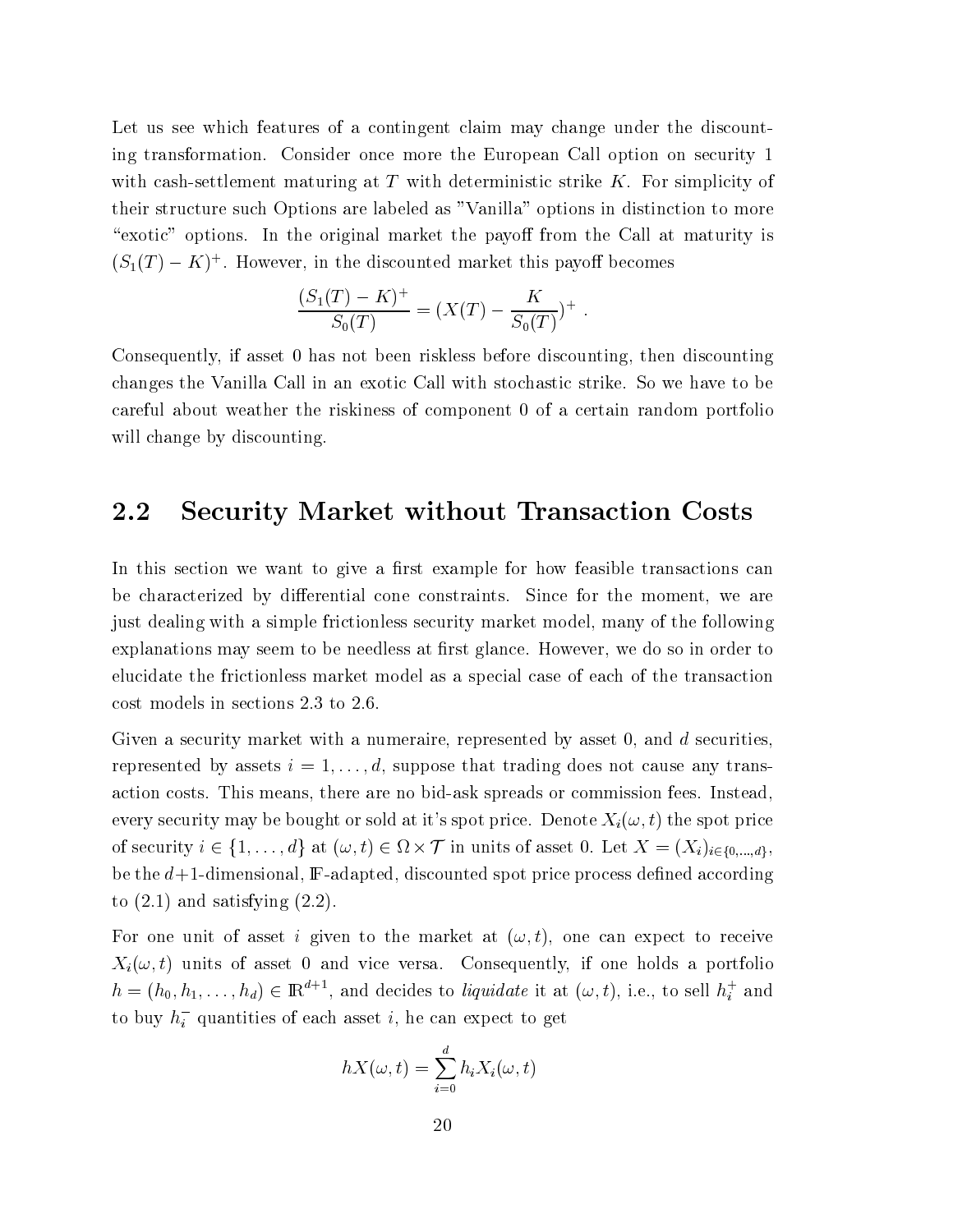units of asset 0. This is the same quantity, that would be necessary in order to build the portfolio h. Moreover given  $hX(\omega, t)$  units of asset 0 we could build any other portfolio  $\tilde{h} \in \mathbb{R}^{d+1}$  that satisfies the equation

(2.3) 
$$
hX(\omega, t) = \tilde{h}X(\omega, t) .
$$

Instead of only liquidating or building a portfolio we could also be interested in rebalancing it by means of several transactions at  $(\omega, t)$ . By rebalancing we mean that the portfolio h is changed into another portfolio  $\tilde{h}$  without adding or withdrawing any capital, i.e., the transactions within the rebalancement are self-financing. If we also allow for withdrawing capital, then we call this a rebalancement with *consumption.* 

Given a portfolio h, which portfolios  $\tilde{h}$  can we obtain then by rebalancements? It is easy to see that after liquidating portfolio h we are able to build any portfolio  $\tilde{h}$  that satisfies (2.3). Since there are no transaction costs it makes no difference weather for example we sell  $h_i$  units of asset i and buy  $\tilde{h}_i < h_i$  units of the same asset at the same time or simply sell  $h_i - \tilde{h}_i$  units of asset *i*. Hence equation (2.3) characterizes the entire set of portfolios that are attainable by rebalancements (without consumption) given h. Moreover, if we allow for consumption, then we simply have to replace "=" by " $\geq$ " in (2.3).

Of course, in the presence of transaction costs we would not always liquidate  $h$  before building  $\tilde{h}$ . Instead, we would calculate the difference  $\tilde{h} - h$  and then perform the transactions necessary to build the *differential portfolio*  $\tilde{h} - h$ . Hence another way to characterize the set of feasible rebalancements is to say, that we need no capital in order to build the differential portfolio  $\tilde{h} - h$ . If we allow for consumption, this vields the condition

$$
(2.4) \t\t\t 0 \ge (\tilde{h} - h)X(\omega, t)
$$

which of course is only a reformulation of (2.3) (with "=" replaced by " $\geq$ "). Multiplying  $(2.4)$  by  $-1$ , we see that this is the same as saying that liquidation of portfolio  $h-\tilde{h}$  yields a non-negativ amount of asset 0. Since this is a characterization of feasible rebalancements, that will not change by taking account of transaction costs, we are going to focus on the set of portfolios with non-negative liquidation value. For every  $(\omega, t) \in \Omega \times \mathcal{T}$  this set is defined by

$$
K(\omega, t) = \{ h \in \mathbb{R}^{d+1} : hX(\omega, t) \ge 0 \} .
$$

(2.2) implies that for P-almost every  $(\omega, t) \in \Omega \times \mathcal{T}$  we have  $\mathbb{R}^{d+1} \subset K(\omega, t)$ . Given  $K(\omega, t)$ , one may ask, how much prices  $X(\omega, t)$  can vary without changing  $K(\omega, t)$ .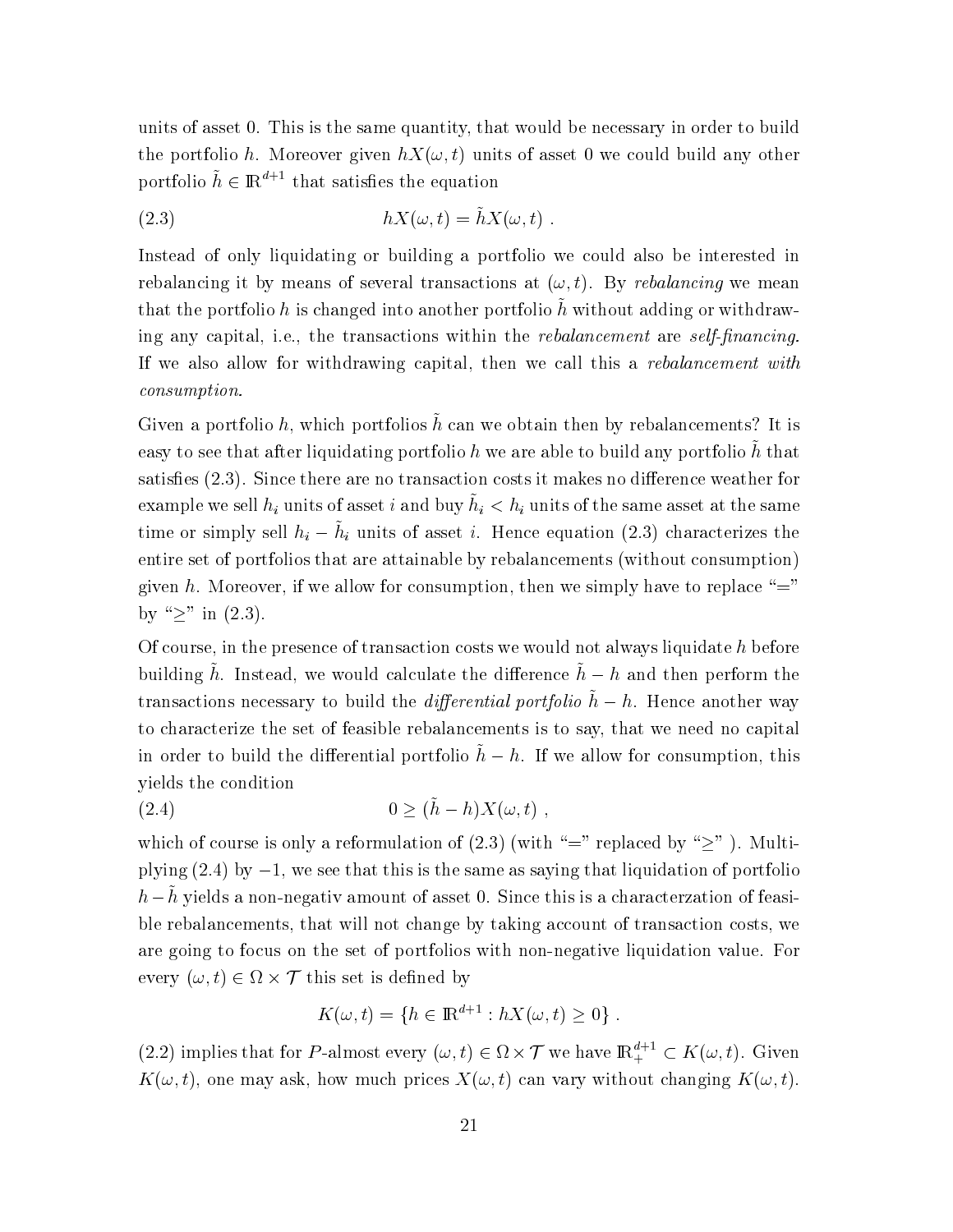We are going to consider variations of the form  $r \star X(\omega, t)$  with  $r \in \mathbb{R}^{d+1}$  constrained to  $r_0 = 1$ , because it is senseless to change the numeraire. This motivates us to consider the compact convex sets

$$
K_0'(\omega, t) := \{r \in \{1\} \times \mathbb{R}^d : \inf_{h \in K(\omega, t)} h(r \star X(\omega, t)) \ge 0\} \quad , (\omega, t) \in \Omega \times \mathcal{T}.
$$

Indeed, it is easy to see that for every  $(\omega, t) \in \Omega \times \mathcal{T}$  we have

$$
K_0'(\omega, t) := \{(1)^{d+1}\}.
$$

Of course the situation will slightly change, when we introduce transaction costs. However  $K_0'(\omega, t)$  will remain a compact convex set and prove useful in order to characterize  $K(\omega, t)$ , since, as we are going to see, we have

$$
K(\omega, t) = \{ h \in \mathbb{R}^{d+1} : \forall r \in K'_0(\omega, t) : h(r \star X(\omega, t)) \ge 0 \} .
$$

A very similar characterization is obtained if instead of  $K_0'(\omega, t)$  for every  $(\omega, t) \in$  $\Omega \times \mathcal{T}$  we consider the convex cone

$$
K'(\omega, t) := -\mathbb{R}_+ K'_0(\omega, t)
$$
  
=  $\{z = (z_0, \dots, z_d) \in \mathbb{R}^{d+1} : \exists r \in K'_0(\omega, t) \exists z_0 \in \mathbb{R}_+ : z = -z_0 r\}.$ 

From the definition of  $K_0'(\omega, t)$  it is evident that for all  $(\omega, t) \in \Omega \times \mathcal{T}$  the cone  $K'(\omega, t)$  satisfies

(2.5) 
$$
K'(\omega, t) = \{ z \in \mathbb{R}^{d+1} : \sup_{h \in K(\omega, t)} h(z \star X(\omega, t)) \leq 0 \} .
$$

For each  $(\omega, t) \in \Omega \times \mathcal{T}$  equation (2.5) reveals  $K'(\omega, t)$  as the *dual cone* of  $K(\omega, t)$ with respect to the scalar product  $\langle , . \rangle$  ( $\omega, t$ ) defined by

(2.6) 
$$
\langle h, z \rangle (\omega, t) := h(z \star X(\omega, t)) = \sum_{i} h_i z_i X_i(\omega, t) , h, z \in \mathbb{R}^{d+1}
$$

In Convex Analysis dual cones are sometimes referred to as *polar cones* (see Rockafellar, 1970, p.121). The set

$$
-K'(\omega, t) = \mathbb{R}_+ K'_0(\omega, t) \subset \mathbb{R}^{d+1}_+
$$

is the *dual positive cone* of  $K(\omega, t)$ . We also consider  $-K'(\omega, t)$ , because in some situations this convex cone is easier to tract than the compact convex set  $K_0'(\omega, t)$ .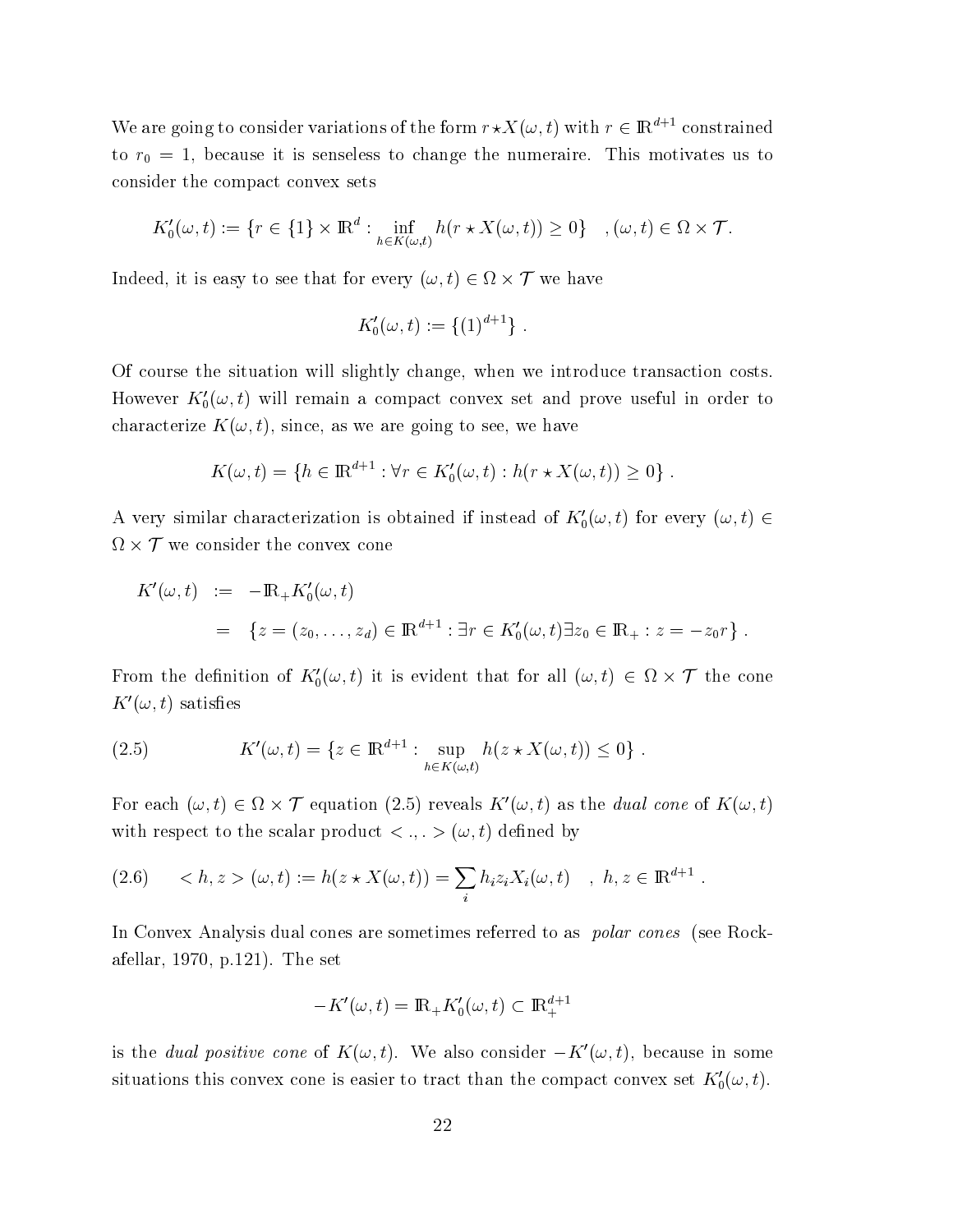#### 2.3 **Stock** Market with Constant Transaction **Cost Factors**

Suppose the  $\mathbb{R}^{d+1}_+$ -valued F-adapted process X defined according to (2.1) and satisfying  $(2.2)$  is the discounted spot price process of a stock market. However, there are constant, volume proportional transaction costs. This means, for every  $i \in \{1, \ldots, d\}$  there are constant transaction cost factors  $\lambda_i$ ,  $\mu_i$ , that impinge on ask (buying) and bid (selling) prices in the following way. If at  $(\omega, t)$  somebody wants to buy  $h_i$  units of asset i, then he has to pay  $h_i(1+\lambda_i)X_i$  units of asset 0 and if he sells  $h_i$  units of asset i, then he gets  $h_i(1 - \mu_i)X_i$  units of asset 0.

Suppose that we hold a portfolio  $h \in \mathbb{R}^{d+1}$  which we want to rebalance at  $(\omega, t)$ . Which portfolios are attainable by a rebalancement? As we have also explained in the case of no transaction costs, a portfolio  $\tilde{h}$  is obviously attainable by a rebalancement (with consumption) if we need no capital in order to build the differential portfolio  $\tilde{h} - h$ . Let us look which transactions are necessary for this purpose. For every *i* we have to buy  $(\tilde{h}_i - h_i)^+$  quantities of asset *i* and to sell  $(\tilde{h}_i - h_i)^-$  quantities of asset *i*. Suppose we have given the negative of the differential portfolio, i.e., we hold  $h - \tilde{h}$ . Then the transactions necessary in order to liquidate  $h - \tilde{h}$  would be exactly the same as that in order to build  $\tilde{h} - h$ . So we can conclude that a portfolio  $\tilde{h}$  is attainable by a rebalancement of h (with consumption), if and only if the portfolio  $h - \tilde{h}$  has non-negative liquidation value. Again we only need to focus on the set  $K(\omega, t)$  of portfolios with non-negative liquidation value at  $(\omega, t)$ . By analyzing the transactions necessary in order to liquidate a portfolio we get

$$
K(\omega, t) = \{ h \in \mathbb{R}^{d+1} : h_0 + \sum_{j=1}^d h_j^+(1 - \mu_j) X_j(\omega, t) - \sum_{j=1}^d h_j^-(1 + \lambda_j) X_j(\omega, t) \ge 0 \} .
$$

In fact, given a portfolio  $h \in K(\omega, t)$ , one may sell  $h_j^+$  units of asset j and buy  $h_j^$ units of asset j for every  $j \in \{1, ..., d\}$  which, together with the  $h_0$  units of money that one already holds, will yield exactly

$$
h_0 + \sum_{j=1}^d h_j^+(1 - \mu_j)X_j(\omega, t) - \sum_{j=1}^d h_j^-(1 + \lambda_j)X_j(\omega, t) \ge 0
$$

units of asset 0. We see immediately that this yield does not decrease, if we replace  $1 - \mu$  and  $1 + \lambda$  by some

(2.7) 
$$
r \in \{1\} \times [1 - \mu_1, 1 + \lambda_1] \times ... \times [1 - \mu_d, 1 + \lambda_d].
$$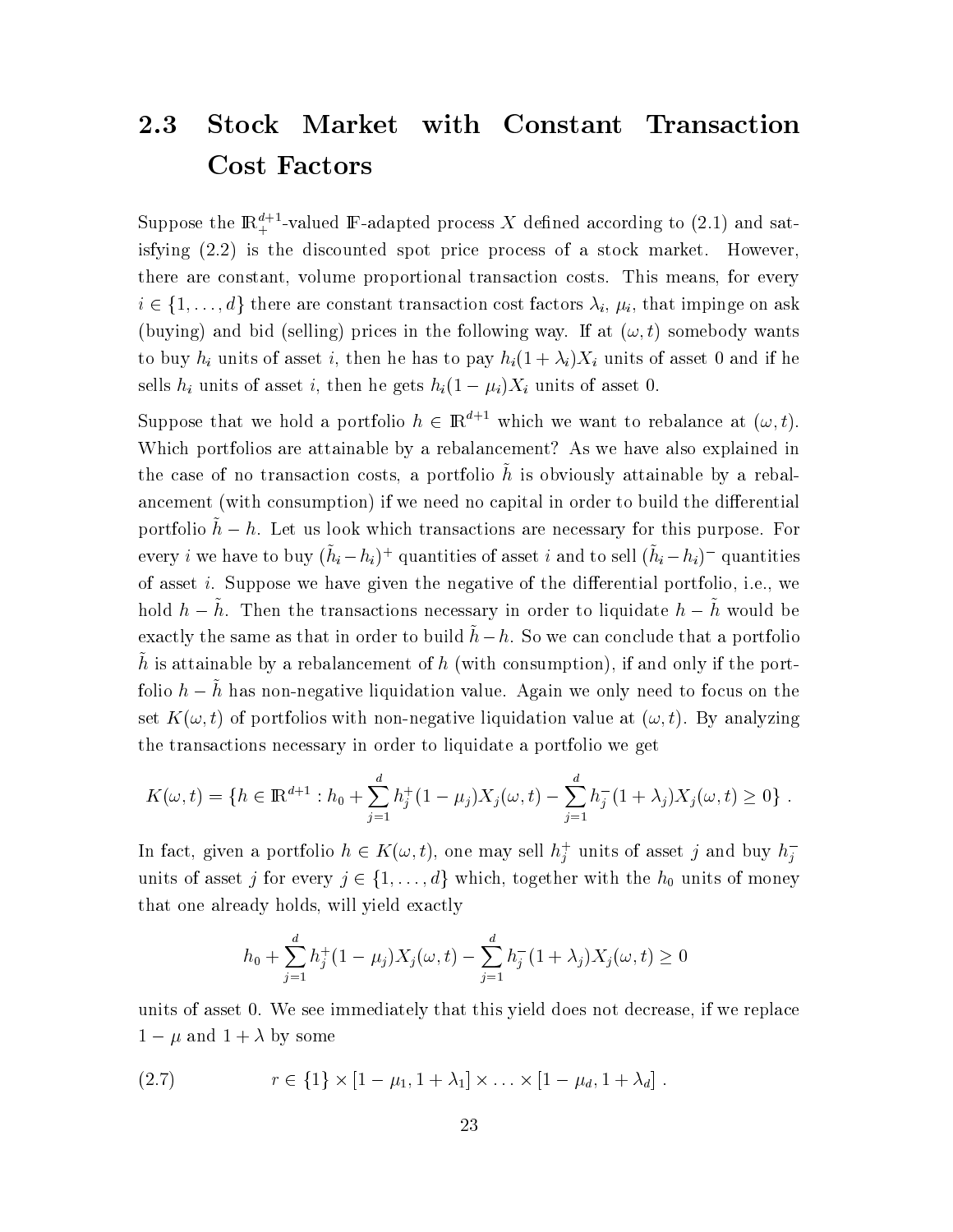Moreover for any r not satisfying (2.7) it is easy to find  $h \in K(\omega, t)$  such that  $h(r \star X(\omega, t)) < 0$ . Consequently for

$$
K_0'(\omega, t) := \{ r \in \{1\} \times \mathbb{R}^d : \inf_{h \in K(\omega, t)} h(r \star X(\omega, t)) \ge 0 \} \quad , (\omega, t) \in \Omega \times \mathcal{T}
$$

we have

$$
K_0'(\omega, t) = \{r = (1, r_1, \dots, r_d) \in \mathbb{R}^{d+1} : \forall j \in \{1, \dots, d\} : 1 - \mu_j \le r_j \le 1 + \lambda_j\}.
$$

Hence  $K_0'(\omega, t)$  is compact and independent of  $\omega \in \Omega$ . Moreover we see that

$$
K(\omega, t) = \{ h \in \mathbb{R}^{d+1} : h_0 + \sum_{j=1}^d h_j^+(1 - \mu_j)X_j(\omega, t) - \sum_{j=1}^d h_j^-(1 + \lambda_j)X_j(\omega, t) \ge 0 \}
$$
  
= 
$$
\{ h \in \mathbb{R}^{d+1} : \forall r \in K'_0(\omega, t) : h(r \star X(\omega, t)) \ge 0 \} .
$$

From the definition of  $K'_0(\omega, t)$  it is evident, that for every  $(\omega, t) \in \Omega \times \mathcal{T}$  the cone  $-K'(\omega, t) := \mathbb{R}_+ K'_0(\omega, t)$  satisfies

$$
-K'(\omega, t) = \{ z \in \mathbb{R}^{d+1} : \inf_{h \in K(\omega, t)} h(z \star X(\omega, t) \ge 0 \}
$$

For each  $(\omega, t) \in \Omega \times \mathcal{T}$  this again reveals  $-K'(\omega, t)$  as the dual positive cone of  $K(\omega, t)$  with respect to the scalar product  $\langle , . \rangle \langle \omega, t \rangle$  defined like in (2.6). Note also, that (2.2) implies that for every  $(\omega, t) \in \Omega \times \mathcal{T}$  we have  $\mathbb{R}^{d+1} \subset K(\omega, t)$ .

#### 2.4 **Stock Market with Bid-Ask Spread**

In this section we model a stock market with a bid-ask spread, by assuming that there are two  $\mathbb{R}^{d+1}_+$ -valued F-adapted processes  $\underline{X} = (\underline{X}_i)_{i \in \{0,\ldots,d\}}$  and  $\overline{X} = (\overline{X}_i)_{i \in \{0,\ldots,d\}}$ , where  $\underline{X}_i(\omega, t)$  is the bid price of asset *i* at  $(\omega, t)$  and  $\overline{X}_i(\omega, t)$  is the corresponding ask price. Securities are always bought and sold at a positive price. Moreover the ask price of a security cannot be lower than it's bid price. Hence it is reasonable to assume

(2.8) 
$$
\forall (\omega, t) \in \Omega \times \mathcal{T} \ \forall i \in \{0, ..., d\} : 0 < \underline{X}_i(\omega, t) \leq \overline{X}_i(\omega, t) \ .
$$

As we have pointed out in the two previous sections, a portfolio h can be changed into a portfolio  $\tilde{h}$  by a rebalancement with consumption at  $(\omega, t)$ , if and only if the portfolio  $h - \tilde{h}$  has a non-negative liquidation value at  $(\omega, t)$ . The set of portfolios h that have non-negative liquidation value at  $(\omega, t)$  is obviously given by

$$
K(\omega, t) = \{ h \in \mathbb{R}^{d+1} : h_0 + \sum_{j=1}^d h_j^+ \underline{X}_j(\omega, t) - \sum_{j=1}^d h_j^- \overline{X}_j(\omega, t) \ge 0 \} .
$$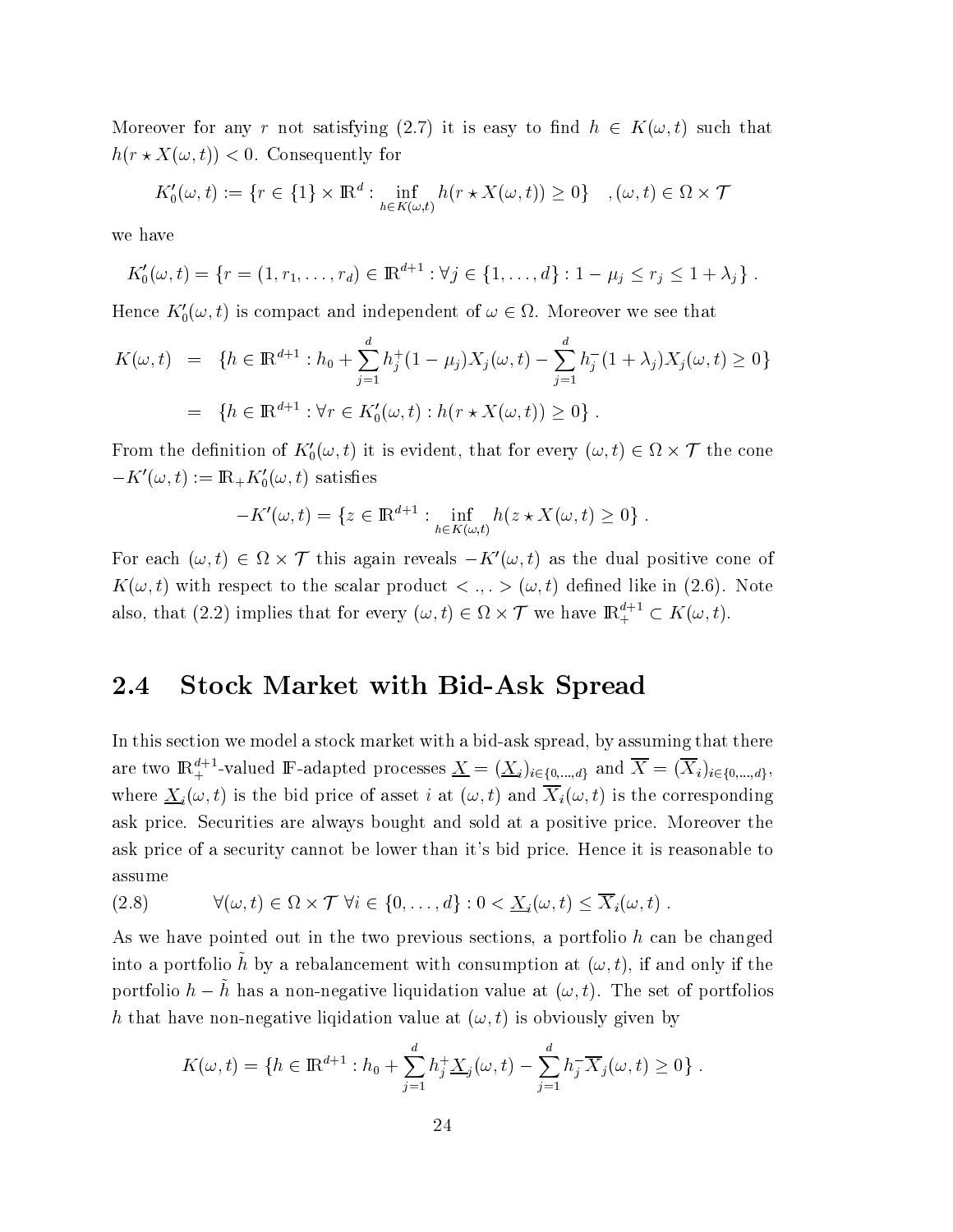From (2.8) it is clear, that for every  $(\omega, t) \in \Omega \times \mathcal{T}$  we have  $\mathbb{R}^{d+1}_+ \subset K(\omega, t)$ . Let us define an artificial spot price process by setting  $X := \underline{X}$ . Then like in section 2.3 it is easy to see that with the compact convex set

$$
K_0'(\omega, t) := \{r = (1, r_1, \dots, r_d) \in \mathbb{R}^{d+1} : \forall j \in \{1, \dots, d\} : \underline{X}_j \le r_j X_j \le \overline{X}_j\}
$$

and the convex cone  $-K'(\omega, t) := \mathbb{R}_+ K'_0(\omega, t)$ , we have

$$
K(\omega, t) = \{ h \in \mathbb{R}^{d+1} : \inf_{r \in K'_0(\omega, t)} h(r \star X(\omega, t)) \ge 0 \}
$$

$$
-K'(\omega, t) = \{ z \in \mathbb{R}^{d+1} : \inf_{h \in K(\omega, t)} h(z \star X(\omega, t) \ge 0 \}
$$

The interpretation is anologous to that in the previous example. Note also that for every  $r \in \mathbb{R}^{d+1}$  and every  $t \in \mathcal{T}$  we obviously have  $\{\omega \in \Omega : r \in K'_0(\omega, t)\} \in \mathcal{F}(t)$ .

### 2.5 **Currency Market with Constant Transaction Cost Factors**

In this example we turn to a currency market with volume proportional transaction cost factors. Suppose there are  $d+1$  assets where asset 0 deserves as a numeraire. we may think of the domestic currency. Let X be a  $\mathbb{R}^{d+1}_+$ -valued F-adapted process, defined according to (2.1) and satisfying (2.2), where  $X_i(\omega, t)$  denotes the "spot" price of asset i in units of asset 0. Since on a currency market every currency is exchangeable with any other currency, there will be two matrices

$$
\lambda = (\lambda_{ij})_{i,j \in \{0,\dots,d\}} \in \mathbb{R}_+^{(d+1)\times(d+1)}, \quad \mu = (\mu_{ij})_{i,j \in \{0,\dots,d\}} \in \mathbb{R}_+^{(d+1)\times(d+1)}
$$

of proportional transaction cost factors, that will be applied on spot prices in the following way. If at  $(\omega, t)$  somebody wants to buy  $h_i$  units of asset i, then he has to pay

$$
h_j = h_i (1 + \lambda_{ji}) \frac{X_i}{X_j}
$$

units of asset j, which is the same as to say that if he sells  $h_j$  units of asset j, then he gets

$$
h_i = h_j (1 - \mu_{ji}) \frac{X_j}{X_i}
$$

units asset *i*. Consequently, in order to avoid contradictions, we have to assume

$$
\forall i, j : (1 - \mu_{ij})(1 + \lambda_{ij}) = 1.
$$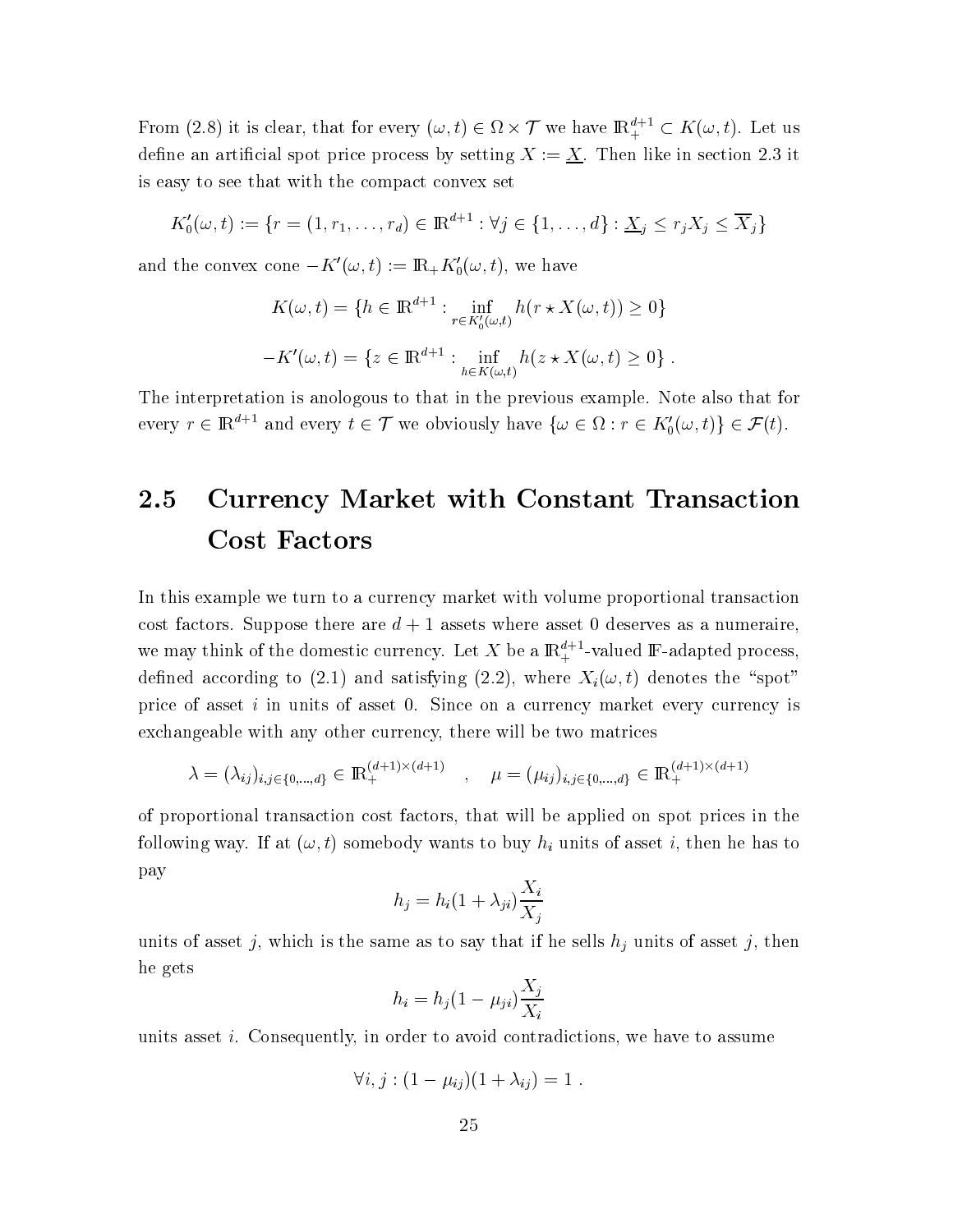It is self-suggesting to set

$$
\forall i: \mu_{ii} = \lambda_{ii} = 0
$$

Suppose again, that we have given a portfolio  $h$  of currencies, that we want to rebalance at  $(\omega, t)$ . In order to change portfolio h into a portfolio  $\tilde{h}$  we have to build the differential portfolio  $\tilde{h} - h$ . If instead of  $\tilde{h}$  we end up with a portfolio  $\tilde{h} + \xi$  with  $\xi \in \mathbb{R}^{d+1}_+$ , then we may consume  $\xi$ . So, if we allow for consumption not only of currency 0, but also of any other currency, then we can say that a portfolio  $\hat{h}$  may be obtained by a rebalancement of portfolio h at  $(\omega, t)$  with consumption, if and only if there exists  $a \xi \in \mathbb{R}^{d+1}$ , such that we could change portfolio  $0 \in \mathbb{R}^{d+1}$  into portfolio  $\tilde{h} + \xi - h$  by a rebalancement without consumption at  $(\omega, t)$ . What are the necessary transactions? This is not so easy to answer as in the case of a stock market, because now, all assets are directly interchangable. However it is clear that in order to build portfolio  $\tilde{h} + \xi - h$  from starting with 0, we have to perform exactly the same transactions, as for the liquidation of portfolio  $h - \tilde{h} - \xi$ . Suppose that we perform this transactions, but starting with portfolio  $h - \tilde{h} = (h - \tilde{h} - \xi) + \xi$ . Then since we "ignore"  $\xi$ , we end up with portfolio  $\xi$ , a portfolio that is non-negative in every component.

Let us summarize the results of the above thoughts in one sentense: In order to change a given portfolio h into another portfolio  $\tilde{h}$  by a rebalancement (with consumption), we have to perform exactly the same transactions as if we wanted to rebalance the portfolio  $h - \tilde{h}$  in order to get a portfolio that is non-negative in every component. So we just have to focus on the closed convex cone

$$
K(\omega, t) := \{ h \in \mathbb{R}^{d+1} : \exists \varepsilon \in \mathbb{R}^{d+1}_{+} \exists \mathbf{h} = (h_{ij}) \in \mathbb{R}^{(d+1) \times (d+1)}
$$
  
(2.9) 
$$
\forall i, j : h_{i} = \varepsilon_{i} + \sum_{j} h_{ij}^{+} - \sum_{j} h_{ij}^{-}, \quad h_{ij}^{+} = (1 + \lambda_{ij}) h_{ji}^{-} \frac{X_{j}(\omega, t)}{X_{i}(\omega, t)} \}
$$

This is true, because by (2.9) we can understand  $K(\omega, t)$  as the set of portfolios, that may be transformed by selffinancing transactions into a new portfolio  $\varepsilon$  without any short position. In fact, if we hold a portfolio  $h \in \mathbb{R}^{d+1}$  satisfying

(2.10) 
$$
\forall i, j : h_i = \varepsilon_i + \sum_j h_{ij}^+ - \sum_j h_{ij}^-,\quad h_{ij}^+ = (1 + \lambda_{ij}) h_{ji}^- \frac{X_j(\omega, t)}{X_i(\omega, t)}.
$$

with  $\varepsilon \in \mathbb{R}^{d+1}_+$  and  $\mathbf{h} = (h_{ij}) \in \mathbb{R}^{(d+1)\times(d+1)}$ , then for every i, j we can sell  $h_{ij}^+$  units of asset *i* in exchange for  $h_{ji}^-$  units of asset *j* and buy  $h_{ij}^-$  units of asset *i* in exchange for  $h_{ji}^+$  units of asset j. This transactions will result in the new portfolio  $\varepsilon \in \mathbb{R}^{d+1}_+$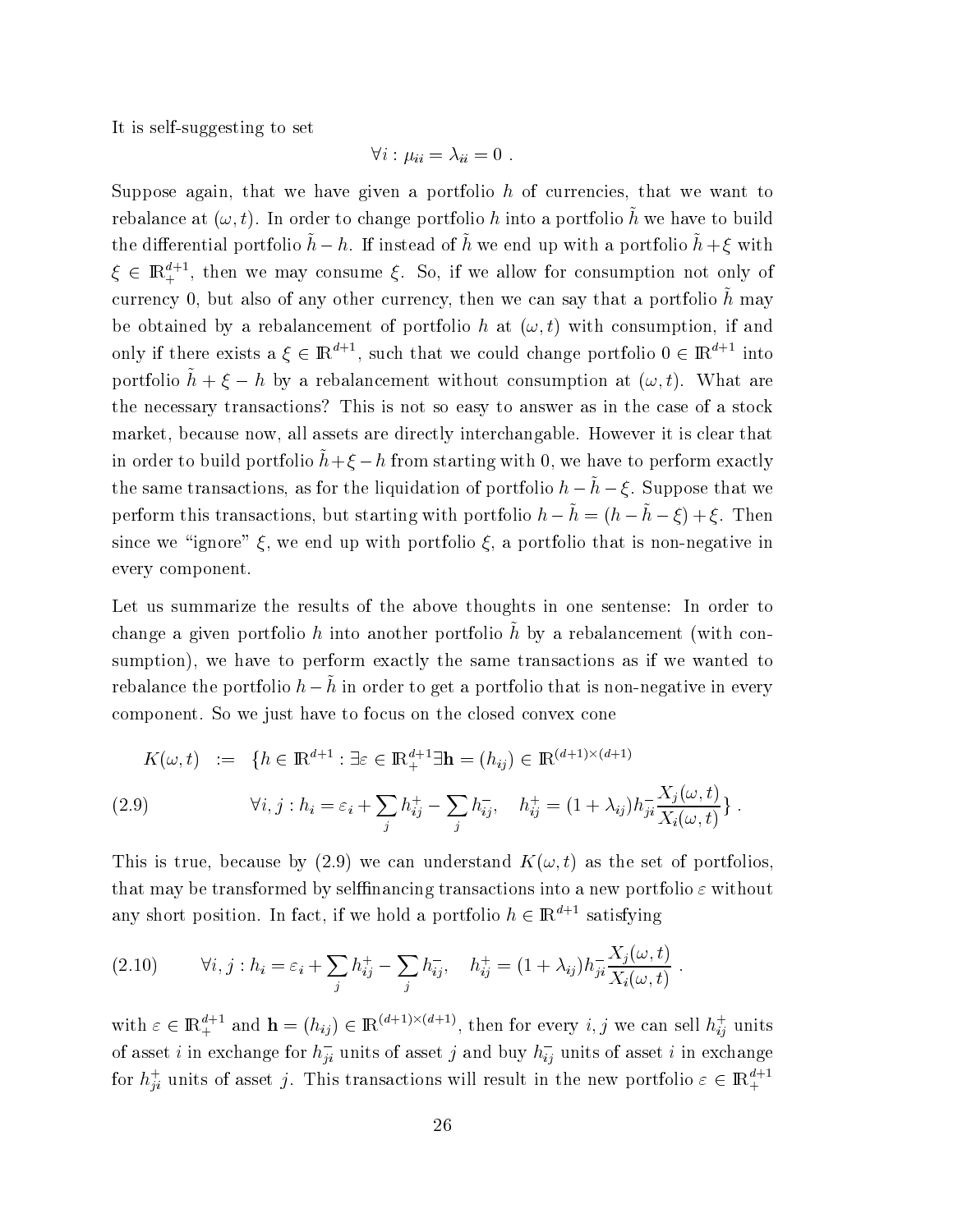without any short position. Again, (2.2) implies that for every  $(\omega, t) \in \Omega \times \mathcal{T}$  we have  $\mathbb{R}^{d+1}_{+} \subset K(\omega, t)$ .

In order to find a simpler characterization of  $K(\omega, t)$ , we define the convex sets

$$
\tilde{K}'_0(\omega, t) := \{r = (1, r_1, \dots, r_d) \in \mathbb{R}^{d+1} : \forall i, j \in \{0, \dots, d\} : r_j - (1 + \lambda_{ij})r_i \le 0\}
$$
\n
$$
-\tilde{K}'(\omega, t) := \mathbb{R}\tilde{K}'_0(\omega, t)
$$
\n
$$
\tilde{K}(\omega, t) := \{h \in \mathbb{R}^{d+1} : \forall r \in \tilde{K}'_0(\omega, t) : h(r \star X(\omega, t)) \ge 0\} .
$$

This notation is appropriate, because  $-\tilde{K}'(\omega, t)$  is indeed the dual positive cone of  $\tilde{K}(\omega, t)$  with respect to the scalar product defined like in (2.6). In fact by its definition,  $\tilde{K}(\omega, t)$  is the dual positive cone of  $-\tilde{K}'(\omega, t)$ , and since  $-\tilde{K}'(\omega, t)$  is certainly nonempty and closed we have  $\tilde{K}(\omega, t) = -(-\tilde{K}')'(\omega, t)$  according to a theorem in Rockafellar (1970, Theorem 14.1). Note  $\tilde{K}_0'(\omega, t)$  independent of  $\omega \in \Omega$ .

We are going to show

(2.11) 
$$
\forall (\omega, t) \in \Omega \times \mathcal{T} : K(\omega, t) = \tilde{K}(\omega, t)
$$

In order to do this, we also consider

$$
(2.12) \qquad K'_0(\omega, t) := \{r \in \{1\} \times \mathbb{R}^d : \forall h \in K(\omega, t) : h(r \star X(\omega, t)) \ge 0\}
$$

and the dual positive cone of  $K(\omega, t)$ , i.e.,

$$
-K'(\omega, t) = \mathbb{R}_{+} K'_{0}(\omega, t) = \{ z \in \mathbb{R}^{d+1} : \forall h \in K(\omega, t) : h(z \star X(\omega, t)) \ge 0 \} .
$$

Since  $K(\omega, t)$  and  $\tilde{K}(\omega, t)$  are closed convex cones, Theorem 14.1 in Rockafellar  $(1970)$  implies that  $(2.11)$  is equivalent with

(2.13) 
$$
\forall (\omega, t) \in \Omega \times \mathcal{T} : -K'(\omega, t) = -\tilde{K}'(\omega, t) .
$$

In order to show the inclusion " $\subseteq$ " in (2.13), fix an arbitrary  $(\omega, t)$  and consider a  $z \in -K'(\omega, t)$ . Then we have

$$
h(z \star X(\omega, t)) \ge 0
$$

for every  $h \in K(\omega, t)$ , i.e., for every  $h \in \mathbb{R}^{d+1}$  for which there exist  $\varepsilon \in \mathbb{R}^{d+1}_+$  and  $\mathbf{h} = (h_{ij}) \in \mathbb{R}^{(d+1)\times(d+1)}$  satisfying (2.10). This means, that for every  $\varepsilon \in \mathbb{R}^{d+1}_+$  and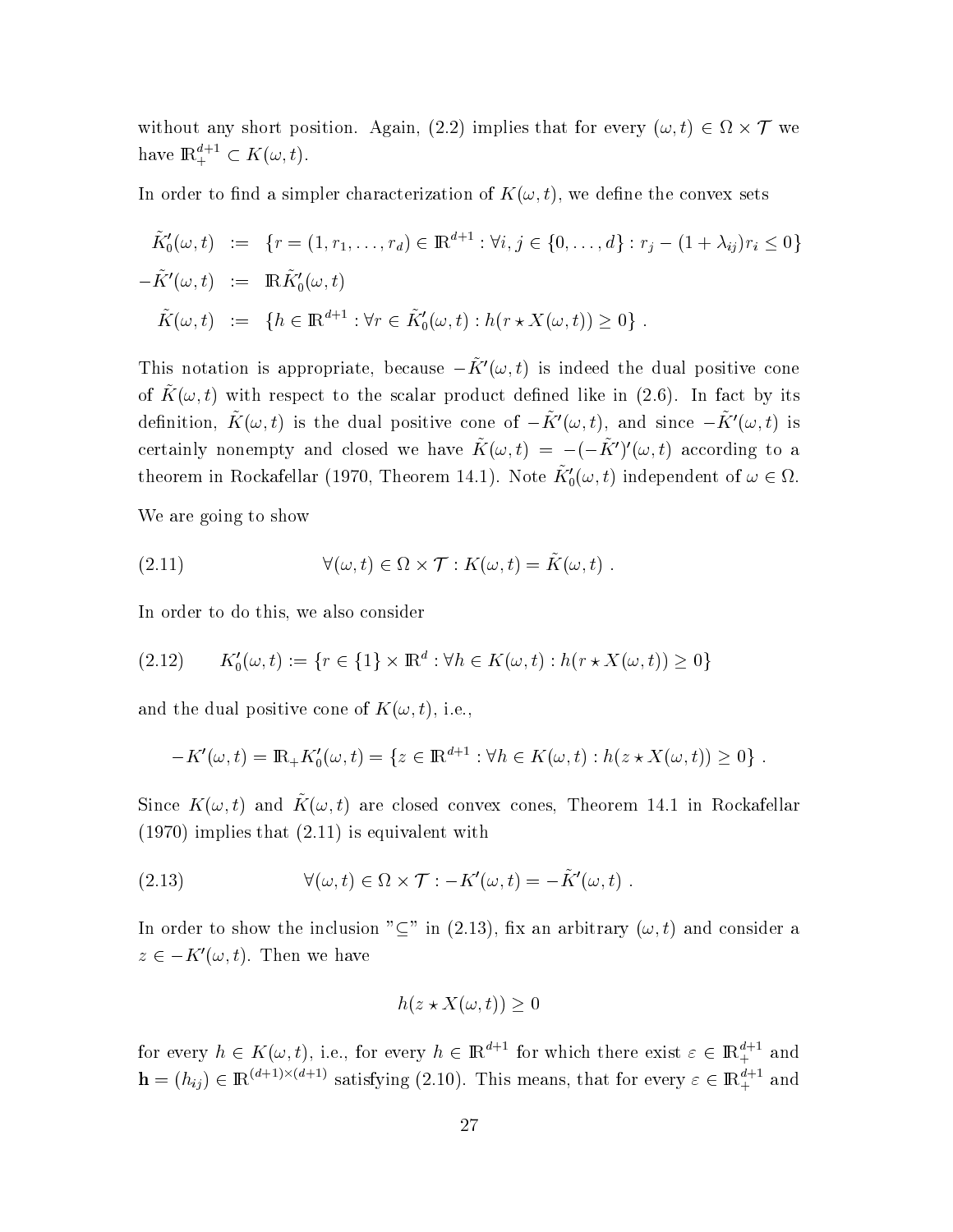$\mathbf{h} = (h_{ij}) \in \mathbb{R}^{(d+1)\times(d+1)}$  satisfying (2.10) we have

$$
0 \leq \sum_{i} z_{i}(\varepsilon_{i} + \sum_{j} h_{ij}^{+} - \sum_{j} h_{ij}^{-}) X_{i}(\omega, t)
$$
  
\n
$$
= \sum_{i} z_{i} \varepsilon_{i} X_{i}(\omega, t) + \sum_{ij} z_{i} h_{ij}^{+} X_{i}(\omega, t) - \sum_{ij} z_{i} h_{ij}^{-} X_{i}(\omega, t)
$$
  
\n
$$
= \sum_{i} z_{i} \varepsilon_{i} X_{i}(\omega, t) + \sum_{ij} z_{i} (1 + \lambda_{ij}) h_{ji}^{-} \frac{X_{j}(\omega, t)}{X_{i}(\omega, t)} X_{i}(\omega, t) - \sum_{ij} z_{i} h_{ij}^{-} X_{i}(\omega, t)
$$
  
\n
$$
= \sum_{i} z_{i} \varepsilon_{i} X_{i}(\omega, t) + \sum_{ij} z_{i} (1 + \lambda_{ij}) h_{ji}^{-} X_{j}(\omega, t) - \sum_{ji} z_{j} h_{ji}^{-} X_{j}(\omega, t)
$$
  
\n
$$
= \sum_{i} z_{i} \varepsilon_{i} X_{i}(\omega, t) + \sum_{ij} (z_{i} (1 + \lambda_{ij}) - z_{j}) h_{ji}^{-} X_{j}(\omega, t).
$$

Hence it follows

$$
\forall i, j \in \{0, \ldots, d\} : z_i(1 + \lambda_{ij}) - z_j \ge 0
$$

which is equivalent with  $z \in \mathbb{R} \tilde{K}'_0(\omega, t) = -\tilde{K}'(\omega, t)$ . The above calculation may also be used to verify the converse inclusion.

 $Since (2.11)$  also implies

$$
\forall (\omega, t) \in \Omega \times \mathcal{T} : -K_0'(\omega, t) = -\tilde{K}_0'(\omega, t) ,
$$

we conclude that every  $r \in -K'_0(\omega, t)$  satisfies the following inequlities for every  $(\omega, t) \in \Omega \times \mathcal{T}$ :

$$
\forall i \in \{1, ..., d\} : \quad \frac{r_0}{1 + \lambda_{i0}} \leq r_i \leq (1 + \lambda_{j0}) r_0 \; .
$$

This shows that  $-K'_0(\omega, t)$  is compact for every  $(\omega, t) \in \Omega \times \mathcal{T}$ .

#### 2.6 **Currency Market with Bid-Ask Spreads**

This section deals with a currency market with bid-ask spreads. Suppose there are  $d + 1$  assets (currencies) where asset 0 deserves as a numeraire. Let  $\underline{X} =$  $(\underline{X}_{ij})_{i,j\in\{0,\ldots,d\}}$  and  $\overline{X}=(\overline{X}_{ij})_{i,j\in\{0,\ldots,d\}}$  be  $\mathbb{R}^{(d+1)\times(d+1)}$ -valued F-adapted processes, where  $\underline{X}_{ij}(\omega, t)$  denotes the bid price and  $\overline{X}_{ij}(\omega, t)$  denotes the ask price of asset i in units of asset j at  $(\omega, t)$ . This means that if at  $(\omega, t)$  somebody wants to buy  $h_i$ units of asset *i*, then he has to pay  $h_j = h_i \overline{X}_{ij}(\omega, t)$  units of asset *j*, which is the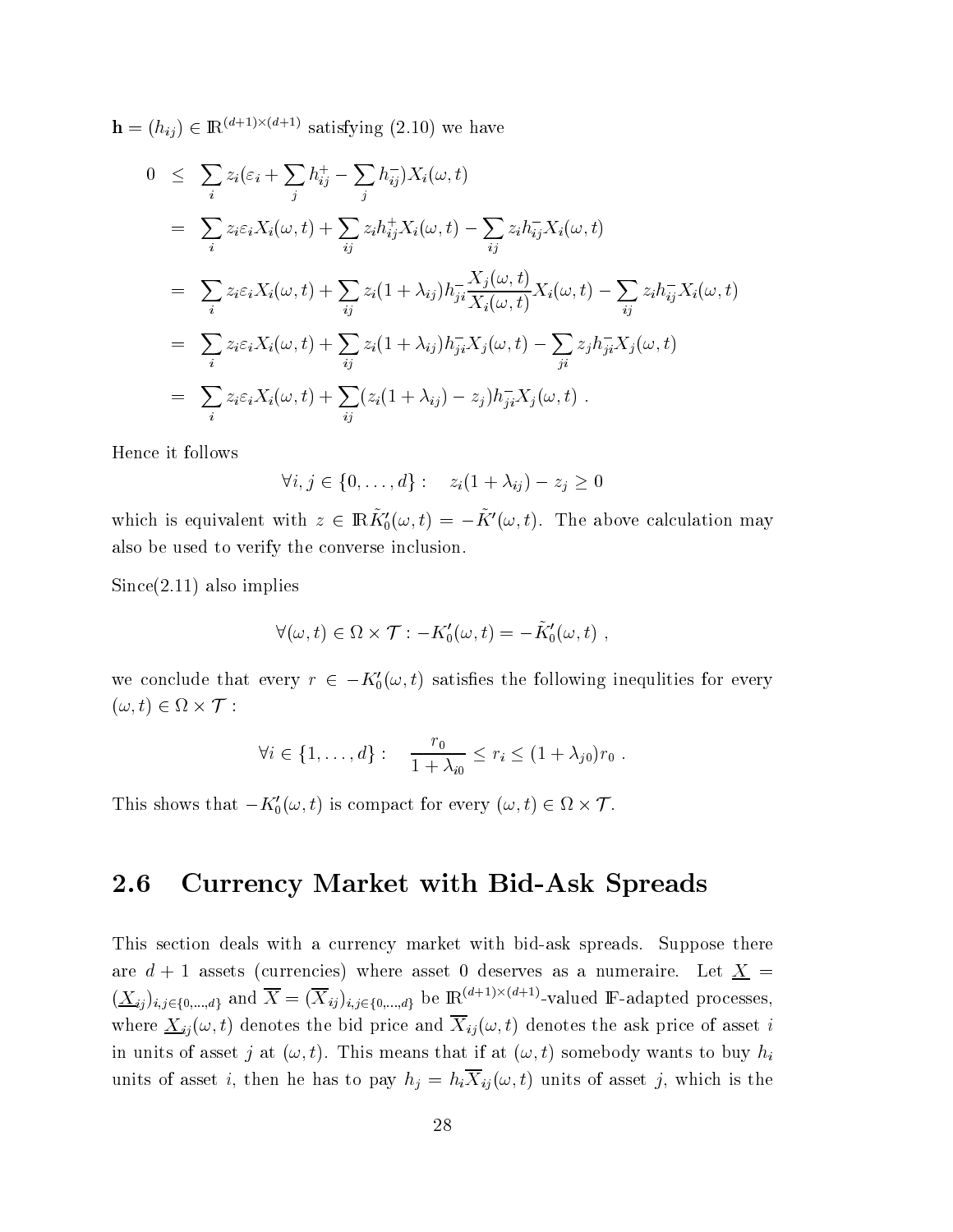same as to say that if he sells  $h_j$  units of asset j, then he gets  $h_i = h_j \underline{X}_{ji}(\omega, t)$  units of asset  $i$ . Thus in order to keep symmetry, we have to assume

$$
\forall i, j \in \{0, \ldots, d\} : \quad \underline{X}_{ji} \overline{X}_{ij} \equiv 1 \; .
$$

It is self-suggesting to introduce the convention

$$
\forall i \in \{0,\ldots,d\} : \quad \underline{X}_{ii} = \overline{X}_{ii} \equiv 1 \; .
$$

Currencies are always bought and sold at a positive exchange rate. Moreover the ask rate of a currency cannot be lower than it's bid rate. Hence, it is reasonable to assume

$$
(2.14) \qquad \forall (\omega, t) \in \Omega \times \mathcal{T} \ \forall i, i \in \{0, \ldots, d\} : 0 < \underline{X}_{ij}(\omega, t) \leq \overline{X}_{ij}(\omega, t).
$$

Let us define the spot price process  $X = (X_0, X_1, \ldots, X_d)$  by  $X_0 \equiv 1$  and  $X_i = \underline{X}_{i0}$ for  $i = 1, \ldots, d$ . This definition is somehow arbitrary. In fact, any F-adapted  $\mathop{\rm process}\nolimits X$  satisfying

$$
\forall i \in \{0, \ldots, d\} : \underline{X}_{i0} \leq X_i \leq \overline{X}_{i0}
$$

could serve as spot price process without changing the quality of results. For the same reasons as in the case with constant transaction cost factors we are interested in the closed convex cone —

(2.15) 
$$
K(\omega, t) = \{ h \in \mathbb{R}^{d+1} : \exists \varepsilon \in \mathbb{R}^{d+1}_{+} \exists \mathbf{h} = (h_{ij}) \in \mathbb{R}^{(d+1)\times(d+1)}
$$

$$
\forall i, j : h_{i} = \varepsilon_{i} + \sum_{j} h_{ij}^{+} - \sum_{j} h_{ij}^{-}, \quad h_{ij}^{+} = h_{ji}^{-} \overline{X}_{ji} \} .
$$

of portfolios, that can be transformed by self-financing transactions into a new portfolio  $\varepsilon$  without any short position. In fact, if we hold a portfolio  $h \in \mathbb{R}^{a+1}$ satisfying (2.15) at  $(\omega, t)$  with  $\varepsilon \in \mathbb{R}^{d+1}_+$  and  $\mathbf{h} = (h_{ij}) \in \mathbb{R}^{(d+1)\times(d+1)}$ , then for every  $i,j$  we can sell  $h_{ij}^+$  units of asset  $i$  in exchange for  $h_{ji}^-$  units of asset  $j$  and buy  $h_{ij}^ \mathbf{r}$  and  $\mathbf{r}$  and  $\mathbf{r}$  and  $\mathbf{r}$  and  $\mathbf{r}$ units of asset i in exchange for  $h_{ii}^{+}$  units of asset j. This transactions will result in the new portfolio  $\varepsilon \in \mathbb{R}^{d+1}_+$  without any short position. From  $(2.14)$  it is clear, that for every  $(\omega, t) \in \Omega \times \mathcal{T}$  we have  $\mathbb{R}^{d+1}_+ \subset K(\omega, t)$ .

Like in the previous sections, we want to find a simpler characterization of  $K(\omega,t).$ Therefore we define :

$$
\tilde{K}'_0(\omega, t) := \{r = (1, r_1, \dots, r_d) \in \mathbb{R}^{d+1} : \forall i, j \in \{0, \dots, d\} :
$$
  

$$
X_j(\omega, t)r_j - \overline{X}_{ji}(\omega, t)X_i(\omega, t)r_i \le 0\}
$$
  

$$
-\tilde{K}'(\omega, t) := \mathbb{R}\tilde{K}'_0(\omega, t)
$$
  

$$
\tilde{K}(\omega, t) = \{h \in \mathbb{R}^{d+1} : \forall r \in \tilde{K}'_0(\omega, t) : h(r \star X(\omega, t)) \ge 0\}.
$$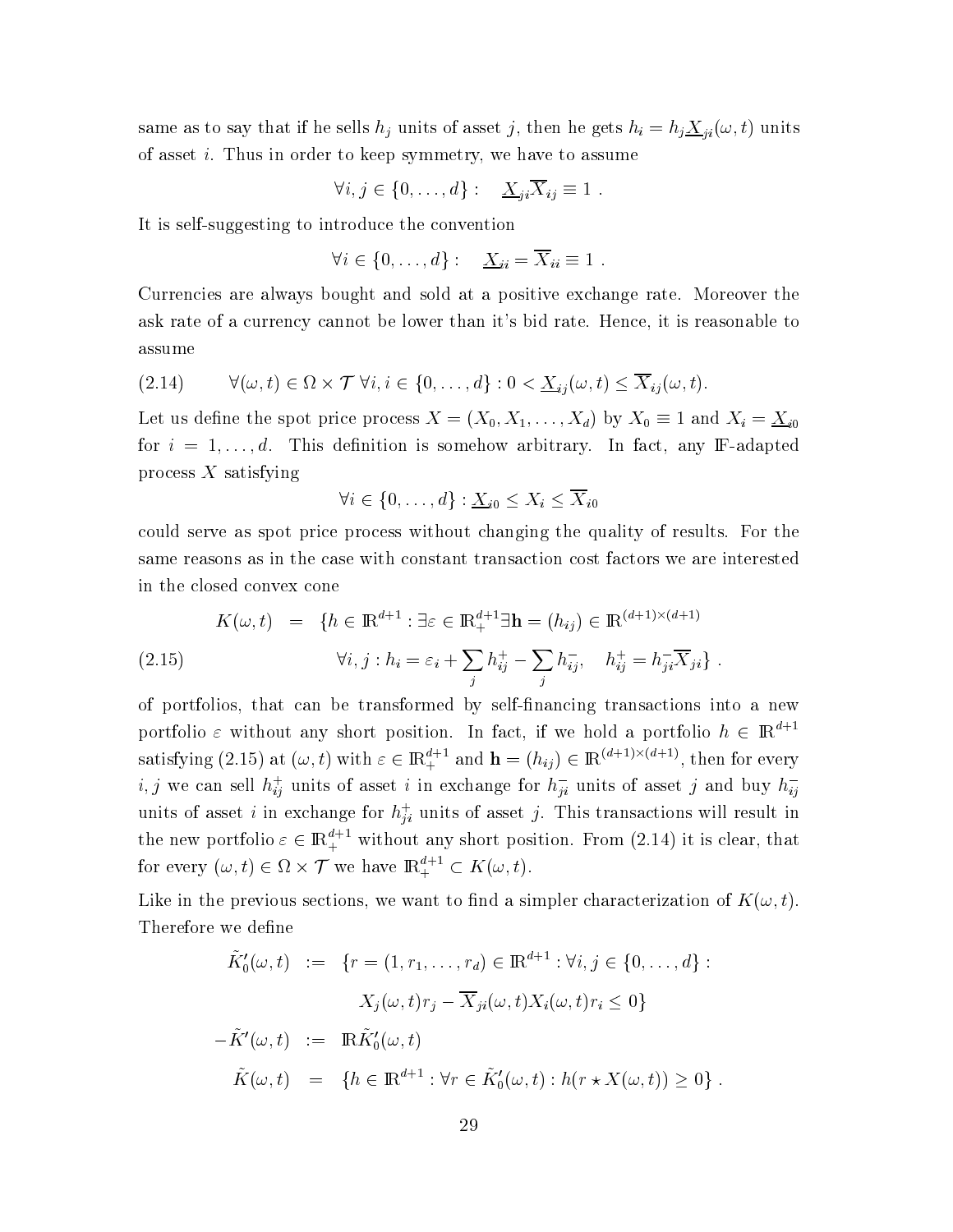This notation is appropriate, because  $-\tilde{K}'(\omega, t)$  is indeed the dual positive cone of  $\tilde{K}(\omega, t)$  with respect to the scalar product defined like in (2.6) (c.f. Section 2.5). Note also that for every  $r \in \mathbb{R}^{d+1}$  and every  $t \in \mathcal{T}$  we obviously have

$$
\{\omega \in \Omega : r \in \tilde{K}'_0(\omega, t)\} \in \mathcal{F}(t) .
$$

We are going to show

(2.16) 
$$
\forall (\omega, t) \in (\Omega, \mathcal{T}) : K(\omega, t) = \tilde{K}(\omega, t) .
$$

Therefore, we consider

$$
K'_0(\omega, t) := \{r \in \{1\} \times \mathbb{R}^d : \forall h \in K(\omega, t) : h(r \star X(\omega, t)) \ge 0\}
$$
  
-
$$
K'(\omega, t) = \mathbb{R}_+ K'_0(\omega, t) .
$$

Since  $K(\omega, t)$  and  $\tilde{K}(\omega, t)$  obviously are closed convex cones, Theorem 14.1 in Rockafellar  $(1970)$  implies that  $(2.16)$  holds, if and only if

$$
\forall (\omega, t) \in (\Omega, \mathcal{T}) : -K'(\omega, t) = -\tilde{K}'(\omega, t)
$$

In order to show  $K'(\omega, t) \subseteq \tilde{K}'(\omega, t)$  fix an arbitrary  $(\omega, t)$  and consider a z  $\in$  $-K'(\omega, t)$ . Then this z satisfies

$$
\sum_{i} z_i h_i X_i(\omega, t) \ge 0
$$

for every  $h \in K(\omega, t)$ , i.e. for every  $h \in \mathbb{R}^{d+1}$ , for that there exist  $\varepsilon \in \mathbb{R}^{d+1}_+$ and  $\mathbf{h} = (h_{ij}) \in \mathbb{R}^{(d+1)\times(d+1)}$  satisfying (2.15). Hence for every  $\varepsilon \in \mathbb{R}^{d+1}$  and  $\mathbf{h} = (h_{ij}) \in \mathbb{R}^{(d+1) \times (d+1)}$  satisfying (2.15) we have

$$
0 \leq \sum_{i} z_{i}(\varepsilon_{i} + \sum_{j} h_{ij}^{+} - \sum_{j} h_{ij}^{-}) X_{i}(\omega, t)
$$
  
\n
$$
= \sum_{i} z_{i} \varepsilon_{i} X_{i}(\omega, t) + \sum_{ij} z_{i} h_{ij}^{+} X_{i}(\omega, t) - \sum_{ij} z_{i} h_{ij}^{-} X_{i}(\omega, t)
$$
  
\n
$$
= \sum_{i} z_{i} \varepsilon_{i} X_{i}(\omega, t) + \sum_{ij} z_{i} h_{ji}^{-} \overline{X}_{ji}(\omega, t) X_{i}(\omega, t) - \sum_{ij} z_{i} h_{ij}^{-} X_{i}(\omega, t)
$$
  
\n
$$
= \sum_{i} z_{i} \varepsilon_{i} X_{i}(\omega, t) + \sum_{ij} z_{i} h_{ji}^{-} \overline{X}_{ji}(\omega, t) X_{i}(\omega, t) - \sum_{ji} z_{j} h_{ji}^{-} X_{j}(\omega, t)
$$
  
\n
$$
= \sum_{i} z_{i} \varepsilon_{i} X_{i}(\omega, t) + \sum_{ij} (z_{i} \overline{X}_{ji}(\omega, t) X_{i}(\omega, t) - z_{j} X_{j}(\omega, t)) h_{ji}^{-}.
$$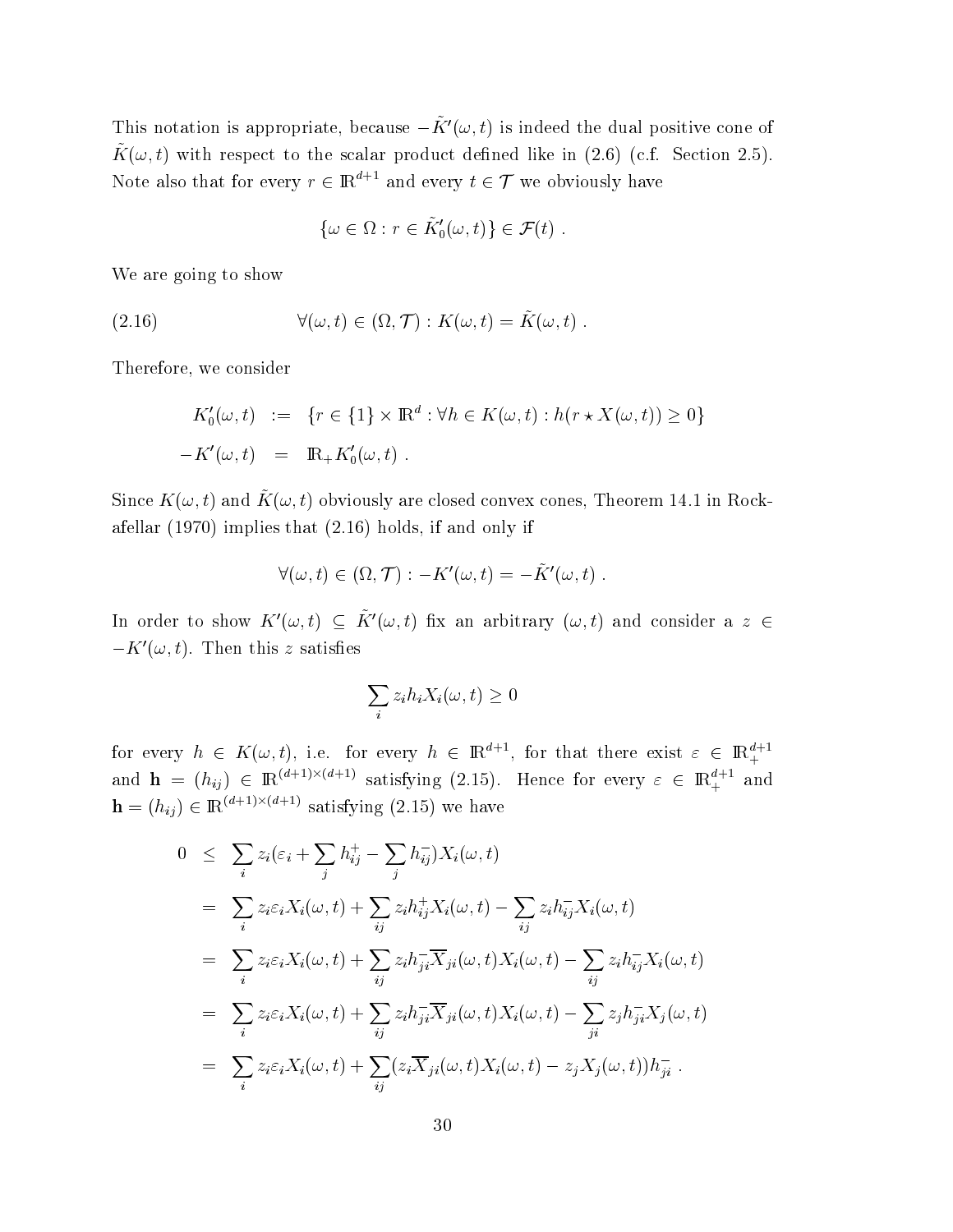Hence it follows

$$
\forall i, j \in \{0, \ldots, d\} : z_i \overline{X}_{ji}(\omega, t) X_i(\omega, t) - z_j X_j(\omega, t) \ge 0
$$

which is equivalent with  $z \in \mathbb{R} \tilde{K}'_0(\omega, t) = -\tilde{K}'(\omega, t)$ . The above calculation also may be used to verify the converse inclusion.

Since  $(2.16)$  also implies

$$
\forall (\omega, t) \in \Omega \times \mathcal{T} : -K_0'(\omega, t) = -K_0'(\omega, t) ,
$$

we conclude that every  $r \in -K'_0(\omega, t)$  satisfies the following inequlities for every  $(\omega, t) \in \Omega \times \mathcal{T}$ :

$$
\forall i \in \{1,\ldots,d\}:\quad \underline{X}_{i0}(\omega,t)=\frac{X_0(\omega,t)r_0}{\overline{X}_{0i}(\omega,t)}\leq X_i(\omega,t)r_i\leq \overline{X}_{i0}(\omega,t)X_0(\omega,t)r_0=1.
$$

This shows that  $-K'_0(\omega, t)$  is compact for every  $(\omega, t) \in \Omega \times \mathcal{T}$ .

### **Differential Cone Constraints**  $2.7$

In Sections 2.2 to 2.6 we introduced models for trading in stock and currency markets with different kinds of proportional transaction costs. The focus was layed on characterizing the set of feasible transactions at each single  $(\omega, t) \in \Omega \times \mathcal{T}$ . We supposed that at  $(\omega, t)$  we had given a certain portfolio  $h \in \mathbb{R}^{d+1}$  that we wanted to rebalance by means of self-financing transactions (with consumption). The question was, which portfolios  $\tilde{h}$  we could achieve. We found, that at  $(\omega, t)$  a portfolio  $\tilde{h}$  is attainable by a rebalancement of a given portfolio  $h$ , if and only if the difference portfolio  $h - \tilde{h}$  lies in a certain closed convex cone  $K(\omega, t)$  with  $\mathbb{R}^{d+1}_+ \subset K(\omega, t)$ . This cone describes the set of portfolios, that may be rebalanced at  $(\omega, t)$  in such a way, that every component becomes non-negative. In each market model we characterized  $K(\omega, t)$  by means of a compact convex set  $K_0'(\omega, t)$  whose elements could be interpreted as modified prices. The closed convex cone  $-K'(\omega, t) := \mathbb{R}_+ K'_0(\omega, t)$ turned out to be the dual positive cone of  $K(\omega, t)$  with respect to a scalar product  $\langle , . , . \rangle$  ( $\omega, t$ ) defined like in (2.6). In fact, in every market model we got the following dual characterizations for every  $(\omega, t) \in \Omega \times \mathcal{T}$ :

(2.17) 
$$
K(\omega, t) = \{ h \in \mathbb{R}^{d+1} : \forall r \in K'_0(\omega, t) : h(r \star X(\omega, t)) \ge 0 \}
$$

$$
= \{ h \in \mathbb{R}^{d+1} : \forall z \in -K'(\omega, t) : h(z \star X(\omega, t)) \ge 0 \}
$$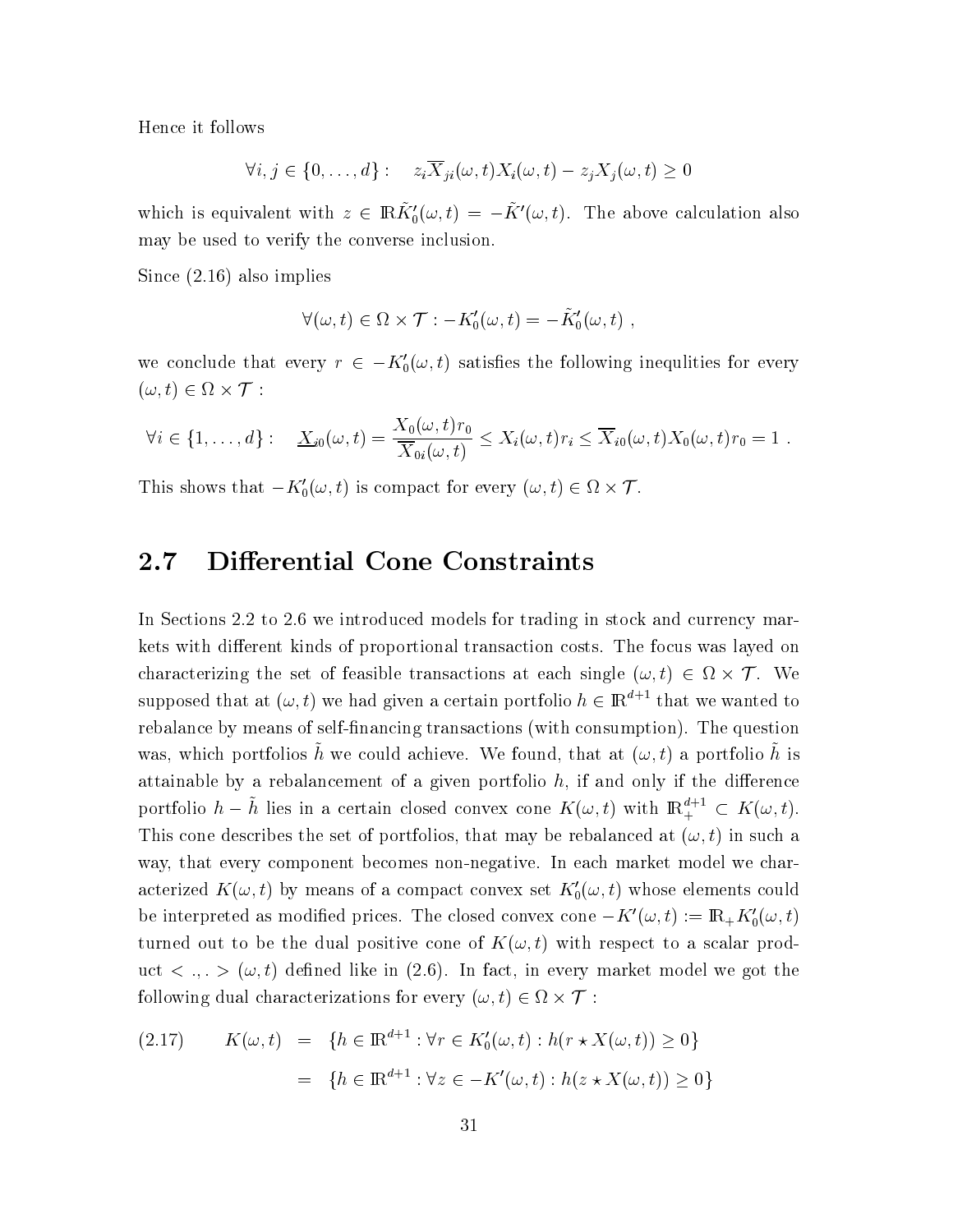$$
(2.18) \ \mathbb{R}_+ K'_0(\omega, t) = -K'(\omega, t) = \{ z \in \mathbb{R}^{d+1} : \forall h \in K(\omega, t) : h(z \star X(\omega, t)) \ge 0 \}.
$$

Moreover, we always had

(2.19) 
$$
\forall t \in \mathcal{T} \forall r \in \mathbb{R}^{d+1} : \{ \omega \in \Omega : r \in K_0'(\omega, t) \} \in \mathcal{F}(t) .
$$

(2.20) 
$$
\forall t \in \mathcal{T} \forall h \in \mathbb{R}^{d+1} : \{ \omega \in \Omega : h \in K(\omega, t) \} \in \mathcal{F}(t) .
$$

These similarities lead us to consider market models, where trading is restricted by abstract *differential cone constraints* within the general framework presented in Section 2.1. In order to define admissible portfolio strategies in subsequent chapters. we will have to deal with rebalancements of random portfolios. Therefore we want to state the general definition of admissible rebalencements in terms of random portfolios. The following definitions and assumptions are postulated to hold for the remainder of this section as well as throughout all subsequent chapters.

**Definitions and Assumptions 2.1** Assume the general market framework of section 2.1. For every  $(\omega, t) \in \Omega \times \mathcal{T}$  let  $K(\omega, t) \subset \mathbb{R}^{d+1}$  be a closed convex cone satisfying

 $\mathbb{R}^{d+1}_+ \subset K(\omega, t)$  $(2.21)$ 

and  $K_0^{\prime}(\omega, t) \subset \{1\} \times \mathbb{R}^d$  a compact convex set satisfying the dual characterization (2.17). For every  $(\omega, t) \in \Omega \times \mathcal{T}$  define the dual positive cone

$$
\mathbb{R}_{+}K'_{0}(\omega,t)=-K'(\omega,t)
$$

according to  $(2.18)$ . Assume moreover that the measurability conditions  $(2.19)$ and (2.20) hold. Then we understand  $K(\omega, t)$  as the the set of portfolios, that may be rebalanced at  $(\omega, t)$  in such a way, that every component becomes nonnegative. In accordance with this interpretation of  $K(\omega, t)$ , a random portfolio  $H(t) \in (L^{0}(\mathcal{F}(t)))^{d+1}$  is attainable by a rebalancement of a given random portfolio  $H(t-) \in (L^0(\mathcal{F}(t)))^{d+1}$  at time  $t \in \mathcal{T}$ , if and only if for P-almost every  $\omega \in \Omega$ the differential portfolio  $H(t-) - H(t)$  satisfies the differential cone constraint

(2.22) 
$$
H(\omega, t-) - H(\omega, t) \in K(\omega, t) .
$$

Note that for the moment, the notation  $H(t-)$  is only used in order to connote that portfolio  $H(t-)$  may have been built some time before t, but this notation has no *technical meaning so far.*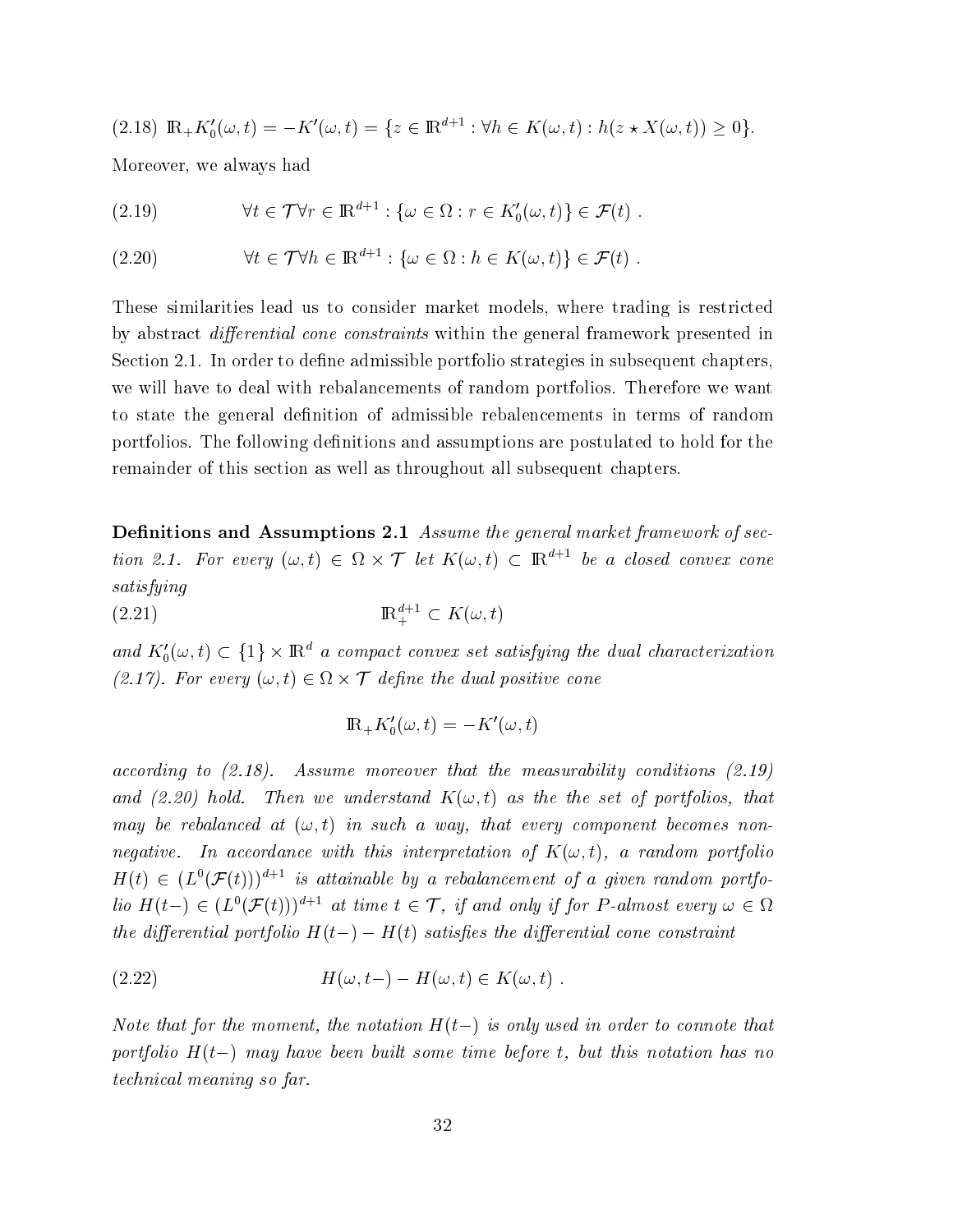Using the dual characterization (2.17) of  $K(\omega, t)$ , we can reformulate (2.22) as

$$
0 \leq \inf_{r \in K'_0(\omega, t)} \left( H(\omega, t-) - H(\omega, t) \right) \left( r \star X(\omega, t) \right)
$$
  
= 
$$
\inf_{z \in -K'(\omega, t)} \left( H(\omega, t-) - H(\omega, t) \right) \left( z \star X(\omega, t) \right).
$$

By introducing the sets of measurable selections

$$
K(t) := \{ U \in (L^0(\mathcal{F}(t)))^{d+1} : U(.) \in K(., t) \mid P - a.s. \},
$$
  
\n
$$
K'_0(t) := \{ V \in (L^0(\mathcal{F}(t)))^{d+1} : V(.) \in K'_0(., t) \mid P - a.s. \},
$$
  
\n
$$
K'(t) := \{ W \in (L^0(\mathcal{F}(t)))^{d+1} : W(.) \in K'(., t) \mid P - a.s. \},
$$

the almost sure validity of the differential cone constraint  $(2.22)$  becomes equivalent to any of the following constraints:

$$
H(t-) - H(t) \in K(t)
$$
  

$$
\forall R(t) \in K'_0(t) : (H(t-) - H(t))(R(t) \star X(t)) \ge 0
$$
  

$$
\forall Z(t) \in K'(t) : (H(t-) - H(t))(R(t) \star X(t)) \le 0
$$

Denote R the class of  $\mathbb{R}^{d+1}$ -valued processes  $R = (R(t))_{t \in \mathcal{T}}$  such that there exists a  $F \in \mathcal{F}$  with  $P(F) = 1$  and

(2.23) 
$$
\forall (\omega, t) \in F \times \mathcal{T} : R(\omega, t) \in K'_0(\omega, t)
$$

 $\diamondsuit$ 

Of course, the models introduced in Sections 2.2 to 2.6 may be refined in some directions. One may think of modelling interconnected stock and currency markets with proportional transactions costs. While the definitions of  $K(\omega, t)$  and  $K'_0(\omega, t)$ then will get a little more complex, the properties postulated in **Definitions and Assumptions (2.1)** will still be satisfied as long as there are no frictions on the market other than proportional transaction costs or restrictions on which assets are direct interchangeable.

**Remark 2.2** According to  $(2.18)$  the condition  $(2.21)$  is equivalent to

(2.24) 
$$
\forall y \in \mathbb{R}^{d+1}_+ \ \forall r \in K'_0(\omega, t) : yr \geq 0
$$

Moreover we always have  $\mathbbm{R}^{d+1}_+\cap-K(\omega,t)=\{0\}.$ 

 $\diamond$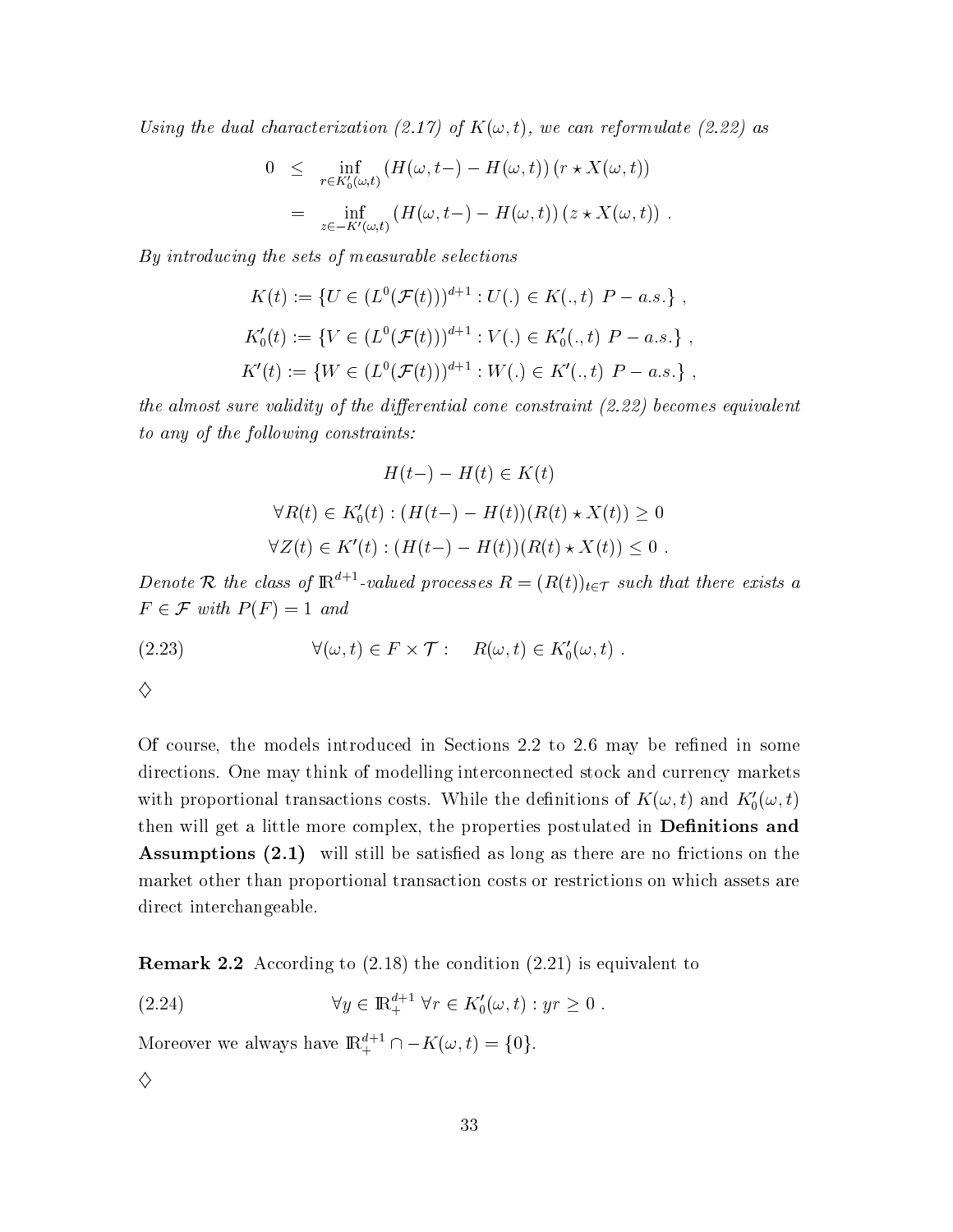**Remark 2.3** According to Corollary 1D in Rockafellar (1976) condition (2.20) implies that for every  $t \in \mathcal{T}$  the multifunction

$$
K(.,t): \omega \mapsto K(\omega,t)
$$

is  $\mathcal{F}(t)$ -measurable. The same ist true for the multifunction  $K_0^{\prime} (., t)$ .

♦

**Proposition 2.4** Suppose  $(\omega, t) \in \Omega \times \mathcal{T}$ ,  $h \in \mathbb{R}^{d+1}$ . Then we have  $h \in \partial K(\omega, t)$ , if and only if  $h \in K(\omega, t)$  and there exists  $a r \in K'_0(\omega, t)$  satisfying

$$
(2.25) \t\t\t h(r \star X(\omega, t)) = 0.
$$

**Proof.** Denote  $1_{d+1}$  the  $d+1$ -dimensional vector with all components equal to 1.

i) " $\Rightarrow$ ": Suppose  $h \in \partial K(\omega, t)$ . Then there is a sequence  $(h^n)_{n \in \mathbb{N}}$  in  $\mathbb{R}^{d+1}$  that converges to h and satisfies  $h^n \notin K(\omega, t)$  for every n. This implies that for every  $n \in \mathbb{N}$  there exists  $r^n \in K'_0(\omega, t)$  such that  $h^n(r^n \star X(\omega, t)) < 0$ . Since  $K'_0(\omega, t)$ is compact by definition, there is a subsequence  $(r^{k(n)})_{k\in\mathbb{N}}$  converging to some  $r \in$  $K_0(\omega, t)$  and consequently we have

$$
0 \le h(r \star X(\omega, t)) = \lim_{k \to \infty} h^{k(n)}(r^{k(n)} \star X(\omega, t)) \le 0
$$

which implies  $(2.25)$ .

ii) " $\Leftarrow$ ": Suppose  $h \in K(\omega, t)$  and  $r \in K'_0(\omega, t) \subset \{1\} \times \mathbb{R}^d_+$  satisfy (2.25). Remembering  $(2.2)$  then, we have

$$
\forall \varepsilon > 0: \quad (h - \varepsilon 1_{d+1})(r \star X(\omega, t)) = -\varepsilon 1_{d+1}(r \star X(\omega, t)) < 0
$$

thus  $(h - \varepsilon 1_{d+1}) \notin K(\omega, t)$  for any  $\varepsilon > 0$ . This shows  $h \in \partial K(\omega, t)$ .

♦

**Lemma 2.5** Let  $(\omega, t) \in \Omega \times \mathcal{T}$ . Define the multifunctions  $\Phi(., \omega, t)$ ,  $\Upsilon(., \omega, t)$  from  $\mathbb{R}^{d+1}$  to  $\mathbb{R}^{d+1}$  by

$$
\Phi(h, \omega, t) := \partial K(\omega, t) \cap (h - \mathbb{R}^{d+1}_+)
$$

$$
\Upsilon(h, \omega, t) := \{r \in K'_0(\omega, t) : h(r \star X(\omega, t)) = 0\}
$$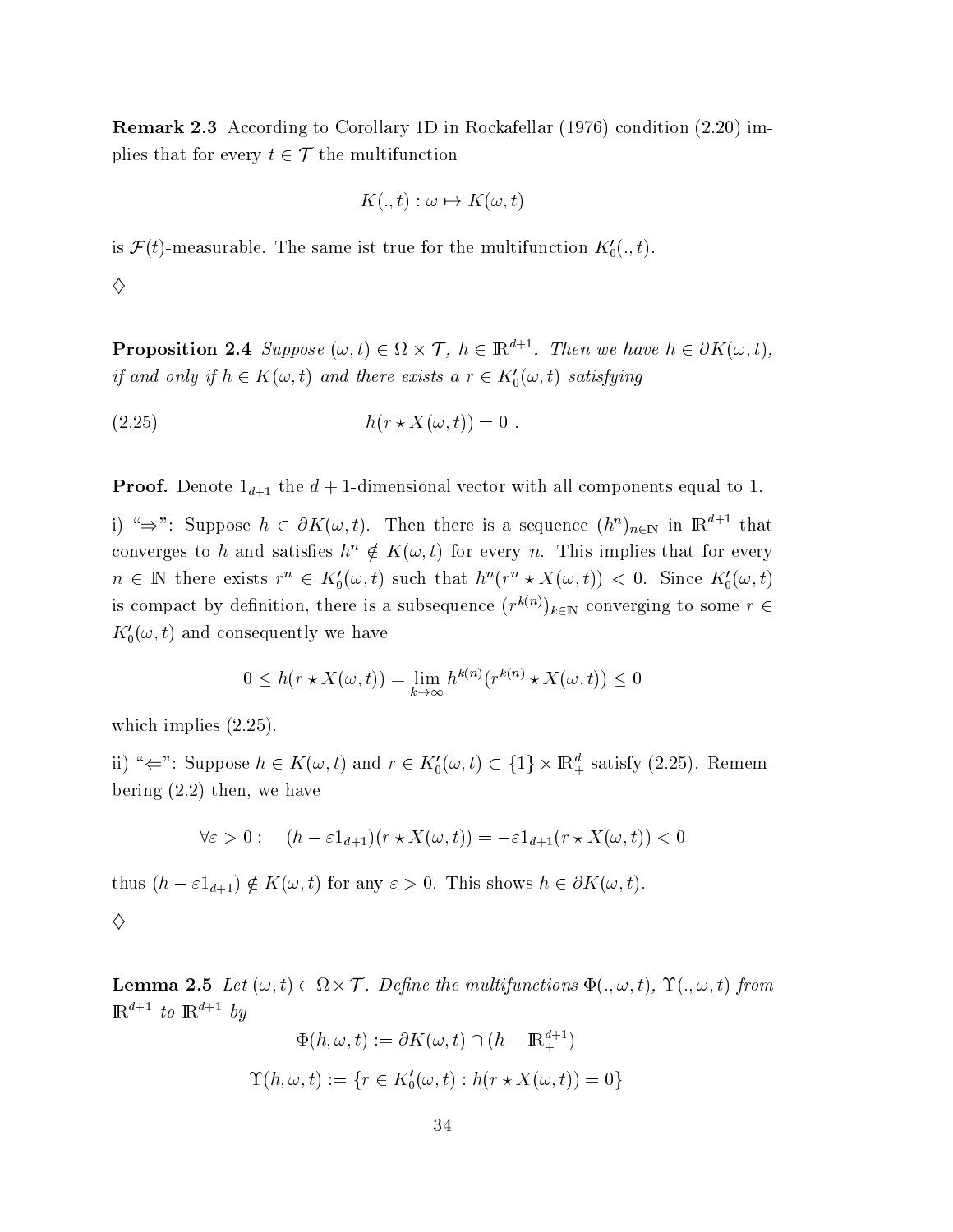!-  -- 

 $(2.26)$  $\forall h \in K(\omega, t): \quad \Phi(h, \omega, t) \neq \emptyset$ 

(2.27) 
$$
\forall h \in \partial K(\omega, t): \quad \Upsilon(h, \omega, t) \neq \emptyset.
$$

The multifunctions  $\Phi(.,\omega,t)$  and  $\Upsilon(.,\omega,t)$  are convex-valued, closed-valued and  $\mathbf{D}$   $-$ -measurable.

**Proof.** (2.27) is a direct implication of Proposition 2.4. For  $h \in \partial K(\omega, t)$  the assertion (2.26) is trivial. Suppose  $h \in K(\omega, t) \setminus \partial K(\omega, t)$  and

$$
\partial K(\omega, t) \cap (h - \mathbb{R}^{d+1}_+) = \Phi(\omega, t) = \emptyset.
$$

Then because of  $h \in K(\omega, t)$ , we had

$$
-\mathbb{R}^{d+1}_{+} \subset h - \mathbb{R}^{d+1}_{+} \subseteq K(\omega, t)
$$

which is a contradiction to Remark 2.2.

Since the sets  $\partial K(\omega,t)$  and  $h-\mathbb{R}^{d+1}_+$  are closed and convex,  $\Phi(h,\omega,t)$  is also close  $\mathbf d$ and convex. The set  $\Upsilon(h,\omega,t)$  is obviously closed by definition.

In order to proof the measurability of  $\Phi(.,\omega,t)$  and  $\Upsilon(.,\omega,t)$  we use Corollary 1D in Rockafellar (1976,p. 164). According to this corollary, since  $\Phi(.,\omega,t)$  and  $\Upsilon(.,\omega,t)$ are convex- and closed-valued, it suffices to show, that

$$
\Phi^{-1}(., \omega, t)(g) = \{h \in \mathbb{R}^{d+1} : g \in \Phi(h)\}
$$

and  $\Upsilon^{-1}(.,\omega,t)(g)$  are  $I\!\!B^{d+1}$ -measurable. For  $g\notin \partial K(\omega,t)$  we have  $\Phi^{-1}(.,\omega,t)(g)=0$  $\emptyset$ . For  $g \in \partial K(\omega, t)$  we have

$$
\Phi^{-1}(.,\omega,t)(g) = \{h : g \in h - \mathbb{R}^{d+1}_+\} = g + \mathbb{R}^{d+1}_+ \in \mathbb{B}^{d+1} .
$$

Thus  $\Phi(.,\omega,t)$  is  $B^{d+1}$ -measurable. For  $r \notin K'_0(\omega,t)$  we have  $\Upsilon^{-1}(.,\omega,t)(r) = \emptyset$ . For  $r \in K'_0(\omega, t)$  the set  $t \sim$ 

$$
\Upsilon^{-1}(., \omega, t)(r) = \{ h \in \mathbb{R}^{d+1} : h(r \star X(\omega, t)) = 0 \}
$$

is closed by definition and hence  $I\!\!B^{d+1}\!\!$  -measurable  $\bullet$  . The contract of  $\bullet$ 

♦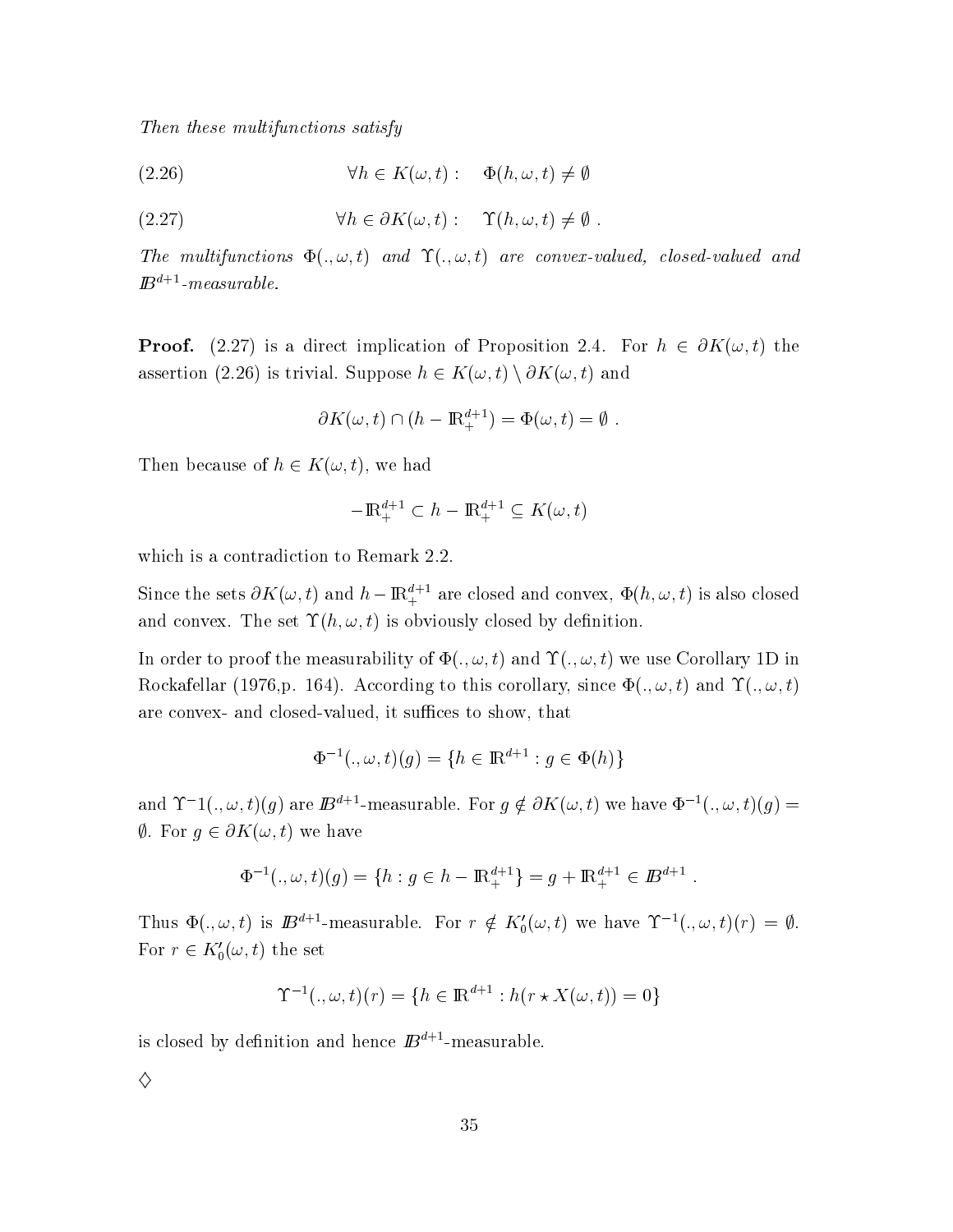**Lemma 2.6** Let  $t \in \mathcal{T}$  and  $V \in K(t)$ . For every omega  $\in \Omega$  define the multifunction  $\Phi(.,\omega,t)$  as in Lemma 2.5. Define also the multifunction  $\Psi(.,t)$  from  $\Omega$  to  $\mathbb{R}^{a+1}$  by

$$
\Psi(\omega, t) := \Phi(V(\omega, t), \omega, t) .
$$

Then  $\Psi(.,t)$  is  $\mathcal{F}(t)$ -measurable. Moreover there exist a  $\tilde{V} \in K(t)$  and a  $W \in K'_0(t)$ -

$$
(2.28) \t\t\t \forall i \in \{0, 1, \ldots, d\} : \tilde{V}_i \le V_i
$$

$$
(2.29) \t\t \tilde{V}(W \star X(t)) = 0.
$$

 $\mathcal{L}$  , and  $\mathcal{L}$  are the set of  $\mathcal{L}$  . The set of  $\mathcal{L}$  is a set of  $\mathcal{L}$  , and  $\mathcal{L}$  is a set of  $\mathcal{L}$  . In the set of  $\mathcal{L}$  is a set of  $\mathcal{L}$  is a set of  $\mathcal{L}$  is a set of  $\mathcal{L}$  is a s

$$
\tilde{V}(t) \in \partial K(t) := \{ U \in K(t) : U \in \partial K(.,t) \text{ a.s.} \} .
$$

**Proof.** As we know from Lemma 2.5, the multifunction  $\Phi(.,\omega,t)$  is convex- and closed-valued. Hence, we can apply Corollary 1D of Rockafellar (1976,p. 164) and only have to show that for arbitrary  $g \in \mathbb{R}^{d+1}$  we have  $\Psi^{-1}(.,t)(g) \in \mathcal{F}(t)$ . Since the random vector  $V$  and the multifunctions  $K(.,t)$  are  $\mathcal{F}(t)$ -measurable (c.f. Remark  $(2.2)$  the calculation

$$
\Psi^{-1}(.,t)(g) = \{ \omega \in \Omega : g \in \partial K(\omega,t) \cap (V(\omega,t) - \mathbb{R}^{d+1}_+)\}
$$
  
= 
$$
\{ \omega \in \Omega : g \in \partial K(\omega,t) \} \cap \{ \omega \in \Omega : g \in V(\omega,t) - \mathbb{R}^{d+1}_+ \} \in \mathcal{F}(t)
$$

shows that  $\Psi(.,t)$  is  ${\mathcal F}(t)$ -measurable. Moreover according to Lemma 2.5, for almost every  $\omega \in \Omega$  we have

$$
\Psi(\omega, t) = \Phi(V(\omega, t), \omega, t) \neq \emptyset
$$

because  $V(\omega, t) \in K(\omega, t)$ .

By a measurable selection theorem (see Rockafellar, 1976, Theorem 1B, p.163) there exists an  $\mathcal{F}(t)$ -measurable  $\tilde{V}$  such that for almost every  $\omega \in \Omega$ 

$$
\tilde{V}(\omega) \in \Psi(\omega, t) = \partial K(\omega, t) \cap (V(\omega, t) - \mathbb{R}^{d+1}_+).
$$

This implies  $\tilde{V} \in K(t)$  and (2.28). For  $\tilde{V}$  we define (almost everywhere) the multifunction  $\Xi$  from  $\Omega$  to  $\mathbb{R}^{a+1}$  by

$$
\Xi(\omega, t) := \Upsilon(\tilde{V}(\omega, t), \omega, t) = \{r \in K_0'(\omega, t) : \tilde{V}(\omega, t)(r \star X(\omega, t)) = 0\}
$$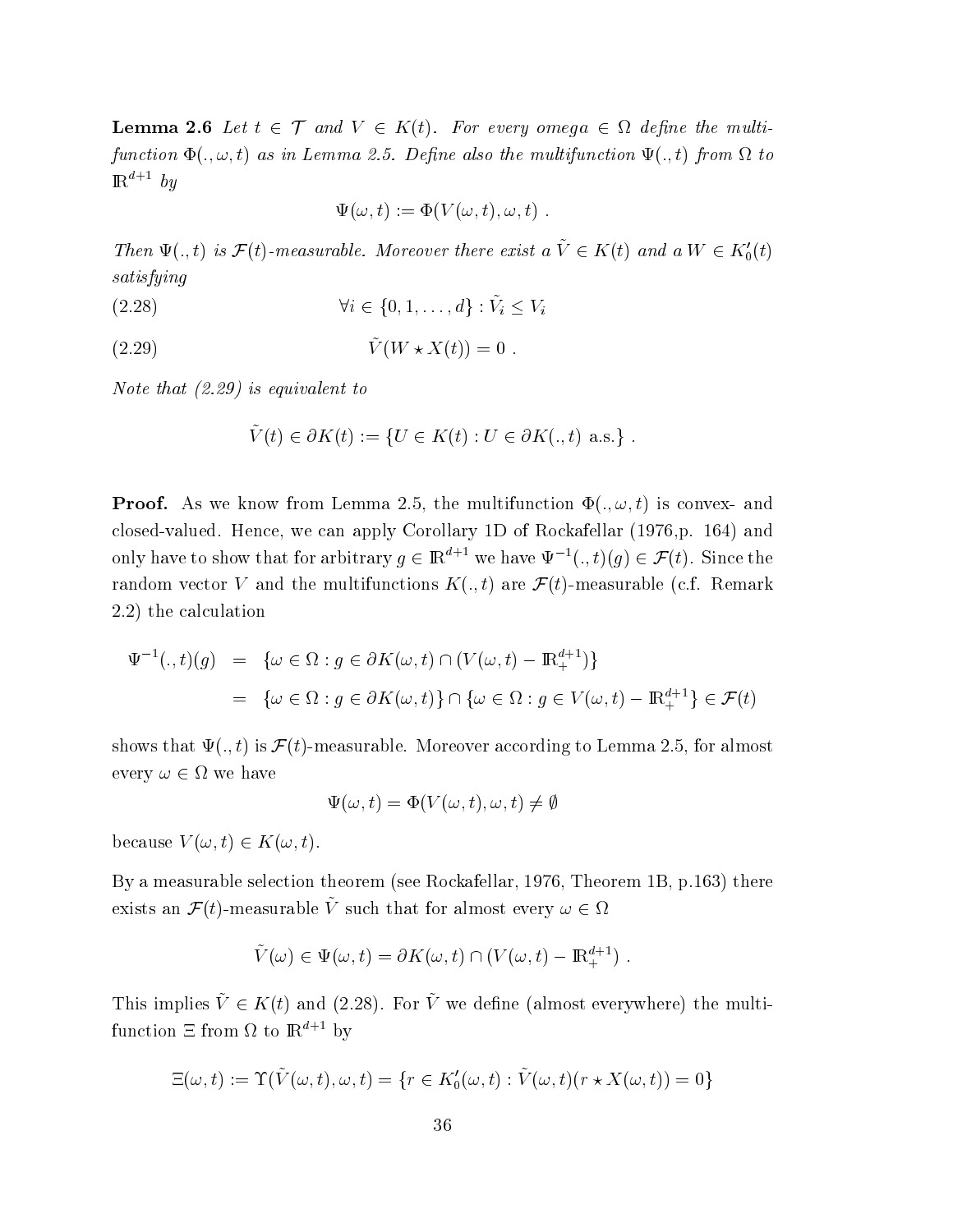where  $\Upsilon$  is defined as in Lemma 2.5. It is clear that  $\Xi(.,t)$  is convex- and closedvalued. Hence again, from

$$
\begin{aligned} \Xi^{-1}(.,t)(r) &= \{ \omega \in \Omega : r \in K_0'(\omega,t), \tilde{V}(\omega,t)(r \star X(\omega,t)) = 0 \} \\ &= \{ \omega \in \Omega : r \in K_0'(\omega,t) \} \cap \{ \omega \in \Omega : \tilde{V}(\omega)(r \star X(\omega,t)) = 0 \} \end{aligned}
$$

we see that  $\Xi(.,t)$  is  $\mathcal{F}(t)$ -measurable, because  $K'_0(.,t)$  and  $\tilde{V}$  are  $\mathcal{F}$ -measurable. By the measurable selection theorem, already cited above, we can choose  $W$  as desired.

 $\diamondsuit$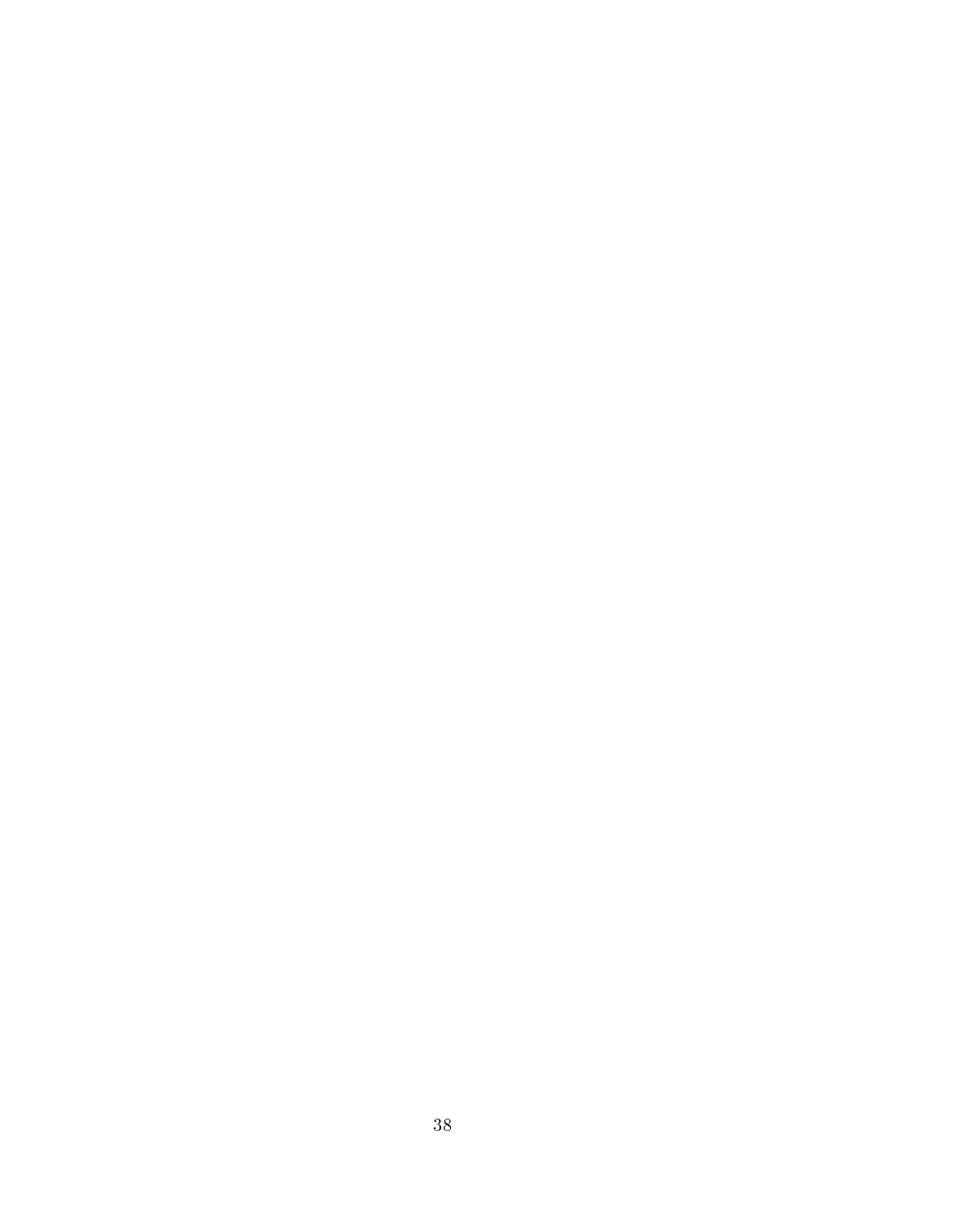# Part II

## -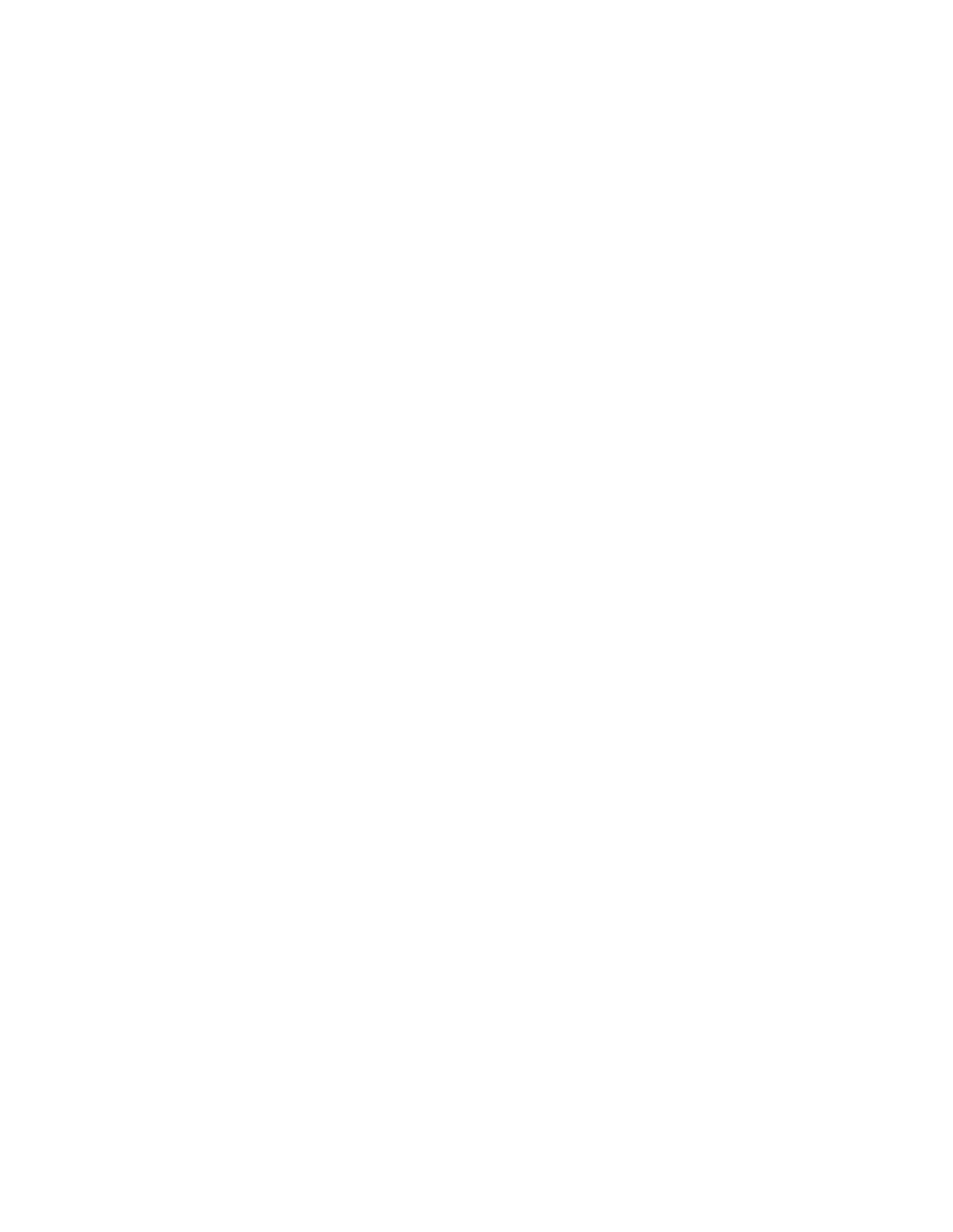## Chapter 3

## The Discrete Time Market

In this chapter we restrict the general framework of Chapter 2 to the case of discrete time trading. That means, we consider a financial market where  $d+1$  primary financial assets  $i = 0, 1, ..., d$  are traded at discrete time points  $t \in \mathcal{T} = \{0, 1, ..., T\}$ ,  $0 \leq T \in \mathbb{N}$ . Let us shortly recall some technical assumptions. Uncertainty and information structure in this market are modelled as a probability space  $(\Omega, \mathcal{F}, P)$ with a filtration  $\mathbb{F} := (\mathcal{F}_t)_{t \in \mathcal{T}}$ . We assume that the prices of assets  $i \in \{0, \ldots d\}$  in units of asset 0 are given by a  $\mathbb{R}^{d+1}_+$ -valued F-adapted process X defined according to  $(2.1)$  and satisfying  $(2.2)$ . Moreover we assume that

$$
\forall \omega \in \Omega : X_i(\omega, 0) = x_i > 0 .
$$

Note also, that  $s_0 = 1$  and  $X_0(t) = 1$  for every  $t \in \mathcal{T}$ .

In Chapter 2, particularly section 2.7, we have seen, that in the presence of transaction costs, self-financing rebalancements of portfolios are easily described by certain cone constraints. This coherence is formulated in **Definitions and Assumptions 2.1**, which we always take for granted. The concerning cone  $K(\omega, t)$  is interpreted as the set of portfolios, that can be rebalanced at  $(\omega, t)$  in such a way that every component is non-negative. It is this property that is connoted by the term "solvency" cone".

**Definition 3.1** A portfolio process consists of an initial portfolio  $h = (h_i)_{i \in \{0, \ldots, d\}} \in$  $\mathbb{R}^{d+1}$  and a  $\mathbb{R}^{d+1}$ -valued  $\mathbb{F}$ -adapted process  $H = (H_i)_{i \in \{0,\ldots,d\}}$ . Denote  $\mathcal H$  the set of portfolio processes. For every portfolio process  $(h, H) \in \mathcal{H}$  we define the process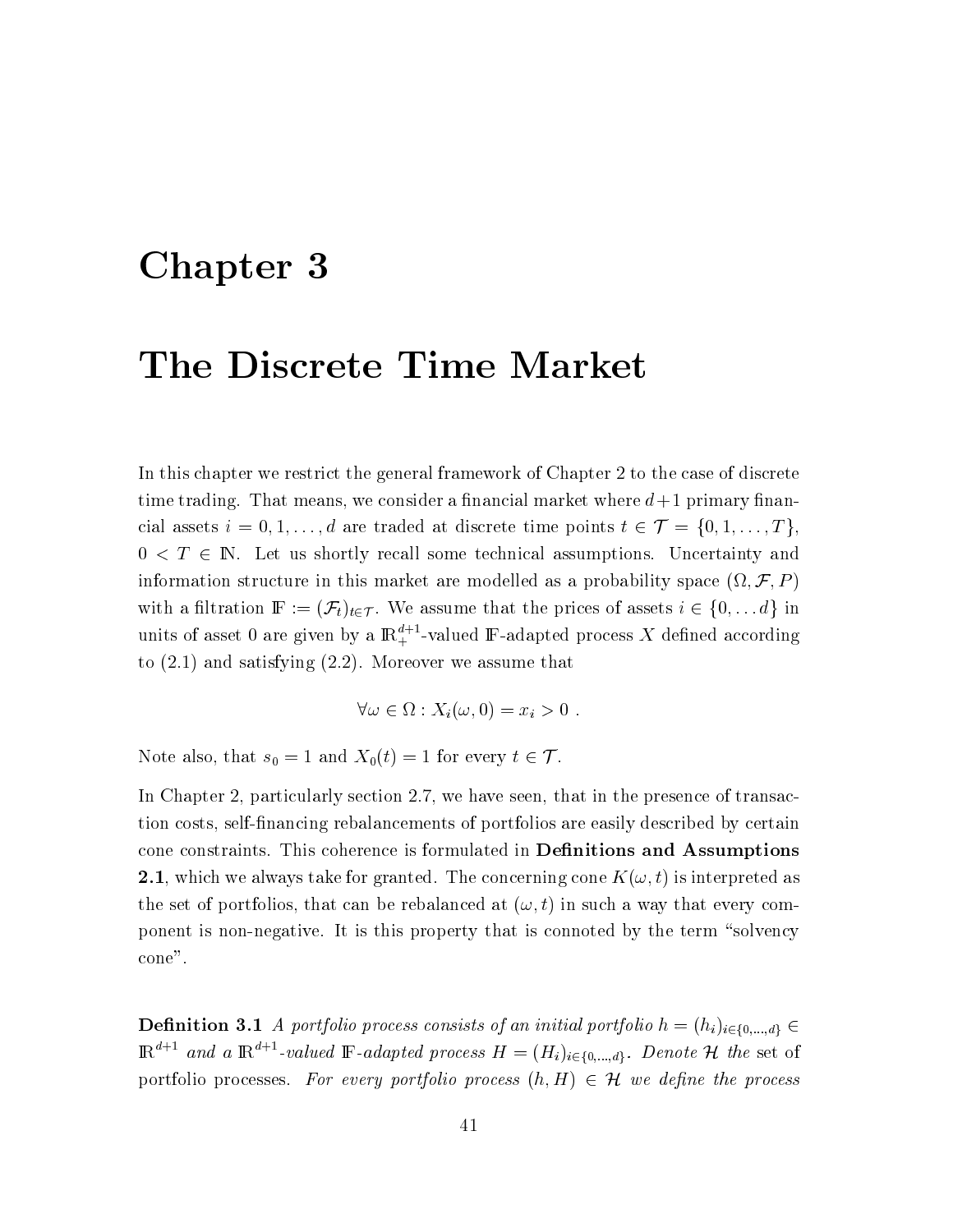$H(-) = (H(t-))_{t \in \mathcal{T}}$  by

$$
H(0-) := h
$$
  

$$
H(t-) := H(t-1) , t > 0.
$$

*Note that*  $H(-)$  *is*  $\mathbb{F}\text{-}predictable.$ 

We define the process  $\Delta H = (\Delta H_i)_{i \in \{0,\ldots,d\}}$  by

(3.1) 
$$
\Delta H_i := H_i - H_i(-) \quad , \quad i = 0, \ldots, d,
$$

and understand  $H_i(t)$  as number of units of asset i held after all transactions at time t whereas  $H_i(t-)$  represents the number of units of asset i before all transactions at time t. In particular  $H_i(0-) = h$  is the initial holding in asset i, i.e., before any

**Definitions 3.2** Let  $G = (G_0, \ldots, G_d)$  and  $Y = (Y_0, \ldots, Y_d)$  be two  $\mathbb{R}^{d+1}$ -valued,  $\mathbb{F}\text{-}adapted$  processes. Then the  $\mathbb{F}\text{-}adapted$  process

$$
G(-) \bullet Y = (G(-) \bullet Y(t))_{t \in \mathcal{T}}
$$

experience and the contract of the contract of the contract of the contract of the contract of the contract of

$$
G(-) \bullet Y(t) := \sum_j G_j(.-) \bullet Y_j(t) \quad t \in \mathcal{T}
$$

with  $G_j \bullet Y_j(t) := \sum_{s=1}^t G_j(s-) \Delta Y_j(s)$  and the convention  $G(-) \bullet Y(0) = 0$ . The **F**-adapted process

$$
Y\bullet G=Y(.-)\bullet G+\Delta Y\bullet G
$$

 - -  

$$
\Delta Y_j \bullet G_j(\omega, t) := \sum_{s=1}^t \Delta Y_j(s) \Delta G_j(s) .
$$

! 12 -

$$
GY := G(0)Y(0) + G(-) \bullet Y + Y \bullet G
$$

is also  $\mathbb{F}\text{-}adapted$ .

 $\Diamond$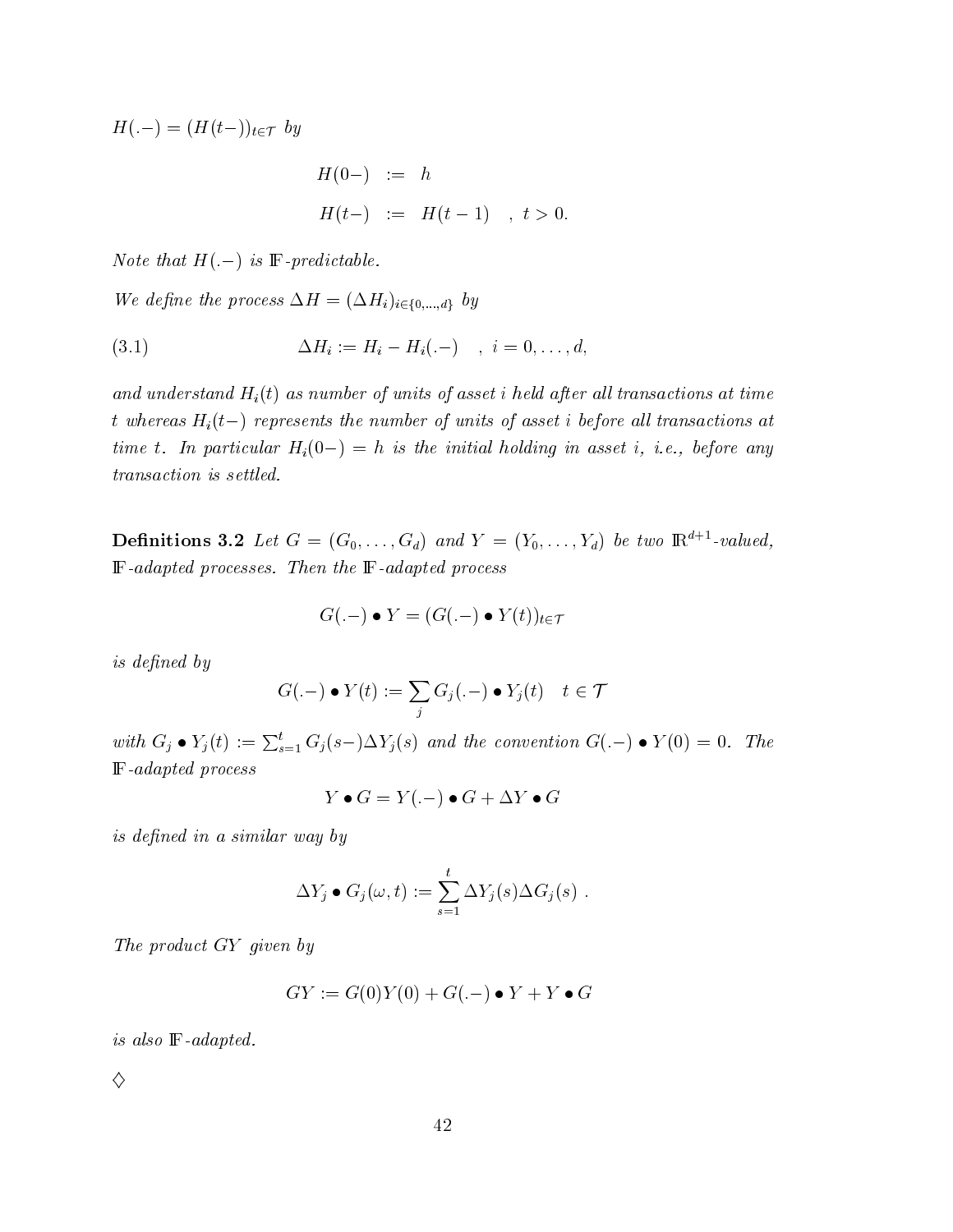For the  $\mathbb{R}^{d+1}$ -valued, F-adapted process X and a portfolio process  $(h, H) \in \mathcal{H}$ , the processes  $H_i(-) \bullet X_i$  and

$$
X_i \bullet H_i = X_i(.-) \bullet H_i + \Delta X_i \bullet H_i
$$

satisfy

$$
H_i X_i = H_i X_i(0) + H_i(-) \bullet X_i + X_i \bullet H_i
$$

This yields the formula

$$
HX = H(0)X(0) + H(.-) \bullet X + X \bullet H
$$

In this formula  $H(-) \bullet X$  represents the change of portfolio value due to price changes and  $X \bullet H$  decribes the changes of portfolio value due to transactions.

In our introduction, we have already explained why we are interested in so called self-financing trading strategies. In fact, we are more concerned with the admissible portfolio processes resulting from such strategies. Hence, we define the set of admissible portfolio processes by only allowing for self-financing rebalancements (with consumption) instead of admitting arbitrary transactions. This is formalized as follows.

**Definitions 3.3** Let  $A$ , the class of admissible portfolio processes, consist of all  $(h, H) \in \mathcal{H}$  satisfying the differential cone constraints

$$
\forall t \in \mathcal{T} : -\Delta H(t) \in K(t)
$$

Using the class R introduced in Definitions and Assumptions 2.1 it is straight forward to verify that  $(h, H) \in \mathcal{H}$ , if and only if for every  $R \in \mathcal{R}$  the process  $(R \star X) \bullet H$  is decreasing and  $(R \star X) \Delta H(0) \leq 0$ .

 $Denote$ 

$$
\mathcal{A}^\infty:=\{(h,H)\in\mathcal{H}:(H(T))^-\in(L^\infty(\mathcal{F}(T),P))^{d+1}\}
$$

the set of "tame" admissible portfolio processes. We have  $(h, H) \in \mathcal{A}^{\infty}$ , if and only if the short positions of  $H(T)$  are P-almost surely bounded. This means that one is not allowed to borrow an "infinite" sum of money or to sell short "infinitely" many units of an asset. It is not very audacious to state, that this assumption does always apply in practice. Note also that our tame condition only refers to terminal positions, whereas the tame conditions usually used troughout literature refer to the set  $\mathcal{T}.$ 

♦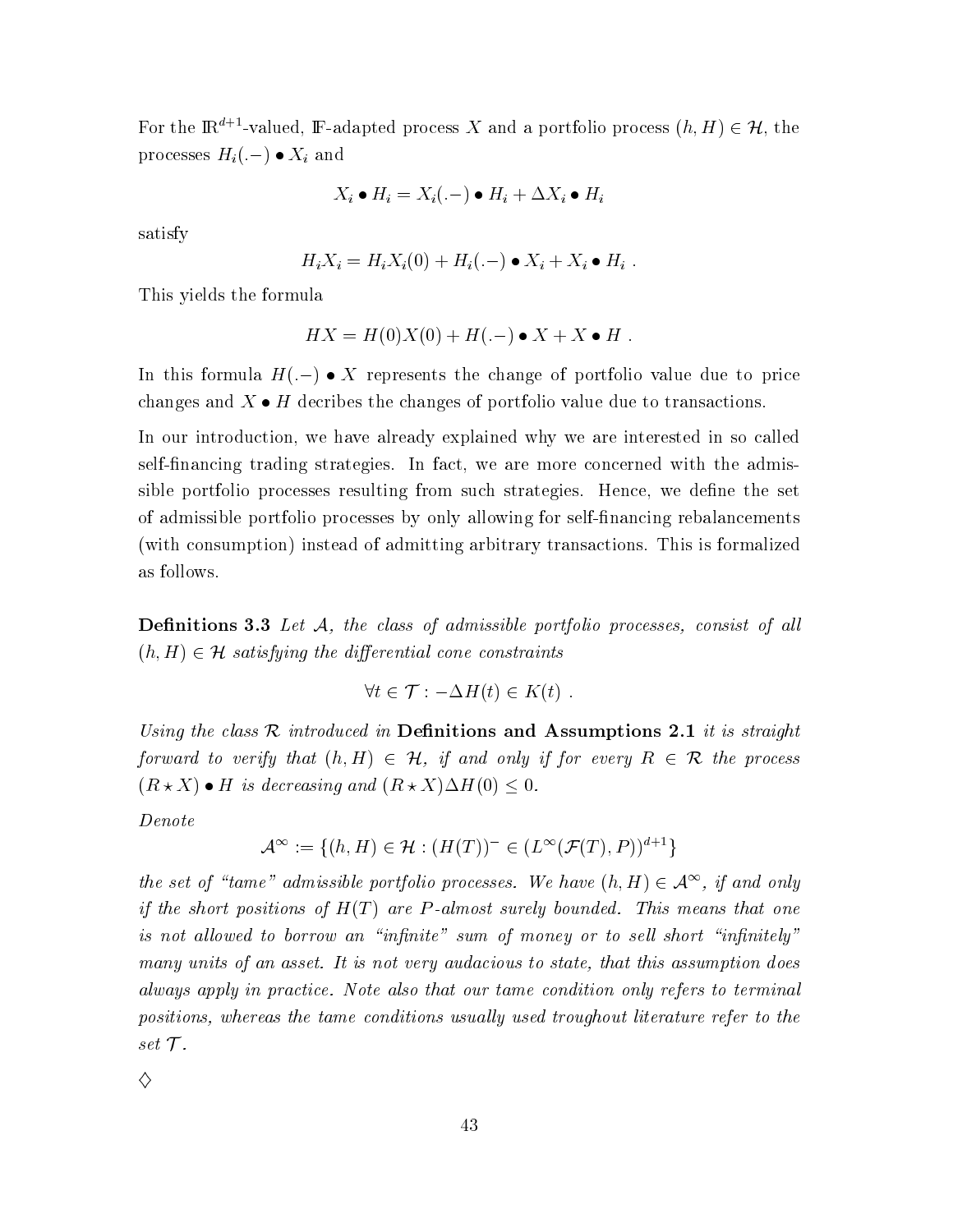**Remark 3.4** It is straight forward to show that for every  $t \in \mathcal{T}$  the set  $K(t)$  is a convex cone. Thus, it is easy to verify that A and  $A^{\infty}$  are convex cones in H.

♦

**Theorem 3.5** For every  $(h, H) \in \mathcal{A}$  there exist a  $(h, \tilde{H}) \in \mathcal{A}$  and a  $R \in \mathcal{R}$  satisfy $ing$ 

 $\forall t \in \mathcal{T}$   $\forall i \in \{0, \ldots, d\} : \tilde{H}_i(t) > H_i(t)$ ,

 $\forall t \in \mathcal{T} : (R(t) \star X(t)) \Delta \tilde{H}(t) = 0.$  $(3.2)$ 

Note that  $(3.2)$  is equivalent with

$$
\forall t \in \mathcal{T} : -\Delta \tilde{H}(t) \in \partial K(t) = \{ U \in K(t) : U \in \partial K(., t) \text{a.s.} \} .
$$

**Proof.** If  $(h, H) \in \mathcal{A}$ , then for every  $t \in \mathcal{T}$  we have  $-\Delta H(t) \in K(t)$ . Hence according to Lemma 2.6, for every  $t \in \mathcal{T}$  there exist a  $\tilde{V}(t) \in K(t)$  and a  $W(t) \in$  $K_0'(t)$  satisfying

$$
\tilde{V}(t)(W(t) \star X(t)) = 0
$$
  

$$
\forall i \in \{0, ..., d\} : \quad \tilde{V}_i(t) \le -\Delta H_i(t) .
$$

If we define  $R := (R(t))_{t \in \mathcal{T}}$  by  $R(t) := W(t), t \in \mathcal{T}$  and  $\tilde{H} = (H(t))_{t \in \mathcal{T}}$  by  $\tilde{H}(0) :=$  $h-\tilde{V}(0)$  and

$$
\tilde{H}(t) := \tilde{H}(t-1) - \tilde{V}(t), \quad t = 1, \dots T
$$

then it easy to verify that R and  $\tilde{H}$  have the desired properties.

♦

**Definitions 3.6** Denote  $P$  the class of all pairs  $(Q, R)$  satsifying the following conditions:

- $(PI)$  Q is a probability equivalent to P on  $\mathcal{F}(T)$ ,
- $(P2)$   $R \in \mathcal{R}$ ,
- (P3) the process  $R \star X$  is a Q-Martingale.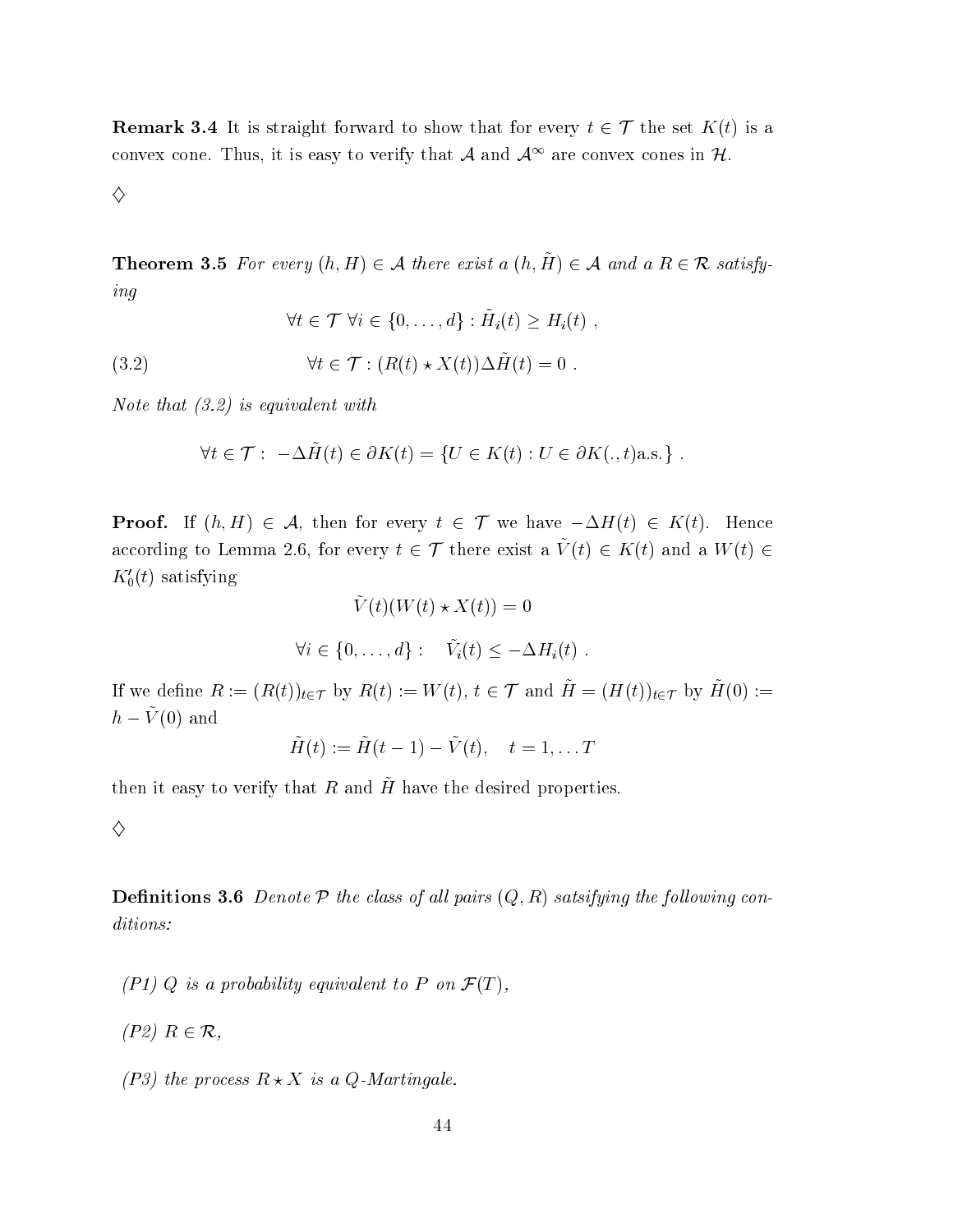6-

 $\mathcal{A}^{\mathcal{P}}:=\{(h,H)\in\mathcal{A}:\forall(Q,R)\in\mathcal{P}:H(R\star X)\text{ is a }Q-\text{supermartingal}\}$  $u \thinspace t \thinspace \neq v$  and otherwise  $A' \thinspace := v$ .  $\diamondsuit$ 

Lemma 3.9 will explain this definitions further. Chapter 4 will be contributed to necessary and sufficient conditions for  $\mathcal{P} \neq \emptyset$ .

### **Remark 3.7** If  $\mathcal{P} \neq \emptyset$ , then

$$
\mathcal{A}^{\mathcal{P}} = \{ (h, H) \in \mathcal{A} : \forall (Q, R) \in \mathcal{P} \,\,\forall t \in [0, T] : H(R \star X) \in L^{1}(Q) \}.
$$

Hence, this is an alternative to the above definition of  $\mathcal{A}^\mathcal{P}.$ 

 $\mathbf{v}$  and  $\mathbf{v}$  and  $\mathbf{v}$  and  $\mathbf{v}$  and  $\mathbf{v}$  and  $\mathbf{v}$  and  $\mathbf{v}$  and  $\mathbf{v}$  and  $\mathbf{v}$  and  $\mathbf{v}$  and  $\mathbf{v}$  and  $\mathbf{v}$  and  $\mathbf{v}$  and  $\mathbf{v}$  and  $\mathbf{v}$  and  $\mathbf{v}$  and  $\mathbf{v}$  and

**Definitions 3.8** Denote  $\mathcal{C} := (L^0(\mathcal{F}(T)))^{d+1}$  the set of contingent claims. We call  $(h,H)\in \mathcal{A}$  a super hedge for  $C\in \mathcal{C}$ , if and only if  $H(T)-C\in K(T).$  We call a claim C super-hedgeable (by  $(h, H)$ ), if there exists a super hedge  $(h, H)$  for C.

$$
\mathcal{C}^h := \{ C \in \mathcal{C} : \exists H : (h, H) \in \mathcal{A}, H(T) - C \in K(T) \},
$$

the set of claims that are super-hedgeable with initial portfolio  $h \in \mathbb{R}^{a+1}$  and define

$$
\mathcal{C}^+ := \{ C \in K(T) : \exists A \in \mathcal{F}(T), \ P(A) > 0, \ \forall \omega \in A : C(\omega) \in int K(\omega, T) \} .
$$

For a subclass  $\mathcal{B} \subset \mathcal{A}$  we write

$$
\mathcal{C}^h|\mathcal{B}:=\{C\in\mathcal{C}^h:\exists H:(h,H)\in\mathcal{B},\ H(T)-C\in K(T)\}.
$$

 $\diamondsuit$ 

**Lemma 3.9** Let  $(Q, R) \in \mathcal{P} \neq \emptyset$  and  $C \in \mathcal{C}$  be a contingent claim satisfying  $E_Q[(C(R(T) \star X(T))]^-] < \infty$ . Suppose  $(h,H) \in \mathcal{A}$  is a super hedge for C. Then the process  $H(R \star X)$  is a Q-supermartingale and

$$
E_Q[H(T)(R(T) \star X(T))] \le h(R(0) \star X(0)).
$$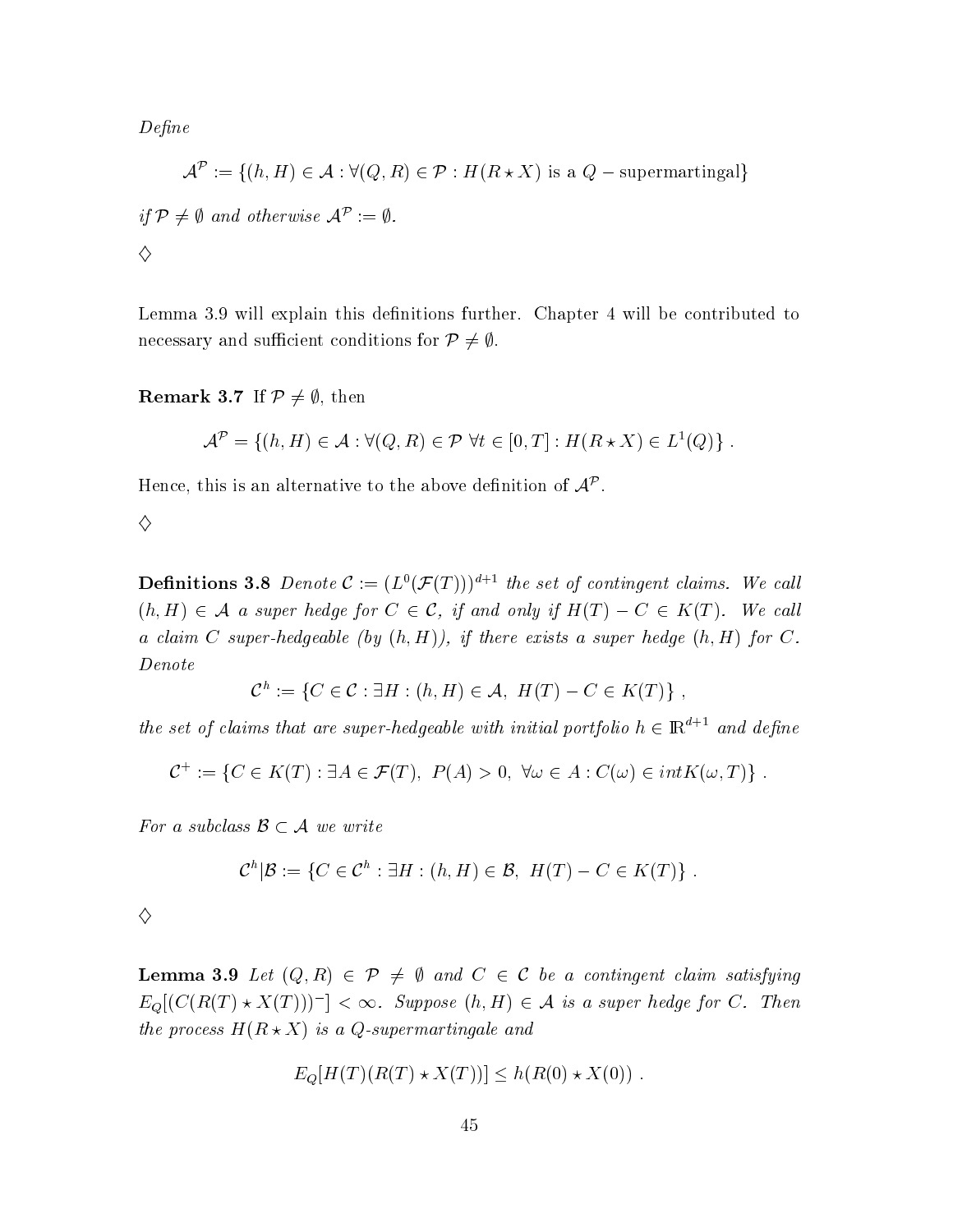Proof.  $A^+(Q,R) \in \mathcal{P} \neq \emptyset$ . If  $(h,H) \in \mathcal{A}$  is a super hedge for C with  $E_Q[\min\{C(R(T) \star X(T)), 0\}] > -\infty$  then from  $(H(T) - C)(R(T) \star X(T)) \geq 0$ we get

$$
E_Q[\min\{H(T)(R(T)\star X(T)),0\}] > -\infty .
$$

Let us first show that  $H(-) \bullet (R \star X)$  is a Q-Martingale. Since we are dealing with a finite discrete time set  ${\cal T}$  and  $(R\star X)$  is a  $Q$ -martingale by assumption, the martingale transform  $H(-) \bullet (R \star X)$  is a local Q-Martingale. Because of  $R \in \mathcal{R}$ ,<br>the process  $(R \star X) \bullet H$  is decreasing and  $(R \star X) \Delta H(0) \le 0$ . Hence from process  $(R \star X) \bullet H$  is decreasing and  $(R \star X) \Delta H(0) \leq 0$ . Hence from

 $H(R\star X) = H(0-) (R(0)\star X(0)) + (R(0)\star X(0)) \Delta H(0) + H(.-) \bullet (R\star X) + (R\star X) \bullet H$ 

we see that

$$
H(-) \bullet (R \star X)(T) \ge H(R \star X)(T) - H(0) - (R(0) \star X(0))(T)
$$

and hence

$$
E_Q[\min\{H(\tt.-)\bullet (R\star X)(T),0\}]>-\infty
$$

which implies that  $H(-) \bullet (R \star X)$  is a Q-Martingale. We still have to show, that  $(R \star X) \bullet H$  is a Q-supermartingale and

$$
(R(0) \star X(0)) \Delta H(0) \in L^{1}(Q) , E_{Q}[(R(0) \star X(0)) \Delta H(0)] \leq 0 .
$$

Since the process  $(R \star X) \bullet H$  is decreasing we have

$$
\forall t \in \mathcal{T}: \ 0 \ge (R \star X) \bullet H(t)
$$

and thus  $E_Q[(R\star X)\bullet H(t)]\leq 0$  is defined for every  $t.$  Analogously from

 $(R \star X) \Delta H(0) \leq 0$  $\hspace{.06cm}0\hspace{1.1cm}$ 

we conclude

$$
E_Q[(R(0) * X(0))\Delta H(0)] \leq 0.
$$

Because  $H(.-) \bullet R X$  is a Q-supermartingale, the following calculation is valid for every  $t \in I$ 

$$
h(R(0) \star X(0)) \geq h(R(0) \star X(0)) + E_Q[(R(0) \star X(0)) \Delta H(0)]
$$
  
+
$$
E_Q[H(-) \bullet (R \star X)(t)] + E_Q[(R \star X) \bullet H(t)]
$$
  

$$
\geq h(R(0) \star X(0)) + E_Q[(R(0) \star X(0)) \Delta H(0)]
$$
  
+
$$
E_Q[H(-) \bullet (R \star X)(T)] + E_Q[(R \star X) \bullet H(T)]
$$
  

$$
= E_Q[H(T)(R(T) \star X(T))]
$$
  

$$
\geq E_Q[\min\{H(T)(R(T) \star X(T)), 0\}] > -\infty.
$$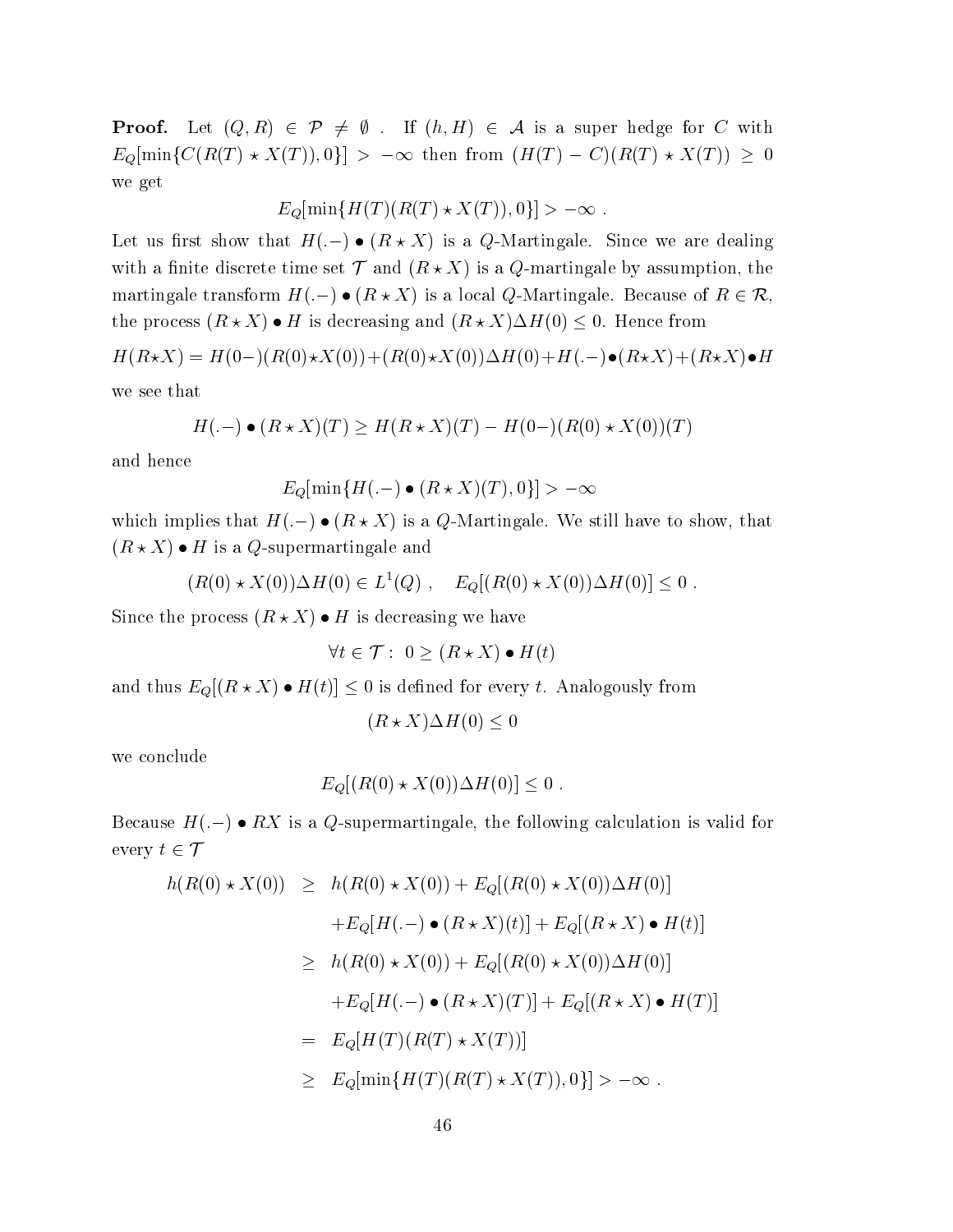Hence  $(RX) \bullet H$  is a Q-supermartingale.

 $\diamondsuit$ 

**Remark 3.10** Suppose  $\mathcal{P} \neq \emptyset$ . Then we have  $\mathcal{A} \cap \mathcal{A}^{\infty} \subset \mathcal{A}^{\mathcal{P}}$ . This is a direct implication of Lemma 3.9.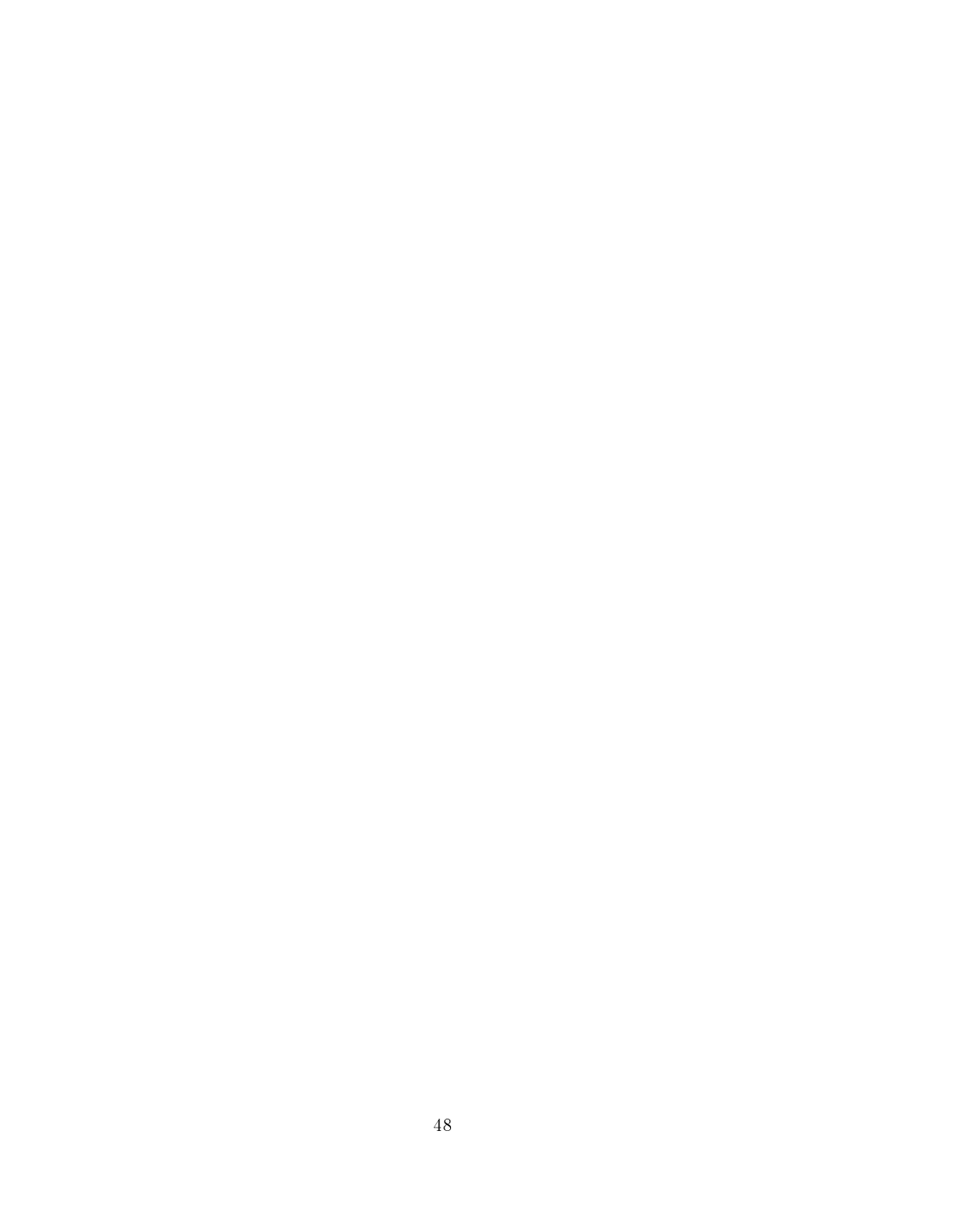## Chapter 4

# **Fundamental Theorems of Asset Pricing in Discrete Time**

In this chapter we develop Fundamental Theorems of Asset Pricing in discrete time under varying assumptions on price processes. We are going to treat the cases of finite and infinite state space  $\Omega$  separately, because the two cases involve different techniques of proofs. Since in every case, we have to rely on the same definition of "arbitrage", however, this will be discussed in advance.

#### 4.1 Arbitrage

**Definition 4.1** A portfolio process  $(h, H) \in \mathcal{A}$  is called an arbitrage, if  $-h \in K(0)$ and  $H(T) \in \mathcal{C}^+$ .

The following lemma states a sufficient condition for the absence of arbitrage in a general discrete time market. The converse implication does not hold in this generality, but in many cases, as will be revealed in the subsequent sections.

**Lemma 4.2** Suppose  $P \neq \emptyset$ . Then there is no arbitrage in A.

**Proof.** Let  $(Q, R) \in \mathcal{P} \neq \emptyset$  and  $(h, H) \in \mathcal{A}$  with  $-h \in K(0)$  and  $H(T) \in K(T)$ . We only need to show  $H(T) \notin C^+$ . From  $H(T) \in K(T)$  we have

$$
H(T)(R(T) \star X(T)) \ge 0
$$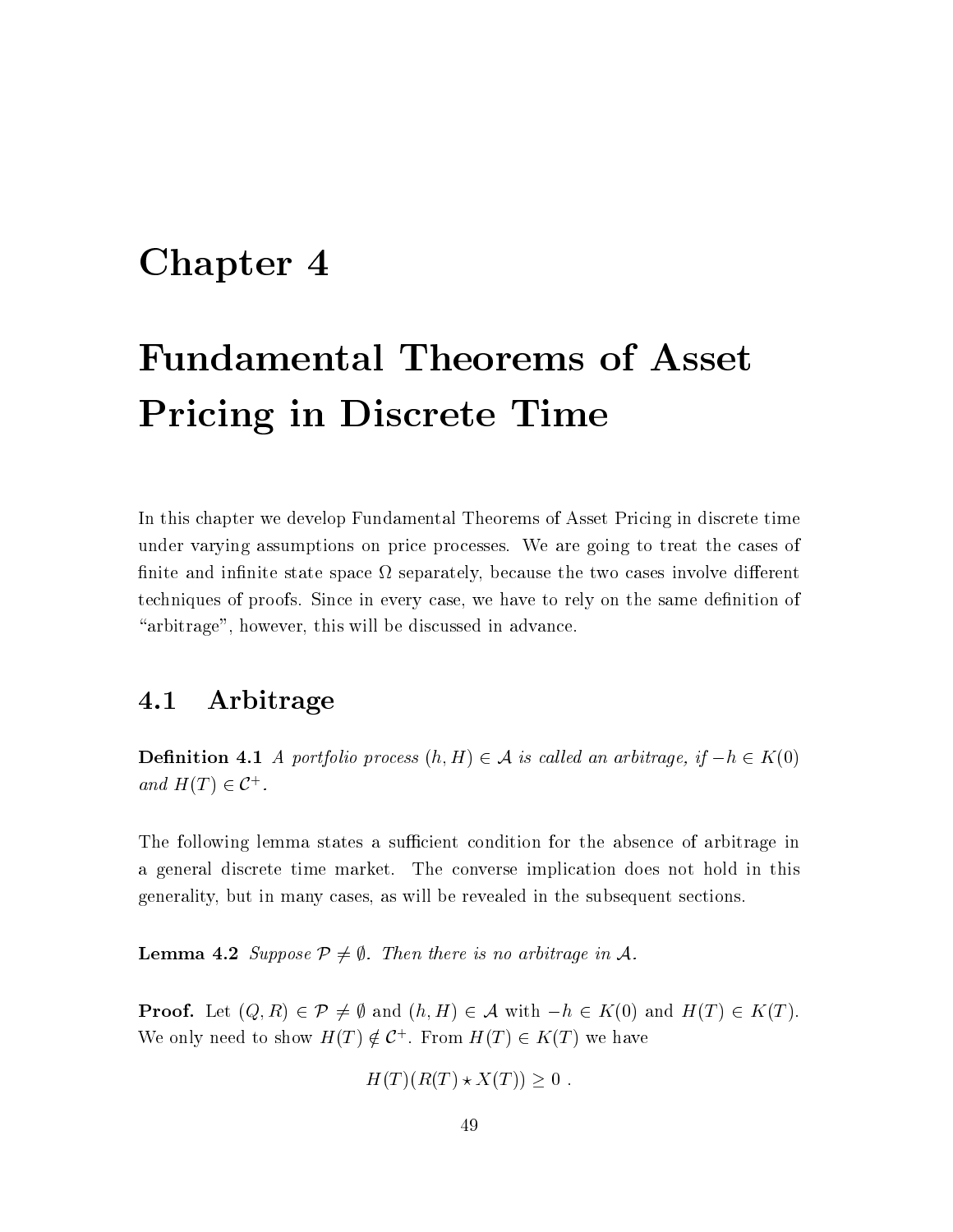Thus, if we define the claim  $C := H(T)$  then we have

 $E_Q[C(R(T) * X(T))] = E_Q[H(T)(R(T) * X(T))] \ge 0$ .

Since this clearly implies  $E_Q[(C(R(T) \star X(T)))^-] < \infty$ , we are in the situation of Lemma 3.9. According to this lemma then, the process  $(R \star X) \bullet H$  is a  $Q$ supermartingale and we get

$$
0 \ge h(R(0) \star X(0)) \ge E_Q[H(T)(R(T) \star X(T))] \ge 0.
$$

Thus we have  $E_Q[H(T)(R(T) \star X(T))] = 0$ . Because of  $H(T)(R(T) \star X(T)) \geq 0$ this implies

$$
H(T)(R(T) \star X(T)) = 0
$$

Applying Proposition 2.4 we conclude that for almost every  $\omega \in \Omega$  we have

$$
H(\omega, T) \in \partial K(\omega, T)
$$

and thus  $H(T) \notin \mathcal{C}^+$ .

♦

### 4.2 **Finite Case**

In this section we deal with the simple, but often treated case of finite  $\Omega$  as it occurs for example with the Cox Ross Rubinstein model. For such markets Harrison, Pliska (1981) already show the equivalence of the "no arbitrage" condition and the "no free lunch" condition in a frictionless market. Kabanov, Stricker (1999) have developed a Fundamental Theorem for a currency market with proportional transaction costs. when  $\Omega$  is finite. Below we give a proof, that adopts their ideas, but the notions and the techniques are modified in order to support the generalization to infinite  $\Omega$ in the Section 4.4. Note also that the subsequent results for finite  $\Omega$  also hold for finite  $\mathcal{F}.$ 

**Theorem 4.3** Suppose  $\Omega = {\omega_1, \ldots, \omega_n}$ . If there is no arbitrage in A, then  $P \neq \emptyset$ .

**Proof.** For  $i = 0, ..., d$  we define the measures  $X_i(T)P$  by

$$
\frac{dX_i(T)P}{dP} = X_i(T)
$$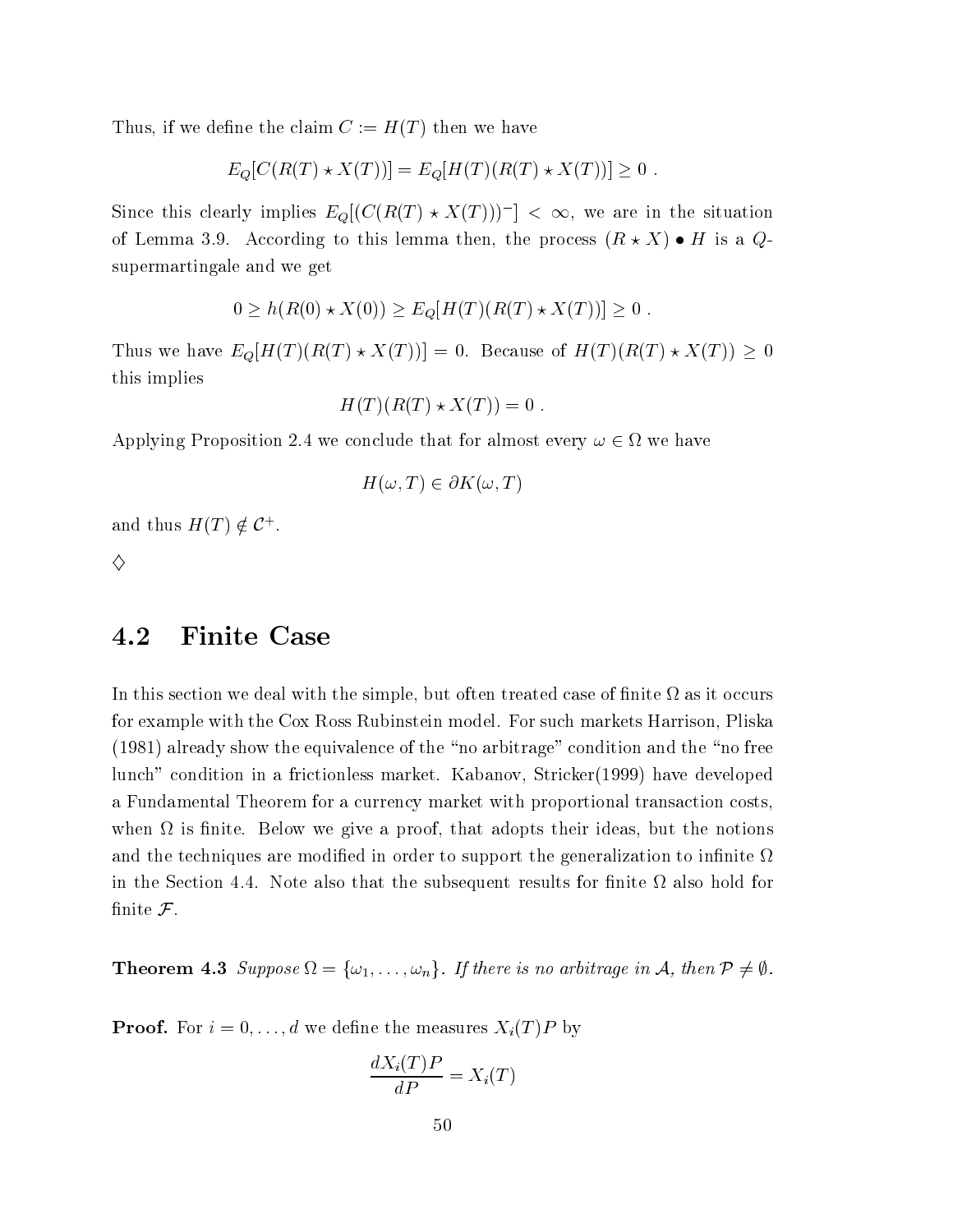and write

$$
L_X^p := \mathsf{X}_{i=0,\dots,d} L^p(X_i P) , \quad p \in \{0\} \cup [1,\infty).
$$

Since  $\Omega$  is finite we have  $L_X^0 = L_X^p$  for every  $p \geq 1$ . Define

$$
\bar{C}^+ := \{ C \in C^+ : E_P[CX] = 1 \} .
$$

The absence of arbitrage in  $A$  obviously implies

$$
\bar{\mathcal{C}}^+\cap\mathcal{C}^0=\emptyset.
$$

It is easy to see that

$$
\mathcal{C}^0 = 0 + \sum_{t=0}^T K(t)
$$

is a convex cone containing the claim  $V = 0$ . Using the finiteness of  $\Omega$  and the closedness of every  $K(\omega)$ ,  $\omega \in \Omega$ , one can show that  $\mathcal{C}^0$  is  $L_X^1(\mathcal{F}(T))$ -closed. This is true, because the closedness of  $K(\omega)$ ,  $\omega \in \Omega$ , implies the closedness of 0 +  $\sum_{t=0}^{T} K(\omega, t), \omega \in \Omega$ . The set  $\bar{C}^+$  is convex and  $L^1_X(\mathcal{F}(T))$ -closed. Thus according to a separating hyperplane theorem there exists a  $Z(T) \in L_X^{\infty}(\mathcal{F}(T))$  such that

(4.1) 
$$
\sup_{C \in \mathcal{C}^0} E_P[C(Z(T) \star X(T))] = 0 < \inf_{C \in \mathcal{C}^+} E_P[C(Z(T) \star X(T))] .
$$

From  $-K(T) \subset \mathcal{C}^0$  we have  $Z(T) \in -K'(T)$ . Otherwise there would exist a  $C \in$  $K(T)$  with  $P(C(Z(T) * X(T)) < 0) > 0$ . Defining  $F := \{C(Z(T) * X(T)) < 0\}$ then, we had  $C1_F \in K(T)$  and  $E_P[1_F C(Z(T) \star X)] < 0$ , thus a contradiction to  $(4.1).$ 

Moreover we have  $Z_0(T) > 0$ . In fact, for arbitrary  $F \in \mathcal{F}(T)$  with  $P(F) > 0$  the claim  $C^F := \frac{1_F}{X(T)P(F)}(1,0,\ldots,0)$  is an element of  $\bar{C}^+$  and consequently

$$
0 < E_P[C^F(Z(T) \star X(T))] = E_P[\frac{1_F Z_0(T)}{P(F)}] = \frac{E_P[1_F Z_0(T)]}{P(F)}
$$

for all  $F \in \mathcal{F}(T)$  with  $P(F) > 0$ . Remembering  $X_0(T) = 1$ , we can renormalize  $Z^C(T)$  in order to get  $E_Q[Z_0^C(T)] = 1$ .

Let us define the process  $Z = (Z_i)_{i \in \{0,\dots,d\}}$  by

$$
Z_i(t) := \frac{E_P[Z_i(T)X_i(T)|\mathcal{F}(t)]}{X_i(t)} \quad , \ t \in \mathcal{T} .
$$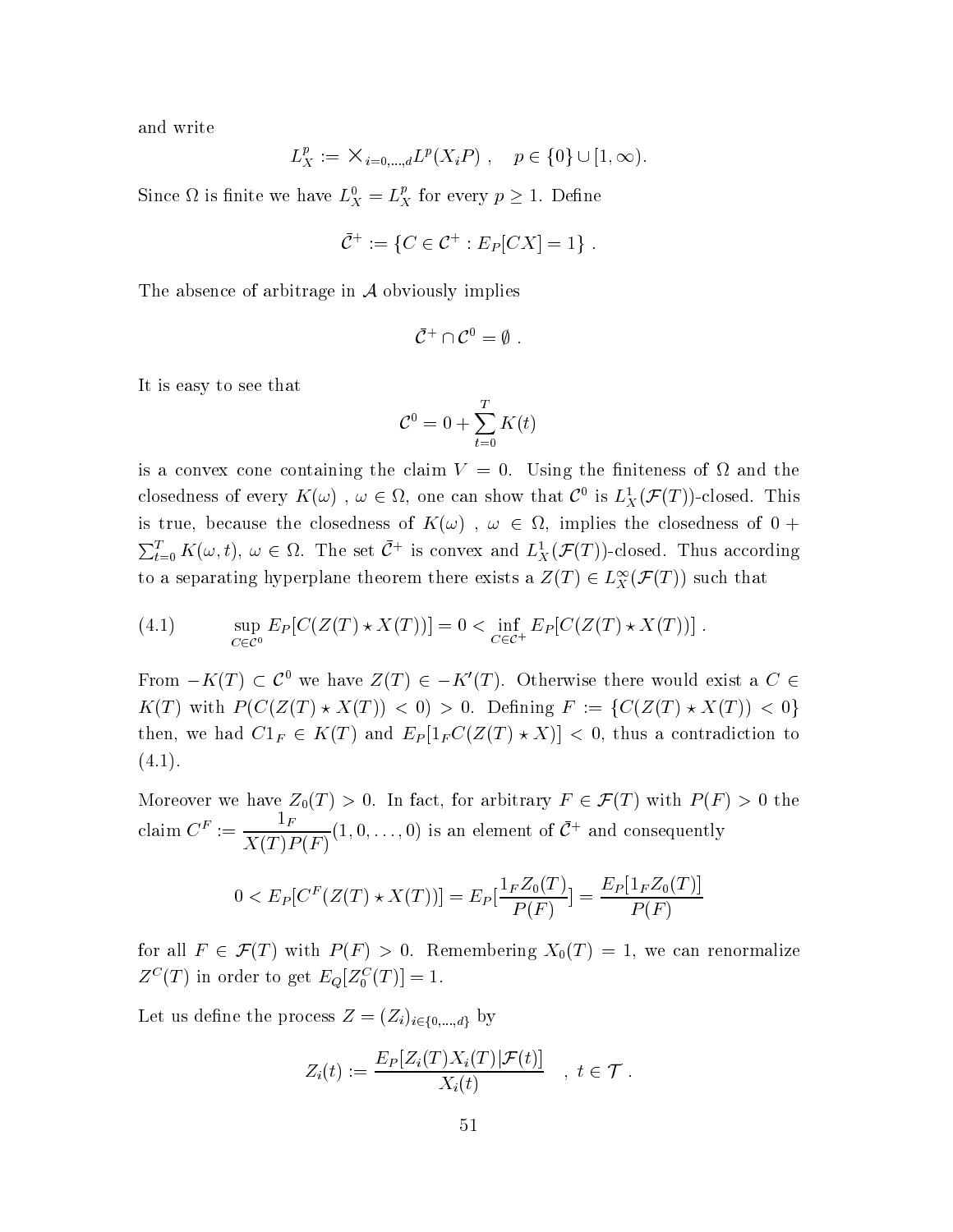With this definition the process  $Z\!\star\!X$  is a P-martingale. We want to show now that

$$
(4.2) \t\t\t \forall t \in \mathcal{T} : Z(t) \in -K'(t) .
$$

We already know  $Z(T)\in -K'(T).$  For a fixed  $s\in \mathcal{T}\setminus \{T\}$  we take an arbitrary  $G(s) \in K(s)$ . Now we consider an arbitrary nonnegative  $\xi \in L^0(P, \mathcal{F}(s))$  and the buy and hold strategy  $(0,H)$  defined by

$$
H(\omega, t) := -\xi(\omega)G(\omega, s)1_{\{s, \dots, T\}}(\omega, t)
$$

Since  $-\Delta H(t) \,\in\, K(t) \,\, \,\, {\rm for \,\, every \,\,} t \,\in\, \mathcal{T}, \,\, {\rm we \,\, have} \,\,\, (0,H) \,\in\, \mathcal{A} \,\, {\rm and \,\, moreover \,\, the \,\,}$ strategy  $(0, H)$  is a super hedge for the claim

$$
C := H(T) = -\xi G(s)
$$

and hence  $C \in \mathcal{C}^0.$  Consequently, the separating inequality (4.1) together with the tower properties of conditional expectations yield

$$
0 \ge E_P[C(Z(T) * X(T)] \ge -E_P[\xi G(s)(Z(T) * X(T))]
$$
  
\n
$$
= -E_P[E_P[\xi G(s)(Z(T) * X(T)) | \mathcal{F}(s)]]
$$
  
\n
$$
= -E_P[\xi E_P[G(s)(Z(T) * X(T)) | \mathcal{F}(s)]]
$$
  
\n
$$
= -E_P[\xi G(s) E_P[(Z(T) * X(T)) | \mathcal{F}(s)]]
$$
  
\n
$$
= -E_P[\xi G(s)(Z(s) * X(s))].
$$

Since  $\xi$  was arbitrary chosen, we conclude  $G(s)Z(s) \geq 0$ . For  $Z(s) \in -K'(s)$ , it is sufficent that for almost every  $\omega$  we have

$$
\forall h \in K(\omega, s) : hZ(\omega, s) \geq 0 .
$$

But since  $G(s) \in K(s)$  was arbitrary chosen and so was  $s,$  this is proven now. Hence we have (4.2). Since  $\mathcal T$  is finite, this implies that for almost every  $\omega$  we have

(4.3) 
$$
\forall t \in \mathcal{T} : Z(\omega, t) \in -K'(\omega, t) .
$$

The measure  $Q$  defined by

$$
\frac{dQ}{dP}=Z_0(T)
$$

is equivalent to P on  $\mathcal{F}(T)$  and because of (4.3) the process  $R := \frac{1}{Z_2}Z$  is an ele  $\frac{1}{Z_0}Z$  is an element of R. The process  $Z_0(T)(R\star X)$  is a  $P\text{-martingale.}$  Thus  $R\star X$  is a  $Q\text{-martingale}$  $\bullet$  . The contract of  $\bullet$ So finally we have found a  $(Q,R)\in\mathcal{P}.$ 

♦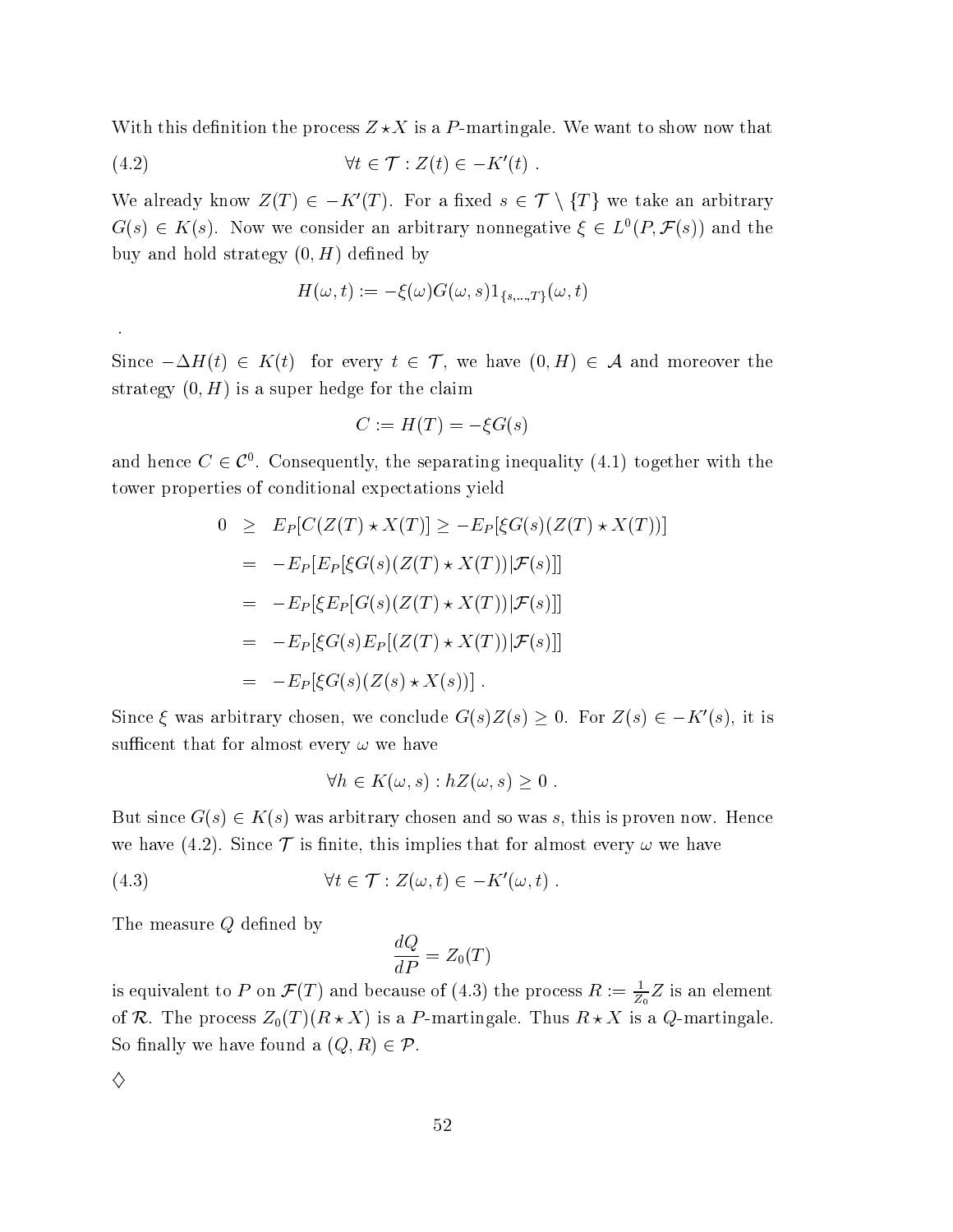#### 4.3 **Small Transaction Costs**

Dalang et al. (1989), Kabanov, Kramkov (1994), Irle (1998, Chapter 5) and Shiryaev (1999) prove Fundamental Theorems for frictionless markets with arbitrary  $\Omega$  in finite discrete time. They make use of the equivalence of "no arbitrage" and "no local no arbitrage" that also holds in our general framework. "No local arbitrage" means that for every t and for every  $V \in (L^0(\mathcal{F}(t-1)))^{d+1}$  we have the implication

$$
V\Delta X(t) \ge 0 \quad \Rightarrow \quad V\Delta X(t) = 0 \; .
$$

In order to adopt the proofs of Dalang et alia (1989), Kabanov, Kramkov (1994), Irle (1998, Chapter 5) and Shiryaev (1999) to our general framework we would need the following Assumption 4.4.

**Assumption 4.4** There is a  $R \in \mathcal{R}$  such that for every  $t \in \{1, ..., T\}$  and for every  $V \in (L^0(\mathcal{F}(t-1)))^{d+1}$  we have the implication

$$
V\Delta(R \star X(t)) \ge 0 \quad \Rightarrow \quad V\Delta(R \star X(t)) = 0
$$

 $\diamondsuit$ 

It is easy to see that with Assumption 4.4 the proofs of Dalang et alia (1989), Kabanov, Kramkov (1994), Irle (1998, Chapter 5) and Shiryaev (1999) can be applied to the process  $R \star X$  instead of X in order to prove that  $\mathcal{P} \neq \emptyset$ . However, Assumption 4.4 will not be satisfied in general since the "no local arbitrage" condition in our framework corresponds to the following Assumption 4.5 that is in fact weaker.

**Assumption 4.5** (No local Arbitrage) For every  $t \in \{1, ..., T\}$  and for every  $V \in$  $-K(t-1)$  we have the implication

$$
V \in K(t) \quad \Rightarrow \quad V \in \partial K(t) \; .
$$

An equivalent formulation involving  $\mathcal R$  is:

For every  $t \in \{1, ..., T\}$  and for every  $V \in L^0(\mathcal{F}(t-1)))^{d+1}$  such that for every  $R \in \mathcal{R}$  satisfying

$$
V(R(t-1) \star X(t-1)) \le 0 \quad , \quad V(R(t) \star X(t)) \ge 0
$$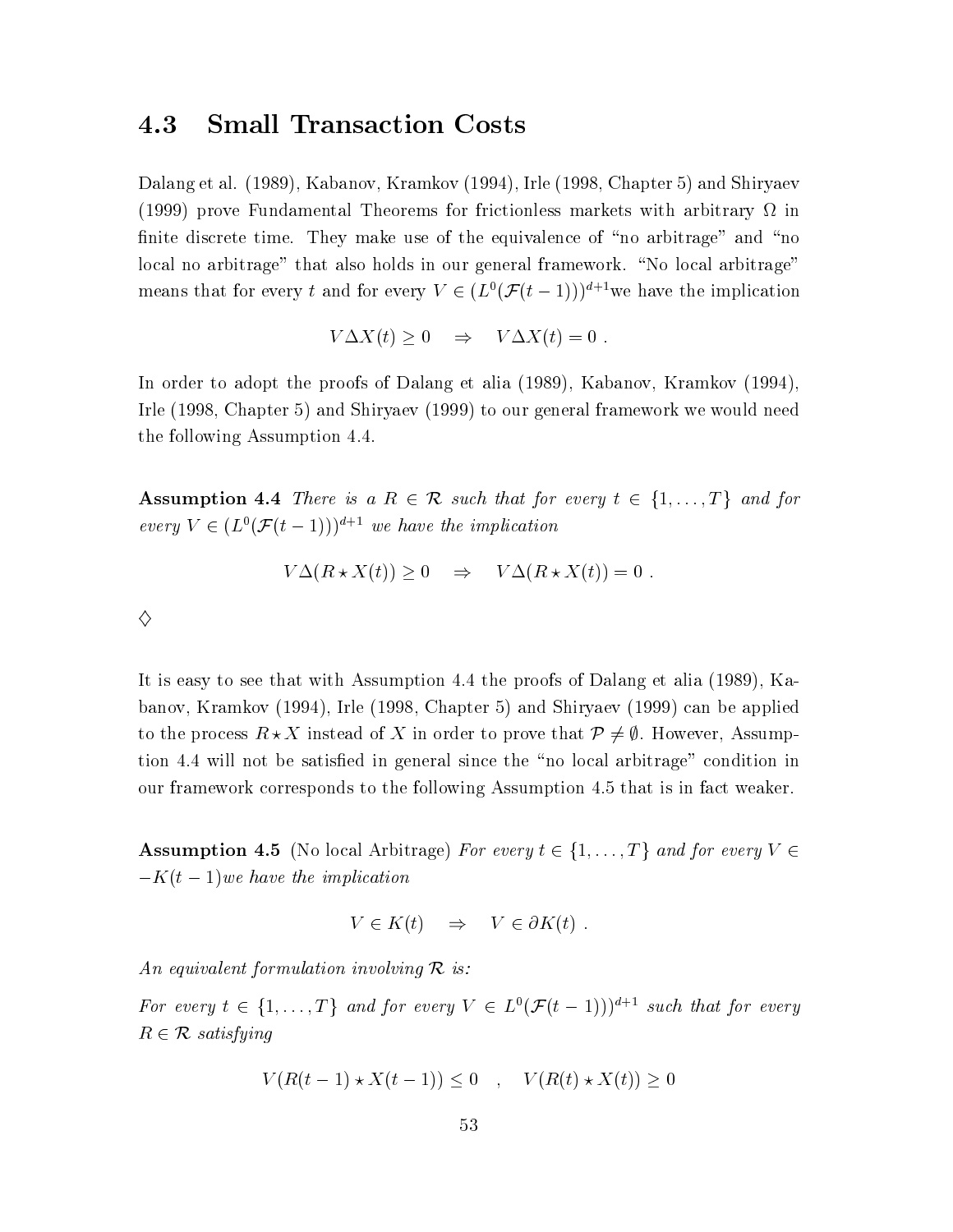there is a  $\bar{R} \in \mathcal{R}$  such that

$$
V(\bar{R}(t) \star X(t)) = 0
$$

 $\Diamond$ 

Assumption 4.5 is weaker than Assumption 4.4, because  $\bar{R}$  in Assumption 4.5 depends on  $V \in L^0(\mathcal{F}(t-1)))^{d+1}$ , whereas it is the crucial point of Assumption 4.4 that the R is the same for every  $t \in \{1, ..., T\}$  and every  $V \in L^0(\mathcal{F}(t-1)))^{d+1}$ . Since the "no (local) arbitrage" condition in our general framework is in fact equivalent to Assumption 4.5, this leads us to the following conclusion:

Assumption 4.4 actually states, that there is no local arbitrage, if and only if there is no local arbitrage in a frictionless market with price process  $R \star X$  instead of X.

We claim that Assumption 4.4 cannot hold, unless the transaction costs on the market are small in comparison to possible price changes. This is easy seen from a simple counter example. In fact, suppose at time  $t-1$  you buy a certain security i at a price  $X_i(t-1)$  with transaction costs  $\lambda_i X_i(t-1)$ , i.e., you pay  $(1+\lambda_i)X_i(t-1)$ . At time t you are going to sell the security at a price  $X_i(t)$  under transaction costs  $\mu_i X_i(t)$ , i.e., you will get  $(1 - \mu_i) X_i(t)$ . Your self-financing portfolio strategy  $(0, H)$ with trading only in security i and at time points  $t-1$ , is clearly given by

$$
H_0(t-1) = -(1+\lambda_i)X_i(t-1) , \quad H_i(t-1) = 1 .
$$
  

$$
H_0(t) = (1-\mu_i)X_i(t) - (1+\lambda_i)X_i(t-1) , \quad H_i(t) = 0
$$

Now suppose that  $(P\text{-almost surely})$  we have

$$
(1 - \mu_i)X_i(t) < (1 + \lambda_i)X_i(t - 1)
$$

Then you are going to make a certain loss, because even if the price of security i increases to the highest possible values, you lose money because of transaction costs. Moreover for any  $R \in \mathcal{R}$  we have

$$
-H(t-1)\Delta(R \star X(t)) = H_i(t-1)(R_i(t-1)X_i(t-1) - R_i(t)X_i(t))
$$
  
\n
$$
\geq (1 - \mu_i)X_i(t-1) - (1 + \lambda_i)X_i(t) > 0.
$$

Thus, whatever  $R \in \mathcal{R}$  we choose, Assumption 4.4 is not satisfied for  $V = -H(t-1) = -1$ . Consequently a necessary condition for Assumption 4.4 to hold is: There is no certain loss because of transaction costs, *i.e.*, transaction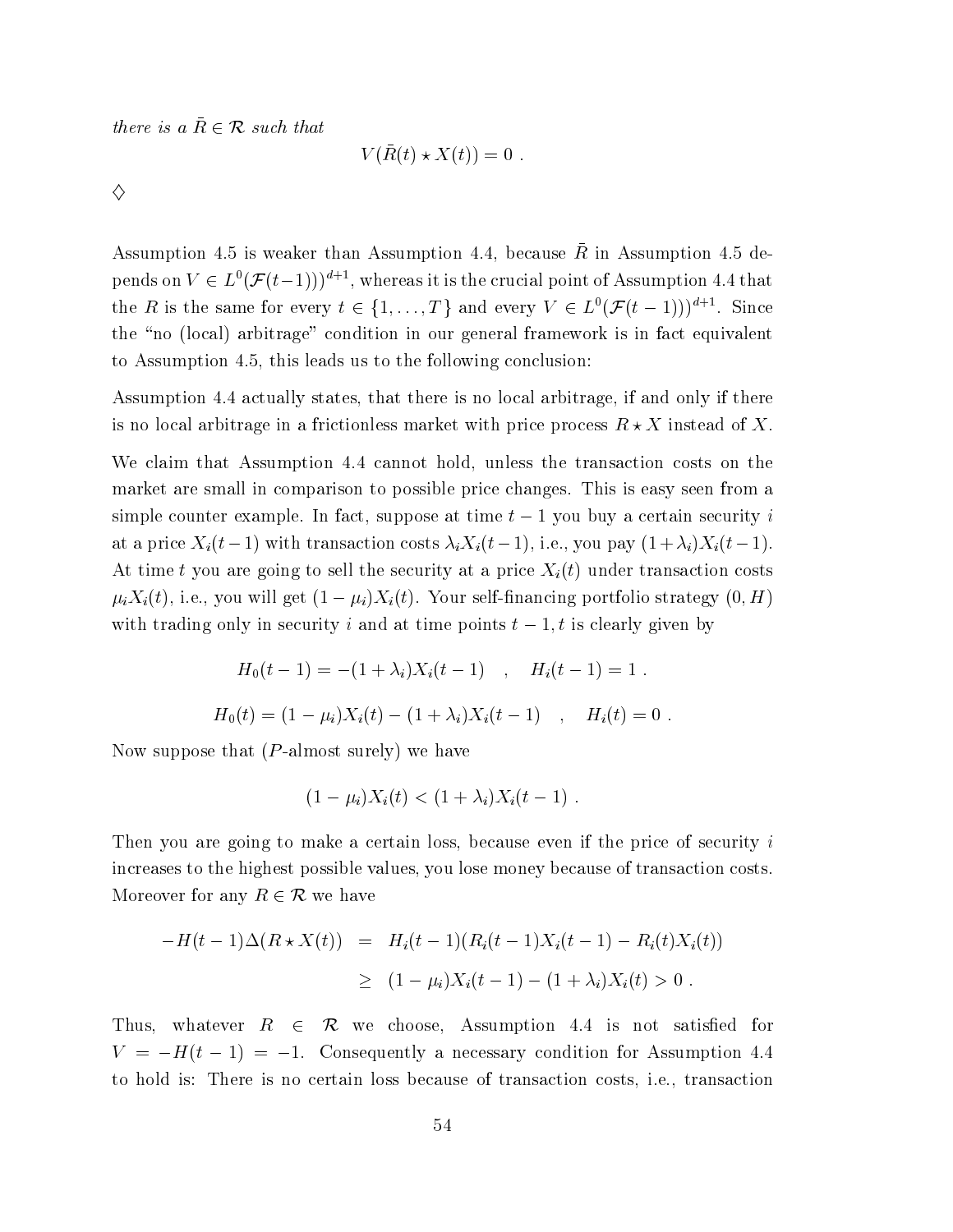costs are small in comparison to price changes. In other words, if Assumption 4.4 holds, then this implies that transaction costs are negligible in as much as arbitrage is concerned.

Of course one could ask, how small transaction costs have to be for Assumption 4.4 to hold. But we are not that much interested in sufficient conditions for Assumption 4.4, because the next section will treat the general case without additional assumptions.

### **General Case** 4.4

In a general market situation, i.e., when  $\Omega$  is arbitrary, it is convenient to introduce some notions of arbitrage opportunities weaker than that in Definition 4.1. One speaks of a free lunch, if there is an asymptotic arbitrage with respect to a suitable topology. The classical free lunches are defined with respect to the topology in probability  $P$  (see Definition 4.6).

Free lunches will also apply to continuous time trading (for a further discussion compare also for Chapter 7). Therefore, the content of this section is for the most part almost identique with that of Chapter 7. Nevertheless, in order to provide a closed representation for discrete as well as for continuous time, we are going to present results and proofs separately for both cases. Of course this inavoidably involves many redundancies which we deliberately accept, as they are not completely needless. In fact, Theorems 4.14 and 4.17 are slighthly stronger than their continuous time counterparts.

The notions of free lunches that we consider apart from classical free lunches can be ranged in two classes. The first class consists of so called  $L^{\infty}$ -bounded free lunches in terms of uniformly bounded sequences converging in probability  $P$ . This convergence is invariant to an equivalent change of the probability measure. The second class consists of free lunches in terms of sequences converging in some  $L^p(Q)$ ,  $1 \leq p < \infty$ . Since this convergence obviously depends on the choice of Q, it would be dissatisfactory to define free lunches only with respect to convergence in a single  $L^p(Q)$  for some  $Q \sim P$  or  $Q = P$ . Because then, the notion of arbitrage would depend on the choice of an arbitrary probability measure  $Q \sim P$ . In order to avoid this arbitrariness we consider the class

$$
\mathcal{Q} := \{Q \sim P : \forall i \in \{0, \ldots, d\} : X_i \in L^1(Q)\}.
$$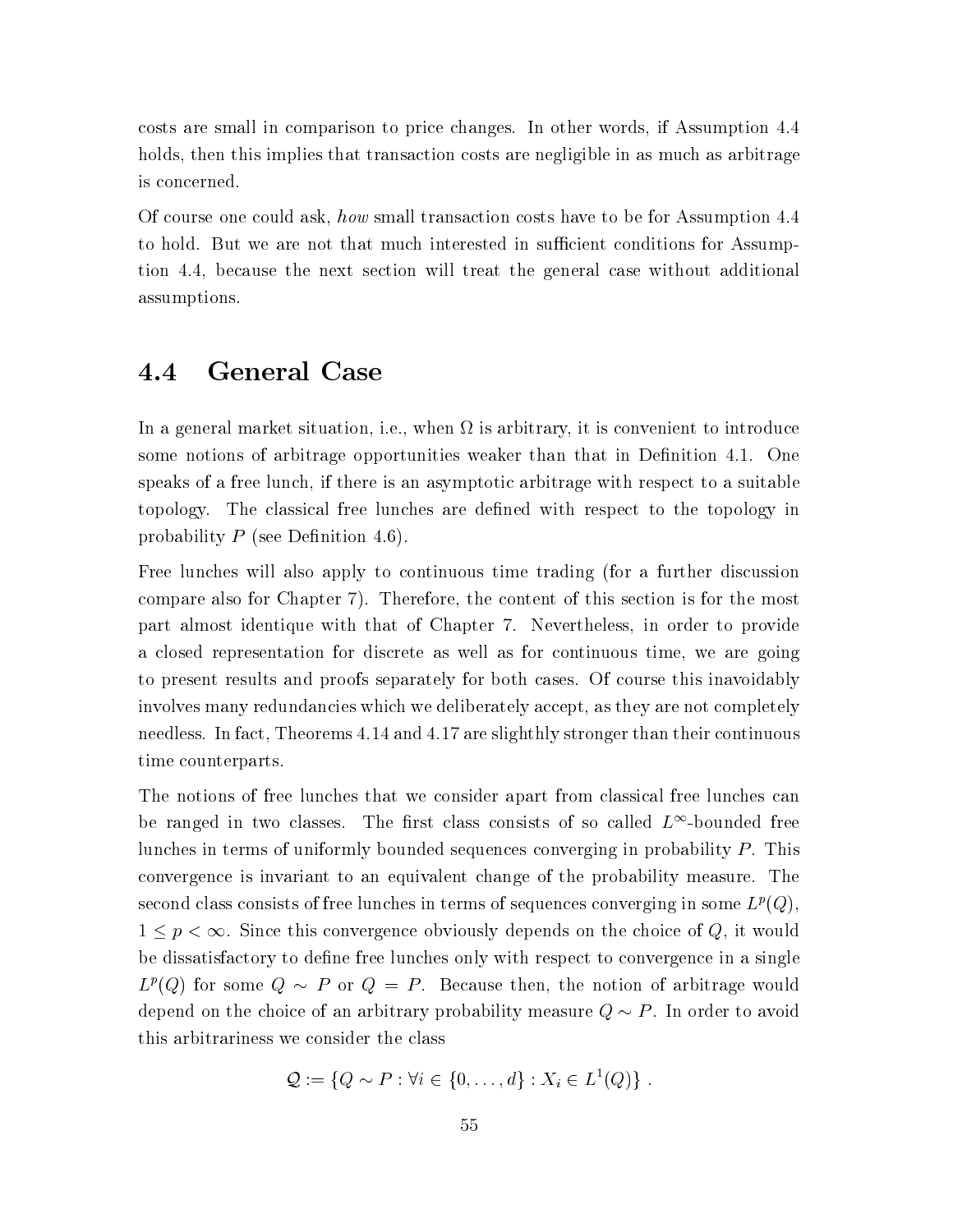From Lemma A.8 we know that this class is not empty.

For  $Q \sim P$  we define the measures  $X_i(T)Q$  by

$$
\frac{dX_i(T)Q}{dQ} = X_i(T) \quad , \ i = 0, \dots, d.
$$

It is worth noting, that for  $Q \in \mathcal{Q}$  the measures  $X_i(T)Q$  are finite and we have  $X_i(T)Q \sim P$  for every  $i \in \{0, \ldots, d\}$ . The latter is a consequence of condition (2.2). We denote

$$
L^0 := (L^0(\mathcal{F}(T)))^{d+1}
$$

the space of  $\mathcal{F}(T)$ -measurable random vectors,

$$
L^{\infty} := (L^{\infty}(\mathcal{F}(T), P))^{d+1}
$$

the space of P-almost surely bounded random vectors and

$$
L_{XQ}^p := \mathsf{X}_{i=0,\dots,d} L^p(\mathcal{F}(T), X_iQ) \quad , 1 \le p < \infty, \ Q \in \mathcal{Q}
$$

the space of random vectors  $V = (V_0, \ldots, V_d) \in L^0$  such that  $V_i X_i \in L^p(Q, \mathcal{F}(T))$ for every  $i \in \{0, \ldots, d\}.$ 

For  $O \text{ }\subset L^0$  we denote  $\overline{O}^0$  the closure of O in with respect to the topology of (componentwise) convergence in probability  $Q \sim P$ , which is independent of Q because of  $Q \sim P$ .

For  $O \subset L_{XQ}^p, 1 \leq p < \infty$ , we write  $\overline{O}_{XQ}^p$  for the closure of O in the  $L_{XQ}^p$ -norm topology of  $L_{XO}^p$ .

Although  $L^{\infty}$  is independent of the choice of  $Q \sim P$ , we will deal with different weak\* topologies on  $L^{\infty}$  depending on Q. For  $Q \sim P$  let  $\sigma(L^{\infty}, L^1_{XQ})$  denote the locally convex topology on  $L^{\infty}$  induced by the semi-norms

$$
|.|_Z: L^{\infty} \to \mathbb{R}, C \mapsto \sum_{i=0}^d |\int_{\Omega} C_i Z_i X_i dQ| \quad , Z \in L^1_{XQ}
$$

Then we write  $\overline{O}_{XQ}^{\infty}$  for the closure of O in the  $\sigma(L^{\infty}, L_{XQ}^1)$ -topology of  $L^{\infty}(\mathcal{F}(T))$ .

**Definitions 4.6** A sequence  $(h^n, H^n)_{n \in \mathbb{N}}$  in A is called a (classical) free lunch, if and only if for every  $n \in \mathbb{N}$  we have  $-h^n \in K(0)$  and there exists a  $C \in \mathcal{C}^+$  such that  $H^n(T)$  converges to C in probability. If in addition we have

$$
\forall n \in \mathbb{N} : \max_{i} |H_{i}^{n}(T)| \leq \beta \quad P - a.s.
$$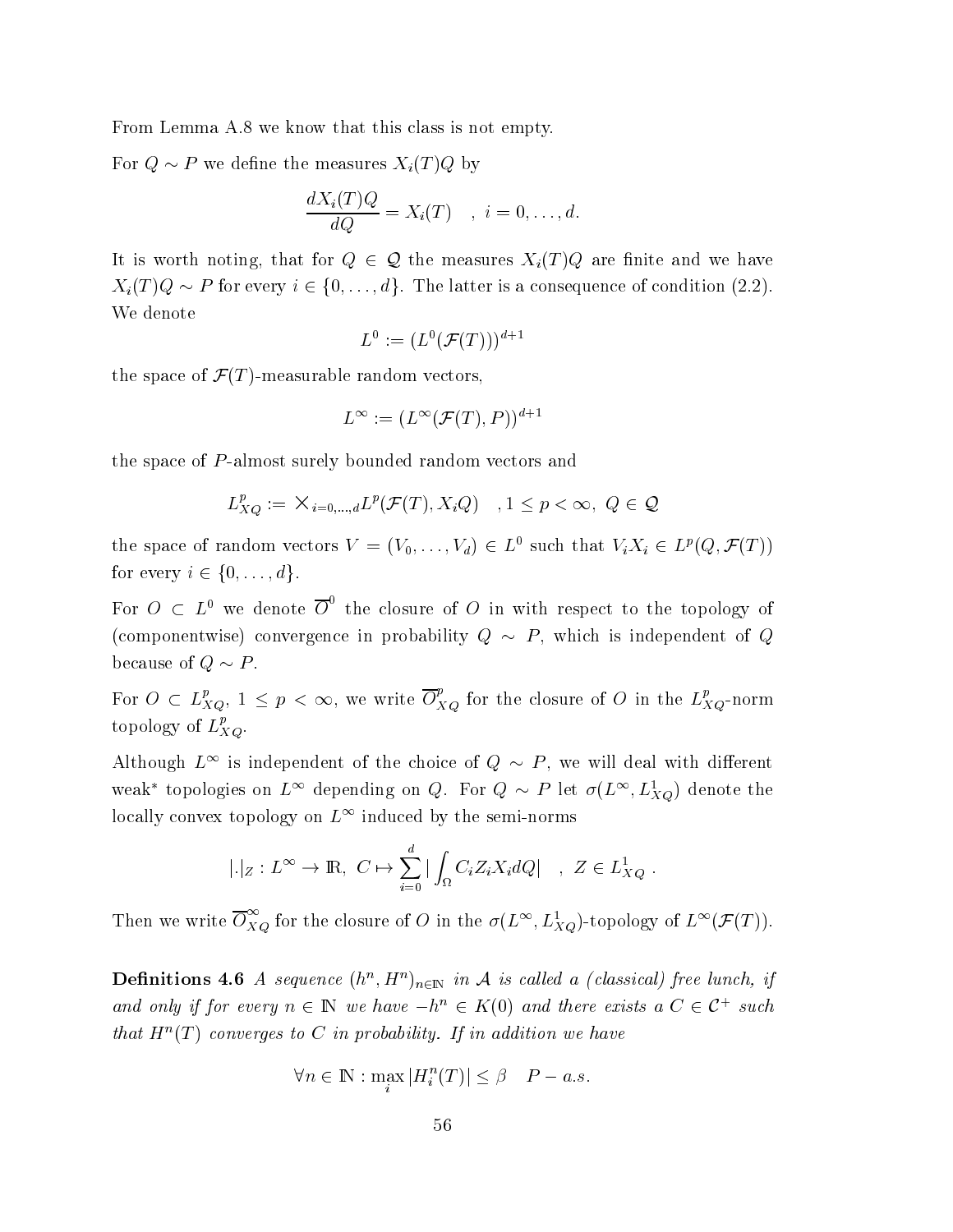for some  $\beta > 0$ , then we call this a  $L^{\infty}$ -bounded free lunch.

For  $1 \leq p < \infty$  a sequence  $(h^n, H^n)_{n \in \mathbb{N}}$  in A is called a  $L^p$ -free lunch, if there exist a probability measure  $Q \in \mathcal{Q}$  and a claim  $C \in \mathcal{C}^+ \cap L_{XQ}^p$  such that

$$
\forall n \in \mathbb{N} : H^n(T) \in L_{XO}^p, \ -h^n \in K(0)
$$

and  $H^n(T)$  converges to C in  $L_{XQ}^p$ .

♦

**Proposition 4.7** Suppose  $\mathcal{B} \subset \mathcal{A}$ . Then there is no arbitrage in  $\mathcal{B}$ , if and only if

$$
\forall h \in -K(0) : (\mathcal{C}^h|\mathcal{B}) \cap \mathcal{C}^+ = \emptyset
$$

**Proof.** Suppose there exists  $h \in -K(0)$  such that  $(\mathcal{C}^h|\mathcal{B}) \cap \mathcal{C}^+ \neq \emptyset$ . Then there is a  $(h, H) \in \mathcal{B}$  with  $-h \in K(0)$  and  $H(T) \in \mathcal{C}^+$ , thus an arbitrage in  $\mathcal{B}$ .

Conversely, suppose there is an arbitrage  $(h, H) \in \mathcal{B}$ . Then we have  $h \in -K(0)$  and

$$
(\mathcal{C}^h|\mathcal{B})\cap \mathcal{C}^+\neq \emptyset
$$

 $\diamondsuit$ 

**Proposition 4.8** Suppose  $\mathcal{B} \subset \mathcal{A}$ . Then there is no free lunch in  $\mathcal{B}$ , if and only if

$$
\forall h \in -K(0) : \overline{(\mathcal{C}^h|\mathcal{B})}^0 \cap \mathcal{C}^+ = \emptyset.
$$

**Proof.** Suppose  $h \in -K(0)$  and  $\overline{(\mathcal{C}^h|\mathcal{B})}^0 \cap \mathcal{C}^+ \neq \emptyset$ . Then there exist a sequence  $(h^n, H^n)_{n \in \mathbb{N}}$  in B and a claim  $C \in C^+ \cap L^0$  such that  $H^n(T)$  converges to C in probability P. Hence the sequence  $(h, H^n)_{n \in \mathbb{N}}$  is a free lunch in  $\mathcal{B}$ .

Conversely, suppose there is a free lunch in  $\beta$ . Then

$$
\overline{\left(\mathcal{C}^0|\mathcal{B}\right)}^0\cap\mathcal{C}^+\neq\emptyset\ .
$$

 $\diamondsuit$ 

**Proposition 4.9** Suppose  $\mathcal{B} \subset \mathcal{A}$  and let  $1 \leq p < \infty$ . There is no  $L^p$ -free lunch in  $B$ , if and only if

$$
\forall Q \in \mathcal{Q} \,\forall h \in -K(0) : \overline{((\mathcal{C}^h|\mathcal{B}) \cap L_{XQ}^p)}_{XQ}^p \cap \mathcal{C}^+ = \emptyset
$$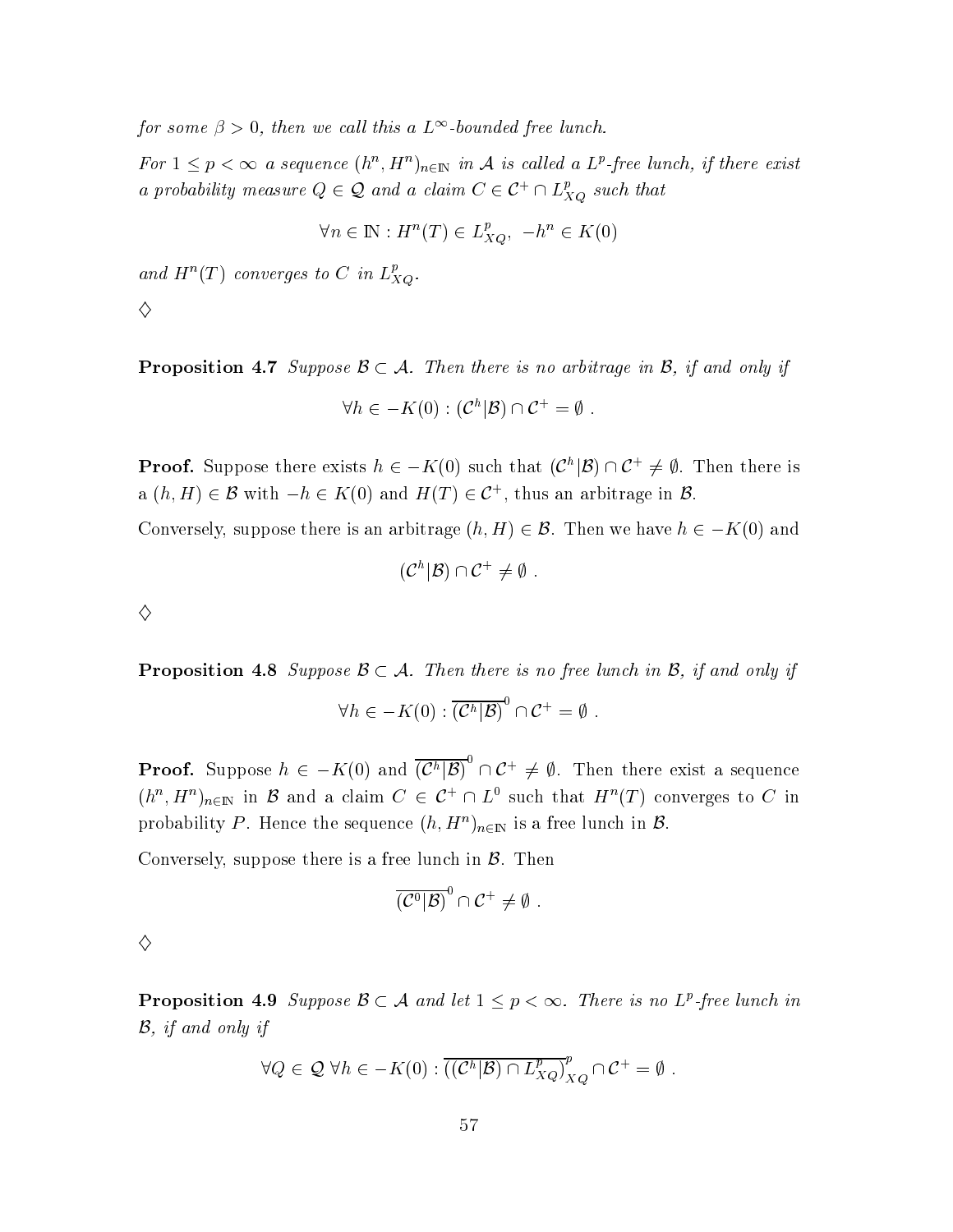**Proof.** Suppose  $h \in -K(0), Q \in \mathcal{Q}$  and

$$
((\mathcal{C}^h|\mathcal{B})\cap L_{XQ}^p)_{XQ}^p\cap \mathcal{C}^+\neq \emptyset.
$$

Then there exist a sequence  $(h^n, H^n)_{n \in \mathbb{N}}$  in B and a claim  $C \in \mathcal{C}^+ \cap L^p_{XO}$  such that for every  $n \in \mathbb{N}$  we have  $H^n(T) \in L_{XQ}^p$  and  $H^n(T)$  converges to C in  $L_{XQ}^p$ . Hence the sequence  $(h, H^n)_{n \in \mathbb{N}}$  is a  $L^p$ -free lunch in  $\mathcal{B}$ .

Conversely, suppose there is a L<sup>p</sup>-free lunch in  $\mathcal{B}$ . Then there exists a  $Q \in \mathcal{Q}$  with

$$
\overline{((\mathcal{C}^0|\mathcal{B}) \cap L_{XQ}^p)}_{XQ}^p \cap \mathcal{C}^+ \neq \emptyset
$$

♦

**Remark 4.10** For a characterization of the absence of  $L^{\infty}$ -bounded free lunches similar to Proposition 4.9 we will need to know that  $L_{XO}^1 = L_{XO}^1(\mathcal{F}(T))$  is separable for every  $Q \in \mathcal{Q}$ . This assumption is also necessary in so far as it is necessary for the weak<sup>\*</sup> topology of the closed unit sphere of  $L^{\infty}$  to be metrizable (see Holmes, 1975, p. 72, Corollary 2). This property is needed to assure equivalence of weak\* closedness and weak\* sequential closedness. Although the separability assumption on  $L_{XO}^1$  seems to be quite restrictive at first sight, it is in fact always satisfied in our discrete time model, if  $\mathcal{F}(T)$  is generated by  $\sigma(X_i(t) : i \in \{0,1,\ldots,d\}, t \in \mathcal{T})$ and the P-null sets of F. This is true, because for any probability space  $(\Omega, \mathcal{F}, P)$ the space  $L^1(P, \mathcal{F})$  is separable, if and only if there is a separable  $\tilde{\mathcal{F}} \subset \mathcal{F}$  such that

$$
\forall F \in \mathcal{F} \setminus \tilde{\mathcal{F}}: \quad P(F) \in \{0, 1\} \ .
$$

There  $\tilde{\mathcal{F}}$  is separable, if and only if it is generated by a countable subset  $\mathcal{E} \subset \tilde{\mathcal{F}}$ .  $\diamondsuit$ 

**Proposition 4.11** Suppose  $\mathcal{F}(T)$  is separable (c.f. Remark 4.10) and let  $\mathcal{B} \subset \mathcal{A}$ . Then there is no  $L^{\infty}$ -bounded free lunch in B, if and only if

$$
\forall Q \in \mathcal{Q} \forall h \in -K(0) : \overline{((\mathcal{C}^h|\mathcal{B}) \cap L^{\infty})}_{XQ}^{\infty} \cap \mathcal{C}^+ = \emptyset.
$$

### Proof.

i) Suppose there exists a  $h \in -K(0)$  and a  $Q \in \mathcal{Q}$  satisfying

$$
(\overline{({\mathcal C}^h|{\mathcal B}) \cap L^\infty)}_{XQ}^\infty \cap {\mathcal C}^+ \neq \emptyset.
$$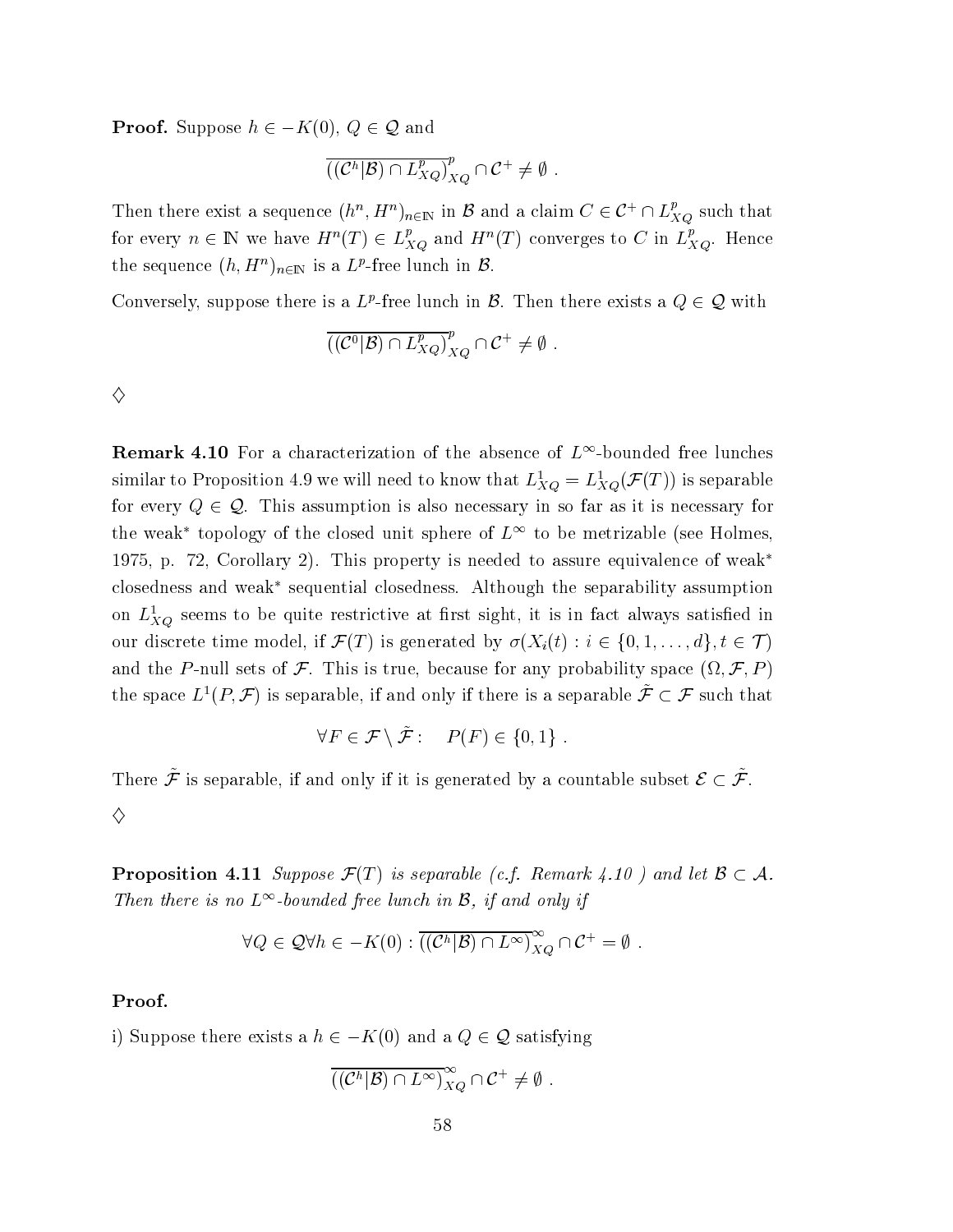Then there is a  $\lambda > 0$  such that the intersection of  $\overline{((\mathcal{C}^h|\mathcal{B}) \cap L^{\infty}}_{XQ}^{\infty} \cap \mathcal{C}^+$  with

$$
\lambda S^{\infty} := \{ C \in L^{\infty} : \text{esssup} \sum_{i} |C_{i}| \leq \lambda \}
$$

is not empty. The intersection

$$
\lambda S^{\infty} \cap \overline{((\mathcal{C}^h|\mathcal{B}) \cap L^{\infty})}_{XQ}^{\infty}
$$

is closed with respect to the  $\sigma(S^{\infty}, L_{XQ}^1)$ -topology (c.f. the Krein-Smulian Theorem in Dunford, Schwartz, 1958, p.429, Theorem 7). Since  $L_{XQ}^1$  is separable, the  $\sigma(\lambda S^{\infty}, L_{XO}^1)$ -topology is metrizable (c.f. Dunford, Schwartz, 1958, p.426, Theorem 1 or Holmes, 1975, p. 72, Corollary 2). Hence, for

$$
C\in \lambda \mathcal{S}^\infty \cap \overline{((\mathcal{C}^h|\mathcal{B})\cap L^\infty)}_{XQ}^\infty\cap \mathcal{C}^+
$$

there exists a sequence  $(H^n)_{n\in\mathbb{N}}$  such that for every  $n\in\mathbb{N}$  we have  $(h,H^n)\in\mathcal{B}$ ,  $H^n(T) \in \lambda S^{\infty}$  and  $H^n(T)$  converges to C in the  $\sigma(\lambda S^{\infty}, L^1_{XQ})$ -topology. Like in part ii) of the proof of Theorem A.9 we conclude that the sequence  $(H^n(T))_{n\in\mathbb{N}}$ converges to C in probability P. Moreover, it is uniformly bounded by  $\lambda$ . Hence we have an  $L^{\infty}$ -bounded free lunch.

ii) Conversely, suppose there is a  $L^{\infty}$ -bounded free lunch, i.e., a sequence  $(h^n, H^n)_{n \in \mathbb{N}}$ , a claim  $C \in \mathcal{C}^+ \cap L^{\infty}$  and a  $\beta > 0$  with  $(h^n, H^n) \in \mathcal{B}$ ,  $h^n \in K(0)$ ,

$$
\text{ess sup}\sum_i |H_i^n(T)| \leq \beta
$$

and  $H^n(T)$  converges to C in probability P. Note that from  $h^n \in K(0)$  it is straight forward that  $H^n(T) \in \mathcal{C}^0$ . Suppose  $Q \in \mathcal{Q}$  and for arbitrary  $Z \in L^1_{XQ}$  define the measures  $Z_i X_i Q$ ,  $i = 0, \ldots, d$ , in the usual way. Then it is clear that for every  $i \in \{0, \ldots, d\}$  the sequence  $(|H_i^n(T)|)_{n \in \mathbb{N}}$  is uniformly  $Z_i X_i Q$ -integrable. Hence  $(|H_i^n(T)|)_{n\in\mathbb{N}}$  converges to C in  $L^1(Z_iX_iQ)$  which implies

$$
\lim_{n \to \infty} \sum_{i} \int_{\Omega} H_i^n(T) Z_i dX_i Q = \sum_{i} \int_{\Omega} C_i Z_i dX_i Q
$$

Since Z was chosen arbitrary in  $L_{XQ}^1$ , we conclude that  $H^n(T)$  converges to C in  $\sigma(L^{\infty}, L_{XQ}^{1})$ . Hence we have

$$
\overline{((\mathcal{C}^0|\mathcal{B}) \cap L^\infty)}_{XQ}^\infty \cap \mathcal{C}^+ \neq \emptyset.
$$

 $\diamondsuit$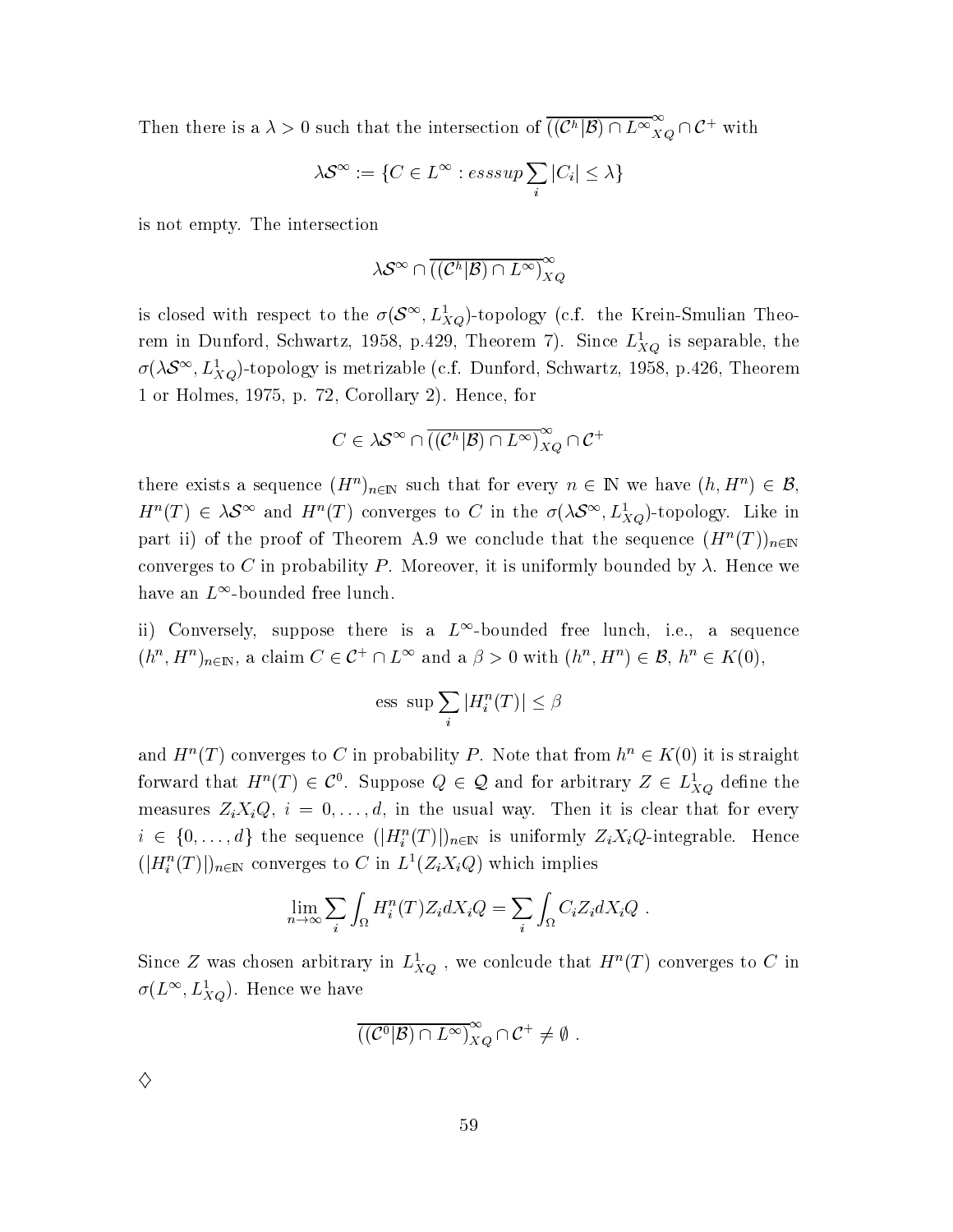**Remarks 4.12** Let  $\mathcal{B} \subset \mathcal{A}$  and suppose there is no free Lunch in  $\mathcal{B}$ . Then there is no  $L^p$ -free lunch in  $\mathcal B$ . In fact, if  $(h^n, H^n)_{n \in \mathbb N}$  and C constitute a  $L^p$ -free lunch, then, because  $L^p$ -convergence implies convergence in probability, there is a free lunch.

Proposition 4.8 implies that the postulation of no arbitrage in  $\mathcal{B} \subset \mathcal{A}$  is equivalent with the postulation of no free lunch in  $\mathcal{B}$ , if and only if the set  $(\mathcal{C}^h|\mathcal{B})$  is closed in the topology of (componentwise) convergence in probability  $P$ . Analogues statements result from Propositions 4.9 and 4.11.

♦

**Definition 4.13** For  $Q \in \mathcal{Q}$  and  $1 \leq q \leq \infty$  define

$$
\mathcal{P}_Q^q := \{ \tilde{Q} : \exists \tilde{R} \in \mathcal{R} : (\tilde{Q}, \tilde{R}) \in \mathcal{P}, \frac{d\tilde{Q}}{dQ} \tilde{R}(T) \in L_{XQ}^q \}
$$

**Theorem 4.14** Let  $1 \leq p < \infty$ ,  $q = \frac{p}{p-1}$  for  $1 < p$ , and  $q = \infty$  for  $p = 1$ . If

$$
\forall Q \in \mathcal{Q} : \mathcal{P}_Q^q \neq \emptyset ,
$$

then there is no  $L^p$ -free lunch in  $A$ .

**Proof.** Let  $C \in K(T) \cap L_{XQ}^p$  be a contingent claim and  $(h^n, H^n)_{n \in \mathbb{N}}$  a sequence in A such that  $-h^n \in K(0)$  and  $H^n(T) \in L_{XQ}^p$  converges to C in  $L_{XQ}^p$  for some  $Q \in \mathcal{Q}$ . Choose an arbitrary  $(\tilde{Q}, \tilde{R}) \in \mathcal{P}_{Q}^{q}$ . Applying componentwise the Hölder inequality in account of  $\tilde{R}(T)\frac{dQ}{dQ} \in L_{XQ}^q$  we get

$$
\int_{\Omega} (|H^n(T) - C(T)| \star \tilde{R}(T)) X(T) d\tilde{Q}
$$
\n
$$
= \sum_{i} \int_{\Omega} |H_i^n(T) - C_i(T)| \tilde{R}_i(T) X_i(T) \frac{d\tilde{Q}}{dQ} dQ
$$
\n
$$
\leq \sum_{i} \left( \int_{\Omega} |H_i^n(T) - C_i(T)|^p X_i(T) dQ \right)^{\frac{1}{p}} \left( \int_{\Omega} (\tilde{R}_i(T) \frac{d\tilde{Q}}{dQ})^q X_i(T) dQ \right)^{\frac{1}{q}}
$$

This inequality is also valid in the case  $q = \infty$  with the convention

$$
\int_{\Omega} (\tilde{R}_i(T) \frac{d\tilde{Q}}{dQ})^{\infty} X_i(T) dQ := \text{ess sup}\left(\tilde{R}_i(T) \frac{d\tilde{Q}}{dQ}\right) \in \mathbb{R}_+ .
$$

The above inequality and the convergence of  $H^n(T)$  to C in  $L_{XO}^p$  imply that  $(H^n(T) \star \tilde{R}(T))_{n \in \mathbb{N}}$  converges to C in  $L^1_{X\tilde{Q}}$  (remember that  $\tilde{R}(T)$  takes values in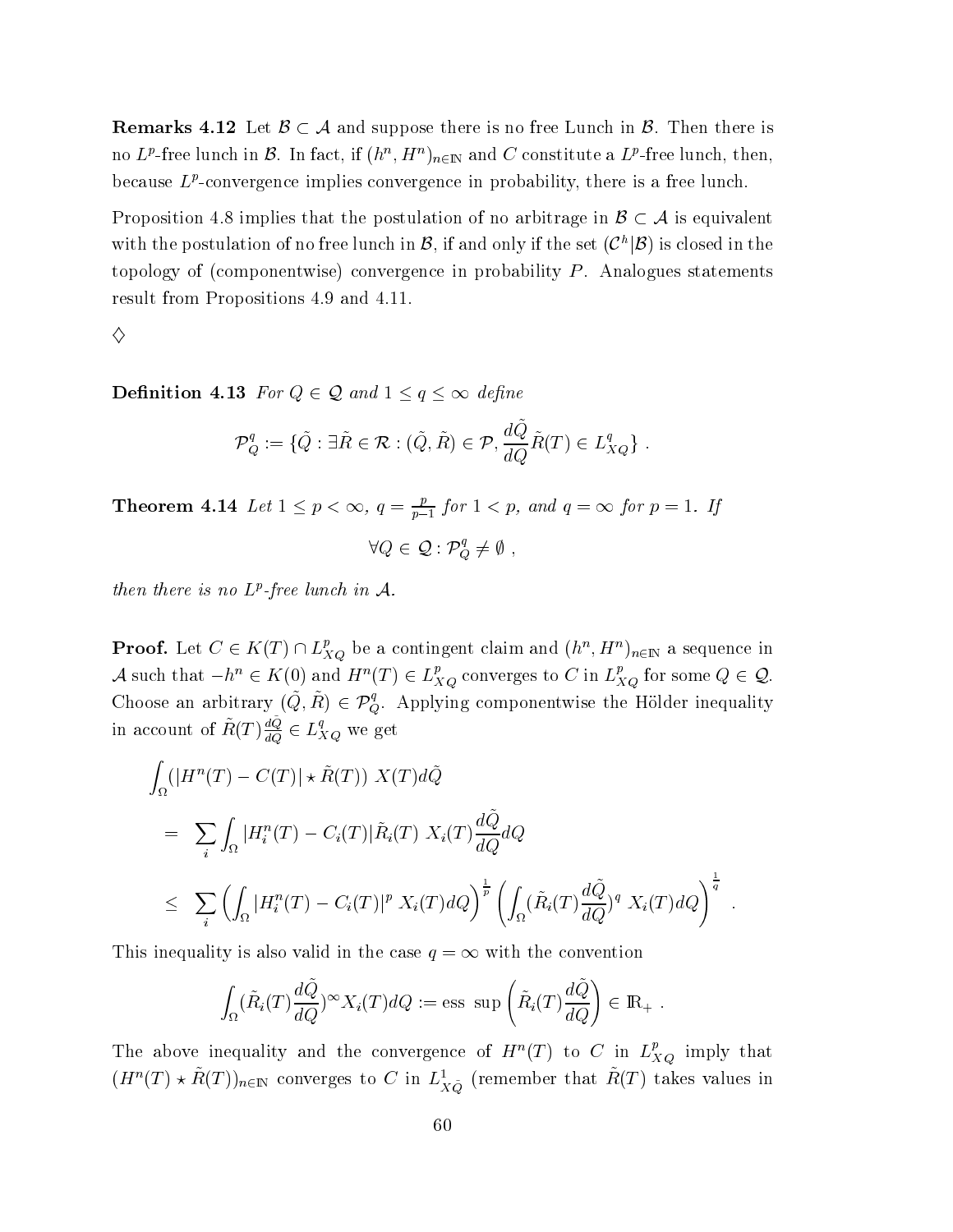$\{1\} \times \mathbb{R}^d_+$ ). Because for every  $n \in \mathbb{N}$  the portfolio process  $(h^n, H^n) \in \mathcal{A}$  is a super hedge for  $H^n(T) \in L^p_{XQ}$ , Lemma 3.9 implies, that  $H^n(R \star X)$  is a Q-supermartingale. Consequently we have

$$
0 \ge h(\tilde{R}(0) \star X(0)) \ge E_{\tilde{Q}}[H^n(T)(\tilde{R}(T) \star X(T))]
$$

Thus we have

$$
0 \ge \lim_{n \to \infty} E_{\tilde{Q}}[(H^n(T) \star \tilde{R}(T))X(T))] = E_{\tilde{Q}}[(C \star \tilde{R}(T)) \star X(T)] \ge 0
$$

which in account of  $(C \star \tilde{R}(T)) \star X(T) \geq 0$  results in

$$
C(R(T) \star X(T)) = 0
$$

Hence, for almost every  $\omega$  we have

$$
C(\omega)(R(\omega,T)\star X(\omega,T)=0,
$$

which according to Proposition 2.4 implies that for almost every  $\omega$ 

 $C(\omega) \in \partial K(\omega,T)$ 

and thus  $C \notin \mathcal{C}^+$ .

♦

**Theorem 4.15** Let  $1 \leq p < \infty$ ,  $q = \frac{p}{p-1}$  for  $1 < p$ , and  $q = \infty$  for  $p = 1$ . Suppose there is no  $L^p$ -free lunch in  $A$ . Then

$$
\forall Q \in \mathcal{Q} : \mathcal{P}_Q^q \neq \emptyset .
$$

Because A is convex in H, it is clear that for any  $Q \in \mathcal{Q}$  the set Proof.  $\overline{(C^0 \cap L_{XQ}^p)}_{XQ}^p$  in  $L_{XQ}^p(\mathcal{F}(T))$  is a convex cone containing 0. The set  $C^+ \cap L_{XQ}^p$  is also a convex cone in  $L_{XQ}^p(\mathcal{F}(T))$ . Fix an arbitrary  $Q \in \mathcal{Q}$ . According to Proposition 4.9 the absence of a  $L^p$ -free lunch in A implies

$$
\overline{\left(\mathcal{C}^0 \cap L_{XQ}^p\right)}_{XQ}^p \cap \mathcal{C}^+ = \emptyset.
$$

Thus according to a separating hyperplane theorem, for every  $C \in \mathcal{C}^+ \cap L_{XQ}^p$  there exists a  $Z^C(T) \in L_{XQ}^q(\mathcal{F}(T))$  satisfying

$$
\sup_{B \in \mathcal{C}^0 \cap L_{XQ}^p} E_Q[B(Z^C(T) \star X(T))] = 0 < E_Q[C(Z^C(T) \star X(T))]
$$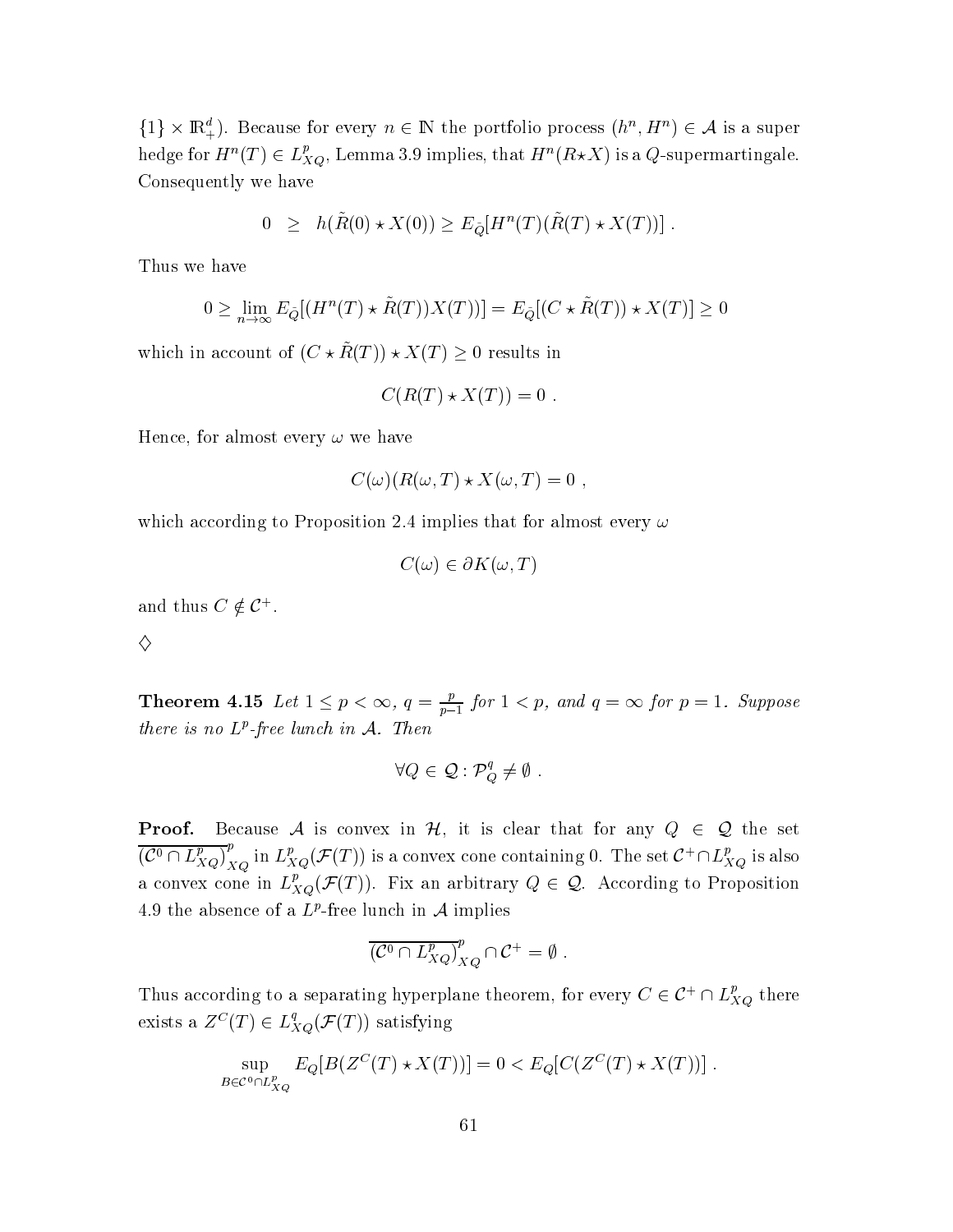From

$$
-K(T) \subset \mathcal{C}^0(T)
$$

we have  $Z^{C}(T) \in -K'(T)$ . Otherwise there would exist a  $B \in K(T)$  such that

$$
Q(B(Z^C(T) \star X(T)) < 0) > 0
$$

Defining

$$
F := \{ B(Z(T) \star X(T)) < 0 \}
$$

we had  $-B1_F \in -K(T)$  and there would exist a  $\mathcal{F}(T)$ -measurable  $\tilde{F} \subset F$  with  $-B1_{\tilde{F}} \in K(T) \cap L_{XQ}^p$ . Then we had  $E_Q[-1_{\tilde{F}}B(Z(T) \star X(T))] > 0$ , thus a contradiction to the separating inequality. Hence, we conclude  $Z_0^C(T) \geq 0$ .

Remembering  $X_0(T) = 1$ , we can renormalize  $Z^C(T)$  in order to get  $E_Q[Z_0^C(T)] = 1$ and define a Q-dominated probability measure  $Q^C$  by

$$
\frac{dQ^C}{dQ} = Z_0^C(T) .
$$

In summary, for every  $C \in C^+ \cap L_{XQ}^p$  there exists a  $Z^C(T) \in -K'(T) \cap L_{XQ}^q$  and a *P*-dominated probability measure  $Q^C$  with  $\frac{dQ}{dP} = Z_0^C(T)$ .

Denote M the set of P-dominated probability measures  $Q^C$ ,  $C \in C_0^+ \cap L_{XO}^p$ . For every  $F \in \mathcal{F}(T)$  with  $Q(F) > 0$  there exists a  $C \in \mathcal{C}_0^+ \cap L_{XQ}^p$  with  $Q^C(F) > 0$ . In fact, the claim  $C := 1_F(1,0,\ldots,0)$  is an element of  $C^+ \cap L_{XQ}^p$  satisfying

$$
0 < E_Q[C(Z^C(T) \star X(T))] = E_Q[1_F Z_0^C(T)] = Q^C(F) .
$$

Thus  $(\Omega, \mathcal{F}(T), Q)$  and M meet the assumptions of the Halmos-Savage Theorem. According to this theorem, there is a countable subfamily  $\mathcal{N} \subset \mathcal{M}$  that is equivalent to P. This means, there exist a sequence  $(C^n)_{n\in\mathbb{N}}$  in  $\mathcal{C}_0^+\cap L_{XQ}^p$  and a sequence  $(\lambda^n)_{n \in \mathbb{N}}$  in R with  $\forall n : \lambda_n > 0$  such that  $\sum_n \lambda_n = 1$  and  $Q = \sum_n \lambda^n Q_n^C$  is equivalent with  $P$ , i.e.,

$$
(4.4) \qquad \qquad \sum_{n} \lambda_n Z_0^{C_n} > 0 \; .
$$

Since for every  $n \in \mathbb{N}$  we have  $Z^{C_n} \in L_{XQ}^q$ , there exists a sequence  $(c_n)_{n \in \mathbb{N}}$  in  $\mathbb{R}_+$ such that

$$
\forall n \in \mathbb{N} \ \forall i \in \{0, \ldots, d\} : 0 < ||Z^{C_n}||_q \leq c_n \ .
$$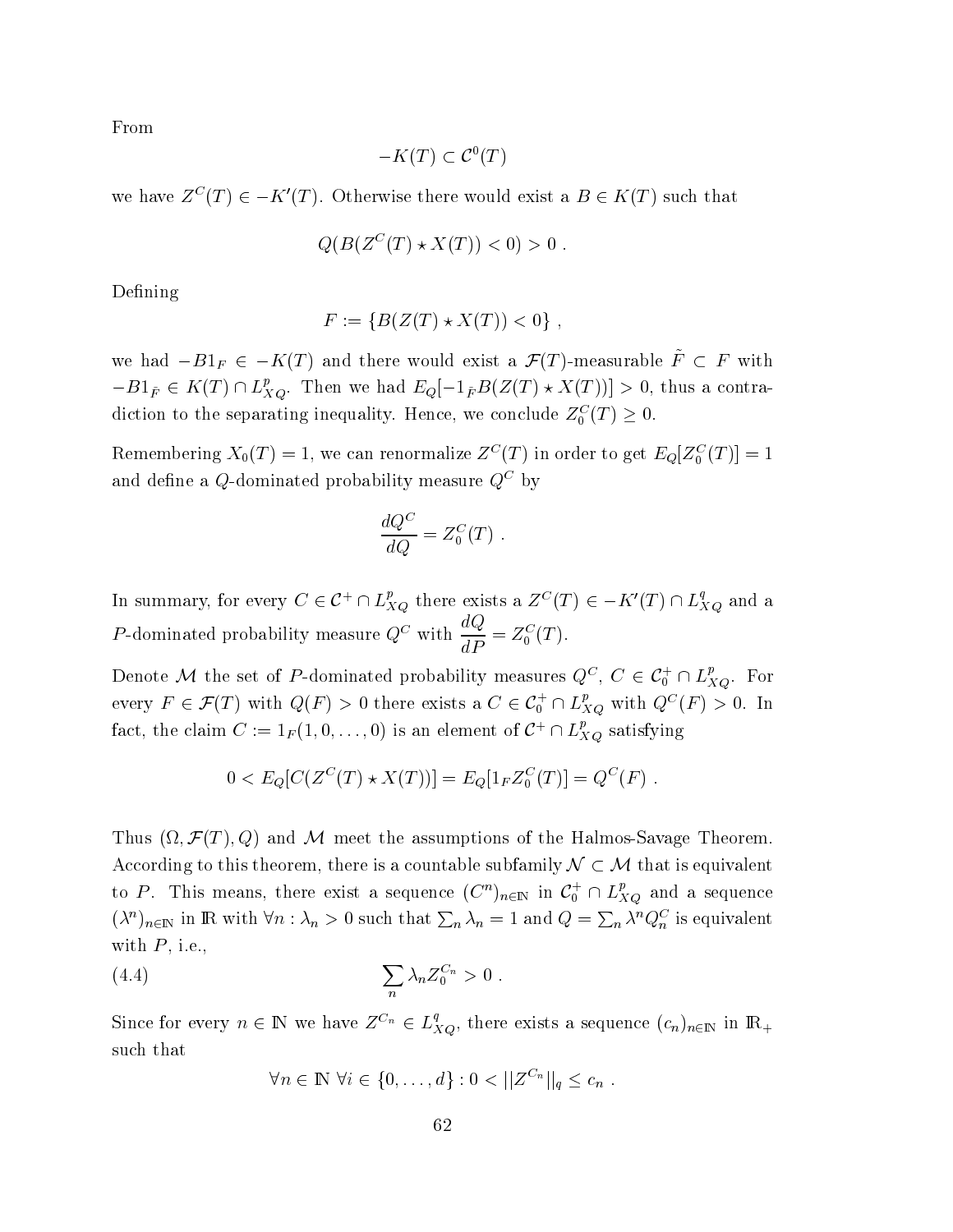There,  $\|\. \|_q$  denotes the norm in  $L_{XQ}^q$  defined by

$$
||Y||_q := \sum_i (\int_{\Omega} |Y_i|^q X dQ)^{\frac{1}{q}}.
$$

Define

$$
\tilde{Z}(T) := \sum_{n} \frac{\lambda^n}{c_n} Z^n(T)
$$

in terms of convergence in the Banach space  $L_{XQ}^q$ . Then we have  $0 < ||\tilde{Z}(T)||_q \leq 1$ and  $\tilde{Z}(T) \in \mathcal{F}(T)$ . Moreover, since for every  $\omega \in \Omega$  the cone  $-K'(\omega,T)$  is closed, it follows by almost sure convergence of a subsequence of  $(\sum_{k=1}^n \frac{\lambda^k}{c_k} Z^k(T))_{n \in \mathbb{N}}$ , that  $\tilde{Z}(T) \in -K'(T)$ . In addition, because of (4.4) we have

$$
0 < \sum_{n} \frac{\lambda^n}{c_n} Z_0^n(T) \tilde{Z}_0(T) \in L^q(Q)
$$

Thus, if we define

$$
Z(T) := \frac{\tilde{Z}(T)}{E_Q[\tilde{Z}_0(T)]} , \qquad \frac{d\tilde{Q}}{dQ} := Z_0(T) ,
$$

we obtain a P-equivalent probability measure  $\tilde{Q}$ . The definition of  $Z(T)$  also yields

(4.5) 
$$
\sup_{B \in \mathcal{C}^0} E_Q[B(Z(T) \star X(T))] = 0.
$$

Moreover we have  $Z(T) \in L_{XQ}^1$ .

Let us define the process  $Z = (Z_i)_{i \in \{0,\dots,d\}}$  by

$$
Z_i(t) := \frac{E_Q[Z_i(T)X_i(T)|\mathcal{F}(t)])}{X(t)}, \quad (t = 0, ..., T - 1).
$$

With this definition the process  $Z \star X$  is a Q-martingale.

We want to show now that

We already know that  $Z(T) \in -K'(T)$ . For a fixed  $s \in \mathcal{T} \setminus \{T\}$  we take an arbitrary  $G(s) \in K(s)$ . Now we consider an arbitrary nonnegative  $\xi \in L^{\infty}(Q, \mathcal{F}(s))$  and the sequence of buy and hold strategies  $(0,H^n)_{n\in\mathbb{N}}$  defined by

$$
H^{n}(\omega, t) := -\xi(\omega)G(\omega, s)1_{\{\max_{i} |G_{i}(s)| \leq n\}}(\omega, t)1_{\{s, \dots, T\}}(\omega, t)
$$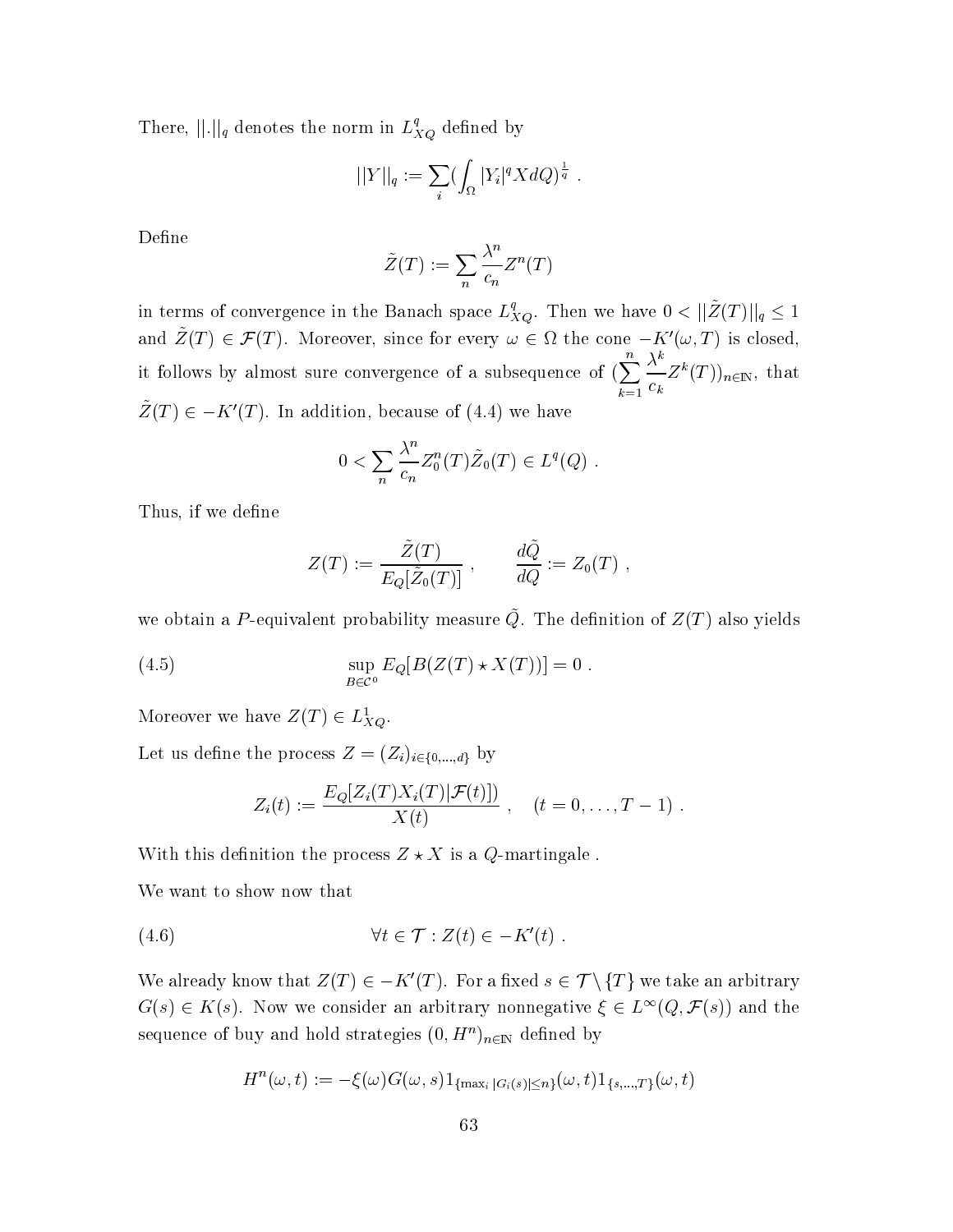Since  $-\Delta H^n(t) \in K(t) \;\; \text{for all } t \in \mathcal{T}, \text{ we have } (0, H^n) \in \mathcal{A}. \;\; \text{Moreover, the strategy}$  $(0, H^n)$  is a super hedge for the claim

$$
C^n := H^n(T) = -\xi G(s) 1_{\{\max_i |G_i(s)| \leq n\}}(\omega, t)
$$

and hence  $C^n \in \mathcal{C}^0$ . It is clear that  $C^n \in L^\infty_{XO}(\mathcal{F}(T))$  . Since  $XQ$  is a finite measure,  $(4.5)$  and the tower properties of conditional expectations yield the following calculation for every  $n \in \mathbb{N}$ :

$$
0 \geq E_P[C^n(Z(T) * X(T)] \geq -E_P[\xi G(s)1_{\{\max_i |G_i(s)| \leq n\}}(Z(T) * X(T))]
$$
  
\n
$$
= -E_P[E_P[\xi G(s)1_{\{\max_i |G_i(s)| \leq n\}}(Z(T) * X(T)) | \mathcal{F}(s)]]
$$
  
\n
$$
= -E_P[\xi E_P[G(s)1_{\{\max_i |G_i(s)| \leq n\}}(Z(T) * X(T)) | \mathcal{F}(s)]]
$$
  
\n
$$
= -E_P[\xi G(s)1_{\{\max_i |G_i(s)| \leq n\}}E_P[(Z(T) * X(T)) | \mathcal{F}(s)]]
$$
  
\n
$$
= -E_P[\xi G(s)1_{\{\max_i |G_i(s)| \leq n\}}(Z(s) * X(s))].
$$

Since  $\xi$  was arbitrary chosen, this implies  $G(s)1_{\{\max_i |G_i(s)| \leq n\}} Z(s) \geq 0$  for every  $n \in \mathbb{N}$  and thus  $G(s)Z(s) \geq 0$ . In order to conclude  $Z(s) \in -K'(s)$ , it is sufficent to show that for almost every  $\omega$  we have

$$
\forall h \in K(\omega, s) : hZ(\omega, s) \geq 0 .
$$

But since  $G(s) \in K(s)$  was arbitrary chosen and so was s, this is proven now and we have (4.6). Because  $\mathcal T$  is finite (4.6) implies that for almost every  $\omega$  we have

(4.7) 
$$
\forall t \in \mathcal{T} : Z(\omega, t) \in -K'(\omega, t) .
$$

As seen above, the measure  $Q$  defi:  $\tilde{Q}$  defined by  $\frac{dQ}{dQ} = Z_0(T)$  is equivalent to  $Q \sim P$  on  $\mathcal{F}(T)$ . Because of (4.7), the process  $\tilde{R} := \frac{1}{Z}Z$  is an el  $1$  . The set of  $\mathbb{R}^n$  $\mathbf{u}$ Z is an element of  $\cal R$  satisfying

$$
\frac{d\tilde{Q}}{dQ}R(T) = Z(T) \in L_{XQ}^{q} .
$$

The process  $Z_0(T)$ ( $\tilde{R} \star X$ ) is a Q-martingale and thus  $\tilde{R} \star X$  is a  $\tilde{Q}$ -martingale  $\blacksquare$ So finally we have found a  $(\tilde Q, \tilde R) \,\in\, {\mathcal P}_O^q.$  Since  $Q \,\in\, {\mathcal Q}$  was arbitrary chosen, we conclude that for every  $Q \in \mathcal{Q}$  we have  $\mathcal{P}_O^q \neq \emptyset$ .

♦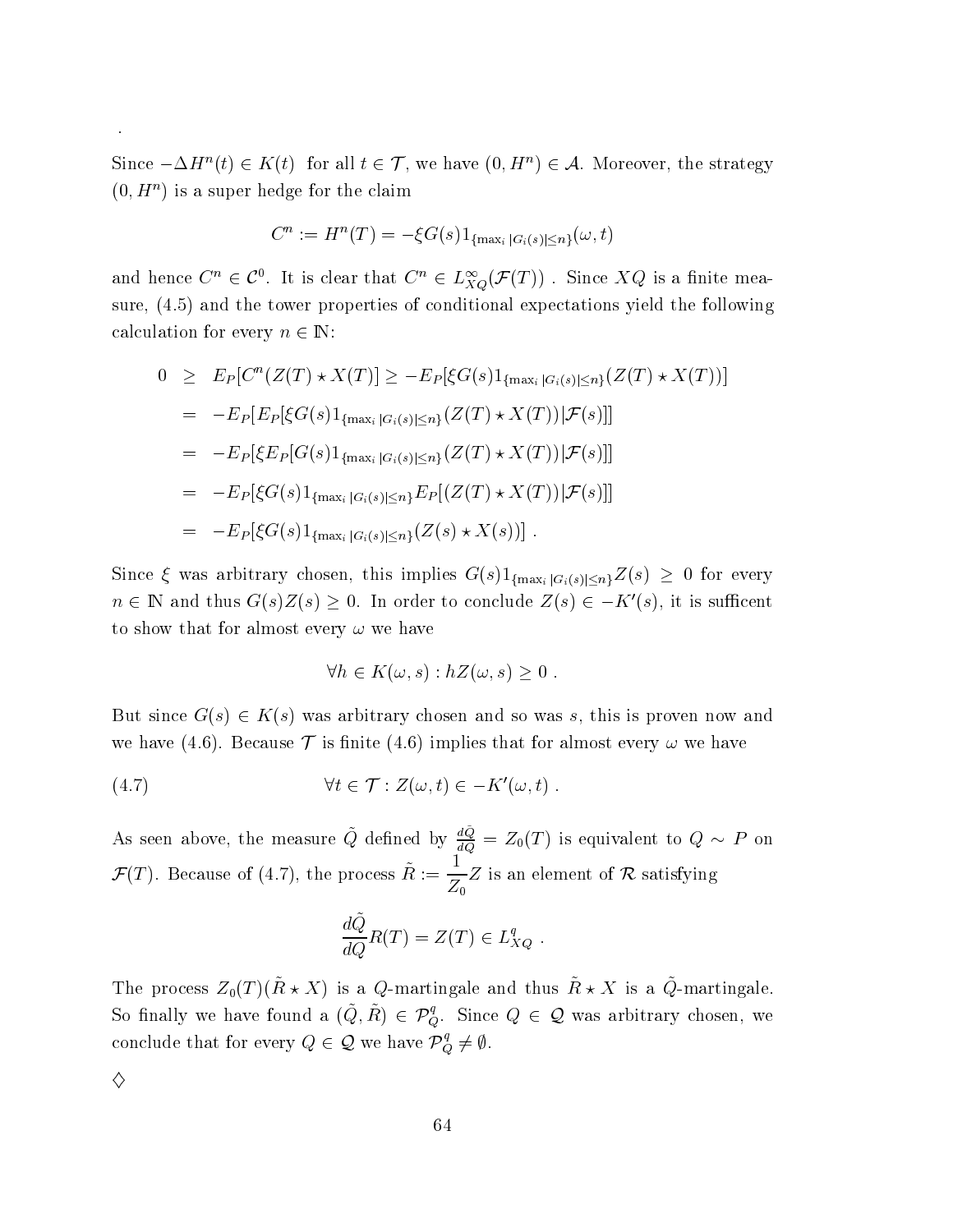**Theorem 4.16** Let  $1 \leq p < \infty$ ,  $q = \frac{p}{p-1}$  for  $1 < p$  and  $q = \infty$  for  $p = 1$ . There is no  $L^p$ -free lunch in  $A$ , if and only if

$$
\forall Q \in \mathcal{Q} : \mathcal{P}_Q^q \neq \emptyset \ .
$$

**Proof.** Suppose there is no  $L^p$  free lunch in A. Then according to Theorem 4.15 we have  $\mathcal{P} \neq \emptyset$ . For the other implication see Theorem 4.14.

♦

### **Theorem 4.17** If  $\mathcal{P} \neq \emptyset$ , then there is no  $L^{\infty}$ -bounded free lunch in A.

**Proof.** Let  $C \in K(T) \cap L^{\infty}$  be a contingent claim and  $(h^n, H^n)$  a sequence in A such that  $-h^n \in K(0)$ ,  $||H^n(T)||_{\infty} \leq \beta$  for some  $\beta > 0$ , and  $H^n(T)$  converges to C in probability P. Choose an arbitrary  $(Q, R) \in \mathcal{P}$ . From  $R(T) \in L_{XQ}^1$  we see that for every  $i \in \{0, ..., d\}$  the measure  $R_i X_i Q$  is finite. Hence, for every  $i \in \{0, ..., d\}$  the uniformly boundedness of the sequence  $(H_i^n(T))_{n\in\mathbb{N}}$  and the convergence of  $H_i^n(T)$ in probability imply that  $(H^n(T))_{n\in\mathbb{N}}$  converges to C in

$$
L^1_{(R\star X)\tilde{Q}}:=\times_{i=0,...,d}L^1(R_iX_iQ)
$$

Since for every  $n \in \mathbb{N}$  the portfolio process  $(h^n, H^n) \in \mathcal{A}$  is a super hedge for  $H^n(T) \in L^1_{X\tilde{Q}}$ , Lemma 3.9 implies, that  $H^n(R \star X)$  is a  $\tilde{Q}$ -supermartingale and we have

$$
0 \geq h(R(0) \star X(0)) \geq E_Q[H^n(T)(R(T) \star X(T))] .
$$

This implies

$$
0 \ge \lim_{n \to \infty} E_{\tilde{Q}}[H^n(T)(\tilde{R}(T) \star X(T))] = E_{\tilde{Q}}[C(\tilde{R}(T) \star X(T))] \ge 0
$$

which in account of  $C(\tilde{R}(T) \star X(T)) \geq 0$  results in

$$
C(R(T) \star X(T)) = 0
$$

Hence for almost every  $\omega$  we have

$$
C(\omega)(R(\omega,T)\star X(\omega,T)=0
$$

According to Proposition 2.4 then for almost every  $\omega$  we have

 $C(\omega) \in \partial K(\omega,T)$ 

and thus  $C \notin \mathcal{C}^+$ .

♦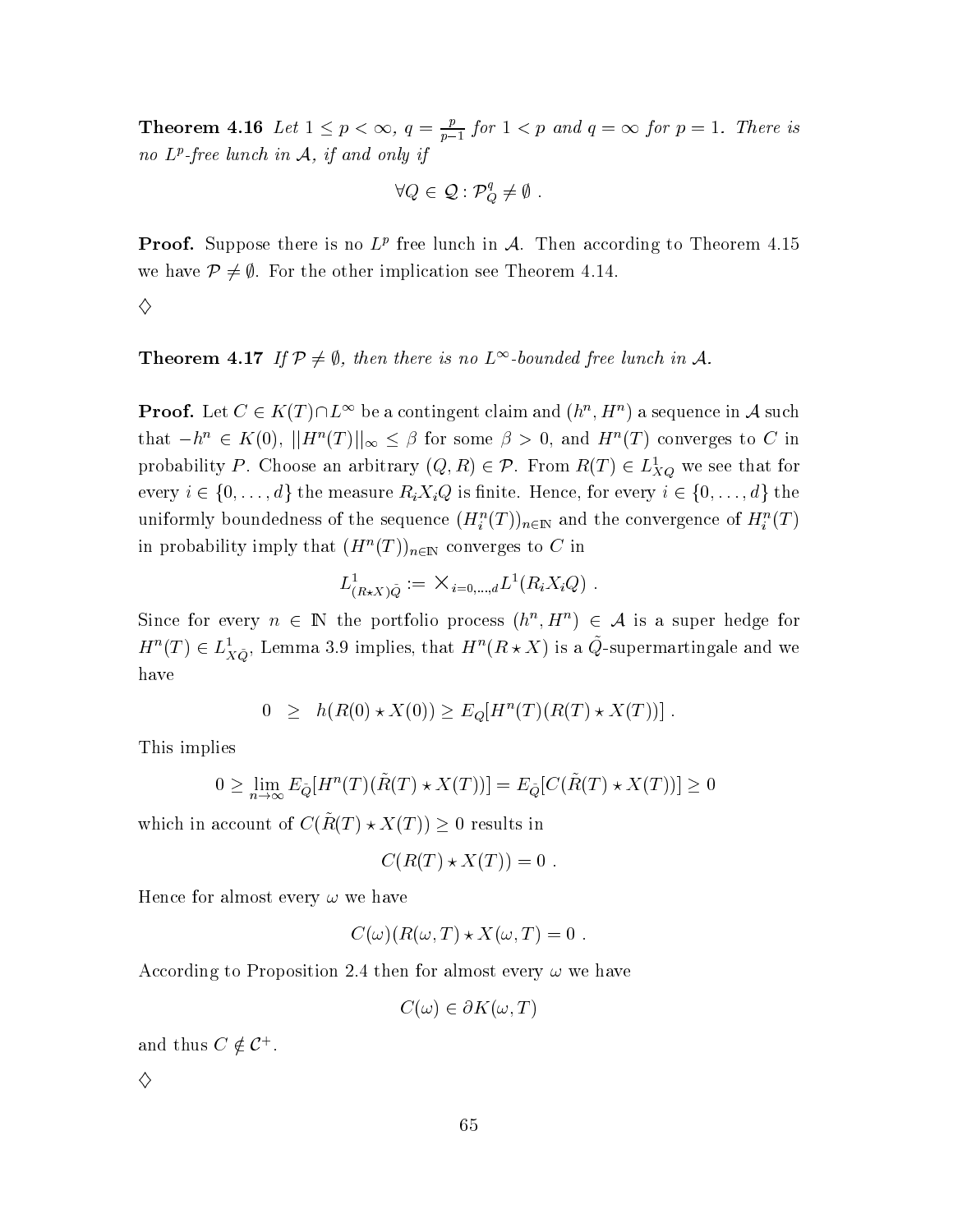**Theorem 4.18** Suppose  $\mathcal{F}(T)$  is separable (c.f. Remark 4.10). If there is no  $L^{\infty}$ -bounded free lunch in A, then  $\mathcal{P} \neq \emptyset$ .

**Proof.** Because A is convex in H, for any  $Q \in \mathcal{Q}$  the set  $\overline{(C^0 \cap L^\infty)}_{XQ}^{\infty}$  is obviously a convex cone in  $L^{\infty}$  containing 0. The set  $C^+ \cap L^{\infty}$  is also a convex cone in  $L^{\infty}$ . Fix an arbitrary  $Q \in \mathcal{Q}$ . According to proposition 4.11 the absence of  $L^{\infty}$ -bounded free lunches in  $A$  implies

$$
\overline{(\mathcal{C}^0 \cap L^\infty)}_{XQ}^\infty \cap \mathcal{C}^+ = \emptyset
$$

Thus according to a separating hyperplane theorem, for every  $C \in \mathcal{C}^+ \cap L^{\infty}$  there exists a  $Z^C(T) \in L^1_{XQ}(\mathcal{F}(T))$  satisfying

(4.8) 
$$
\sup_{B \in \mathcal{C}^0 \cap L^{\infty}} E_Q[B(Z^C(T) \star X(T))] = 0 < E_Q[C(Z^C(T) \star X(T))].
$$

From

$$
-K(T) \subset \mathcal{C}^0
$$

we have  $Z^{C}(T) \in -K'(T)$ . Otherwise there would exists a  $B \in K(T)$  with  $Q(B(Z^C(T) \star X(T)) < 0) > 0$ . Defining

$$
F := \{ b \le B(Z(T) \star X(T) < 0 \}
$$

then, we had  $-B1_F \in -K(T)$  and there would exist a  $\mathcal{F}(T)$ -measurable  $\tilde{F} \subset F$ with  $-B1_{\tilde{F}} \in K(T) \cap L^{\infty} \subset L_{XQ}^1$ . Then we had  $E_Q[-1_{\tilde{F}}B(Z(T)\star X(T))] > 0$ , thus a contradiction to the separating inequality (4.8). Hence we conclude  $Z_0^C(T) \geq 0$ .

Remembering  $X_0(T) = 1$  we can renormalize  $Z^C(T)$  in order to get  $E_Q[Z_0^C(T)] = 1$ and define a Q-dominated probability measure  $Q^C$  by  $\frac{dQ^C}{dQ} = Z_0^C(T)$ .

In summary, for every  $C \in \mathcal{C}^+ \cap L^{\infty}$  there exist an  $Z^C(T) \in -K'(T) \cap L^1_{XQ}$  and a *P*-dominated probability measure  $Q^C$  with  $\frac{dQ}{dP} = Z_0^C(T)$ .

Define

$$
\mathcal{C}_0^+ := \{ C \in \mathcal{C}^+ : \forall i \geq 1 : C_i = 0 \}
$$

and deonte M the set of P-dominated probability measures  $Q^C$ ,  $C \in \mathcal{C}_0^+ \cap L^\infty$ .

Then for every  $F \in \mathcal{F}(T)$  with  $Q(F) > 0$  there exists a  $C \in \mathcal{C}_0^+ \cap L^{\infty}$  with  $Q^C(F) > 0$ . In fact, the claim  $C := 1_F(1,0,\ldots,0)$  is an element of  $C^+ \cap L^{\infty}$  satisfying

$$
0 < E_Q[C(Z^C(T) \star X(T))] = E_Q[1_F Z_0^C(T)] = Q^C(F) .
$$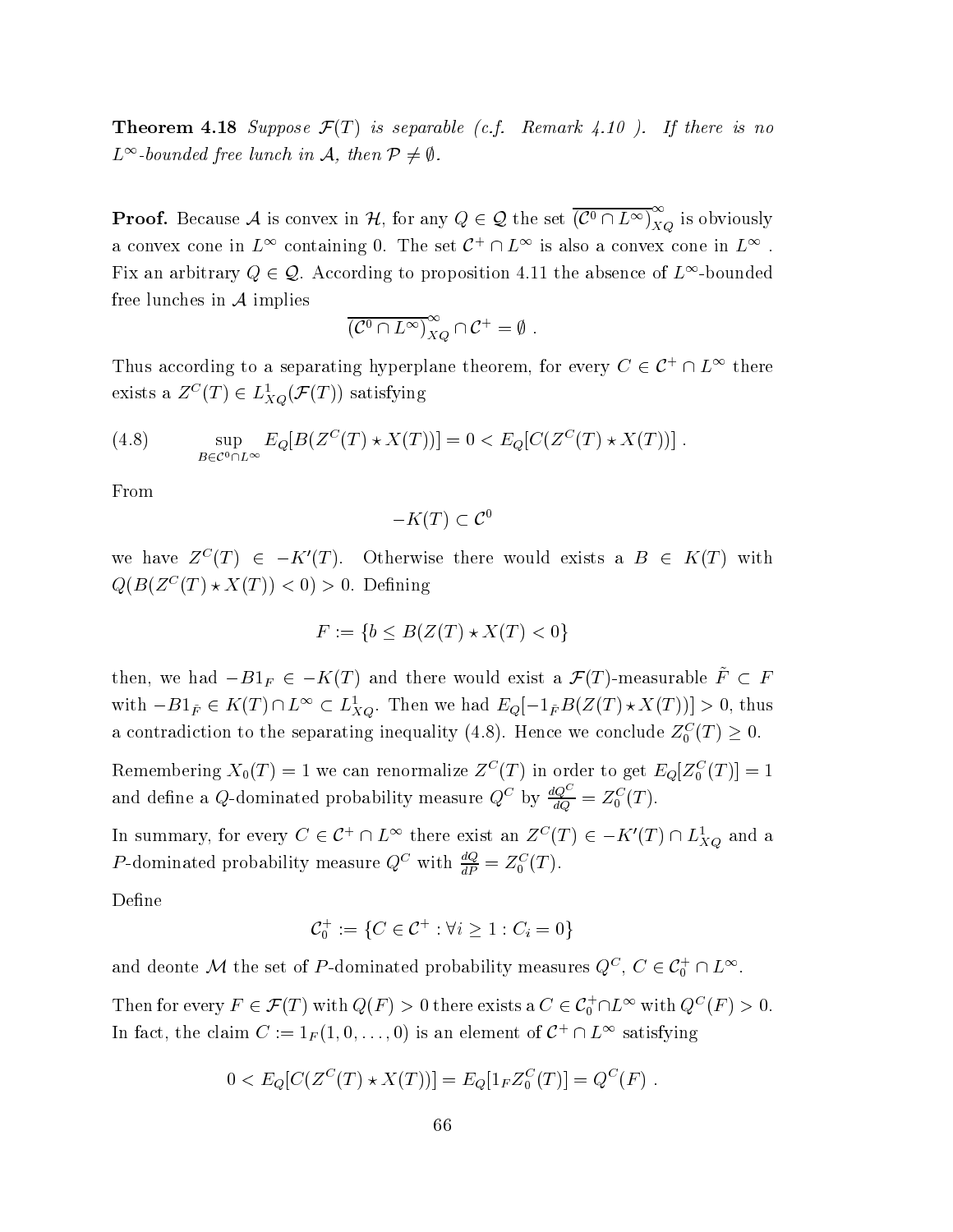Thus  $(\Omega, \mathcal{F}(T), Q)$  and M satisfy the assumptions of the Halmos-Savage Theorem. According to this theorem there is a countable subfamily  $\mathcal{N} \subset \mathcal{M}$  that is equivalent to P. Thus, there exist a sequence  $(C^n)_{n\in\mathbb{N}}$  in  $C_0^+\cap L^\infty$  and a sequence  $(\lambda^n)_{n\in\mathbb{N}}$  in R with  $λ_n > 0$  for every  $n ∈ ℕ$  such that  $Σ_n λ_n = 1$  and  $Q = Σ_n λ^n Q_n^C$  is equivalent with  $P$ , i.e.,

$$
\sum_{n} \lambda_n Z_0^{C_n} > 0
$$

Since for every  $n \in \mathbb{N}$  we have  $Z^{C_n} \in L^1_{XQ}$  there exists a sequence  $(c_n)_{n \in \mathbb{N}}$  in  $\mathbb{R}_+$ such that

$$
\forall n \in \mathbb{N}: \quad 0 < ||Z^{C_n}||_1 \leq c_n
$$

where  $||.||_1$  denotes the norm in  $L_{XQ}^1$ .

Define then

$$
\tilde{Z}(T) = \sum_{n} \frac{\lambda^n}{c_n} Z^n(T)
$$

in terms of convergence in the Banach space  $L_{XQ}^1$ . Then we have

$$
0 < ||\tilde{Z}(T)||_1 \leq 1.
$$

and  $\tilde{Z}(T) \in \mathcal{F}(T)$ . In addition, since for every  $\omega \in \Omega$  the cone  $-K'(\omega,T)$  is closed, it follows by almost sure convergence of a subsequence of  $(\sum_{k=1}^n \frac{\lambda^k}{c_k} Z^k(T))_{n \in \mathbb{N}}$  that  $\tilde{Z}(T) \in -K'(T)$ . Moreover we have  $0 < \tilde{Z}_0(T) \in L^1(Q)$ , because of (4.9). Thus, if we define

$$
Z(T) := \frac{Z(T)}{E_Q[\tilde{Z}_0(T)]}, \quad \frac{dQ}{dQ} := Z_0(T)
$$

we get a P-equivalent probability measure  $\tilde{Q}$ . Moreover from the separating inequality  $(4.8)$  we have

(4.10) 
$$
\sup_{B \in \mathcal{C}^0 \cap L^{\infty}} E_Q[B(Z(T) \star X(T))] = 0.
$$

Like in the proof of Theorem 4.15 we define a Q-martingale  $Z \star X$  and the following assertions can be proved by copying the corresponding parts of the proof of Theorem 4.15.

The measure  $\tilde{Q}$ , defined by  $\frac{dQ}{dQ} = Z_0(T)$ , is equivalent to  $Q \sim P$  on  $\mathcal{F}(T)$  and since for almost every  $\omega$  we have

$$
\forall t \in \mathcal{T} : Z(\omega, t) \in -K'(\omega, t)
$$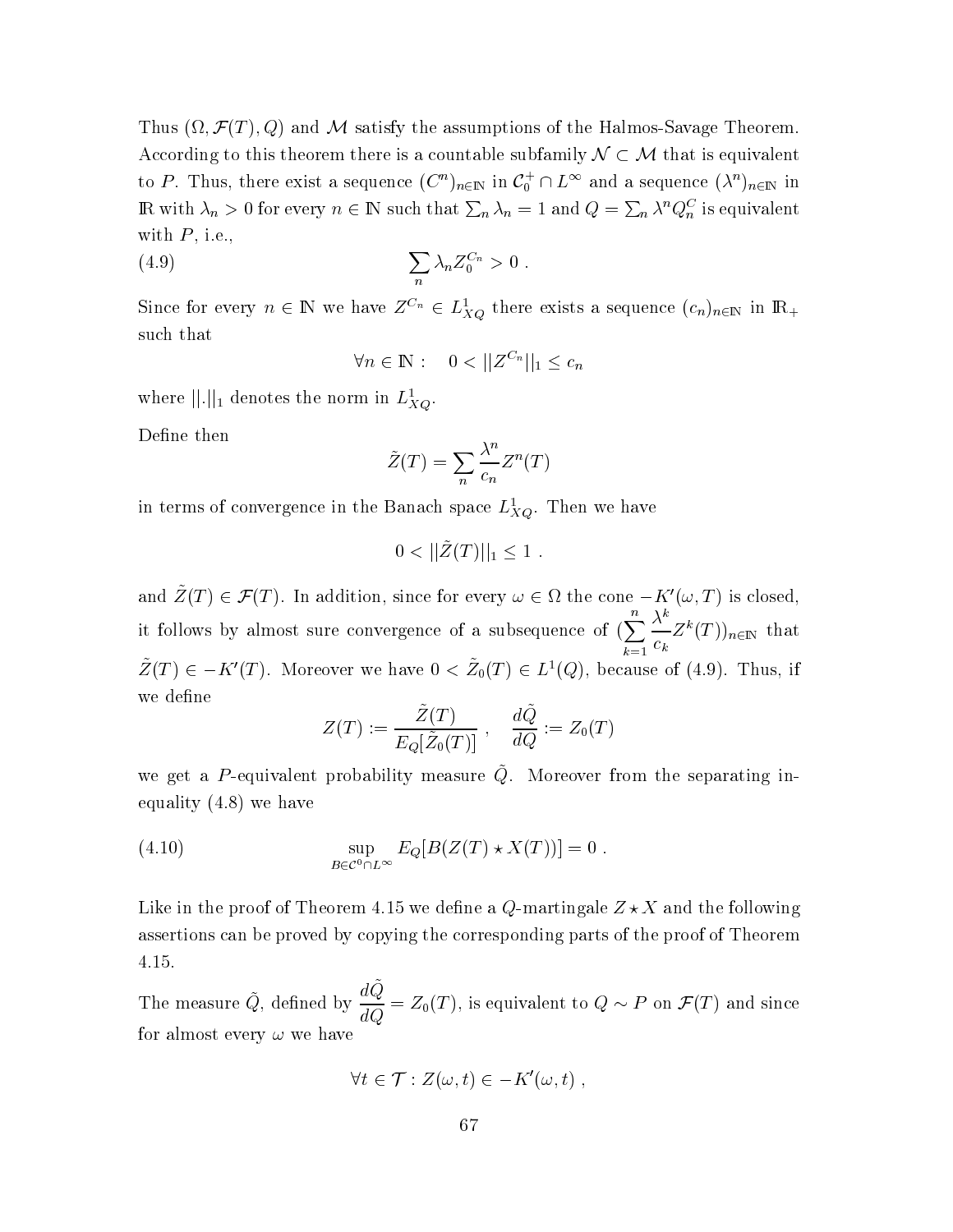the process  $\tilde{R} := \frac{1}{Z_0} Z$  is an element of  $\mathcal R$  satisfying

$$
R(T)\frac{d\tilde{Q}}{dQ} = Z(T) \in L_{XQ}^1
$$

The process  $Z_0(T)(\tilde{R} \star X)$  is a Q-martingale and thus  $\tilde{R} \star X$  is a  $\tilde{Q}$ -martingale. So finally we have found a  $(\tilde{Q}, \tilde{R}) \in \mathcal{P}$ .

♦

**Theorem 4.19** There is no  $L^{\infty}$ -bounded free lunch in A, if and only if  $\mathcal{P} \neq \emptyset$ .

**Proof.** Suppose there is no  $L^{\infty}$ -bounded free lunch in A. Then according to Theorem 4.18 we have  $\mathcal{P} \neq \emptyset$ . For the other implication see Theorem 4.17.

♦

### **Non-Degeneracy Assumption** 4.5

As we have already stated in Remarks 4.12, the condition of no arbitrage in  $A$  is equivalent to the condition of no free lunch in  $\mathcal{B}$ , if and only if the set  $\mathcal{C}^h$  is closed in the topology of (componentwise) convergence in probability  $P$ . We show that the latter condition holds, if the price process  $X$  satisfies a certain non-degeneracy condition. For frictionless complete discrete time markets with finite  $\Omega$ , this assumption on the price process will reduce to the no-arbitrage condition. Hence this non-degeneracy condition is not very restrictive. In fact we will show that it is satisfied for standard market models such as the Cox-Ross-Rubinstein or a discretized Black-Scholes model. Unfortunately, keeping the non-degeneracy condition as weak as possible requires an elaborate formulation of this condition that may seem a little obscure at first glance. But we will state a Lemma that helps to verify the non-degeneracy condition for standard market models.

Let us first introduce some usefull notation. For every  $\omega \in \Omega$  and every  $s \in \mathcal{T}$ , like Koehl et al. (1999), we define the set

 $\ell(\omega, s) := {\omega' \in \Omega : \forall Y = (Y(t))_{t=0,\dots,T}, Y \text{ is } \mathbb{F}-\text{adapted} : Y^s(\omega') = Y^s(\omega)}.$ 

There the process  $Y^s = (Y^s(t))_{t=0,...,T}$  denotes the process Y stopped at time s, defined as

$$
Y^{s}(\omega, t) = Y(\omega, \min\{s, t\}) \quad , \ (\omega, t) \in \Omega \times \mathcal{T} \ .
$$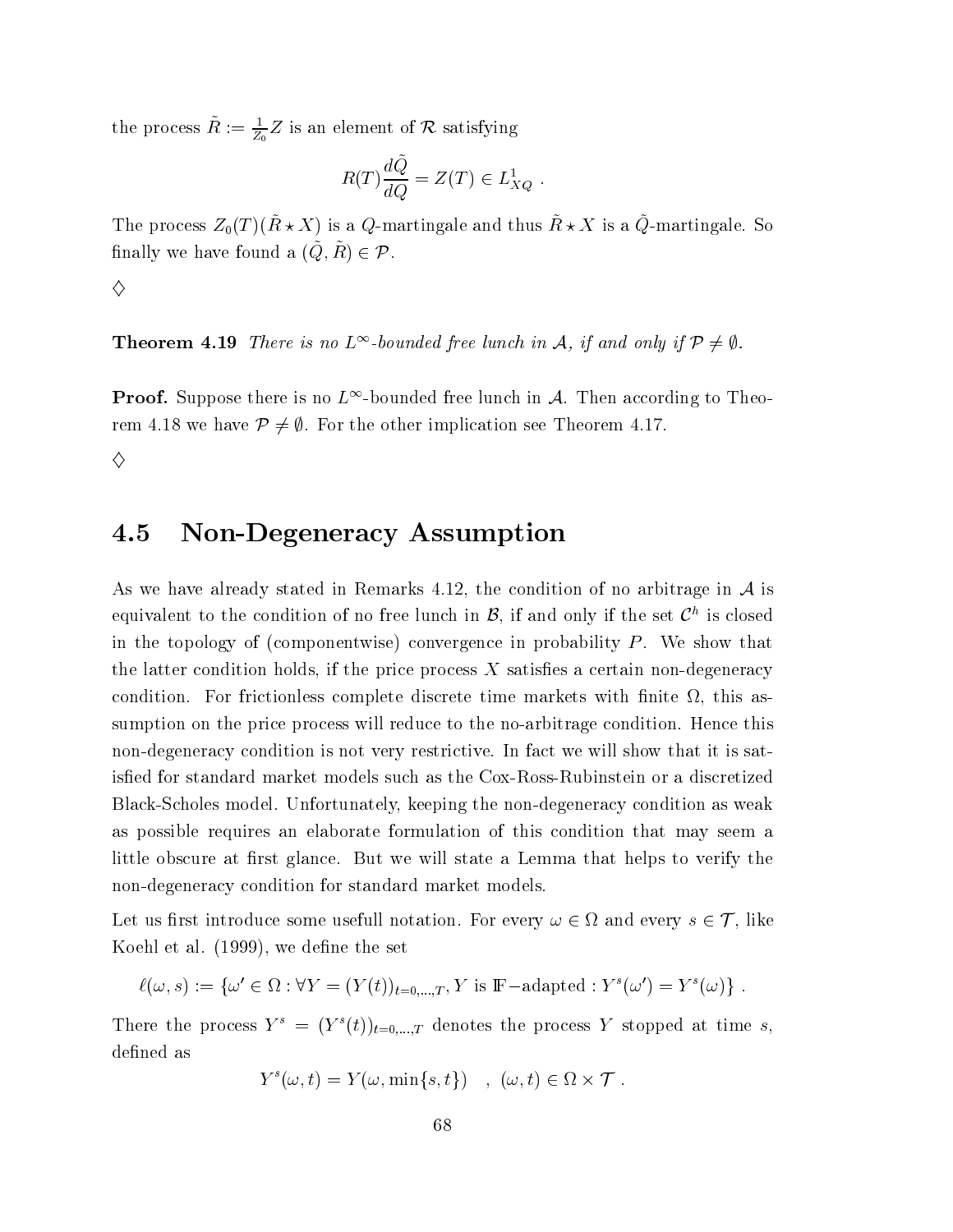We denote  $\mathbb{F}^X = (\mathcal{F}^X(t))_{t=0,\dots,N}$  the filtration generated by the process X. Very often throughout this section, we assume  $\mathbb{F} = \mathbb{F}^{X}$ , i.e.,

(4.11) 
$$
\forall t \in \mathcal{T} : \mathcal{F}^X(t) = \mathcal{F}(t) .
$$

Condition (4.11) poses actually no additional restrictions on trading, if at time  $t \in \mathcal{T}$ traders' informations about future security prices are completely "mapped" in the conditional distribution  $P^{X}(.|\mathcal{F}^{X}(t))$ .

We also need an additional assumption on the differential cones. But this assumption will be seen to hold for the stock and currency markets featured in Sections 2.2 to 2.6.

**Assumption 4.20** For every  $t \in \mathcal{T}$  the (according to Remark 2.3)  $\mathcal{F}(t)$ -measurable multifunction  $K(.,t)$  is polyhedral the sense of Lemma B.8. Thus for every  $t \in \mathcal{T}$ the number of extreme points and extreme directions of  $K(\omega, t)$  is uniformly bounded in  $\omega \in \Omega$ . For definitions see Rockafellar(1970, Section 19).

Observe that by Corollary 19.2.2 and Theorem 19.1 in Rockafellar (1970) this assumption is equivalent to the assumption that  $(\omega, t) \in \Omega \times \mathcal{T}$  the dual cone multifunction  $K'(.,t)$  is polyhedral and for every  $t \in \mathcal{T}$  the number of extreme points and extreme directions of  $K'(\omega, t)$  is uniformly bounded in  $\omega \in \Omega$ . (Note that in Rockafellar (1970) our dual cones are called polar cones.).

♦

**Remark 4.21** Assumption 4.20 is satisfied for the stock and currency markets featured in Sections 2.2 to 2.6. One only needs to look up the definitions of the corresponding  $K'_0(\omega, t)$ ,  $-K'(\omega, t)$  and/or  $\tilde{K}'_0(\omega, t)$ ,  $-\tilde{K}'(\omega, t)$  in order to verify this fact.

The following non-degeneracy assumption on the price process is a generalization of a no arbitrage condition known for finite frictionless complete markets in discrete time (c.f. Elliott, Kopp, 1999, Proposition 3.3.4).

**Assumption 4.22** There exist a set  $F \in \mathcal{F}$  with  $P(F) = 1$  and a  $\mathbb{F}^{X}$ -adapted process  $R \in \mathcal{R}$ , such that for every  $G \in \mathcal{F}$  with  $G \subset F$ ,  $P(G) = 1$  and every  $t \in \{0, 1, \ldots, T-1\}$  there exist random vectors

$$
X^{p}(t), R^{p}(t): (\Omega, \mathcal{F}^{X}(t)) \to (\mathbb{R}^{d+1}, \mathbb{B}^{d+1}) \ , p = 0, ..., d
$$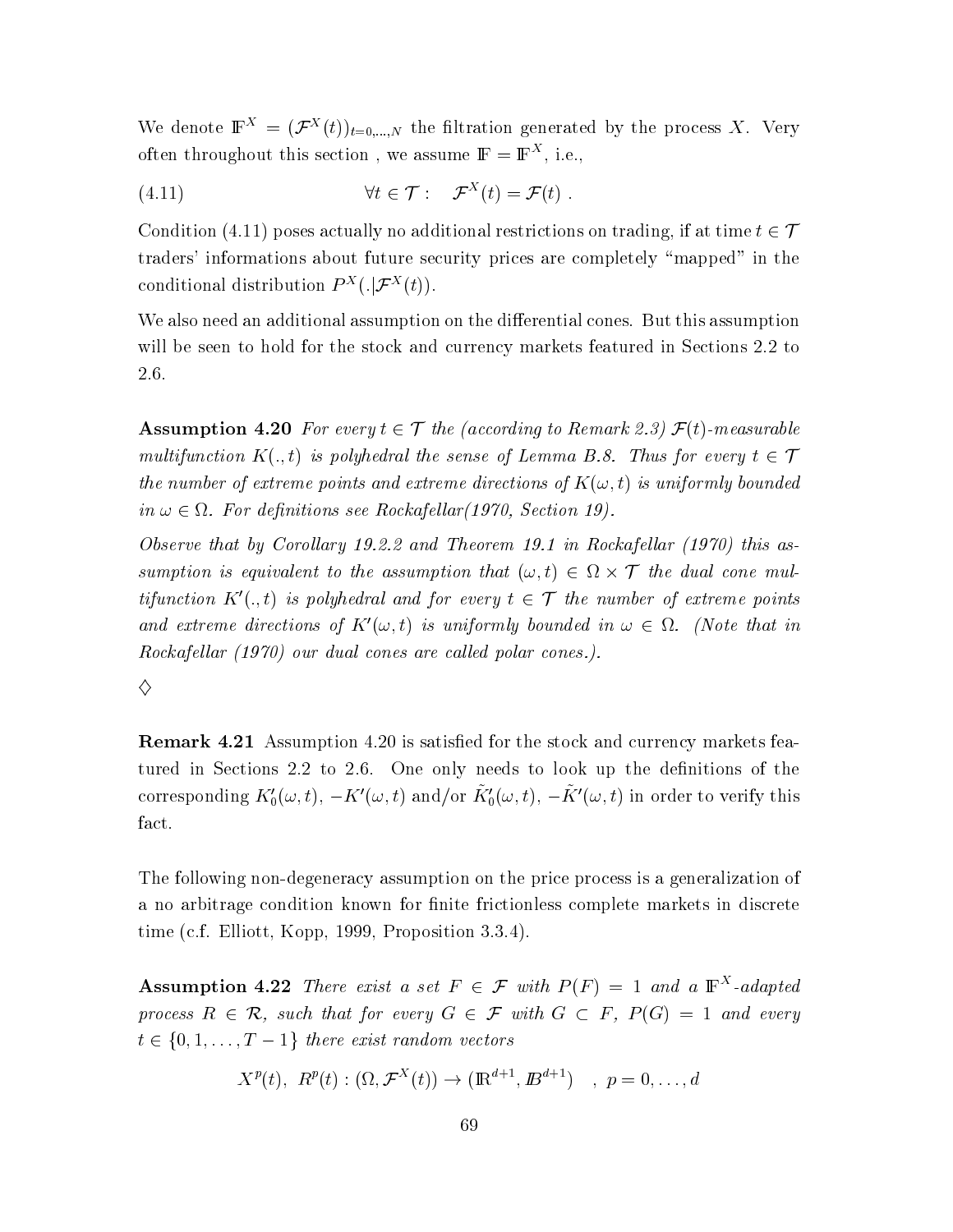such that the following conditions are satisfied for every  $\omega \in G$ :

$$
X^{p}(\omega, t) \in X(\ell^{X}(\omega, t) \cap G, t+1)
$$

$$
R^{p}(\omega, t) \in R(\ell^{X}(\omega, t) \cap G, t+1)
$$

$$
span(R^{p}(\omega, t) \star X^{p}(\omega, t) : p = 0, ..., d) = \mathbb{R}^{d+1}
$$

$$
R(\omega, t) \star X(\omega, t) \in strconv(R^{p}(t) \star X^{p}(\omega, t) : p = 0, ..., d) .
$$

There, strconv $(R^p(t) \star X^p(\omega, t) : p = 0, \ldots, d)$  denotes the set of strict convex  $combinations$ 

$$
\sum_{p=0}^{d} \lambda^p R^p(t) \star X^p(\omega, t) : \forall p \in \{0, \dots, p\} : \lambda^p > 0
$$

♦

In order to elucidate Assumption 4.22 let us look for an interpretation. For given  $t \in$  $\{0, 1, \ldots, T-1\}$  the random vectors  $X^p(t)$  are nothing else, but  $\mathcal{F}^X(t)$ - measurable selections from the multifunction  $G \ni \omega \mapsto X(\ell^X(\omega, t) \cap G, t+1) \subset \mathbb{R}^{d+1}$ . The same is true for the random vectors  $R^p(t)$ . Assumption 4.22 then postulates that one may select  $X^p(t)$  and  $R^p(t)$ ,  $p = 0, \ldots, d$ , in such a way that  $R^p(t) \star X^p(t)$ ,  $p = 0, \ldots, d$ , are linearly independent and  $R(t) \star X(t)$  is a strict convex combination of them. This means, that starting from  $R(t) \star X(t)$  at a certain time point t the modified price may move in one of  $d+1$  directions to some  $R^p(t) \star X^p(t)$ . The span of these directions has dimension d. The dimension is not  $d+1$ , because  $X_0$  does not change.

Now let us show that Assumption 4.22 is weaker in content than the non-degeneracy conditions used by Pham, Touzi (1999) and Pham (2000) although their results are not as strong as ours are going to be. For a stock market with proportional transaction cost factors, Pham, Touzi (1999, Lemma 3.2) prove that there is no local arbitrage, if and only if there is no local free lunch (c.f. Section 4.3). They require that the conditional covariance matrix  $Var_P(X(t)|\mathcal{F}(t-1))$  exists and is invertible. Moreover their result is only locally valid. That means their result actually applies only to the two time points market  $X(t-1)$ ,  $X(t)$ . The reason for this is that "no local free lunch" is not equivalent to "no free lunch" in general. According to Touzi (2000, Remark 3.2), if  $Var_P(X(t)|\mathcal{F}(t-1))$  exists and is invertible, then this yields the implication

$$
(4.12) \ \forall V \in (L^0(\mathcal{F}(t-1)))^{d+1} : (\ V\Delta X(t) = 0 \ \Rightarrow \ \forall i \in \{1,\ldots,d\} : \ V_i = 0 ).
$$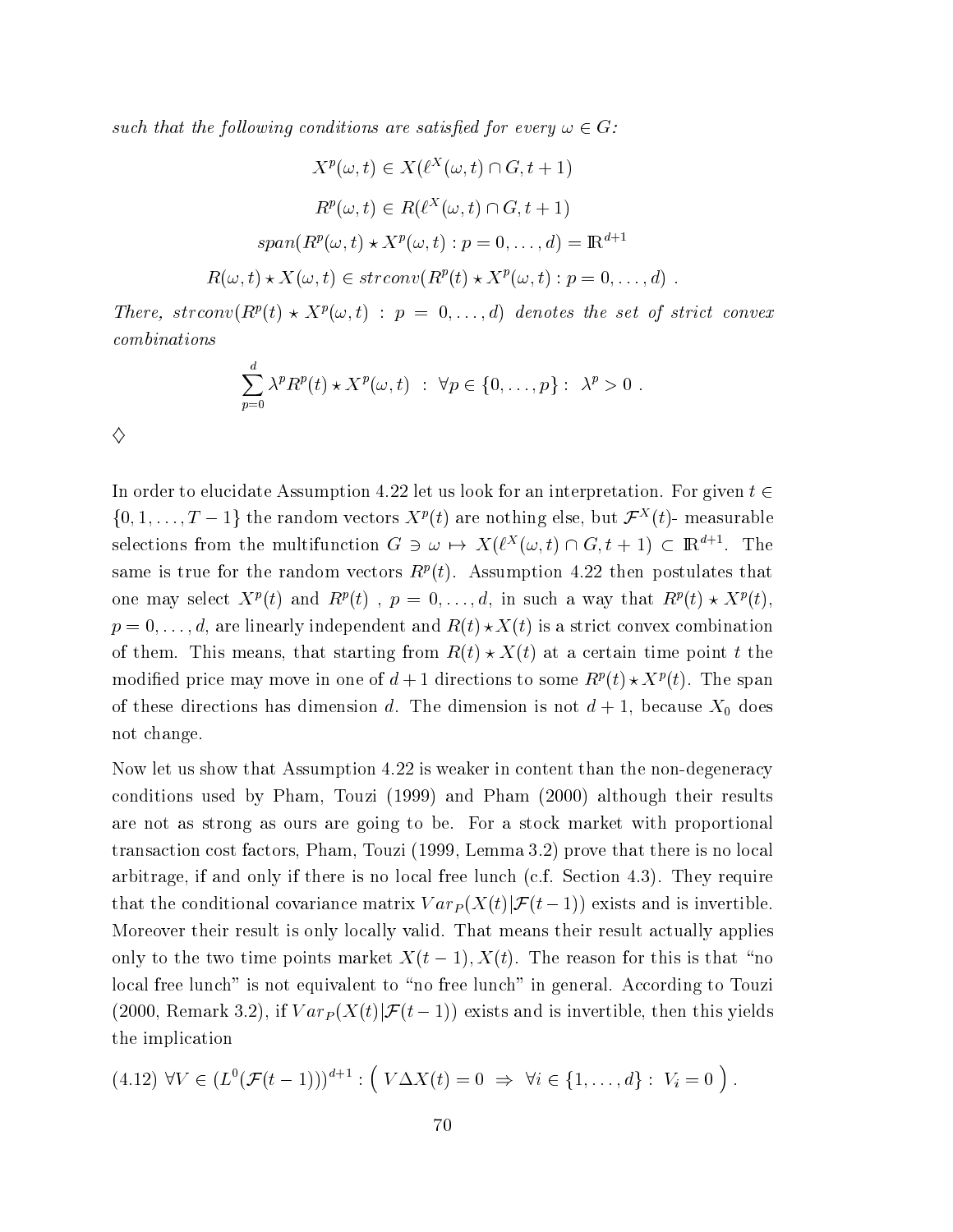By the way, note that although the title of Touzi (2000) contains the words "cone contraints" these constraints refer to constraints such as "no shortselling" and are not comparable with our differential cone constraints.

Let us now turn to Condition (4.12) that has a straightforward interpretation. It states that whenever one holds a portfolio h at time  $t-1$  with non-zero positions in at least one security  $i \in \{1, ..., d\}$ , then the spot value of this portfolio will change from time  $t-1$  to time t with positive probability. Moreover if transaction costs are "small", then the absence of arbitrage implies that there is clearly a positive probability for an increase as well as for a decrease of the portfolio's value. Hence, the only way to stay on the safe side is to hold all the capital in the riskless asset 0. Obviously condition  $(4.12)$  agrees with what everybody experiences when investing in securities. Let us state this formally as

$$
\forall V \in (L^0(\mathcal{F}(t-1)))^{d+1}, \sum_{i=1}^d |V_i| \neq 0 :
$$
\n(4.13) 
$$
P(V\Delta X(t) > 0 \mid \mathcal{F}(t-1)) P(V\Delta X(t) < 0 \mid \mathcal{F}(t-1)) > 0
$$

The following argumentation is to show that in the absense of arbitrage, condition  $(4.13)$  is stronger "in content" than Assumption 4.22. Only because of measurable selection questions, we are not able to derive Assumption 4.22 from condition  $(4.13)$ in due form. But the argumetation will reveal, that this is only a matter of technique, that will vanish when considering concrete models.

Assume now, that there is no (local) arbitrage opportunity and condition (4.13) holds for two fixed time points  $t-1, t$ . Consider the class V of portfolios  $V \in$  $(L^0(\mathcal{F}(t-1)))^{d+1}$  such that for almost every  $\omega \in \Omega$  we have

$$
\forall i \in \{1, \ldots\} : V_i(\omega) \in \{-1, 0, +1\} .
$$

Then for every  $V \in \mathcal{V}$  we have

$$
V\Delta X(t) = \sum_{i=1}^d sign(V_i)\Delta X_i(t) = \sum_{i=1}^d 1_{\{V_i > 0\}}\Delta X_i(t) - \sum_{i=1}^d 1_{\{V_i < 0\}}\Delta X_i(t) .
$$

According to condition (4.13) then, every  $V \in \mathcal{V}$  satisfies

$$
P\left(\sum_{i=1}^d 1_{\{V_i>0\}} \Delta X_i(t) > \sum_{i=1}^d 1_{\{V_i<0\}} \Delta X_i(t) \mid \mathcal{F}(t-1)\right) > 0
$$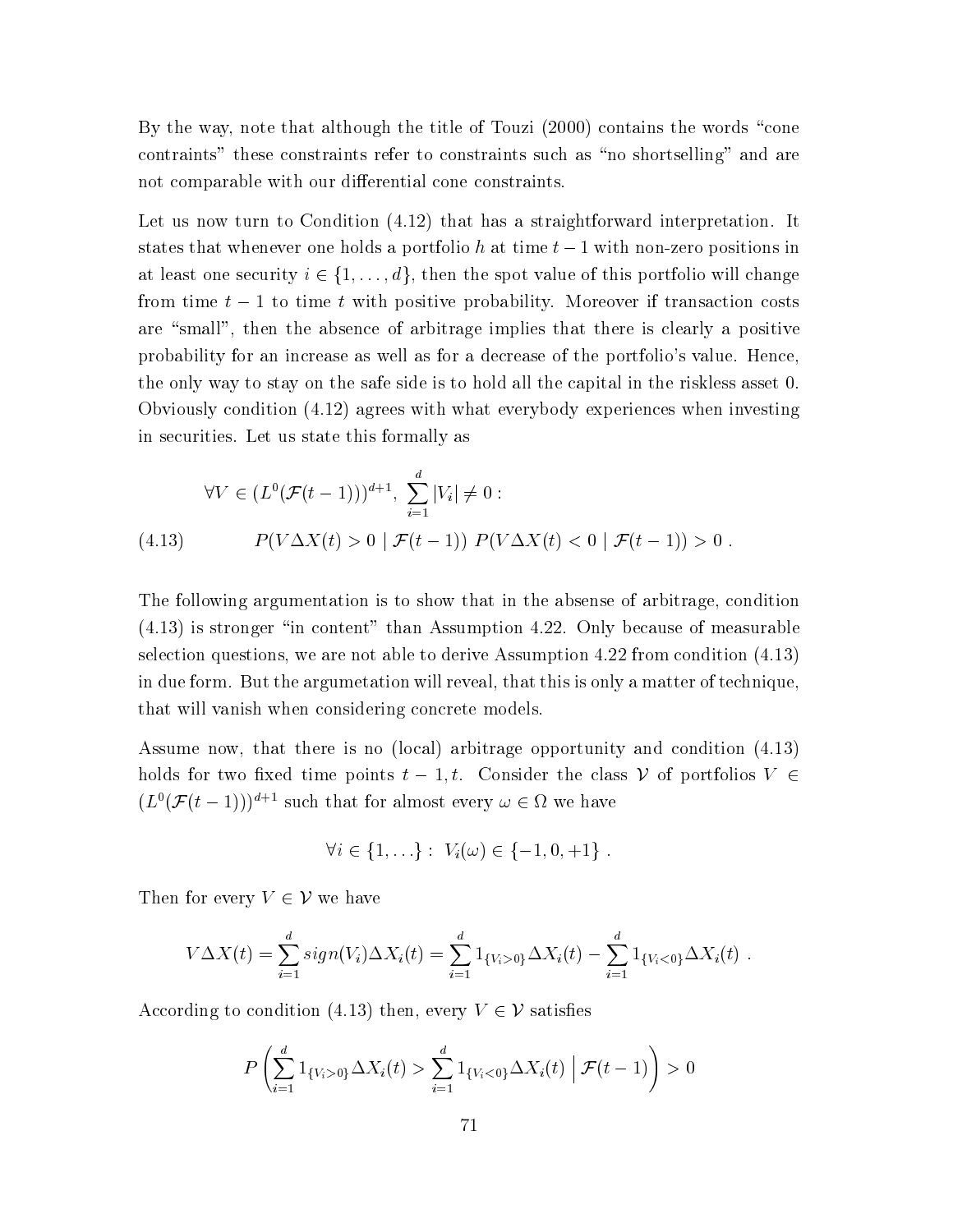as well as

$$
P\left(\sum_{i=1}^d 1_{\{V_i>0\}}\Delta X_i(t) < \sum_{i=1}^d 1_{\{V_i<0\}}\Delta X_i(t) \middle| \mathcal{F}(t-1)\right) > 0.
$$

Thus we conclude that for every  $B = \{0\} \times B_1 \times \ldots \times B_d$  with  $B_i \in \{(-\infty, 0), (0, \infty)\},$  $i \in \{1, \ldots, d\}$ , we have

$$
P(\Delta X(t) \in B | \mathcal{F}(t-1)) > 0
$$

From there it is clear that for almost every  $\omega \in \Omega$  there exist  $X^p(\omega, t)$ ,  $p = 0, \ldots, d$ , such that

$$
X^{p}(\omega, t) \in X(\ell^{X}(\omega, t), t+1)
$$

$$
span(X^{p}(\omega, t) : p = 0, \dots, d) = \mathbb{R}^{d+1}
$$

$$
X(\omega, t) \in strconv(X^{p}(\omega, t) : p = 0, \dots, d)
$$

Defining then  $R = (R(t))_{t \in \mathcal{T}}$  by  $R(t) := 1, t \in \mathcal{T}$ , we nearly have reached Assumption 4.22 except for some technical matters. In order to see this define

$$
\mathcal{B} := \{B = \{0\} \times B_1 \times \ldots \times B_d : \forall i \in \{1, \ldots, d\} : B_i \in \{(-\infty, 0), (0, \infty)\}\}.
$$

Every  $B \in \mathcal{B}$  is convex. Moreover, for every  $B \in \mathcal{B}$  and for every  $\omega \in \Omega$  there is a closed convex set  $\tilde{B}(\omega) \subset B$  such that for almost every  $\omega \in \Omega$  we have

$$
P(\Delta X(t) \in \tilde{B}(\omega) | \mathcal{F}(t-1))(\omega) > 0
$$

However, we do not know, we then we can choose  $\tilde{B}(\omega)$ ,  $\omega \in \Omega$  in such a way that the multifunction  $\omega \mapsto B(\omega)$  is  $\mathcal{F}^{X}(t-1)$ -measurable. If we knew this, then we would be able to derive Assumption 4.22 in due form. This is stated by the following Lemma.

**Lemma 4.23** Suppose that for every  $t \in \{0, ..., T-1\}$  there are  $\mathcal{F}^{X}(t)$ -measurable closed- and convex-valued multifunctions  $B^p(t)$ ,  $p = 0, \ldots, d$ , from  $\Omega$  to  $\mathbb{R}^{d+1}$  such that the following conditions hold for almost every  $\omega \in \Omega$ :

 $\forall p \in \{0, ..., d\} : P(X(t+1) \in B^p(\omega, t) | \mathcal{F}^X(t)|(\omega) > 0$  $(4.14)$ 

 $\forall v = (v^0, \dots, v^d) \in B^0(\omega, t) \times \dots \times B^d(\omega, t) : X(\omega, t) \in \text{stron}(v^p : p = 0, \dots, d)$  $\forall v = (v^0, \dots, v^d) \in B^0(\omega, t) \times \dots \times B^d(\omega, t) : span(v^p : p = 0, \dots, d) = \mathbb{R}^{d+1}$ .

Then Assumption 4.22 holds.

Note, that  $X(\tilde{\omega}, t + 1) \in B^p(\omega, t)$  is possible for  $\tilde{\omega} \neq \omega$  and therefore (4.14) makes  $sense.$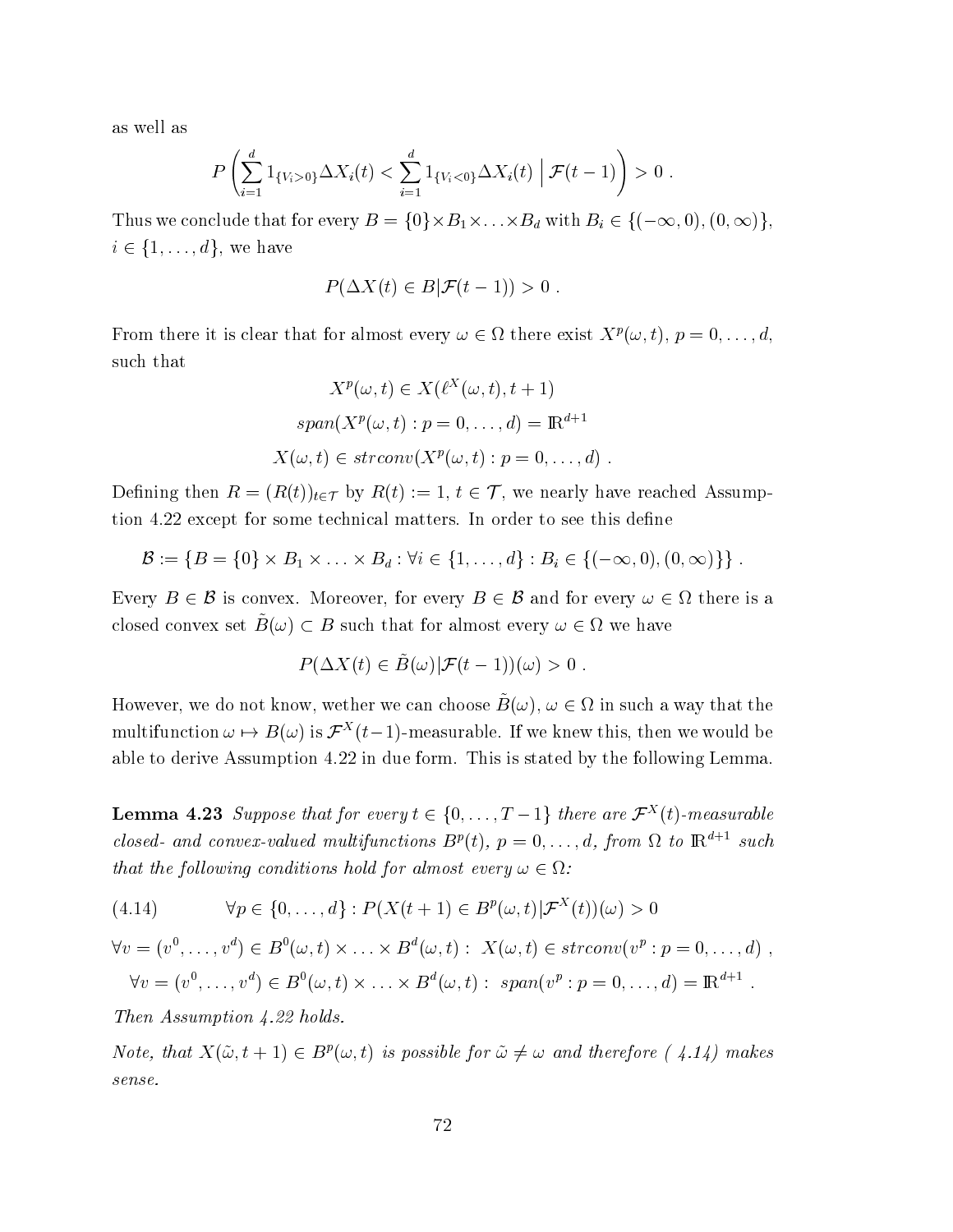**Proof.** For every  $t \in \{0, ..., T-1\}$  there is a set  $F(t) \in \mathcal{F}(t)$  with  $P(F) = 1$ such that the almost sure conditions hold for every  $\omega \in F(t)$ . Define  $F =$  $\bigcap_{t\in\{0,\ldots,T-1\}} F(t)$ . Suppose  $G \subset F$  with  $P(G) = 1$ . Then for  $\omega \in G$  the conditions hold for every  $t \in \{0, ..., T-1\}$ . Since the multifunctions

$$
\omega \mapsto B^p(\omega, t) \quad , \quad p = 0, \ldots, d,
$$

are  $\mathcal{F}^{X}(t)$ -measurable closed- and convexvalued, there exist  $\mathcal{F}^{X}(t)$ -measurable selections  $X^p(t)$ ,  $p = 0, \ldots, d$ , such that

$$
\forall \omega \in G : X^p(\omega, t) \in B^p(\omega, t) .
$$

Choosing  $R = (R(t))_{t \in \mathcal{T}}$  as  $R(t) = 1$  and

$$
\forall t \in \mathcal{T}: R_i^p(t) = 1 \quad , \ p = 0, \ldots, d, \ i = 0, \ldots, d \ .
$$

The remainder is obvious.

♦

In order to illustrate Assumption 4.22 further we are going to verify it explicitely for two established standard market models. Our first example is very simple, but it has a little surprise in store.

**Exampel 4.24** *(CRR-Model with transaction costs factors)* Consider a stock market as pictured in Section 2.3 with only two assets, i.e.,  $d = 1$ . Let  $T \in \mathbb{N}$  and the price processes  $X_0, X_1$  starting with

$$
X_0(0) = 1, \quad X_1(0) = x > 0
$$

and then evolving according to

$$
X_0(t) = 1 \quad , \ t \in \{1, ..., T\}
$$
  

$$
X_1(t) = X_1(t-1)\xi(t) \quad , \ t \in \{1, ..., T\}
$$

There let  $\xi(t), t \in \{1, ..., T\}$  be mutually independent random variables on  $(\Omega, \mathcal{F}, P)$ with distribution

$$
P(\xi(t) = u) = p = 1 - P(\xi(t) = d) \quad , \ 0 < d < u < \infty \; .
$$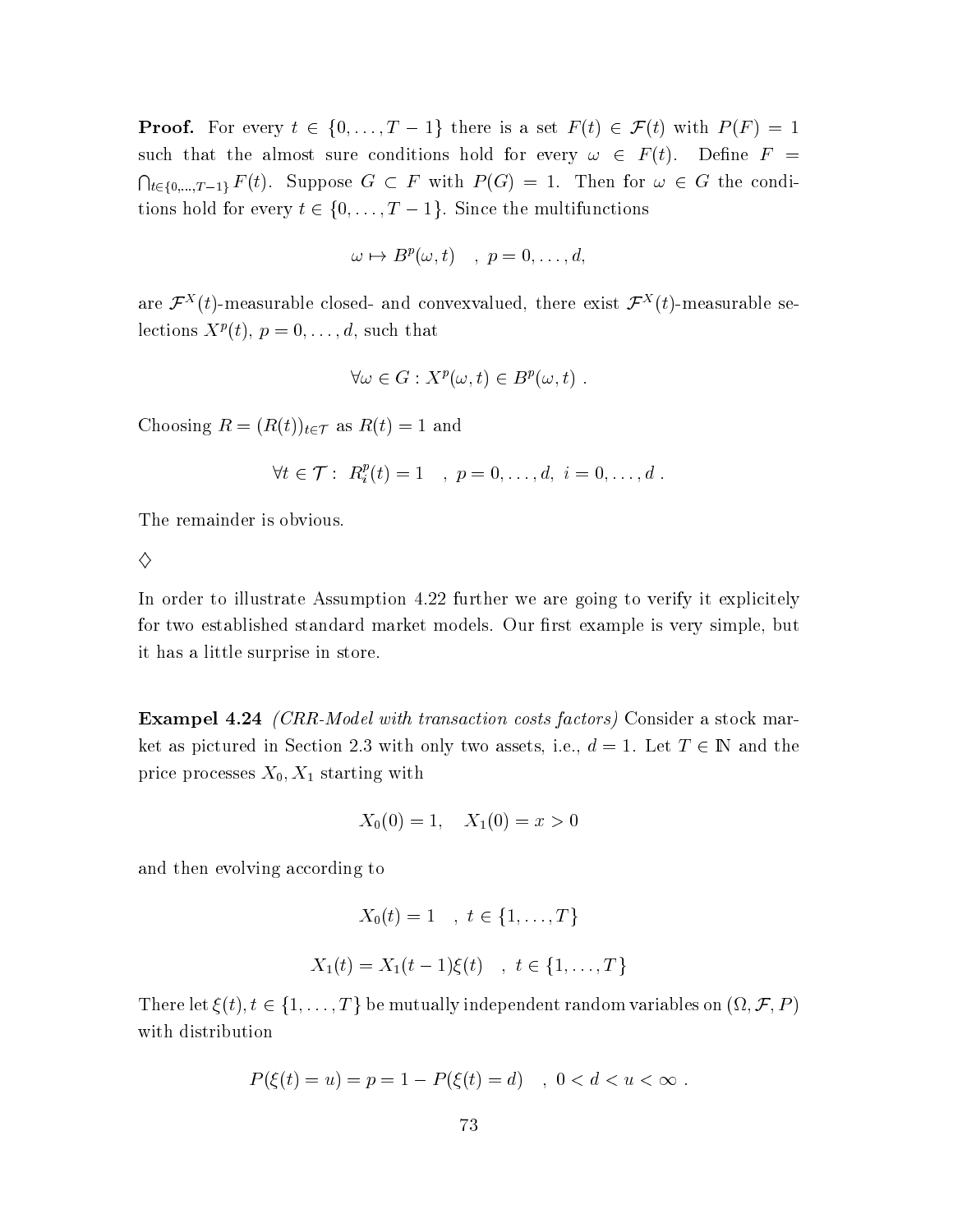Let  $\mathcal{F}(0) = \{\Omega, \emptyset\}$  and  $\mathcal{F}(t) = \sigma(\xi(s) : s \leq t)$  for every  $t \in \{t, ..., T\}$ . Define  $\mathbb{F} := (\mathcal{F}(t))_{t \in \{0,\ldots,T\}}$ . Then the two-dimensional price process  $X = (X_0, X_1)$  is Fadapted. Let us look for necessary and sufficient conditions on transaction costs and price processes for Assumption 4.22 to be satisfied in this market. First of all it seems sensible to define for every  $t$ 

$$
X^{0}(t) = X(t)d
$$
  

$$
X^{1}(t) = X(t)u.
$$

Let us define  $K'_0(\omega, t)$  according to Section 2.3 and R according to **Definitions and Assumptions** 2.1. Then we have  $R \in \mathcal{R}$  if and only if

$$
\forall (\omega, t) \in \Omega \times \mathcal{T} : R_0(\omega, t) = 1 , 1 - \mu_1 \leq R_1(\omega, t) \leq 1 + \lambda_1 .
$$

It is clear now that in the case  $d < 1 < u$  we only need to choose  $R_i^p(t) = 1$  for  $p = 0, 1, i = 0, 1, t \in \mathcal{T}$ , in order to satisfy Assumption 4.22. But if we have transaction costs, we do not really need to have  $d < 1 < u$  for Assumption 4.22 to hold. In order to see this, observe first that

$$
R^{0}(t) \star X^{0}(t) = (1, R_{1}^{0}(t)X_{1}(t)d)
$$
  

$$
R^{1}(t) \star X^{0}(t) = (1, R_{1}^{1}(t)X_{1}(t)u).
$$

Thus the condition

$$
span{R^{0}(t) * X^{0}(t), R^{1}(t) * X^{1}(t)} = \mathbb{R}^{2}
$$

is equivalent with

 $R_1^0(t)X_1(t)d \neq R_1^1(t)X_1(t)u$ .  $(4.15)$ 

Moreover, the condition

$$
R_1(t) \star X_1(t) \in strconv(R_1^0(t)X_1(t)d, R_1^1(t)X_1(t)u) ,
$$

is equivalent with the existence of a  $0 < \varepsilon < 1$  such that

(4.16) 
$$
R_1(t) \star X_1(t) = \varepsilon R_1^0(t) \star X_1(t) d + (1 - \varepsilon) R_1^1(t) \star X_1(t) u.
$$

From  $(4.15)$  and  $(4.16)$  we see that the inequalities

(4.17) 
$$
\forall t \in \mathcal{T}: (1 + \lambda)X_1(t) > (1 - \mu)X_1(t)d
$$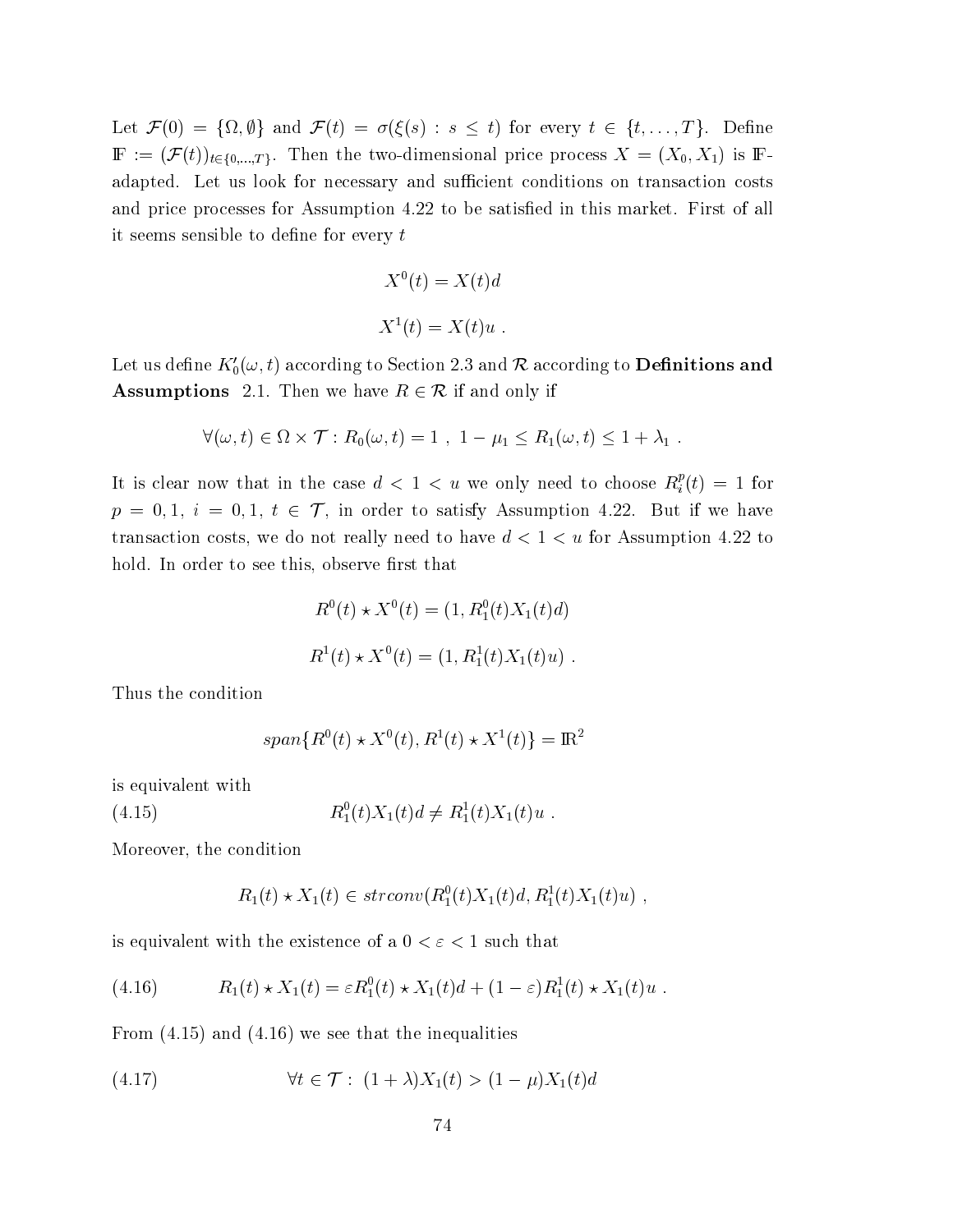(4.18) 
$$
\forall t \in \mathcal{T}: (1 - \mu)X_1(t) < (1 + \lambda)X_1(t)u \, .
$$

are sufficient for Assumption 4.22 to hold for any choice  $R \in \mathcal{R}$ . Surprisingly, conditions  $(4.17)$  and  $(4.18)$  are also necessary for the absence of arbitrage. Indeed if one of these conditions is violated, then it is easy to construct an arbitrage strategy. For  $\lambda = \mu = 0$  conditions (4.17) and (4.18) correspond exactly to the no-arbitrage condition  $d < 1 < u$  known for the frictionless CRR-Model.

♦

**Exampel 4.25** (Black-Scholes-Model with transaction costs, observed at equidistant time points) Consider a stock market with two assets, i.e.,  $d = 1$ . Let  $T \in \mathbb{N}$ and the price processes  $X_0, X_1$  starting with

$$
X_0(0) = 1, \quad X_1(0) = x > 0
$$

and evolving aacording to

$$
X_0(t) = 1 \quad , \ t \in \{1, ..., T\}
$$
  

$$
X_1(t) = X_1(t-1)\xi(t) \quad , \ t \in \{1, ..., T\} .
$$

There  $\xi(t)$ ,  $t \in \{1, ..., T\}$  are identically distributed, mutually independent random variables on  $(\Omega, \mathcal{F}, P)$  with logarhythmic normal distribution

$$
ln\xi(t) \sim N(\mu - \frac{\sigma^2}{2}, \sigma)
$$
.

Let  $\mathcal{F}(0) = {\Omega, \emptyset}$  and  $\mathcal{F}(t) = \sigma(\xi(s) : s \leq t)$  for every  $t \in \{1, ..., T\}$ . Define  $\mathbb{F} := (\mathcal{F}(t))_{t \in \{0,\ldots,T\}}$ . Then the two-dimensional price process  $X = (X_0, X_1)$  is Fadapted. Choose an arbitrary  $G \in \mathcal{F}$  with  $P(G) = 1$ . Since the T-dimensional random vector  $\xi = (\xi(1), \ldots, \xi(T))$  has a T-dimensional log-normal distribution, there obviously exist some

$$
0 < d_t < u_t < \infty \quad , \quad t = 1, \ldots, T \; ,
$$

such that the following conditions i) and ii) are satisfied:

i) For every  $y = (y_1, \ldots, y_T) \in \{d_1, u_1\} \times \ldots \times \{d_T, u_T\}$  we have

$$
y\in \xi^{-1}(G) .
$$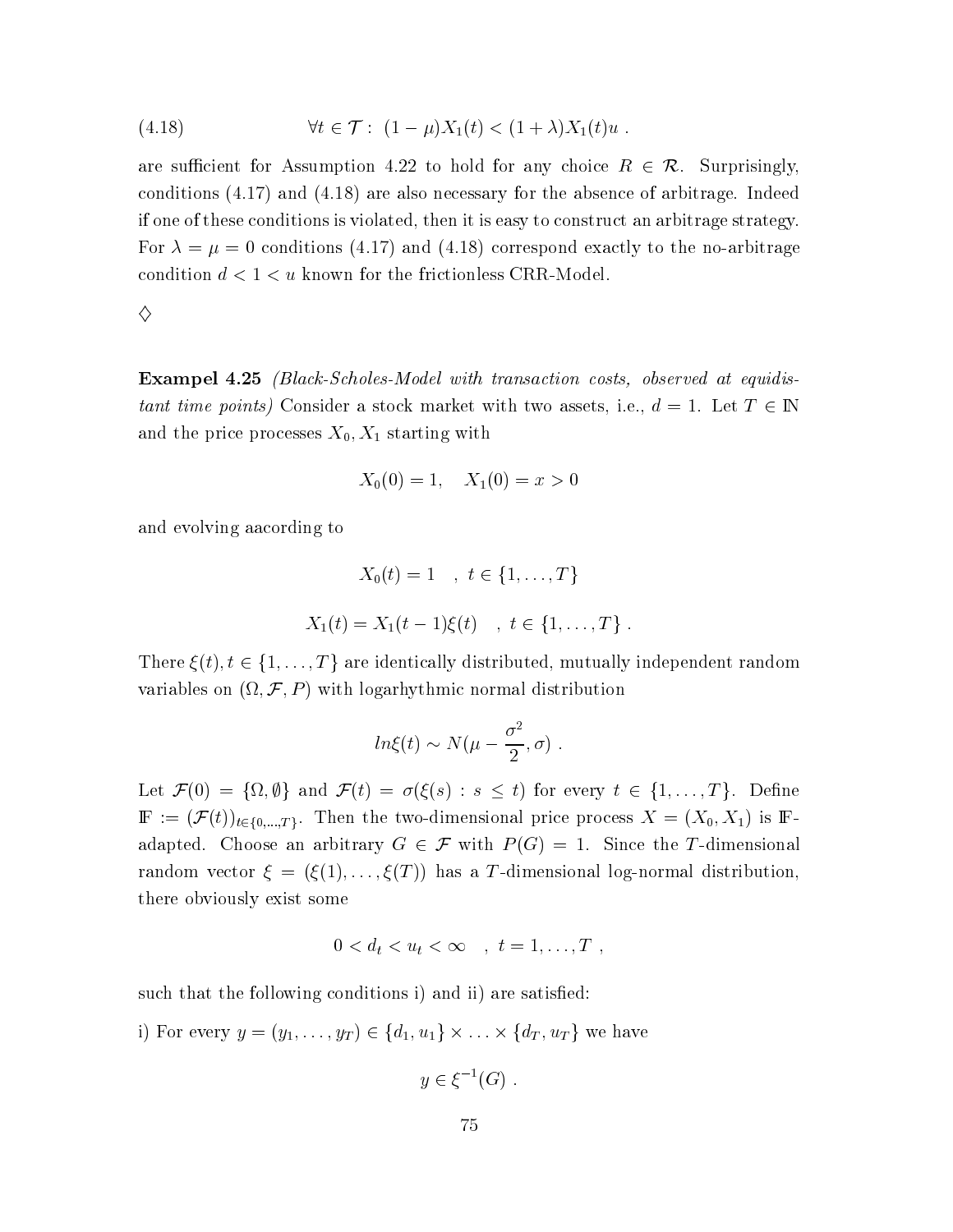ii) For every  $t \in \{1, ..., T\}$  we have

$$
(1 + \lambda)X_1(t) > (1 - \mu)X_1(t)d_t
$$
  

$$
(1 - \mu)X_1(t) < (1 + \lambda)X_1(t)u_t
$$

From the previous Example 4.24 it is clear then, that Assumption 4.22 is satisfied. ♦

The above discussion and illustration has shown that Assumption 4.22 is simply a quite natural non-degeneracy condition for the price process  $X$  in as much as it demands a certain minimum standard for modelling the uncertainty of asset price movements. Loosely spoken, the more "uncertain" prices evolve the more "likely" to hold is Assumption 4.22.

Our aim now is to proof, that under Assumption 4.22 the set  $\mathcal{C}^0$  is  $L^0$ -closed in the topology of componentwise convergence in probability. This is done in Theorem 4.33. By Theorem 4.32 we are actually going to show that  $\mathcal{C}^0$  is even closed with respect to almost sure convergence. In order to do this we first need to prove a lemma of convex analysis.

**Lemma 4.26** Suppose  $B \subset \mathbb{R}^n$  is a bounded set and  $K \subset \mathbb{R}^n$  is a convex cone containing 0 and with full dimension (this implies  $intK \neq \emptyset$ ). Then there exists  $x \in \mathbb{R}^n$  such that  $B \subset x + K$ .

**Proof.** As for given  $x \in \mathbb{R}^n$  we have  $B \subset x + K$ , if and only if

$$
x \in \bigcap_{b \in B} (b - K)
$$

we only need to show

$$
\bigcap_{b \in B} (b - K) \neq \emptyset
$$

Because B is bounded, we can find a cube Q with  $B \subset Q$ . Thus we actually have to prove

$$
\bigcap_{q\in Q} (q - K) \neq \emptyset.
$$

It is easy to verify that for  $q_1, q_2 \in Q$  and  $\lambda \in [0, 1]$  we have

$$
(q_1 - K) \cap (q_2 - K) \subset \lambda (q_1 - K) + (1 - \lambda)(q_2 - K) = \lambda q_1 + (1 - \lambda)q_2 - K.
$$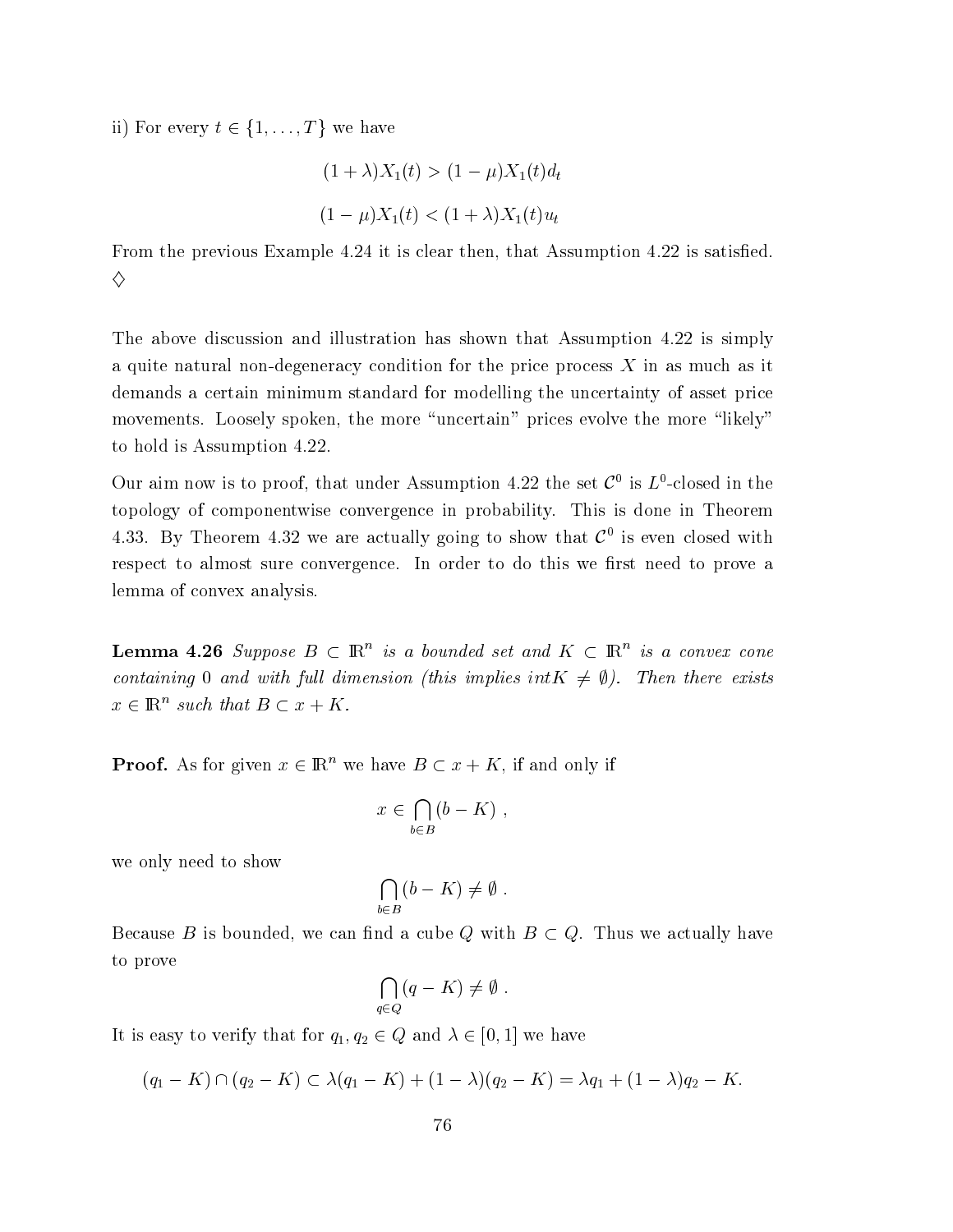In fact,  $x = q_1 - k_1 = q_2 - k_2 \in (q_1 - K) \cap (q_2 - K)$  implies

$$
x = \lambda(q_1 - k_1) + (1 - \lambda)(q_2 - k_2) \in \lambda(q_1 - K) + (1 - \lambda)(q_2 - K).
$$

Given the  $2^n$  corners  $\bar{q}_i$ ,  $i = 1, ..., 2^n$ , of the cube Q, we have the representation  $Q = conv({\{\bar{q}_i : i = 1, ..., 2^n\}})$  and thus

$$
\bigcap_{i=1,\dots,2^n} (\bar{q}_i - K) \subset \bigcap_{q \in Q} (q - K)
$$

Hence it suffices to show

 $\bigcap_{i=1,...,2^n} (\bar{q}_i - K) \neq \emptyset$ .  $(4.19)$ 

Now observe that (4.19) holds if and only if there exist  $\lambda_i \geq 0$  and  $k_i \in K$ ,  $i =$  $1, \ldots, 2^n$  such that

$$
\forall i : \bar{q}_1 - \lambda_1 k_1 = \bar{q}_i - \lambda_i k_i .
$$

This is equivalent to

$$
\forall i: \lambda_1 k_1 - \lambda_i k_i = \bar{q}_1 - \bar{q}_i .
$$

Hence (4.19) is true, if and only if there exist  $\lambda_1 \geq 0$  and  $k_1 \in K$  such that

$$
\forall i : \bar{q}_1 - \bar{q}_i \in \lambda_1 k_1 - K
$$

But this is always true, because K is full dimensional and hence for every  $k \in$  $\mathrm{int}K\neq\emptyset$  one has

$$
\mathbb{R}^n = \{\lambda k : \lambda \geq 0\} - K.
$$

 $\Diamond$ 

**Theorem 4.27** Assume  $\mathbb{F} = \mathbb{F}^{X}$ . Suppose Assumption 4.20 is satisfied, Assumption 4.22 holds with  $F \in \mathcal{F}$ ,  $P(F) = 1$  and let  $A \in \mathcal{F}$  such that  $A \subset F$ ,  $P(A) = 1$ . Fix a  $t \in \{0, ..., T - 1\}$  and assume  $V(t) \in (L^{0}(\mathcal{F}(t)))^{d+1}$  and  $V(T) \in (L^{0}(\mathcal{F}(T)))^{d+1}.$ 

Denote  $\mathcal{H}^V(A)$  the subclass of admissible portfolio strategies  $(h, H) \in \mathcal{A}$  satisfying

 $\forall \omega \in A : H(\omega, T) = V(\omega, T)$ ,

(4.20) 
$$
\forall \omega \in A : V(\omega, t) - H(\omega, t) \in K(\omega, t) ,
$$

$$
\forall (\omega, s) \in A \times \{t + 1, ..., T\} : -\Delta H(\omega, s) \in K(\omega, s) .
$$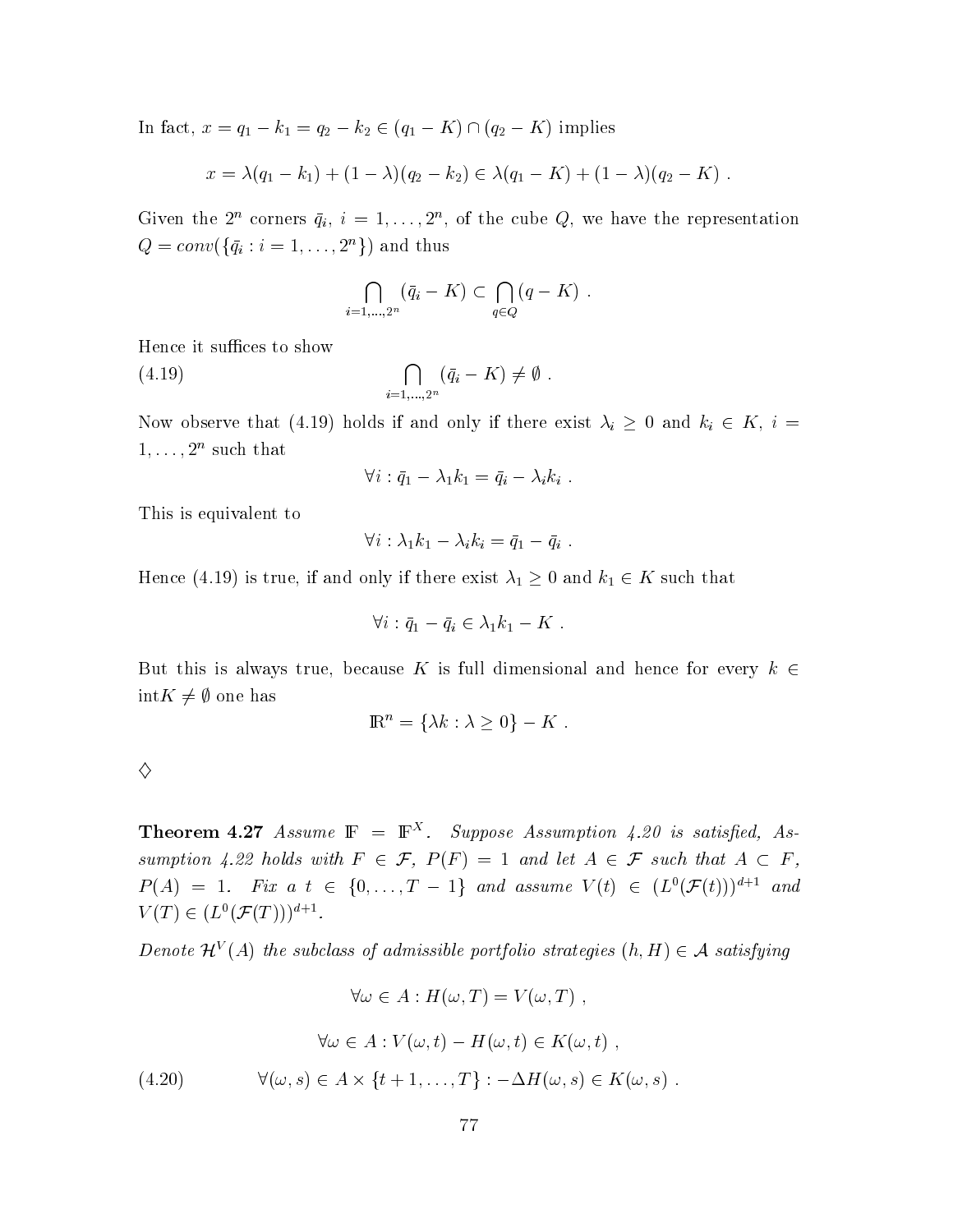Then the set

$$
\mathcal{H}^V(A,t) := \{ H(t) : (h, H) \in \mathcal{H}^V(A) \}
$$

is  $\mathcal{F}(t)$ -measurable bounded on A, in the following sense: There exists a closedvalued,  $\mathcal{F}(t)$ -measurable multifunction  $\hat{\Lambda}$  with bounded values  $\hat{\Lambda}(\omega) \subset \mathbb{R}$  for  $\omega \in A$ and satisfying

$$
\forall \omega \in A : \{ H(\omega, t) : H(t) \in \mathcal{H}^V(A, t) \} \subset \hat{\Lambda}(\omega) .
$$

Moreover  $\hat{\Lambda}$  is polyhedral in the sense of Lemma B.8 and hence the closed-valued multifunction extr $\hat{\Lambda}$  is  $\mathcal{F}(t)$ -measurable.

**Proof.** Since this proof is geometric in principle, we could not always achieve a pleasantly compact notation. Therefore we want to apologize in advance for the sometimes proliferating notation.

As a starting point for the proof, observe that  $(4.31)$  implies

$$
\forall \omega \in A : \mathcal{H}^V(\omega, t) = (V(\omega, t) - K(\omega, t)) \cap \left( V(\omega, T) + \sum_{s=t+1}^T K(\omega, s) \right) .
$$

If for  $\omega \in A$  we define

$$
\Lambda(\omega) := \{ h : \forall \omega' \in \ell(\omega, t) : h \in (V(\omega', t) - K(\omega', t)) \cap \left( V(\omega', T) + \sum_{s=t+1}^{T} K(\omega', s) \right) \}
$$

then since every  $H(t) \in \mathcal{H}^V(A,t)$  is constant on the sets  $\ell(\omega, t)$ , we obtain

$$
\forall \omega \in A : \{H(\omega, t) : H(t) \in \mathcal{H}^V(A, t)\} \subset \Lambda(\omega) .
$$

Starting from  $\Lambda$ , we are going to construct a closed-valued multifunction  $\hat{\Lambda}$  from  $\Omega$ to  $\mathbb{R}^{d+1}$  such that for arbitrary  $\bar{\omega} \in A$  we have

$$
\Lambda(\bar\omega)\subset\hat\Lambda(\bar\omega)_-
$$

and  $\hat{\Lambda}(\bar{\omega})$  is bounded. Moreover  $\hat{\Lambda}$  will be  $\mathcal{F}(k)$ -measurable, i.e., for every closed set  $B\subset \mathbbm{R}^{d+1}$  we have

(4.21) 
$$
\hat{\Lambda}^{-1}(B) = \{ \omega \in A : \hat{\Lambda}(\omega) \cap B \neq \emptyset \} \in \mathcal{F}(t) .
$$

The assertions on  $extr \hat{\Lambda}(\omega)$  are going to be revealed occasionally.

**Construction of**  $\hat{\Lambda}$ : Let  $R \in \mathcal{R}$  be the process as supposed in Assumption 4.22. Then the following statements are true: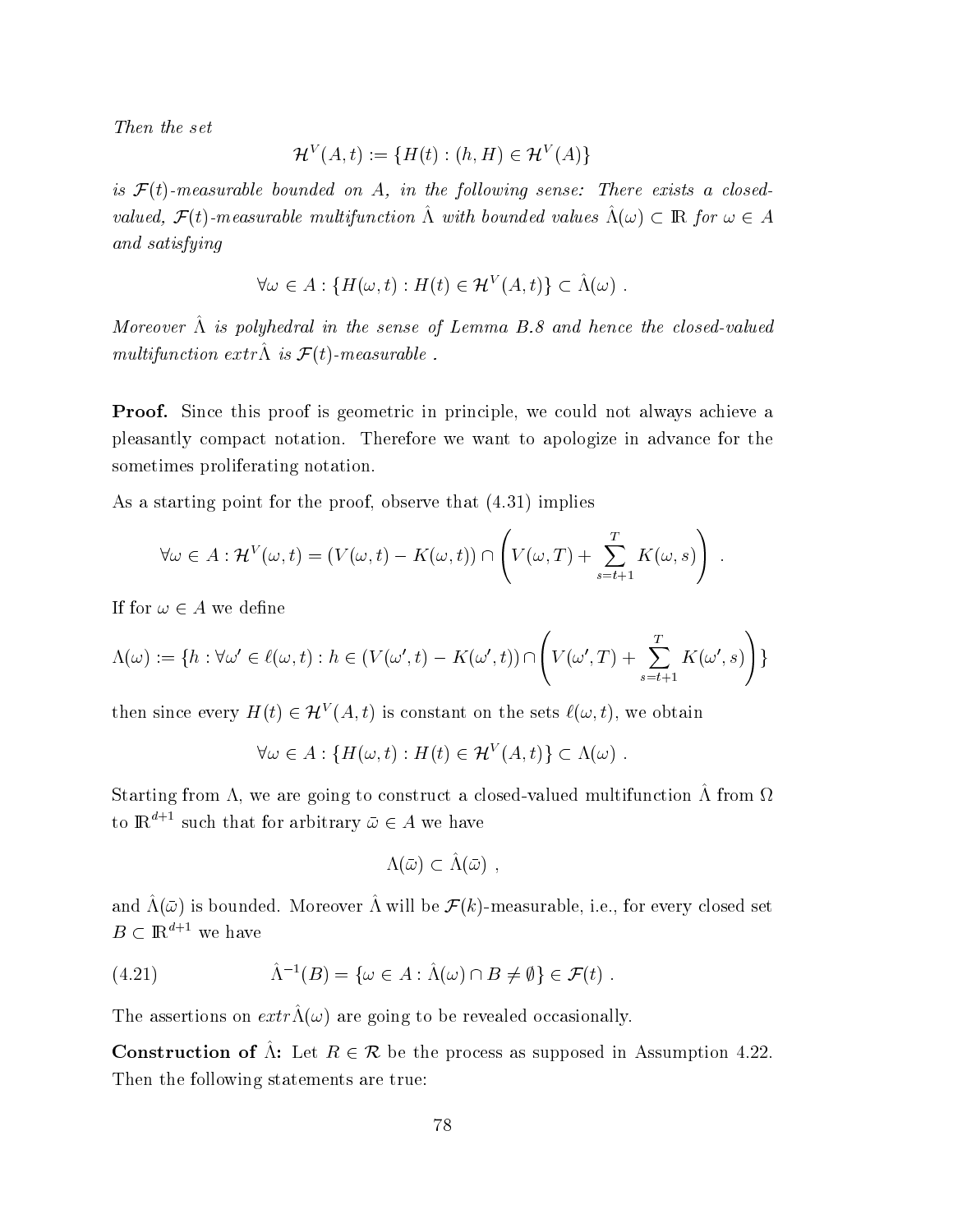• For every  $p \in \{0, \ldots, d\}$  there exist

$$
X^{p}(t): (\Omega, \mathcal{F}(t)) \to (\mathbb{R}^{d+1}, \mathbb{B}^{d+1}),
$$
  

$$
R^{p}(t): (\Omega, \mathcal{F}(t)) \to (\mathbb{R}^{d+1}, \mathbb{B}^{d+1})
$$

such that

$$
\forall \omega \in A : X^{p}(\omega, t) \in X(\ell^{X}(\omega, t) \cap A, t + 1),
$$
  

$$
\forall \omega \in A : R^{p}(\omega, t) \in R(\ell^{X}(\omega, t) \cap A, t + 1).
$$

 $\bullet\,$  For all  $\bar\omega\in A\subset F$  we have

$$
span(R^{p}(\bar{\omega},t) \star X^{p}(\bar{\omega},t) : p = 0,\ldots,d) = \mathbb{R}^{d+1}
$$
  

$$
R(\bar{\omega},t) \star X(\omega,t) \in strconv(R^{p}(\bar{\omega},t) \star X^{p}(\bar{\omega},t) : p = 0,\ldots,d)
$$

Henceforth, we are going to use the notation

$$
(R \star X)(\omega, t) = R(\omega, t) \star X(\omega, t) .
$$

Now, for every  $p^{t+1} = 0, ..., d$  and every choice of  $X^{p^{t+1}}$ ,  $R^{p^{t+1}}$  we are able to choose a function  $(p^{t+1}, \bar{\omega}) \mapsto \omega(p^{t+1}, \bar{\omega})$  form  $\Omega$  to  $\Omega$  such that for every  $\bar{\omega} \in A$  we have

$$
\omega(p^{t+1}, \bar{\omega}) \in \ell^X(\bar{\omega}, t) \cap A .
$$

Then for these functions we have

$$
X(\omega(p^{t+1}, \bar{\omega}), t+1) = X^{p^{t+1}}(\bar{\omega}, t) ,
$$
  

$$
R(\omega(p^{t+1}, \bar{\omega}), t+1) = R^{p^{t+1}}(\bar{\omega}, t)
$$

and consequently

(4.22) 
$$
span((R \star X)(\omega(p^{t+1}, \bar{\omega}), t+1): p^{t+1} = 0, ..., d) = \mathbb{R}^{d+1}
$$

(4.23)  $(R * X)(\bar{\omega}, t) \in strconv ((R * X)(\omega(p^{t+1}, \bar{\omega}), t + 1) : p^{t+1} = 0, ..., d)$ .

If we pursue this procedure inductively along the time index, then for every

$$
\omega(p^{t+1},\ldots,p^s),\bar{\omega})\in\ell^X(\omega(p^{t+1},\ldots,p^{s-1},\bar{\omega}),s-1)\cap A
$$

we obtain

$$
\omega(p^{t+1},\ldots,p^{s+1},\bar{\omega})\in \ell(\omega(p^{t+1},\ldots,p^s,\bar{\omega}),s)\cap A
$$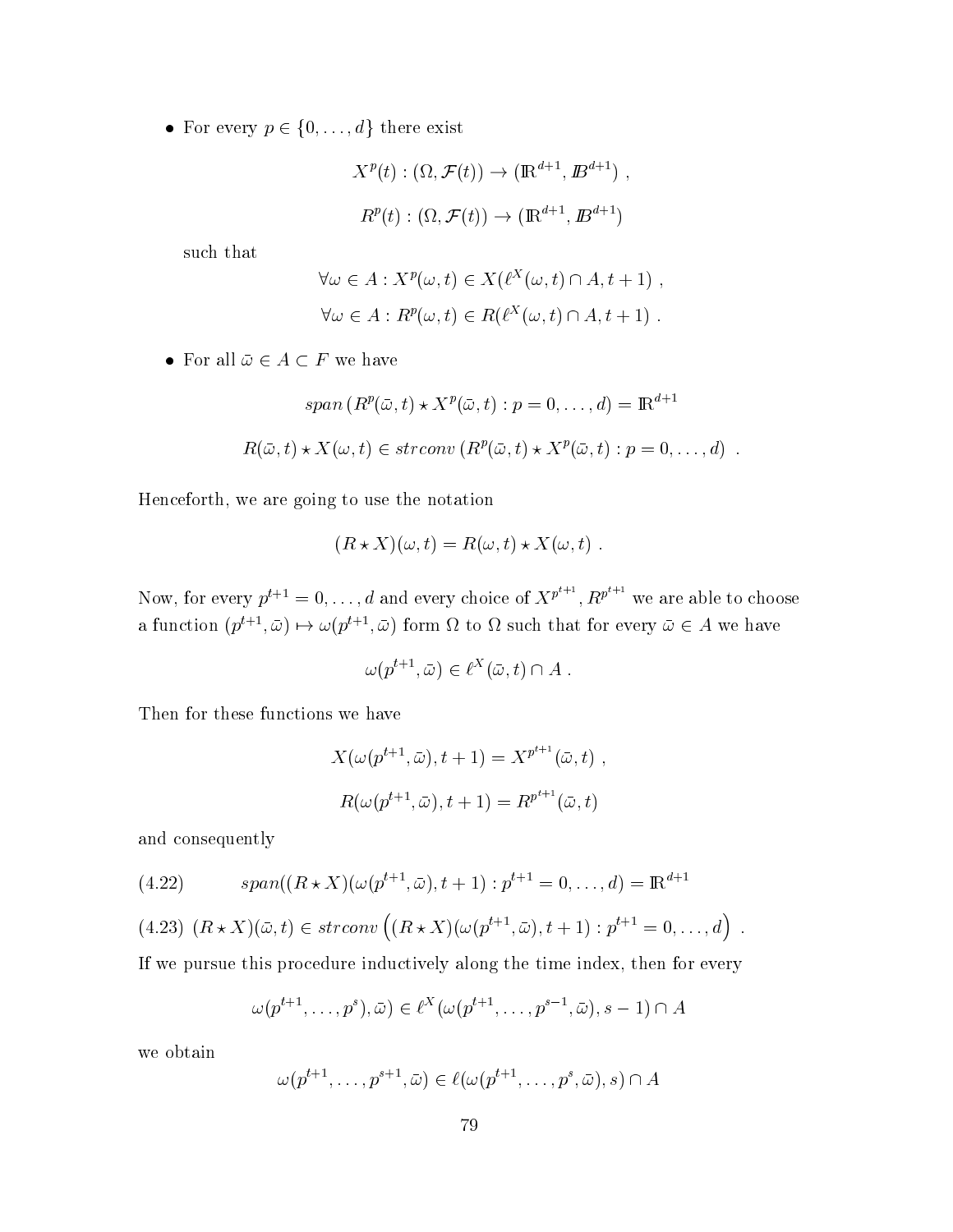such that

$$
(4.24) \quad span((R \star X)(\omega(p^{t+1}, \ldots, p^{s+1}, \bar{\omega}), s+1) : p^{s+1} = 0, \ldots, d) = \mathbb{R}^{d+1}
$$

and

$$
(R \star X)(\omega(p^{t+1}, \dots, p^s, \bar{\omega}), s)
$$
  
(4.25) 
$$
\in strconv\left((R \star X)(\omega(p^{t+1}, \dots, p^{s+1}, \bar{\omega}), s+1) : p^{s+1} = 0, \dots, d\right)
$$

With this choice now, in account of

$$
\{\omega(p^{t+1},\ldots,p^{s},\bar{\omega}):p^{s}\in\{0,\ldots,d\},s=t+1,\ldots,T\}\subset\ell(\bar{\omega},k)
$$

we define for every  $\bar{\omega} \in A$ 

$$
\hat{\Lambda}(\bar{\omega}) := \qquad (V(\bar{\omega}, t) - K(\bar{\omega}, t)) \cap
$$
\n
$$
\bigcap_{(p^{t+1}, \ldots, p^T) \in \{0, \ldots, d\}^{T-t-1}} \left( V(\omega(p^{t+1}, \ldots, p^T, \bar{\omega}), T) + \sum_{s=t+1}^T K(\omega(p^{t+1}, \ldots, p^s, \bar{\omega}), s)) \right) .
$$

From this construction it is clear that  $\Lambda(\bar{\omega}) \subset \hat{\Lambda}(\bar{\omega})$  for every  $\bar{\omega} \in A$ . Moreover in account of Assumption 4.20 we see that for every  $\bar{\omega} \in A$  the set  $\tilde{\Lambda}(\bar{\omega})$  is polyhedral and the number of extreme points and extreme directions of  $\tilde{\Lambda}(\bar{\omega})$  is uniformly bounded in  $\bar{\omega} \in A$ . In particular,  $\Lambda$  is a polyhedral multifunction in the sense of Lemma B.8 (for the measurability conditions see below).

**Boundedness of**  $\hat{\Lambda}$ : For this purpose we need a notion of convex analysis:

If K is a nonempty convex set, then its recession cone is defined as the set (c.f. Rockafellar, 1970, Theorem 8.1)

$$
0^+K := \{ y \in K : \forall k \in K : y + K \in K \} .
$$

Obviously, if K is a convex cone containing 0, then it's recession cone coincides with Κ.

Observe that every

$$
V(\omega(p^{t+1}),T) + \sum_{s=t+1}^{T} K(\omega(p^{t+1}, \ldots, p^{s}), s))
$$

is a closed convex set with recession cone  $\sum_{s=t+1}^{T} K(\omega(p^{t+1}, \ldots, p^s), s))$  whereas the closed convex set  $V(\bar{\omega},k) - K(\bar{\omega},k)$  has the recession cone  $-K(\bar{\omega},k)$ . According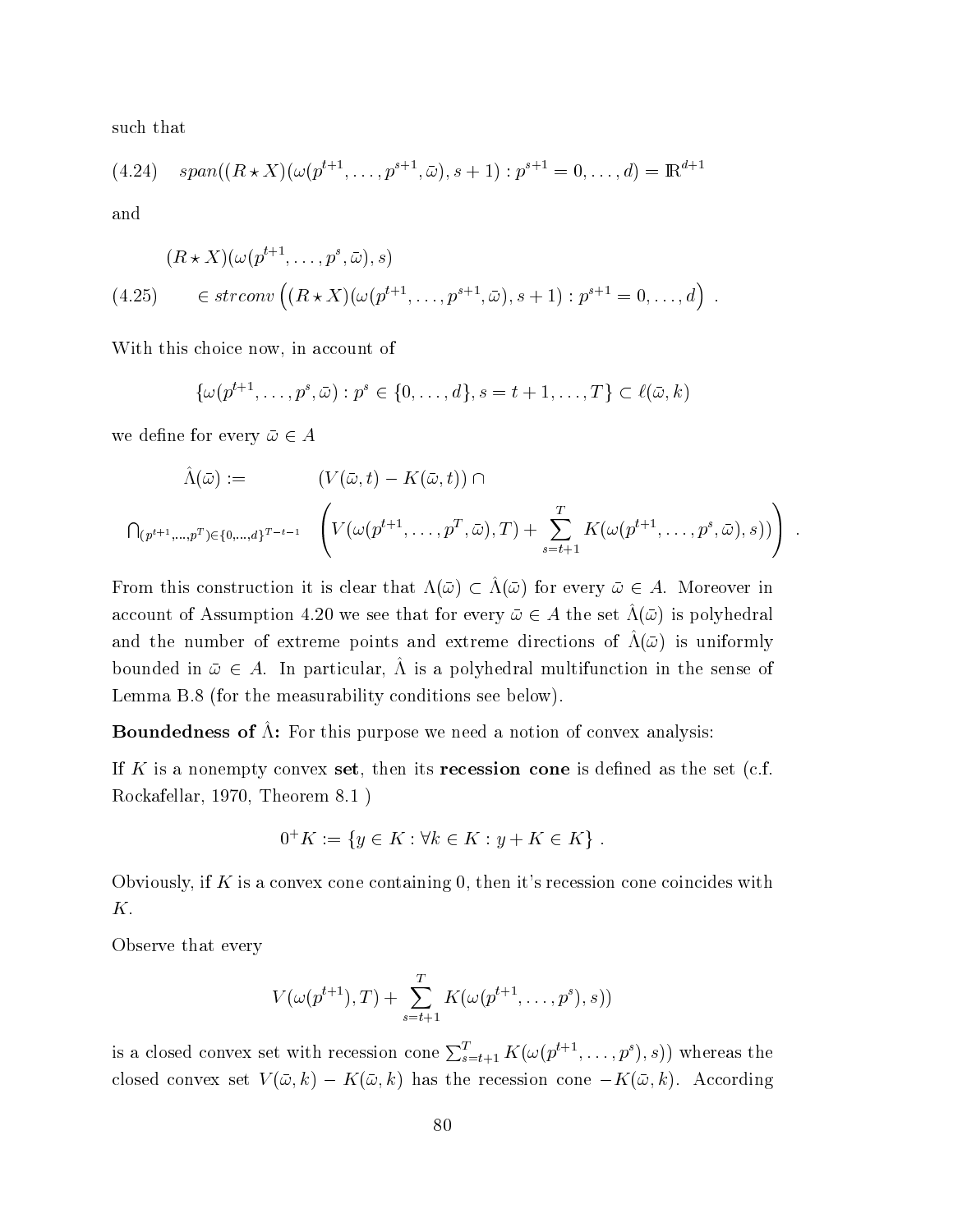to a corollary and a theorem in Rockafellar (1970, Corollary 8.3.3, Theorem 8.4) a nonempty intersection of closed convex sets is bounded, if and only if the intersection of all their recession cones consists of  $\{0\}$ . Hence we need only to prove

$$
(4.26) \quad (-K(\bar{\omega}, t)) \bigcap_{(p^{t+1}, \ldots, p^T) \in \{0, \ldots, d\}^{T-1}} \sum_{s=t+1}^T K(\omega(p^{t+1}, \ldots, p^s), s)) = \{0\}.
$$

At this point it is usefull to observe, with the equality

$$
K(\omega, s) = \{ h \in \mathbb{R}^{d+1} : \inf_{r \in K'_0(\omega, s)} h(r \star X(\omega, s)) \ge 0 \}
$$

in mind, that for every  $\bar{r} \in K_0'(\omega, s)$  we have

(4.27) 
$$
K(\omega, s) \subset \{h \in \mathbb{R}^{d+1} : h(\bar{r} \star X(\omega, s)) \ge 0\}
$$

We claim that the set

$$
\bigcap_{(p^{t+1},...,p^T)\in\{0,...,d\}^{T-1}} \sum_{s=t+1}^{T} K(\omega(p^{t+1},...,p^s,\bar{\omega}),s))
$$

is a subset of

$$
\{h \in \mathbb{R}^{d+1} : \forall p^{d+1} \in \{0, ..., d\} : h(R \star X)(\omega(p^{t+1}, \bar{\omega}), t) \ge 0\}
$$

In fact for given  $\overline{(p^{t+1}, \ldots, p^{T-1})}$ , because of (4.27), (4.22) and (4.25), we have the inclusion

$$
\bigcap_{(p^{t+1}, \dots, p^T) : (p^{t+1}, \dots, p^{T-1}) = \overline{(p^{t+1}, \dots, p^{T-1})}} K(\omega(p^{t+1}, \dots, p^T, \bar{\omega}), T))
$$
\n
$$
= \{ h \in \mathbb{R}^{d+1} : \forall (p^{t+1}, \dots, p^T), (p^{t+1}, \dots, p^{T-1}) = \overline{(p^{t+1}, \dots, p^{T-1})} :
$$
\n
$$
h(R \star X)(\omega(p^{t+1}, \dots, p^T, \bar{\omega}), T) \ge 0 \}
$$
\n
$$
\subset \{ h \in \mathbb{R}^{d+1} : h(R \star X)(\omega\overline{(p^{t+1}, \dots, p^{T-1}\bar{\omega}), T-1}) \ge 0 \} .
$$

Analogously, for given  $\overline{(p^{t+1}, \ldots, p^{T-2})}$  we have

$$
\bigcap_{(p^{t+1}, \dots, p^T): (p^{t+1}, \dots, p^{T-2}) = \overline{(p^{t+1}, \dots, p^{T-2})}} K(\omega(p^{t+1}, \dots, p^{T-1}, \bar{\omega}), T-1))
$$
\n
$$
\subset \{h \in \mathbb{R}^{d+1} : h(R \star X)(\omega(p^{t+1}, \dots, p^{T-2}, \bar{\omega}), T-2) \ge 0\}
$$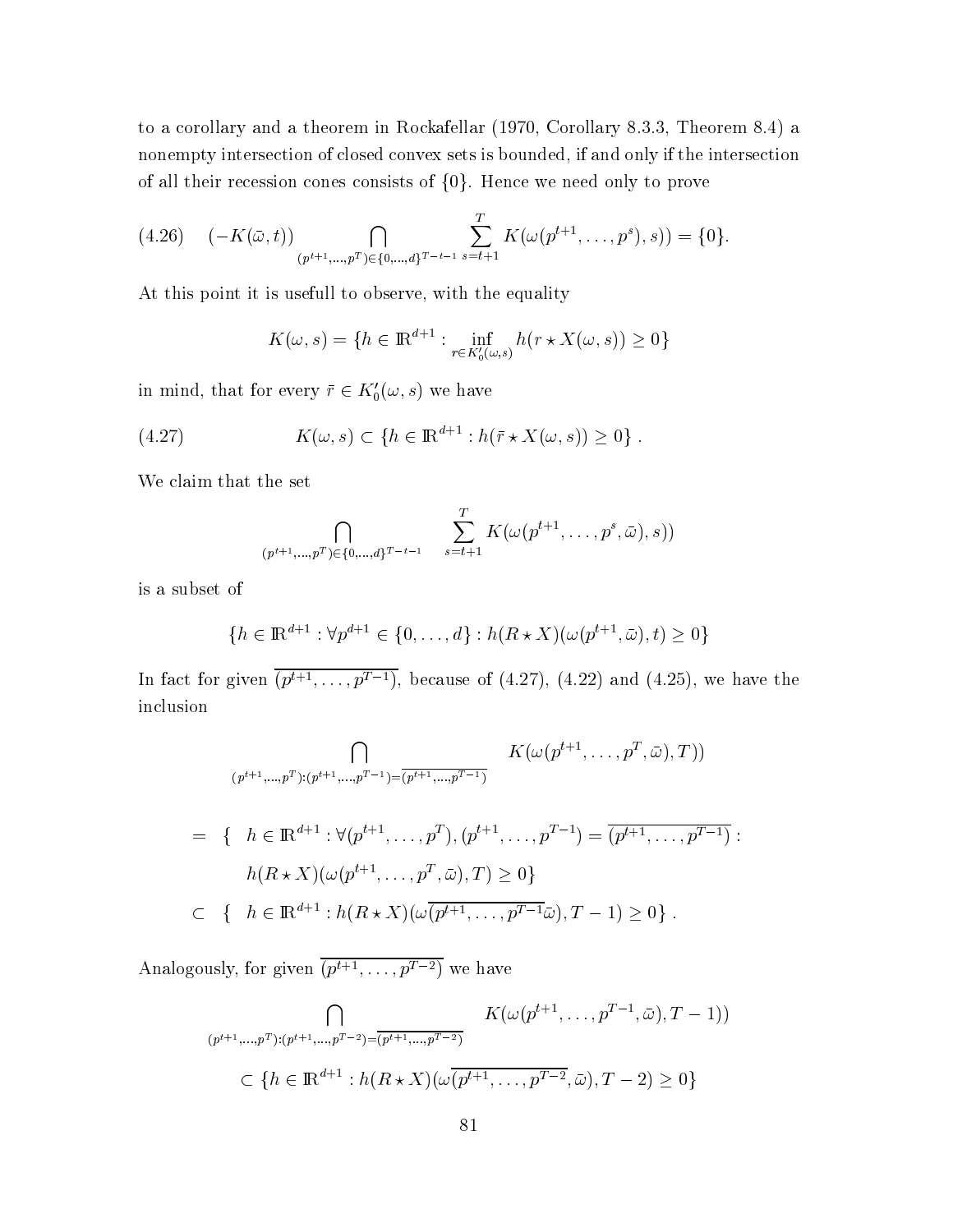and also

$$
\{ \quad h \in \mathbb{R}^{d+1} : \forall (p^{t+1}, \dots, p^{T-1}), (p^{t+1}, \dots, p^{T-2}) = \overline{(p^{t+1}, \dots, p^{T-2})} :
$$
  
\n
$$
h(R \star X)(\omega(p^{t+1}, \dots, p^{T-1}, \bar{\omega}), T-1) \ge 0 \}
$$
  
\n
$$
\subset \{ h \in \mathbb{R}^{d+1} : h(R \star X)(\omega \overline{(p^{t+1}, \dots, p^{T-2}, \bar{\omega})}, T-2) \ge 0 \} .
$$

This implies

$$
\bigcap_{(p^{t+1}, \ldots, p^T) : (p^{t+1}, \ldots, p^{T-2}) = \overline{(p^{t+1}, \ldots, p^{T-2})}} \sum_{s = T-1}^{T} K(\omega(p^{t+1}, \ldots, p^s, \bar{\omega}), s))
$$
\n
$$
\subset \{h \in \mathbb{R}^{d+1} : h(R \star X)(\omega(p^{t+1}, \ldots, p^{T-2}, \bar{\omega}), T-2) \ge 0\} .
$$

Repeating this argumentation for  $T-3, \ldots, t+1$  one can deduce the desired statement. Because of

$$
-K(\bar{\omega}, k) \subset \{h \in \mathbb{R}^{d+1} : h(R \star X)(\bar{\omega}, k) \le 0\}
$$

 $\scriptstyle\rm{we\,\,conclude\,\,that}$ 

$$
(-K(\bar{\omega},k)) \cap \bigcap_{(p^{k+1},...,p^T) \in \{0,...,d\}^{T-k-1}} \sum_{l=k+1}^{T} K(\omega(p^{k+1},...,p^l,\bar{\omega}),l))
$$

 $\;$  is a subset of  $\;$ 

$$
\{0\} = \{h \in \mathbb{R}^{d+1} : \forall p^{d+1} \in \{0, ..., d\} : h(R \star X)(\omega(p^{t+1}, \bar{\omega}), t) \ge 0
$$

$$
h(R \star X)(\bar{\omega}, k) \le 0\} .
$$

There the equality to  $\{0\}$  is a consequence of  $(4.22)$  and  $(4.23)$ . In fact

$$
h(R \star X)(\bar{\omega}, k) \le 0
$$

by (4.23) implies that there exist  $\lambda_{p^{t+1}} > 0$ ,  $p^{t+1} = 0, \ldots, d$ , such that

$$
\sum_{p^{t+1}=0}^d \lambda_{p^{t+1}} h(R \star X)(\omega(p^{t+1}, \bar{\omega}), t) \leq 0.
$$

Then from  $\mathbb{R}$  and  $\mathbb{R}$  are  $\mathbb{R}$  and  $\mathbb{R}$  are  $\mathbb{R}$  and  $\mathbb{R}$  are  $\mathbb{R}$  are  $\mathbb{R}$  and  $\mathbb{R}$  are  $\mathbb{R}$  are  $\mathbb{R}$  are  $\mathbb{R}$  are  $\mathbb{R}$  are  $\mathbb{R}$  are  $\mathbb{R}$  are  $\mathbb{R}$  are  $\math$ 

$$
\forall p^{d+1} \in \{0, \ldots, d\} : h(R \star X)(\omega(p^{t+1}, \bar{\omega}), t) \ge 0
$$

we have

$$
\sum_{p^{t+1}=0}^d \lambda_{p^{t+1}} h(R \star X)(\omega(p^{t+1}, \bar{\omega}), t) = 0.
$$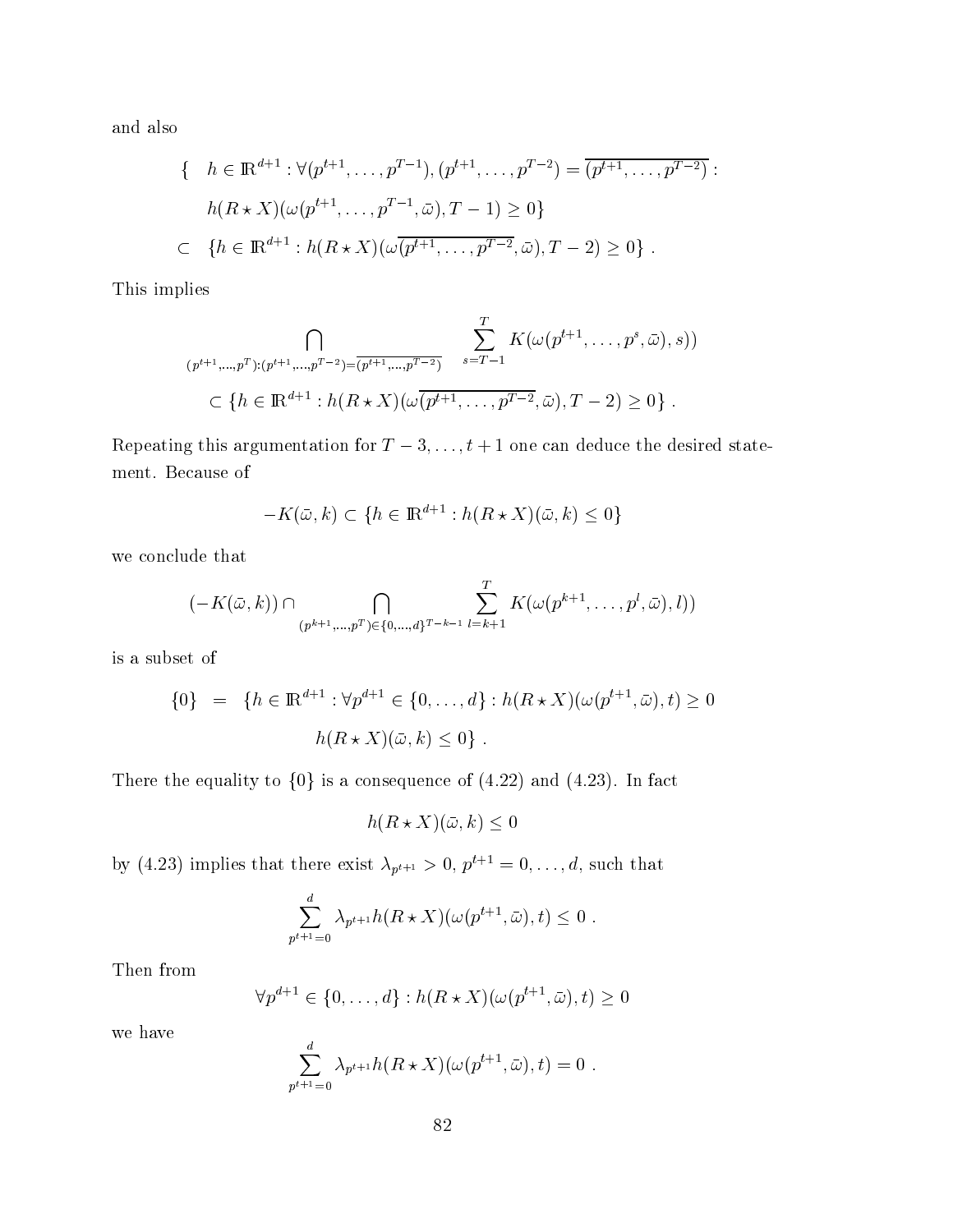Consequently, (4.22) implies  $h = 0$ . This shows (4.26).

 $\mathcal{F}(k)$ -measurability of  $\hat{\Lambda}$ : We have to show (4.21). According to it's definition, the multifunction  $\Lambda$  is the intersection of the multifunction

$$
\bar{\omega} \mapsto V(\bar{\omega}, t) - K(\bar{\omega}, t)
$$

and the finitely many multifunctions

$$
\bar{\omega} \mapsto V(\omega(p^{t+1}, \dots, p^T, \bar{\omega}), T) + \sum_{s=t+1}^T K(\omega(p^{t+1}, \dots, p^s, \bar{\omega}), s)
$$

where  $(p^{t+1}, \ldots, p^T) \in \{0, \ldots, d\}^{T-t-1}$ . According to Assumption 4.20 each multifunction  $K(., s)$  is  $\mathcal{F}(s)$ -measurable and polyhedral in the sense of Lemma B.8. This means every  $K(., s)$  is the solution set of a system of finitely many inequalities with some  $\mathcal{F}(s)$ -measurable coefficients  $Y^{i}(s), i = 1, ..., m$ .

In order to prove the  $\mathcal{F}(t)$ -measurability of  $\hat{\Lambda}$  we proceed as follows. We show first that the functions

$$
\bar{\omega}\mapsto X(\omega(p^{t+1},\ldots,p^s,\bar{\omega}),s)\quad ,\;s=t+1,\ldots,T
$$

are  $\mathcal{F}(t)$ -measurable. Because of  $\mathbb{F}^X = \mathbb{F}$  we know then that the other coefficient functions

$$
\bar{\omega} \mapsto Y^{i}(\omega(p^{t+1}, \ldots, p^{s}, \bar{\omega}), s) \quad , \ s = t+1, \ldots, T
$$

are also  $\mathcal{F}(t)$ -measurable and the same is true for the functions

$$
\bar{\omega}\mapsto V(\omega(p^{t+1},\ldots,p^T,\bar{\omega}),T)\,\,.
$$

From Theorem 2J in Rockafellar (1976) then we know that the multifunctions  $K(\omega(p^{t+1},\ldots,p^{s},\ldots),s)$  are  $\mathcal{F}(t)$ -measurable. Using Corollary 1K, Proposition 1J and Theorem 1M in Rockafellar (1976) we can finally conclude that  $\hat{\Lambda}$  is  $\mathcal{F}(t)$ measurable.

Now we still have to show that the functions

$$
\bar{\omega}\mapsto X(\omega(p^{k+1},\ldots,p^l,\bar{\omega}),l)
$$

are  $\mathcal{F}(k)$ -measurable. This is done by induction along the index l.

For  $s = t + 1$  and  $B \in \mathbb{B}^{d+1}$  we have

$$
(X(\omega(p^{t+1},\cdot),s))^{-1}(B) = \{\bar{\omega} \in A : X(\omega(p^{t+1},\bar{\omega}),t+1) \in B\}
$$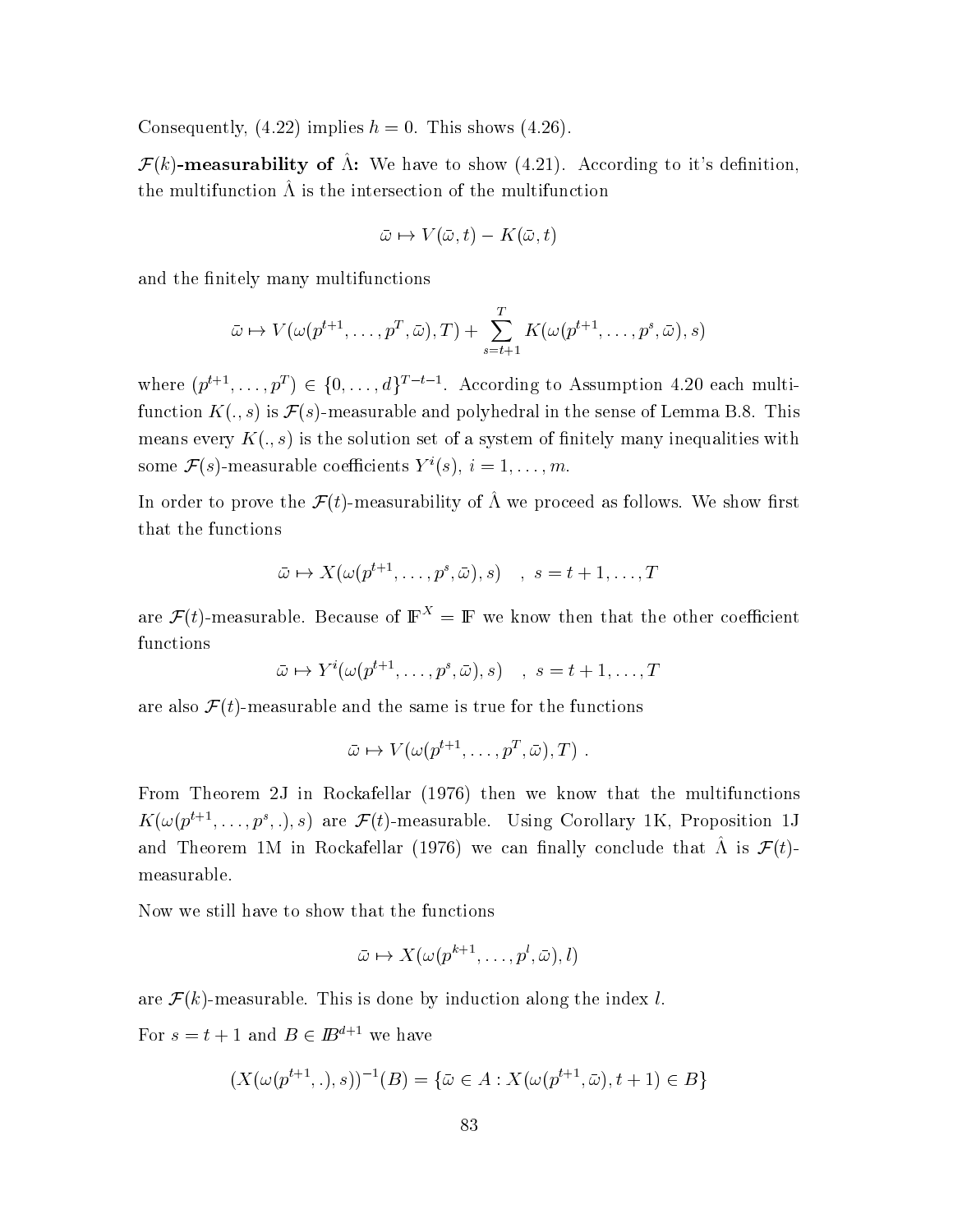$$
= \{\bar{\omega} \in A : X^{p^{t+1}}(\bar{\omega}, t) \in B\} = (X^{p^{t+1}}(., t))^{-1}(B) \in \mathcal{F}(t) .
$$

Suppose the assertion is true for  $t+1,\ldots,s$  and let  $B\in \mathbb{B}^{a+1}$ . Then for  $s+1\leq T$ and  $B \in I\!\!B^{d+1}$  we have

$$
(X(\omega(p^{t+1}, \dots, p^{s+1}, \cdot), s+1))^{-1}(B)
$$
  
= { $\bar{\omega} \in A : X(\omega(p^{t+1}, \dots, p^{s+1}, \bar{\omega}), t+1) \in B$ }  
= { $\bar{\omega} \in A : X^{p^{s+1}}(\omega(p^{t+1}, \dots, p^s, \bar{\omega}), s) \in B$ }  
= { $\bar{\omega} \in A : \omega(p^{t+1}, \dots, p^s, \bar{\omega}) \in (X^{p^{s+1}}(s))^{-1}(B)$ } .

Because of  $(X^{p^{s+1}}(s))^{-1}(B) \in \mathcal{F}^X(s)$  there exists a  $\mathbf{B} \in (B^{d+1})^s$  such that

$$
(X(0),...,X(s))^{-1}(\mathbf{B})=(X^{p^{s+1}}(s))^{-1}(B).
$$

Hence we have

$$
(X(\omega(p^{t+1},...,p^{s+1},.),s+1))^{-1}(B)
$$
  
= { $\bar{\omega}$   $\in$  A :  $\omega(p^{t+1},...,p^{s},\bar{\omega}) \in (X^{p^{s+1}}(s))^{-1}(B)$ }  
= { $\bar{\omega}$   $\in$  A :  $\omega(p^{t+1},...,p^{s},\bar{\omega}) \in (X(0),...,X(s))^{-1}$  **(B)**}  
= { $\bar{\omega}$   $\in$  A :  $(X(\omega(p^{t+1},...,p^{s},\bar{\omega}),0),...,X(\omega(p^{t+1},...,p^{s},\bar{\omega}),s) \in$  **B**}  
= { $\bar{\omega}$   $\in$  A :  $(X(\bar{\omega},0),...,X(\bar{\omega},t),$   
 $X(\omega(p^{t+1},\bar{\omega}),t+1),...,X(\omega(p^{t+1},...,p^{s},\bar{\omega}),s)$  **(B)**.

 $\it Since,$  by assumption, the functions

$$
\bar{\omega} \mapsto X(\omega(p^{t+1}, \dots, p^{t+i}, \bar{\omega}), t+i)
$$

are  $\mathcal{F}(t)$ -measurable for  $t+i\leq s,$  we conclude that the set

$$
(X(\omega(p^{t+1}, \dots, p^{s+1}, \cdot), s+1))^{-1}(B)
$$
  
= { $\bar{\omega} \in A : (X(\bar{\omega}, 0), \dots, X(\bar{\omega}, t),$   
 $X(\omega(p^{t+1}, \bar{\omega}), t+1), \dots X(\omega(p^{t+1}, \dots, p^s, \bar{\omega}), s) \in \mathbf{B}$ }

is an element of  $\mathcal{F}(t),$  q.e.d..

 $\Diamond$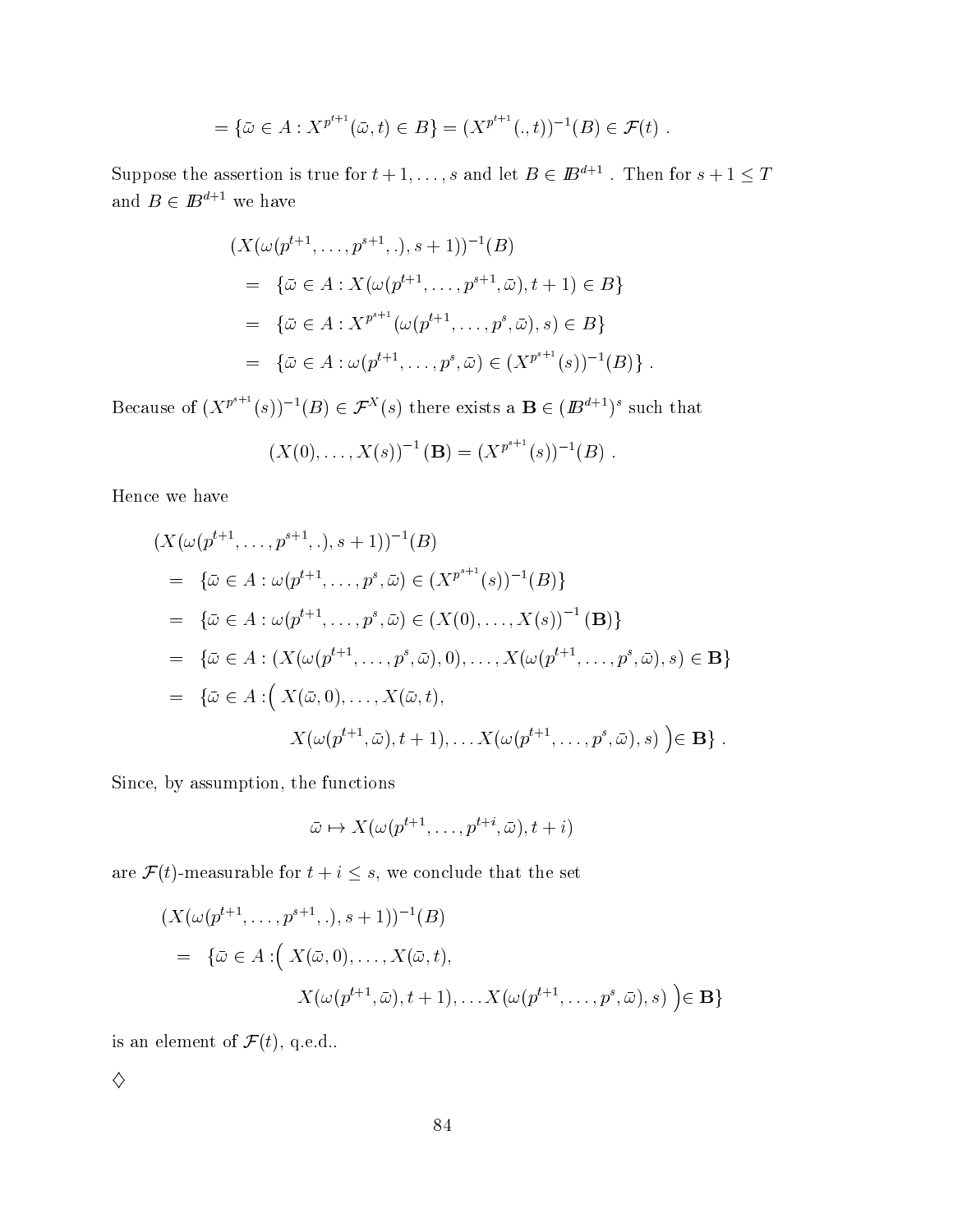**Corollary 4.28** Assume  $\mathbb{F} = \mathbb{F}^{X}$ . Suppose Assumption 4.20 is satisfied and Assumption 4.22 holds with F,  $P(F) = 1$ , and let  $A \subset F \in \mathcal{F}$  with  $P(A) = 1$ . For  $v \in \mathbb{R}^{d+1}$  and  $V(T) \in L^0(\mathcal{F}(T))$  consider the class  $\mathcal{H}^V(A)$  of portfolio processes  $(h, H) \in \mathcal{A}$  satisfying

$$
h = H(0-) = v, \quad H(T) = V(T)
$$

 $and$ 

(4.28) 
$$
\forall (\omega, s) \in A \times T: -\Delta H(\omega, s) \in K(\omega, s)
$$

Then for every  $t \in \{0, \ldots, T-1\}$  the set

$$
\mathcal{H}^V(A,t) := \{ H(t) : (h, H) \in \mathcal{H}^V(A) \}
$$

is  $\mathcal{F}(t)$ -measurable bounded on A, in the sense that there exists a closed-valued,  $\mathcal{F}(t)$ -measurable, multifunction  $\hat{\Lambda}(.t)$  from  $\Omega$  to  $\mathbb{R}^{d+1}$  with bounded values  $\hat{\Lambda}(\omega,t)$ ,  $\omega \in A$  satisfying

$$
(4.29) \qquad \forall \omega \in A : \{H(\omega, t) : H(k) \in \mathcal{H}^V(A, t)\} \subset \hat{\Lambda}(\omega, k) .
$$

Moreover  $\hat{\Lambda}(.,t)$  is polyderal in the sense of Lemma B.8. Hence  $\sup_{\omega \in A} |extr\hat{\Lambda}(\omega,t)|$ is finite and the multifunction  $extr\hat{\Lambda}(k): \omega \mapsto extr\hat{\Lambda}(\omega, t)$  is also  $\mathcal{F}(t)$ -measurable.

**Proof.** The proof is done via induction over the time index. For  $k = 0$  the assertion follows by Theorem 4.27.

Suppose the assertion is true for  $s \leq t$ , then  $\mathcal{H}^V(A, t)$  is  $\mathcal{F}(t)$ -measurable bounded by  $\hat{\Lambda}(\omega, t)$ , i.e., for each  $\omega \in A$  the set  $\{H(\omega, t): H(t) \in \mathcal{H}^V(A, t)\}$  is bounded by  $\hat{\Lambda}(\omega, t)$ and  $\hat{\Lambda}(. , t)$  is a  $\mathcal{F}(t)$ -measurable, closed-valued, polyhedral multifunction. Moreover  $\sup_{\omega \in A} |extr\hat{\Lambda}(\omega, t)|$  is finite and the multifunction  $extr\hat{\Lambda}(., t) : \omega \mapsto extr\hat{\Lambda}(\omega, t)$  is also  $\mathcal{F}(t)$ -measurable.

According to Theorem 1B in Rockafellar (1976) and Lemma B.8 there are finitely many  $W^i(.,t) \in L^0(\mathcal{F}(t))^{d+1}, i = 1, \ldots, m, m \in \mathbb{N}$  such that

$$
\forall \omega \in A : \text{extr}\Lambda(\omega, t) = \{W^i(\omega, t) : i = 1, \ldots, m\} .
$$

Because for ever  $\omega \in A$  the cone  $-K(\omega, t+1) \supset \mathbb{R}^{d+1}$  has full dimension and contains 0 and since  $\hat{\Lambda}(\omega, t)$  is a bounded set, we can apply Lemma 4.26. According to this lemma we have

$$
\forall \omega \in A \; \exists V(\omega, t+t) \in \mathbb{R}^{d+1} : \; \hat{\Lambda}(\omega, t) \subset V(\omega, t+1) - K(\omega, t+1)
$$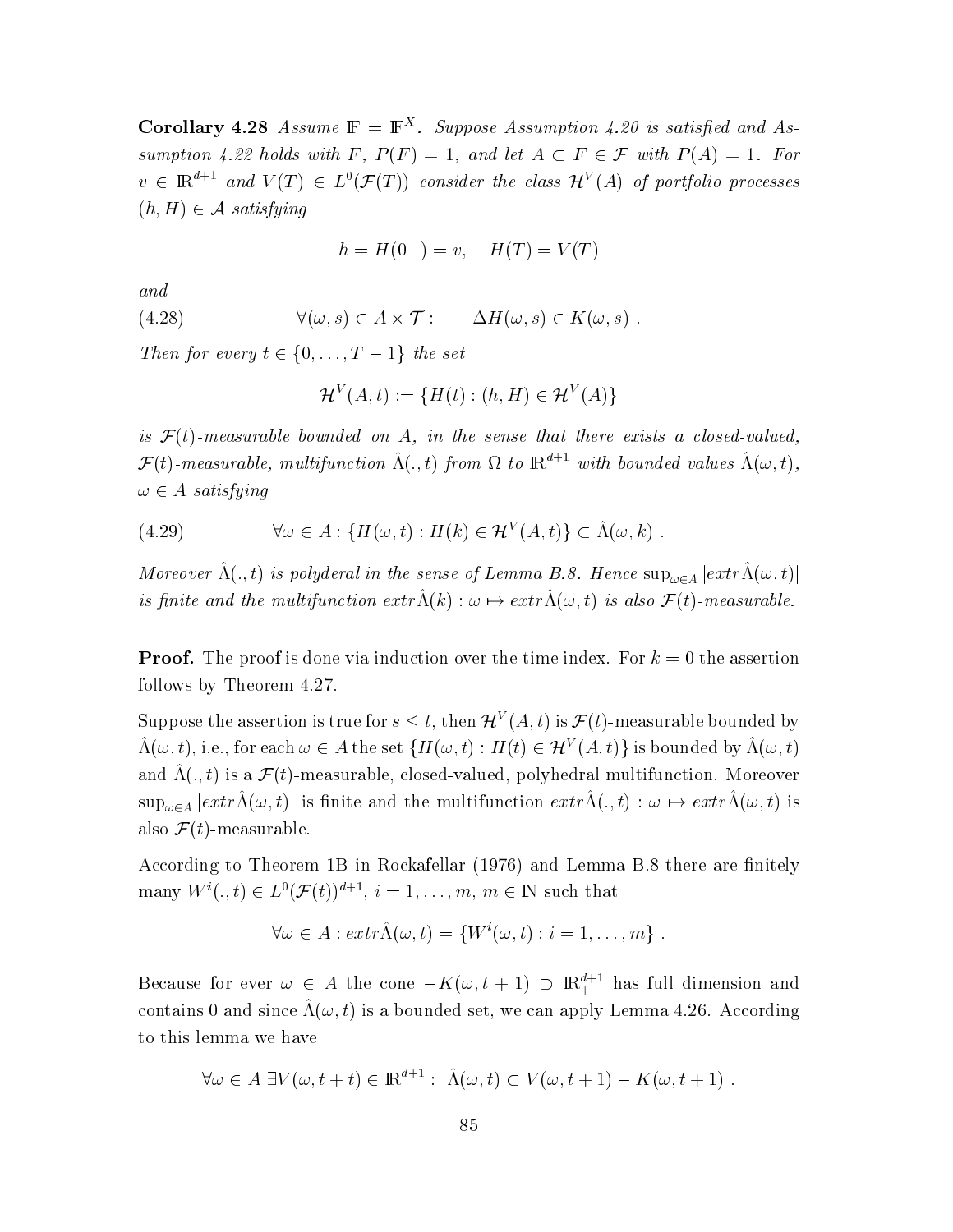This means the multifunction

$$
\omega \mapsto \Theta(\omega) := \{ h \in \mathbb{R}^{d+1} : \hat{\Lambda}(\omega, t) \subset h - K(\omega, t+1) \}
$$

has non-empty values on  $A$ . Observe now that we have

(4.30) 
$$
\Theta(\omega) = \bigcap_{g \in \hat{\Lambda}(\omega, t)} g + K(\omega, t+1) .
$$

In fact  $h \in \Theta(\omega)$  is equivalent to

$$
\forall g \in \Lambda(\omega, t): \quad g \in h - K(\omega, t + 1)
$$

which in turn is equivalent to

$$
\forall g \in \hat{\Lambda}(\omega, t): \quad h \in g + K(\omega, t + 1) .
$$

Thus  $(4.30)$  is true. Consequently, because of

$$
\hat{\Lambda}(\omega, k) = conv(extr(\hat{\Lambda})(\omega, t)) = conv(W^{i}(\omega, t), i = 1, ..., m)
$$

we have

$$
\Theta(\omega) = \bigcap_{i=1,\dots,m} W^i(\omega, t) + K(\omega, t+1) .
$$

Because every  $W^i(.,t)$ ,  $i=1,\ldots,m$ , is  $\mathcal{F}(t) \subset \mathcal{F}(t+1)$ -measurable and  $K(.,t+1)$ is  $\mathcal{F}(t+1)$ -measurable, Corollary 1K and Theorem 1M in Rockafellar (1976) tell us that the multifunction  $\Theta$  is  $\mathcal{F}(t+1)$ -measurable. Hence according to Corollary 1C in Rockafellar (1976) we can select a  $\mathcal{F}(t+1)$ -measurable random vector  $V(., t+1)$ such that

$$
\forall \omega \in A: V(\omega, t+1) \in \Theta(\omega) .
$$

Denote  $\mathcal{H}^{V(t+1),V(T)}(A)$  the subclass of admissible portfolio strategies  $(h,H) \in \mathcal{A}$ satisfying

$$
\forall \omega \in A : H(\omega, T) = V(\omega, T) ,
$$

$$
\forall \omega \in A : V(\omega, t+1) - H(\omega, t+1) \in K(\omega, t+1) ,
$$

 $\forall (\omega, s) \in A \times \{t + 2, \ldots, T\} : -\Delta H(\omega, s) \in K(\omega, s)$ .  $(4.31)$ 

Then according to Theorem 4.27 the set

$$
\mathcal{H}^{V(t+1),V(T)}(A,t+1) := \{ H(t+1) : (h,H) \in \mathcal{H}^{V(t+1),V(T)}(A) \}
$$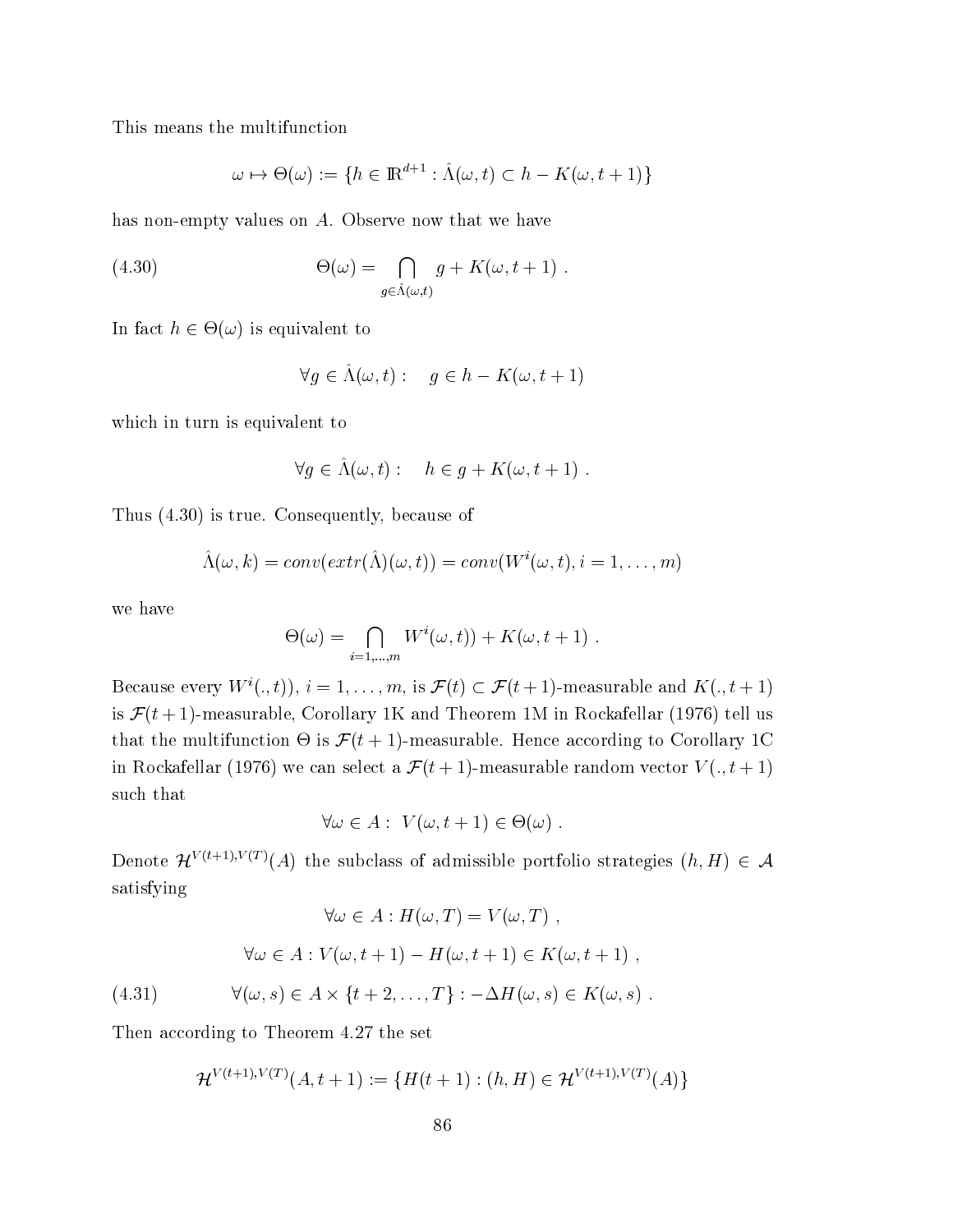is  $\mathcal{F}(t+1)$ -measurable bounded on A, in the following sense: There exists a closedvalued,  $\mathcal{F}(t+1)$ -measurable multifunction  $\hat{\Lambda}(\cdot, t+1)$  with bounded values  $\hat{\Lambda}(\omega, t+1)$ 1)  $\subset \mathbb{R}$  for  $\omega \in A$  and satisfying

$$
\forall \omega \in A : \{ H(\omega, t+1) : H(t+1) \in \mathcal{H}^{V(t+1), V(T)}(A, t+1) \} \subset \hat{\Lambda}(\omega, t+1) .
$$

Moreover  $\hat{\Lambda}(.,t+1)$  is polyhedral in the sense of Lemma B.8 and hence the closedvalued multifunction  $ext{r\hat{\Lambda}}(.,t+1)$  is  $\mathcal{F}(t+1)$ -measurable.

Hence we only need to show that

(4.32) 
$$
\mathcal{H}^{V}(A, t+1) \subset \mathcal{H}^{V(t+1), V(T)}(A, t+1)
$$

in order to conclude the desired assertions for  $\mathcal{H}^V(A, t+1)$ .

In order to verify (4.32) suppose  $(h, H) \in \mathcal{H}^V(A)$ . Then we have

$$
\forall \omega \in A: H(\omega, t) - H(\omega, t+1) \in K(\omega, t+1)
$$

but according to the definition of  $V(.,t+1)$  we also have

$$
\forall \omega \in A: \ V(\omega, k+1) - H(\omega, k) \in K(\omega, t+1)
$$

Because every  $K(\omega, t)$  is a convex cone, this implies

$$
\forall \omega \in A: V(\omega, k+1) - H(\omega, t+1) \in K(\omega, t+1) .
$$

This shows  $(4.32)$  and so the proof is done.

| ٥<br>I<br>i<br>ï<br>I<br>٠ |  |
|----------------------------|--|
| 2<br>٦<br>I<br>i           |  |
| I<br>I                     |  |

**Lemma 4.29** Assume  $\mathbb{F} = \mathbb{F}^{X}$ . Suppose Assumption 4.20 and Assumption 4.22 are satisfied. Let  $v \in \mathbb{R}^{d+1}$  and  $V(T) = C \in \mathcal{F}(T)$  be a contingent claim. Suppose  $(h^n, H^n)_{n \in \mathbb{N}}$  is a sequence of super hedges for C. Then there exists a set A that meets all the assumptions of Corollary 4.28.

**Proof.** First, from the definition of super hedges and because we are working in a discrete time frame, it is easy to see that for every single  $(h^n, H^n)$  we can choose  $A^n$ so as to meet the required assumptions. But then it is clear that  $A = \cap_{n \in \mathbb{N}} A_n$  also meets these assumptions.

♦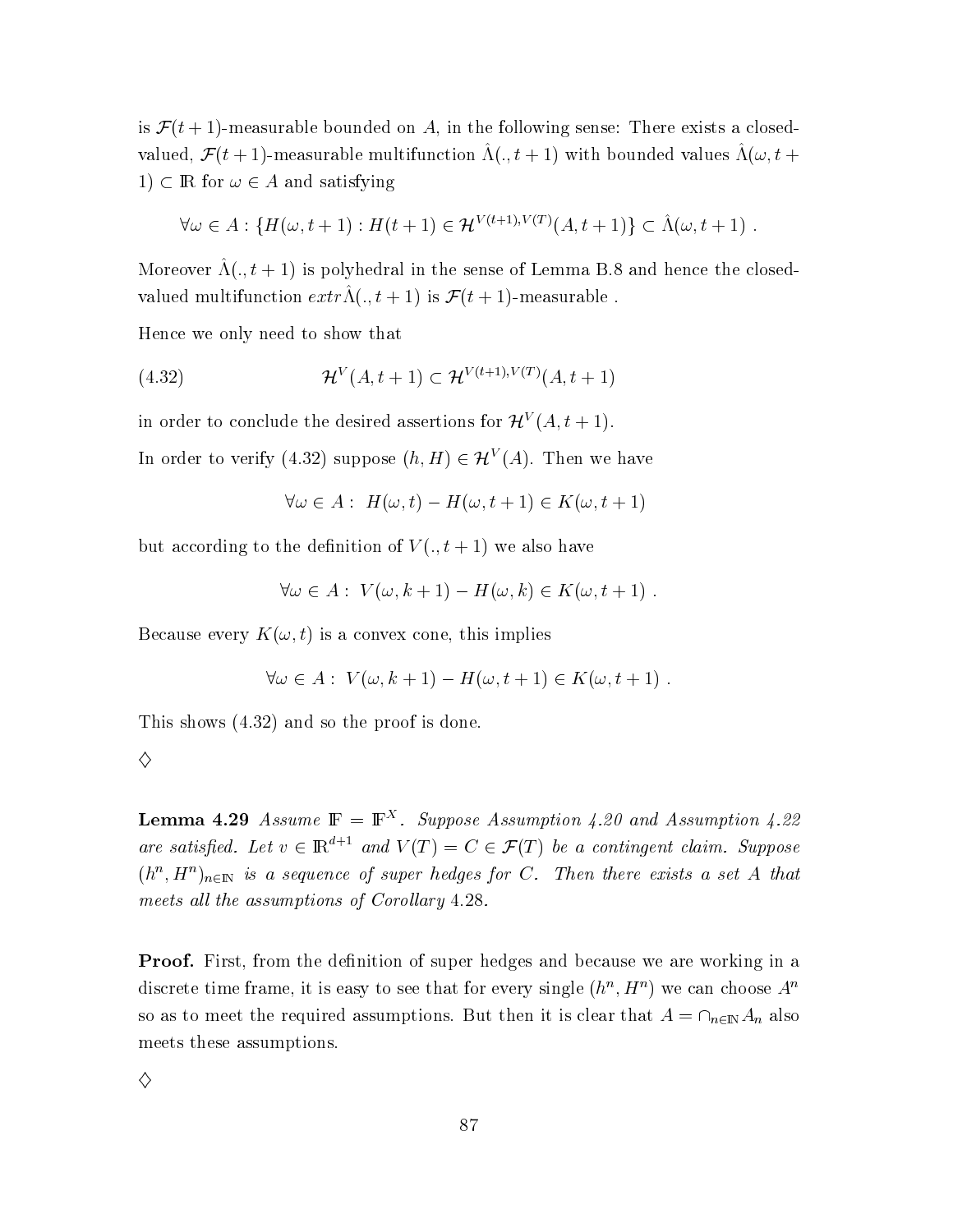**Lemma 4.30** Suppose Assumption 4.20 and Assumption 4.22 are satisfied. Let  $(C^n)_{n\in\mathbb{N}}$  be a sequence of claims converging to C almost surely. Then there exists a claim  $\tilde{C}$  such that almost surely  $C - \tilde{C} \in K(T)$  and

$$
\forall n \in \mathbb{N} : C^n - \tilde{C} \in K(T)
$$

**Proof.** Define the multifunction

$$
\Lambda(\omega) := \{ h \in \mathbb{R}^{d+1} : \forall i \in \{0, ..., d\} : ||h_i|| \le \max(\max_{n \in \mathbb{N}} C_i^n, C_i) \} .
$$

Then  $\Lambda$  is a  $\mathcal{F}(T)$ -measurable polyhedral multifunction and almost surely bounded. Thus Lemma B.8 applies to  $\Lambda$ . So there exist measurable selections  $V^{i}(T)$ ,  $i =$  $1, \ldots, m$ , from  $extr(\Lambda(.))$  such that

$$
\omega \mapsto \bigcap_{i=1,\dots,m} V_i(T) - K(\omega, T)
$$

defines a  $\mathcal{F}(T)$ -measurable multifunction from that we can select a  $\mathcal{F}(T)$ -measurable random vector  $\tilde{C}$  as required (c.f. the proof of Lemma 4.26).

$$
\Diamond
$$

Lemmata 4.29 and 4.30 yield the following

**Proposition 4.31** Assume  $\mathbb{F} = \mathbb{F}^{X}$ . Let Assumption 4.20 and Assumption 4.22 be satisfied. Suppose  $(C^n)_{n\in\mathbb{N}}$  is a sequence of claims converging almost surely to C and  $(h^n, H^n)_{n \in \mathbb{N}}$  is a sequence in A, such that for every  $n \in \mathbb{N}$  the portfolio process  $(h^n, H^n)$  is a super hedge for  $C^n$ . Then there exist a claim  $\tilde{C} = V(T)$  and a set A that meets all the assumptions of corollary 4.28.

### ♦

**Theorem 4.32** Assume  $\mathbb{F} = \mathbb{F}^{X}$  and suppose Assumption 4.20 and Assumption 4.22 are satisfied. Then the set  $C^0$  is closed with respect to almost sure convergence.

**Proof.** Let  $(C^n)_{n\in\mathbb{N}}$  be a sequence in  $\mathcal{C}^0$  converging almost surely to C. We have to show  $C \in \mathcal{C}^0$ .

For every  $n \in \mathbb{N}$  let  $(0, H^n) \in \mathcal{A}$  be a super hedge for  $C^n$ . From Lemma 4.30 and Proposition 4.31 we know that we can find and a set A and a claim  $V(T) = \tilde{C}$  such that  $C - \tilde{C} \in K(T)$  and

$$
\forall n \in \mathbb{N} : C^n - \tilde{C} \in K(T)
$$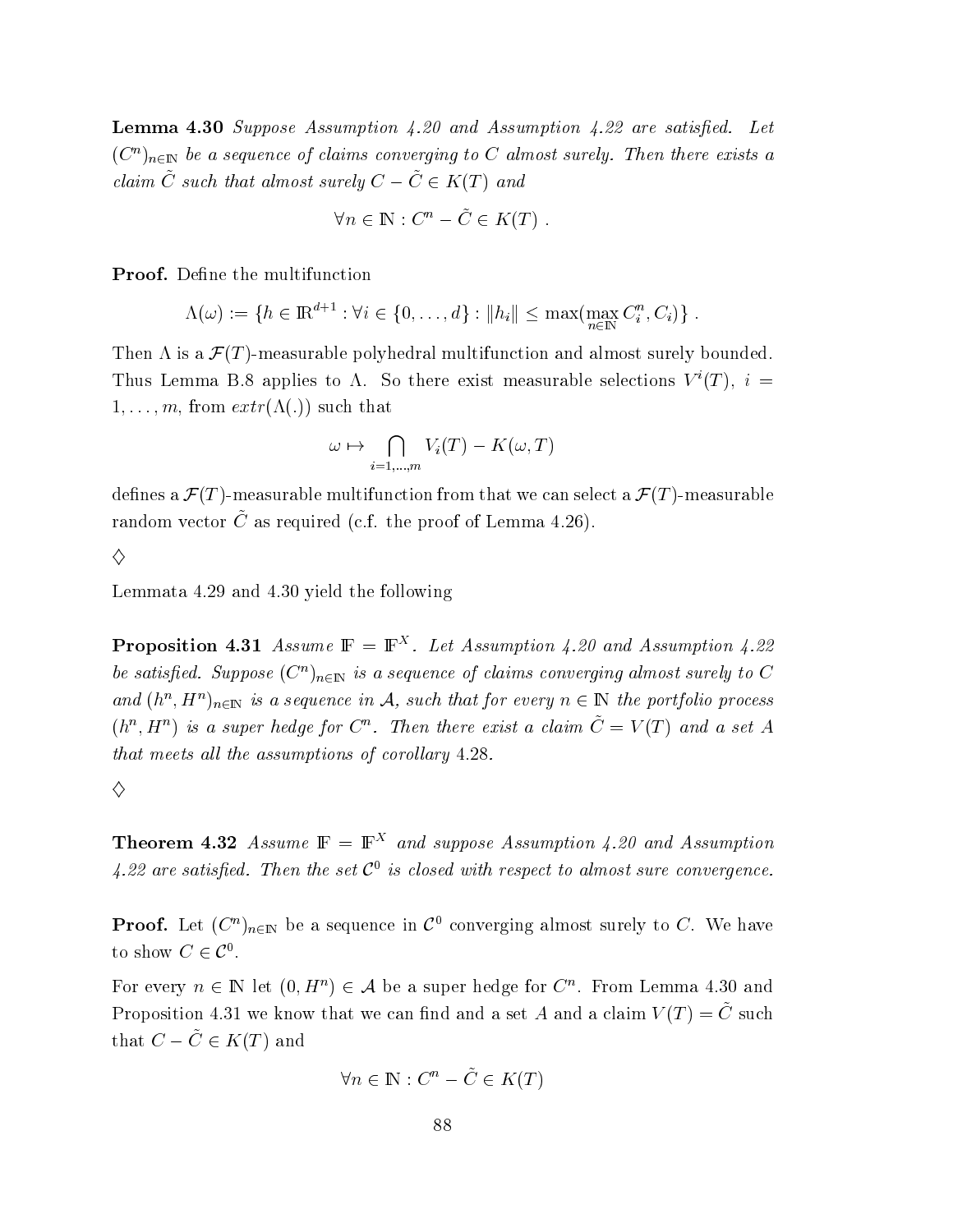so as to meet all the assumptions of Corollary 4.28. According to this Corollary, for every  $\omega \in A$  the sequence

$$
y(\omega) = (0, H^n(\omega, 0), \dots, H^n(\omega, T))_{n \in \mathbb{N}}
$$

is bounded. Hence if we denote  $\Xi(y)$  the set of limit points of a sequence  $y = (y^n)$ with  $y^n = (y_{it}^n) := (y_{it}^n)_{i \in \{0, ..., d\}, t \in \mathcal{T}} \in \mathbb{R}^{(d+1) \times (T+1)}$ , then for all  $\omega \in A$  we have

$$
\Xi(y(\omega)) \neq \emptyset
$$

We want to choose now a  $(h, H)$  such that

$$
\forall \omega \in A: \quad (h, H(\omega, 0), \dots, H(\omega, T)) \in \Xi(y^{\omega})
$$

and  $H$  is  $\mathbb F$ -adapted. Then the proof is done.

In order to choose  $(h, H)$  as desired, it is convenient to focus on the limit points of every single component. For  $(i, t) \in \{0, ..., d\} \times \mathcal{T}$ , we denote  $\Xi_{it}(y_{it})$  the set of limit points of a sequence  $y_{it} = (y_{it}^n)_{n \in \mathbb{N}} \in \mathbb{R}^{\mathbb{N}}$ .

We observe that

$$
\Upsilon(y_{it}) = \begin{cases} \Xi_{it}(y_{it}) & \Xi(y_{it}) \neq \emptyset \\ \mathbb{R} & \text{otherwise} \end{cases}
$$

defines a set-valued function from  $(R)^N$  to R in the sense of Luschgy (1989). Since  $\mathbb R$  is metrizable and  $\sigma$ -compact we are in the situation of Proposition 1 in Luschgy (1985). According to this Proposition, for each  $(i, t) \in \{0, ..., d\} \times \mathcal{T}$  there exists a measurable selection of  $\Upsilon_{it}$ . This means for each  $(i, t) \in \{0, ..., d\} \times \mathcal{T}$  there exists a  $(B^{\mathbb{N}}, B)$  -measurable mapping  $\gamma_{it} : \mathbb{R}^{\mathbb{N}} \to \mathbb{R}$  such that

$$
\forall y_{it} \in \mathbb{R}^{\mathbb{N}} : \gamma_{it}(y_{it}) \in \Upsilon_{it}(y_{it}) .
$$

Consequently, the mapping  $\gamma:\left(\mathbbm{R}^{(d+1)\times(t+1)}\right)^{\mathbbm{N}}\to\mathbbm{R}^{\mathbbm{N}}$  defined by

$$
\gamma(y):=(\gamma_{it}(y_{it}))_{i\in\{0,\dots,d\},\,\,t\in\mathcal{T}}
$$

is  $\left(\left(\boldsymbol{E}^{\mathbb{N}}\right)^{(d+1)\times (T+1)}, \boldsymbol{E}^{\mathbb{N}}\right)$  - measurable and because of  $\left( B^{\mathbb{N}} \right)^{(d+1) \times (T+1)} = \left( B^{(d+1) \times (T+1)} \right)^{\mathbb{N}}$ 

it is also  $((E^{(d+1)\times(T+1)})^{\mathbb{N}}, E^{\mathbb{N}})$ - measurable. We define  $H = (H_i)_{i=0,\dots,d}$  by  $H_i(\omega, t) = \gamma_{it}(y(\omega))$ .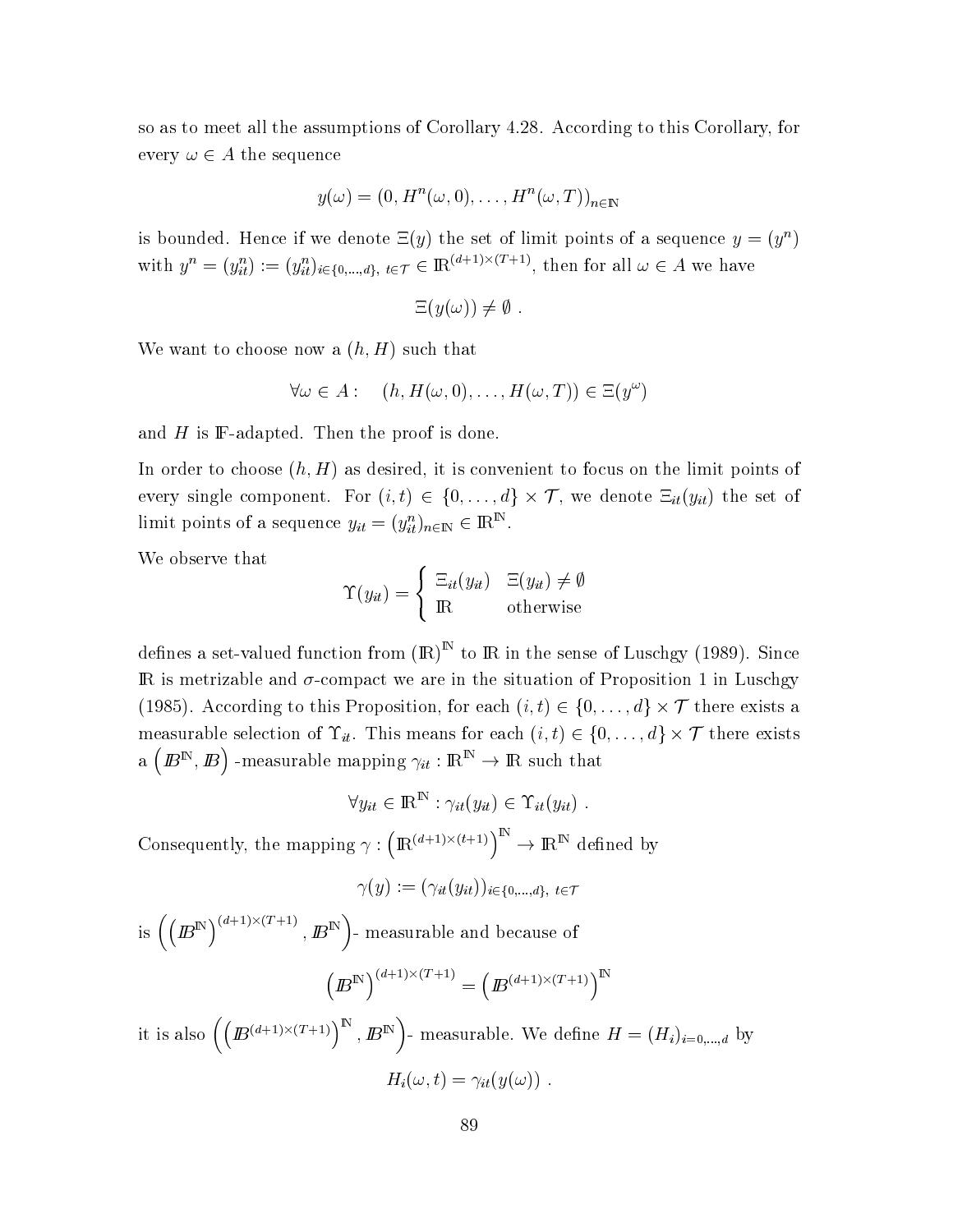We still have to show that H is F-adapted and  $(0, H) \in \mathcal{A}$ .

Therefore, let  $B \in \mathbb{B}$ . Then we have  $\gamma_{it}^{-1}(B) \in \mathbb{B}^{\mathbb{N}}$ . The mapping  $\omega \mapsto y_{it}(\omega)$ is  $(\mathcal{F}(t),\bm{\mathit{B}}^{\text{IN}})$ -measurable, because every  $H^n_i(t)$  is  $(\mathcal{F}(t),\bm{\mathit{B}})$ -measurable. Thus we have

$$
(H_i(t))^{-1}(B) = y_{it}^{-1}(\gamma_{it}^{-1}(B)) \in \mathcal{F}(t) .
$$

Hence  $H$  is  $\mathbb F\text{-adapted}.$ 

In account of  $P(A) = 1, (0, H) \in \mathcal{A}$  will hold, if both of the following (sufficient) conditions  $(4.33)$  and  $(4.34)$  are satisfied:

(4.33) 
$$
\forall \omega \in A, \forall t \in \{0, ..., T\} : -\Delta H(\omega, t) \in K(\omega, k)
$$

(4.34) 
$$
\forall \omega \in A: \quad H(\omega, T) - C(\omega, T) \in K(\omega, T).
$$

In order to verify these conditions, let  $\omega \in A$ . Then for every  $t \in \mathcal{T}$  and all  $n \in \mathbb{N}$ we have

$$
\Delta H^n(\omega, t) \in K(\omega, k)
$$

$$
H^n(\omega, T) - C^n(\omega, T) \in K(\omega, T)
$$

and according to the construction of  $H$  there exists a subsequence  $(H^{n(m)}(\omega))_{m\in\mathbb{Z}}$ (dependent on  $\omega$ ) such that  $H(\omega) = \lim_{m\to\infty} H^{n(m)}(\omega)$ . Hence (4.33) and (4.34) follow from the closedness of the convex cones  $K(\omega,t), t\in\{0,\ldots,T\}.$ 

♦

**Theorem 4.33** Assume  $\mathbb{F} = \mathbb{F}^{\lambda}$  and suppose Assumption 4.20 and Assumption 4.22 are satisfied. Then the set  $\mathcal{C}^0$  is  $L^0(\mathcal{F}(T))$ -closed. Hence there is no free lunch - - -  - -

**Proof.** We are going to show that

$$
\mathcal{C}^0 = \{ C \in \mathcal{C} : \exists H : (0, H) \in \mathcal{A}, H(T) = C \}
$$

is  $L^0(\mathcal{F}(T))$ -closed. Let  $(C^n)_{n\in\mathbb{N}}$  be a sequence in  $\mathcal{C}^0$  converging in  $L^0(\mathcal{F}(T))$  to  $C$ with corresponding super hedges  $(0, H^n)_{n \in \mathbb{N}}$  We have to show  $C \in \mathcal{C}^0$ .  $\bullet$  . The contract of  $\bullet$ 

Since convergence in  $L^0$  means (componentwise) convergence in probability, there exists a subsequence  $(C^{n(m)})_{m\in\mathbb{N}},$  such that  $(C^{n(m)})_{m\in\mathbb{N}}$  converges almost surely to C. The strategy  $(0, H^{n(m)})$  is a super hedge for  $C^{n(m)}$ . From Theorem 4.32 we conclude then, that  $C \in \mathcal{C}^0$  and the proof is done  $\bullet$  . The contract of  $\bullet$ 

♦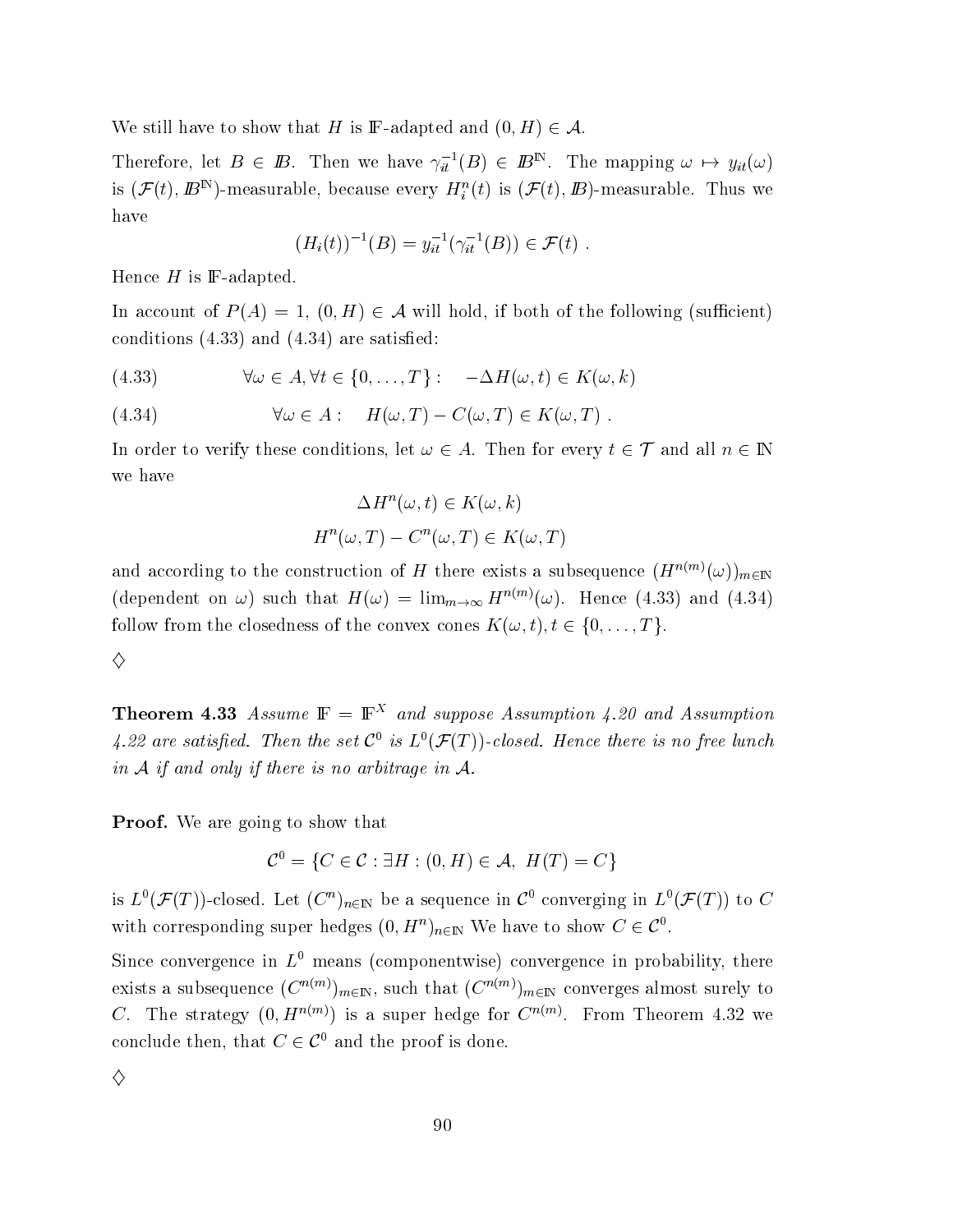# Chapter 5

# Dual Characterization of **Super-Hedging Prices**

Super-hedging a contingent claim is an extension of classical hedging in so far as the value of the terminal portfolio resulting from a superhedging strategy needs not to equal but only to dominate the payoff of the claim at maturity. The super-hedging price for a claim is the minimum initial amount of money needed to super-hedge the claim. In fricitionless markets it does not matter wether the initial capital of a trading strategy is held as a portfolio of assets or as money alone. Since this is different in the presence of transaction costs, it becomes usefull to consider super-hedging initial endowments. Unfortunately, the set of claims that are superhedgeable with a given initial portfolio h is not  $L^0$ -closed in general. For this reason we introduce approximate super-hedging initial endowments (see Definitions 5.4).

We are going to derive a dual characterization of the set of approximate superhedging initial endowments for a European claim  $C$  in a discrete time market with differential cone constraints. Then we show that under the non-degeneracy Assumption 4.22, the set of claims that are super-hedgeable without any initial capital is closed with respect to a suitable topology. This enables us to prove that the sets of approximate and exact super-hedging initial endowments are equal. As a consequence, the expectation representation formula for the approximate super-hedging price for  $C$  then is also valid for exact super-hedging. Moreover this implies, that under our assumptions the definition of super-hedging given in Jouini (1995) and the usual definition of exact super-hedging are equivalent. The latter result can be seen as a significant extension of a similar proposition that as been proven by Koehl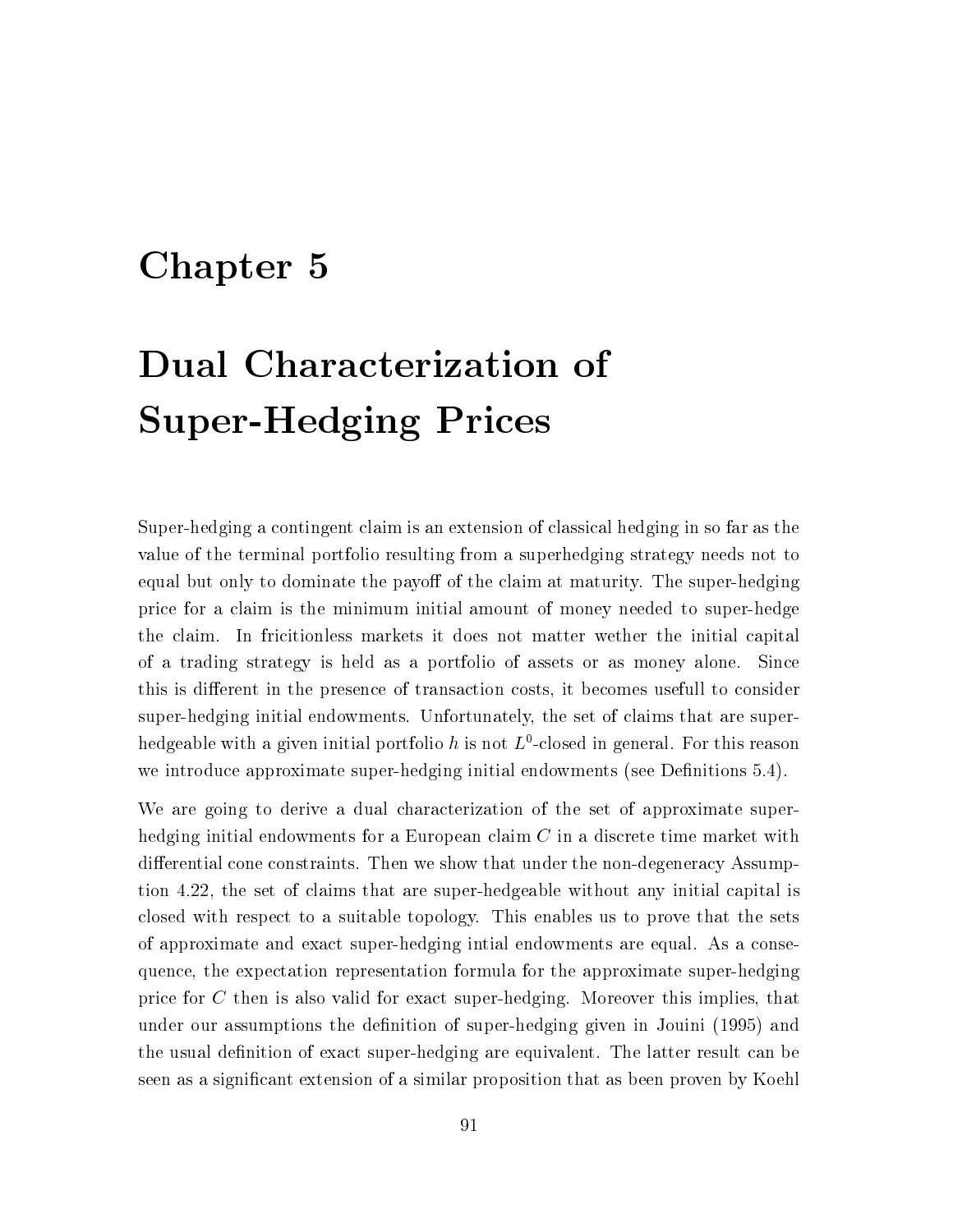et. al. (1999). In fact, they proofed the equality of superhedging-prices prices in the sense of Jouini (1995) and exact super-hedging prices only for claims that are classical hedgeable in a discret time market with two assets.

In Section 5.3 we shortly discuss the question wether there exists an analogue to the Optional Decomposition Theorem by Kramkov (1996). Indeed we can deduce an assertion that resembles somehow an Optional Decomposition Theorem, but unfortunately this resemblance brings only little returns.

#### $5.1$ **General Case**

**Definitions 5.1** A claim  $C \in \mathcal{C} = L^0 = (L^0(\mathcal{F}(T)))^{d+1}$  is called marketable, if the claim C is super-hedgeable by some  $(h^C, H^C) \in A^P$  and the claim  $-C$  is superhedgeable by some  $(h^{-C}, H^{-C}) \in \mathcal{A}^P$ . Denote  $\mathcal{C}^m$  the class of marketable claims.

For  $(Q, R) \in \mathcal{P}$  and  $i \in \{0, ..., d\}$  we define the measures  $R_i(T)X_i(T)Q$  by

$$
\frac{dR_i(T)X_i(T)Q}{dP} := R_i(T)X_i(T)\frac{dQ}{dP}
$$

and write shortly

$$
L^1_{(Q,R)} := \bigotimes_{i=0,\dots,d} L^1(R_i(T)X_i(T)Q, \mathcal{F}(T)) \ .
$$

**Remarks 5.2** If  $C \in \bigcap_{(Q,R)\in\mathcal{P}} L^1_{(Q,R)}$  and  $(h,H) \in \mathcal{A}$  is a super-hedge for C, then from Theorem 3.9 we have  $(h, H) \in \mathcal{A}^{\mathcal{P}}$ , i.e.,  $H(R \star X)$  is a Q-supermartingale for every  $(Q, R) \in \mathcal{P}$  and moreover

(5.1) 
$$
\sup_{(Q,R)\in\mathcal{P}} E_Q[C(R(T)\star X(T))] \le h(R(0)\star X(0))
$$

If  $C \in L^0$  is super-hedgeable by some  $(h, H) \in \mathcal{A}^p$ , then for all  $(Q, R) \in \mathcal{P}$  we have

(5.2) 
$$
E_Q[C(R(T) * X(T))] \le h(R(0) * X(0)) < \infty.
$$

Thus from the definition of  $\mathcal{C}^m$  we conclude that for all  $(Q, R) \in \mathcal{P}$  and for all  $C\in\mathcal{C}^m$ :

$$
-\infty < E_Q[C(R(T) \star X(T))] < \infty
$$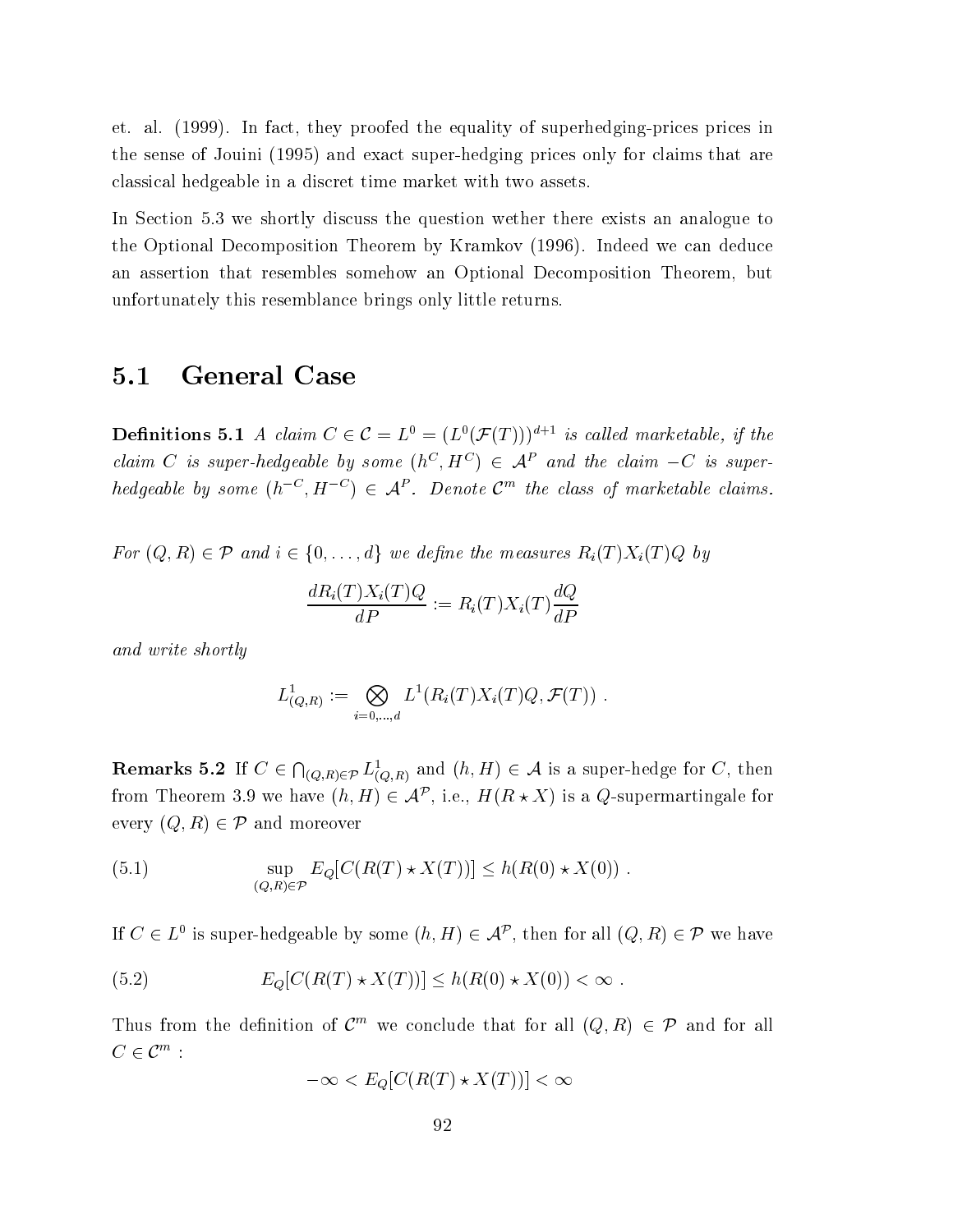which means that

$$
\forall (Q, R) \in \mathcal{P} \,\forall C \in \mathcal{C}^m : C(R(T) \star X(T)) \in L^1(Q) .
$$

However, we point out that this conclusion would be false, if we replaced  $A^{\mathcal{P}}$  by A in the definition of  $\mathcal{C}^m$ . This is seen from Example 5.3 were we consider a claim that is superhedgeable by a strategy  $(h, H) \in \mathcal{A} \setminus \mathcal{A}^{\infty}$  (also c.f. Remark 3.10).

 $\diamondsuit$ 

**Exampel 5.3** Consider a market with two assets  $i = 0, 1$  that are traded at time points  $t \in \mathcal{T} = \{0, 1, 2\}$ . Let

$$
K_0'(t) = \{(1,1)\} \quad , \ t = 0, 1, 2 \ ,
$$

which means, that there are no transaction costs and suppose  $\mathcal{P} \neq \emptyset$ . Then

$$
\forall (Q, R) \in \mathcal{P} \,\forall t \in \mathcal{T} : R(t) = 1 .
$$

Denote  $X_1(t)$  the price of asset 1 at time  $t \in \mathcal{T}$  in units of asset 0. Suppose that there is a  $(Q, R) \in \mathcal{P}$  such that

$$
L^1(\Delta X_1(2)Q) \neq L^0(\mathcal{F}(1))
$$

Choose an arbitrary  $G \in L^0(\mathcal{F}(1)) \setminus L^1(\Delta X_1(2)Q)$ . Then the claim

$$
C := (-GX_1(1), G)
$$

is super-hedgeable by the portfolio processes  $(h, H) \in \mathcal{A}$  with

$$
0 = h = H(0) \quad , \quad C = H(1) = H(2)
$$

Moreover, the claim  $-C$  is hedgeable by  $(0, -H)$ . It is obvious that  $(0, H)$  and  $(0, -H)$  are the cheapest super-hedges for C resp.  $-C$ . So, if we can show, that  $(0, H), (0, -H) \notin \mathcal{A}^{\mathcal{P}}$ , then we are sure that  $C \notin \mathcal{C}^m$ . In fact, because of  $G \in$  $L^0(\mathcal{F}(1)) \setminus L^1(\Delta X_1(2)Q)$  we have

$$
CX(2) = H(2)X(2) = H_0(2) + H_1(2)X_1(2) = G\Delta X_1(2) \notin L^1(\Delta X_1(2)Q)
$$

for some Q with  $(Q, R) \in \mathcal{P}$ . This implies  $(0, H), (0, -H) \notin \mathcal{A}^{\mathcal{P}}$  and according to Remark 5.2 we have  $C \notin \bigcap_{(Q,R)\in\mathcal{P}} L^1_{(Q,R)}$ .

 $\diamondsuit$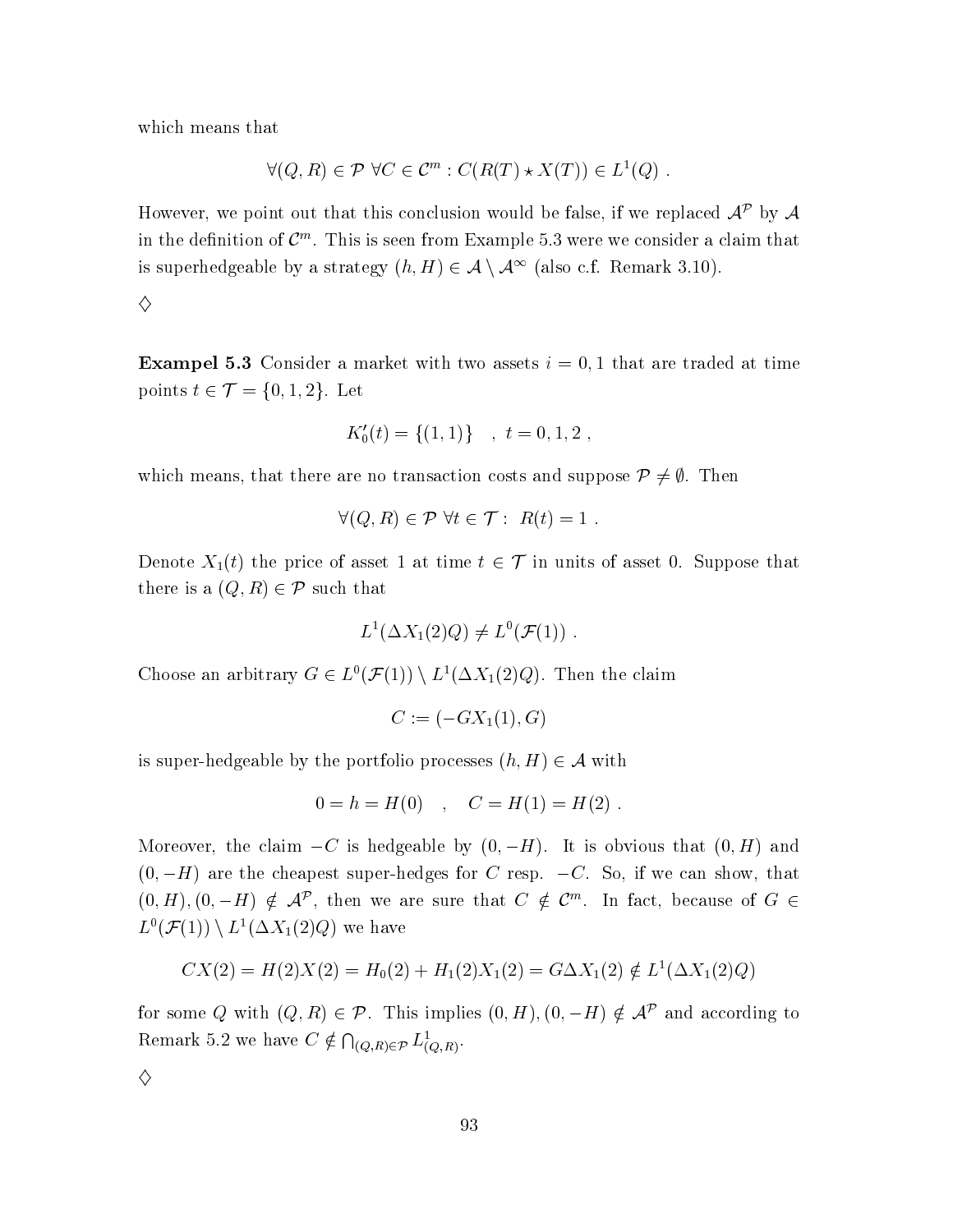**Definitions 5.4** Define the multifunction  $\Gamma$  from  $L^0$  to  $\mathbb{R}^{d+1}$  by

$$
\Gamma(C) := \{ h \in \mathbb{R}^{d+1} : \exists (h, H) \in \mathcal{A} : H(T) - C \in K(., T) \text{ a.s.} \},
$$

the set of super-hedging initial endowments for a claim  $C \in L^0$ .

For  $(Q, R) \in \mathcal{P}$  we define the multifunction  $\hat{\Gamma}_{(Q,R)}$  from  $L^1_{(Q,R)}$  to  $\mathbb{R}^{d+1}$  by

$$
\hat{\Gamma}_{(Q,R)}(C) := \{ h \in \mathbb{R}^{d+1} : \exists (C^n, h^n)_{n \in \mathbb{N}} : h^n \in \Gamma(C^n), C^n \in L^1_{(Q,R)}, C^n \xrightarrow{L^2_{(Q,R)}} C, h^n \to h \} .
$$

The multifunction  $\hat{\Gamma}$  from  $\bigcap_{(Q,R)\in\mathcal{P}} L^1_{(Q,R)}$  to  $\mathbb{R}^{d+1}$  is defined by

$$
\widehat{\Gamma}(C) := \bigcap_{(Q,R)\in\mathcal{P}} \widehat{\Gamma}_{(Q,R)}(C)
$$

We understand  $\hat{\Gamma}(C)$  as the set of approximate super-hedging initial endowments for a claim  $C \in L^1_{(O,R)}$ . In a smilar way we also define the multifunctions  $D_{(Q,R)}$  from  $L^1_{(Q,R)}$  to  $\mathbb{R}^{d+1}$  by

$$
D_{(Q,R)}(C) = \{ h \in \mathbb{R}^{d+1} : E_Q[C(R(T) \star X(T))] \le h(R(0)X(0)) \}
$$

and D from  $\bigcap_{(Q,R)\in\mathcal{P}} L^1_{(Q,R)}$  to  $\mathbb{R}^{d+1}$  by

$$
D(C) = \bigcap_{(Q,R)\in\mathcal{P}} D_{(Q,R)}(C) .
$$

|    | i |
|----|---|
|    |   |
|    |   |
| I  |   |
|    |   |
| S  |   |
|    |   |
|    |   |
|    |   |
|    | ı |
|    |   |
|    | I |
| î, |   |
|    | I |
|    | i |
|    | I |
|    | I |

**Remark 5.5** Note that  $\Gamma(C) \neq \emptyset$ , if and only if C is super-hedgeable. Moreover we have

$$
\forall C \in \bigcap_{(Q,R) \in \mathcal{P}} L^1_{(Q,R)}: \quad \Gamma(C) \subseteq \hat{\Gamma}_{(Q,R)}(C) .
$$

This is true, because for  $h \in \Gamma(C)$  we could choose  $(C^n, h^n) = (C, h)$  for all  $n \in \mathbb{N}$ , whereas in the case  $\Gamma(C) = \emptyset$  the inclusion is trivial.

From the definitions of  $\Gamma$  and  $\hat{\Gamma}$  it is also clear that both multifunctions coincide, if  $\Omega$  or  $\mathcal F$  has finitely many elements.

One reason for the consideration of  $\hat{\Gamma}_{(Q,R)}(C)$  is, that in general markets the multifunction  $\hat{\Gamma}_{(Q,R)}(C)$  is always closed (see the appendix on multifunctions for definitions), whereas  $\Gamma$  is neither closed-valued nor closed, in general. However, we will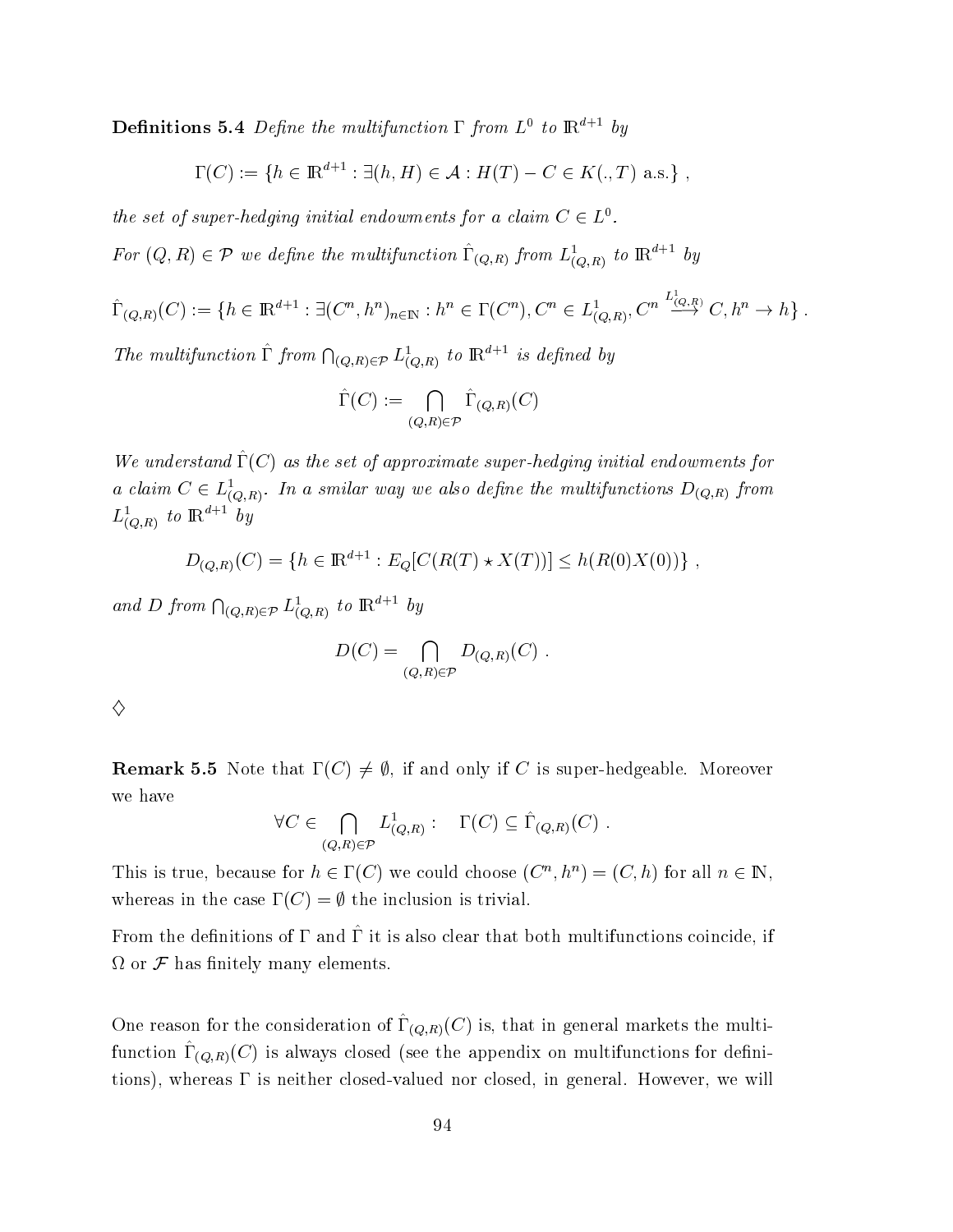see that under the non-degeneracy Assumption 4.22 the multifunction  $\Gamma^{-1}$  is  $L^1_{(Q,R)}$ closed for every  $(Q, R) \in \mathcal{P}$ . This property will enable us to prove  $\Gamma(C) = D(C)$  for every  $C \in L^1_{(Q,R)}$  in the subsequent section. Our aim in this section is to show

(5.3) 
$$
\forall C \in \bigcap_{(Q,R) \in \mathcal{P}} L^1_{(Q,R)}: \quad \hat{\Gamma}(C) = D(C) .
$$

We proceed as follows. Starting from the obvious inclusion

$$
\forall (Q, R) \in \mathcal{P} \ \forall C \in L^1_{(Q, R)}: \quad \Gamma \subseteq D \subseteq D_{(Q, R)}
$$

we show

$$
\forall (Q, R) \in \mathcal{P} \ C \in L^1_{(Q,R)} : \hat{\Gamma}_{(Q,R)} \subseteq D_{(Q,R)}
$$

by demonstrating that  $\hat{\Gamma}_{(Q,R)}$  is the smallest  $L^1_{(Q,R)}$ -closed multifunction containing  $\Gamma$ . This then implies  $\hat{\Gamma} \subseteq D$  on  $\bigcap_{(Q,R)\in\mathcal{P}} L^1_{(Q,R)}$ . The inclusion  $D \subseteq \hat{\Gamma}$  will result from

$$
\forall (Q, R) \in \mathcal{P} \,\,\forall C \in L^1_{(Q,R)} : D(C) \subseteq \Gamma_{(Q,R)}(C)
$$

This is obtained by applying for each  $(Q, R) \in \mathcal{P}$  a separating hyperplane theorem to the disjoint sets  $\hat{\Gamma}_{(Q,R)}^{-1}(0)$  and  $\{C-h\}$  with  $h \notin \hat{\Gamma}_{(Q,R)}(C)$ .

## **Remark 5.6** For  $(Q, R) \in \mathcal{P}$  we have  $\Gamma \subseteq D \subseteq D_{(Q,R)}$  on  $L^1_{(Q,R)}$ .

In fact, suppose  $C \in L^1_{(Q,R)}$  and  $h \in \Gamma(C)$ . Then there exists a portfolio process  $(h, H) \in \mathcal{A}$  that super-hedges C. Then the assertion follows from Lemma 3.9. The case  $\Gamma(C) = \emptyset$  is trivial.

 $\diamond$ 

**Lemma 5.7** For every  $(Q, R) \in \mathcal{P}$  the multifunction  $\hat{\Gamma}_{(Q,R)}$  is the smallest  $L^1_{(Q,R)}$ . closed multifunction containing  $\Gamma$ .

**Proof.** i) The  $L^1_{(Q,R)}$ -closedness of  $\hat{\Gamma}_{(Q,R)}$  is a consequence of Proposition B.2.

ii) For every  $L^1_{(Q,R)}$ -closed multifunction F containing  $\Gamma$  we have  $\hat{\Gamma}_{(Q,R)} \subseteq F$ : If we have  $\Gamma_{(Q,R)}(C) = \emptyset$  for some  $C \in L^1_{(Q,R)}$ , then according to Remark 5.5 this results in  $\Gamma(C) = \emptyset$  and there is nothing to show for this C. In the case  $\Gamma(C) \neq \emptyset$  we can choose  $h \in \hat{\Gamma}_{(Q,R)}(C)$ . Then there exists a sequence  $(C^n, h^n)_{n \in \mathbb{N}}$  in  $L^1_{(Q,R)}$  such that

$$
\forall n \in \mathbb{N} \quad h^n \in \Gamma(C^n) \subseteq F(C^n) \ ,
$$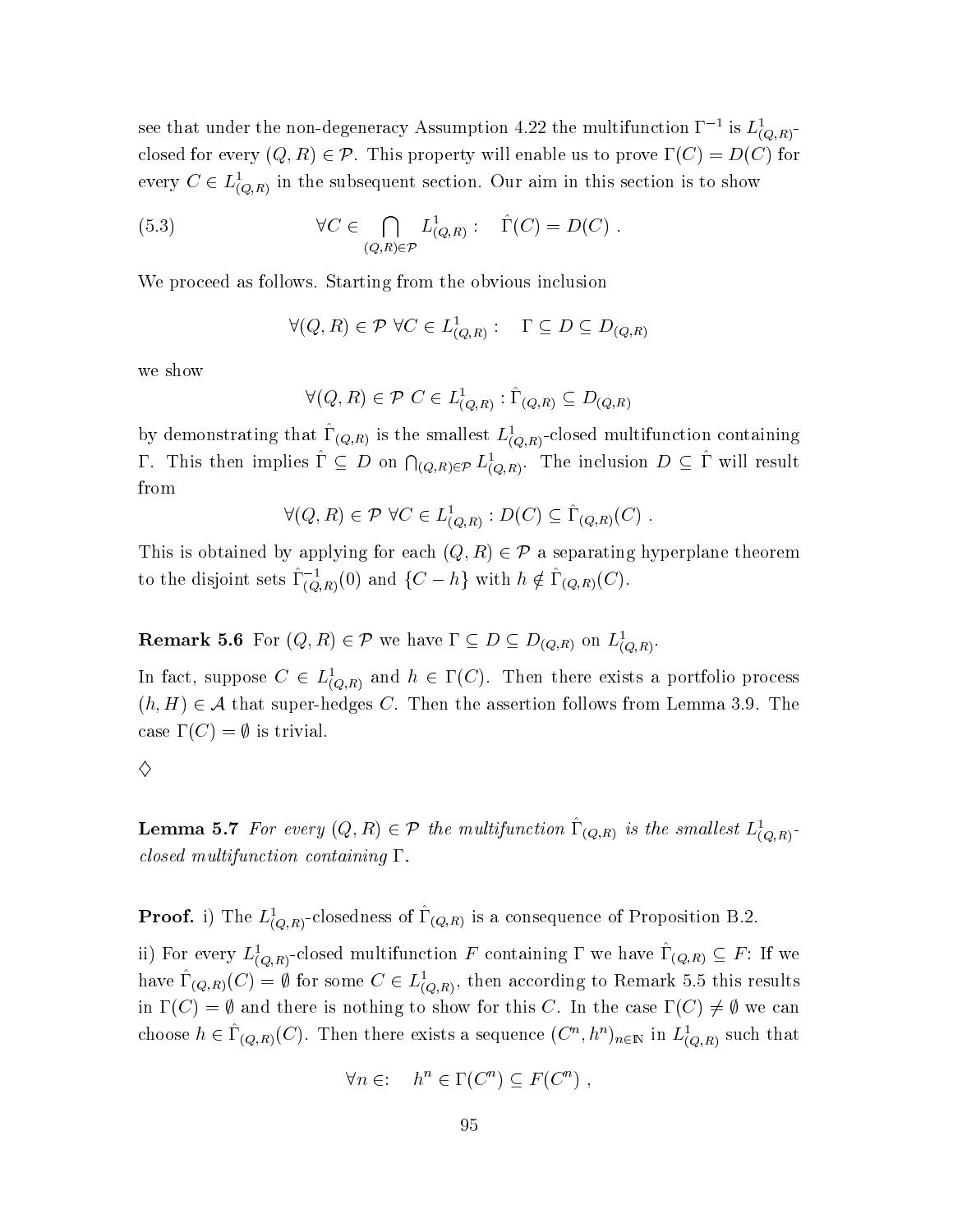and

$$
C^n \stackrel{L^1_{(Q,R)}}{\longrightarrow} C \quad , \quad h^n \to h \ .
$$

From the closedness of F and Remark B.3 then, we conclude  $h \in F(C)$ .

♦

**Remark 5.8** According to Remark B.3, the  $L^1_{(\bar{Q},\bar{R})}$ -closedness of  $\hat{\Gamma}_{(Q,R)}$  implies that  $\hat{\Gamma}_{(Q,R)}$  and  $\hat{\Gamma}_{(Q,R)}^{-1}$  are closed-valued. ♦

**Lemma 5.9** We have  $\hat{\Gamma} \subseteq D$  on  $\bigcap_{(Q,R)\in\mathcal{P}} L^1_{(Q,R)}$ . In particular, we have

$$
\forall (Q, R) \in \mathcal{P} \forall C \in L^1_{(Q,R)}: \quad \widehat{\Gamma}_{(Q,R)}(C) \subseteq D_{(Q,R)}(C)
$$

**Proof.** According to Remark 5.6 we have  $\Gamma \subseteq D_{(Q,R)}$  for every  $(Q,R) \in \mathcal{P}$ . It is straighforward to verify that every  $D_{(Q,R)}$  is  $L^1_{(Q,R)}$ -closed. Thus according to Lemma 5.7 we have  $\hat{\Gamma}_{(Q,R)} \subseteq D_{(Q,R)}$  for every  $(Q,R) \in \mathcal{P}$ . This finally implies

$$
\hat{\Gamma} = \bigcap_{(Q,R)\in\mathcal{P}} \hat{\Gamma}_{(Q,R)} \subseteq \bigcap_{(Q,R)\in\mathcal{P}} D_{(Q,R)} = D.
$$

♦

**Theorem 5.10** We have  $D \subseteq \hat{\Gamma}$  on  $\bigcap_{(O,R)\in\mathcal{P}} L^1_{(Q,R)}$ .

**Proof.** This proof actually is a discrete time version of the proof of Theorem 8.10. The two proofs differ only in some technical matters.

Suppose  $C \in \bigcap_{(Q,R)\in \mathcal{P}} L^1_{(Q,R)}.$ 

i) First, we consider the case  $\hat{\Gamma}(C) \neq \emptyset$  and prove that for every  $(Q, R) \in \mathcal{P}$  we have  $D(C) \subseteq \hat{\Gamma}_{(Q,R)}(C)$ . For the case  $\hat{\Gamma}(C) = \emptyset$  see ii).

For a fixed but arbitrary  $(\bar{Q}, \bar{R}) \in \mathcal{P}$  let us choose an arbitrary  $h \notin \hat{\Gamma}_{(\bar{Q}, \bar{R})}(C)$ . We are going to show

$$
h \notin D(C) = \bigcap_{(Q,R) \in \mathcal{P}} D_{(Q,R)}(C)
$$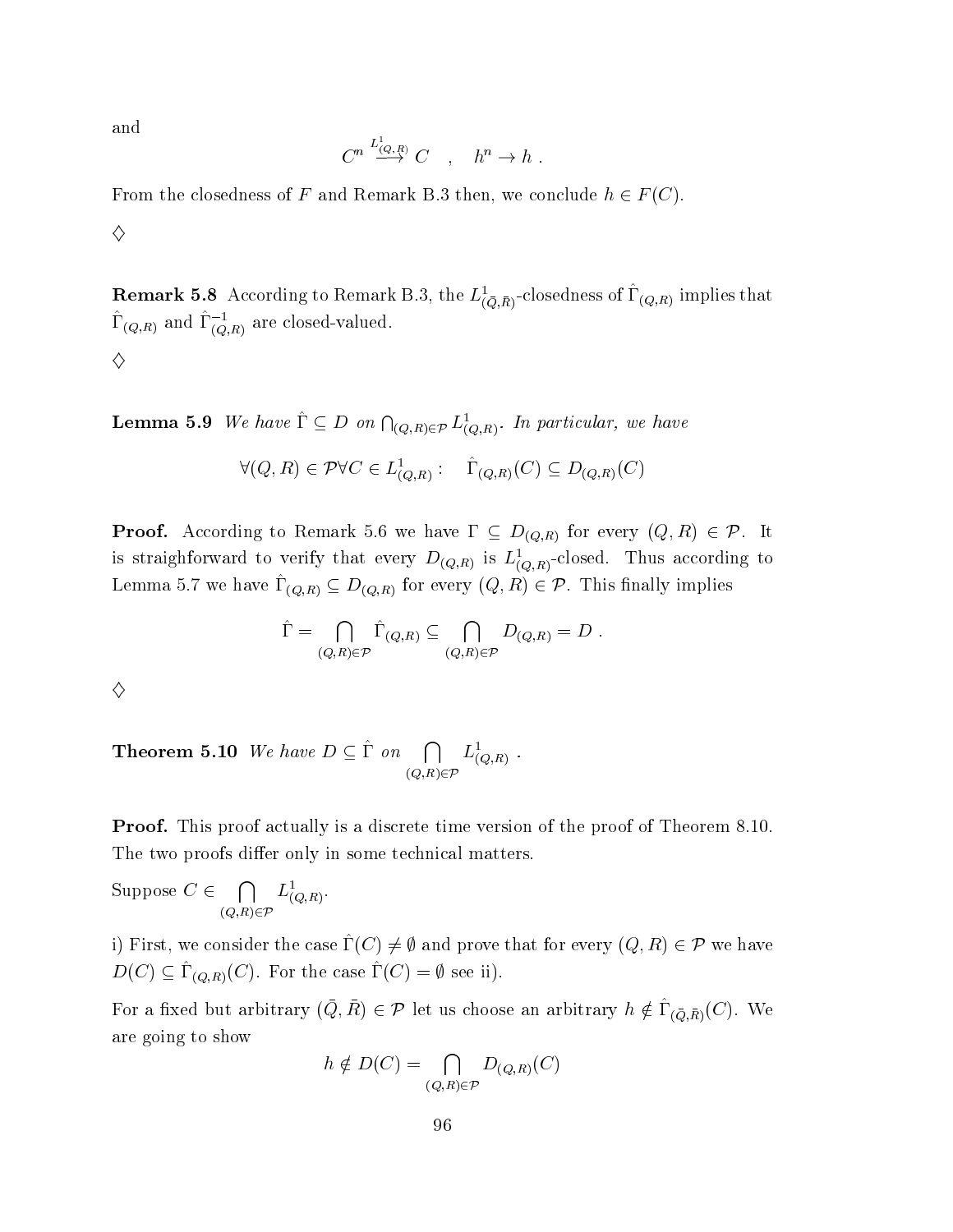by specifying a  $(\tilde{Q}, \tilde{R}) \in \mathcal{P}$  satisfying

$$
E_{\tilde{Q}}[C(\tilde{R}(T) \star X(T))] > h(\tilde{R}(0) \star X(0)).
$$

From  $h \notin \hat{\Gamma}_{(\bar{Q},\bar{R})}(C)$  we have  $C \notin \hat{\Gamma}_{(\bar{Q},\bar{R})}^{-1}(h)$ . This is equivalent to  $C-h \notin$  $\hat{\Gamma}_{(\bar{Q},\bar{R})}^{-1}(0)$ . According to Remark 5.8, the convex set  $\hat{\Gamma}_{(\bar{Q},\bar{R})}^{-1}(x)$  is  $L^1_{(\bar{Q},\bar{R})}$ -closed for every  $x \in \mathbb{R}^{d+1}$ . Hence  $\{(C - h)\}$  and  $\hat{\Gamma}_{(\bar{Q}, \bar{R})}^{-1}(0)$  are strictly separated by<br>some  $\rho = (\rho_0, \ldots, \rho_d) \in L^{\infty} = (L^{\infty}(P, \mathcal{F}(T)))^{d+1}$ . This means there exists a  $\rho = (\rho_0, \ldots, \rho_d) \in L^{\infty}$  such that

(5.4) 
$$
\sup_{V \in \hat{\Gamma}_{(\bar{Q},\bar{R})}^{-1}(0)} E_{\bar{Q}}[(V(\bar{R}(T) \star X(T) \star \rho)] < E_{\bar{Q}}[(C - h)(\bar{R}(T) \star X(T) \star \rho)]
$$

Since  $V \in \hat{\Gamma}_{(\bar{Q},\bar{R})}^{-1}(0)$  is equivalent with  $0 \in \hat{\Gamma}_{(\bar{Q},\bar{R})}(V)$  and because of  $\hat{\Gamma}_{(\bar{Q},\bar{R})}(V) \subseteq$  $D_{(\bar{Q},\bar{R})}(V)$  (see Lemma 5.9) we have

$$
\sup_{V \in \hat{\Gamma}_{(\bar{Q},\bar{R})}^{-1}(0)} E_{\bar{Q}}[V(T)(\bar{R}(T) \star X(T) \star \rho(T))] \le 0
$$

As the claim  $V \equiv 0$  obviously is an element of  $\hat{\Gamma}_{(\bar{Q},\bar{R})}^{-1}(0)$ , we actually have equality. From

$$
\forall \omega \in \Omega : \mathbb{R}_+^{d+1} \subset K(\omega, T)
$$

and  $-K(T) \subset \hat{\Gamma}_{(\bar{Q},\bar{R})}^{-1}(0)$  we see that

$$
\forall i \in \{0, \ldots, d\} : \rho_i \geq 0
$$

is a necessary condition for  $(5.4)$  to hold.

If we define

$$
Z(T) := R(T) \star \rho
$$

then we have  $Z(T) \star X(T) \in L^1_{\overline{Q}}$ .

Let us define a  $\mathbb{R}^{d+1}$ -valued process  $Z = (Z(t))_{t \in \mathcal{T}}$  by

$$
Z_i(t) := \frac{E_Q[Z_i(T)X_i(T)|\mathcal{F}(t)])}{X_i(t)} \quad , \ t \in \mathcal{T}, \ i \in \{0, \ldots, d\}
$$

Then the separation inequality  $(5.4)$  can be written as

$$
(5.5) \quad 0 = \sup_{V \in \hat{\Gamma}_{(\vec{Q},\vec{R})}^{-1}(0)} E_P[V(T)(Z(T) \star X(T))] < E_P[(C-h)(Z(T) \star X(T))] \; .
$$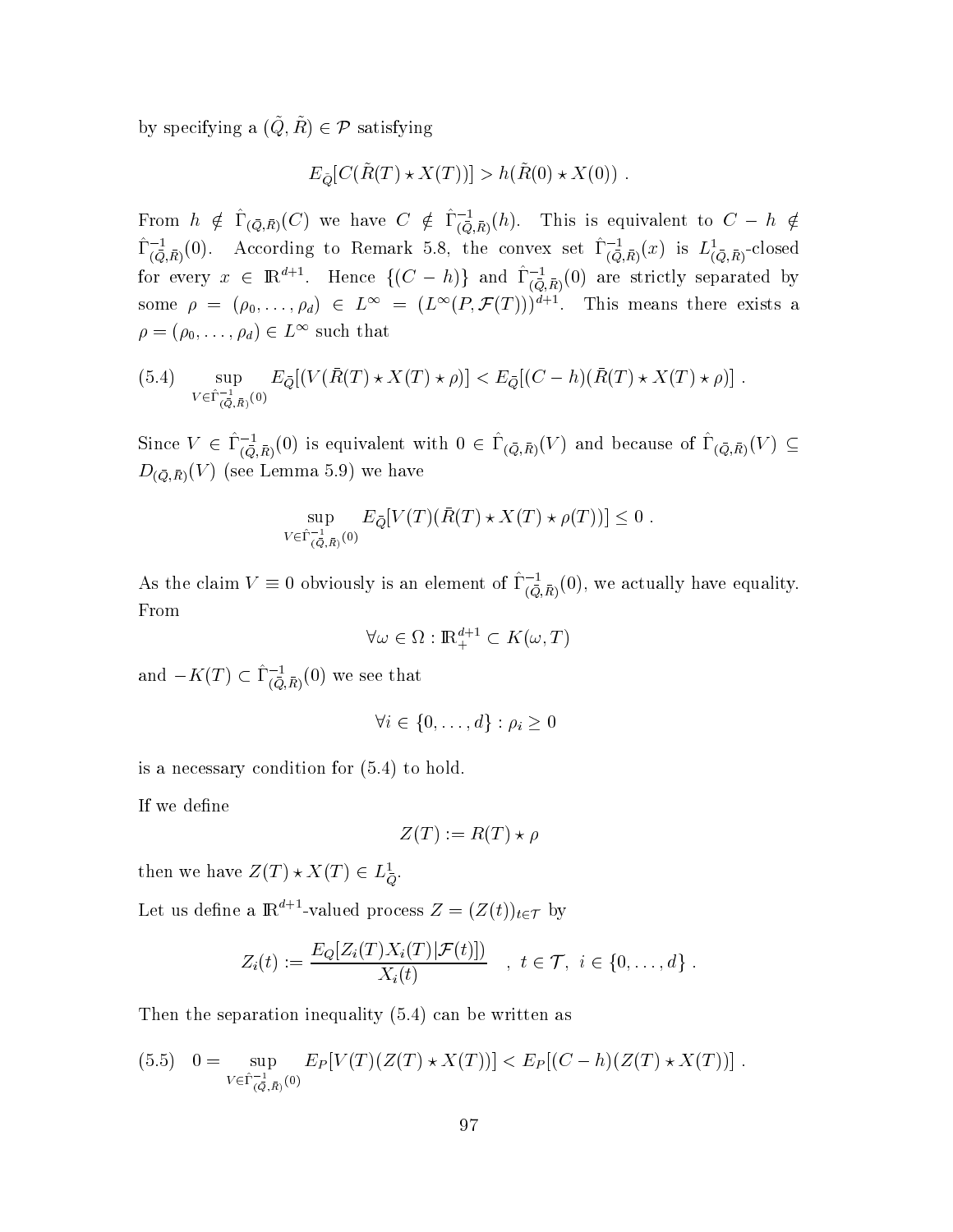Note also that in account of

$$
\sup_{V \in \hat{\Gamma}_{(\bar{Q},\bar{R})}^{-1}(h)} E_{\bar{Q}}[(V-h)(\bar{R}(T) \star X(T) \star \rho)] = \sup_{V \in \hat{\Gamma}_{(\bar{Q},\bar{R})}^{-1}(0)} E_{\bar{Q}}[(V(\bar{R}(T) \star X(T) \star \rho)]
$$

the inequality  $(5.4)$  is equivalent to

(5.6) 
$$
\sup_{V \in \hat{\Gamma}_{(\bar{Q},\bar{R})}^{-1}(h)} E_{P}[V(T)(Z(T) \star X(T))] < E_{P}[C(Z(T) \star X(T))]
$$

We want to show

$$
(5.7) \t\t\t \forall t \in \mathcal{T} : Z(t) \in -K'(t)
$$

For a fixed  $s \in \mathcal{T}$  we take an arbitrary  $G(s) \in K(s)$ . Then for almost every  $\omega \in \Omega$  we have  $G(\omega, s) \in K(\omega, s)$ . Now we consider an arbitrary nonnegative  $\xi \in L^{\infty}(Q, \mathcal{F}(s))$ and the sequence of buy and hold strategies  $(0, H^n)_{n \in \mathbb{N}}$  in A defined by

$$
H^{n}(\omega, t) := -\xi(\omega)G(\omega, s)1_{\{\max_{i} |G_{i}(s)| \leq n\}}(\omega, t)1_{\{s, \dots, T\}}(\omega, t) , t \in \mathcal{T}
$$

in the case  $s < T$  and

$$
H^n(\omega, t) := 0 \quad , \ t \in \mathcal{T}
$$

in the case  $s = T$ . Then we have

$$
\forall i \in \{0, \dots, d\} : |H_i^n(T)| \le ||\xi||_{\infty} n \quad , \ n \in \mathbb{N}
$$

and consequently  $(0, H^n) \in \mathcal{A}^{\infty}$ \$foreveryn  $\in \mathbb{N}$ . Because of

$$
\forall t \in \mathcal{T} : -\Delta H^n(t) \in K(t) ,
$$

we conclude

$$
(0, H^n) \in \mathcal{A} \cap \mathcal{A}^{\infty} \subset \mathcal{A}^{\mathcal{P}}.
$$

Moreover, the strategy  $(0, H^n)$  is a super hedge for the claim

$$
V^n := -\xi G(s) 1_{\{\max_i |G_i(s)| \leq n\}}(\omega, T) .
$$

This is true because in the case  $s < T$  we have  $V^n = H^n(T)$  and in the case  $s = T$ we have

$$
H^{n}(T) - V^{n} = \xi G(T) 1_{\{\max_{i} |G_{i}(T)| \leq n\}} \in K(T) .
$$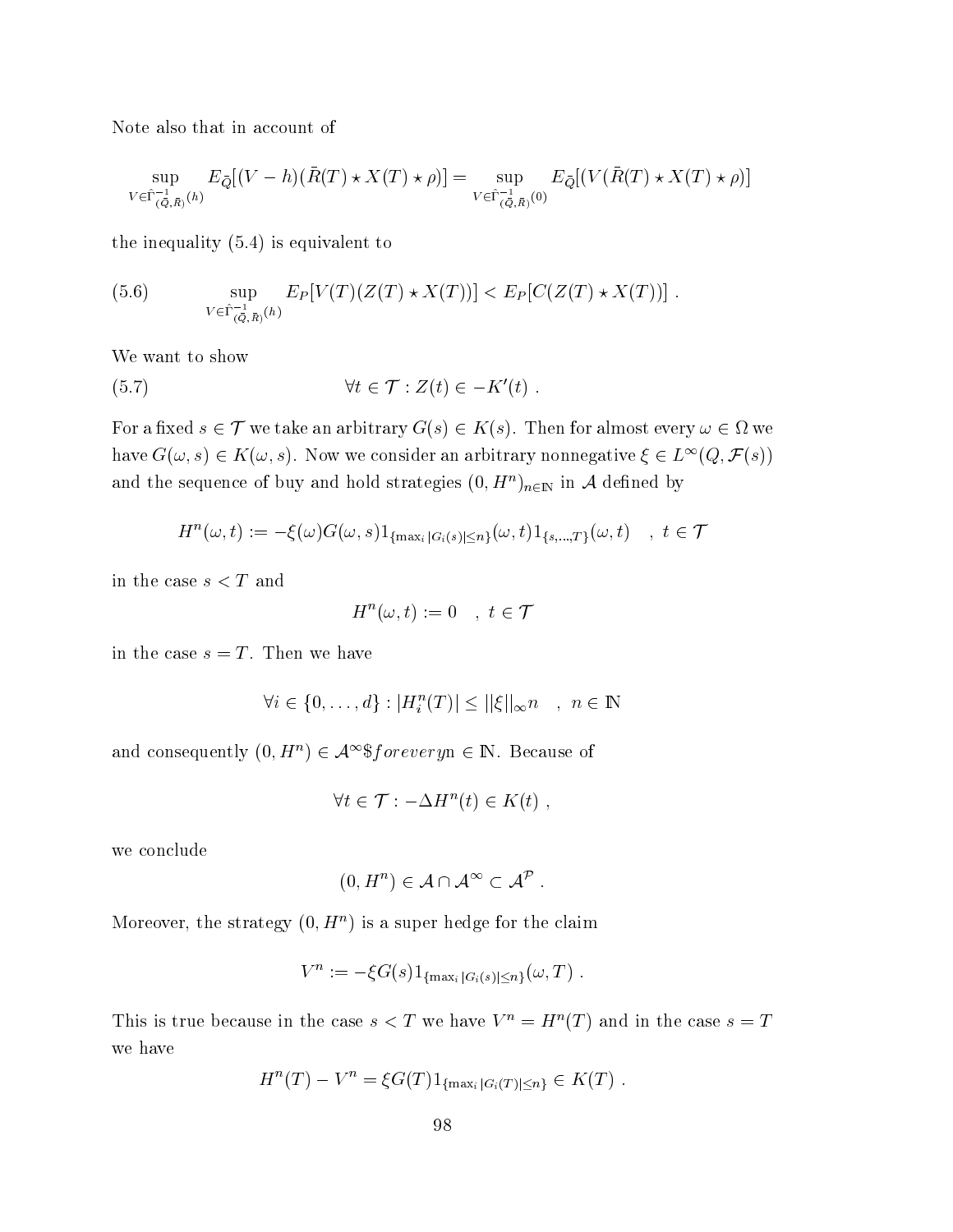This shows  $0 \in \Gamma(V^n)$ . Moreover, we have  $V^n \in (L_{(Q,R)}^{\infty}(\mathcal{F}(T)))^{d+1}$ , and hence  $V^n \in \hat{\Gamma}_{(\bar{Q},\bar{R})}^{-1}(0)$ . Consequently, inequality (5.5) and the tower properties of conditional expectations admit the following calculation for every  $n\in\mathbb{N}$ 

$$
0 \geq E_P[V^n(Z(T) \star X(T)] \geq -E_P[\xi G(s)1_{\{\max_i |G_i(s)| \leq n\}}(Z(T) \star X(T))]
$$
  
\n
$$
= -E_P[E_P[\xi G(s)1_{\{\max_i |G_i(s)| \leq n\}}(Z(T) \star X(T)) | \mathcal{F}(s)]]
$$
  
\n
$$
= -E_P[\xi E_P[G(s)1_{\{\max_i |G_i(s)| \leq n\}}(Z(T) \star X(T)) | \mathcal{F}(s)]]
$$
  
\n
$$
= -E_P[\xi G(s)1_{\{\max_i |G_i(s)| \leq n\}} E_P[(Z(T) \star X(T)) | \mathcal{F}(s)]]
$$
  
\n
$$
= -E_P[\xi G(s)1_{\{\max_i |G_i(s)| \leq n\}}(Z(s) \star X(s))].
$$

Since  $\xi$  was arbitrary chosen, it follows  $G(s)1_{\{\max_i |G_i(s)| \leq n\}} Z(s) \geq 0$  for every  $n \in \mathbb{N}$ and thus  $G(s)Z(s) \geq 0$ . In order to conclude that  $Z(s) \in -K'(s)$ , it suffices to show that for almost every  $\omega$  we have

$$
\forall h \in K(\omega, s) : hZ(\omega, s) \geq 0.
$$

But since  $G(s) \in K(s)$  was arbitrary chosen and so was s, this is proven now. Thus  $(5.7)$  is true.

However, we do not know wether  $Z_0(T) > 0$ . For the construction of a pair  $(\tilde{Q}, \tilde{R}) \in$ P choose an arbitrary  $(Q, R) \in \mathcal{P}$  and define the process  $Z^{\varepsilon}$  by

$$
Z^{\varepsilon}(t) := (1 - \varepsilon)Z(t) + \varepsilon E_P[\frac{dQ}{dP}|\mathcal{F}(t)]R(t) \quad , \ t \in \mathcal{T}.
$$

Since for every  $t \in \mathcal{T}$  –  $K'(t)$  is a convex cone and  $E_P[\frac{dQ}{dP}|\mathcal{F}(t)]R(t) \in K'(t)$ , we conclude  $\tilde{Z}(t) \in -K'(t)$  for every  $t \in \mathcal{T}$ . Moreover since  $Q \sim P$  we have  $Z_0^{\varepsilon}(T) > 0$ . For  $(Q^{\varepsilon}, R^{\varepsilon})$  defined by  $\overline{100}$ 

$$
\frac{dQ^{\varepsilon}}{dP} := Z_0^{\varepsilon}(T)
$$

$$
R_i^{\varepsilon}(t) := \frac{Z_i^{\varepsilon}(t)}{Z_0^{\varepsilon}}(t) \quad , \ t \in \mathcal{T}
$$

we have  $R_i^{\varepsilon}(t) \in K_0'(t)$  for every  $t \in \mathcal{T}$ . Moreover the process  $R^{\varepsilon} = (R_i^{\varepsilon}(t))_{t \in \mathcal{T}}$  is **F**-adapted. Since  $\mathcal T$  has a finite number of elements this implies then  $(Q^{\varepsilon}, R^{\varepsilon}) \in \mathcal P$ for every  $\varepsilon > 0$ . Because of

$$
\sup_{V \in \hat{\Gamma}_{(\bar{Q},\bar{R})}^{-1}(h)} E_P[V(T)(Z^{\epsilon}(T) \star X(T))] \leq (1-\epsilon) \sup_{V \in \hat{\Gamma}_{(\bar{Q},\bar{R})}^{-1}(h)} E_P[V(T)(Z(T) \star X(T))]
$$
  
 
$$
+ \epsilon \sup_{V \in \hat{\Gamma}_{(\bar{Q},\bar{R})}^{-1}(h)} E_P[V(T)(R(T) \star \frac{dQ}{dP}X(T))]
$$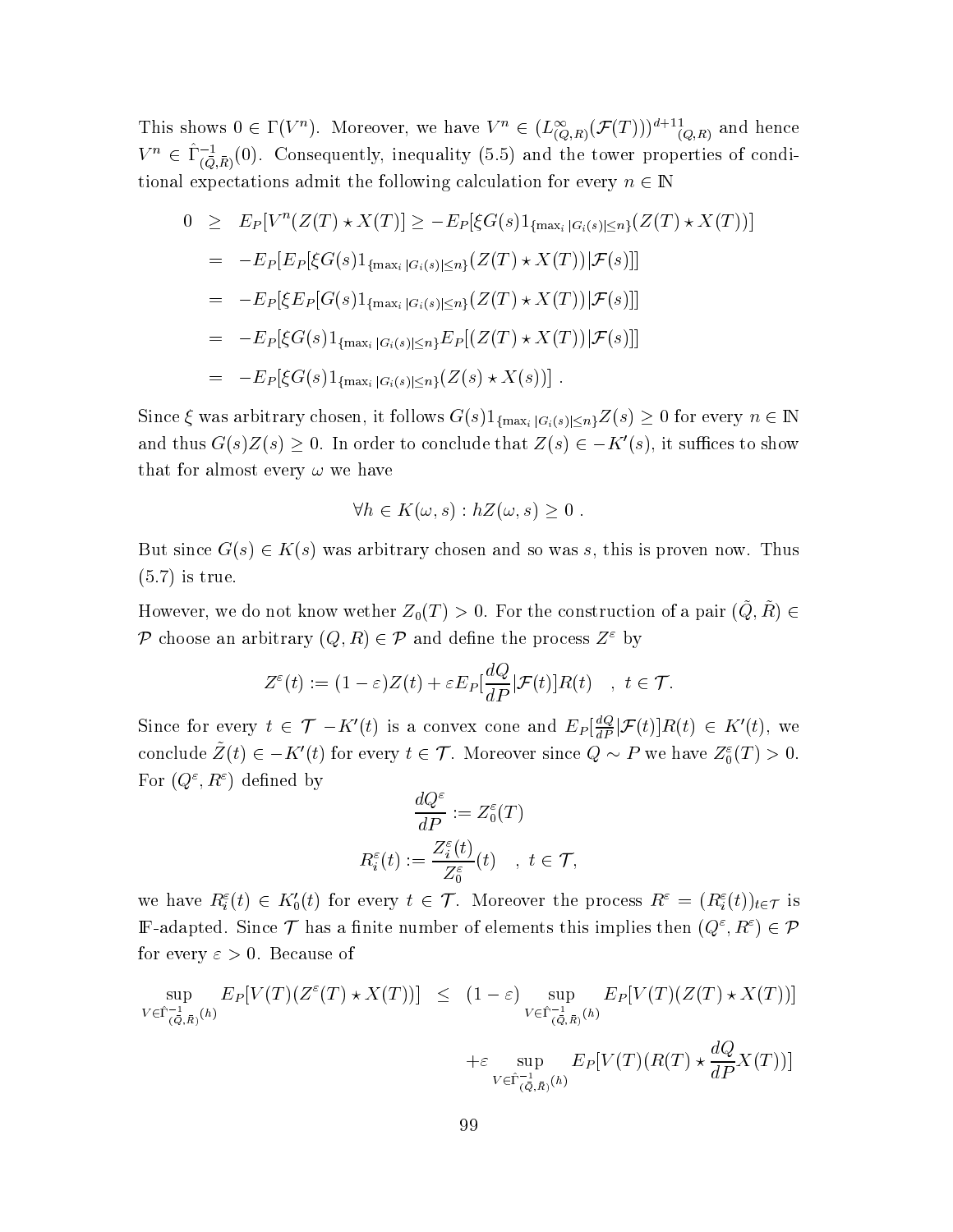there exists a  $\varepsilon > 0$  such that the separating inequality (5.6) is satisfied with  $Z^{\varepsilon}$ instead of Z. We define  $(\tilde{Q}, \tilde{R}) := (Q^{\varepsilon}, R^{\varepsilon}) \in \mathcal{P}$ . Applying (5.6) to the claims C and  $V := h \in \hat{\Gamma}_{(\bar{Q},\bar{R})}^{-1}(h)$ , we finally get

$$
h(\tilde{R}(0) \star X(0)) = E_{\tilde{Q}}[h(\tilde{R}(T) \star X(T))] < E_{\tilde{Q}}[C(\tilde{R}(T) \star X(T))]
$$

ii) For the case  $\hat{\Gamma}(C) = \emptyset$  we show  $D(C) = \emptyset$ : Assume  $D(C) \neq \emptyset$ . Then for  $h \in \mathbb{R}^{d+1} \setminus \hat{\Gamma}(C) = \mathbb{R}^{d+1}$  there exists a  $(Q, R) \in \mathcal{P}$  such that  $h \notin \hat{\Gamma}_{(Q,R)}(C)$ . By copying part i) of this proof, with the only difference that maybe  $\hat{\Gamma}_{(Q,R)}(C) = \emptyset$ which does not matter, one can verify that there exists a  $(\tilde{Q}, \tilde{R}) \in \mathcal{P}$  such that

$$
E_{\tilde{Q}}[C(\tilde{R}(T) \star X(T)] > h(\tilde{R}(0) \star X(0))
$$

Since  $\tilde{R}(0) \in K'_0(0) \subset (L^0(\mathcal{F}(0)))^{d+1}$  and  $K'_0(\omega, t) \subset \{1\} \times \mathbb{R}^{d+1}_+$  (see **Definitions** and Assumptions 2.1) we almost surely have  $R(0) = 1$ . Since  $h \in \mathbb{R}^{d+1}$  was arbitrary chosen, we can define the sequence  $(h^n)_{h \in \mathbb{N}}$  by  $h^n = (n, 0, \ldots, 0) \in \mathbb{R}^{d+1}$ and conclude that for every *n* there is a  $(\tilde{Q}^n, \tilde{R}^n) \in \mathcal{P}$  such that almost surely

$$
E_{\tilde{Q}^n}[C(\tilde{R}^n(T) \star X(T))] > h^n(\tilde{R}^n(0) \star X(0)) = n\tilde{R}_0^n(0)X_0(0) = n
$$

This obviously implies

$$
\sup_{(Q,R)\in\mathcal{P}} E_Q[C(R(T)\star X(T))] = \infty.
$$

and thus  $D(C) = \emptyset$  which is a contradiction.

$$
\Diamond
$$

From Lemma 5.9 and Theorem 5.10 we deduce

**Theorem 5.11** For all  $C \in \bigcap_{(Q,R)\in\mathcal{P}} L^1_{(Q,R)}$  we have  $\hat{\Gamma}(C) = D(C)$ . Moreover  $C \in \bigcap_{(Q,R)\in\mathcal{P}} L^1_{(Q,R)}$  is approximately super-hedgeable if and only if

$$
\sup_{(Q,R)\in\mathcal{P}} E_Q[C(R(T)\star X(T))] < \infty
$$

| i<br>I                     |
|----------------------------|
| Ņ<br>ı<br>I<br>I<br>i<br>I |
| I<br>٦                     |

From the equality of sets in Theorem 5.11 that gives a dual characterization of superhedging intial endowments, one can derive a dual characterization of super-hedging prices. For  $C \in \bigcap_{(Q,R)\in\mathcal{P}} L^1_{(Q,R)}$  we define

$$
\Pi(C, h_1, \ldots, h_d) := \inf\{h_0 : h = (h_0, h_1, \ldots, h_d) \in \hat{\Gamma}(C)\}
$$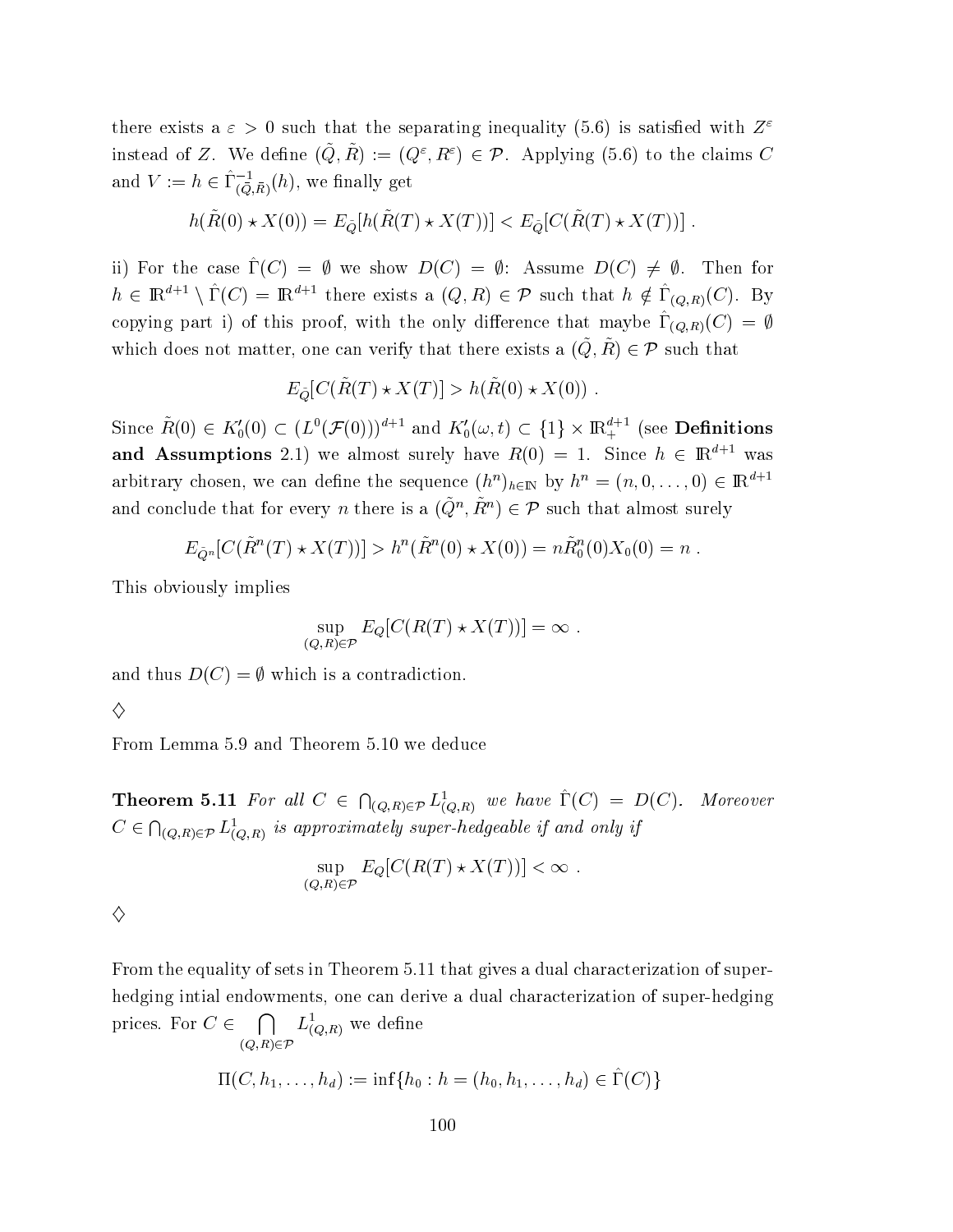and understand  $\Pi(C) := \Pi(C, 0, \ldots, 0)$  as the approximate super-hedging price for C inasmuch as in the case  $-\infty < \Pi(C) < \infty$  it is equal to the minimum initial amount of money necessary to super hedge C approximately. In fact, if  $-\infty < \Pi(C) < \infty$ , then, because  $\hat{\Gamma}(C)$  is closed, we have

$$
\Pi(C, h_1, \ldots, h_d) := \min\{h_0 : h = (h_0, h_1, \ldots, h_d) \in \hat{\Gamma}(C)\}
$$

By contrast, the exact super-hedging price for C is given by  $\tilde{\Pi}(C,0,\ldots,0)$  where

$$
\tilde{\Pi}(C, h_1, \ldots, h_d) := \inf \{ h_0 : h = (h_0, h_1, \ldots, h_d) \in \Gamma(C) \}
$$

It is clear that in the case  $\hat{\Gamma}(C) = D(C) = \Gamma(C)$  exact and approximate superhedging prices are equal.

**Remark 5.12** For a super-hedgeable claim C the price  $\Pi(C, 0, \ldots, 0)$  is often called the seller's price of C and the buyer's price is given by  $-\tilde{\Pi}(-C,0,\ldots,0)$  provided that  $-C$  is superhedgable. As we explained in Chapter 1 Section 1.1, the buyers price  $-\tilde{\Pi}(-C,0,\ldots,0)$  corresponds to the maximal amount of debt that an investor may borrow in order to buy the claim  $C$  and then perform a self-financing trading strategy, that enables him to compensate his debts at maturity of the claim.

### ♦

From the definition of  $\Pi$  and remembering that for every  $(Q, R) \in \mathcal{P}$  the process  $RX$  is a Q-martingale, we get

**Theorem 5.13** The following dual characterization for approximate super-hedging prices holds for all  $C \in \bigcap_{(Q,R) \in \mathcal{P}} L^1_{(Q,R)}$ :

$$
\Pi(C, h_1, \dots, h_d) = \inf\{h_0 : h = (h_0, \dots, h_d) \in D(C) = \bigcap_{(Q, R) \in \mathcal{P}} D_{(Q, R)}(C)\}
$$
  
\n
$$
= \inf\{h_0 : h = (h_0, h_1, \dots, h_d) \in \mathbb{R}^{d+1} :
$$
  
\n
$$
\sup_{(Q, R) \in \mathcal{P}} E_Q[C(R(T) \star X(T))] - \sum_{i=1}^d h_i R_i(0) X_i(0) \le h_0\}
$$
  
\n
$$
= \sup_{(Q, R) \in \mathcal{P}} E_Q[C_0 + \sum_{i=1}^d (C_i - h_i) R_i(T) X_i(T)]
$$

| I<br>i<br>I      |
|------------------|
| I<br>i<br>I<br>I |
| ٦                |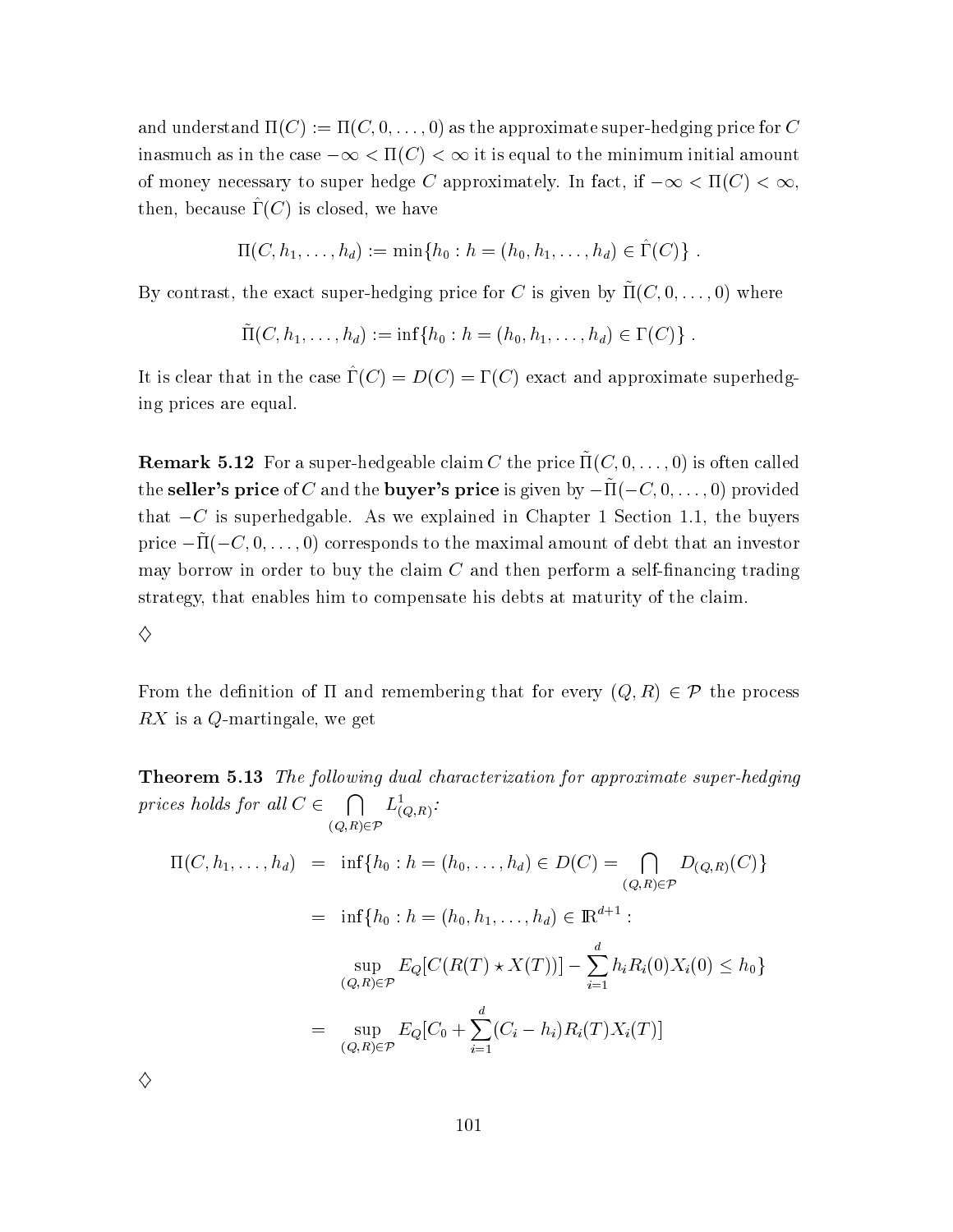The following proposition justifies  $\Pi$  as an approximate super-hedging price. In discrete time this price coincides with the free lunch price defined as in Jouini, Kallal (1995) and Jouini (1997).

**Proposition 5.14** For all  $C \in \bigcap_{(Q,R)\in\mathcal{P}} L^1_{(Q,R)}$  we have  $\Pi(C, h_1, \ldots, h_d) = \inf \{ x \in \mathbb{R} : \forall (Q, R) \in \mathcal{P} \exists (C^n, h^n) : h^n \in \Gamma(C^n), C^n \stackrel{L^1_{(Q,R)}}{\longrightarrow} C,$  $x = \liminf_{n} h_0^n, h_i = h_i^n$ .

**Proof.** The proof is litterally identique to the Proof of Proposition 8.13 (see there). ♦

#### $5.2$ **Non-Degeneracy Assumption**

Our aim in this section is to proof, that under Assumption 4.22 we have  $\Gamma(C)$  =  $D(C)$  on  $\bigcap_{(Q,R)\in\mathcal{P}} L^1_{(Q,R)}$ . This then implies the equality of approximate and exact super-hedging prices.

**Theorem 5.15** Assume  $\mathbb{F} = \mathbb{F}^{X}$  and suppose Assumptions 4.20 and 4.22 are satisfied. Then for every  $(Q, R) \in \mathcal{P}$  the set  $\Gamma^{-1}(0)$  is  $L^1_{(Q,R)}$ -closed.

**Proof.** Let  $(Q, R) \in \mathcal{P}$  and suppose  $(C^n)_{n \in \mathbb{N}}$  is a sequence in  $\Gamma^{-1}(0)$  converging to C in  $L^1_{(Q,R)}$ . We have to show  $C \in \Gamma^{-1}(0)$ .

Observe first that according to Definitions 5.4 and Definition 3.8 we actually have

$$
\Gamma^{-1}(0) = \mathcal{C}^0
$$

Because of

$$
R_i(T)X_i(T) > 0 \quad , \ i = 0, \ldots, d,
$$

each of the measures  $R_i(T)X_i(T)Q$ ,  $i = 0, ..., d$  is equivalent to P. Thus there exists a subsequence  $(C^{n(m)})_{m\in\mathbb{N}}$  in  $\Gamma^{-1}(0) = C^0$ , such that  $(C^{n(m)})_{m\in\mathbb{N}}$  converges to C almost surely. According to Theorem 4.32 this implies  $C \in \mathcal{C}^0$ .

♦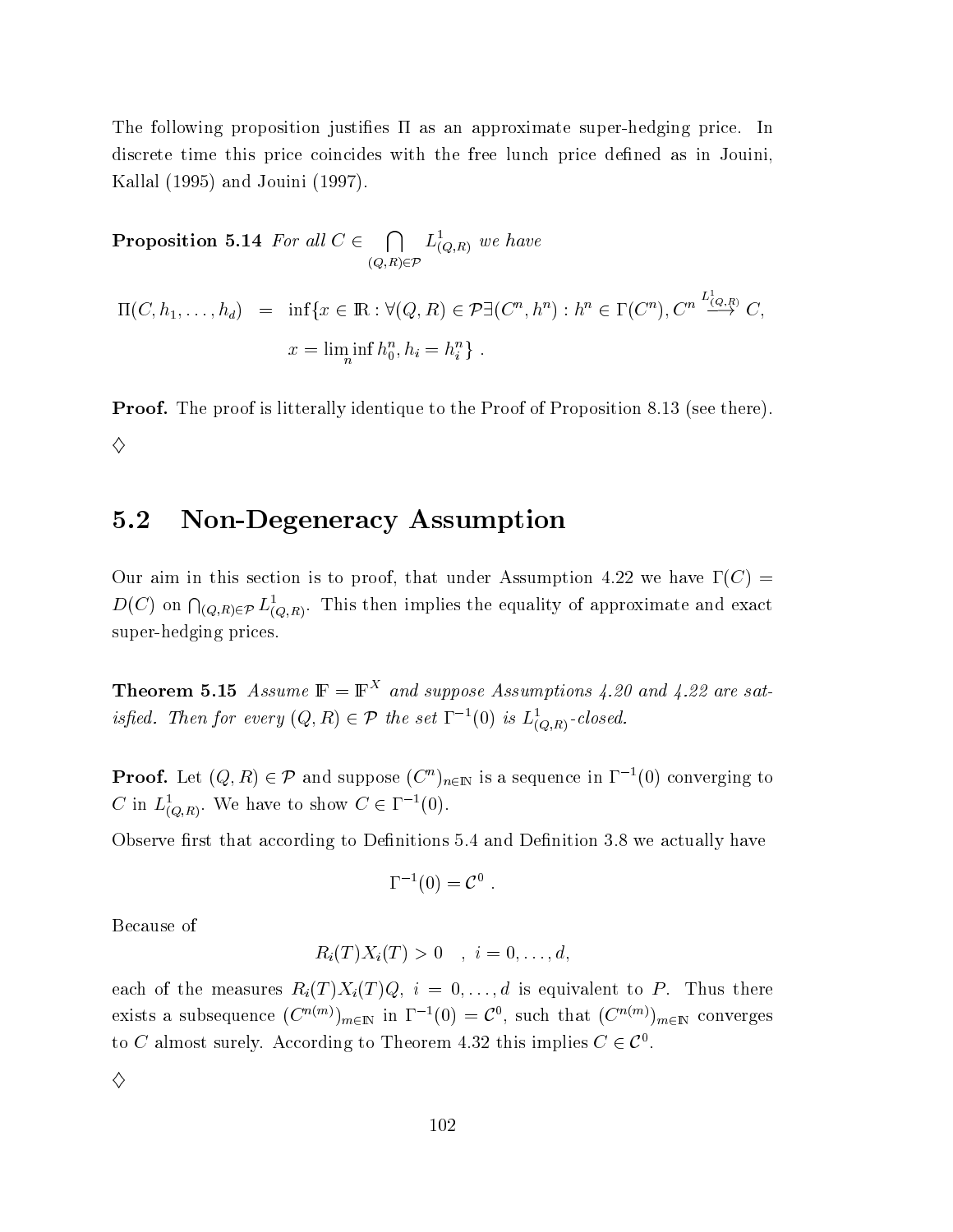**Corollary 5.16** Assume  $\mathbb{F} = \mathbb{F}^{X}$  and suppose Assumptions 4.20 and 4.22 are satisfied. Then for every  $x \in \mathbb{R}^{d+1}$  and every  $(Q, R) \in \mathcal{P}$  the set  $\Gamma^{-1}(x)$  is  $L^1_{(Q,R)}$ .  $closed.$ 

Proof. This follows from

$$
C \in \Gamma^{-1}(x) \Leftrightarrow C - x \in \Gamma^{-1}(0)
$$

and Theorem 5.15.

♦

**Theorem 5.17** Assume  $\mathbb{F} = \mathbb{F}^{X}$  and suppose Assumptions 4.20 and 4.22 are satisfied. Then the equality

$$
\Gamma(C) = D(C) = \hat{\Gamma}(C)
$$

holds for all  $C \in \bigcap_{(Q,R)\in\mathcal{P}} L^1_{(Q,R)}$ . Moreover  $C \in \bigcap_{(Q,R)\in\mathcal{P}} L^1_{(Q,R)}$  is super-hedgeable, if and only if

$$
\sup_{(Q,R)\in\mathcal{P}} E_Q[C(R(T)\star X(T))] < \infty.
$$

**Proof.** Suppose  $C \in \bigcap_{(Q,R)\in\mathcal{P}} L^1_{(Q,R)}$ . Then according to Lemma 5.9 we have  $\Gamma(C) \subseteq D(C)$ . Thus we have only to prove  $D(C) \subset \Gamma(C)$ . Note first that we cannot simply apply Theorem 5.10, because from Corollary 5.16 we only know that the multifunction  $\Gamma^{-1}$  is close-valued. However in most parts, this proof is literally identique to that of Theorem 5.10. Hence for these parts we are going to refer to the proof of Theorem 5.10.

i) We consider first the case  $\Gamma(C) \neq \emptyset$  and prove that we have  $D(C) \subseteq \Gamma(C)$ . For a fixed  $(\bar{Q}, \bar{R}) \in \mathcal{P}$  we choose a  $h \notin \Gamma(C)$  and show

$$
h \notin D(C) = \bigcap_{(Q,R)\in \mathcal{P}} D_{(Q,R)}(C)
$$

by specfying some  $(\tilde{Q}, \tilde{R})$  with

$$
E_{\tilde{Q}}[\sum_i C_i \tilde{R}_i(T) X_i(T)] > \sum_i h_i \tilde{R}_i(0) X_i(0)
$$

From  $h \notin \Gamma(C)$  we have  $C \notin \Gamma^{-1}(h) \cap L^1_{(Q,R)}$  which is equivalent to

$$
C - h \notin \Gamma^{-1}(0) \cap L^1_{(Q,R)}.
$$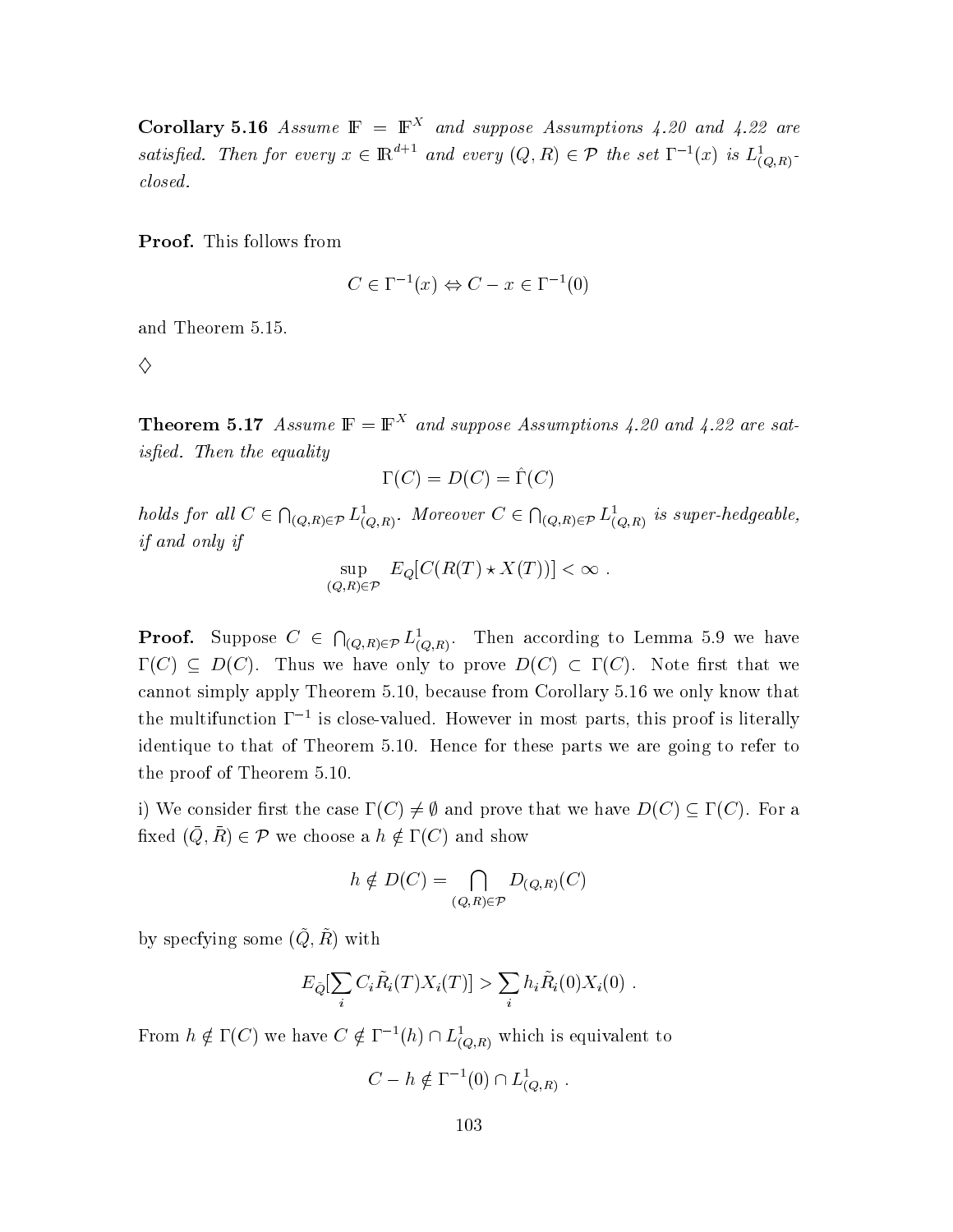Since for every  $x \in \mathbb{R}^{d+1}$  the convex set  $\Gamma^{-1}(x)$  is  $L^1_{(Q,\bar{R})}$ -closed (see Theorem 5.15 and Corollary 5.16), the sets  $\{C - h\}$  and  $\Gamma^{-1}(h) \cap L^1_{(Q,R)}$  are strictly separated by a  $\rho = (\rho_0, \ldots, \rho_d)$  in  $L^{\infty} = (L^{\infty}(P, \mathcal{F}(T)))^{d+1}$ . This means there exists a  $\rho =$  $(\rho_0,\ldots,\rho_d)\in L^{\infty}(P)$  such that

$$
\sup_{V \in \Gamma^{-1}(0) \cap L^1_{(Q,R)}} \sum_i E_{\bar{Q}}[\bar{R}_i(T)X_i(T)\rho_i V_i(T)] < \sum_i E_{\bar{Q}}[\bar{R}_i(T)X_i(T)\rho_i(C_i(T) - h_i)]
$$

The remainder of the proof is then identique to the proof of Theorem 5.10 with the only exception that we have to substitute  $\hat{\Gamma}^{-1}$  by  $\Gamma^{-1}$ . The same applies for the case  $\Gamma(C) = \emptyset.$ 

♦

From Theorem 5.17 and Theorem 5.13 we get the following dual characterization of exact super hedging prices.

**Theorem 5.18** Suppose Assumptions 4.20 and 4.22 are satisfied. Then for every  $C \in \bigcap_{(Q,R)\in \mathcal{P}} L^1_{(Q,R)}$  we have

$$
\tilde{\Pi}(C, h_1, \ldots, h_d) = \sup_{(Q, R) \in \mathcal{P}} E_Q[C_0 + \sum_{i=1}^d (C_i - h_i) R_i(T) X_i(T) ].
$$

Hence the approximate and exact super-hedging price coincide on  $\bigcap_{(Q,R)\in\mathcal{P}} L^1_{(Q,R)}$ . ♦

According to Theorem 5.17 we have  $\Gamma(C) = \hat{\Gamma}(C)$  for every  $C \in \bigcap_{(Q,R) \in \mathcal{P}} L^1_{(Q,R)}$ . Thus in the case  $-\infty < \Pi(C, h_1, \ldots, h_d) < \infty$ , the closedness of  $\Gamma(C) = \hat{\Gamma}(C)$  implies

$$
\tilde{\Pi}(C, h_1, \ldots, h_d) = \min\{h_0 \in \mathbb{R} : h = (h_0, h_1, \ldots, h_d) \in \Gamma(C)\}.
$$

This means that  $\tilde{\Pi}(Ch_1,\ldots, h_d)) =$  is not only the infimum but also the minimum over all  $h_0$  such that C is super-hedgeable with initial capital  $h_0$ . Or in other words, if we are given the initial portfolio  $h = (\Pi(C, h_1, \ldots, h_d), h_1, \ldots, h_d)$ , then we can find a  $(h, H)$  that super-hedges C.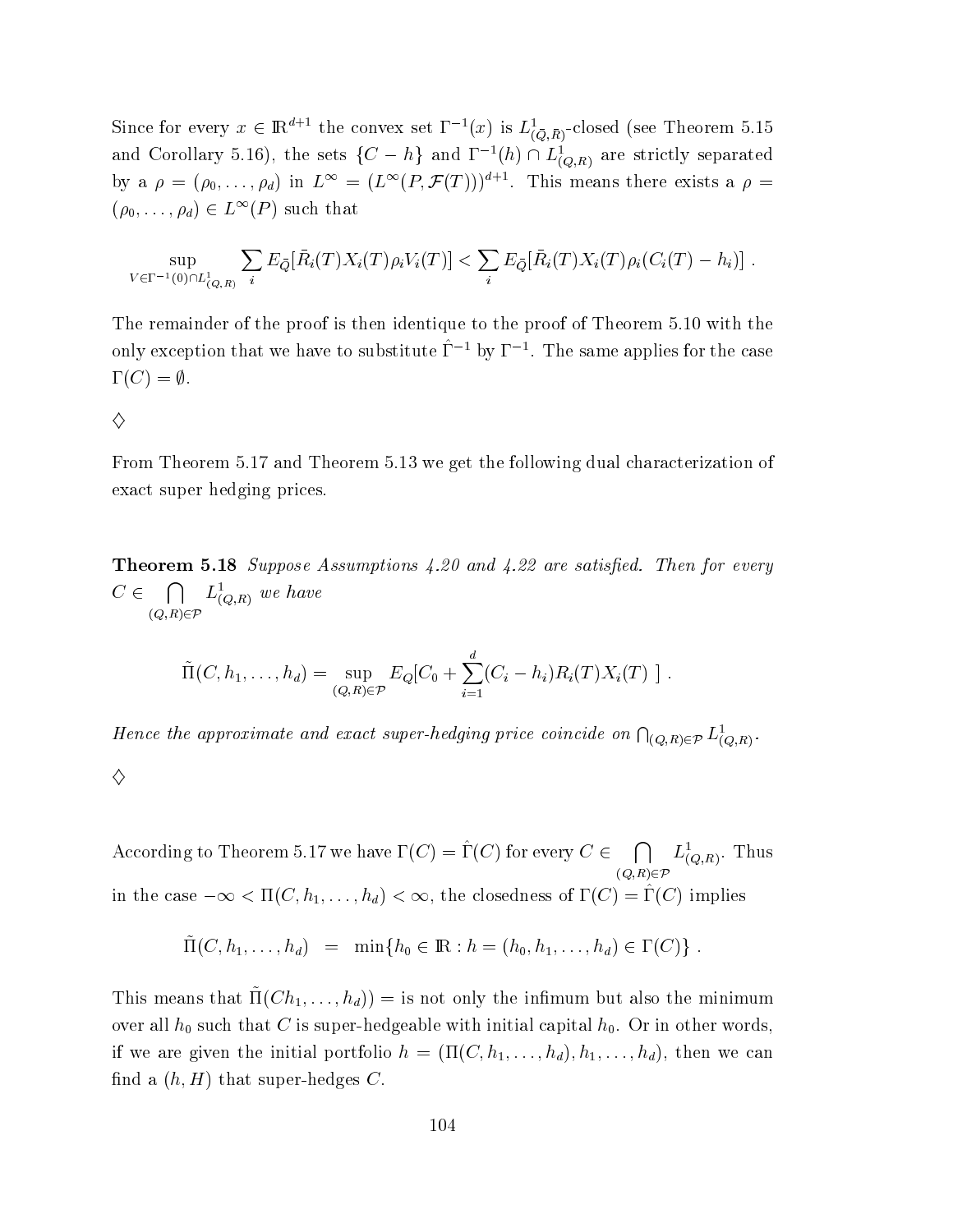#### **Optional Decomposition** 5.3

In a frictionless market the class  $P$  only consists of elements  $(Q, R)$  such that

$$
\forall t \in \{0, \ldots, T\} \forall i \in \{0, \ldots, d\} : R_i(t) = 1 .
$$

Thus  $P$  is the class of all martingale measures for X. Let us extend  $P$  to the class of local martingale measures  $\tilde{\mathcal{P}}$ . A claim in a frictionless market like in Kramkov (1996) is simply a positive random variable  $f$  such that

$$
\sup_{(Q)\in\tilde{\mathcal{P}}} E_Q[f] < \infty.
$$

For such claims Kramkov (1996, Theorem 3.2) showed his Optional Decomposition Theorem. According to this theorem - adapted to our notation - there exist a portfolio process  $(h, H) \in \mathcal{A}^{\mathcal{P}}$  and a non-decreasing consumption process G such that

$$
H(t-)X(t) = hX(0) + \bar{H}(t-) \bullet X(t) - G(t) = \operatorname{ess} \sup_{Q \in \tilde{\mathcal{P}}} E_Q[f|\mathcal{F}(t)]
$$

For our transaction cost framework, we know sofar that for every claim  $C \in$  $\bigcap_{(Q,R)\in\mathcal{P}} L^1_{(Q,R)}$ , satisfying

$$
\sup_{(Q,R)\in\mathcal{P}} E_Q[C(R(T)\star X(T)] < \infty
$$

there exists a super hedge  $(h, H) \in \mathcal{A}^{\mathcal{P}}$  such that

$$
h_0 = \sup_{(Q,R)\in\mathcal{P}} E_Q[C_0 + \sum_{i=1}^d (C_i - h_i)R_i(T)X_i(T)]
$$

It is possible to show, that the strategy  $(h, H)$  satisfies

(5.8) 
$$
H_0(t) - G(t) = \text{ess} \sup_{(Q,R)\in\mathcal{P}} E_Q[C_0 + \sum_{i=1}^d (C_i - H_i(t))R_i(T)X_i(T)],
$$

$$
H_0(t) - G(t) = \text{ess} \sup_{(Q,R)\in\mathcal{P}} E_Q[H_0(t+1) + \sum_{i=1}^d (H_i(t+1) - H_i(t))R_i(t+1)X_i(t+1)],
$$
(5.9)

with a non-decreasing consumption process  $G$ . It might also be shown, that there exists a  $R^* \in \{R : (Q, R) \in \mathcal{P}\}\$  such that the process  $\sum_{i=0}^d H_i X_i R_i^*$  is a Q-martingale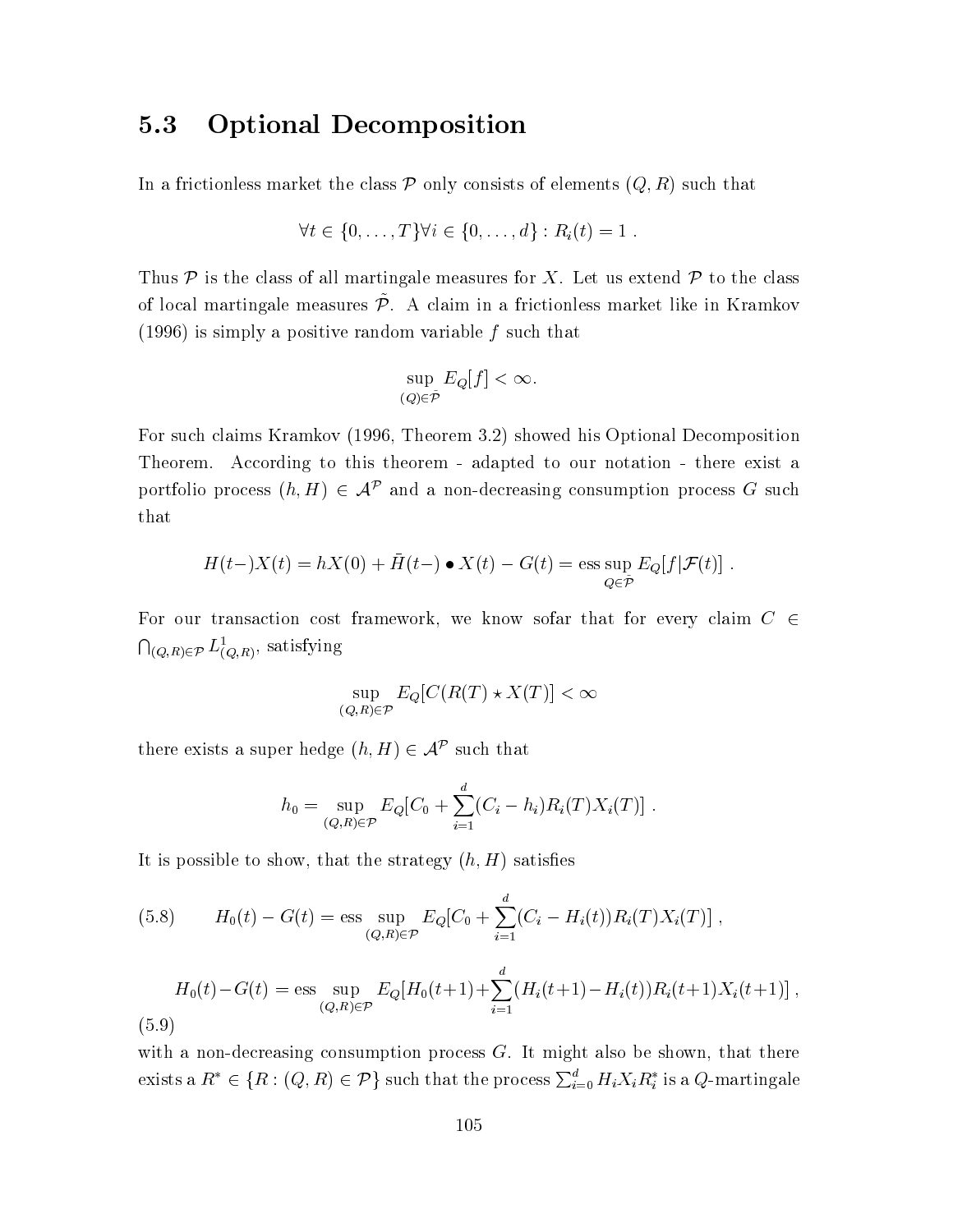for all Q with  $(Q, R^*) \in \mathcal{P}$ . But such propositions are of no general use for so long as we do not know wether

$$
\sup_{(Q,R)\in\mathcal{P}} E_{(Q,R)}[\ldots] = \sup_{Q:(Q,R^*)\in\mathcal{P}} E_{(Q,R^*)}[\ldots].
$$

And this question does not seem to have a positive answer. However, in some special situations it might be administrable to apply equations  $(5.8)$  and  $(5.9)$  in order to calculate a super hedge by a kind of backward induction.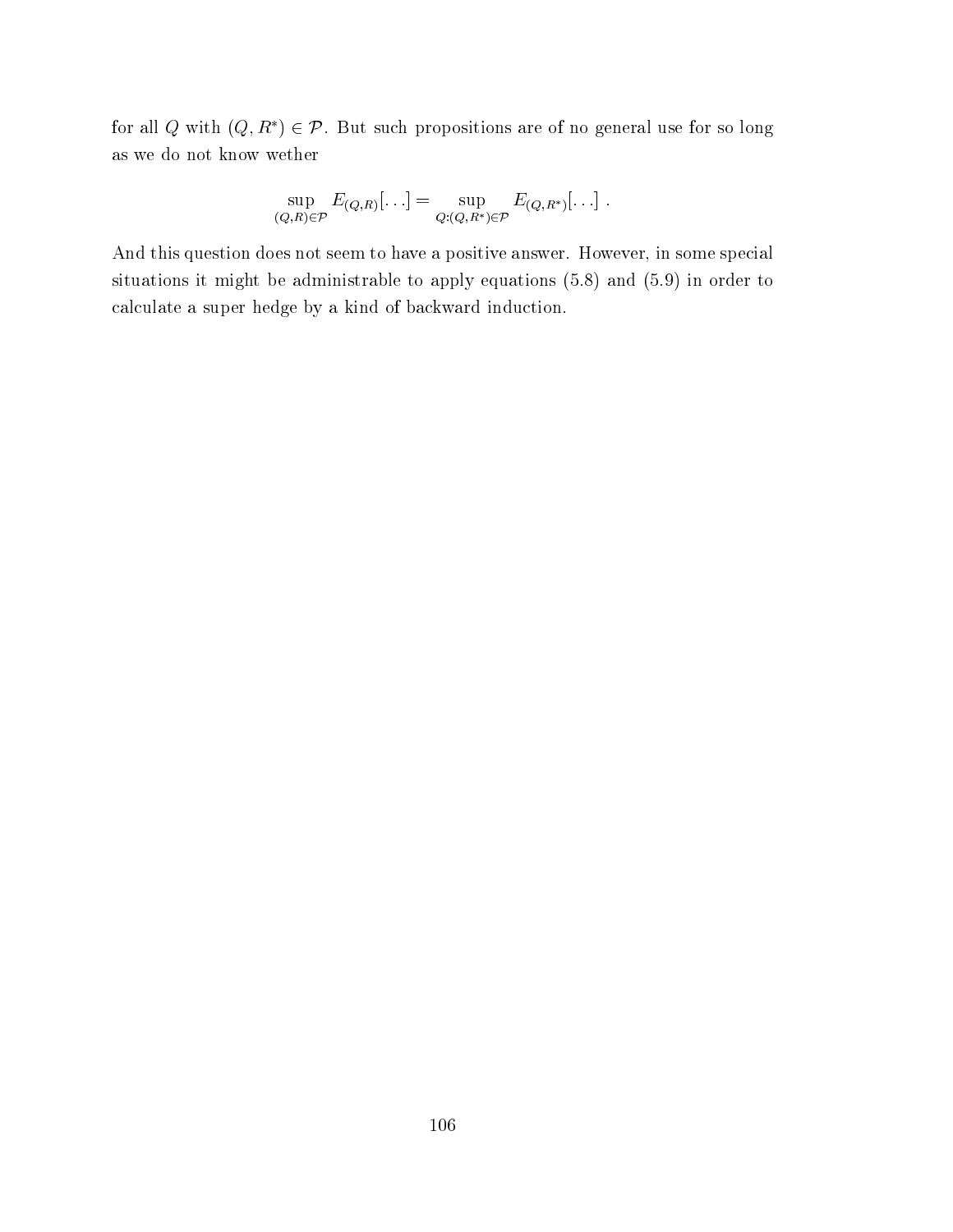# Part III

## **Continuous Time**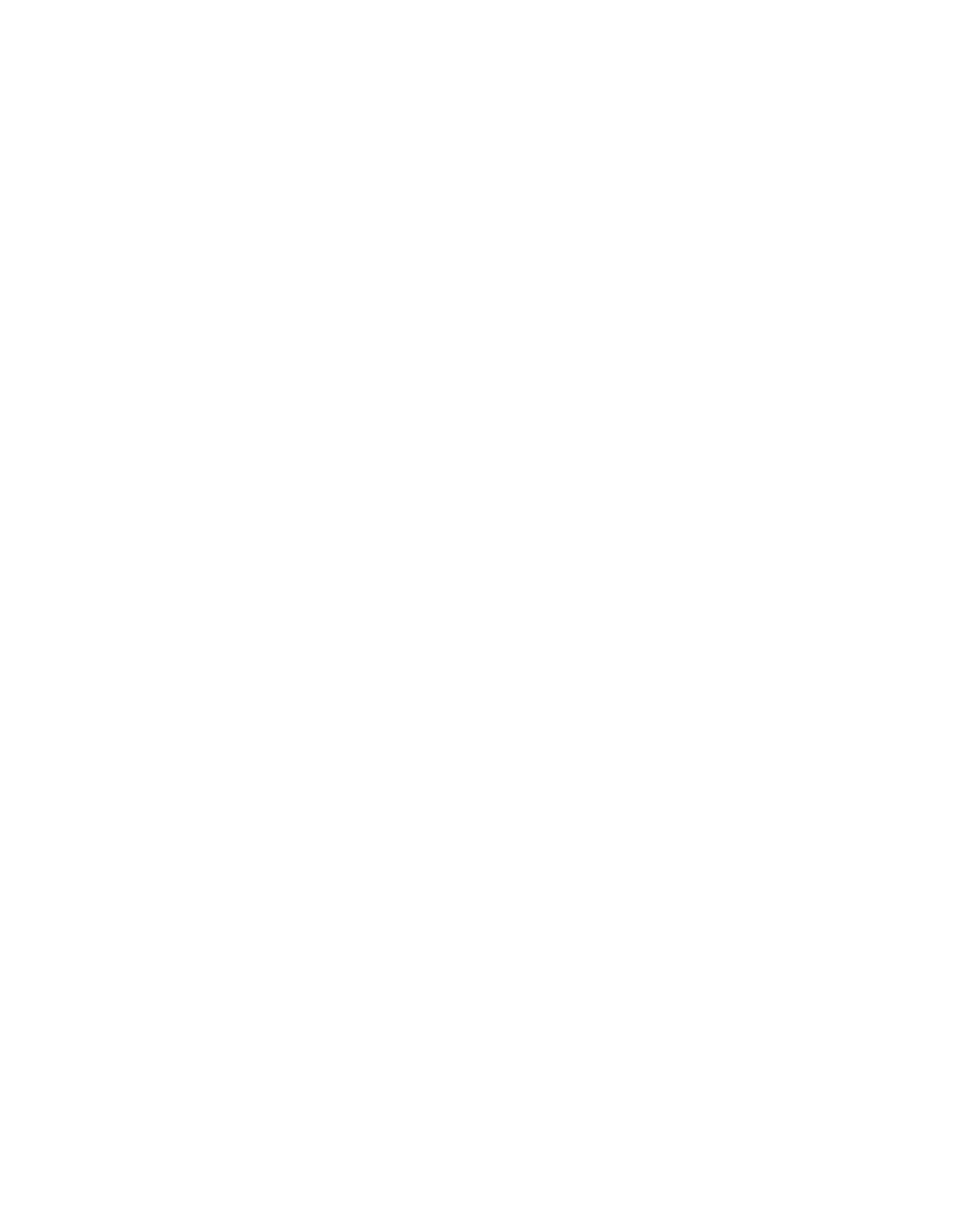## Chapter 6

### The Continuous Time Market

In this chapter the general framework of Chapter 2 is worked out for trading in continuous time. We consider a financial market where  $d+1$  primary financial assets  $i = 0, 1, \ldots, d$  are traded continuously within a time intervall  $\mathcal{T} = [0, T], T > 0$ . Uncertainty and information structure in this market are modelled as a probability space  $(\Omega, \mathcal{F}, P)$  with a right continuous filtration  $\mathbb{F} := (\mathcal{F}_t)_{t \in [0,T]}$ . We assume that the prices of assets  $i \in \{0, ..., d\}$  in units of asset 0 are given by a  $\mathbb{R}^{d+1}_+$ -valued F-semimartingale X defined according to  $(2.1)$  and satisfying  $(2.2)$ . Moreover we assume that

$$
\forall \omega \in \Omega : X_i(\omega, 0) = x_i > 0.
$$

Recall, that  $x_0 = 1$  and  $X_0(t) = 1$  for every  $t \in \mathcal{T}$ . Following the definitions of Elliott (1982) or Jacod and Shiryaev (1987) every semimartingale is assumed to be cadlag, i.e., almost every sample path is right continuous and admits left-hand limits.

The following Lemma 6.1 shows, that it is no real restriction to assume that the  $\sigma$ -algebra  $\mathcal{F}(T)$  is separable. This assumption is needed later, in order to prove Theorem 7.15.

**Lemma 6.1** Suppose  $Y = (Y(t))_{t \in [0,T]}, T > 0$ , is a  $\mathbb{R}^n$ -valued (cadlag) process on  $(\Omega, \mathcal{F}, P)$ . Consider the filtration  $\mathbb{F} = (\mathcal{F}(t))_{t \in [0,T]},$  defined by

$$
\mathcal{F}(t) := \bigcap_{\tilde{t} > t} \sigma(Y(s) : s \in [0, \tilde{t}]) \quad , \ t \in [0, T),
$$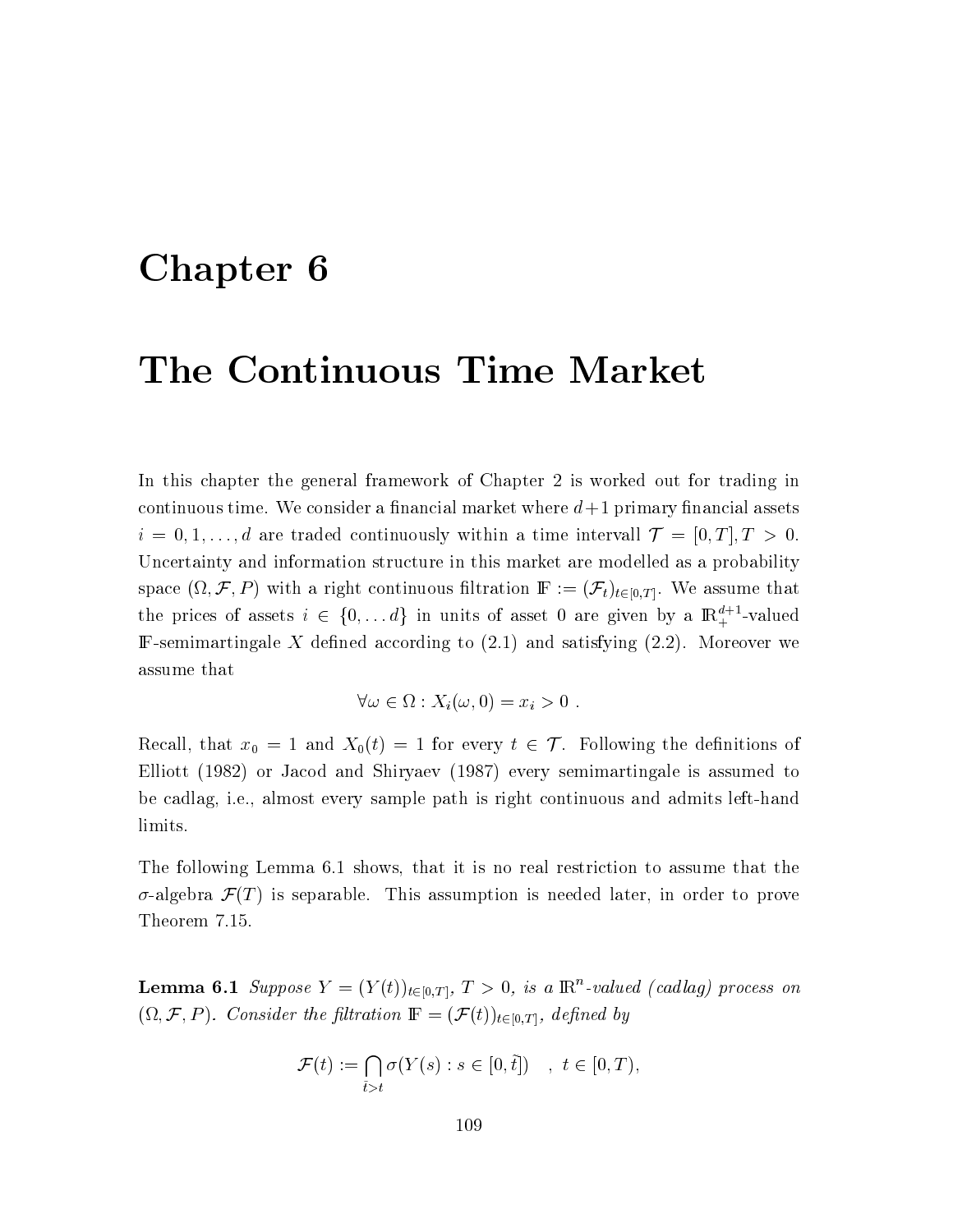and  $\mathcal{F}(T) = \sigma(Y(s) : s \in [0,T])$ . Then there is a (cadlag) modification  $\tilde{Y}$  of Y satisfying  $\tilde{Y}(\Omega) \subset Y(\Omega)$  and generating the filtration  $\mathbb{G} := (\mathcal{G}(t))_{t \in [0,T]},$  defined by

$$
\mathcal{G}(t) := \bigcap_{\tilde{t} > t} \sigma(\tilde{Y}(s) : s \in [0, \tilde{t}]) \quad , \ t \in [0, T)
$$

and  $\mathcal{G}(T) = \sigma(\tilde{Y}(s) : s \in [0,T])$ , with the following properties.

The  $\sigma$ -algebra  $\mathcal{G}(T)$  is separable and so is any  $L^p(\mathcal{G}, P)$ ,  $p \in \{0\} \cup [1, \infty]$ . For every  $t \in [0,T]$  the  $\sigma$ -algebras  $\mathcal{F}(t)$  and  $\mathcal{G}(t)$  are equal up to sets of probability zero or one,  $i.e.,$ 

$$
\forall t \in [0, T] \ \forall A \in (\mathcal{G}(t) \setminus \mathcal{F}(t)) \cup (\mathcal{F}(t) \setminus \mathcal{G}(t)) : \quad P(A)P(\Omega \setminus A) = 0 \ .
$$

Consequently,  $L^p(\mathcal{F}, P)$  is separable for any  $p \in \{0\} \cup [1, \infty]$ . Moreover, if Y is a  $\mathbb{F}\text{-}\mathit{semimartingale}, \mathit{then} \ \tilde{Y} \ \mathit{is} \ \mathit{a} \ \mathbb{G}\text{-}\mathit{semimartingale}.$ 

**Proof.** The map  $Y : \omega \mapsto Y(\omega,.)$  takes values in  $(\mathbb{R}^n)^{[0,T]}$  and we obviously have

$$
\mathcal{F}(T) = Y^{-1}((\mathbf{B}^n)^{[0,T]})
$$

Since the process Y is cadlag, there is a  $A \in \mathcal{F}(T)$  with  $P(A) = 1$  such that  $Y(\omega,.)$ is a cadlag function for every  $\omega \in A$ . The restriction Y|A of Y to A takes values in the Skorohod space  $D(\mathbb{R}^n)$ , i.e., the space of cadlag functions on [0, T]. Choose an arbitrary  $\bar{\omega} \in A$  and let us define the process  $\tilde{Y}$  by

$$
\tilde{Y}(\omega, t) := Y(\omega, t) 1_A(\omega) + Y(\bar{\omega}, t) 1_{\Omega \setminus A}(\omega) .
$$

Denote  $\mathcal{D}(T)$  the Borel  $\sigma$ -algebra generated by the open sets of the Skorohod-Topology on  $D(\mathbb{R}^n)$  (for definitions and properties on the Skorohod-Topoloy see Jacod, Shiryaev (1987)).  $\mathcal{D}(T)$  is generated by all projections

$$
\Pi(t) : f \in D(\mathbb{R}^n) \mapsto f(t) \in \mathbb{R}^n, t \in [0, T].
$$

Consequently, as the map  $\tilde{Y}: \omega \mapsto \tilde{Y}(\omega,.)$  takes values in  $D(\mathbb{R}^n)$ , we have

$$
G(T) = \tilde{Y}^{-1}(\mathcal{D}(T))
$$

Since  $\mathcal{D}(T)$  is the trace  $\sigma$ -algebra of  $(B^n)^{[0,T]}$  in  $D(\mathbb{R}^n)$ , it is easy to see that  $(Y|A)^{-1}(\mathcal{D}(T))$  is equal to  $A\mathcal{F}(T) = \{A \cap F : F \in \mathcal{F}(T)\}\)$ , i.e., the trace of  $\mathcal{F}(T)$  in  $A \subset \Omega$ . Since for  $B \in \mathcal{D}(T)$  we have

$$
\tilde{Y}^{-1}(B) = \begin{cases}\nY^{-1}(B) \cup (\Omega \setminus A) & : \bar{\omega} \in X^{-1}(B) \\
Y^{-1}(B) & : \text{otherwise}\n\end{cases}
$$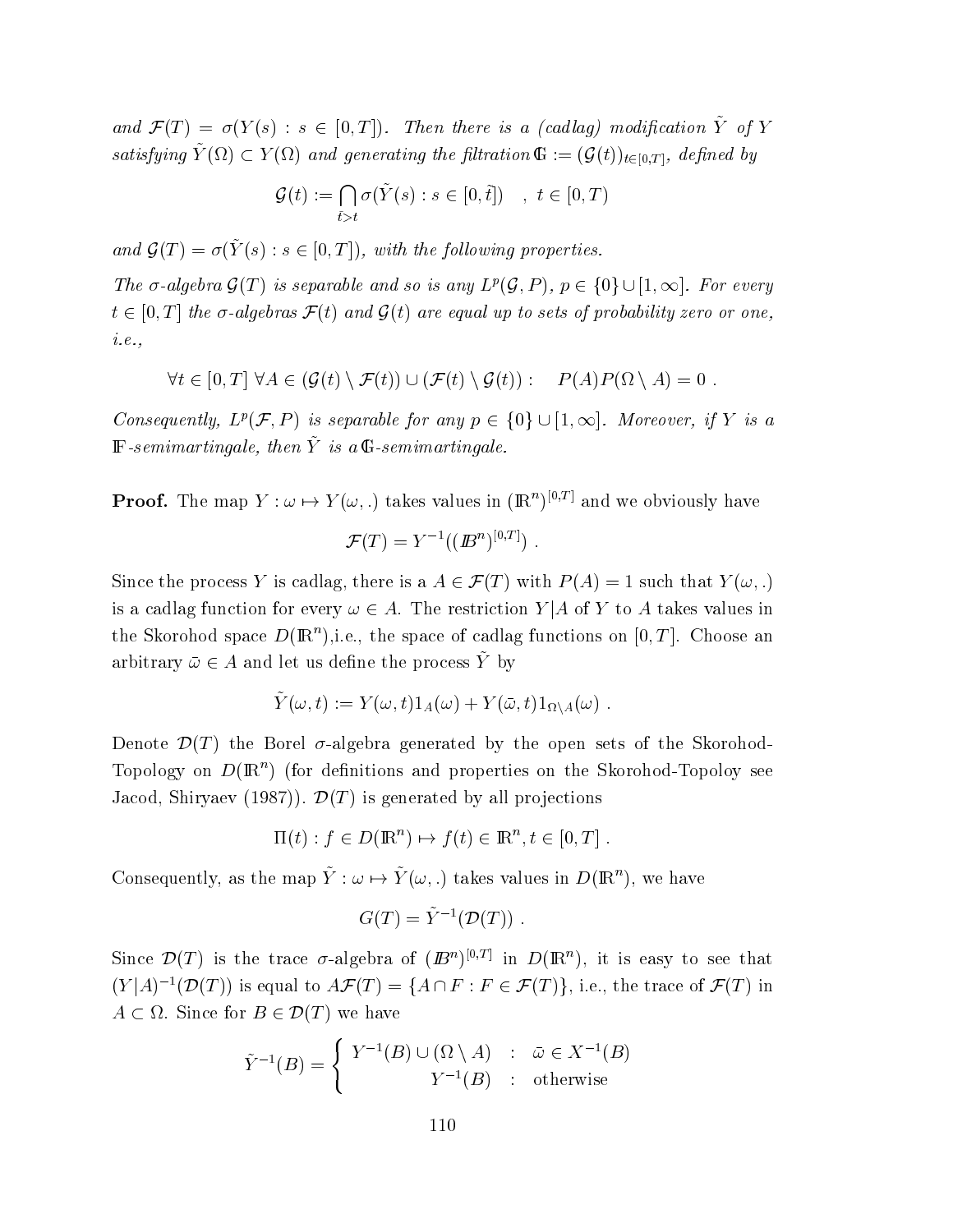it follows

(6.1) 
$$
\mathcal{G}(T) = \sigma((Y|A)^{-1}(\mathcal{D}(T)), \{A\}) = \sigma(A\mathcal{F}(T), \{A\})
$$

This shows that  $\mathcal{G}(\mathcal{T})$  and  $\mathcal{F}(T)$  only differ about sets of probability zero or one. Analogously, for  $t \in [0, T)$  we have

$$
\mathcal{G}(t) = \sigma(A\mathcal{F}(t), \{A\})
$$

Since  $\mathcal{D}(T)$  is separable, so is  $\mathcal{G}(T)$  according to (6.1).

Assume that Y is a IF-semimartingale. In order to show that  $\tilde{Y}$  is a G-semimartingale we define the filtration  $\mathbb{F}^{A} := (\mathcal{F}^{A}(t))_{t \in [0,T]}$  where

$$
\mathcal{F}^{A}(t))=\sigma(\mathcal{F}(t),\{A\}) .
$$

Then according to Jacod (1979, p.297, Theoreme 9.36) Y is a  $\mathbb{F}^A$ -semimartingale. Since  $\tilde{Y}$  is a cadlag modification of Y, the same is true for  $\tilde{Y}$ . As a cadlag G-adapted process,  $\tilde{Y}$  is G-optional in particular. According to Jacod (1979, p.287, Theoreme 9.19)then, the process  $\tilde{Y}$  is a G-semimartingale

 $\Diamond$ 

We have seen in Chapter 2, how self-financing rebalancements of portfolios are described by certain cone constraints. The solvency cone  $K(\omega, t)$  is interpreted as the set of portfolios, that can be rebalanced at  $(\omega, t)$  in such a way that every component is non-negative. This coherence formulated in **Definitions and Assumptions** 2.1 is valid independent of wether  $\mathcal T$  is a finite time set or a time intervall. However in continuous time, we have to impose some additional technical assumptions concerning  $K'_0(\omega, t)$ .

**Assumption 6.2** Assume that for every  $(\omega, t) \in \Omega \times [0, T]$  the compact convex set  $K'_0(\omega, t) \subset \{1\} \times \mathbb{R}^d_+$  has the following property: For every  $\mathbb{R}^{d+1}$ -valued  $\mathbb{F}$ -adapted cadlag process  $R$  the condition

$$
(6.2) \qquad \forall t \in [0, T] : R(t) \in K'_0(t)
$$

implies  $R \in \mathcal{R}$ .

**Proposition 6.3** Let Y be a *y*-valued F-adapted cadlag process on  $(\Omega, \mathcal{F}, P)$ ,  $\mathcal{Y} \subset$  $\mathbb{R}^N$ , and  $f = (f_1, \ldots, f_N) : \mathbb{R}^{d+1} \times \mathcal{Y} \to \mathbb{R}^n$  a continuous function. If for every  $(\omega, t) \in \Omega \times \mathcal{T}$  we have

$$
K'_0(\omega, t) = \{r \in \{1\} \times \mathbb{R}^d : \forall i \in \{1, ..., N\} : f_i(r, Y(\omega, t)) \leq 0\},
$$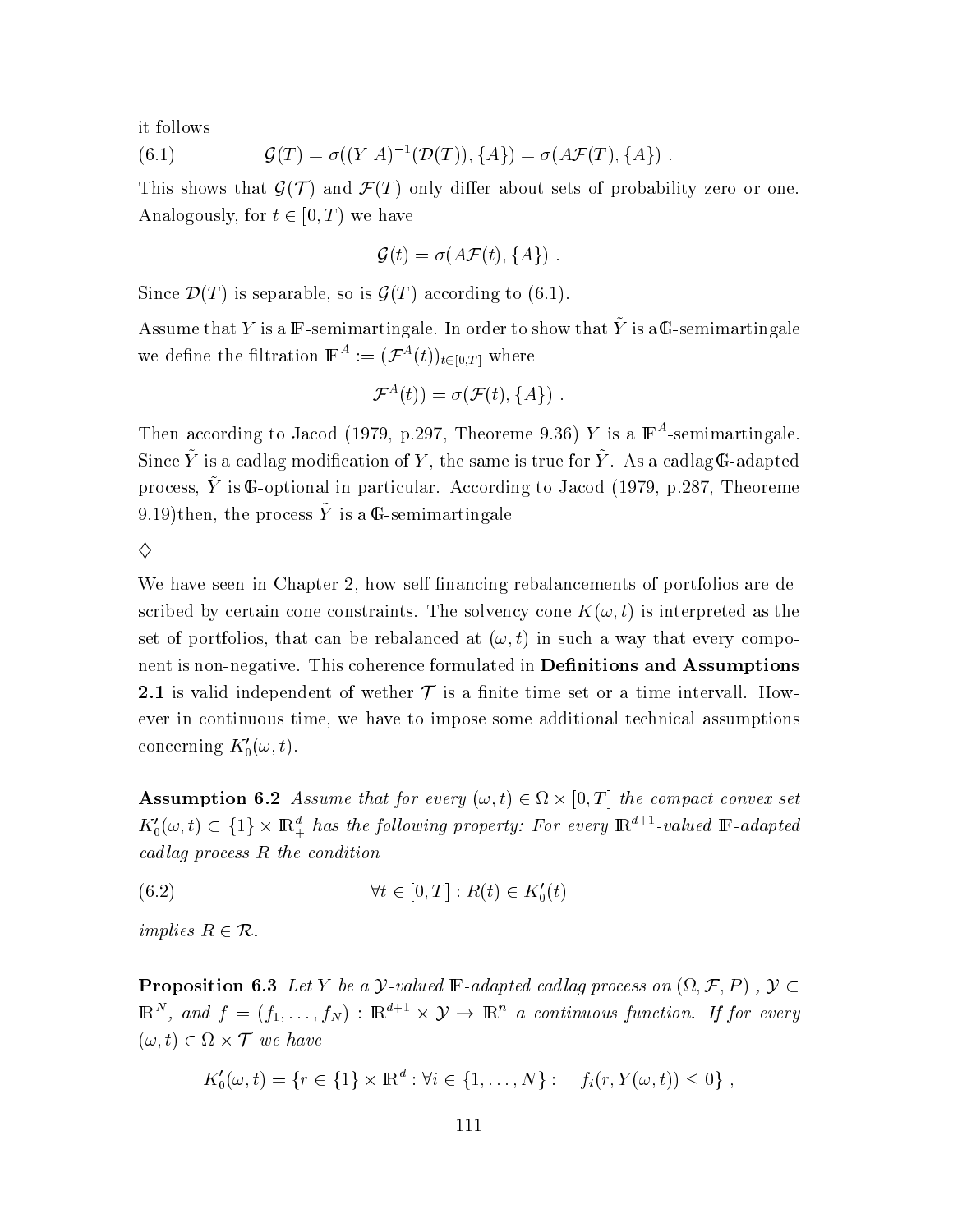- "
- B)  

 $\bf{Proof.}$  Suppose  $R$  is a  ${\rm I\!R}^{d+1}$ -valued  ${\rm I\!F\!}$ -adapted cadlag process satisfying (6.2). Then for every  $t \in [0,T]$  there exists a set  $A(t) \in \mathcal{F}(t)$  with  $P(A) = 1$  and

$$
\forall \omega \in A(t) \forall i \in \{1, ..., N\} : f_i(R(\omega, t), Y(\omega, t)) \leq 0.
$$

Define  $S := \mathbb{Q} \cap [0,T] \cup \{T\}$  and

$$
A := \bigcap_{t \in S} \{ \omega \in A(t) \forall i \in \{1, \ldots, N\} : f_i(R(\omega, t), Y(\omega, t)) \leq 0 \} .
$$

Then we have  $A \in \mathcal{F}$  and  $P(A) = 1$ . Moreover, there exists a set  $B \in \mathcal{F}$  with  $P(B) = 1$  such that  $Y(\omega,.)$  and  $R(\omega,.)$  are cadlag for every  $\omega \in B$ . Since  $P(A \cap B) =$ 1, we only need to show, that for all  $\omega \in A \cap B$  we have

$$
\forall t \in \mathcal{T} \forall i \in \{1, \ldots, N\} : f_i(R(\omega, t), Y(\omega, t)) \leq 0.
$$

In order to show this, choose  $\omega \in A \cap B$  and  $t \in \mathcal{T} \setminus S$  arbitrarily. Then there is a sequence  $(t_n)_{n\in\mathbb{N}}$  in S with  $t_n\searrow t$ . For every  $n\in\mathbb{N}$  we have

$$
\forall i \in \{1, \ldots, N\} : f_i(R(\omega, t_n), Y(\omega, t_n)) \leq 0.
$$

Since  $Y(\omega,.)$  and  $R(\omega,.)$  are cadlag and  $f$  is continuous, this implie  $\mathbf{s}$  and  $\mathbf{s}$ 

$$
\forall i \in \{1, \ldots, N\} : f_i(R(\omega, t), Y(\omega, t)) \leq 0.
$$

**Remark 6.4** It is easy to see, that each of the compact convex multifunctions  $(\omega,t)\mapsto K_0(\omega,t)$  corresponding to the exemplary models given in Sections 2.2 to 2.6 satisfies the assumptions on  $K_0(\omega,t)$  given in Proposition 6.3. Thus, if the concerning ask, bid and spot price processes are assumed to be cadlag, then, according to Proposition 6.3, Assumption 6.2 is satisfied. Hence Assumption 6.2 is not really a restriction.  $\Diamond$ 

**Definitions 6.5** A portfolio process consists of an initial portfolio  $h =$  $(h_i)_{i \in \{0,\ldots,d\}} \in \mathbb{R}^{d+1}$  and a  $\mathbb{R}^{d+1}$ -valued  $\mathbb{F}\text{-adapted}$  cadlag process  $H = (H_i)_{i \in \{0,\ldots,d\}}$ of finite variation. This means, for each  $i \in \{0, ..., d\}$  the process  $H_i$  is (almost surely) of finite variation, i.e., almost every sample path of  $H_i$  is of finite variation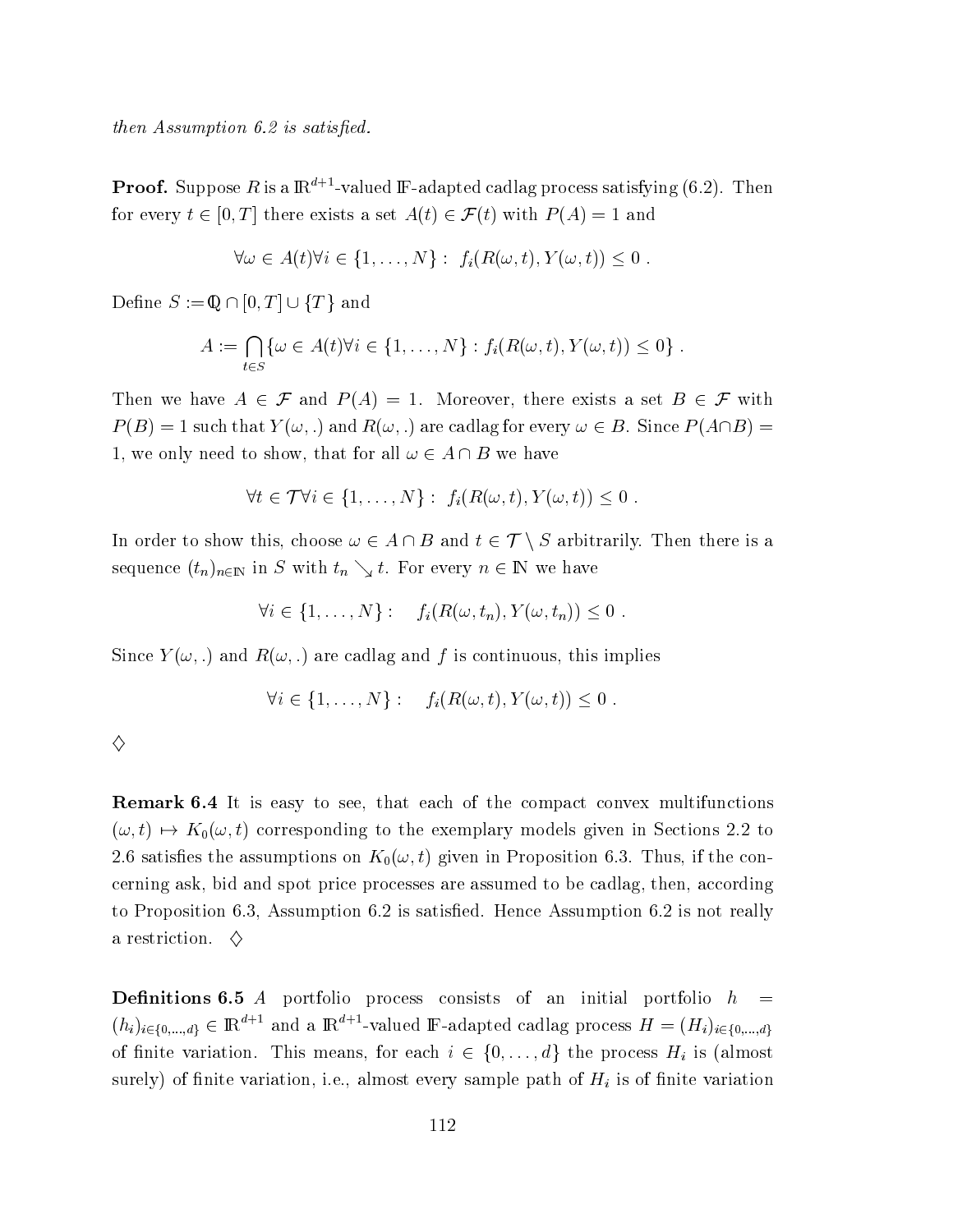on each compact subset of  $[0, \infty)$ . This implies, that H is a F-semimartingale with a "deterministic martingale component".

The finite variation property is a natural assumption since otherwise we had to be alert to infinitely high transaction costs. Denote  $\mathcal{H}$  the set of portfolio processes. For every portfolio process  $(h, H) \in \mathcal{H}$  we define the process  $H(-) = (H(t-))_{t \in [0,T]}$ by  $H(0-) := h$  and

$$
H(t-) := \lim_{s \nearrow t} H(s) \quad , \ t > 0.
$$

Note that the finite variation property already implies the existence of limits on the right and on the left for  $H_i$  (see Natanson, S. 245, Folgerung 2), whereas from the continuity on the left it follows that  $H_i(-)$  is predictable.

We define the processes  $\Delta H = (\Delta H_i)_{i \in \{0,\dots,d\}}$  by

$$
\Delta H_i := H_i - H(-i), \quad i \in \{0, ..., d\},
$$

and understand  $H_i(t)$  as number of units of asset i held after all transactions at time t whereas  $H_i(t-)$  represents the units of asset i before all transactions at time t. In particular  $H_i(0-)$  is the initial holding in asset *i*, i.e., before any transaction is settled.

### ♦

**Definitions 6.6** Let  $G = (G_0, \ldots, G_d)$  and  $Y = (Y_0, \ldots, Y_d)$  be two  $\mathbb{R}^{d+1}$ -valued  $(cadlag)$  semimartingales and assume that  $G$  is a process of bounded variation. Then any of the following integrals is well defined by the Ito formula (c.f. Elliott Theorem 12.21). The process  $G(-) \bullet Y = (G(-) \bullet Y(t))_{t \in [0,T]}$  is defined by the stochastic  $integrals$ 

$$
G(-) \bullet Y(t) := \sum_j G_j(-) \bullet Y_j(t)
$$

with  $G_j \bullet Y_j(t) := \int_0^t G_j(s-) dY_j(s)$ . The process  $Y \bullet G = Y(.) \bullet H + \Delta Y \bullet H$  is defined in a similar way, but pathwise by the Stieltjes Integrals

$$
Y_j(.-) \bullet G_j(\omega, t) := \int_0^t Y_j(.-) (\omega, s) dG_{j\bullet}(\omega, s)
$$

 $\it{and}$ 

$$
\Delta Y_j \bullet G_j(\omega, t) := \sum_{0 < s \leq t} \Delta Y_j(s) \Delta G_j(s) \ .
$$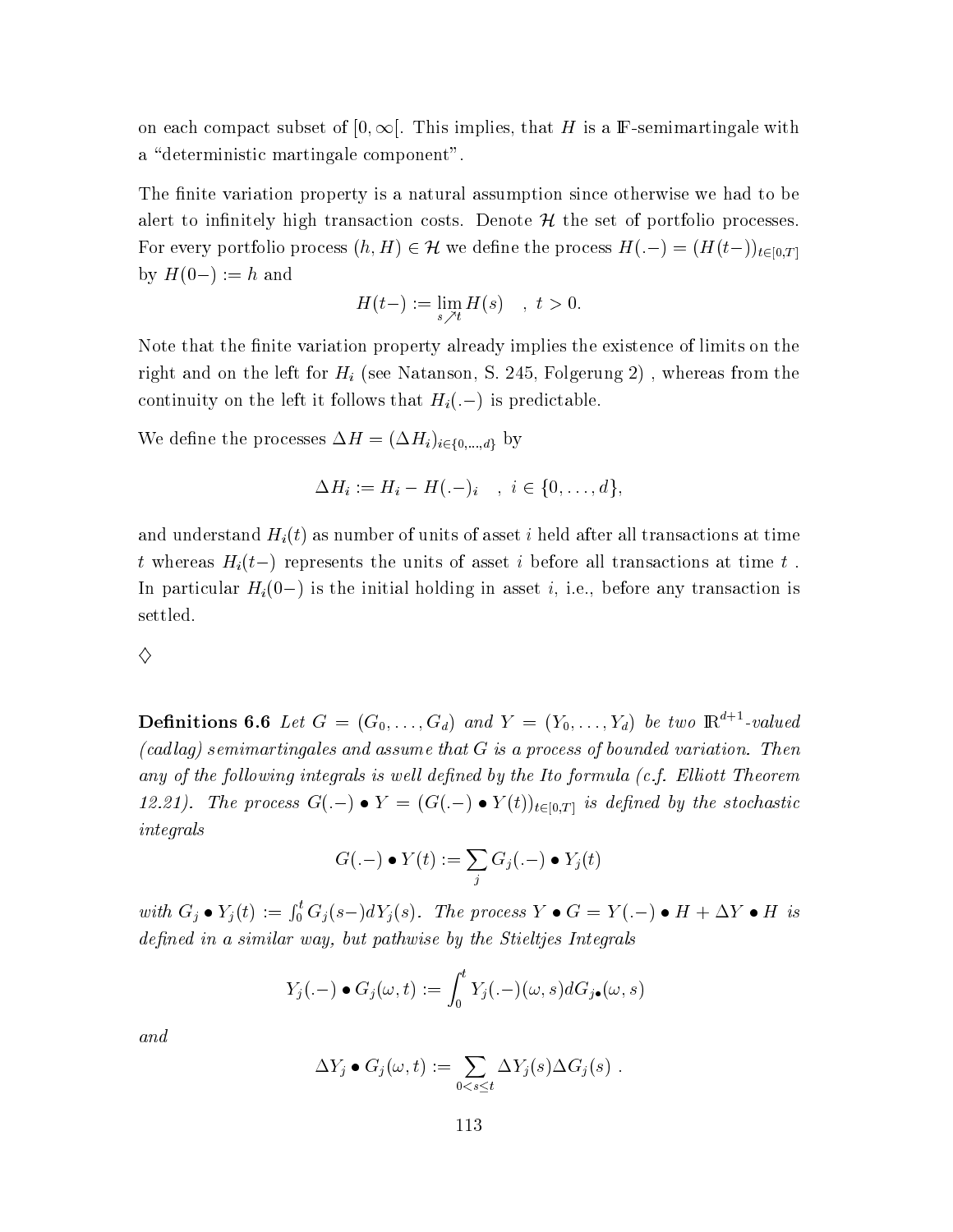The product GY, given by

$$
GY = G(0)Y(0) + G(-) \bullet Y + Y \bullet G ,
$$

is a semimartingale (c.f. Elliott, 1982, Corollaries 12.22 and 12.23).

♦

For the  $\mathbb{R}^{d+1}$ -valued semimartingal X and a portfolio process  $(h, H) \in \mathcal{H}$ , where H is a  $(d+1)$ -dimensional semimartingale of bounded variation, the processes  $H_i(.-) \bullet X_i$ and

$$
X_i \bullet H_i = X_i(.-) \bullet H_i + \Delta X_i \bullet H_i
$$

are well defined according to Definition 10. They also satisfy

$$
H_i X_i = H_i X_i(0) + H_i(-) \bullet X_i + X_i \bullet H_i \quad , \quad i \in \{0, \ldots, d\}
$$

This yields the partial integration formula

$$
HX = H(0)X(0) + H(-) \bullet X + X \bullet H.
$$

In this partial integration formula  $H(-) \bullet X$  represents the change of portfolio value due to price changes and  $X \bullet H$  decribes the changes of portfolio value due to transactions.

Similar as in the discrete time framework, we are interested in the admissible portfolio processes resulting from self-financing trading strategies. Again, we define the set of admissible portfolio processes by only allowing for self-financing rebalancements (with consumption) instead of admitting arbitrary transactions. However, in continuous time, we also have to take account of "continuous trading flows". Such flows are possible in theory because we do not account for fixed costs in trading. Therefore, the involved differential cone constraints have to be interpreted as kind of "stochastic differential inclusions". This is formalized as follows.

**Definitions 6.7** Let  $A^{\mathcal{R}}$  be the class of portfolio processes  $(h, H) \in \mathcal{H}$  such that for every process  $R \in \mathcal{R}$  we have  $(R \star X)(0) \Delta H(0) \leq 0$  and the process  $(R \star X) \bullet H$  is decreasing, i.e., for P-almost every  $\omega \in \Omega$  we have

$$
\forall s, t \in [0, T], s \le t : (R \star X) \bullet H(\omega, s) \ge (R \star X) \bullet H(\omega, t).
$$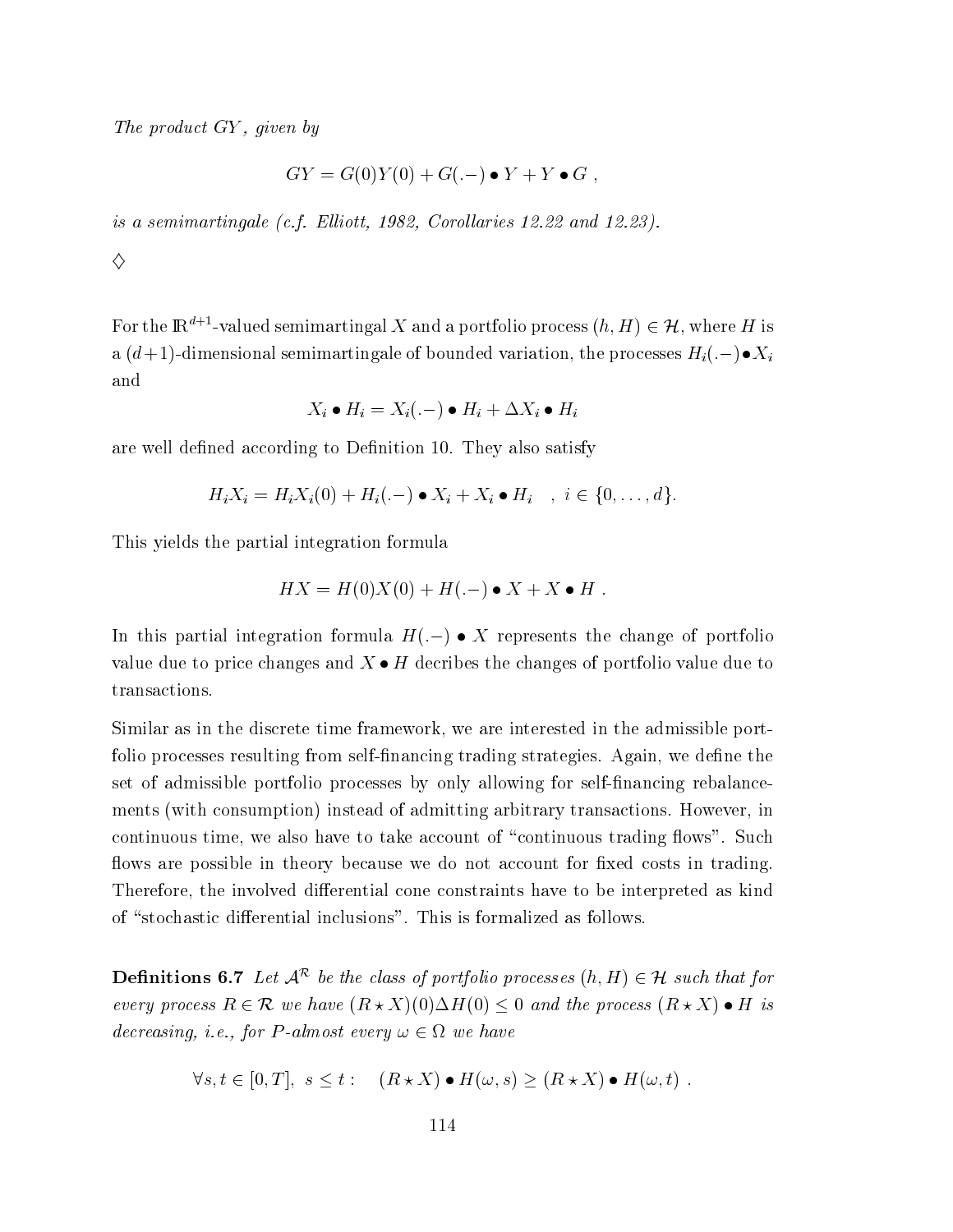In a short notation this condition may be written as a stochastic differential inclusion of the form

$$
\forall t \in [0, T] : -dH(t) \in K(t) ,
$$

hence a differential cone constraint.

Denote  $\mathcal{A}^s$  the class of portfolio processes  $(h,H)$  such that H is piecewise constant on  $[0, T]$  and has a finit number of jumps. This means that  $H \in \mathcal{A}^s$ , if and only if there is a time set  $\mathcal{T}(H) = \{t_0, t_1, \ldots, t_N\} \subset [0, T], n \in \mathbb{N}$  such that

$$
\forall k \in \{1, \ldots, N\} \; \forall t_{i-1} \leq t < t_i \; \forall \omega \in \Omega: \quad H(\omega, t) = H(\omega, t_{i-1}) \; .
$$

Processes in  $A^s$  are called simple.

Denote

$$
\mathcal{A}^{\infty} := \{ (h, H) \in \mathcal{H} : (H(T))^{-} \in (L^{\infty}(\mathcal{F}(T), P))^{d+1} \}
$$

the set of "tame" portfolio processes. We have  $(h, H) \in \mathcal{A}^{\infty}$ , if and only if the short positions of  $H(T)$  are P-almost surely bounded. This means that one is not allowed to borrow an "infinite" sum of money or to sell short "infinitely" many units of an asset. This assumption actually always applies in practice. Note also that our tame condition only refers to terminal positions, whereas the tame conditions usually used troughout literature refer to the set  $\mathcal T$ .

Let us denote  $A \subset \mathcal{H}$  the class of admissible portfolio processes. The definition of this class should correspond somehow to the given model for the price process. Since we do not intend to confine to a particular asset price model, we avoid a more exact definition of A. However we postulate that A is a convex cone and we will always assume

$$
(6.3) \t\t \t\t \t\t \t\t \t\t \mathcal{A}^s \cap \t \mathcal{A}^\infty \subseteq \mathcal{A} \subseteq \mathcal{A}^\mathcal{R}
$$

 $\diamondsuit$ 

**Remark 6.8** According to it's definition the class  $A<sup>s</sup>$  is obviously a convex cone in H. Moreover it is straight forward to show that for every  $t \in [0, T]$  the set  $K(t)$  is a convex cone in  $(L^0(\mathcal{F}(t)))^{d+1}$ . Thus, it is easy to verify that  $\mathcal{A}^R$  and  $\mathcal{A}^{\infty}$  are convex cones, too. So (6.3) and the assumption that A is a convex cone will not result in contradictions.

 $\diamondsuit$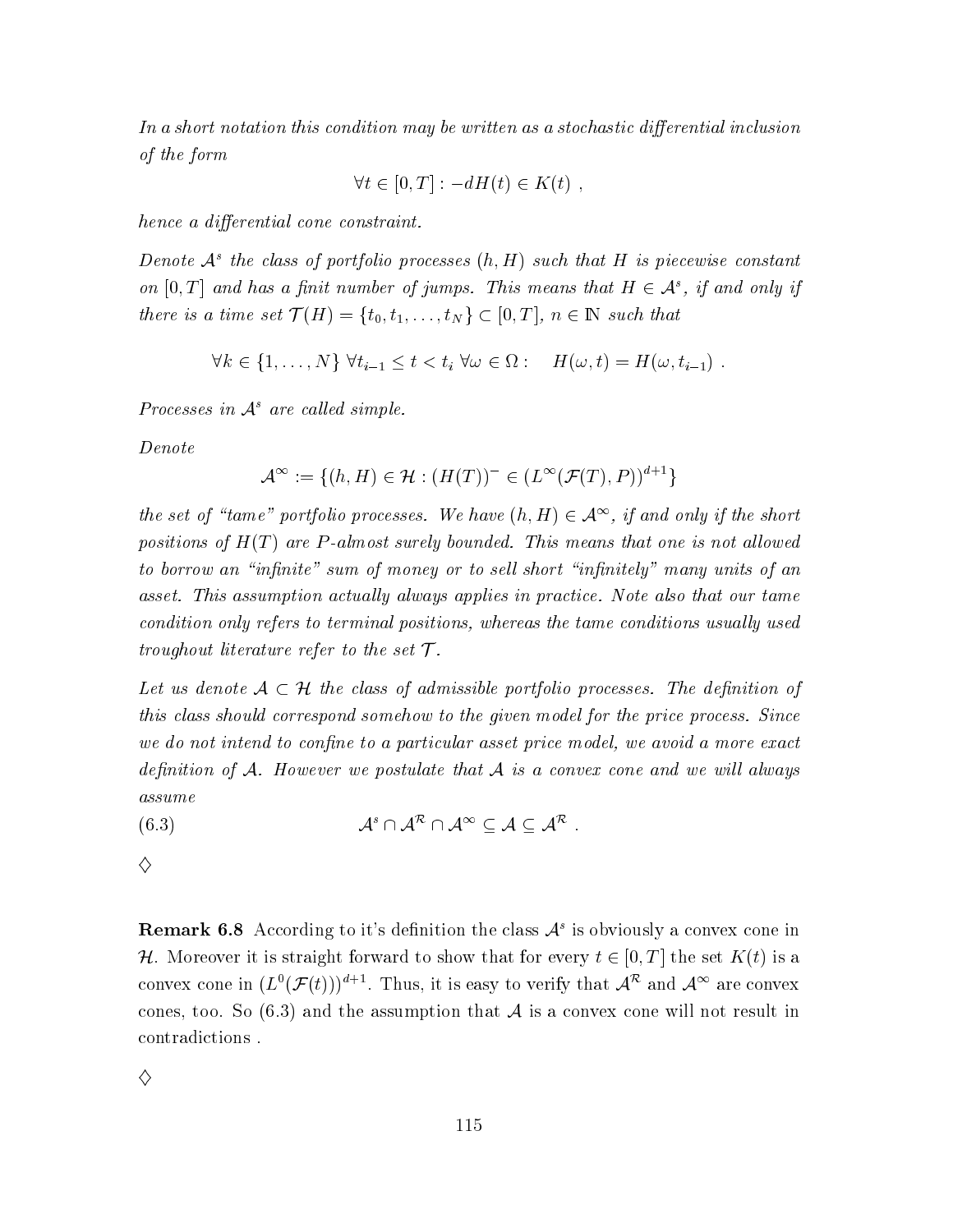**Definitions 6.9** Let P be the class of all pairs  $(Q, R)$  satsifying the following conditions:

 $(P1)$  Q is a probability measure equivalent to P on  $\mathcal{F}(T)$ ,

 $(P2)$   $R \in \mathcal{R}$ ,

(P3) the process  $R \star X$  is a (cadlag) Q-Martingale.

 $Define$ 

 $\mathcal{A}^{\mathcal{P}} := \{(h, H) \in \mathcal{A}^{\mathcal{R}} : \forall (Q, R) \in \mathcal{P} : H(R \star X) \text{ is a } Q \text{ - supermartingal}\}\$ if  $\mathcal{P} \neq \emptyset$  and otherwise  $\mathcal{A}^{\mathcal{P}} := \emptyset$ . ♦

Lemma 6.12 will explain this definition further. There the condition that  $H(-) \bullet (R \star X)$  should be a Q-supermartingale is used to rule out "doubling" strategies. The next chapter then will be contributed to necessary and sufficient conditions for  $\mathcal{P} \neq \emptyset$ .

**Lemma 6.10** If  $\mathcal{P} \neq \emptyset$ , then we have

$$
\mathcal{A}^s\cap\mathcal{A}^\mathcal{R}\cap\mathcal{A}^\infty\subseteq\mathcal{A}^\mathcal{P}\subseteq\mathcal{A}^\mathcal{R}
$$

**Proof.** Suppose  $(h, H) \in \mathcal{A}^s \cap \mathcal{A}^{\mathcal{R}} \cap \mathcal{A}^{\infty}$  with corresponding  $\mathcal{T}(H) := \{t_0, \ldots, t_N\}.$ Let us define the filtration

$$
\mathbb{F}(\mathcal{T}(H)) := (\mathcal{F}(t_k))_{k \in \{0,\ldots,N\}}
$$

and consider the market with trading restricted to the discrete time set  $\mathcal{T}(H)$ . Since the sets  $K(t)$ ,  $K'(t)$  and  $K'_0(t)$  are well defined for  $t \in \mathcal{T}(H)$ , we can define  $\mathcal{R}(\mathcal{T}(H))$ ,  $\mathcal{A}(\mathcal{T}(H)), \mathcal{A}^{\infty}(\mathcal{T}(H))$  and  $\mathcal{A}^{p}(\mathcal{T}(H))$  according to the definitions in discrete time (see Chapter 3). Then we have

$$
(h, H) \in \mathcal{A}(\mathcal{T}(H)) \cap \mathcal{A}^{\infty}(\mathcal{T}(H))
$$

and by Remark 3.10 this implies  $(h, H) \in \mathcal{A}^p(\mathcal{T}(H))$ . Comparing the definitions of  $\mathcal{A}^{\mathcal{P}}(\mathcal{T}(H))$  and  $\mathcal{A}^{\mathcal{P}}$  we finally see that  $(h,H) \in \mathcal{A}^{\mathcal{P}}$ . ♦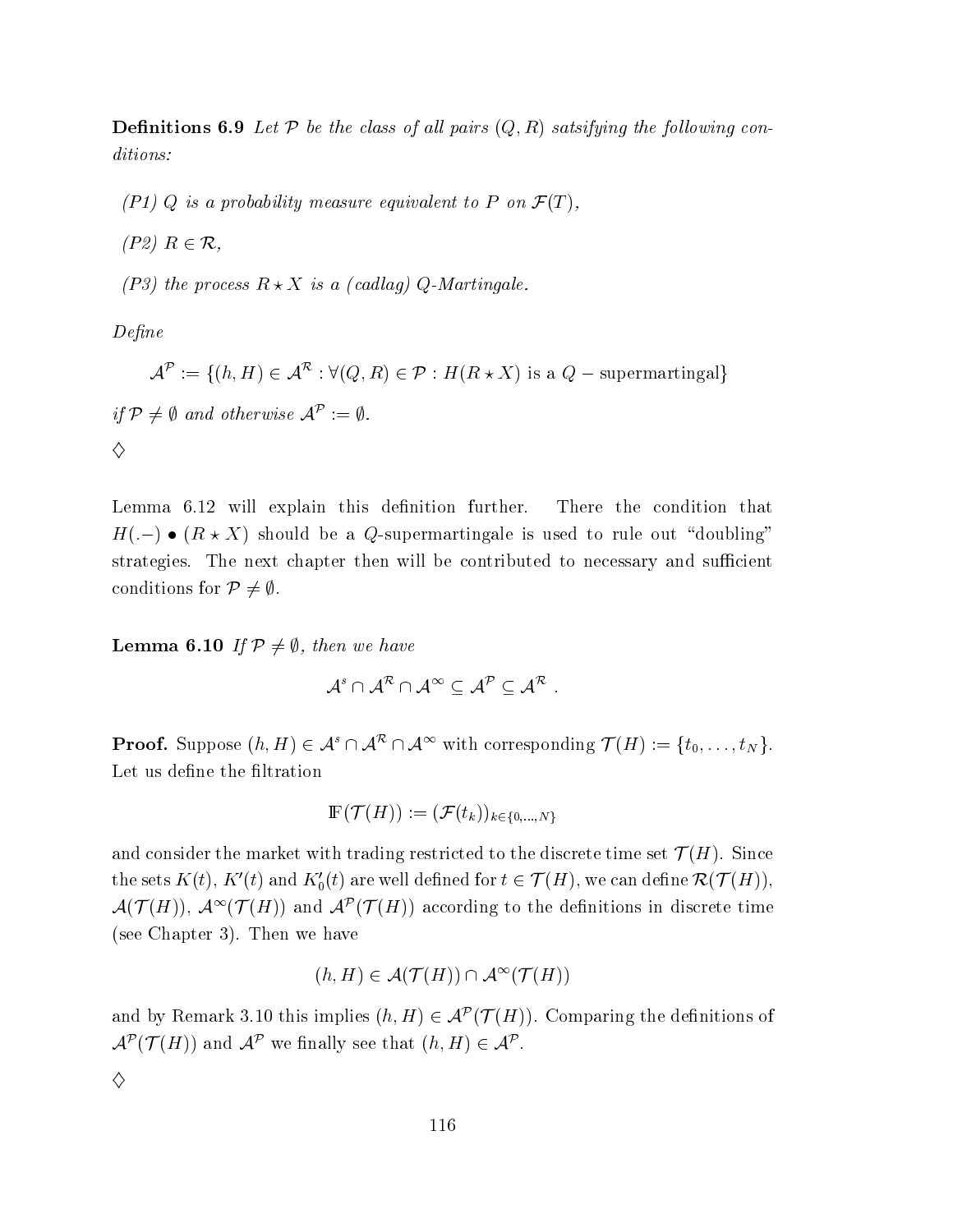**Definitions 6.11** Denote  $\mathcal{C} := (L^0(\mathcal{F}(T)))^{d+1}$  the set of contingent claims. We call  $(h,H)\in \mathcal{A}$  a super hedge for a  $C\in \mathcal{C}$ , if and only if we have  $H(T)-C\in K(T)$ . We call a claim  $C \in \mathcal{C}$  super-hedgeable (by  $(h, H)$ ), if there exists a super hedge  $(h,H)$  for  $C.$  Denote

$$
\mathcal{C}^h := \{ C \in \mathcal{C} : \exists H : (h, H) \in \mathcal{A}, \ H(T) - C \in K(T) \}
$$

the set of claims, that are super-hedgeable with initial portfolio  $h \in \mathbb{R}^{a+1}$  and define

$$
\mathcal{C}^+ := \{ C \in K(T) : \exists A \in \mathcal{F}(T), \ P(A) > 0, \ \forall \omega \in A : C(\omega) \in int K(\omega, T) \}
$$

where for  $\omega \in \Omega$  the set  $intK(\omega,T)$  is the interior of  $K(\omega,t)$  in the metric topology of  $\mathbb{R}^{d+1}$ .

For a subclass  $\mathcal{B} \subset \mathcal{A} \subset \mathcal{A}^{\mathcal{R}}$  we write

$$
\mathcal{C}^h|\mathcal{B}:=\{C\in\mathcal{C}^h:\exists H:(h,H)\in\mathcal{B},\ H(T)-C\in K(T)\}.
$$

**Lemma 6.12** Suppose  $(Q, R) \in \mathcal{P} \neq \emptyset$  and let  $C \in \mathcal{C}$  be a contingent claim with

$$
E_Q[(C(R(T) \star X(T)))^-] < \infty .
$$

Suppose  $(h,H) \in \mathcal{A}^{\mathcal{R}}$  is a super hedge for C and  $H(-) \bullet (R \star X)$  is a Qsupermartingale. Then the process  $H(R\star X)$  is a Q-supermartingale and

$$
E_Q[C(R(T) \star X(T))] \le E_Q[H(T)(R(T) \star X(T))] \le h(R(0) \star X(0)).
$$

 $\mathbf{Proof.}\ \mathbf{Because}\ \mathbf{of}$ 

$$
H(R\star X) = H(0-)(R(0)\star X(0)) + (R(0)\star X(0))\Delta H(0) + H(-)\bullet (R\star X) + (R\star X)\bullet H
$$

there is only to show that  $(R \star X) \bullet H$  is a Q-supermartingale and

$$
(R(0) * X(0)) \Delta H(0) \in L^{1}(Q) , E_{Q}[(R(0) * X(0)) \Delta H(0)] \leq 0 .
$$

First of all note, that because of  $R \in \mathcal{R}$ , the process  $(R \star X) \bullet H$  is decreasing and  $(R \star X) \Delta H(0) \leq 0$ . Consequently we have

$$
\forall t \in [0, T]: 0 \ge (R \star X) \bullet H(t)
$$

and thus  $0 \ge E_Q[(R \star X) \bullet H(t)]$  is defined for every  $t$  and analogously

$$
E_Q[(R(0) \star X(0)) \Delta H(0)] \le 0.
$$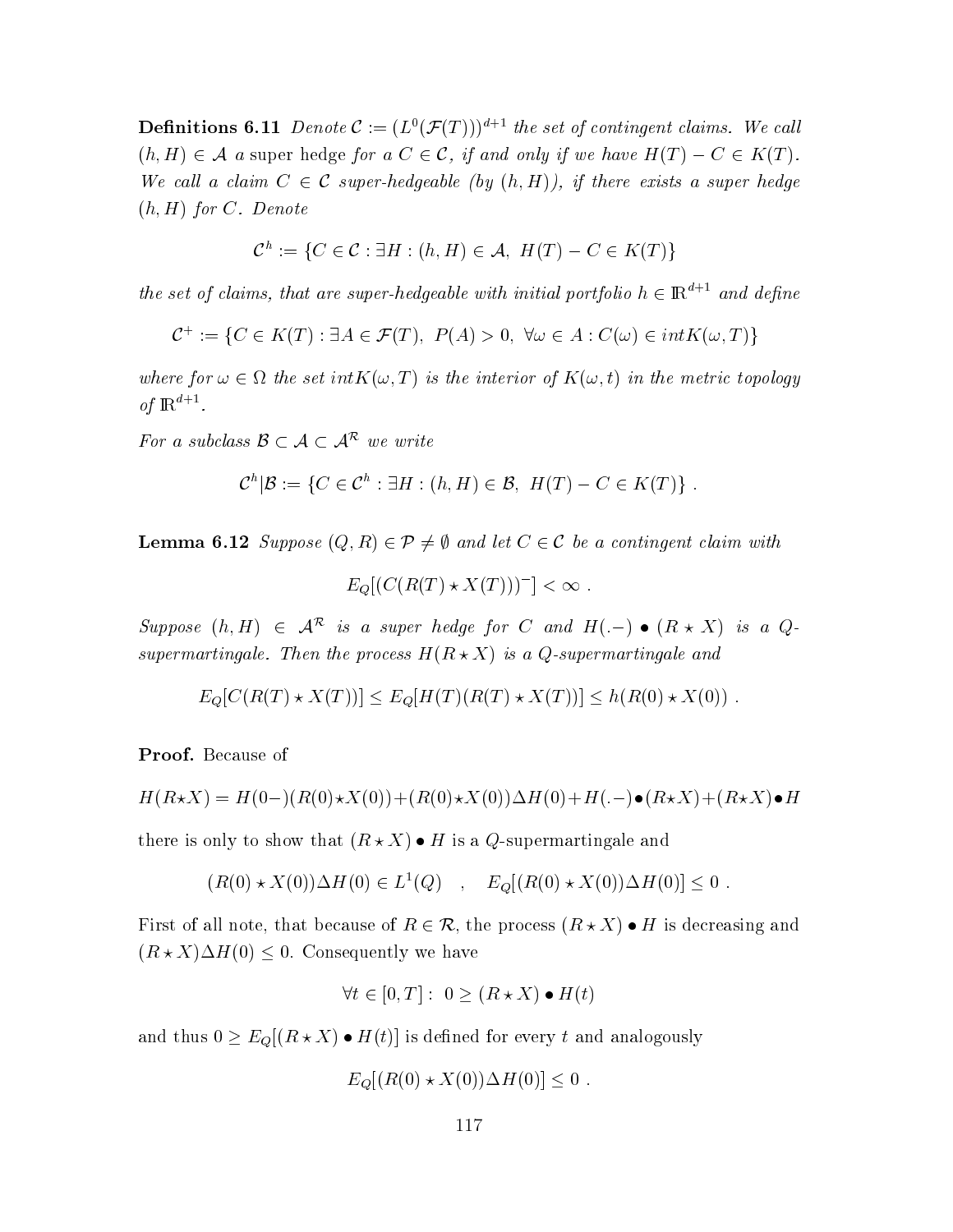We still have to show that  $E_Q[(R \star X) \bullet H(t)] > -\infty$  for every t and

$$
E_Q[(R(0) \star X(0)) \Delta H(0)] > -\infty .
$$

Because  $(h,H)\in \mathcal{H}$  is a super hedge for  $C$  we have

$$
H(T)(R(T) \star X(T)) \ge C(R(T) \star X(T)).
$$

Taking into account that  $H(.-)\bullet RX$  is a  $Q$ -supermartingale, the following calculation is feasible for every  $t\in[0,T]$ :

$$
h(R(0) * X(0)) \geq h(R(0) * X(0)) + E_Q[(R(0) * X(0))\Delta H(0)]
$$
  
+
$$
E_Q[H(-) \bullet (R * X)(t)] + E_Q[(R * X) \bullet H(t)]
$$
  

$$
\geq h(R(0) * X(0)) + E_Q[(R(0) * X(0))\Delta H(0)]
$$
  
+
$$
E_Q[H(-) \bullet (R * X)(T)] + E_Q[(R * X) \bullet H(T)]
$$
  
= 
$$
E_Q[H(T)(R(T) * X(T))] \geq E_Q[C(R(T) * X(T))]
$$
  

$$
\geq E_Q[\min\{C(R(T) * X(T)), 0\}] > -\infty.
$$

Hence  $(RX)\bullet H$  is a  $Q$ -supermartingale.  $\diamondsuit$ 

**Remark 6.13** If  $(h, H) \in \mathcal{A}^{\mathcal{R}}$  and  $(Q, R) \in \mathcal{P}$ , then the process  $H(.) \bullet (R \star X)$  is always a local martingal. In fact, since  $H$  is a  ${\mathbb F}$ -adapted cadlag process, it is optional (see Elliott, 1982, Theorem 6.35). This implies that  $H(.-)$  is locally bounded (see Elliott, 1982, Lemma 11.48) and  $H(.-) \bullet (R \star X)$  is a local martingale  $\blacksquare$ 

 $\Diamond$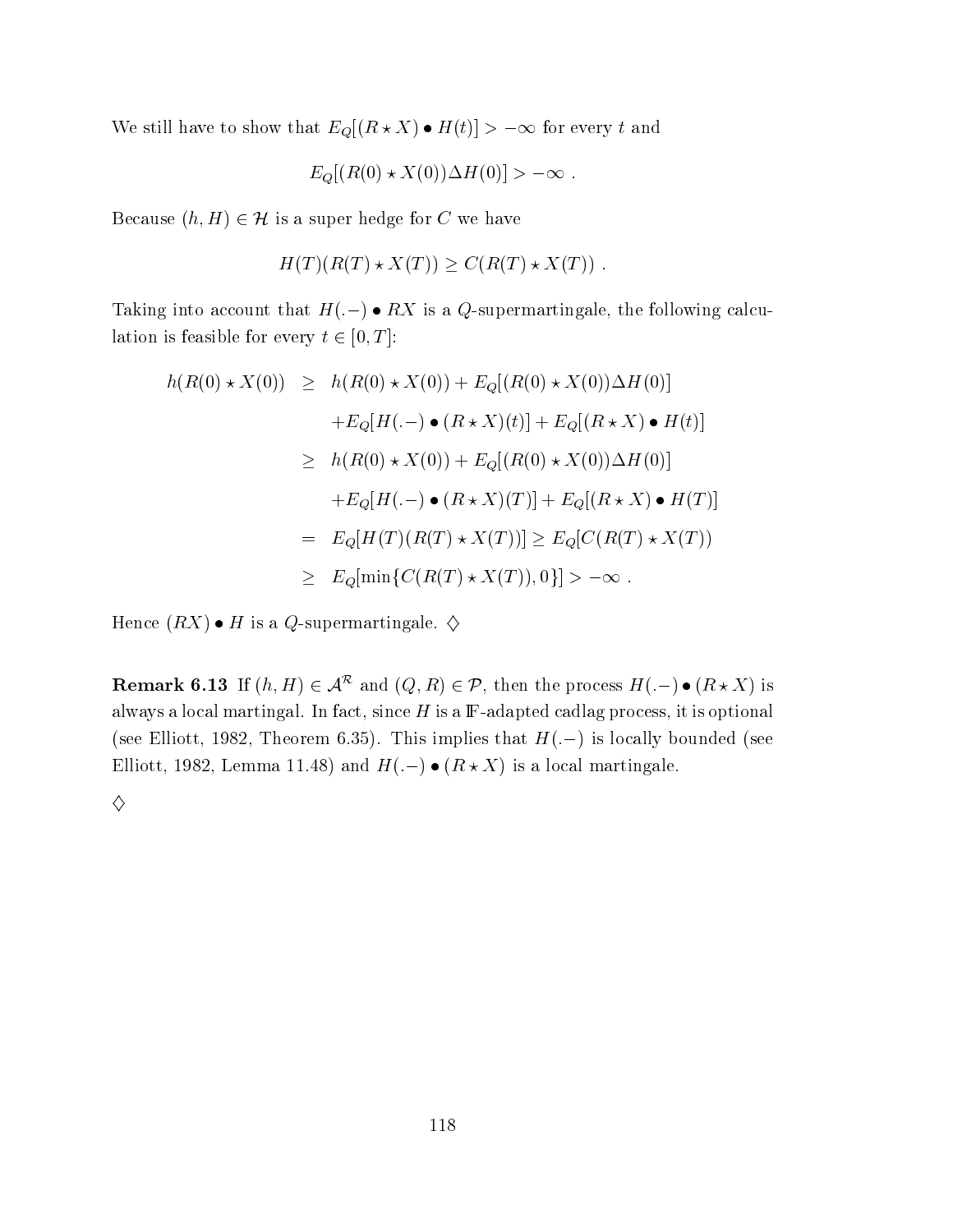## Chapter 7

## **Fundamental Theorems of Asset Pricing in Continuous Time**

In this Chapter we approach the question, how to characterize the condition  $\mathcal{P} \neq \emptyset$ by the absense of arbitrage opportunities. The main results are stated in Fundamental Theorems 7.12 and 7.15.

We are going to introduce three different notions of arbitrage opportunities. The first consists of the classical free lunches in terms of sequences converging in probability P. The research of Lakner (1995) and Delbaen, Schachermayer (1994, 1998), who introduced different notions of free lunches, already reveals that even for frictionless markets the classical notion of free lunches is not well suited for deriving Fundamental Theorems. Instead of free lunches with vanishing risk considered by Delbaen, Schachermayer (1994, 1998) we introduce  $L^{\infty}$ -bounded free lunches in terms of uniformly bounded sequences converging in probability  $P$ . This convergence is invariant to equivalent changes of probability measure. In addition, we introduce free lunches in terms of sequences converging in some  $L^p(Q)$ ,  $1 \leq p < \infty$ . Since this convergence obviously depends on the choice of  $Q$  it is dissatisfactory in our opinion, to define free lunches only with respect to convergence in a single  $L^p(Q)$  for some  $Q \sim P$  or P itself like it was done by Jouini, Kallal (1995a) with  $p = 2$  and Pham, Touzi (1999) in discrete time with  $p = 1$ . In fact, if one does so, the notion of arbitrage depends on the arbitrary choice of a probability measure. In order to avoid this arbitrariness we consider the class

$$
\mathcal{Q} := \{Q \sim P : \forall i \in \{0, \ldots, d\} : X_i \in L^1(Q)\}.
$$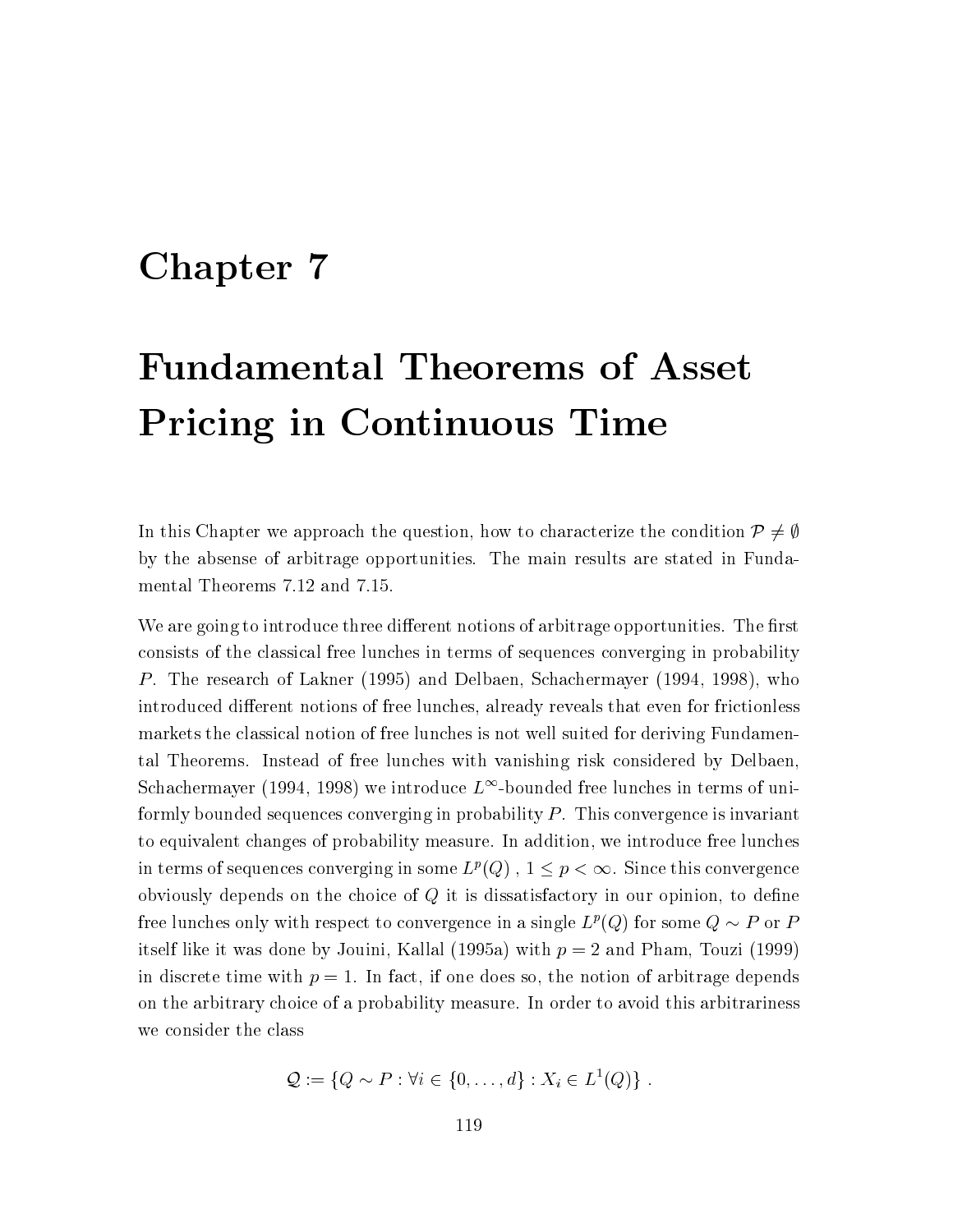From Lemma A.8 we know that this class is not empty for any given probability  $P$ . For  $Q \sim P$  we define the measures  $X_i(T)Q$  by

$$
\frac{dX_i(T)Q}{dQ} = X_i(T) \quad , \quad i = 0, \dots, d.
$$

It is worth noting, that for  $Q \in \mathcal{Q}$  the measures  $X_i(T)Q$  are finite and we have  $X_i(T)Q \sim P$  for every  $i \in \{0, ..., d\}$ . The latter is a consequence of condition (2.2). We denote

$$
L^0 := (L^0(\mathcal{F}(T))^{d+1}
$$

the space of  $\mathcal{F}(T)$ -measurable random vectors,

$$
L^{\infty} := (L^{\infty}(\mathcal{F}(T), P))^{d+1}
$$

the space of P-almost surely bounded random vectors and

$$
L_{XQ}^p := \mathsf{X}_{i=0,\dots,d} L^p(\mathcal{F}(T), X_iQ) \quad , 1 \le p < \infty, \ Q \in \mathcal{Q}
$$

the space of random vectors  $V = (V_0, \ldots, V_d) \in L^0$  such that  $V_i X_i \in L^p(Q)$  for every  $i \in \{0,\ldots,d\}.$ 

For  $O \subset L^0(\mathcal{F}(T))$  we denote  $\overline{O}^0$  the closure of O in with respect to the topology of (componentwise) convergence in probability  $Q \sim P$ , which is independent of Q because of  $Q \sim P$ .

For  $O \subset L_{XQ}^p(\mathcal{F}(T))$ ,  $1 \leq p < \infty$ , we write  $\overline{O}_{XQ}^p$  for the closure of O in the  $L_{XQ}^p$ norm topology of  $L_{XQ}^p(\mathcal{F}(T))$ .

Although  $L^{\infty}$  is independent of the choice of  $Q \in \mathcal{Q}$ , we will deal with different weak\* topologies on  $L^{\infty}$  depending on Q. For  $Q \in \mathcal{Q}$  let  $\sigma(L^{\infty}, L^1_{XQ})$  denote the locally convex topology on  $L^{\infty}$  induced by the semi-norms

$$
|.|_Z: L^{\infty} \to \mathbb{R}, C \mapsto \sum_{i=0}^d |\int_{\Omega} C_i Z_i X_i dQ| \quad , Z \in L^1_{XQ}
$$

Then we write  $\overline{O}_{XQ}^{\infty}$  for the closure of O in the  $\sigma(L^{\infty}, L_{XQ}^1)$ -topology of  $L^{\infty}$ .

**Definitions 7.1** A portfolio process  $(h, H) \in \mathcal{A}$  is called an arbitrage, if  $-h \in K(0)$ and  $H(T) \in \mathcal{C}^+$ .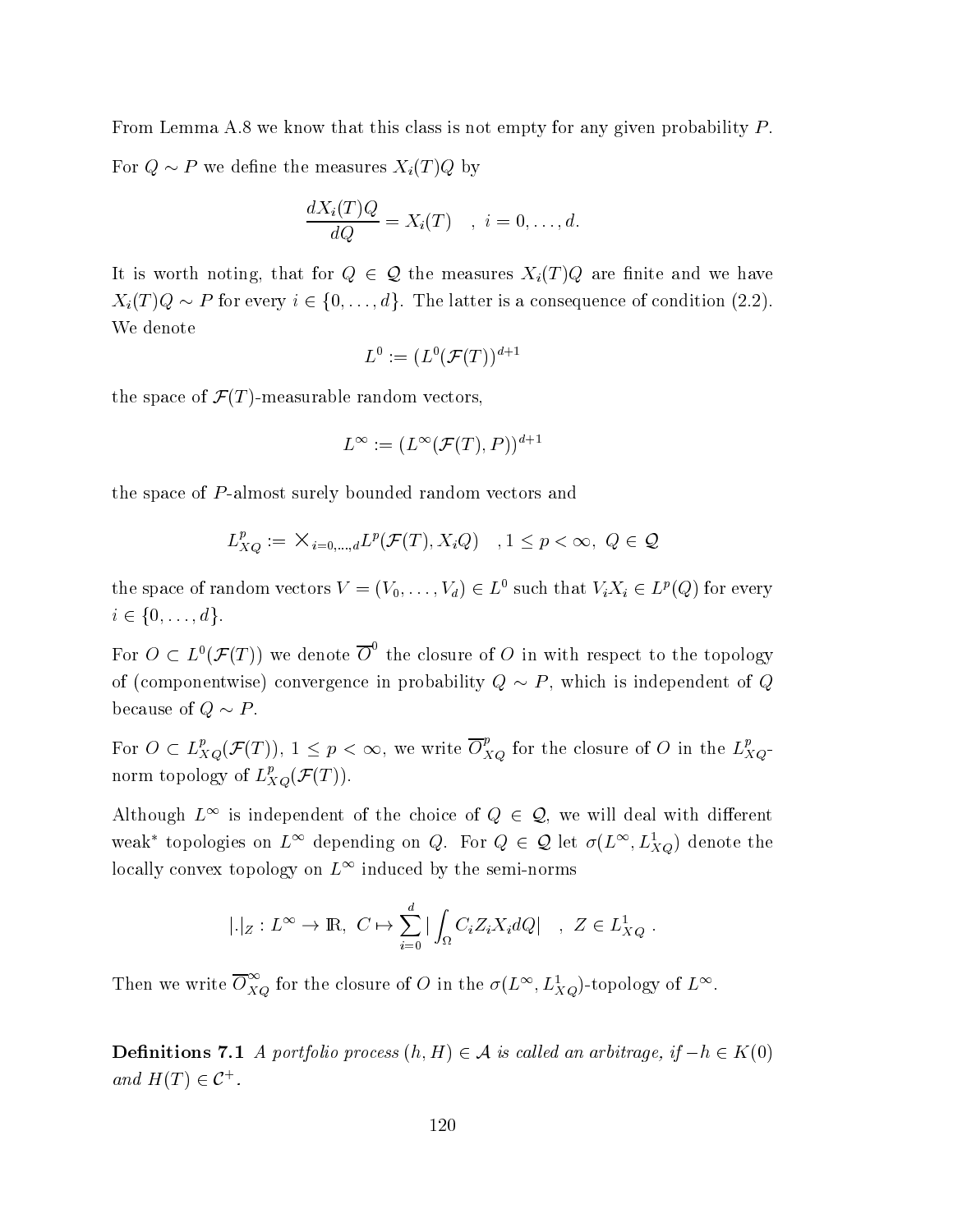A sequence  $(h^n, H^n)_{n \in \mathbb{N}}$  in A is called a free lunch, if and only if for every  $n \in \mathbb{N}$ we have  $-h^n \in K(0)$  and there exists a  $C \in \mathcal{C}^+$  such that  $H^n(T)$  converges to C in probability  $P$ . If in addition we have

$$
\forall n \in \mathbb{N} : \max_{i} |H_{i}^{n}(T)| \leq c \quad P - a.s.
$$

for some  $c > 0$ , then we call this a  $L^{\infty}$ -bounded free lunch.

For  $1 \leq p < \infty$  a sequence  $(h^n, H^n)_{n \in \mathbb{N}}$  in A is called a L<sup>p</sup>-free lunch, if there exist a probability measure  $Q \in \mathcal{Q}$  and a claim  $C \in \mathcal{C}^+ \cap L_{XQ}^p$  such that

$$
\forall n \in \mathbb{N}: H^n(T) \in L_{XQ}^p, \ -h^n \in K(0)
$$

and  $H^n(T)$  converges to C in  $L_{XQ}^p$ .

 $\diamondsuit$ 

**Proposition 7.2** Suppose  $A \subset \mathcal{A}^{\mathcal{P}}$ . Then there is no arbitrage in A.

**Proof.** If  $\mathcal{P} = \emptyset$  then  $\mathcal{A} \subset \mathcal{A}^{\mathcal{P}} = \emptyset$  and there is nothing to prove.

Suppose  $\mathcal{P} \neq \emptyset$ . Let  $(h, H) \in \mathcal{A} \subset \mathcal{A}^{\mathcal{P}}$  such that  $-h \in K(0)$  and  $H(T) \in K(T)$ . Then for any  $(Q, R) \in \mathcal{P}$  we have

$$
0 \geq h(\tilde{R}(0) \star X(0)) \geq E_{\tilde{Q}}[H(T)(\tilde{R}(T) \star X(T))].
$$

In account of  $H(T)(\tilde{R}(T) * X(T)) \geq 0$  this results in

$$
H(T)(R(T) \star X(T)) = 0.
$$

Hence for almost every  $\omega$  we have

$$
H(\omega, T)(R(\omega, T) \star X(\omega, T)) = 0.
$$

According to Proposition 2.4 this implies that for almost every  $\omega$ 

$$
H(\omega, T) \in \partial K(\omega, T)
$$

and thus  $H(T) \notin \mathcal{C}^+$ .

♦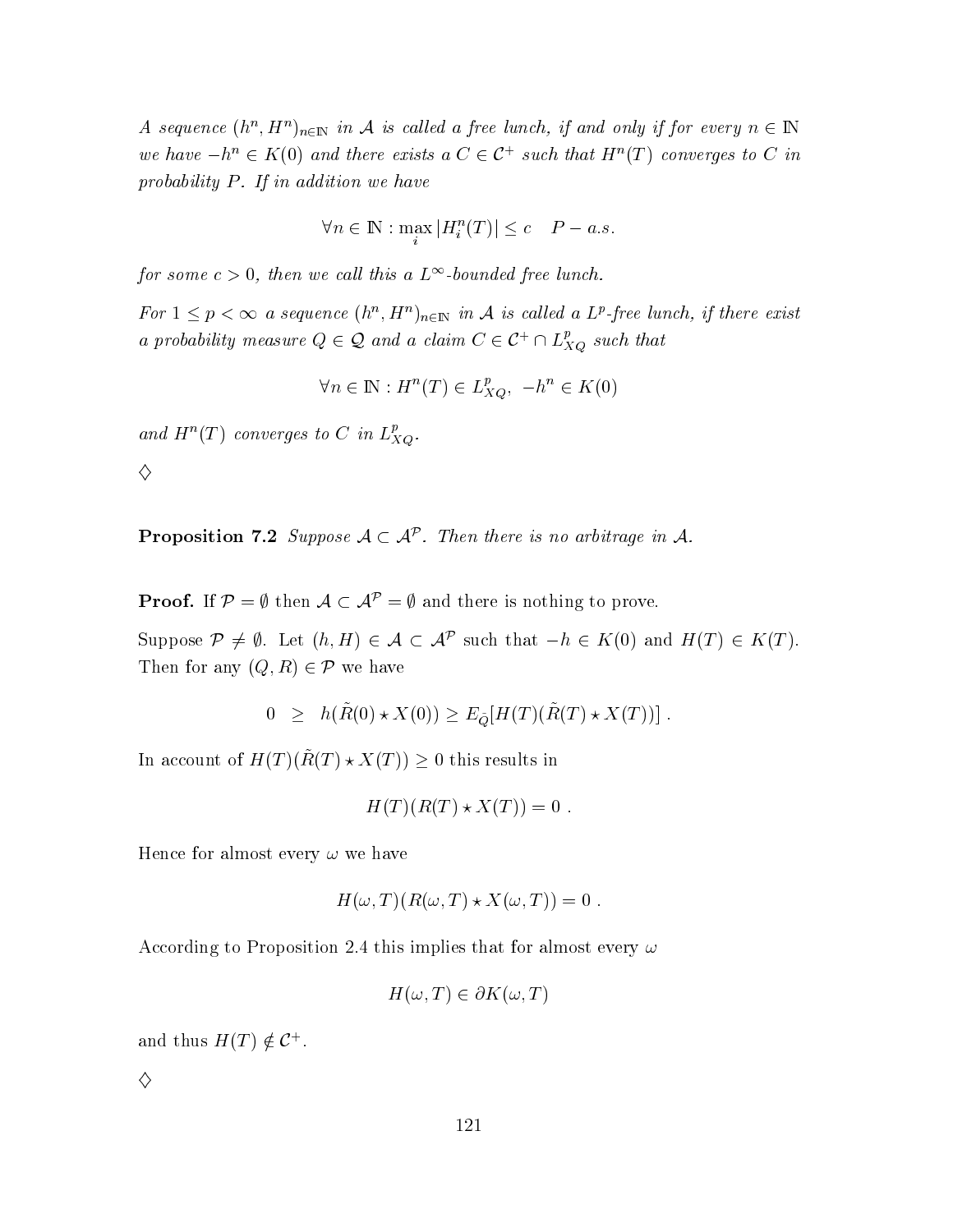**Proposition 7.3** Suppose  $\mathcal{B} \subset \mathcal{A}$ . Then there is no arbitrage in  $\mathcal{B}$ , if and only if

$$
\forall h \in -K(0): (C^h|\mathcal{B}) \cap C^+ = \emptyset.
$$

**Proof.** Suppose there exists a  $h \in -K(0)$  such that  $(\mathcal{C}^h|\mathcal{B}) \cap \mathcal{C}^+ \neq \emptyset$ . Then there is a  $(h, H) \in \mathcal{B}$  satisfying  $-h \in K(0)$  and  $H(T) \in \mathcal{C}^+$ , thus an arbitrage in  $\mathcal{B}$ .

Conversely, suppose there is an arbitrage  $(h, H) \in \mathcal{B}$ . Then we have  $h \in -K(0)$  and  $(C^h|\mathcal{B})\cap\mathcal{C}^+\neq\emptyset$ .

♦

**Proposition 7.4** Suppose  $\mathcal{B} \subset \mathcal{A}$ . Then there is no free lunch in  $\mathcal{B}$ , if and only if

$$
\forall h \in -K(0) : \overline{(\mathcal{C}^h|\mathcal{B})}^0 \cap \mathcal{C}^+ = \emptyset.
$$

**Proof.** Suppose  $h \in -K(0)$  and  $\overline{(\mathcal{C}^h|\mathcal{B})}^0 \cap \mathcal{C}^+ \neq \emptyset$ . Then there exist a sequence  $(H^n)_{n\in\mathbb{N}}$  and a claim  $C\in\mathcal{C}^+\cap L^0$  such that  $(h,H^n)\in\mathcal{B}$  for every  $n\in\mathbb{N}$  and  $H^n(T)$ converges to C in probability P. Thus, the sequence  $(h, H^n)_{n \in \mathbb{N}}$  is a free lunch in  $\mathcal{B}.$ 

Conversely, suppose there is a free lunch in  $\mathcal{B}$ . Then we have  $\overline{\left(\mathcal{C}^0|\mathcal{B}\right)}^0 \cap \mathcal{C}^+ \neq \emptyset$ . ♦

**Proposition 7.5** Suppose  $\mathcal{B} \subset \mathcal{A}$  and let  $1 \leq p < \infty$ . There is no  $L^p$ -free lunch in  $\mathcal{B}$ , if and only if

$$
\forall Q \in \mathcal{Q} \ \forall h \in -K(0) : \overline{((\mathcal{C}^h|\mathcal{B}) \cap L_{XQ}^p)}_{XQ}^p \cap \mathcal{C}^+ = \emptyset.
$$

**Proof.** Suppose  $h \in -K(0), Q \in \mathcal{Q}$  and

$$
((\mathcal{C}^h|\mathcal{B})\cap L_{XQ}^p)_{XQ}^p\cap \mathcal{C}^+\neq \emptyset.
$$

Then there exist a sequence  $(H^n)_{n\in\mathbb{N}}$  and a claim  $C\in\mathcal{C}^+\cap L_{XQ}^p$  such that for every  $n \in \mathbb{N}$  we have  $(h, H^n) \in \mathcal{B}$ ,  $H^n(T) \in L_{XQ}^p$  and  $H^n(T)$  converges to C in  $L_{XQ}^p$ . Hence the sequence  $(h, H^{n(k)})_{k \in \mathbb{N}}$  is a  $L^p$ -free lunch in  $\mathcal{B}$ .

Conversely, suppose there is a L<sup>p</sup>-free lunch in B. Then there exists a  $Q \in \mathcal{Q}$  such that

$$
\overline{((\mathcal{C}^0|\mathcal{B}) \cap L_{XQ}^p)}_{XQ}^p \cap \mathcal{C}^+ \neq \emptyset.
$$

♦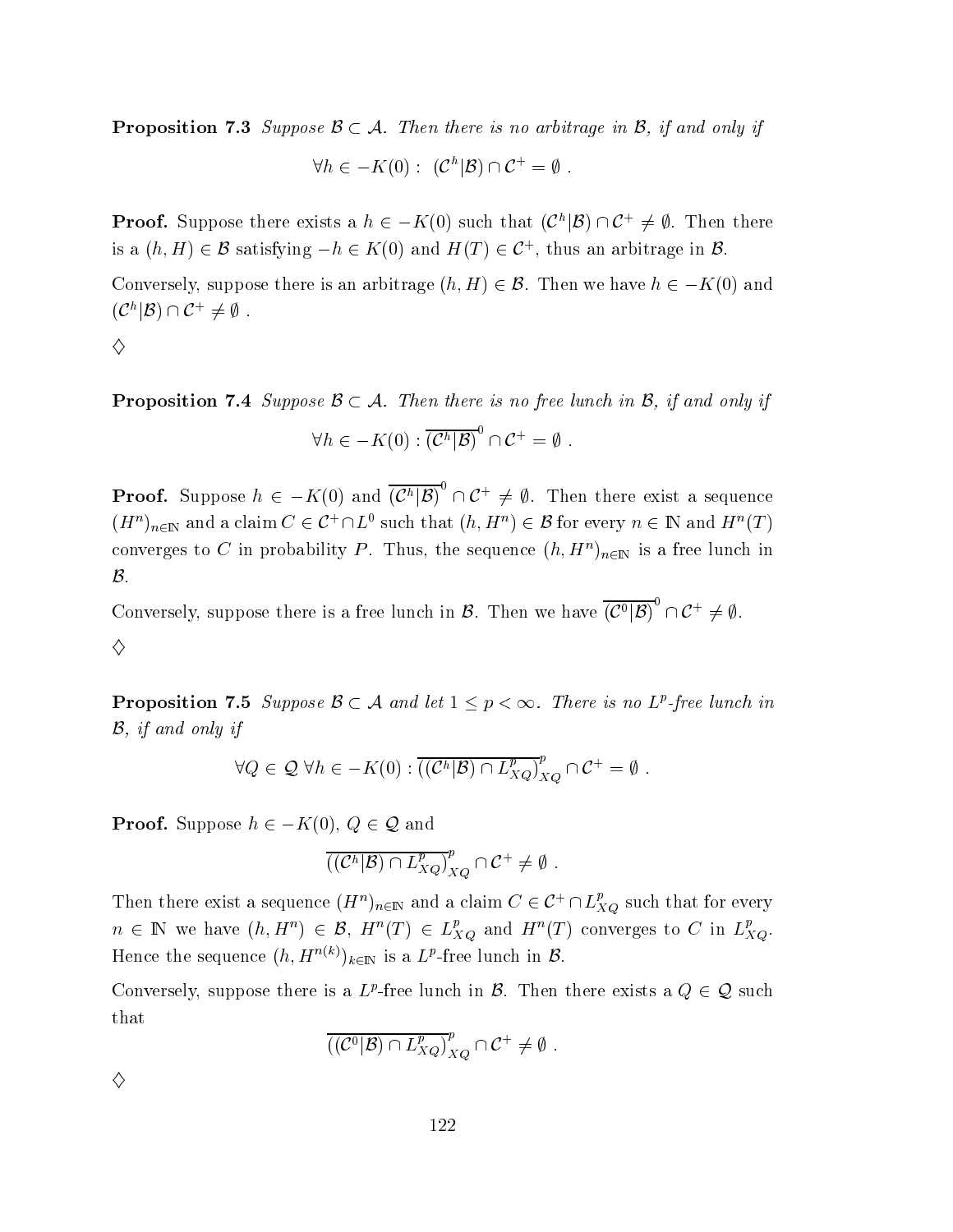**Remark 7.6** For a similar characterization of the absence of  $L^{\infty}$ -bounded free lunches we will need the additional assumption that  $L_{XQ}^1$  is separable for every  $Q \in \mathcal{Q}$ . This assumption is also necessary in as much as it is necessary for the weak<sup>\*</sup> topology of the closed unit sphere of  $L^{\infty}$  to be metrizable (see Holmes, 1975. p. 72, Corolarry 2). This property is needed to assure equivalence of weak\* closedness and weak\* sequential closedness. The separability assumption is in fact no real restriction for the cadlag price process  $X$ . This was shown in Lemma 6.1.

#### ♦

**Proposition 7.7** Let  $\mathcal{B} \subset \mathcal{A}$  and suppose that for every  $Q \in \mathcal{Q}$  the space  $L_{XQ}^1$  is separable (c.f. Remark 7.6). Then there is no  $L^{\infty}$ -bounded free lunch in  $\mathcal{B}$ , if and only if

$$
\forall Q \in \mathcal{Q}\forall h \in -K(0): \overline{((\mathcal{C}^h|\mathcal{B}) \cap L^{\infty})}_{XQ}^{\infty} \cap \mathcal{C}^+ = \emptyset
$$

**Proof.** The Proof is literally the same as that of Proposition 4.11.

♦

**Remarks 7.8** Let  $\mathcal{B} \subset \mathcal{A}$  and suppose there is no free Lunch in  $\mathcal{B}$ . Then there is no L<sup>p</sup>-free lunch in  $\mathcal{B}$ . In fact, if  $(h^n, H^n)_{n \in \mathbb{N}}$  and C constitute an L<sup>p</sup>-free lunch then because  $L^p$ -convergence implies convergence in probability there is a free lunch.

Proposition 7.4 implies that the postulation of no arbitrage in  $\mathcal{B} \subset \mathcal{C}$  is equivalent with the postulation of no free lunch in  $\mathcal{B}$ , if and only if the set  $((\mathcal{C}^h|\mathcal{B}) \cap L^0)$  is closed in the topology of (componentwise) convergence in probability  $P$ . Analogues statements result from propositions 7.5 and 7.7.

 $\diamond$ 

**Definition 7.9** For  $Q \in \mathcal{Q}$  and  $1 \le q \le \infty$  define

$$
\mathcal{P}_Q^q := \{ \tilde{Q} : \exists \tilde{R} \in \mathcal{R} : (\tilde{Q}, \tilde{R}) \in \mathcal{P}, \tilde{R}(T) \frac{d\tilde{Q}}{dQ} \in L_{XQ}^q \}
$$

**Theorem 7.10** Let  $1 \leq p < \infty$ ,  $q = \frac{p}{p-1}$  for  $1 < p$ , and  $q = \infty$  for  $p = 1$ . Suppose  $\mathcal{A} \subset \mathcal{A}^{\mathcal{P}}$ . If

 $\forall Q \in \mathcal{Q} : \mathcal{P}_Q^q \neq \emptyset$ ,

then there is no  $L^p$ -free lunch in A.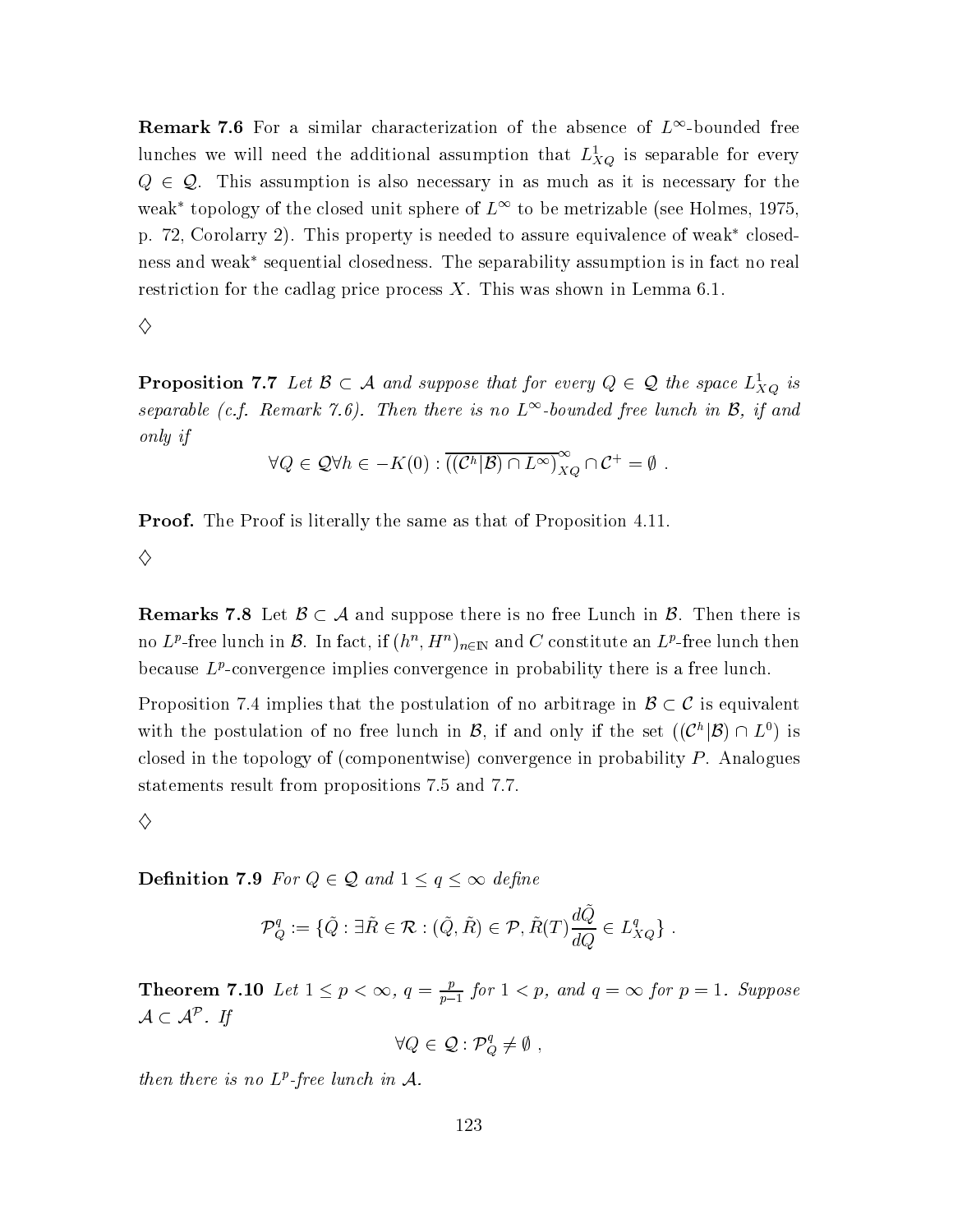**Proof.** Let  $C \in K(T) \cap L_{XQ}^p$  be a contingent claim and  $(h^n, H^n)_{n \in \mathbb{N}}$  a sequence in A such that  $-h^n \in K(0)$  and  $H^n(T) \in L_{XQ}^p$  converges to C in  $L_{XQ}^p$  for some  $Q \in \mathcal{Q}$ . Choose an arbitrary  $(\tilde{Q}, \tilde{R}) \in \mathcal{P}_{Q}^{q}$ . Applying componentwise the Hölder inequality in account of  $\tilde{R}(T)\frac{d\tilde{Q}}{dQ} \in L_{XQ}^q$  we get

$$
\int_{\Omega} (|H^n(T) - C(T)| \star \tilde{R}(T)) X(T) d\tilde{Q}
$$
\n
$$
= \sum_{i} \int_{\Omega} |H_i^n(T) - C_i(T)| \tilde{R}_i(T) X_i(T) \frac{d\tilde{Q}}{dQ} dQ
$$
\n
$$
\leq \sum_{i} \left( \int_{\Omega} |H_i^n(T) - C_i(T)|^p X_i(T) dQ \right)^{\frac{1}{p}} \left( \int_{\Omega} (\tilde{R}_i(T) \frac{d\tilde{Q}}{dQ})^q X_i(T) dQ \right)^{\frac{1}{q}}
$$

This inequality is also valid in the case  $q = \infty$  with the convention

$$
\int_{\Omega} (\tilde{R}_i(T) \frac{d\tilde{Q}}{dQ})^{\infty} X_i(T) dQ := \text{ess sup}\left(\tilde{R}_i(T) \frac{d\tilde{Q}}{dQ}\right) \in \mathbb{R}_+
$$

The above inequality and the convergence of  $H^n(T)$  in  $L_{XQ}^p$  imply that  $(H^n(T) \star \tilde{R}(T))_{n \in \mathbb{N}}$  converges to C in  $L^1_{X\tilde{Q}}$ . Because of  $(h^n, H^n)_{n \in \mathbb{N}} \in \mathcal{A} \subset \mathcal{A}^{\mathcal{P}}$ we have

$$
0 \ge h(\tilde{R}(0) \star X(0)) \ge E_{\tilde{Q}}[H^n(T)(\tilde{R}(T) \star X(T))]
$$

and consequently

$$
0 \geq \lim_{n \to \infty} E_{\tilde{Q}}[H^n(T)(\tilde{R}(T) \star X(T))] = E_{\tilde{Q}}[C(\tilde{R}(T) \star X(T))] \geq 0.
$$

In account of  $C(\tilde{R}(T) \star X(T)) \geq 0$  this results in

$$
C(R(T) \star X(T)) = 0.
$$

Hence for almost every  $\omega$  we have

$$
C(\omega)(R(\omega,T)\star X(\omega,T))=0.
$$

According to Proposition 2.4 this implies that for almost every  $\omega$ 

$$
C(\omega) \in \partial K(\omega, T)
$$

and thus  $C \notin \mathcal{C}^+$ .

♦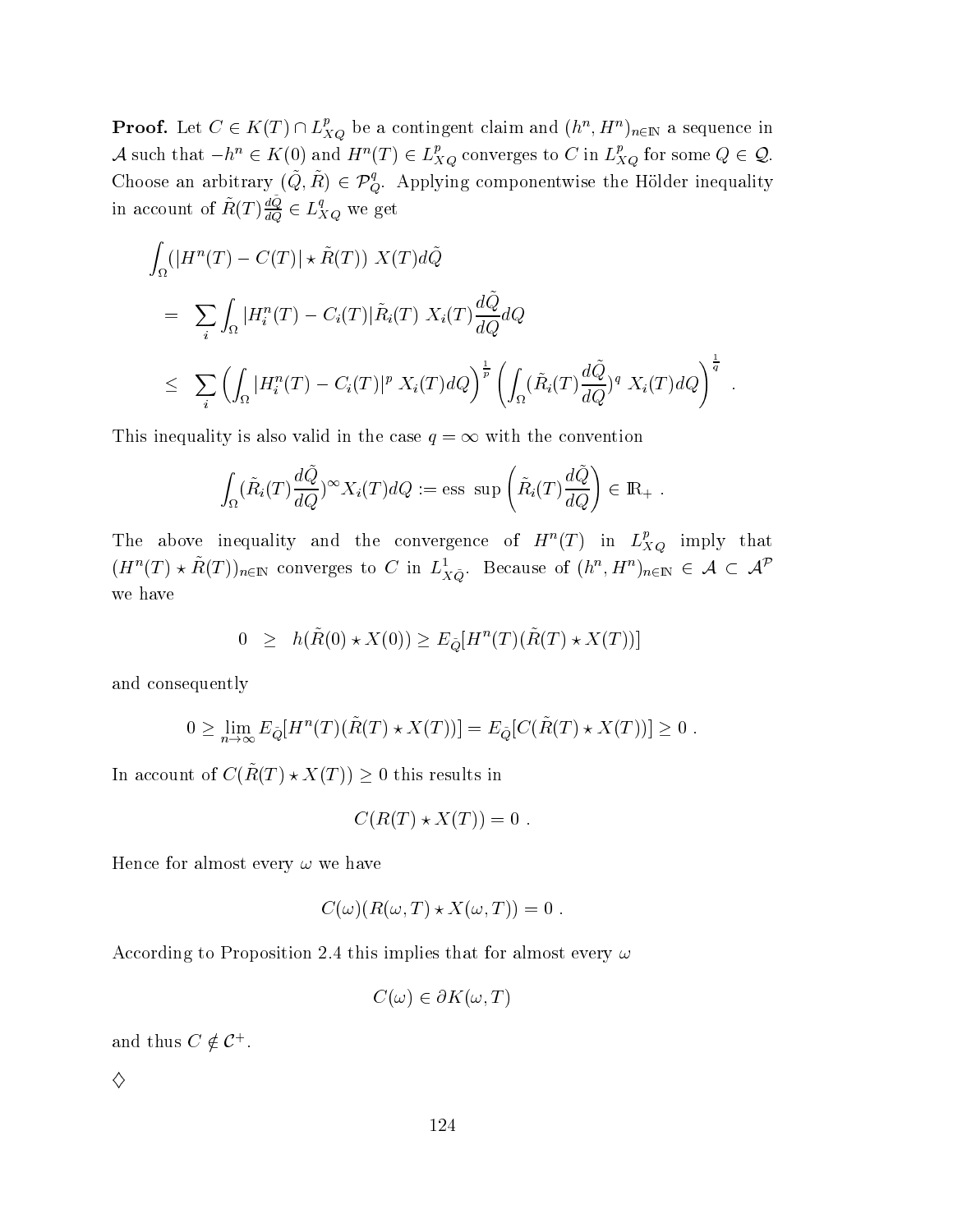**Theorem 7.11** Let  $1 \leq p < \infty$ ,  $q = \frac{p}{p-1}$  for  $1 < p$ , and  $q = \infty$  for  $p = 1$ . Suppose there is no  $L^p$ -free lunch in  $\mathcal{A}^s \cap \mathcal{A}^{\mathcal{R}} \cap \mathcal{A}^{\infty}$ . Then

$$
\forall Q \in \mathcal{Q} : \mathcal{P}_Q^q \neq \emptyset \ .
$$

**Proof.** Because  $A^{s\mathcal{R}\infty} := A^s \cap A^{\mathcal{R}} \cap A^{\infty}$  is convex, it is obvious that for any  $Q \in \mathcal{Q}$ the set  $\overline{((\mathcal{C}^0|\mathcal{A}^{sR_{\infty}})\cap L_{XQ}^p)}_{XQ}^p$  is a convex cone in  $L_{XQ}^p(\mathcal{F}(T))$  containing 0. The set  $\mathcal{C}^+\cap L_{XO}^p$  is also a convex cone in  $L_{XO}^p(\mathcal{F}(T))$ . Fix an arbitrary  $Q\in\mathcal{Q}$ . According to Proposition 7.5, the absence of  $L^p$ -free lunches in  $\mathcal{A}^{s\mathcal{R}\infty}$  implies

$$
((\mathcal{C}^0|\mathcal{A}^{s\mathcal{R}\infty})\cap L_{XQ}^p)_{XQ}^p\cap \mathcal{C}^+=\emptyset
$$

Thus, according to a separating hyperplane theorem, for every  $C \in \mathcal{C}^+ \cap L_{XQ}^p$  there exists a  $Z^C(T) \in L_{XQ}^q(\mathcal{F}(T))$  satisfying

$$
\sup_{B \in (\mathcal{C}^0 | \mathcal{A}^{s \mathcal{R}_{\infty}}) \cap L_{XQ}^p} E_Q[B(Z^C(T) \star X(T))] = 0 < E_Q[C(Z^C(T) \star X(T))]
$$

From

$$
-K(T) \cap L^{\infty} \subset (\mathcal{C}^0(T)|\mathcal{A}^{s\mathcal{R}\infty})
$$

we have  $Z^{C}(T) \in -K'(T)$ . In fact, suppose we had  $Z^{C}(T) \notin -K'(T)$ . Then in account of the definition of  $-K(T)$  there would exist a  $B \in K(T)$  such that

$$
Q(B(Z^C(T) \star X(T)) < 0) > 0 \; .
$$

Defining

$$
F := \{ B(Z(T) * X(T)) < 0 \} \, .
$$

we had  $-B1_F \in -K(T)$  and there would exist a  $\mathcal{F}(T)$ -measurable  $\tilde{F} \subset F$  such that

$$
-B1_{\tilde{F}} \in -K(T) \cap L^{\infty} \subset -K(T) \cap L_{XQ}^p.
$$

Because of  $\tilde{F} \subset F$  this would result in

$$
E_Q[-1_{\tilde{F}}B(Z(T)\star X(T))]>0
$$

a contradiction to the separating inequality.

From  $Z^{C}(T) \in -K'(T)$  we have  $Z_{0}^{C}(T) \geq 0$ . Moreover, remembering  $X_{0}(T) = 1$  we can renormalize  $Z^C(T)$  in order to get  $E_Q[Z_0^C(T)] = 1$  and define a Q-dominated probability measure  $Q^C$  by

$$
\frac{dQ^C}{dQ} = Z_0^C(T) .
$$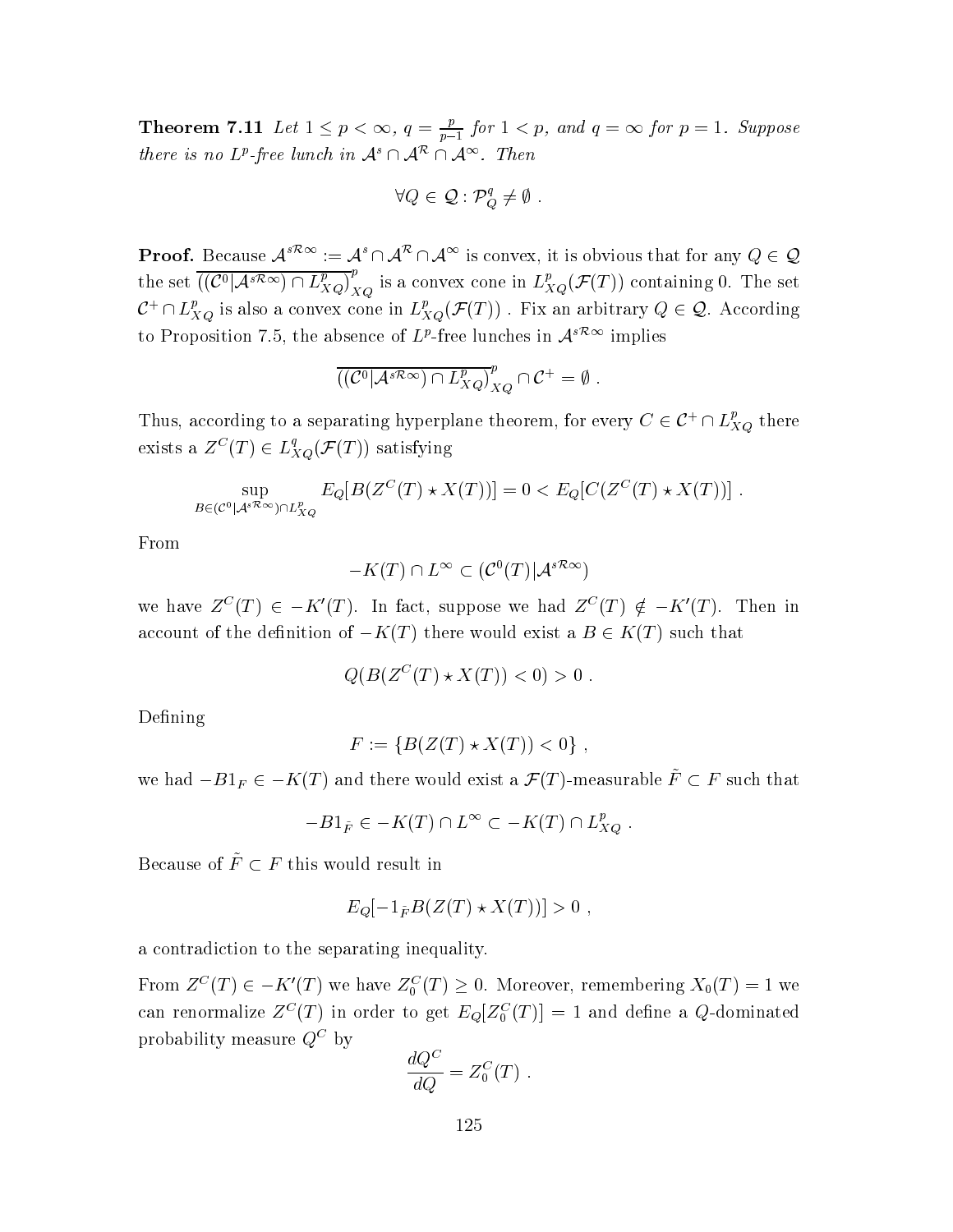In summary, for every  $C \in \mathcal{C}^+ \cap L_{XQ}^p$  there exists a  $Z^C(T) \in -K'(T) \cap L_{XQ}^q$  and a *P*-dominated probability measure  $Q^C$  with  $\frac{dQ^C}{dP} = Z_0^C(T)$ . Define

$$
C_0^+ := \{ C \in C^+ : \forall i \ge 1 : C_i = 0 \}
$$

and denote M the set of P-dominated probability measure  $Q^C$ ,  $C \in \mathcal{C}_0^+ \cap L_{XQ}^p$ . For every  $F \in \mathcal{F}(T)$  with  $Q(F) > 0$  there exists a  $C \in \mathcal{C}_0^+ \cap L_{XQ}^p$  with  $Q^C(F) > 0$ . In fact, the claim  $C := 1_F(1,0,\ldots,0)$  is an element of  $C^+ \cap L_{XQ}^p$  satisfying

$$
0 < E_Q[C(Z^C(T) \star X(T))] = E_Q[1_F Z_0^C(T)] = Q^C(F)
$$

Thus  $(\Omega, \mathcal{F}(T), Q)$  and M meet the assumptions of the Halmos-Savage Theorem. According to this theorem, there is a countable subfamily  $\mathcal{N} \subset \mathcal{M}$  that is equivalent to P. So there exist a sequence  $(C^n)_{n\in\mathbb{N}}$  in  $C_0^+\cap L_{XQ}^p$  and a sequence  $(\lambda^n)_{n\in\mathbb{N}}$  in R with  $\forall n : \lambda_n > 0$  such that  $\sum_n \lambda_n = 1$  and  $Q = \sum_n \lambda^n Q_n^C$  is equivalent with P, i.e.,

$$
\sum_n \lambda_n Z_0^{C_n} > 0
$$

Since for every  $n \in \mathbb{N}$  we have  $Z^{C_n} \in L_{XQ}^q$ , there exists a sequence  $(c_n)_{n \in \mathbb{N}}$  in  $\mathbb{R}_+$ with

$$
\forall n \in \mathbb{N} \forall i \in \{0,\ldots,d\} : 0 < ||Z^{C_n}||_q \leq c_n .
$$

There,  $\left\| . \right\|_q$  denotes the norm in  $L_{XQ}^q$  defined by

$$
||Y||_q := \sum_i (\int_{\Omega} |Y_i|^q X dQ)^{\frac{1}{q}}
$$

Define

$$
\tilde{Z}(T) := \sum_{n} \frac{\lambda^n}{c_n} Z^n(T)
$$

in terms of convergence in the Banach space  $L_{XQ}^q$ . Then we have  $0 < ||\tilde{Z}(T)||_q \leq 1$ and  $\tilde{Z}(T) \in \mathcal{F}(T)$ . Moreover, since for every  $\omega \in \Omega$  the cone  $-K'(\omega,T)$  is closed, it follows by almost sure convergence of a subsequence of  $(\sum_{k=1}^{n} \frac{\lambda^{k}}{c_{k}} Z^{k}(T))_{n \in \mathbb{N}}$ , that  $\tilde{Z}(T) \in -K'(T)$ . In addition, we have  $0 < \tilde{Z}_0(T) \in L^q(Q)$  because of  $X_0(T) = 1$ . Thus, if we define

$$
Z(T) := \frac{\tilde{Z}(T)}{E_Q[\tilde{Z}_0(T)]}, \qquad \frac{d\tilde{Q}}{dQ} := Z_0(T) ,
$$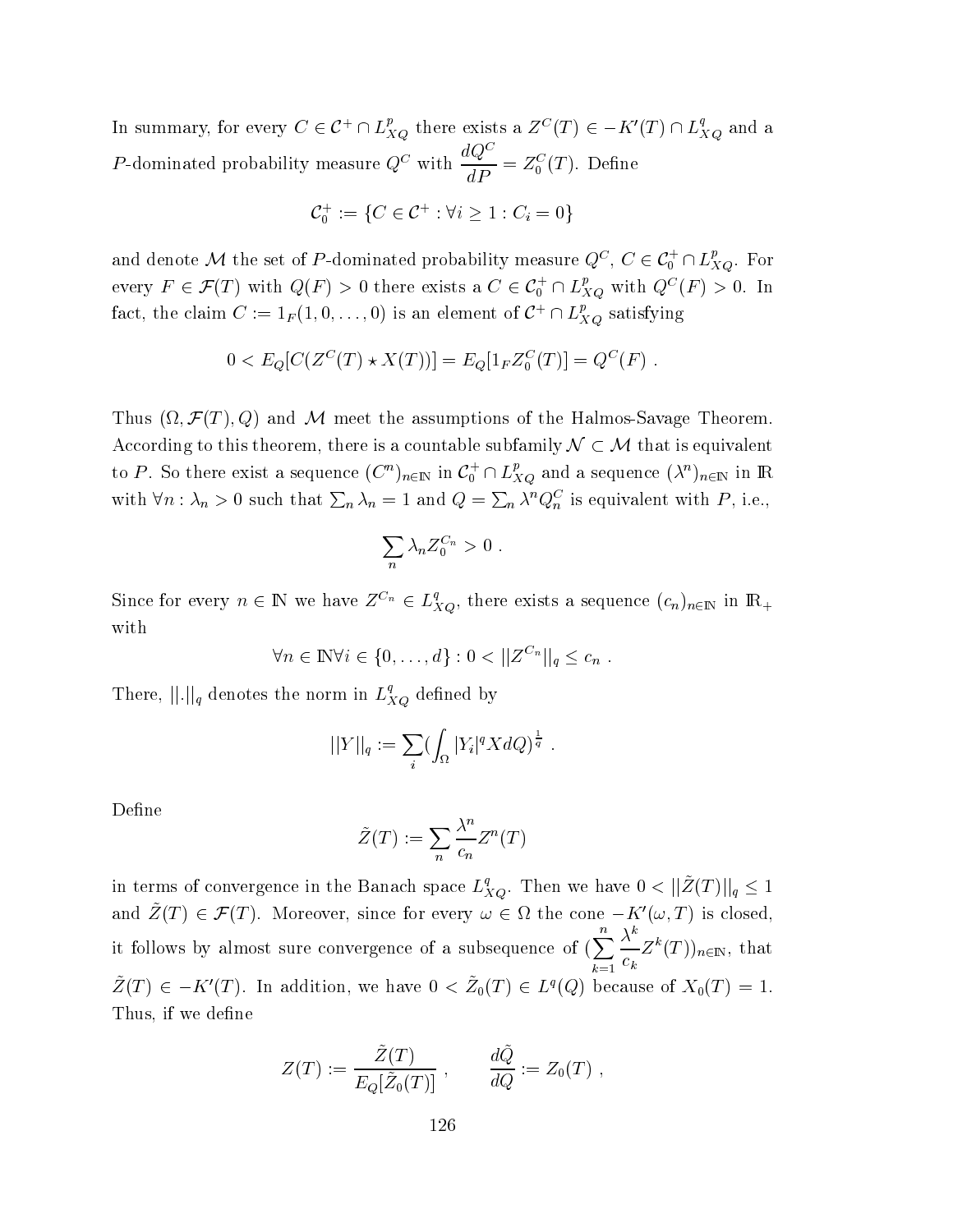we obtain a P-equivalent probability measure  $\tilde{Q}$ . The definition of  $Z(T)$  also yields

(7.1) 
$$
\sup_{B \in (\mathcal{C}^0 | \mathcal{A}^s \cap \mathcal{A}^\infty) } E_Q[B(Z(T) \star X(T))] = 0.
$$

Moreover we have  $Z(T) \in L^1_{XO}$ . Thus, according to Theorem 1.42 in Jacod, Shiryaev (1987, p. 11) there exists a uniformly integrable cadlag Q-martingale  $Z\star X$  satisfying

$$
\forall i \in \{0, ..., d\} : P(\forall t \in [0, T : (Z * X)_i(t) = E_Q[Z_i(T)X_i(T)|\mathcal{F}(t)]) = 1.
$$

Let us define the cadlag process  $Z$  by

$$
Z_i(t) := \frac{(Z \star X)_i(t)}{X_i(t)} \quad , \ t \in [0, T), \ i \in \{0, \ldots, d\}
$$

The redefinition of  $Z(T)$  is clearly irrelevant, because it only affects an evascent set. We want to show now that

$$
(7.2) \t\t\t \forall t \in [0, T] : Z(t) \in -K'(t)
$$

We already know  $Z(T) \in -K'(T)$ . For a fixed  $s \in [0,T)$  we choose an arbitrary  $G(s) \in K(s)$ . Then for almost every  $\omega \in \Omega$  we have  $G(\omega, s) \in K(\omega, s)$ . Now we consider an arbitrary nonnegative  $\xi \in L^{\infty}(Q, \mathcal{F}(s))$  and the sequence of buy and hold strategies  $(0, H^n)_{n \in \mathbb{N}}$  in  $\mathcal{A}^s$  defined by

$$
H^n(\omega, t) := -\xi(\omega)G(\omega, s)1_{\{\max_i |G_i(s)| \leq n\}}(\omega, t)1_{[s,T]}(\omega, t) .
$$

We have

$$
\forall i \in \{0, \ldots, d\} : |H_i^n(T)| \leq ||\xi||_{\infty} n \quad , \ n \in \mathbb{N}
$$

and consequently  $(0, H^n) \in \mathcal{A}^{\infty}$  for every  $n \in \mathbb{N}$ . Because of  $\forall t \in [0, T] : -dH^n(t) \in$  $K(t)$ , we conclude  $(0, H^n) \in \mathcal{A}^{s\mathcal{R}\infty}$ . Moreover, the strategy  $(0, H^n)$  is a super hedge for the claim

$$
C^{n} := H^{n}(T) = -\xi G(s) 1_{\{\max_{i} |G_{i}(s)| \leq n\}}(\omega, t) .
$$

This shows  $C^n \in (\mathcal{C}^0 | \mathcal{A}^{s\mathcal{R}\infty})$ . It is clear that  $C^n \in L^{\infty}_{XO}(\mathcal{F}(T))$ . Consequently, since the measures  $X_i(T)Q, i = 0, \ldots, d$  are finite, equation (7.1) and the tower properties of conditional expectations admit the following calculation for every  $n \in \mathbb{N}$ 

$$
0 \geq E_P[C^n(Z(T) \star X(T)] \geq -E_P[\xi G(s)1_{\{\max_i |G_i(s)| \leq n\}}(Z(T) \star X(T))]
$$
  
\n
$$
= -E_P[E_P[\xi G(s)1_{\{\max_i |G_i(s)| \leq n\}}(Z(T) \star X(T)) | \mathcal{F}(s)]]
$$
  
\n
$$
= -E_P[\xi E_P[G(s)1_{\{\max_i |G_i(s)| \leq n\}}(Z(T) \star X(T)) | \mathcal{F}(s)]]
$$
  
\n
$$
= -E_P[\xi G(s)1_{\{\max_i |G_i(s)| \leq n\}} E_P[(Z(T) \star X(T)) | \mathcal{F}(s)]]
$$
  
\n
$$
= -E_P[\xi G(s)1_{\{\max_i |G_i(s)| \leq n\}}(Z(s) \star X(s))].
$$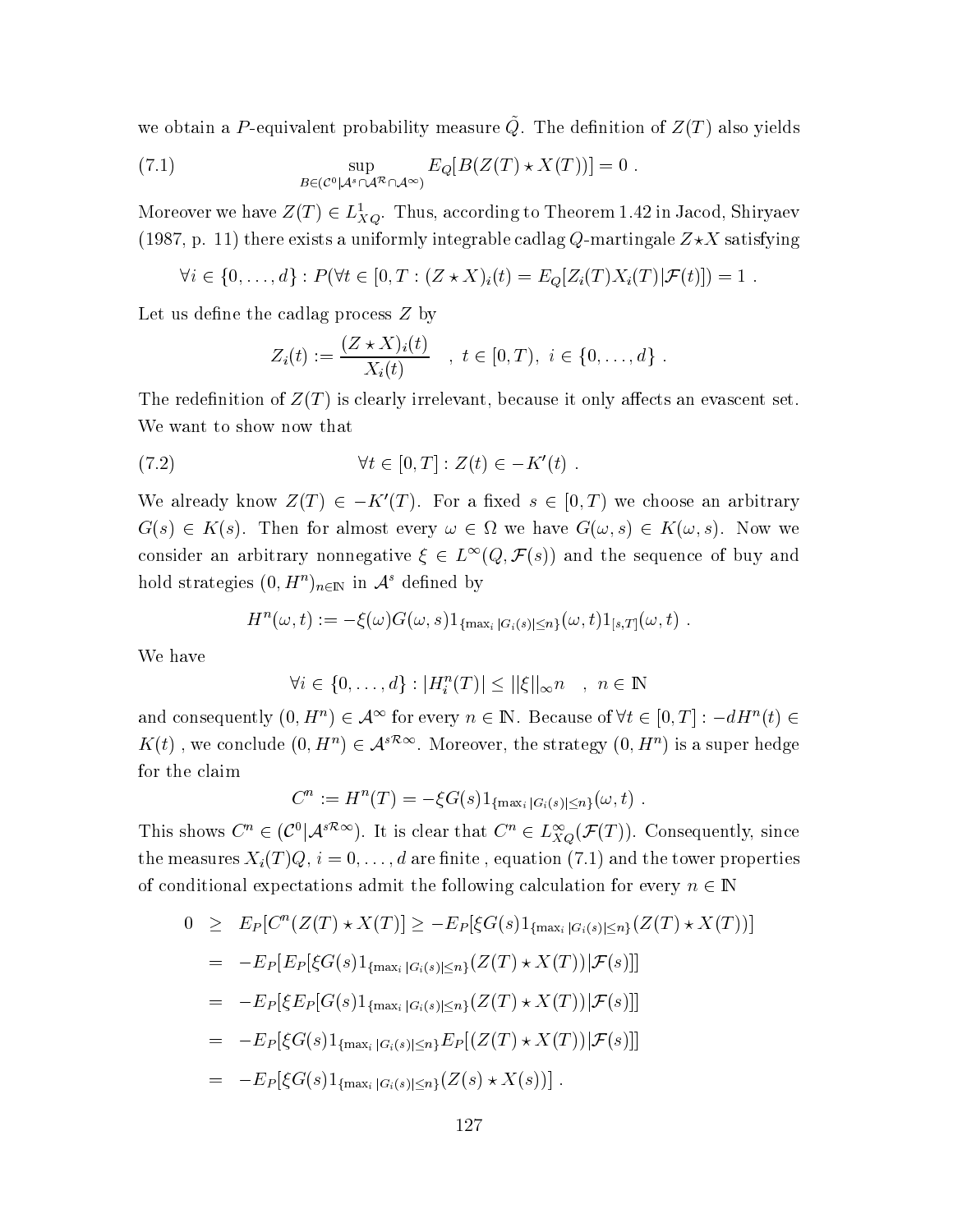Since  $\xi$  was arbitrary chosen, it follows  $G(s)1_{\{\max_i |G_i(s)| \leq n\}} Z(s) \geq 0$  for every  $n \in \mathbb{N}$ and thus  $G(s)Z(s) \geq 0$ . In order to conclude that  $Z(s) \in -K'(s)$ , it suffices to show that for almost every  $\omega$  we have

$$
\forall h \in K(\omega, s) : hZ(\omega, s) \ge 0
$$

But since  $G(\omega, s) \in K(s)$  was arbitrary chosen and so was s, this is proven now. Thus we have  $(7.2)$ .

As seen above, the measure  $\tilde{Q}$  defined by  $\frac{dQ}{dQ} = Z_0(T)$  is equivalent to  $Q \sim P$  on  $\mathcal{F}(T)$ . In account of (7.2) the definition  $\tilde{R} := \frac{1}{Z_0} Z$  yields a cadlag process satisfying

$$
\forall t \in [0, T] : \tilde{R}(t) \in K'_0(t) .
$$

Assumption (6.2) then implies  $R \in \mathcal{R}$ . Note also that

$$
\frac{d\tilde{Q}}{dQ}R(T) = Z(T) \in L_{XQ}^{q}.
$$

The process  $Z_0(T)(\tilde{R} \star X)$  is a Q-martingale and thus  $\tilde{R} \star X$  is a  $\tilde{Q}$ -martingale. So finally we have found a  $(\tilde{Q}, \tilde{R}) \in \mathcal{P}_{Q}^{q}$ . Since  $Q \in \mathcal{Q}$  was arbitrary chosen, we conclude that for all  $Q \in \mathcal{Q}$  we have  $\mathcal{P}_Q^q \neq \emptyset$ .

$$
\Diamond
$$

**Theorem 7.12** (Fundamental Theorem of Asset Pricing) Let  $1 \leq p < \infty$ ,  $q = \frac{p}{p-1}$ for  $1 < p$  and  $q = \infty$  for  $p = 1$ . There is no  $L^p$ -free lunch in  $\mathcal{A}^s \cap \mathcal{A}^{\infty}$ , if and only if

$$
\forall Q \in \mathcal{Q} : \mathcal{P}_Q^q \neq \emptyset.
$$

**Proof.** Suppose there is no  $L^p$ -free lunch in  $\mathcal{A}^s \cap \mathcal{A}^{\mathcal{R}} \cap \mathcal{A}^{\infty}$ . Then according to Theorem 7.11 we have  $(7.3)$ .

Conversely, assume (7.3) is satisfied. Then in account of Lemma 6.10 Theorem 7.10 imiples that there is no  $L^p$ -free lunch in  $\mathcal{A}^s \cap \mathcal{A}^R \cap \mathcal{A}^\infty$ .

**Theorem 7.13** Suppose  $A \subset A^{\mathcal{P}}$ . If  $\mathcal{P} \neq \emptyset$ , then there is no  $L^{\infty}$ -bounded free lunch in  $A$ .

<sup>♦</sup>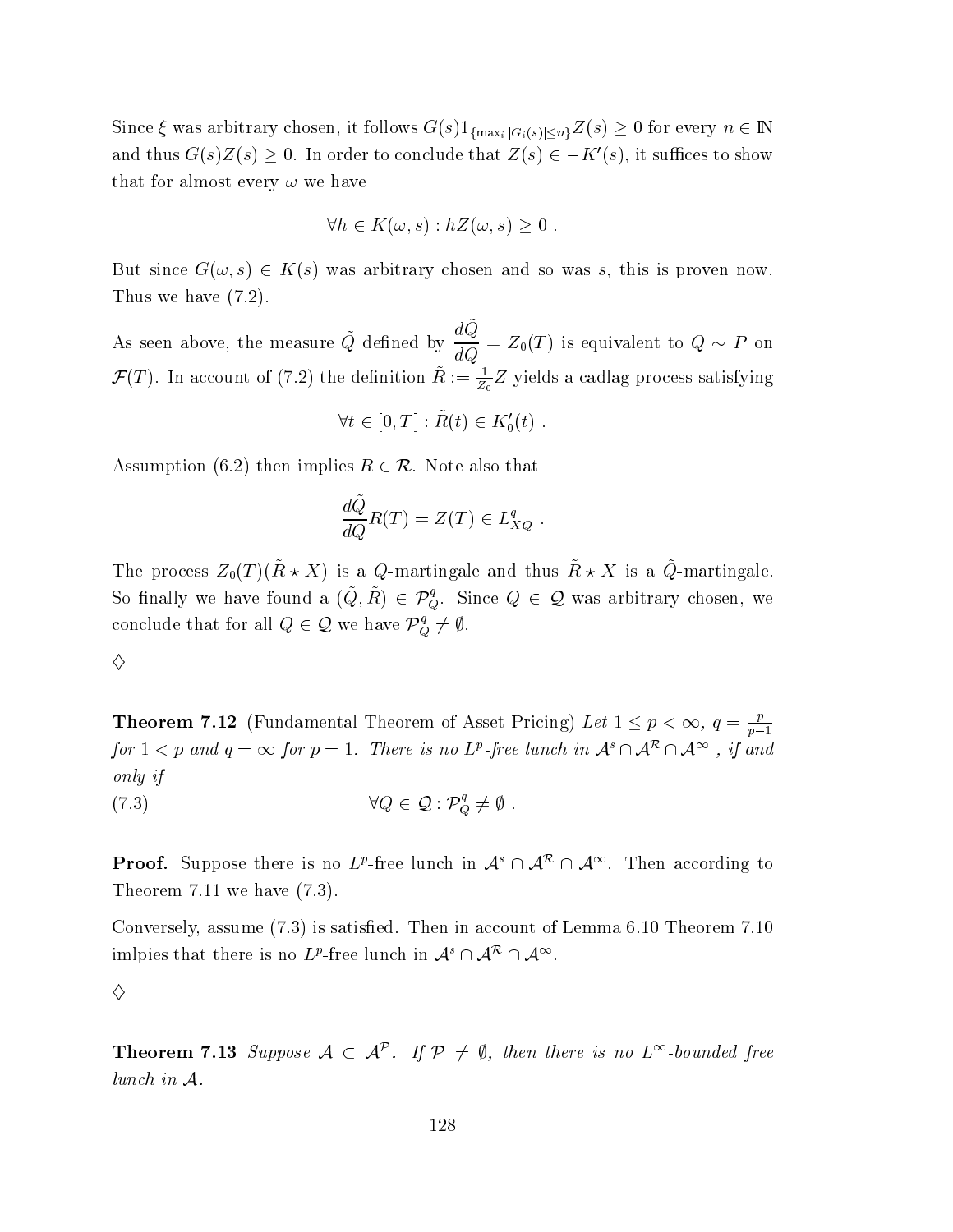**Proof.** Let  $C \in K(T) \cap L^{\infty}$  be a contingent claim and  $(h^{n}, H^{n})$  a sequence in A such that  $-h^n \in K(0)$ ,  $||H^n(T)||_{\infty} \leq \beta$  for some  $\beta > 0$ , and  $H^n(T)$  converges to C in probability P. Choose an arbitrary  $(Q, R) \in \mathcal{P}$ . Because of  $R(T) \in$  $L_{XQ}^1$ , the measure  $R_i X_i Q$  is finite for every  $i \in \{0, \ldots, d\}$ . Hence for every i the uniformly boundedness of the sequence  $(H_i^n(T))_{n\in\mathbb{N}}$  and the convergence of  $H_i^n(T)$ in probability imply, that  $(H^n(T))_{n\in\mathbb{N}}$  converges to C in

$$
L^1_{(R \star X)Q} := \times_{i=0,\dots,d} L^1(R_i(T)X_i(T)Q)
$$

Because of  $(h^n, H^n) \in \mathcal{A} \subset \mathcal{A}^{\mathcal{P}}$  we have

$$
0 \geq h^{n}(R(0) * X(0)) \geq E_{Q}[H^{n}(T)(R(T) * X(T))]
$$

This and  $C \in K(T) \cap L^{\infty}$  imply

$$
0 \ge \lim_{n \to \infty} E_Q[H^n(T)(R(T) \star X(T))] = E_Q[C(R(T) \star X(T))] \ge 0
$$

which in account of  $C(R(T) \star X(T)) \geq 0$  results in

 $\overline{(\ }$ 

$$
C(R(T) \star X(T)) = 0
$$

Hence for almost every  $\omega$  we have

$$
C(\omega)(R(\omega,T)\star X(\omega,T)=0,
$$

which according to Proposition 2.4 implies that for almost every  $\omega$ 

$$
C(\omega) \in \partial K(\omega, T)
$$

and thus  $C \notin \mathcal{C}^+$ .

♦

**Theorem 7.14** Suppose there is no  $L^{\infty}$ -bounded free lunch in  $\mathcal{A}^{s} \cap \mathcal{A}^{\infty}$  and assume that for every  $Q \in \mathcal{Q}$  the space  $L^1_{X_O}$  is separable. Then  $\mathcal{P} \neq \emptyset$ .

**Proof.** Because  $A^{s\mathcal{R}\infty} := A^s \cap A^{\mathcal{R}} \cap A^{\infty}$  is a convex cone in  $\mathcal{H}$ , it is obvious that for any  $Q \in \mathcal{Q}$  the set  $\overline{((\mathcal{C}^0 | A^{s\mathcal{R}\infty}) \cap L^{\infty})}_{XQ}^{\infty}$  is a convex cone containing 0. The set  $\mathcal{C}^+\cap L^{\infty}$  is also a convex cone. Fix an arbitrary  $Q\in\mathcal{Q}$ . According to proposition 7.7 the absence of an  $L^{\infty}$ -bounded free lunch in  $\mathcal{A}^s$  implies

$$
(\mathcal{C}^0|\mathcal{A}^{s\mathcal{R}\infty})\cap L^{\infty})_{XQ}^{\infty}\cap\mathcal{C}^+=\emptyset
$$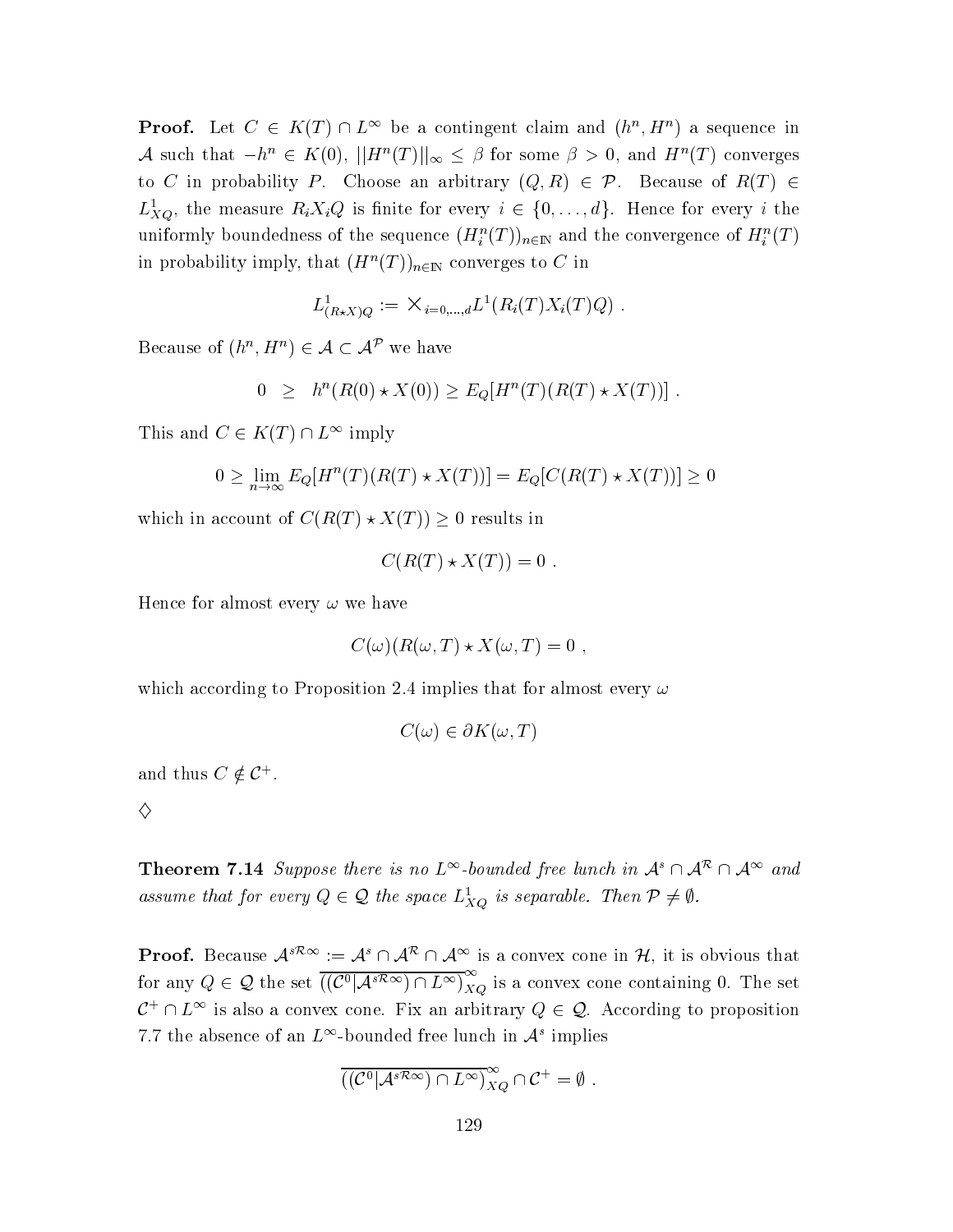Thus according to a separating hyperplane theorem, for every  $C \in \mathcal{C}^+ \cap L^{\infty}$  there exists a  $Z^C(T) \in L^1_{XQ}(\mathcal{F}(T))$  satisfying

$$
\sup_{B \in (\mathcal{C}^0 \mid \mathcal{A}^{s \mathcal{R}_{\infty}}) \cap L^{\infty}} E_Q[B(Z^C(T) \star X(T))] = 0 < E_Q[C(Z^C(T) \star X(T))]
$$

From

$$
-K(T) \cap L^{\infty} \subset (\mathcal{C}^0(T)|\mathcal{A}^{s\mathcal{R}\infty})
$$

we have  $Z^{C}(T) \in -K'(T)$ . In fact, suppose we had  $Z^{C}(T) \notin -K'(T)$ . Then in account of the definition of  $-K(T)$  there would exist a  $B \in K(T)$  such that

$$
Q(B(Z^C(T) \star X(T)) < 0) > 0
$$

Defining

$$
F := \{ B(Z(T) * X(T)) < 0 \},
$$

we had  $-B1_F \in -K(T)$  and there would exist a  $\mathcal{F}(T)$ -measurable  $\tilde{F} \subset F$  such that

$$
-B1_{\tilde{F}} \in -K(T) \cap L^{\infty} \subset -K(T) \cap L_{XQ}^{1}
$$

Because of  $\tilde{F}\subset F$  this would result in

$$
E_Q[-1_{\tilde{F}}B(Z(T)\star X(T))]>0
$$

a contradiction to the separating inequality.

Consequently, we have  $Z_0^C(T) \geq 0$ . Moreover, remembering  $X_0(T) = 1$  we can renormalize  $Z^{C}(T)$  in order to get  $E_{Q}[Z_{0}^{C}(T)] = 1$  and define a Q-dominated probability measure  $Q^C$  by

$$
\frac{dQ^C}{dQ} = Z_0^C(T) \ .
$$

In summary, for every  $C \in \mathcal{C}^+ \cap L^{\infty}$  there exists a  $Z^C(T) \in -K'(T) \cap L^1_{XQ}$  and a *P*-dominated probability measure  $Q^C$  with  $\frac{dQ}{dP} = Z_0^C(T)$ . Defi

$$
_{\rm{Jehne}}
$$

$$
C_0^+ := \{ C \in C^+ : \forall i \ge 1 : C_i = 0 \}
$$

and denote M the set of P-dominated probability measures  $Q^C$ ,  $C \in \mathcal{C}_0^+ \cap L^\infty$ .

Then for every  $F \in \mathcal{F}(T)$  with  $Q(F) > 0$  there exists a  $C \in C_0^+ \cap L^{\infty}$  with  $Q^C(F) > 0$ . In fact, the claim  $C := 1_F(1,0,\ldots,0)$  is an element of  $C^+ \cap L^{\infty}$  satisfying

$$
0 < E_Q[C(Z^C(T) \star X(T))] = E_Q[1_F Z_0^C(T)] = Q^C(F)
$$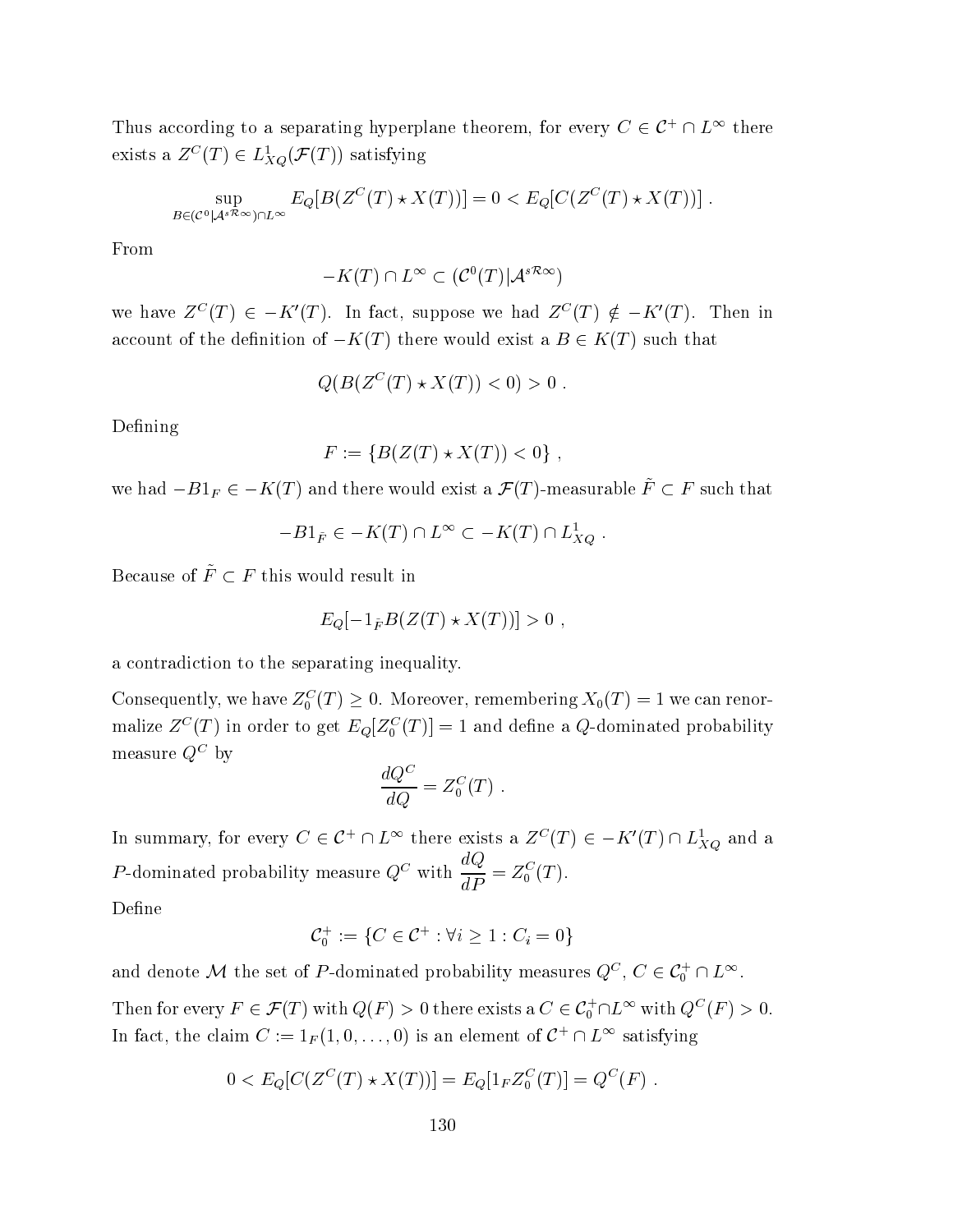Thus  $(\Omega, \mathcal{F}(T), Q)$  and M satisfy the assumptions of the Halmos-Savage Theorem. According to this theorem, there is a countable subfamily  $\mathcal{N} \subset \mathcal{M}$  that is equivalent to P. So there exist a sequence  $(C^n)_{n\in\mathbb{N}}$  in  $C_0^+\cap L^\infty$  and a sequence  $(\lambda^n)_{n\in\mathbb{N}}$  in R with  $\forall n : \lambda_n > 0$  such that  $\sum_n \lambda_n = 1$  and  $Q = \sum_n \lambda^n Q_n^C$  is equivalent with P, i.e.,

$$
\sum_{n\in\mathbb{N}}\lambda_n Z_0^{C_n}>0
$$

Since for every n we have  $Z^{C_n} \in L^1_{XQ}$  there exists a sequence  $(c_n)_{n \in \mathbb{N}}$  in  $\mathbb{R}_+$  such that

$$
\forall n \in \mathbb{N}: \quad 0 < ||Z^{C_n}||_1 \leq c_n.
$$

There  $||.||_1$  denotes the norm in  $L_{XQ}^1$ . Define then

$$
\tilde{Z}(T) = \sum_{n} \frac{\lambda^n}{c_n} Z^n(T)
$$

in terms of convergence in the Banach space  $L_{XQ}^1$ . This yields  $0 < ||\tilde{Z}(T)||_1 \leq 1$ and  $\tilde{Z}(T) \in \mathcal{F}(T)$ . Since for every  $\omega \in \Omega$  the cone  $-K'(\omega,T)$  is closed, it follows by almost sure convergence of a subsequence of  $(\sum_{k=1}^{n} \frac{\lambda^{k}}{c_{k}} Z^{k}(T))_{n \in \mathbb{N}}$  that  $\tilde{Z}(T) \in -K'(T)$ . Moreover, we have  $0 < \tilde{Z}_0(T) \in L^1(Q)$ , because  $X_0(T) = 1$ . Thus, if we define

$$
Z(T) := \frac{\tilde{Z}(T)}{E_Q[\tilde{Z}_0(T)]}, \quad \frac{d\tilde{Q}}{dQ} := Z_0(T)
$$

we get a P-equivalent probability measure  $\tilde{Q}$ . Moreover we have

(7.4) 
$$
\sup_{B \in (C^0(T)|\mathcal{A}^{s\mathcal{R}_{\infty}})} E_Q[B(Z(T) \star X(T))] = 0.
$$

Like in the proof of Theorem 7.11 we define a Q-martingale  $Z \star X$  and a cadlag process  $Z$ . Then the following assertions can be proven by copying the corresponding parts of the proof of Theorem 7.11:

The measure  $\tilde{Q}$  is equivalent to  $Q \sim P$  on  $\mathcal{F}(T)$  and we have

$$
\forall t \in [0, T] : Z(t) \in -K'(t) ,
$$

the process  $\tilde{R} := \frac{1}{Z_0} Z$  is an element of  $\mathcal R$  satisfying

$$
\frac{dQ}{dQ}R(T) = Z(T) \in L_{XQ}^1
$$

The process  $Z_0(T)(\tilde{R} \star X)$  is a Q-martingale and thus  $\tilde{R} \star X$  is a  $\tilde{Q}$ -martingale. So finally we have found  $a(\tilde{Q}, \tilde{R}) \in \mathcal{P}$ .

 $\diamond$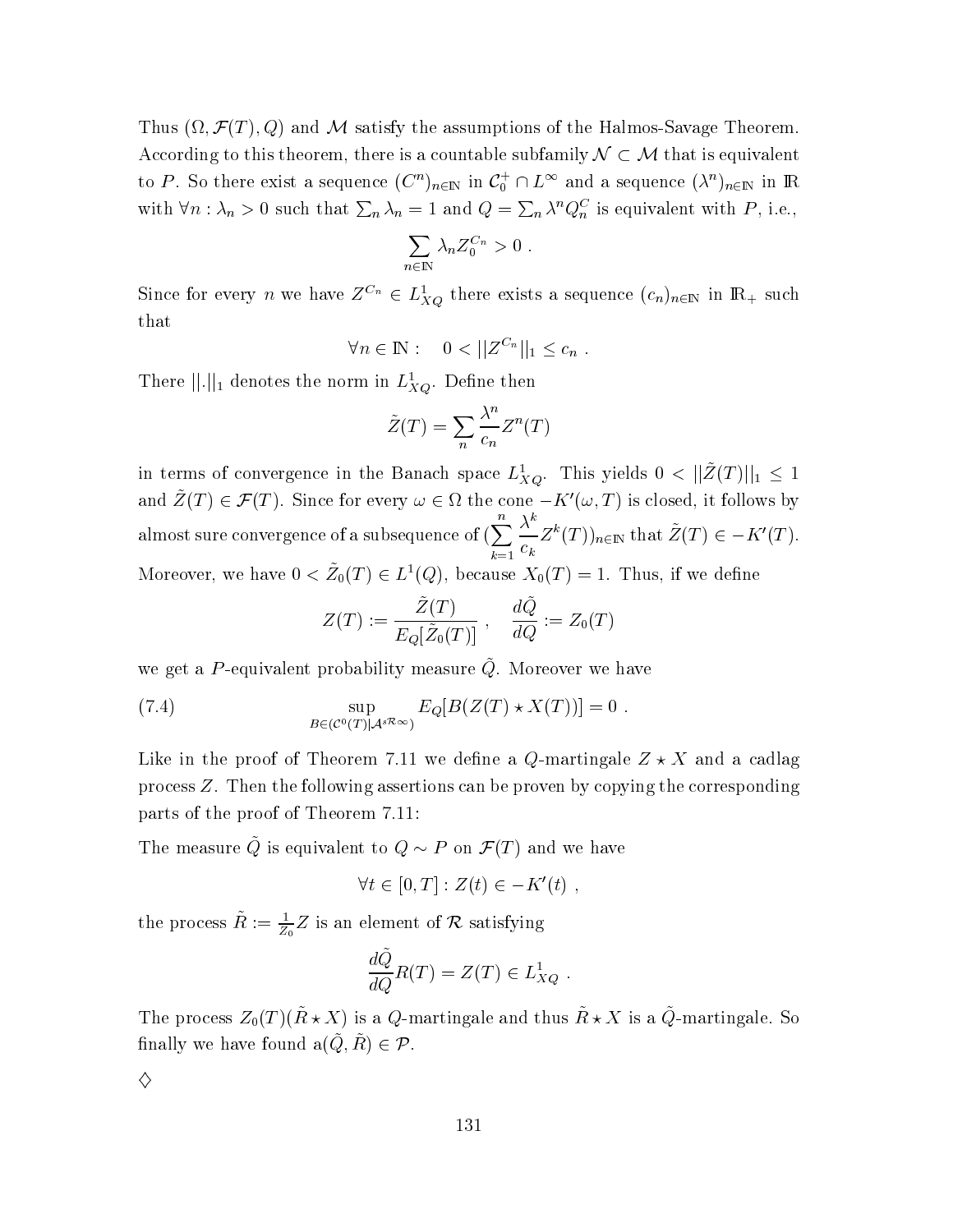**Theorem 7.15** (Fundamental Theorem of Asset Pricing) Suppose that for every  $Q \in \mathcal{Q}$  the space  $L_{XQ}^1$  is separable. Then there is no  $L^{\infty}$ -bounded free lunch in  $\mathcal{A}^s \cap \mathcal{A}^{\mathcal{R}} \cap \mathcal{A}^{\infty}$ , if and only if

$$
\mathcal{P}\neq\emptyset\,\,.
$$

**Proof.** Suppose there is no  $L^{\infty}$ -bounded free lunch in  $\mathcal{A}^s \cap \mathcal{A}^{\infty}$ . Then according to Theorem 7.14 we have  $(7.3)$ .

Conversely, assume (7.3) is satisfied. Then in account of Lemma 6.10 Theorem 7.13 imiples that there is no  $L^{\infty}$ -bounded free lunch in  $\mathcal{A}^{s} \cap \mathcal{A}^{R} \cap \mathcal{A}^{\infty}$ .

 $\Diamond$ 

The most important conclusions of this chapter are stated by the following

**Remarks 7.16** Theorem 7.15 shows that the "no  $L^{\infty}$ -bounded free lunch" condition is very well suited for characterizing  $\mathcal{P} \neq \emptyset$ . In fact, we see that with  $L^{\infty}$ bounded free lunches we only need to consider trading strategies in  $\mathcal{A}^s \cap \mathcal{A}^{\mathcal{R}} \cap \mathcal{A}^{\infty}$ . Note that this feature would not change, if we considered trading in  $[0, \infty)$  instead of  $[0, T]$ . Thus, our Theorems 7.15 and 7.12 disprove the conventional wisdom, that the class of "simple processes" is too "thin", in order to state a Fundamental Theorem in continuous time with semimartingale price processes (c.f. Delbaen, Schachermayer, 1994, Shiryaev, 1999, pp. 648). However, this is indeed true, if one considers free lunches with bounded or vanishing risk like in Delbaen, Schachermayer (1994,1998). But in account of our Fundamental Theorems this fact shows that free lunches with bounded or vanishing risk are simply less suitable in order to characterize the existence of an equivalent martingale measure than our notions of free lunch are. This is also confirmed by the fact, that in the case of discontinuous semimartingale price processes Delbaen, Schachermayer (1998) had to introduce the greater class of equivalent  $\sigma$ -martingale measures.

Note finally, what is the reason why the counterexamples of Delbaen, Schachermayer  $(1994, Example 7.5, Example 7.7)$  do not apply for our free lunches. They construct a market, where their "no free lunch condition with bounded resp. vanishing risk" is trivially satisfied within the class of simple portfolio processes. The reason therefore is, that their boundedness and risk conditions refer to the value process  $H \bullet X$  of a portfolio strategy  $H$ . Our boundedness conditions, in contrast, are not imposed on the value process  $H \bullet X$  but only on the portfolio process H. This is, why within our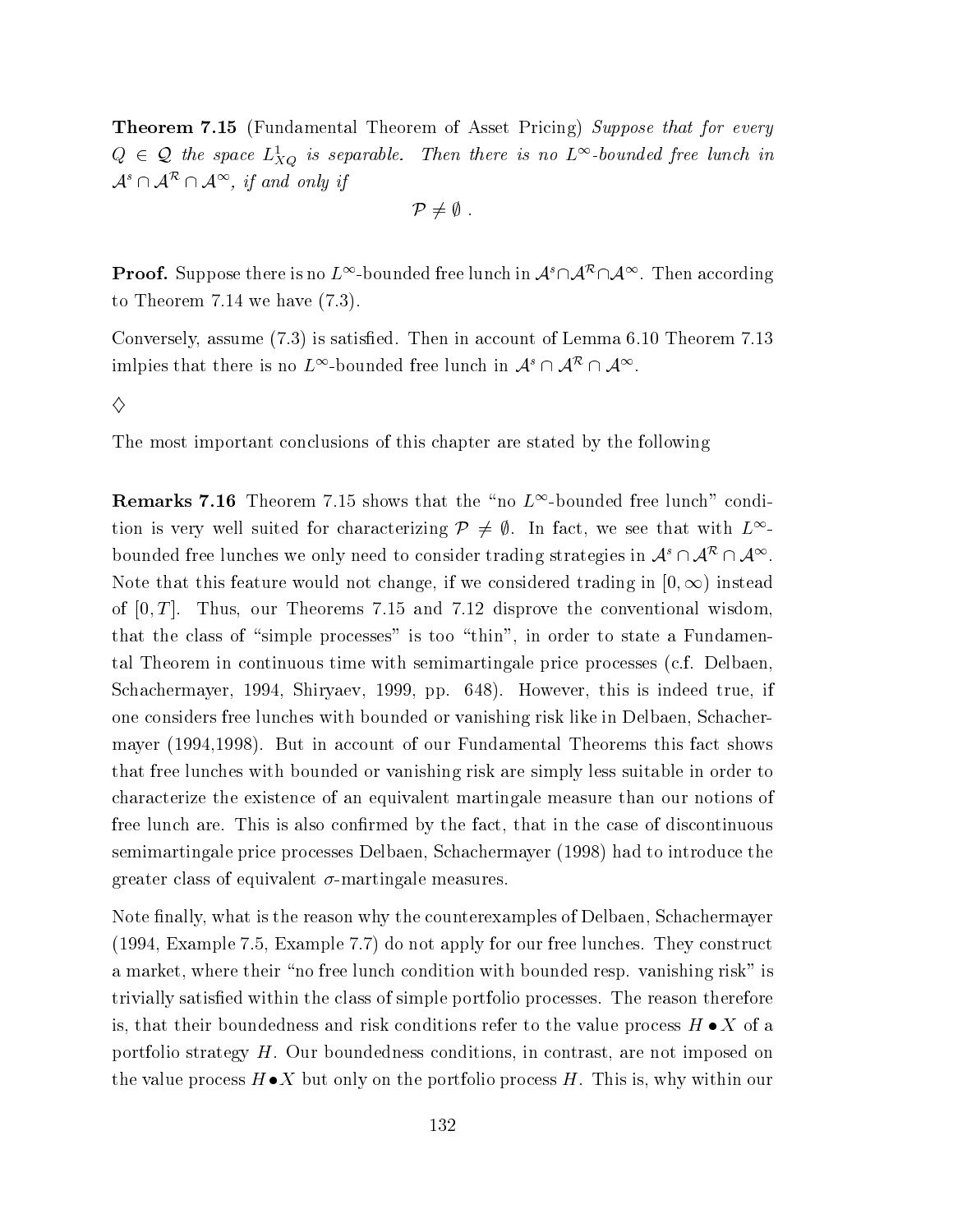framework, we only need to consider simple portfolio processes. It is obvious that this in turn is the very reason for the simplicity of our proofs in contrast to that of Delbaen, Schachermayer (1994,1998), although we even allow for transaction costs.

 $\diamondsuit$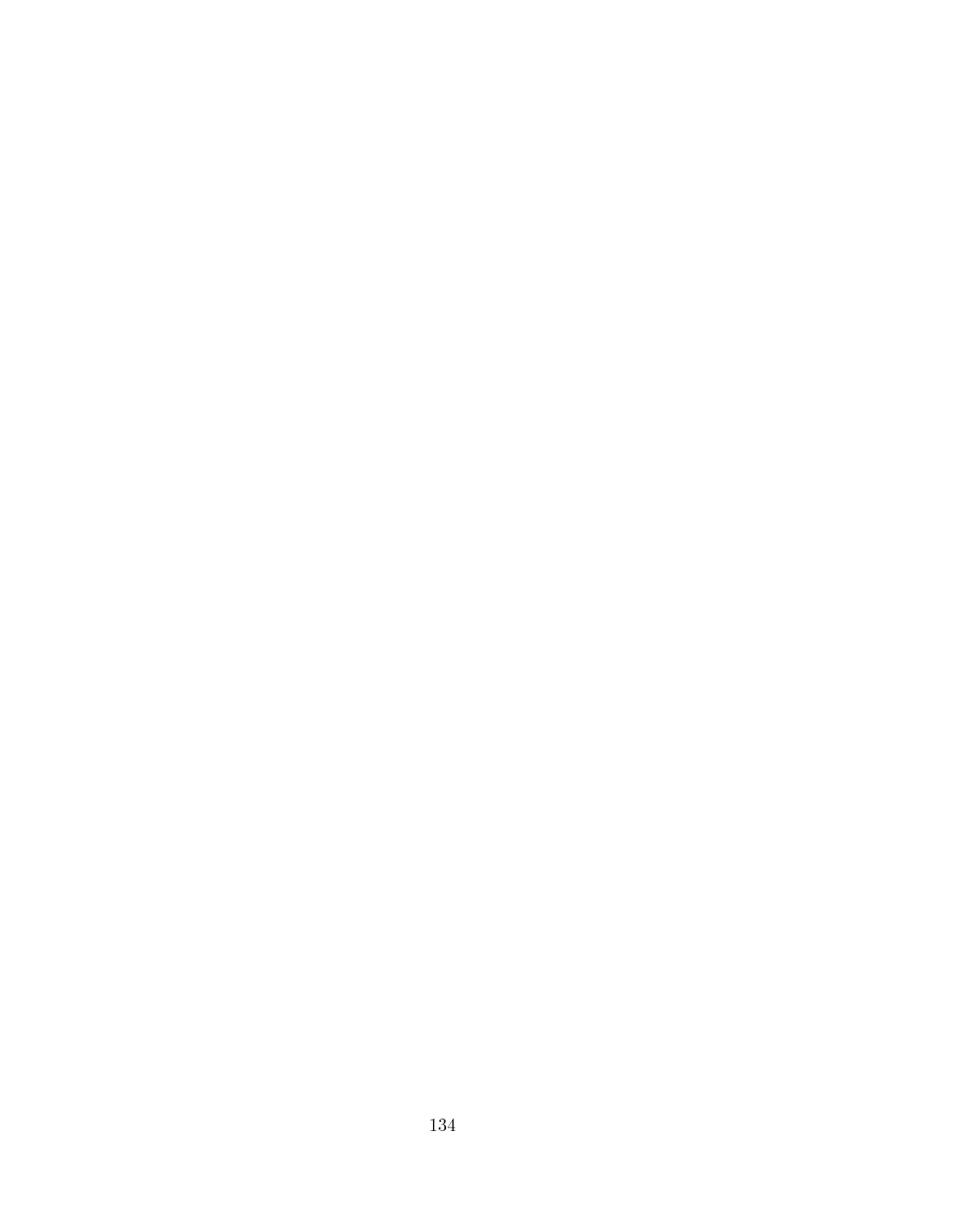### Chapter 8

# Dual Characterization of **Super-Hedging Prices**

**Assumption 8.1** Throughout this chapter we always assume  $P \neq \emptyset$ . This implies  $\mathcal{A}^{\mathcal{P}} \neq \emptyset$ . Lemma 6.10, Lemma 6.12, Remark 6.13, Proposition 7.2 and Theorem 7.13 lead us to postulate  $A = A^{\mathcal{P}}$ .

 $\Diamond$ 

**Remarks 8.2** The postulation  $A = A^{\mathcal{P}}$  in Assumption 8.1 does not substantially differ from Kabanov's (1999) assumption on admissible strategies. This assumption is needed, because the supermartingale property excludes so called "doubling strategies", that could yield arbitrage opportunities. Usually these strategies are excluded by "tame conditions" postulating that  $H \bullet X$  is bounded from below. However, we find that these tame conditions are too restrictive, because they exclude simple "sell and hold" strategies. Clearly, the usual definitions of admissible trading strategies used troughout literature on (super-) hedging in continuous time always result in value processes, that are super-martingales. In our notation this means  $A \subset A^{\mathcal{P}}$ . Hence by choosing  $A = A^{\mathcal{P}}$ , we certainly impose no severe restrictions on trading.  $\diamond$ 

Under Assumption 8.1 we are going to derive a dual characterization of the set of "approximate" super-hedging initial endowments for a European claim  $C$ . As a result we obtain an expectation representation formula for the approximate superhedging price for C. This price is defined as the minimum of all  $h_0 \in \mathbb{R}$  such that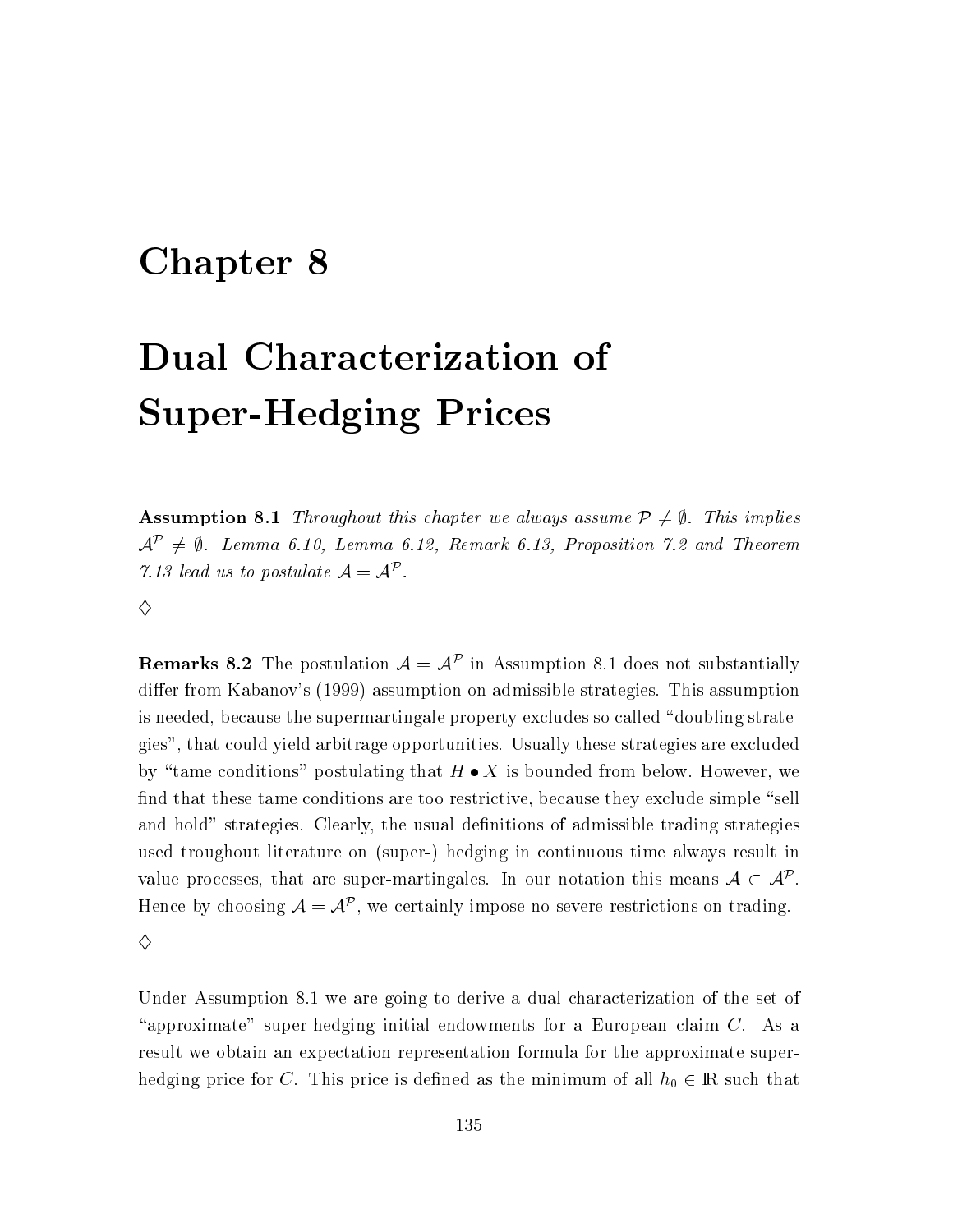for every  $(Q, R) \in \mathcal{P}$  there exists an arbitrary good  $L^1_{(Q,R)}$ -approximation of C that is super-hedgeable with initial capital  $h_0$  (for the Definition of  $L^1_{(Q,R)}$  see (8.4)). The family  $P$  plays the same role as the martingale measures in the frictionless market models. The consideration of approximate instead of exact super-hedging makes it possible to derive the results under the only two conditions that the price process is a semimartingale and that  $P$  is not empty. Moreover, the expectation representation formula is a direct generalization of the expectation representation formula known for frictionless incomplete markets. However, we could not get any analogue to the optional decomposition theorem.

Our aim is the same as that of Kabanov (1999) who derives a dual characterization of super-hedging initial endowments for contingent claims in a financial market with proportional transaction costs where prices are given by semimartingales. We also have drawn some inspirations from the papers of Jouini (1995), Cvitanic and  $Karatzas(1996).$ 

Dual characterizations of convex optimization problems are usually obtained by the use of separating hyperplane theorems for two disjoint closed convex sets. In Kabanov (1999) the first set consists of the claim  $C$  to be priced and the second set consists of all claims that are super-hedgeable with a certain initial endowment not sufficient to super-hedge  $C$ . Since the second set will not be closed with respect to  $L^1_{(Q,R)}$  in general, Kabanov looks for sufficient conditions for the market that assure the closedness of this set. This conditions cover some models with continuous price processes but do not extend to point process models for example.

Our strategy in contrast is to look for a "weaker" definition of super-hedging prices such that these prices still have the nice property to be invariant against equivalent changes of probabilities while they are still calculable with the use of a dual characterization. This all should be done in more general market situations than those in Kabanov (1999). From the paper of Jouini, Kallal (1995) we got the idea to introduce approximate super-hedging prices. We have extended this concept in such a way, that we can define an approximate super-hedging price for a larger class of claims than Jouini, Kallal (1995). This new price concept enables us to derive a dual characterization of super-hedging prices similar to that in Cvitanić, Karatzas  $(1996)$ , but in more general situations.

In currency markets it is more natural to consider super-hedging bundles instead of super-hedging prices. Therefore, we introduce approximate super-hedging initial endowments and obtain a similar dual characterization result as Kabanov (1999).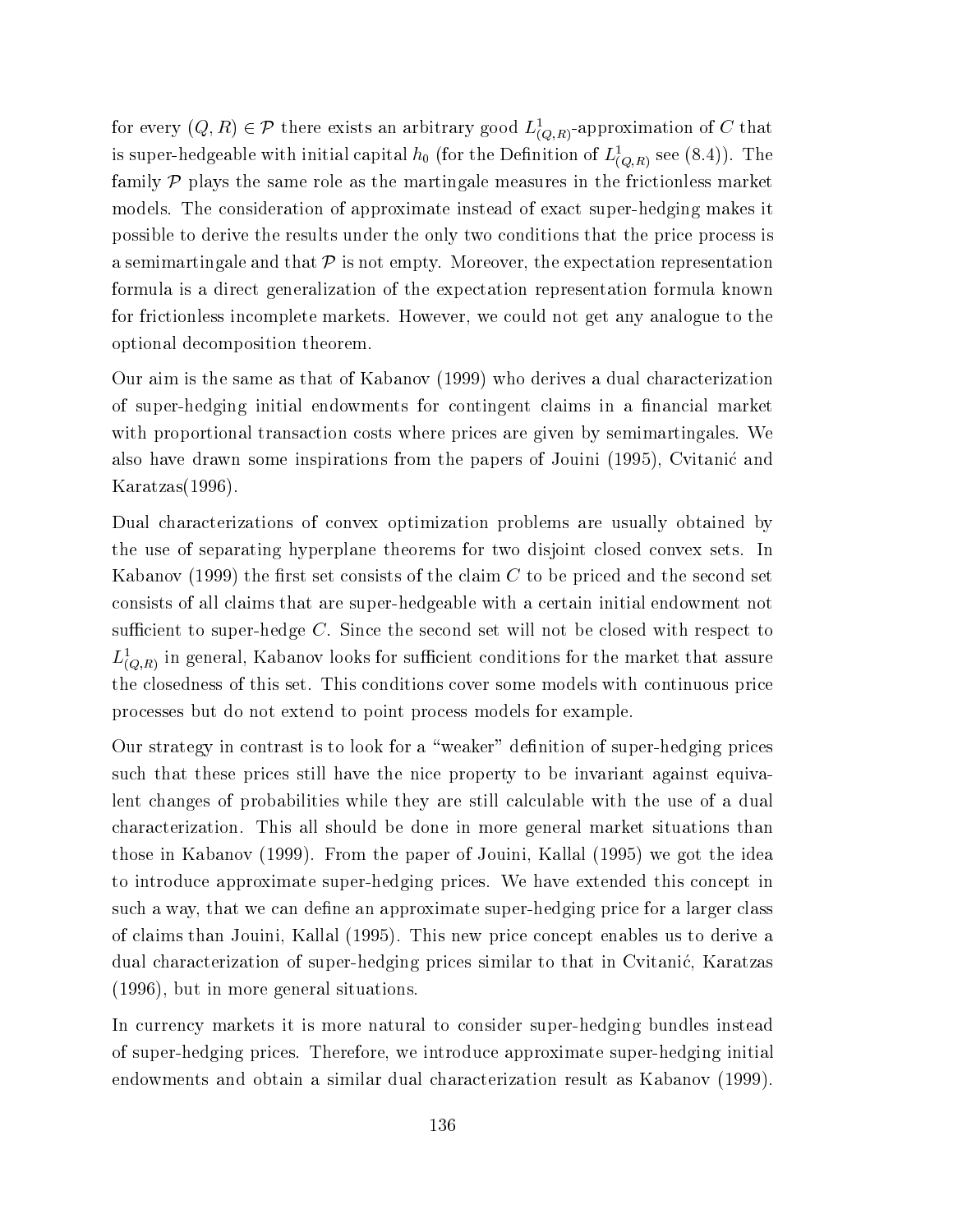However, our result comprises a greater class of claims and is valuable without additional conditions on price processes. The dual characterization for super-hedging prices is then obtained by applying a functional operation on the set of approximate super-hedging bundles.

**Definition 8.3** We call a claim  $C \in L^0(\mathcal{F}(\mathcal{T}))^{d+1}$  marketable, if both the claim C and  $-C$  are super-hedgeable and denote by  $C<sup>m</sup>$  the class of marketable claims.

From the dual characterization of  $K(T)$  by  $K'_0(T)$  we know, that if  $(h, H)$  is a super hedge for C, then for every  $R(T) \in K'_0(T)$  we have

(8.1) 
$$
H(T)(R(T) \star X(T)) \ge C(R(T) \star X(T))
$$

Thus, if C is super-hedgeable by some  $(h, H) \in \mathcal{A}$ , then according to the definition of  $\mathcal{A} = \mathcal{A}^{\mathcal{P}}$ , for every  $(Q, R) \in \mathcal{P}$  we have

$$
(8.2) E_Q[C(R(T) \star X(T))] \le E_Q[H(T)(R(T) \star X(T))] \le h(R(0) \star X(0)) < \infty.
$$

This implies

 $\Diamond$ 

(8.3) 
$$
\forall C \in \mathcal{C}^m \ \forall (Q, R) \in \mathcal{P} : \quad -\infty < E_Q[\sum_i C_i R_i(T) X_i(T)] < \infty
$$

For  $(Q, R) \in \mathcal{P}$  let us define the measures  $R_i(T)X_i(T)Q, i = 0, \ldots, d$ , by

$$
\frac{dR_i(T)X_i(T)Q}{dP} := R_i(T)X_i(T)\frac{dQ}{dP}
$$

and write simply

(8.4) 
$$
L^1_{(Q,R)} := \times_{i=0,\dots,d} L^1(R_i(T)X_i(T)Q)
$$

**Remark 8.4** By (8.3) every marketable cash settlement claim is an element of  $\bigcap_{(Q,R)\in\mathcal{P}} L^1_{(Q,R)}.$ ♦

Unlike Kabanov (1999) we do not focus on

$$
\Gamma(C) := \{ h \in \mathbb{R}^{d+1} : \exists (h, H) \in \mathcal{A} : H(T) - C \in K(T) \}
$$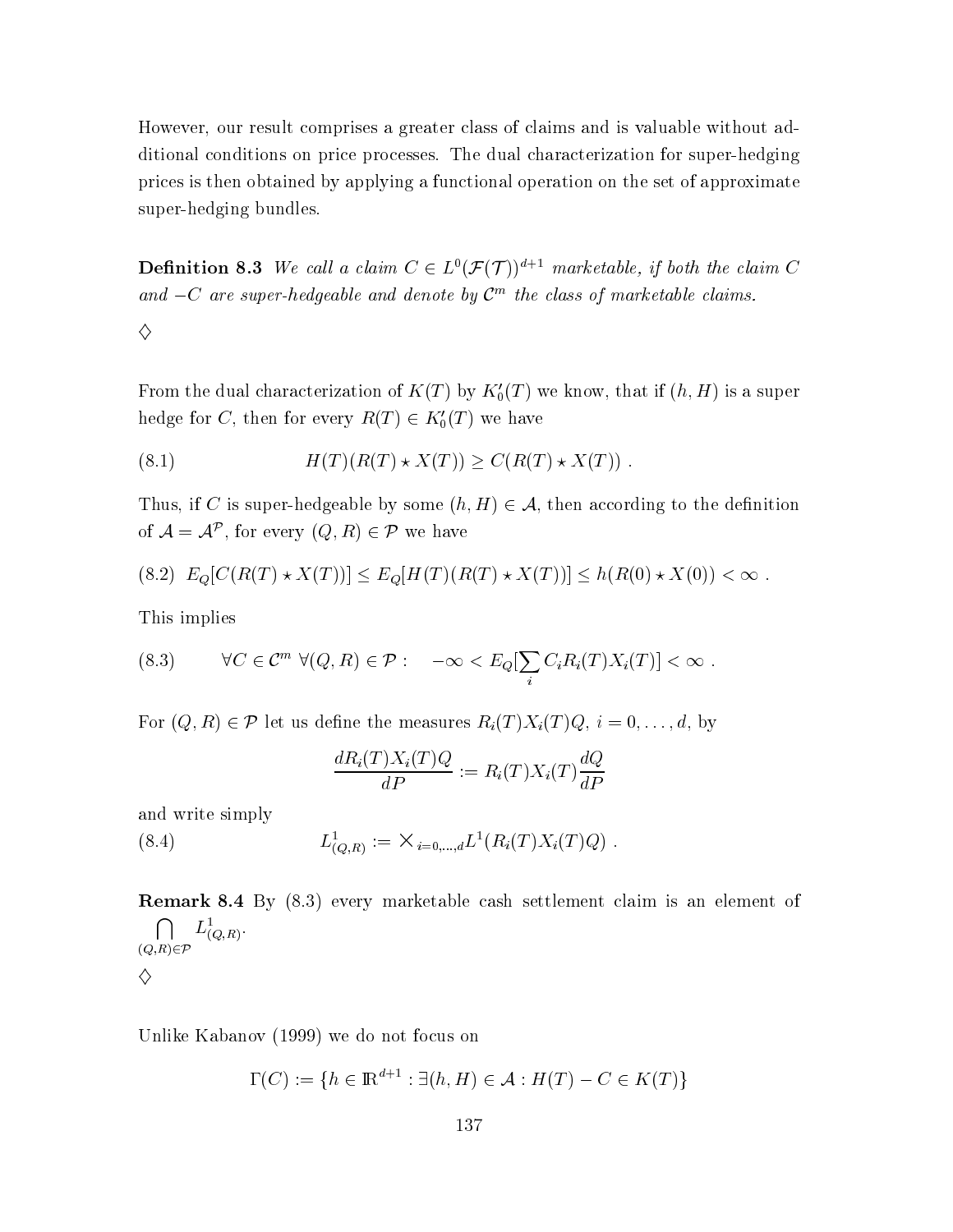the set of super-hedging initial endowments for a claim  $C$ . Instead we examine approximate super-hedging initial endowments. For  $(Q, R) \in \mathcal{P}$  and  $C \in L^1_{(O,R)}$  the set of  $L^1_{(O,R)}$ -approximate super-hedging initial endowments is defined by

$$
\hat{\Gamma}_{(Q,R)}(C) := \{ h \in \mathbb{R}^{d+1} : \exists (C^n, h^n)_{n \in \mathbb{N}} : h^n \in \Gamma(C^n), C^n \in L^1_{(Q,R)}, C^n \stackrel{L^1_{(Q,R)}}{\longrightarrow} C, h^n \to h \} .
$$

One reason for the consideration of  $\hat{\Gamma}_{(Q,R)}(C)$  is that, as will be seen later,  $\hat{\Gamma}_{(Q,R)}$  :  $C \mapsto \hat{\Gamma}_{(Q,R)}(C)$  is a  $L^1_{(Q,R)}$ -closed multifunction from  $L^1_{(Q,R)}$  to  $\mathbb{R}^{d+1}$  (see the appendix on multifunctions for definitions). The multifunction  $\Gamma(C): C \mapsto \Gamma(C)$  is neither closed-valued nor  $L_{(O,R)}^1$ -closed, in general.

For each  $(Q, R) \in \mathcal{P}$  we also define the multifunction  $D_{(Q,R)} : C \mapsto \text{from } L^1_{(Q,R)}$  to  $\mathbb{R}^{a+1}$  by

$$
D_{(Q,R)}(C) = \{ h \in \mathbb{R}^{d+1} : E_Q[C(R(T) \star X(T))] \le h(R(0) \star X(0)) \} .
$$

Finally, the multifunctions  $\hat{\Gamma}: C \mapsto \hat{\Gamma}(C)$  and  $D: C \mapsto D(C)$  from  $\bigcap L^1_{(O,R)}$  to  $\sim$  -  $\sim$  -  $\sim$  -  $\sim$  -  $\sim$  -  $\sim$  -  $\sim$  -  $\sim$  -  $\sim$  -  $\sim$  -  $\sim$  -  $\sim$  -  $\sim$  -  $\sim$  -  $\sim$  -  $\sim$  -  $\sim$  -  $\sim$  -  $\sim$  -  $\sim$  -  $\sim$  -  $\sim$  -  $\sim$  -  $\sim$  -  $\sim$  -  $\sim$  -  $\sim$  -  $\sim$  -  $\sim$  -  $\sim$  -  $\sim$  -  $\sim$  $L_{(Q,R)}^{\perp}$  to  $\mathbb{R}^{a+1}$  are defined by

$$
\hat{\Gamma}(C) := \bigcap_{(Q,R)\in\mathcal{P}} \hat{\Gamma}_{(Q,R)}(C)
$$

$$
D(C) = \bigcap_{(Q,R)\in\mathcal{P}} D_{(Q,R)}(C) .
$$

 ${\bf Remarks}$  8.5 We have  $\Gamma (C) \neq \emptyset ,$  if and only if  $C$  is super-hedgeable

The inclusion  $\Gamma(C) \subseteq \hat{\Gamma}_{(Q,R)}(C)$  holds for every  $C \in L^1_{(Q,R)}$ ,  $(Q,R) \in \mathcal{P}$ . In fact, for  $h \in \Gamma(C)$  we can define  $(C^n, h^n) = (C, h), n \in \mathbb{N}$ , whereas for  $\Gamma(C) = \emptyset$  the inclusion is trivial. The set of the set of the set of the set of the set of the set of the set of the set of t

 $\bullet$  . The contract of  $\bullet$ 

♦

Our aim now is to show

$$
\forall C \in \bigcap_{(Q,R) \in \mathcal{P}} L^1_{(Q,R)}: \quad \hat{\Gamma}(C) = D(C) .
$$

We will proceed as follows. Starting from the obvious inclusion  $\Gamma \subseteq D \subseteq D_{(Q,R)}$ ,<br>that holds for all  $(Q, R) \in \mathcal{P}$ , we show  $(R, R) \in \mathcal{P}$ , we show

$$
\forall (Q, R) \in \mathcal{P} : \hat{\Gamma}_{(Q,R)} \subseteq D_{(Q,R)} .
$$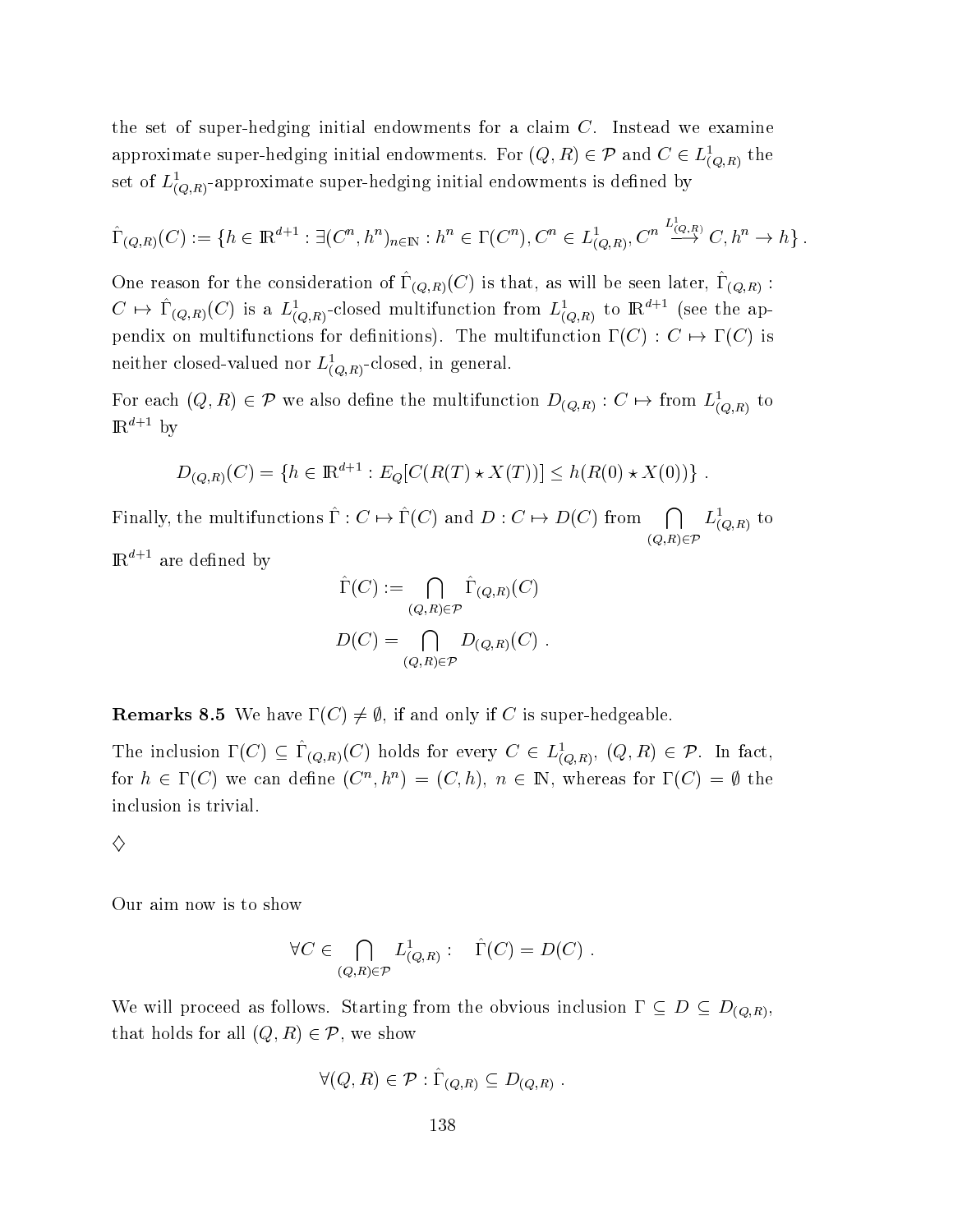This is done by demonstrating that  $\hat{\Gamma}_{(Q,R)}$  is the smallest  $L^1_{(Q,R)}$ -closed multifunction containing  $\Gamma$  which implies then  $\hat{\Gamma} \subseteq D$ . The inclusion  $D \subseteq \Gamma$  is obtained by the inclusions  $D \subseteq \hat{\Gamma}_{(Q,R)}$  which follow from a separating hyperplane theorem applied to the disjoint sets  $\{C - h\}, h \notin \widehat{\Gamma}_{(Q,R)}(C)$  and  $\widehat{\Gamma}_{(Q,R)}^{-1}(0)$ 

**Remark 8.6** For  $(Q, R) \in \mathcal{P}$  we have  $\Gamma \subseteq D \subseteq D_{(Q,R)}$  on  $L^1_{(Q,R)}$ . In fact, for  $h \in \Gamma(C)$  there exists a super hedge  $(h, H)$  for C such that h is the corresponding initial endowment. Then everything follows from (8.2). The case  $\Gamma(C) = \emptyset$  is trivial.

♦

**Lemma 8.7** For every  $(Q, R) \in \mathcal{P}$  the multifunction  $\hat{\Gamma}_{(Q,R)}$  is the smallest  $L^1_{(Q,R)}$ . closed multifunction containing  $\Gamma$ .

**Proof.** i) By Proposition B.2 the multifunction  $\hat{\Gamma}_{(Q,R)}$  is the  $L^1_{(Q,R)}$ -closure of  $\Gamma$  and thus  $L^1_{(Q,R)}$ -closed.

ii) For every  $L^1_{(Q,R)}$ -closed multifunction F containing  $\Gamma$  we have  $\hat{\Gamma}_{(Q,R)} \subseteq F$ :

In fact, if for some  $C \in$  we have  $\hat{\Gamma}_{(Q,R)}(C) = \emptyset$ , then according to Remark 8.5 this results in  $\Gamma(C) = \emptyset$  and there is nothing to show for this C.

In the case  $\Gamma(C) \neq \emptyset$ , choose an arbitrary  $h \in \hat{\Gamma}_{(Q,R)}(C)$ . Then there exists a sequence  $(C^n, h^n)_{n \in \mathbb{N}}$  such that

$$
h^n \in \Gamma(C^n) \subseteq F(C^n) , \quad C^n \stackrel{L^i_{(Q,R)}}{\longrightarrow} C , \quad h^n \to h .
$$

The closedness of F and Remark B.3 then result in  $h \in F(C)$ .

 $\diamondsuit$ 

**Remark 8.8** From the  $L^1_{(\bar{Q},\bar{R})}$ -closedness of  $\hat{\Gamma}_{(Q,R)}$  and Remark B.3 we conclude that  $\hat{\Gamma}_{(Q,R)}$  and  $\hat{\Gamma}_{(Q,R)}^{-1}$  are closed-valued.

**Lemma 8.9** We have  $\hat{\Gamma} \subseteq D$ .

**Proof.** It is easy to see that  $D_{(Q,R)}$  is  $L^1_{(Q,R)}$ -closed. Moreover we have  $\Gamma \subseteq D_{(Q,R)}$ , as was seen in Remark 8.6. Thus, by Lemma 8.7 we conclude

$$
\forall (Q, R) \in \mathcal{P} : \quad \hat{\Gamma}_{(Q,R)} \subseteq D_{(Q,R)}
$$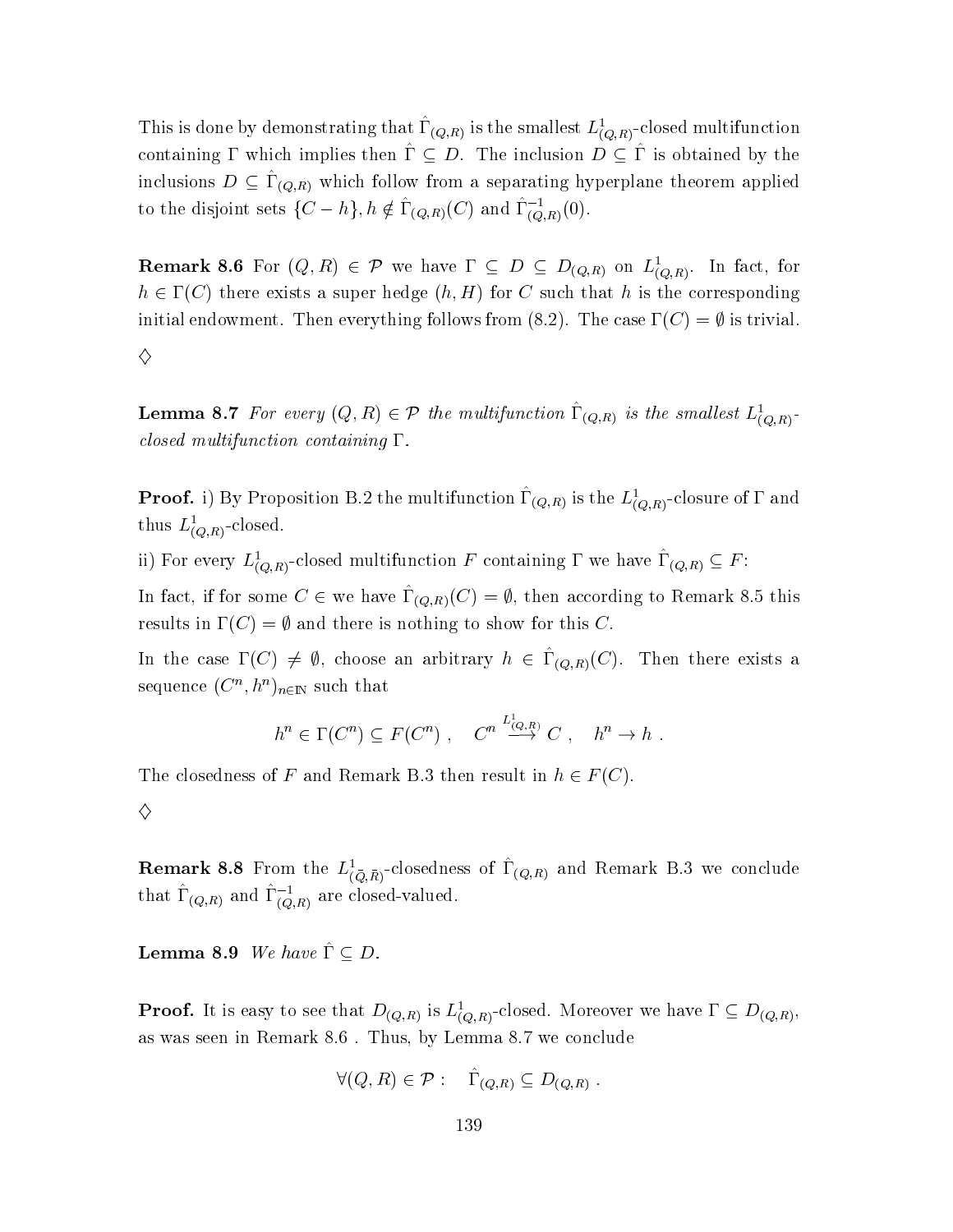In sum we have

$$
\hat{\Gamma} = \bigcap_{(Q,R)\in\mathcal{P}} \hat{\Gamma}_{(Q,R)} \subseteq \bigcap_{(Q,R)\in\mathcal{P}} D_{(Q,R)} = D.
$$

 $\diamondsuit$ 

**Theorem 8.10** We have  $D \subseteq \hat{\Gamma}$  on  $\bigcap_{(Q,R)\in\mathcal{P}} L^1_{(Q,R)}$ .

**Proof.** Throughout this proof suppose  $C \in \bigcap_{(O,R) \in \mathcal{P}} L^1_{(Q,R)}$ .

i) First, we consider the case  $\hat{\Gamma}(C) \neq \emptyset$  and prove that for every  $(Q, R) \in \mathcal{P}$  we have  $D(C) \subseteq \hat{\Gamma}_{(Q,R)}(C)$ . For the case  $\hat{\Gamma}(C) = \emptyset$  see ii).

For a fixed but arbitrary  $(\bar{Q}, \bar{R}) \in \mathcal{P}$  let us choose an arbitrary  $h \notin \hat{\Gamma}_{(\bar{Q}, \bar{R})}(C)$ . We are going to show

$$
h \notin D(C) = \bigcap_{(Q,R) \in \mathcal{P}} D_{(Q,R)}(C)
$$

by specifying a  $(\tilde{Q}, \tilde{R}) \in \mathcal{P}$  satisfying

$$
E_{\tilde{Q}}[C(\tilde{R}(T) \star X(T))] > h(\tilde{R}(0) \star X(0)).
$$

Since  $h \notin \hat{\Gamma}_{(\bar{Q},\bar{R})}(C)$  we have  $C \notin \hat{\Gamma}_{(\bar{Q},\bar{R})}^{-1}(h)$ . This is equivalent to  $C - h \notin \hat{\Gamma}_{(\bar{Q},\bar{R})}^{-1}(0)$ . According to Remark 8.8 the convex set  $\hat{\Gamma}_{(\bar{Q},\bar{R})}^{-1}(x)$  is  $L^1_{(\bar{Q},\bar{R})}$ -closed for every  $x \in \mathbb{R}^{d+1}$ . Hence  $\{(C-h)\}\$ and  $\hat{\Gamma}_{(\bar{Q},\bar{R})}^{-1}(0)$  are strictly separated by some  $\rho = (\rho_0,\ldots,\rho_d) \in$  $(L^{\infty}(P))^{d+1}$ . This means there exists a  $\rho = (\rho_0, \ldots, \rho_d) \in (L^{\infty}(P))^{d+1}$  such that

$$
(8.5) \quad \sup_{V \in \hat{\Gamma}_{(\bar{Q},\bar{R})}^{-1}(0)} E_{\bar{Q}}[(V(\bar{R}(T) \star X(T) \star \rho)] < E_{\bar{Q}}[(C-h)(\bar{R}(T) \star X(T) \star \rho)].
$$

Since  $V \in \hat{\Gamma}_{(\bar{Q},\bar{R})}^{-1}(0)$  is equivalent with  $0 \in \hat{\Gamma}_{(\bar{Q},\bar{R})}(V)$ , the inclusion  $\hat{\Gamma}_{(\bar{Q},\bar{R})}(V) \subseteq$  $D_{(\bar{Q},\bar{R})}(V)$  results in

$$
\sup_{V \in \hat{\Gamma}_{(\bar{Q},\bar{R})}^{-1}(0)} E_{\bar{Q}}[V(T)(\bar{R}(T) \star X(T) \star \rho(T))] \leq 0.
$$

Because the claim  $V \equiv 0$  obviously is an element of  $\hat{\Gamma}_{(\bar{Q},\bar{R})}^{-1}(0)$ , we actually have equality. From

$$
\forall \omega \in \Omega : \mathbb{R}^{d+1}_+ \subset K(\omega, T)
$$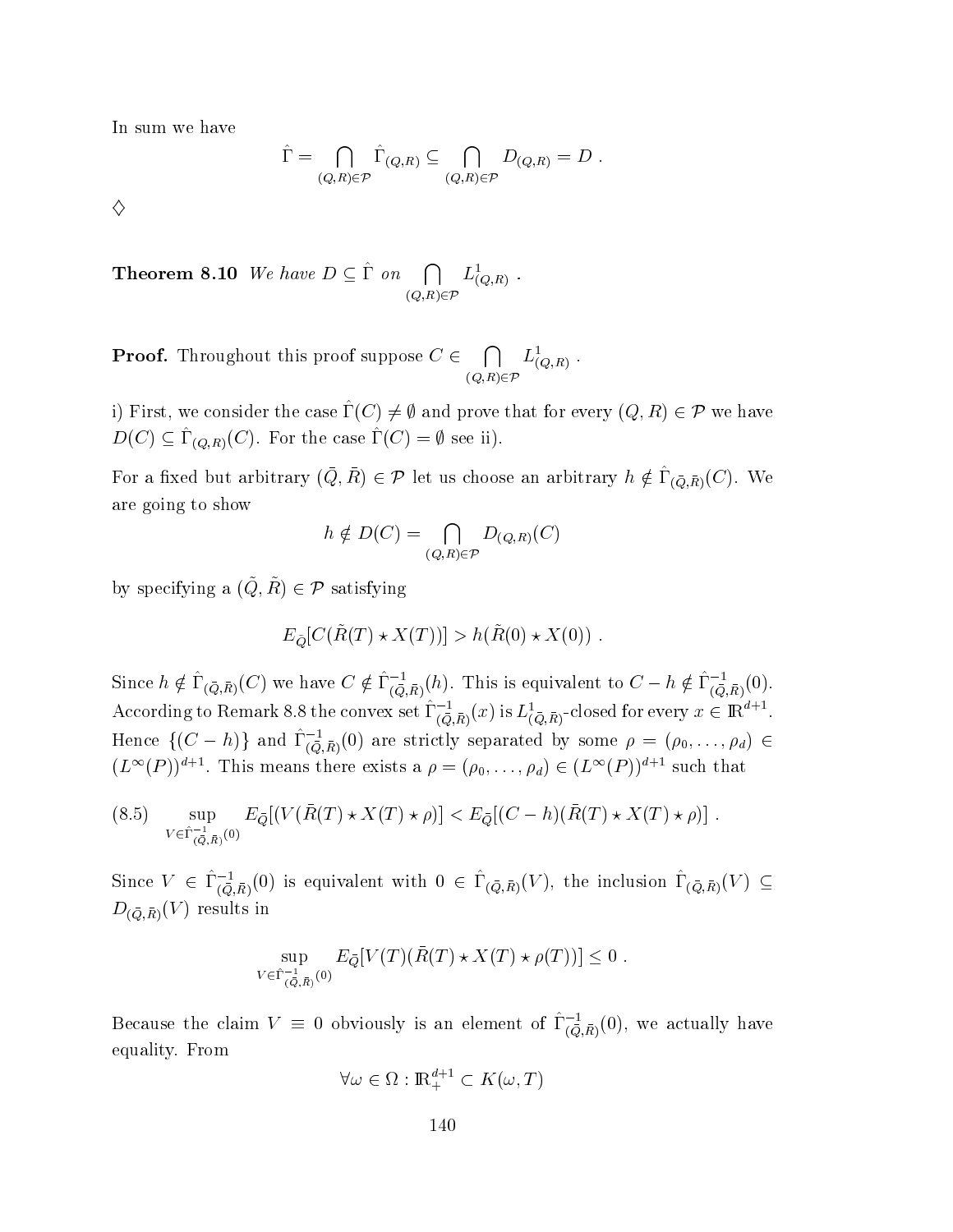and  $-K(T) \subset \widehat{\Gamma}_{(\overline{Q},\overline{R})}^{-1}(0)$  we see that

$$
\forall i \in \{0, \ldots, d\} : \rho_i \geq 0
$$

is a necessary condition for  $(8.5)$  to hold.

If we define

$$
Z(T) := R(T) \star \rho
$$

then we have  $Z(T) \star X(T) \in L^1_{\bar{Q}}$ . According to Theorem 1.42 in Jacod, Shiryaev (1987, p. 11) there exists a uniformly integrable cadlag  $\bar{Q}$ -martingale  $Z\star X$  satisfying

$$
\forall i \in \{0,\ldots,d\} : P(\forall t \in [0,T] : (Z \star X)_i(t) = E_Q[Z_i(T)X_i(T)|\mathcal{F}(t)]) = 1
$$

Let us define the cadlag process  $Z$  by

$$
Z_i(t) := \frac{(Z \star X)_i(t)}{X_i(t)} \quad , \ t \in [0, T], \ i \in \{0, \ldots, d\}
$$

The redefinition of  $Z(T)$  is clearly irrelevant, because it only affects an evascent set. The separation inequality  $(8.5)$  now is equivalent to

$$
(8.6) \quad 0 = \sup_{V \in \hat{\Gamma}_{(\bar{Q},\bar{R})}^{-1}(0)} E_P[V(T)(Z(T) \star X(T))] < E_P[(C - h)(Z(T) \star X(T))]
$$

Note also that in account of

$$
\sup_{V \in \hat{\Gamma}_{(\bar{Q},\bar{R})}^{-1}(h)} E_{\bar{Q}}[(V-h)(\bar{R}(T) \star X(T) \star \rho)] = \sup_{V \in \hat{\Gamma}_{(\bar{Q},\bar{R})}^{-1}(0)} E_{\bar{Q}}[(V(\bar{R}(T) \star X(T) \star \rho)]
$$

the inequality  $(8.5)$  is equivalent to

(8.7) 
$$
\sup_{V \in \hat{\Gamma}_{(\bar{Q},\bar{R})}^{-1}(h)} E_{P}[V(T)(Z(T) \star X(T))] < E_{P}[C(Z(T) \star X(T))]
$$

We want to show

(8.8) 
$$
\forall t \in [0, T] : Z(t) \in -K'(t) .
$$

For a fixed  $s \in [0, T]$  we take an arbitrary  $G(s) \in K(s)$ . Then for almost every  $\omega \in \Omega$  we have  $G(\omega, s) \in K(\omega, s)$ . Now we consider an arbitrary nonnegative  $\xi \in L^{\infty}(Q, \mathcal{F}(s))$  and the sequence of buy and hold strategies  $(0, H^n)_{n \in \mathbb{N}}$  in  $\mathcal{A}^s$ defined by

$$
H^{n}(\omega, t) := -\xi(\omega)G(\omega, s)1_{\{\max_{i} |G_{i}(s)| \leq n\}}(\omega, t)1_{[s,T]}(\omega, t) \quad , \ t \in [0, T]
$$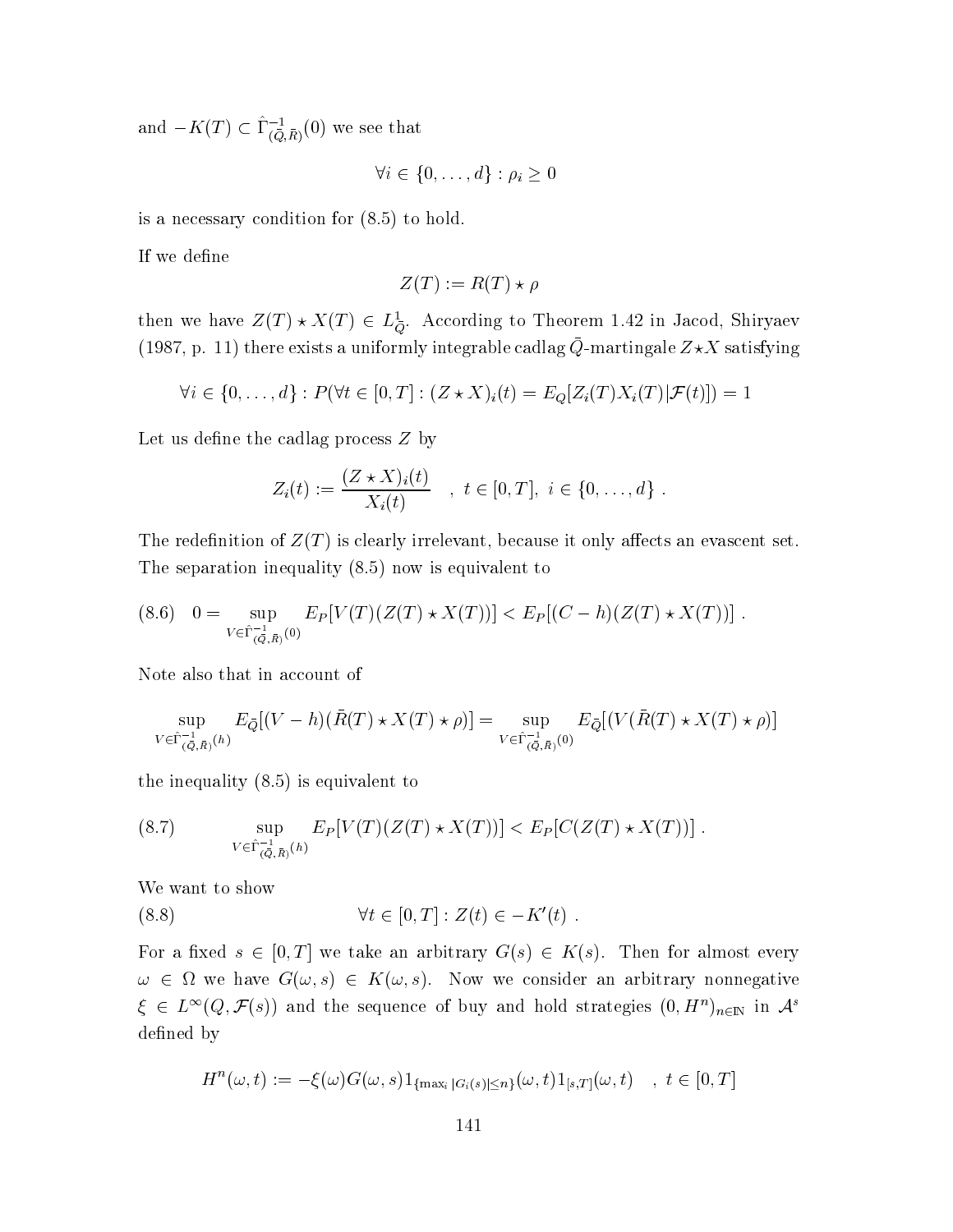in the case  $s < T$  and

$$
H^n(\omega, t) := 0 \quad , \ t \in [0, T]
$$

in the case  $s = T$ . We have

 $\forall i \in \{0, ..., d\} : |H_i^n(T)| \leq ||\xi||_{\infty} n \quad , n \in \mathbb{N}$ 

and consequently  $(0, H^n) \in \mathcal{A}^{\infty}$  for every  $n \in \mathbb{N}$ . Because of

$$
\forall t \in [0, T] : -dH^n(t) \in K(t) ,
$$

we conclude

$$
(0,H^n)\in\mathcal{A}^s\cap\mathcal{A}^\mathcal{R}\cap\mathcal{A}^\infty\subset\mathcal{A}^\mathcal{P}=\mathcal{A}.
$$

Moreover, the strategy  $(0, H^n)$  is a super hedge for the claim

$$
V^n := -\xi G(s) 1_{\{\max_i |G_i(s)| \leq n\}}(\omega, T) .
$$

This is true because in the case  $s < T$  we have  $C^n = H^n(T)$  and in the case  $s = T$ we have

$$
H^{n}(T) - V^{n} = \xi G(T) 1_{\{\max_{i} |G_{i}(T)| \leq n\}} \in K(T) .
$$

This shows  $0 \in \Gamma(V^n)$ . Moreover, it is clear that  $V^n \in L^{\infty}_{(Q,R)}(\mathcal{F}(T)) \subset$  $L^1_{(Q,R)}(\mathcal{F}(T))$ . So we have indeed  $V^n \in \hat{\Gamma}^{-1}_{(\bar{Q},\bar{R})}(0)$ . Consequently, inequality (8.6) and the tower properties of conditional expectations admit the following calculation for every  $n \in \mathbb{N}$ 

$$
0 \geq E_P[V^n(Z(T) \star X(T)] \geq -E_P[\xi G(s)1_{\{\max_i |G_i(s)| \leq n\}}(Z(T) \star X(T))]
$$
  
\n
$$
= -E_P[E_P[\xi G(s)1_{\{\max_i |G_i(s)| \leq n\}}(Z(T) \star X(T)) | \mathcal{F}(s)]]
$$
  
\n
$$
= -E_P[\xi E_P[G(s)1_{\{\max_i |G_i(s)| \leq n\}}(Z(T) \star X(T)) | \mathcal{F}(s)]]
$$
  
\n
$$
= -E_P[\xi G(s)1_{\{\max_i |G_i(s)| \leq n\}} E_P[(Z(T) \star X(T)) | \mathcal{F}(s)]]
$$
  
\n
$$
= -E_P[\xi G(s)1_{\{\max_i |G_i(s)| \leq n\}}(Z(s) \star X(s))].
$$

Since  $\xi$  was arbitrary chosen, it follows  $G(s)1_{\{\max_i |G_i(s)| \leq n\}} Z(s) \geq 0$  for every  $n \in \mathbb{N}$ and thus  $G(s)Z(s) \geq 0$ . In order to conclude that  $Z(s) \in -K'(s)$ , it suffices to show that for almost every  $\omega$  we have

$$
\forall h \in K(\omega, s) : hZ(\omega, s) \ge 0
$$

But since  $G(s) \in K(s)$  was arbitrary chosen and so was s, this is proven now. Thus  $(8.8)$  is true.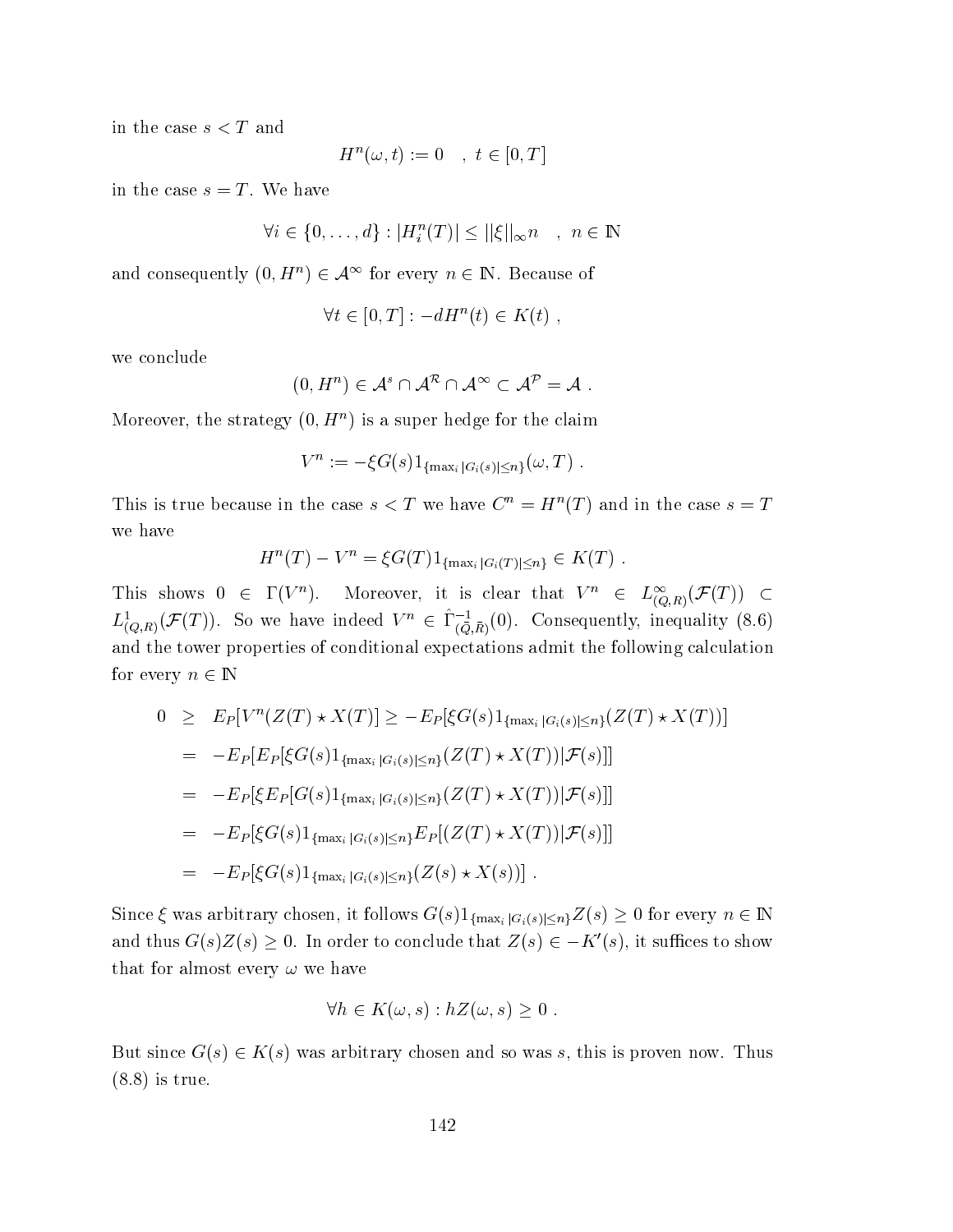The problem now is that we do not know, wether  $Z_0(T) > 0$ . For the construction of a pair  $(\tilde{Q}, \tilde{R}) \in \mathcal{P}$  choose an arbitrary  $(Q, R) \in \mathcal{P}$  and define the process  $Z^{\varepsilon}$  by

$$
Z^{\varepsilon}(t) := (1 - \varepsilon)Z(t) + \varepsilon E_P[\frac{dQ}{dP}|\mathcal{F}(t)]R(t) \quad , \ t \in [0, T].
$$

There we take a cadlag version of the process  $(E_P[\frac{dQ}{dP}|\mathcal{F}(t)])_{t\in[0,T]}$  in order to make  $Z^{\varepsilon}$  a cadlag process. Since for every  $t \in \mathcal{T}$   $-K'(t)$  is a convex cone and because of  $E_P[\frac{dQ}{dP}|\mathcal{F}(t)]R(t) \in -K'(t)$ , we conclude  $\tilde{Z}(t) \in -K'(t)$  for every  $t \in \mathcal{T}$ . Moreover from  $Q \sim P$  we have  $Z_0^{\varepsilon}(T) > 0$ . For  $(Q^{\varepsilon}, R^{\varepsilon})$  defined by

$$
\frac{dQ^{\varepsilon}}{dP} := Z_0^{\varepsilon}(T)
$$
  

$$
R_i^{\varepsilon}(t) := \frac{Z_i^{\varepsilon}(t)}{Z_0^{\varepsilon}}(t) \quad , \ t \in \mathcal{T},
$$

we have  $R_i^\varepsilon(t)\in K_0'(t)$  for every  $t\in\mathcal{T}.$  Of course, the process  $R^\varepsilon=(R_i^\varepsilon(t))_{t\in\mathcal{T}}$  is also  $\Bbb{F}\!$ -adapted and cadlag. According to Assumption 6.2 this implies then  $(Q^\varepsilon,R^\varepsilon)\in\mathcal{P}$ for every  $\varepsilon > 0$ . Because of

$$
\sup_{V \in \hat{\Gamma}_{(\bar{Q},\bar{R})}^{-1}(h)} E_P[V(T)(Z^{\varepsilon}(T) \star X(T))] \leq (1-\varepsilon) \sup_{V \in \hat{\Gamma}_{(\bar{Q},\bar{R})}^{-1}(h)} E_P[V(T)(Z(T) \star X(T))]
$$
  
 
$$
+ \varepsilon \sup_{V \in \hat{\Gamma}_{(\bar{Q},\bar{R})}^{-1}(h)} E_P[V(T)(R(T) \star \frac{dQ}{dP}X(T))]
$$

there exists a  $\varepsilon > 0$  such that the separating inequality (8.7) is satisfied with  $Z^{\varepsilon}$ instead of Z. We define  $(\tilde{Q}, \tilde{R}) := (Q^{\varepsilon}, R^{\varepsilon}) \in \mathcal{P}$ . Applying (8.7) to the claims C and  $V := h$  in account of  $V \in \hat{\Gamma}_{(\bar{O}, \bar{R})}^{-1}(h)$ , we finally ge  $t \sim$ 

$$
h(\tilde{R}(0) \star X(0)) = E_{\tilde{Q}}[h(\tilde{R}(T) \star X(T))] < E_{\tilde{Q}}[C(\tilde{R}(T) \star X(T))].
$$

ii) For the case  $\hat{\Gamma}(C) = \emptyset$  we prove  $D(C) = \emptyset$ : Assume  $D(C) \neq \emptyset$ . Then for  $h \in \mathbb{R}^{d+1} \setminus \hat{\Gamma}(C) = \mathbb{R}^{d+1}$  there exists a  $(Q, R) \in \mathcal{P}$  such that  $h \notin \hat{\Gamma}_{(Q,R)}(C)$ . By copying part i) of this proof, with the only difference that maybe  $\hat{\Gamma}_{(Q,R)}(C) = \emptyset$ which does not matter, one can verify that there exists a  $(\tilde{Q}, \tilde{R}) \in \mathcal{P}$  such that

$$
E_{\tilde{Q}}[C(\tilde{R}(T) \star X(T)] > h(\tilde{R}(0) \star X(0)).
$$

Since  $\tilde R(0)\in K_0'(0)\subset (L^0(\mathcal{F}(0)))^{d+1}$  and  $K_0'(\omega,t)\subset \{1\}\times\mathbb R^{d+1}_+$  (see **Definitions** and Assumptions 2.1) we almost surely have  $R(0) = 1$ . Since  $h \in \mathbb{R}^{d+1}$  was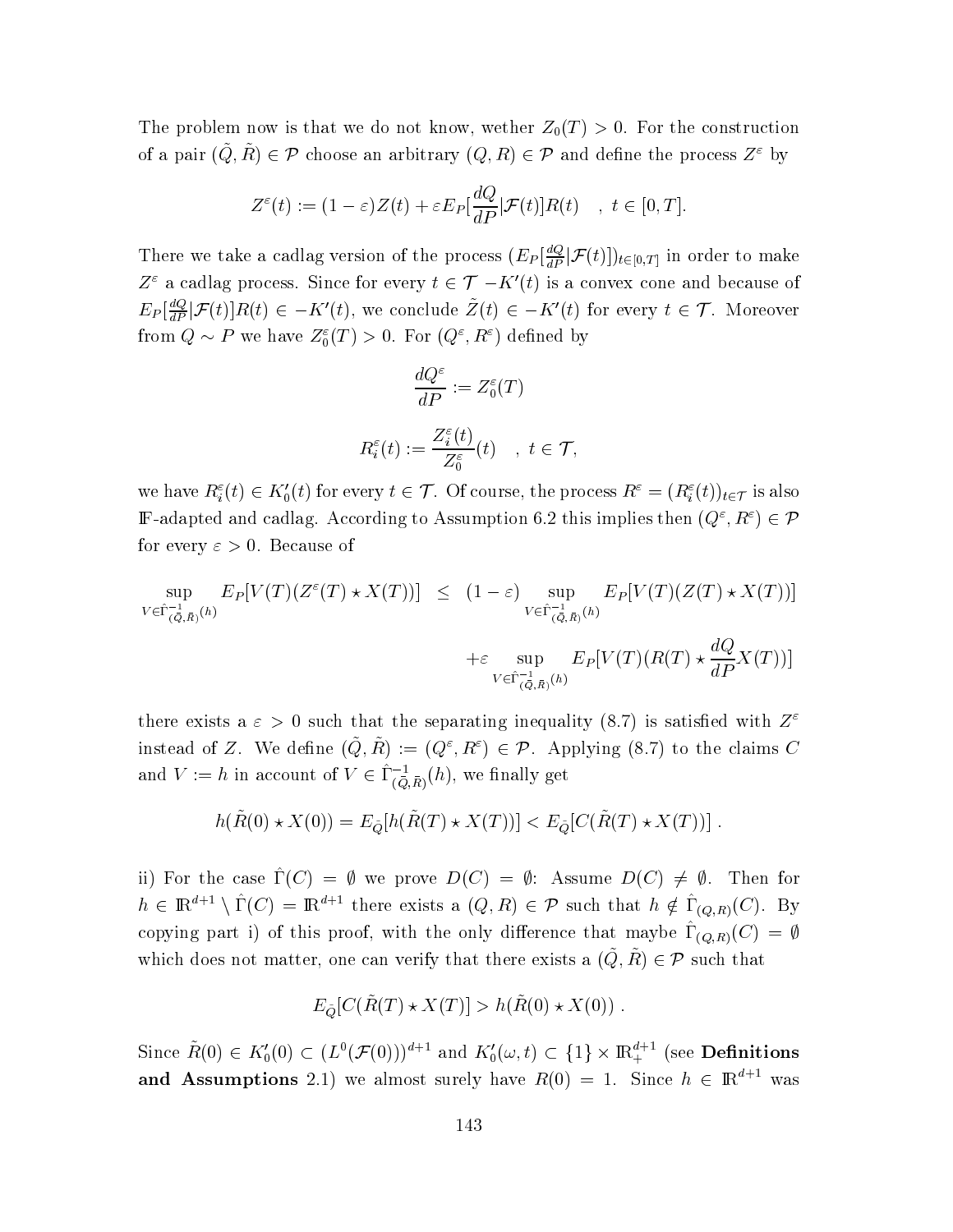arbitrary chosen, we may define a sequence  $(h^n)_{h \in \mathbb{N}}$  by  $h^n = (n, 0, \ldots, 0) \in \mathbb{R}^{d+1}$ and conclude that for every *n* there is a  $(\tilde{Q}^n, \tilde{R}^n) \in \mathcal{P}$  such that almost surely

$$
E_{\tilde{Q}^n}[C(\tilde{R}^n(T) * X(T)] > h^n(\tilde{R}^n(0) * X(0)) = n\tilde{R}_0^n(0)X_0(0) = n.
$$

This obviously implies

$$
\sup_{(Q,R)\in\mathcal{P}} E_Q[C(R(T)\star X(T))] = \infty.
$$

and thus  $D(C) = \emptyset$  which is a contradiction.

$$
\Diamond
$$

From Lemma 8.9 and Theorem 8.10 we deduce

**Theorem 8.11** Under Assumption 8.1 we have the following dual characterization of super-hedging initial endowments:

$$
\forall C \in \bigcap_{(Q,R) \in \mathcal{P}} L^1_{(Q,R)}: \quad \hat{\Gamma}(C) = D(C) .
$$

Moreover, a claim  $C \in \bigcap_{(Q,R)\in\mathcal{P}} L^1_{(Q,R)}$  is approximately super-hedgeable, if and only  $if$ 

$$
\sup_{(Q,R)\in\mathcal{P}} E_Q[C(R(T)\star X(T))] < \infty
$$

| i<br>I<br>2           |
|-----------------------|
| ı<br>I<br>I<br>i<br>I |
| I<br>٦                |

From the equality of sets in Theorem 8.11 that gives a dual characterization of super-hedging initial endowments, it is possible to derive a dual characterization of super-hedging prices. For  $C \in \bigcap_{(Q,R)\in\mathcal{P}} L^1_{(Q,R)}$  we define

$$
\Pi(C, h_1, \ldots, h_d) := \inf \{ h_0 : h = (h_0, h_1, \ldots, h_d) \in \hat{\Gamma}(C) \}
$$

and understand  $\Pi(C) := \Pi(C, 0, \ldots, 0)$  as the approximate super-hedging price for C inasmuch as in the case  $-\infty < \Pi(C) < \infty$  it is equal to the minimum initial amount of money needed for super-hedging C approximately. In fact, if  $-\infty < \Pi(C) < \infty$ , then, because  $\Gamma(C)$  is closed, we have

$$
\Pi(C, h_1, \ldots, h_d) := \min\{h_0 : h = (h_0, h_1, \ldots, h_d) \in \Gamma(C)\}.
$$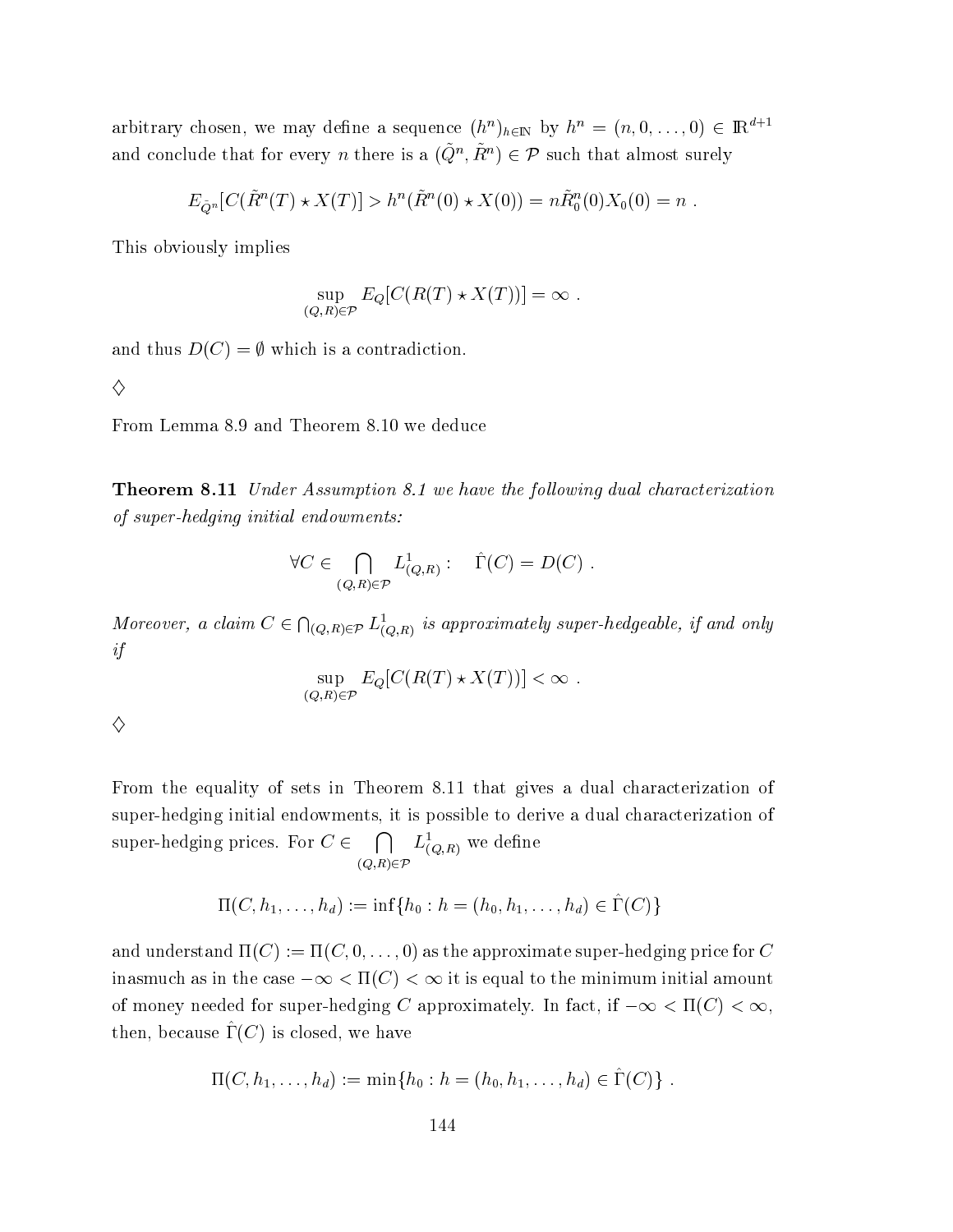By contrast, the exact super-hedging price for  $C$  is given by  $\tilde{\Pi}(C, 0, \ldots, 0)$  where

$$
\tilde{\Pi}(C, h_1, \ldots, h_d) := \inf \{ h_0 : h = (h_0, h_1, \ldots, h_d) \in \Gamma(C) \} .
$$

From the convexity of  $\hat{\Gamma}(C)$  it follows by Theorem 5.3 in Rockafellar (1970) that If is convex in  $h_1, \ldots, h_d$ . It can be shown that II is also convex in C. From the definition of  $\Pi$  and remembering that for every  $(Q,R)\in \mathcal{P}$  the process  $R\star X$  is a  $Q\textrm{-martingale},$  we get  $t \sim$ 

 $\mathcal{A}$  . The set of the set of the set of the set of the set of the set of the set of the set of the set of the set of the set of the set of the set of the set of the set of the set of the set of the set of the set of t prices holds for all  $C \in \bigcap L^1_{(O,R)}$ : . . . . . . .  $L_{(O,R)}$ :  $\Pi(C, h_1, \ldots, h_d) = \inf \{ h_0 : h = (h_0, \ldots, h_d) \in D(C) = \bigcap D_{(Q,R)}(C) \}$  $\sim$  -  $\sim$  -  $\sim$  -  $\sim$  -  $\sim$  -  $\sim$  -  $\sim$  -  $\sim$  -  $\sim$  -  $\sim$  -  $\sim$  -  $\sim$  -  $\sim$  -  $\sim$  -  $\sim$  -  $\sim$  -  $\sim$  -  $\sim$  -  $\sim$  -  $\sim$  -  $\sim$  -  $\sim$  -  $\sim$  -  $\sim$  -  $\sim$  -  $\sim$  -  $\sim$  -  $\sim$  -  $\sim$  -  $\sim$  -  $\sim$  -  $\sim$  $D_{(Q,R)}(C)\}$  $= \inf\{h_0: h=(h_0, h_1, \ldots, h_d)\in {\rm I\!R}^{d+1} :$  $\sup_{LQ} |U(I$  $\sup_{(Q,R)\in\mathcal{P}} E_Q[C(R(T) \star X(T))] - h(R(0) \star X(0)) \leq h_0\}$  $= \sup E_Q[C_0 + \sum (C_i - h_i) R_i(T) X_i(T)]$ . - $\sim$  $\diamondsuit$ 

The following proposition justifies  $\Pi$  as an approximate super-hedging price that is defined similar to the free lunch price in Jouini, Kallal (1995) and Jouini (1997). Note however, that Jouini does not work in a semimartingale framework. He only allows for "simple" trading strategies, that are piecewise constant.

**Proposition 8.13** For all  $C \in \bigcap L^1_{(Q,R)}$  we have -  $L_{(Q,R)}$  we nave

 $\Pi(C, h_1, \ldots, h_d) = \inf \{ x \in \mathbb{R} : \forall (Q, R) \in \mathcal{P} \; \exists (C^n, h^n) : \; \forall i \in \{1, \ldots d\} : h_i = h_i^n \;,$  $h^n \in \Gamma(C^n)$ ,  $C^n \stackrel{L_{(Q,R)}}{\longrightarrow} C$ ,  $x = \liminf_n h_0^n$ , }.

**Proof.** i) ">": The case  $\Pi(C, h_1, \ldots, h_d)$  =  $\infty$  is trivial. Su Suppose  $\Pi(C, h_1, \ldots, h_d) < \infty$ . Then by definition of  $\Pi$  there exists a  $h_0 \geq \Pi(C, h_1, \ldots, h_d)$ such that  $h = (h_0, \ldots, h_d) \in \hat{\Gamma}(C)$ . This is equivalent to

$$
\forall (Q, R) \in \mathcal{P} \; \exists (\tilde{C}^n, h^n), h^n \in \Gamma(\tilde{C}^n) : \quad \tilde{C}^n \stackrel{L^1_{(Q,R)}}{\longrightarrow} C, h^n \to h \; .
$$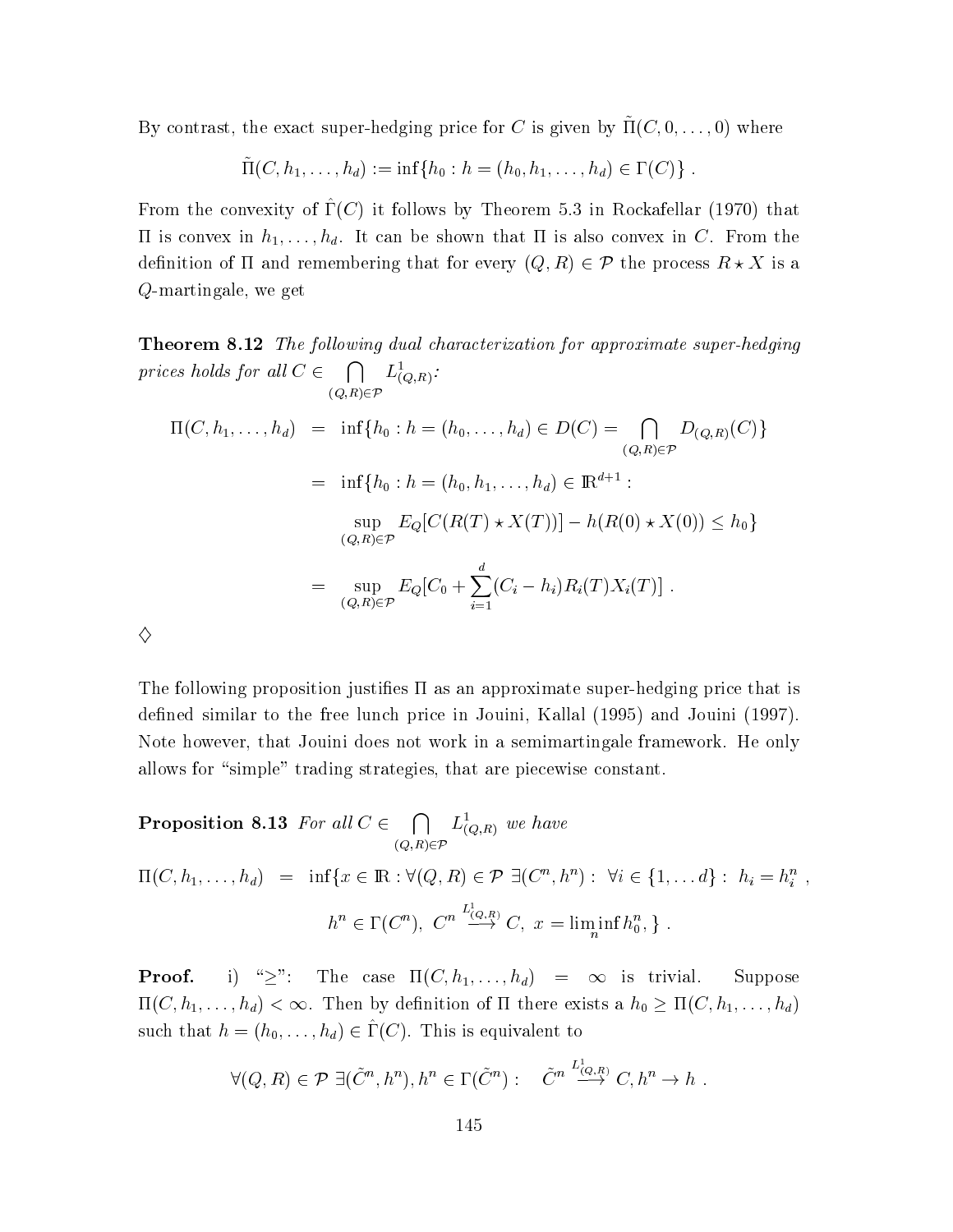Defining the sequence  $(C^n)_{n\in\mathbb{N}}$  by  $C^n := \tilde{C}^n + h - h^n$ , we have  $C^n \stackrel{L_{(Q,R)}}{\longrightarrow} C$  and  $h \in$  $\Gamma(C^n)$  for every  $n\in\mathbb{N}.$  This shows that  $h_0$  belongs to the set on the right side of the equality in question. Since this holds for all  $h_0 \in \mathbb{R}^{d+1}$  with  $h_0 \geq \Pi(C, h_1, \ldots, h_d)$ we are done  $\bullet$  . The contract of  $\bullet$ 

ii) " $\leq$ ": Again the case inf{...} =  $\infty$  is trivial. For the other case, suppose there exists an element  $h$  of the set on the right side of the equality such that  $\Pi(C, h_1, \ldots, h_d) > h_0$  and let  $(h^n)_{n \in \mathbb{N}}$  the corresponding sequence. Then there exists a subsequence of  $(h^n)_{n \in \mathbb{N}}$  converging to h. Thus we have  $h \in \hat{\Gamma}(C)$ , which is a contradiction.

♦

**Remark 8.14** The proof of Proposition 8.13 shows that in the ca  $case$  $-\infty < \Pi(C, h_1, \ldots, h_d) < \infty$  we can simplify  $\Pi$  to

$$
\Pi(C, h_1, \dots, h_d) = \min\{h_0 \in \mathbb{R} : \forall (Q, R) \in \mathcal{P} \exists C^n :
$$
  

$$
h = (h_0, h_1, \dots, h_d) \in \Gamma(C^n), C^n \stackrel{L^1_{(Q,R)}}{\longrightarrow} C \} .
$$

This means the approximate super-hedging price  $\Pi(C)$  for a claim C is the minimum over all  $h_0$  such that for every  $(Q, R) \in \mathcal{P}$  there exists an arbitrary good  $L^1_{(Q,R)}$ . -  - ?  if we are given the initial portfolio  $h = (\Pi(C, h_1, \ldots, h_d), h_1, \ldots, h_d)$ , then for any  $(Q,R)\in\mathcal{P}$  we can find a sequence of portfolio processes  $(h,H^n)_{n\in\mathbb{N}}$  and a sequence of claims  $(C^n)_{n\in\mathbb{N}}$  converging to C in  $L^1_{(O,R)}$  such that

$$
\forall n \in \mathbb{N}: H^n(T) - C^n(T) \in K(T) .
$$

♦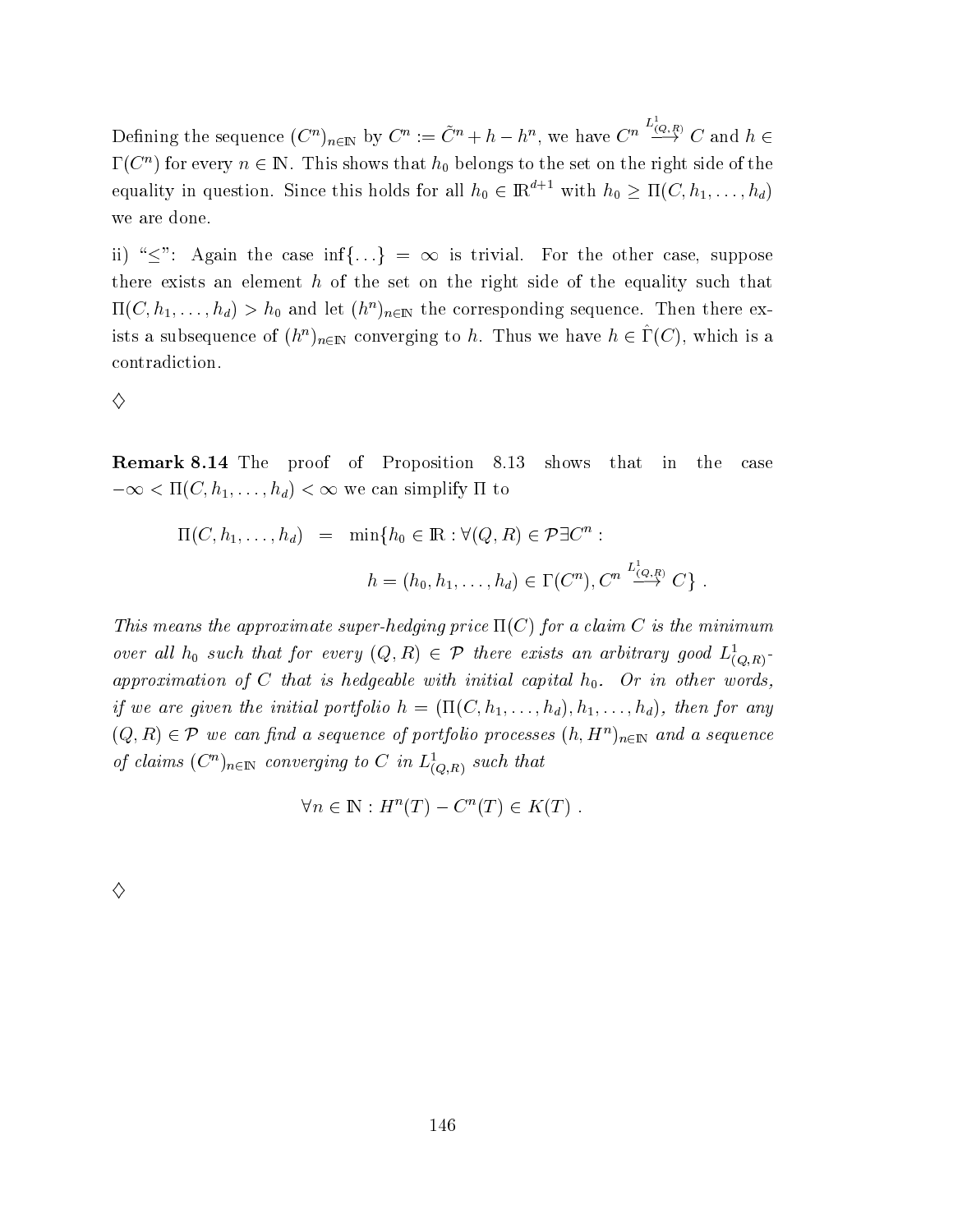# Part IV

# Application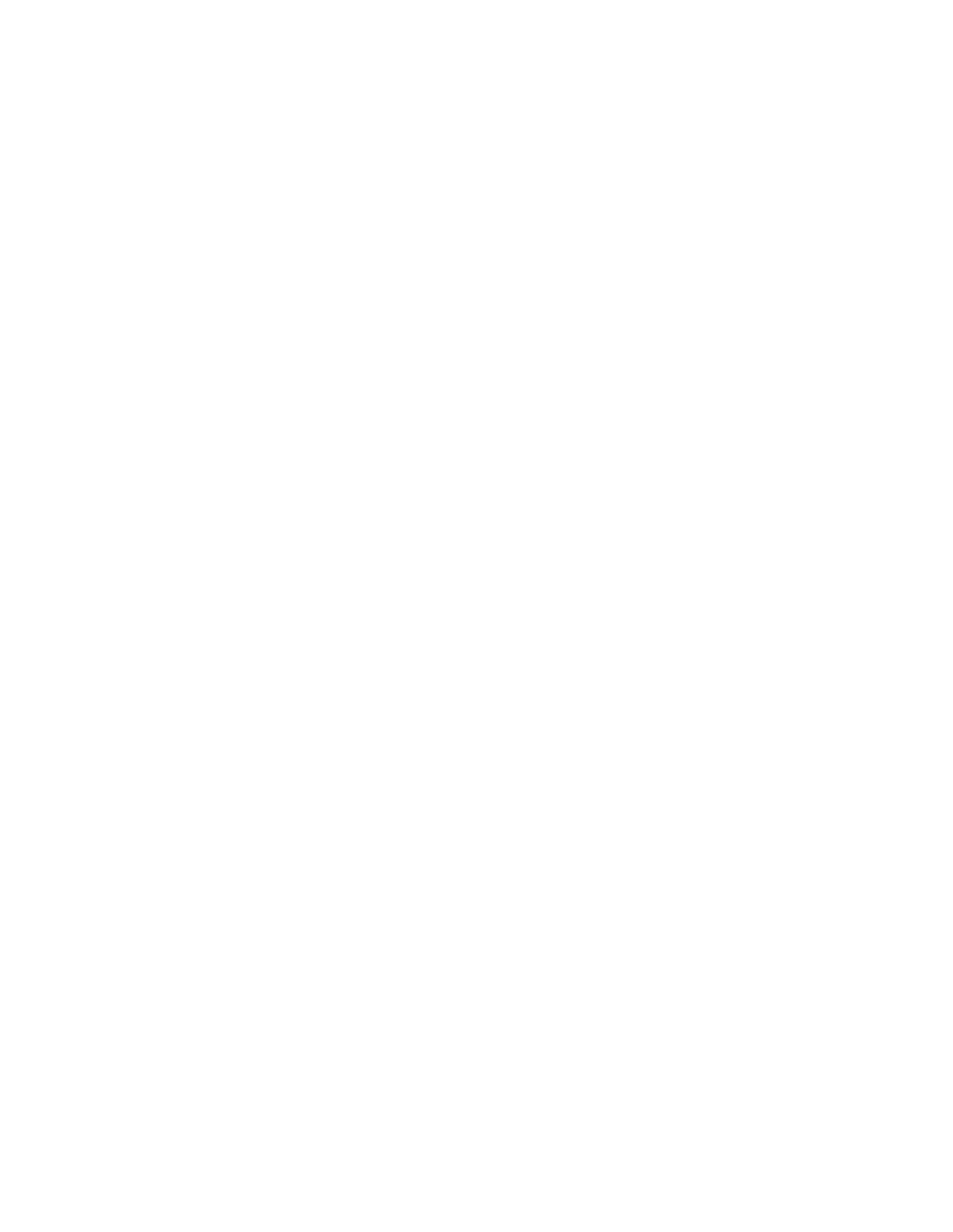#### Chapter 9

### Quantile-Hedging

Quantile-hedging was introduced by Föllmer, Leukert (1999) who deal with an incomplete, but frictionless continuous time market with a riskless bond and a risky security. For given  $0 < \alpha \leq 1$ , the  $\alpha$ -quantile-hedging price of a contingent claim C is the minimum amount of initial capital needed in order to super-hedge the claim with probability  $\alpha$ . In particular, a 1-quantile hedge is nothing else than a super hedge. Föllmer, Leukert (1999) derive a dual characterization of  $\alpha$ -quantile-hedging prices. They find that for every claim  $C$  with non-negative payoff at maturity and given  $0 < \alpha \leq 1$  there exists a set  $A \in \mathcal{F}(T)$  with  $P(A) \geq \alpha$  such that the  $\alpha$ quantile-hedging price of  $C$  equals the super-hedging price of the knock-out claim  $C1_A$ . Thus the dual characterization of the  $\alpha$ -quantile-hedging price is obtained from the dual characterization of the super-hedging price for  $C1_A$ . However, except for special cases one does not know how to choose the set A. Moreover, Föllmer, Leukert (1999) approach also the question, how to maximize the probability of a succesfull super hedge, if one has given a certain amount of initial capital.

Our aim in this chapter is to generalize the results on quantile-hedging of Föllmer, Leukert (1999) to our general multi-asset framework with differential cone constraints. We will focus on the dual characterization of quantile-hedging-prices for claims with non-negative cash value. This may give a hint, how to generalize the corresponding results on maximizing the probability of a succesfull super hedge.

Since we are going to apply our results on the dual characterization of super-hedging prices, we will work in the framwork of Chapter 8 including Assumption 8.1. Of course, analogues results will also hold for discrete time markets as considered in Chapter 5.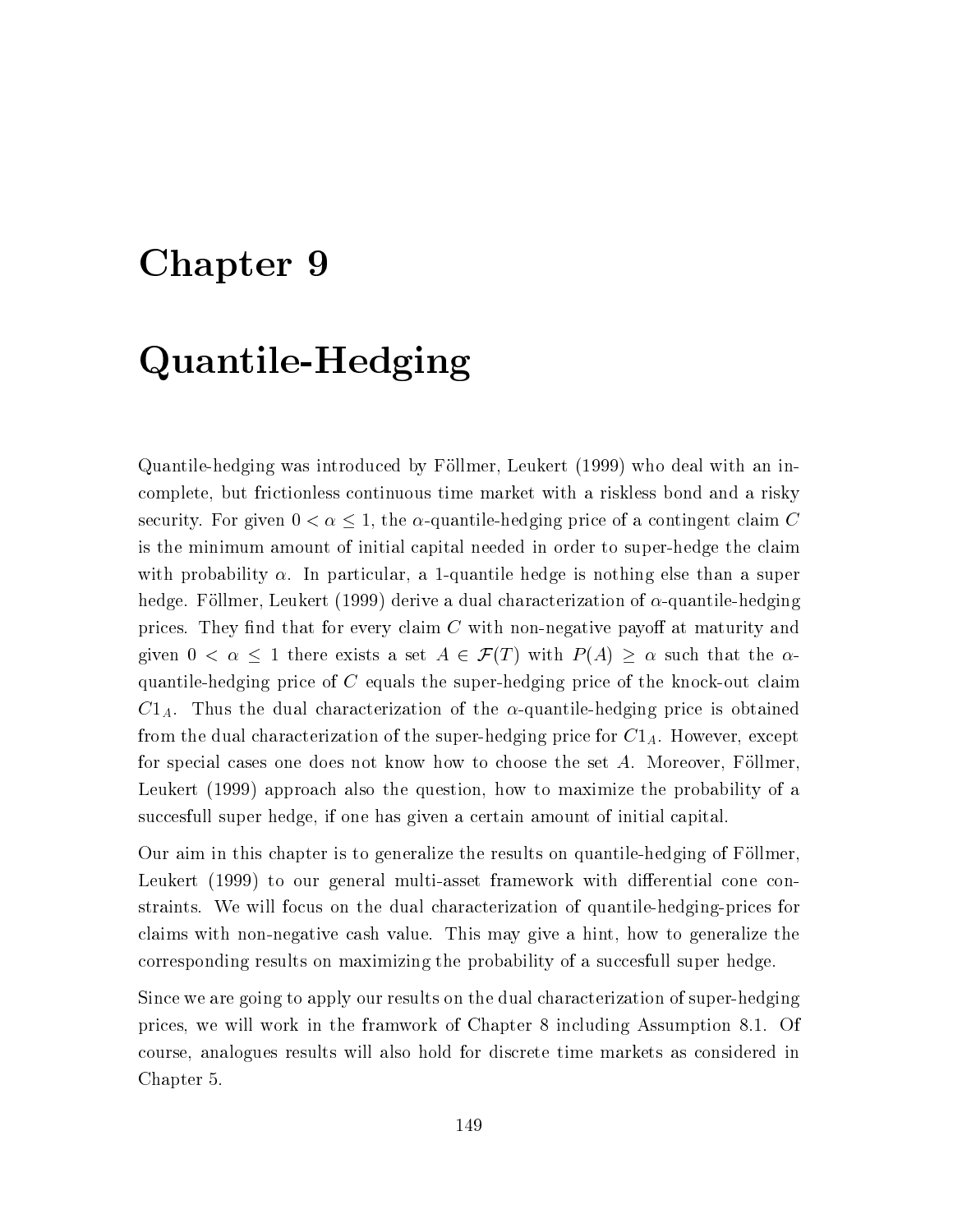For similar reasons as Föllmer, Leukert (1999) we only deal with claims  $C \in K(T)$ . According to the interpretation of  $K(T)$ , such claims have a non-negative cash-value at maturity. For cash-settlement claims this is equivalent to returning a non-negative payoff at maturity. If a claim does not have a non-negative cash-value it might be possible to shift it in such a way, that the condition is satisfied for the shifted claim. As we often will be concerned with sets of the form

$$
\{\omega \in \Omega : H(\omega, T) - C(\omega) \in K(\omega, T)\}\
$$

we start with a remark on the measurability of such sets.

**Remark 9.1** Suppose  $H(t)$  is a  $\mathcal{F}(t)$ -measurable  $\mathbb{R}^{d+1}$ -valued random vector for  $t \in \mathcal{T}$ . Then the set  $\{\omega \in \Omega : H(\omega, t) \in K(\omega, t)\}\$ is  $\mathcal{F}(t)$ -measurable.

In fact, according to Definitions and Assumptions 2.1 and Remark 2.3, the multifunction  $\omega \mapsto K(\omega, t)$  is closed-valued and  $\mathcal{F}(t)$ -measurable. Since the multifunction  $\omega \mapsto \{H(\omega, t)\}\$ is also closed-valued and  $\mathcal{F}(t)$ -measurable, Theorem 1M in Rockafellar (1976) implies that the intersection

$$
\{H(.,t)\}\cap K(.,t):\omega\mapsto\{H(\omega,t)\}\cap K(\omega,t)
$$

is closed valued and  $\mathcal{F}(t)$ -measurable. Thus the set

$$
\{\omega \in \Omega : H(\omega, t) \in K(\omega, t)\} = \{\omega \in \Omega : (\{H(., t)\} \cap K(., t))(\omega) \neq \emptyset\}
$$
  
= 
$$
(\{H(t)\} \cap K(t))^{-1} (\mathbb{R}^{d+1}),
$$

is  $\mathcal{F}(t)$ -measurable.

♦

**Definitions 9.2** Given a contingent claim  $C \in K(T)$  and a probability level  $0 <$  $\alpha \leq 1$ , we call  $(h, H) \in \mathcal{A}$  an  $\alpha$ -quantile hedge for C, if  $(h, H)$  satisfies the following two conditions

 $P(H(.,T) - C(.) \in K(.,T)) > \alpha$  $(9.1)$ 

A claim  $C \in K(T)$  is called  $\alpha$ -quantile-hedgeable (by  $(h,H)$ ), if there exists an  $\alpha$ -quantile hedge  $(h, H)$  for C.

♦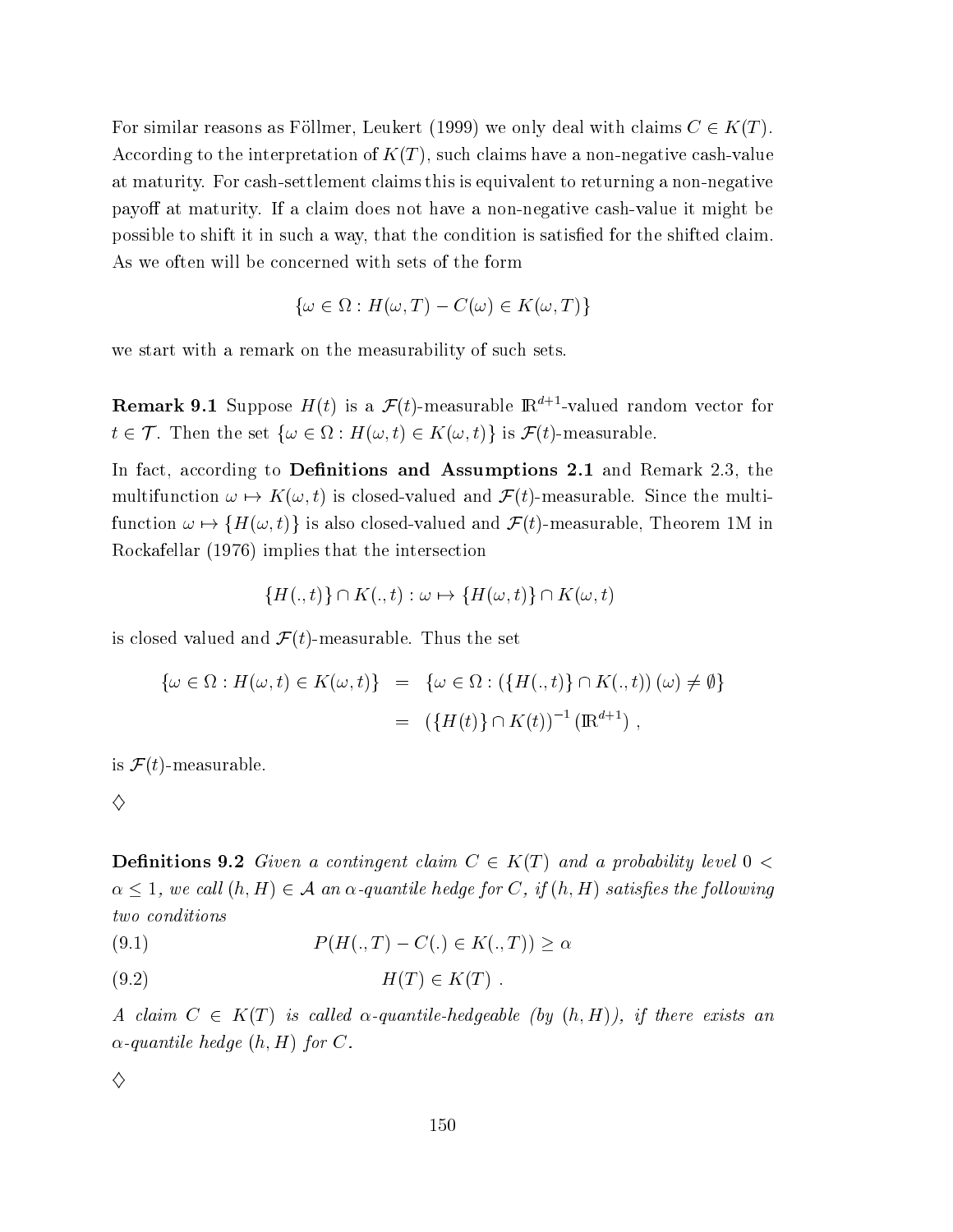Condition (9.1) states that  $(h, H)$  super-hedges the claim C with a probability greater or equal to  $\alpha$  while (9.2) is a kind of tame or solvency condition. In fact, it garanties that a loss from the final portfolio  $H(T) - C$  is only generated by C.

Condition (9.2) enables us to characterize the class of  $\alpha$ -quantile hedges for a claim C by the class of super hedges for the knock-out claim  $C1_A$  with  $P(A) \ge \alpha$ . This will be done in Lemma 9.3. Note also that in the frictionless case condition  $(9.2)$ reduces to

$$
H(T)X(T) \ge 0
$$

This condition is at least not stronger than that imposed by Föllmer, Leukert (1999) who actually impose

$$
\forall t \in [0, T] : H(t)X(t) \ge 0
$$

**Lemma 9.3** Suppose  $C \in K(T)$  is a contingent claim,  $0 < \alpha \leq 1$  a probability level and  $(h, H) \in \mathcal{A}$  is a portfolio process. Then  $(h, H)$  is an  $\alpha$ -quantile hedge for C, if and only if there exists an  $A \in \mathcal{F}(T)$  with  $P(A) \geq \alpha$  such that  $(h, H)$  super-hedges the claim  $C1_A$ .

**Proof.** i) If  $(h, H)$  is an  $\alpha$ -quantile-hedging for C, then, according to Condition (9.1) and Remark 9.1 there exists an  $A\in \mathcal{F}(T)$  with  $P(A)\geq \alpha$  such that  $(H(T)-C)1_A\in$  $K(T)$ . But because of  $H(T) \in K(T)$  we have indeed  $H(T) - C1_A \in K(T)$ . Thus  $(h, H)$  super-hedges the claim  $C1_A$ .

ii) Let  $A \in \mathcal{F}(T)$  with  $P(A) \geq \alpha$ . If  $(h, H)$  super-hedges the claim  $C1_A$ , then we have  $H(T) - C1_A \in K(T)$ . Because of  $0 \in K(\omega, T)$  for all  $\omega \in \Omega$ , this yields

$$
(H(T) - C)1_A \in K(T)
$$

which implies Condition (9.1). Moreover, since the set  $K(T)$  is a convex cone, we have

$$
H(T) = (H(T) - C1_A) + C1_A \in K(.,T) .
$$

Thus  $(h, H)$  also satisfies condition  $(9.2)$ .

 $\diamondsuit$ 

For claims  $C \notin K(T)$  whose cash value at maturity is bounded from below one can easily prove the following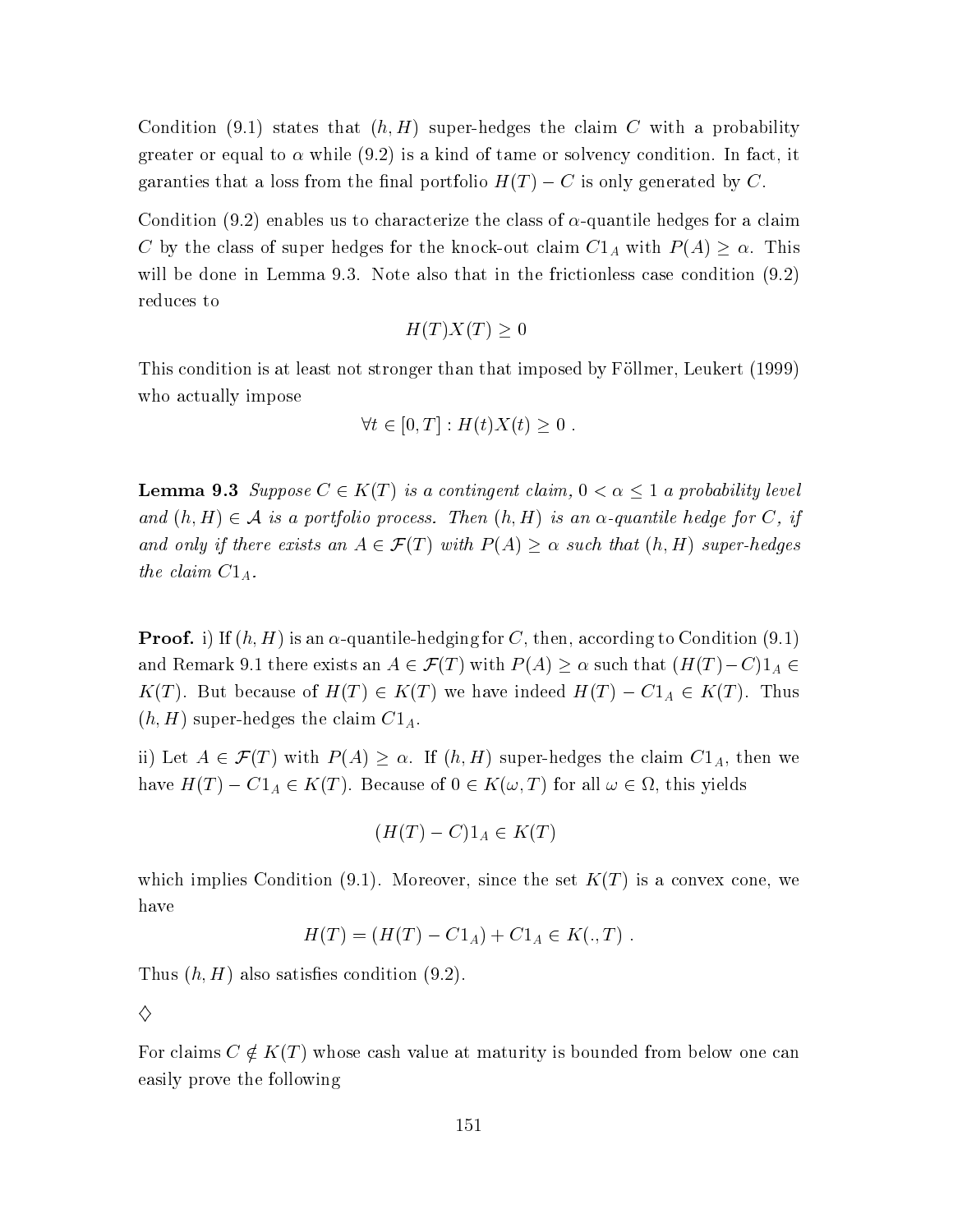**Corollary 9.4** Let  $l \in \mathbb{R}^{d+1}_+$ . Suppose  $C \in -l + K(T)$  is a contingent claim,  $(h, H) \in \mathcal{A}$  is a portfolio process and  $0 < \alpha \leq 1$  is a probability level. Then we have

(9.3) 
$$
P(H(.,T) - C(.) \in K(.,T)) \ge \alpha ,
$$

if and only if there exists an  $A \in \mathcal{F}(T)$  such that  $(h, H)$  super-hedges the claim  $C1_A - l1_{\Omega \backslash A} = (C + l)1_A - l.$ 

**Proof.** Apply Lemma 9.3 to the claim  $\tilde{C} = C + l$ . Then deduce the assertions for the claim  $C = \tilde{C} - l$ .

♦

Our aim now is to find a dual characterization of the set of quantile hedging initial endowments

$$
\Gamma^{\alpha}(C) := \{ h \in \mathbb{R}^{d+1} : \exists A \in \mathcal{F}(T), P(A) \ge \alpha, \exists (h, H) \in \mathcal{A} : H(T) - C1_A \in K(T) \}
$$

According to Lemma 9.3 we have

$$
\Gamma^{\alpha}(C) = \bigcup_{A \in \mathcal{F}(T): P(A) \ge \alpha} \Gamma(C1_A) .
$$

For the same reasons as with super-hedging, we are going to consider the set of approximate quantile-hedging endowments, which we define as

$$
\hat{\Gamma}^{\alpha}(C) := \bigcup_{A \in \mathcal{F}(T): P(A) \ge \alpha} \hat{\Gamma}(C1_A)
$$
\n
$$
= \{ h \in \mathbb{R}^{d+1} : \exists A \in \mathcal{F}(T), P(A) \ge \alpha : \forall (Q, R) \in \mathcal{P} \exists (h^n, C^n)_{n \in \mathbb{N}} : h^n \in \Gamma(C^n), C^n \in L^1_{(Q,R)}, C^n \xrightarrow{L^1_{(Q,R)}} C1_A, h^n \to h \} .
$$

From Theorem 8.11 we conclude

$$
\widehat{\Gamma}^{\alpha}(C) = \bigcup_{A \in \mathcal{F}(T): P(A) \geq \alpha} D(C1_A) .
$$

If we define

$$
\Pi^{\alpha}(C, h_1, \ldots, h_d) := \inf \{ h_0 \in \mathbb{R} : h = (h_0, h_1, \ldots, h_d) \in \hat{\Gamma}^{\alpha}(C) \},
$$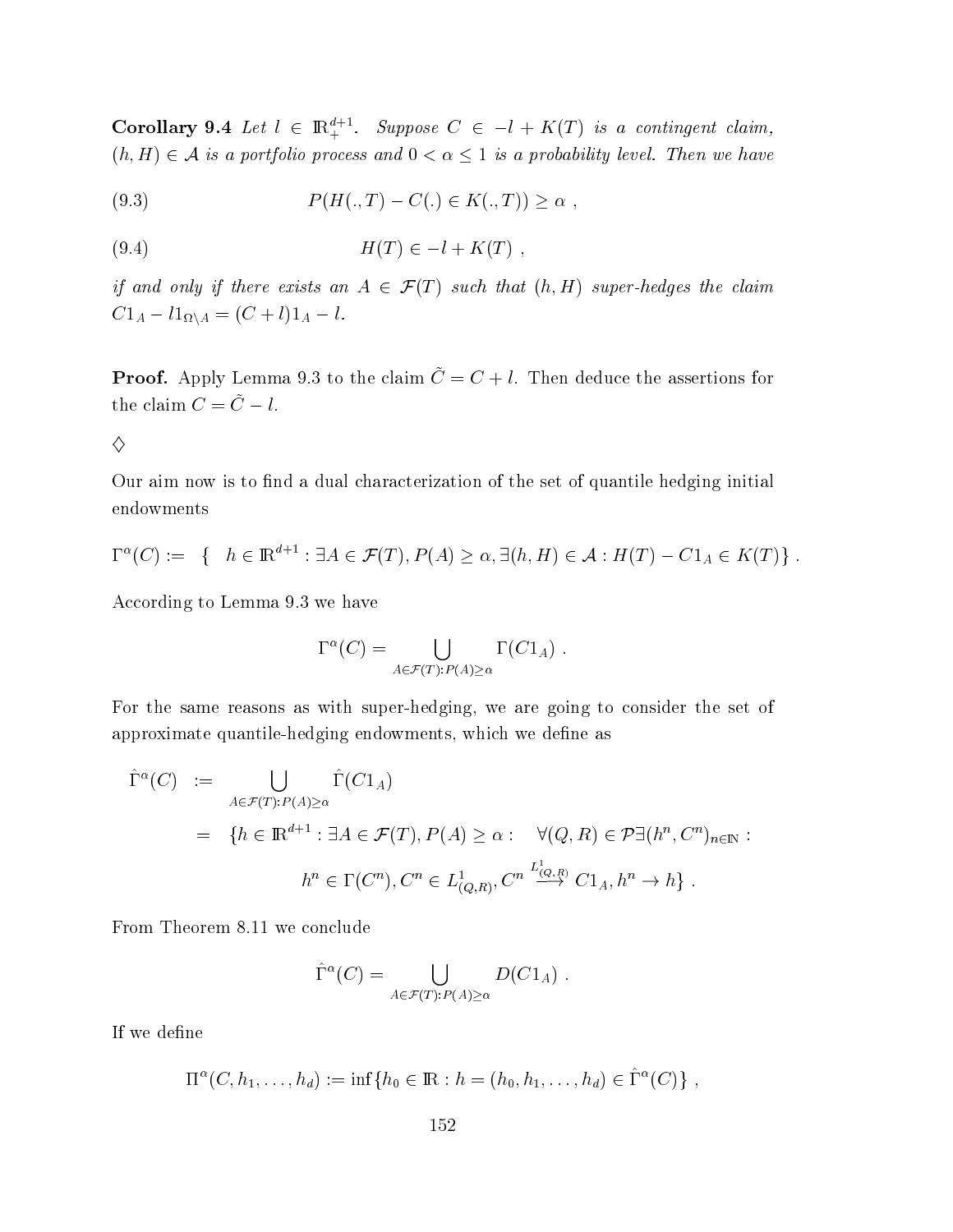then similar as in Theorem 8.12 we get

$$
\Pi^{\alpha}(C, h_1, ..., h_d) = \inf\{h_0 \in \mathbb{R} : \exists h = (h_0, ..., h_d) \in \bigcup_{A \in \mathcal{F}(T): P(A) \ge \alpha} D(C1_A)\}
$$
  
\n=  $\inf\{h_0 \in \mathbb{R} : \exists A \in \mathcal{F}(T), P(A) \ge \alpha, \exists h = (h_0, ..., h_d) \in D(C1_A)\}$   
\n=  $\inf\{h_0 \in \mathbb{R} : \exists h = (h_0, h_1, ..., h_d) \in \mathbb{R}^{d+1} \exists A \in \mathcal{F}(T), P(A) \ge \alpha :$   
\n $\sup_{(Q, R) \in \mathcal{P}} E_Q[C1_A(R(T) * X(T))] - \sum_{i=1}^d h_i R_i(0)X_i(0) \le h_0\}$   
\n=  $\inf_{A \in \mathcal{F}(T): P(A) \ge \alpha} \left(\sup_{(Q, R) \in \mathcal{P}} E_Q[C_01_A + \sum_{i=1}^d (C_i1_A - h_i)R_i(T)X_i(T)]\right)$ 

We understand  $\Pi^{\alpha} := \Pi^{\alpha}(C, 0, \ldots, 0)$  as the approximate  $\alpha$ -quantile-hedging price for C. Not better than Föllmer, Leukert (1999), we do not know under which conditions the optimization problem

$$
(9.5) \quad \inf_{A \in \mathcal{F}(T): P(A) \ge \alpha} \left( \sup_{(Q,R) \in \mathcal{P}} E_Q[C_0 1_A + \sum_{i=1}^d (C_i 1_A - h_i) R_i(T) X_i(T)] \right)
$$

admits an optimal solution  $A \in \mathcal{F}(T)$ :  $P(A) \geq \alpha$ . Therefore, in the style of Föllmer, Leukert (1999), we relax the restrictions of  $(9.5)$  by extending the admissible controls from the class of "non-randomized tests"  $1_A$  to the larger class of randomized tests  $\varphi$ . We will see that for this modification of (9.5) there exists an optimal solution  $\varphi$ in the class of randomized tests.

Thus the set  $\{A \in \mathcal{F}(T) : P(A) \ge \alpha\}$  is replaced by the set of randomized tests

$$
\Phi^{\alpha} := \{ \varphi \in L^0(\Omega, \mathcal{F}(T)) : 0 \le \varphi \le 1, E_P \varphi \ge \alpha \}
$$

and we study the price

$$
\tilde{\Pi}^{\alpha}(C) := \inf_{\varphi \in \Phi^{\alpha}} \left( \sup_{(Q,R) \in \mathcal{P}} E_Q[C_0 \varphi + \sum_{i=1}^d (C_i \varphi - h_i) R_i(T) X_i(T)] \right)
$$
\n
$$
(9.6) = \inf_{\varphi \in \Phi^{\alpha}} \left( \sup_{(Q,R) \in \mathcal{P}} E_Q[\varphi(C(R(T) \star X(T))) - \sum_{i=1}^d h_i R_i(T) X_i(T)] \right).
$$

**Remark 9.5** For every  $(Q, R) \in \mathcal{P}$  the linear function

$$
F_{(Q,R)}: L^{\infty}(\Omega, \mathcal{F}(T)) \to \mathbb{R}
$$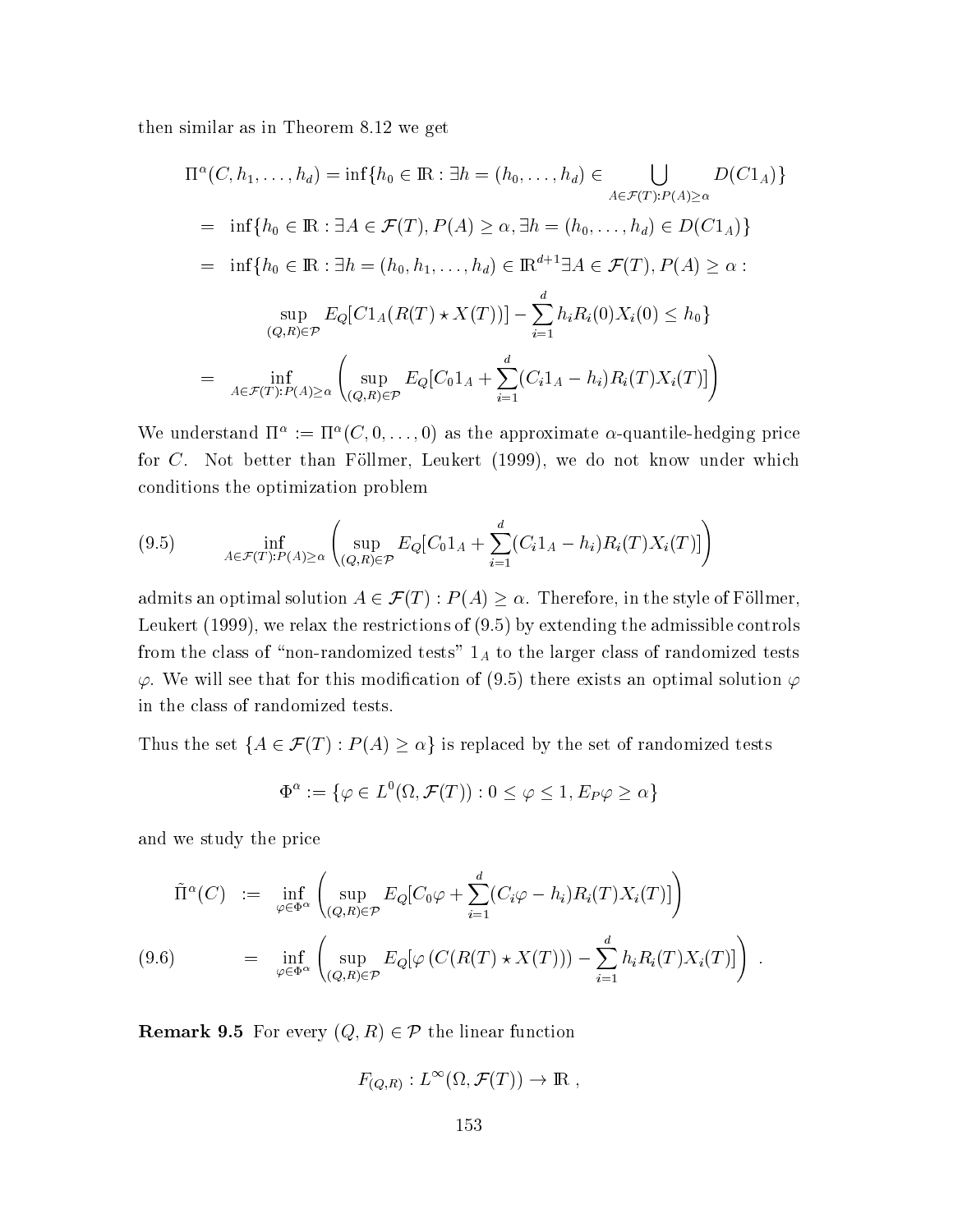$$
\varphi \mapsto E_Q[\varphi(C(R(T) \star X(T))) - \sum_{i=1}^d h_i R_i(T) X_i(T)]
$$

is convex in particular. Because the supremum of convex functions is a convex function, so is consequently the (non-linear) function

$$
\varphi \mapsto \sup_{(Q,R)\in\mathcal{P}} F_{(Q,R)}(\varphi) .
$$

Moreover, because  $\Phi^{\alpha}$  is a convex set, the optimization problem (9.6) is in fact a convex program.

♦

The convex program (9.6) corresponds to calculating (approximate) super-hedging prices for claims of the type  $\varphi C$ . What does this mean? Denote

$$
\Phi=\bigcup_{0\leq\alpha\leq 1}\Phi^{\alpha}
$$

the set of randomized tests. If we define the function  $\tilde{\varphi} : \Phi \times \mathcal{A} \to \Phi$  by

$$
\tilde{\varphi}(\varphi, H) := 1_{\{H(.,T) - C \in K(.,T)\}} + \varphi 1_{\{H(.,T) - C \notin K(.,T)\}}
$$

then we have

**Proposition 9.6** Let  $(h, H) \in \mathcal{A}$  and  $\varphi \in \Phi$ . Then  $H(T) - \varphi C \in K(T)$ , if and only if  $H(T) - \tilde{\varphi}(\varphi, H)C \in K(T)$ .

**Proof.** If  $H(T) - \varphi C \in K(.,T)$  then one can easily verifix that we have  $H(T)$  –  $\tilde{\varphi}(\varphi, H)C \in K(., T).$ 

The other inclusion is trivial because  $0 \leq \varphi \leq 1$ .

♦

As a consequence of Proposition 9.6, every  $\varphi \in \Phi$  satisfies

$$
\Gamma(\varphi C) = \{ h \in \mathbb{R}^{d+1} : \exists (h, H) \in \mathcal{A} : H(T) - \tilde{\varphi}(\varphi, H)C \in K(T) \} .
$$

So, if we super-hedge  $\varphi C$  by  $(h, H)$  for  $\varphi \Phi^{\alpha}$ , we super-hedge C only with probability  $\tilde{\alpha} := P(H(T) - C \in K(T)) \leq \alpha$ . For the loss of probability  $\alpha - \tilde{\alpha}$  however, we are rewarded with the partial superhedge of C on  $\{H(.,T)-C \notin K(.,T)\}\$ , on which set our loss is bounded by the cash value of  $(1 - \varphi)C$ . In this way  $\varphi$  can be interpreted as a success ratio of the hedge and the condition  $E\varphi \geq \alpha$  is a restriction on the average succes ratio of a hedge.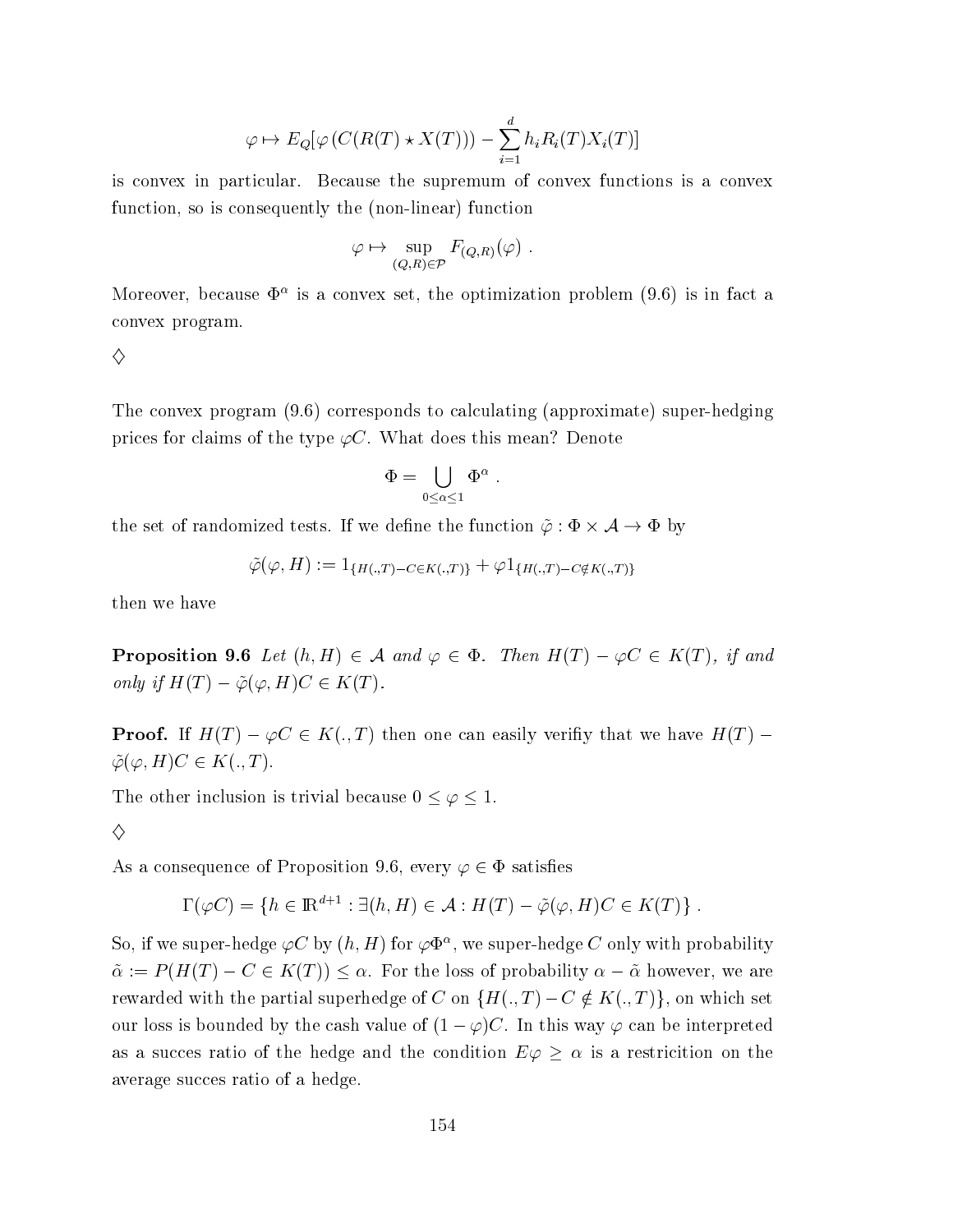**Theorem 9.7** For every claim  $C \in \bigcap_{(Q,R) \in \mathcal{P}} L^1_{(Q,R)}$  and  $0 \leq \alpha \leq 1$  there exists a randomized test  $\varphi^* \in \Phi^{\alpha}$  satisfying

$$
(9.7)\qquad \qquad \tilde{\Pi}^{\alpha}(C) = \Pi(\varphi^*C)
$$

**Proof.** According to the definition of  $\tilde{\Pi}^{\alpha}(C)$  there exists a sequence  $(\varphi_n)_{n\in\mathbb{N}}$  in  $\tilde{\Phi}^{\alpha}$  $\,\,\mathrm{such}\,\,\mathrm{that}$ 

$$
\tilde{\Pi}^{\alpha}(C) = \lim_{n \to \infty} \Pi(\varphi_n C) = \sup_{(Q,R) \in \mathcal{P}} E_P[\varphi_n C(R(T) \star X(T)) \frac{dQ}{dP}].
$$

Since  $\Phi$  is weak\*-compact in  $L^1(P)$  (see Witting, 1985, p.205), there exist a subsequence  $(\varphi_{k(n)})_{n\in\mathbb{N}}$  and a  $\varphi^*\in\Phi$  such that

(9.8) 
$$
\forall f \in L^{1}(P) : \lim_{n \to \infty} E_{P}[\varphi_{k(n)} f] = E_{P}[\varphi^{*} f].
$$

This implies  $\mathbf{s}$  and  $\mathbf{s}$ 

$$
E_P \varphi^* = \lim_{n \to \infty} E_P \varphi_{k(n)} \ge \alpha ,
$$

thus  $\varphi^* \in \Phi^{\alpha}$ . Consequently we have

$$
\tilde{\Pi}^{\alpha}(C) = \inf_{\varphi \in \Phi^{\alpha}} \Pi(\varphi C) \leq \Pi(\varphi^* C) .
$$

Moreover we can apply (9.8) to  $C(R(T) \star X(T))\frac{dQ}{dP} \in L^1(P)$  wich yields

$$
E_P[\varphi^* C(R(T) \star X(T)) \frac{dQ}{dP}]
$$
  
\n
$$
= \lim_{n \to \infty} E_P[\varphi_{k(n)} C(R(T) \star X(T)) \frac{dQ}{dP}]
$$
  
\n
$$
\leq \lim_{n \to \infty} \sup_{(Q,R) \in \mathcal{P}} E_P[\varphi_{k(n)} C(R(T) \star X(T)) \frac{dQ}{dP}]
$$
  
\n
$$
= \lim_{n \to \infty} \Pi(\varphi_{k(n)} C) = \tilde{\Pi}^{\alpha}(C) .
$$
  
\nAnd in this way we also get

$$
\Pi(\varphi^*C) = \sup_{(Q,R)\in\mathcal{P}} E_P[\varphi^* \sum_{i=0}^d C_i R_i(T) X_i(T) \frac{dQ}{dP}] \leq \tilde{\Pi}^{\alpha}(C) .
$$
  

$$
\diamondsuit
$$

In order to see the relation between quantile-hedging and value at risk, imagine to face the following problem. Given a contingent claim  $C$ , that we have taken short,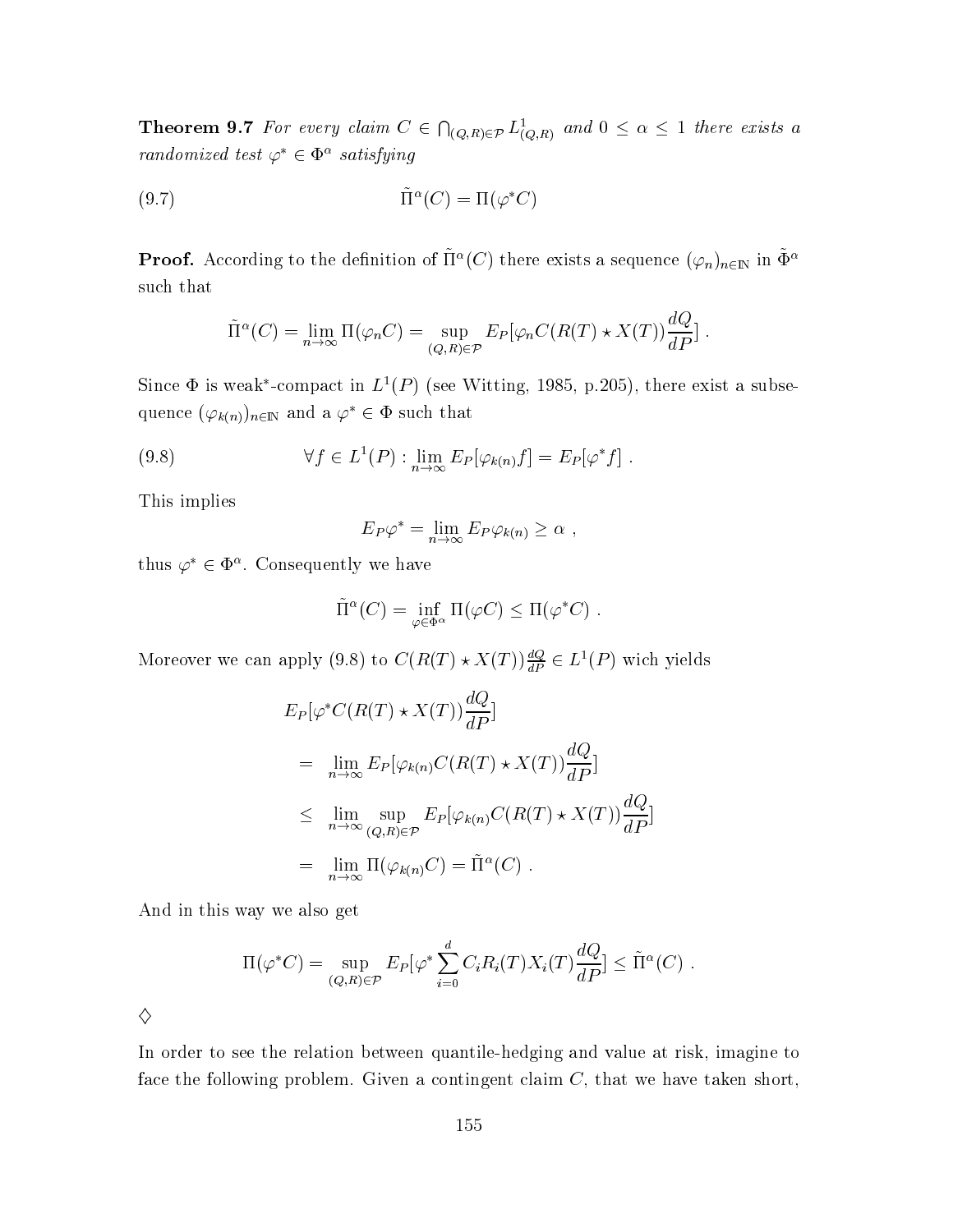we are interested about the initial endowments necessary for a hedge such that our final portfolio has a given Value At Risk at time  $T$ . This means that for a given confidence level  $0 < \alpha \leq 1$  and a given level of loss  $l < 0$  we look for a portfolio process  $(h, H) \in \mathcal{A}$  such that the cash value of the portfolio  $H(T) - C$  at time T is greater than  $-l$  with probability at least  $\alpha$ , i.e.,

$$
P(H(T) - C + le^0 \in K(., T)) \ge \alpha
$$

where  $e^0 = (1, 0, \ldots, 0) \in \mathbb{R}^{d+1}$ . What we need then is nothing else than an  $\alpha$ quantile-hedging for the claim  $C - le^{0}$ . So indeed quantile hedging is a dynamic version of the Value-At-Risk concept.

As Value-At-Risk is often difficult to deal with, there is another concept widely used in practice called Maximum Loss. The difference to Value-At-Risk is that with Maximum Loss one predefines a "reasonable" trust region  $A_T \in \mathcal{F}(T)$  with  $P(A_T) \geq \alpha$  and tries to find a portfolio such that the loss at maturity does not exceed a given level l on  $A_T$ . The existing literature (c.f. Luethi, Studer (1996) and Studer, G. (1999)) mainly deals with static Maximum Loss, i.e.,  $A_T \in \sigma(X(T))$ . In our hedging context however, we could consider a dynamic version, i.e.,  $A_T$  should also depend on the path of X. For a given claim  $C$ , a loss level l and the predefined set  $A_T$  with  $P(A_T) \ge \alpha$  of maximum-loss hedging is equivalent to super-hedging the claim  $(C - le^{0})1_{A_{T}}$ . Hence this could yield another field of application for superhedging.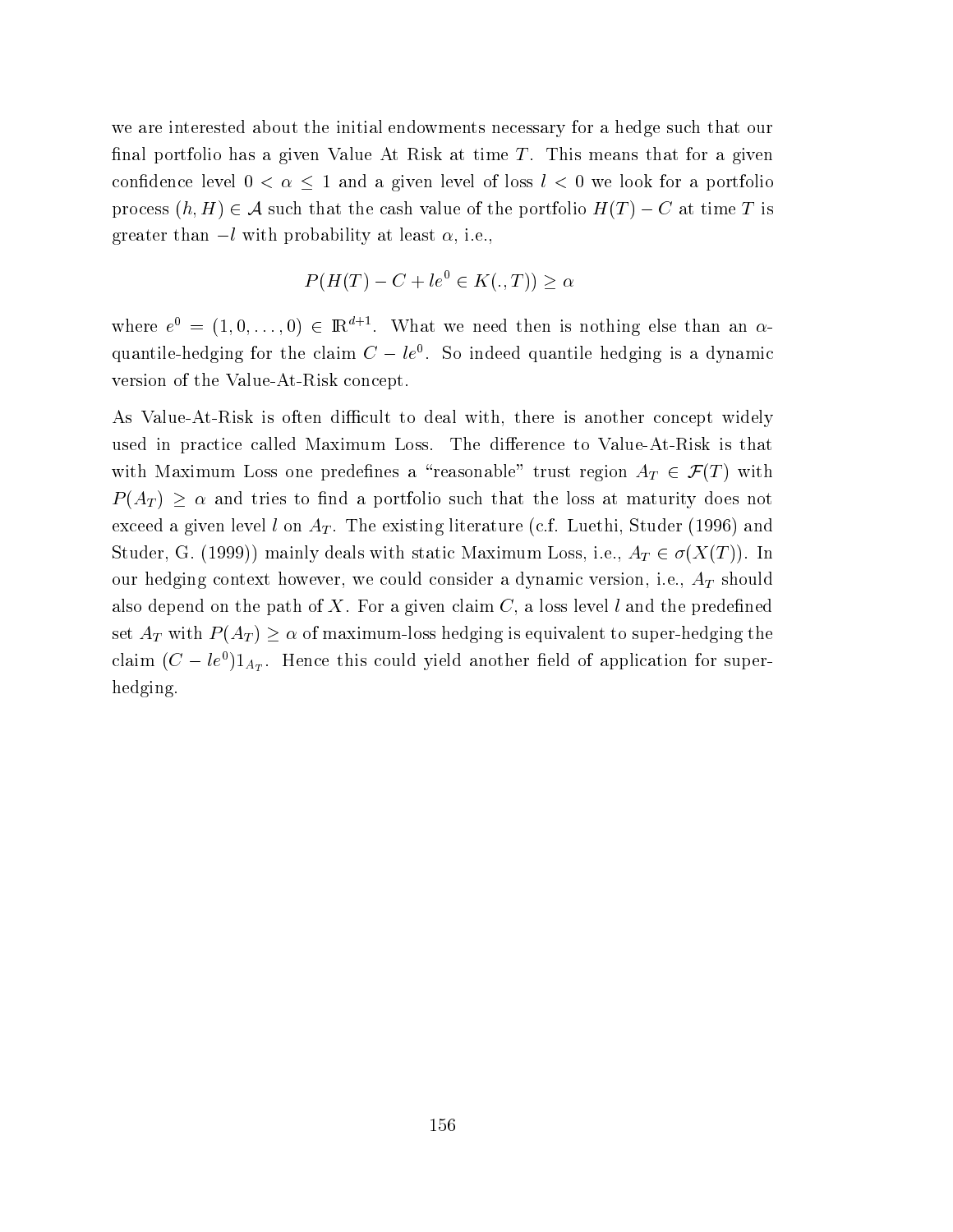#### Chapter 10

## **Nontrivial Super Hedges with** Log-Lipschitz Processes

There are three different proofs (Soner et al., 1995, Leventhal, Skorohod, 1997, Cvitanić et al. 1999) confirming the conjecture of Clark and Davis (1995) that the trivial super hedge for a European Call option is optimal in the Black Scholes model with volume proportional transaction costs. Touzi (1999) has extended this result to a more general class of claims in a multidimensional Black-Scholes model.

From these negative results one can draw two alternative conclusions depending to which paradigm one has a stronger disposition: the Black Scholes model or Pricing by Arbitrage.

If one leans towards the Black Scholes model, it appears consequential to look for alternatives of super-hedging such as quantile-hedging or utility maximization.

If one is convinced that Pricing by Arbitrage is the right way to value contingent claims, then the conclusion is to model stock prices by stochastic processes that result in reasonable hedging schemes and arbitrage bounds.

Our main intension in this chapter is to show, that there are reasonable security price models in continuous time that yield non-trivial super hedges in the presence of transaction costs. The idea is to generalize discrete time multinomial models in a non-trivial way to continuous time.

We will need the componentwise quotient of vectors. Thus we introduce the notation

$$
\frac{x}{y} := (\frac{x_k}{y_k})_{k=0,\dots,a}
$$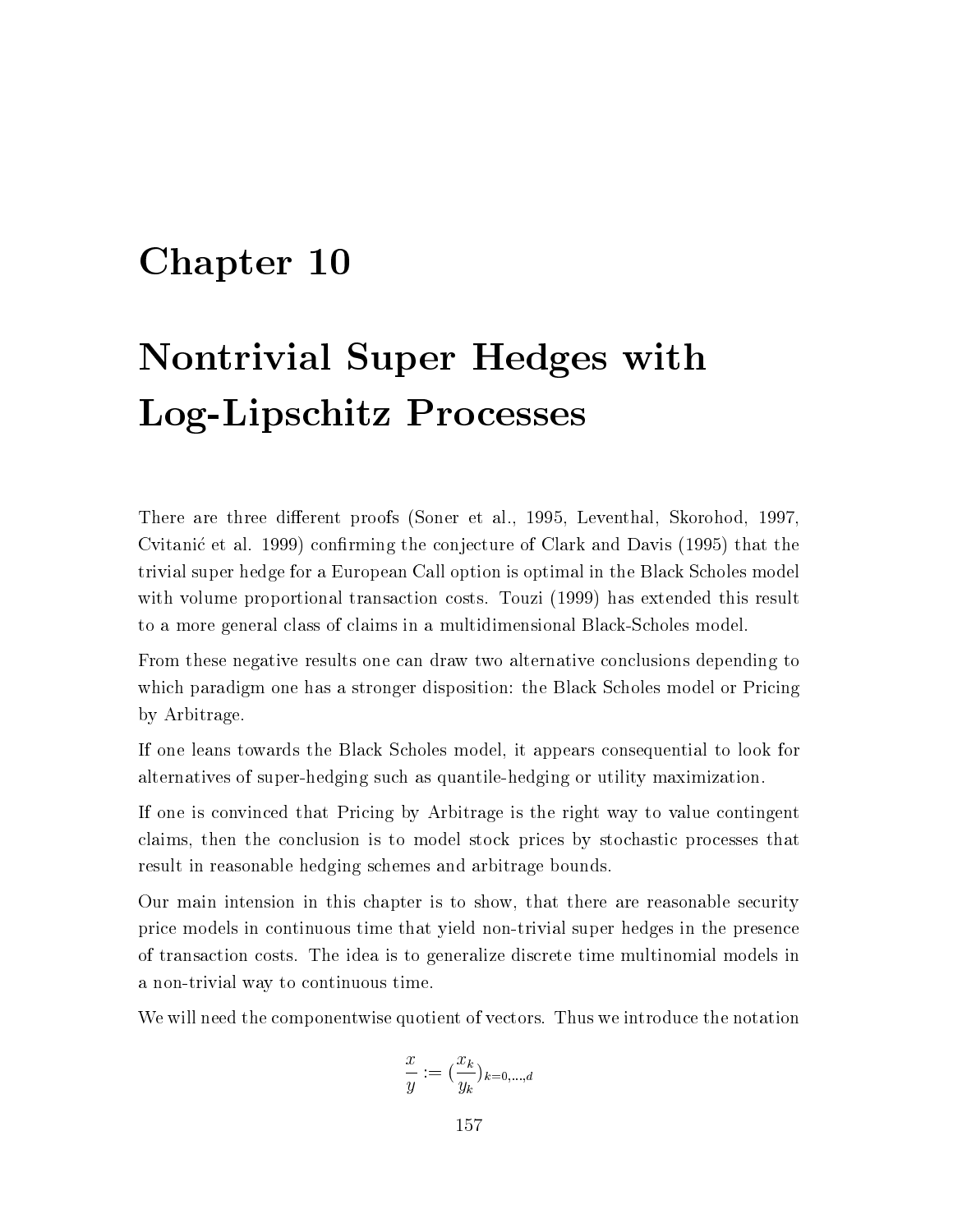for the componentwise quotient of  $x = (x_0, \ldots, x_d) \in \mathbb{R}^{d+1}$  and  $y = (y_0, \ldots, y_d) \in$  $(0,\infty)^{d+1}$ .

**Definition 10.1** Suppose  $\mathcal{T} = [0, T] \subset \mathbb{R}$  or  $\mathcal{T} = \{0, \ldots, T\} \subset \mathbb{N}$ . Let  $X =$  $(X_i(t))_{t\in\mathcal{T}, i\in\{1,\ldots,d\}}$ , be a  $\mathbb{F}\text{-}adapted$ ,  $\mathbb{R}^d_+$ -valued stochastic process on  $(\Omega, \mathcal{F}, \mathbb{F}, P)$ . Assume that

$$
\forall i \in \{1, \ldots, d\} \ \forall (\omega, t) \in \Omega \times \mathcal{T} : X_i(\omega, t) > 0
$$

If there exists a polytope

$$
B=conv\{b^0,\ldots,b^d\}\subset (0,\infty)^d
$$

with  $b^i \in (0,\infty)^d$ ,  $i=1,\ldots,d$ , such that almost surely

(10.1) 
$$
\forall s, t \in \mathcal{T}, s < t: \quad \frac{X(t)}{X(s)} \in e^{|t-s|\ln B} = B^{|t-s|}
$$

then we call X a (uniformly) log-Lipschitz process. We choose this denomination, because (10.1) obviously implies that there is a  $F \in \mathcal{F}$  with  $P(F) = 1$  such that the paths of

$$
\ln X(\omega,.) = (\ln X_i(\omega,.))_{i \in \{1,...,d\}} \quad , \ \omega \in F,
$$

are uniformly Lipschitz (continuous), *i.e.*,

$$
(10.2) \ \forall s, t \in \mathcal{T}, \ s < t : \ \max_{j=1,\dots,d} |\ln X_j(\omega, t) - \ln X_j(\omega, s)| < |t - s| \max_{i,j} \ln b_j^i \ .
$$

Conversely, if almost every path  $\ln X(\omega)$ , is uniformly Lipschitz in the usual sense and the Lipschitz constant can be chosen indepent of  $\omega$ , then one is certainly able to find a polytope B such as to satisfy condition  $(10.1)$  (c.f. the proof of Proposition 10.2). Despite this equivalence, we prefer condition  $(10.1)$ , because it is  $(10.1)$  that we are going to rely on later.

♦

**Proposition 10.2** Suppose  $Y = (Y_i(t))_{t \in \mathcal{T}, i \in \{1, \ldots, d\}}$  is a progressive measurable,  $\mathbb{R}^{d+1}_+$ -valued stochastic process on  $(\Omega, \mathcal{F}, \mathbb{F}, P)$ . Assume moreover that Y is almost surely bounded, *i.e.*, there is a constant  $\beta > 0$  such that almost surely

$$
\forall t \in \mathcal{T}: \quad sup_{i \in \{1, \dots, d\}} |Y_i(t)| \leq \beta
$$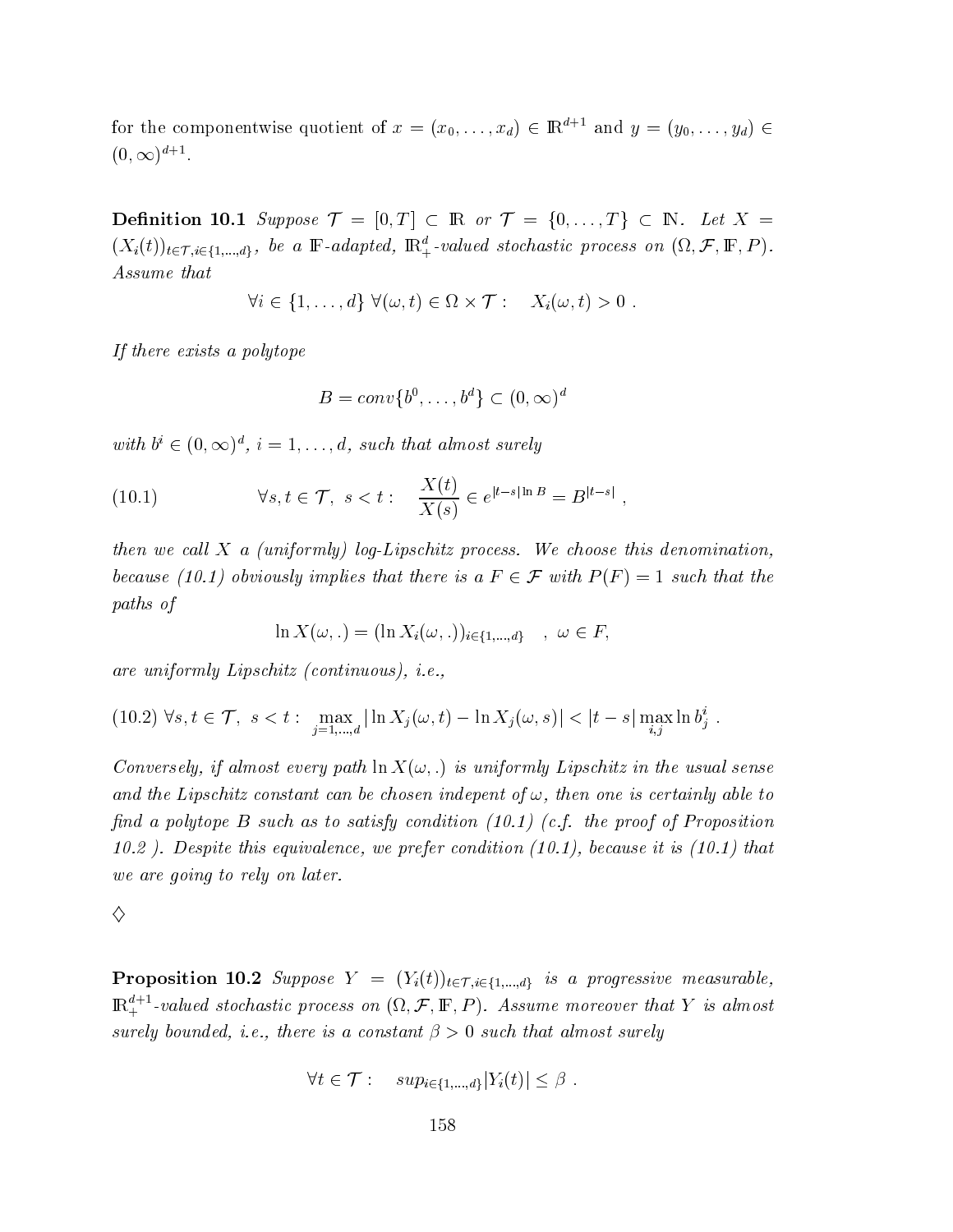Then the process  $X$  defined by

$$
X(0) := x \in (0, \infty)^{d+1} ,
$$
  

$$
X_i(t) = \exp(\int_0^t Y_i(s)ds) , i = 1, ..., d, t \in \mathcal{T} \setminus \{0\}
$$

is a log-Lipschitz process.

**Proof.** According to it's definition, the process  $X$  satisfies

$$
|\ln X_i(t) - \ln X_i(s)| = |\int_s^t Y_i(s)ds| \leq \beta(t-s) \quad , \ s < t, \ i = 1, \dots, d.
$$

Defining  $\underline{\beta} := e^{-\beta}$  and  $\overline{\beta} := e^{\beta}$  then, we get

$$
\underline{\beta}e^{t-s} \le \frac{X_i(t)}{X_i(s)} \le \overline{\beta}e^{t-s} \quad , \quad s < t, \quad i = 1, \dots, d
$$

Let us define  $b^0, \ldots, b^d \in \mathbb{R}^{d+1}$  by

$$
b_j^0 = \underline{\beta} \qquad , j = 1, ..., d,
$$
  

$$
b_j^i = \underline{\beta} + \delta_{ij}(1+d)\overline{\beta} \qquad , j = 1, ..., d
$$

and  $B = conv({b<sup>0</sup>,...,b<sup>d</sup>} \subset \mathbb{R}<sup>d</sup>$ . Then with these definitions, it is straightforward to verify condition  $(10.1)$ .

♦

There is certainly much more to say about the construction of log-Lipschitz processes than is stated in Proposition 10.2. However, this would go beyond the scope of this chapter. Instead, we confine ourselfes to some examples for the case  $d = 1$ . From these examples and Proposition 10.2 it is clear then, how to construct examples of  $\mathbb{R}^d$ -valued log-Lipschitz processes with  $d > 1$ . Note however, that in Proposition 10.2 the polytope  $B$  was only chosen to serve the purpose of the proof. For other purposes one may try to choose the polytope  $B$  as "small as possible" (see below). In the case  $d = 1$  however, the polytope reduces to an intervall and thus the choice is straightforward.

**Remark 10.3** Suppose  $(Y(t))_{t\in[0,T]}$  is a progressive measurable, R-valued process on  $(\Omega, \mathcal{F}, \mathbb{F}^Y, P)$ . Let  $B = [b^0, b^1] \subset (0, \infty)$  be an intervall and  $f : \mathbb{R} \to B$  a Borelmeasurable function. Then the process  $\ln f(Y) = (\ln f(Y(t)))_{t \in [0,T]}$  is progressive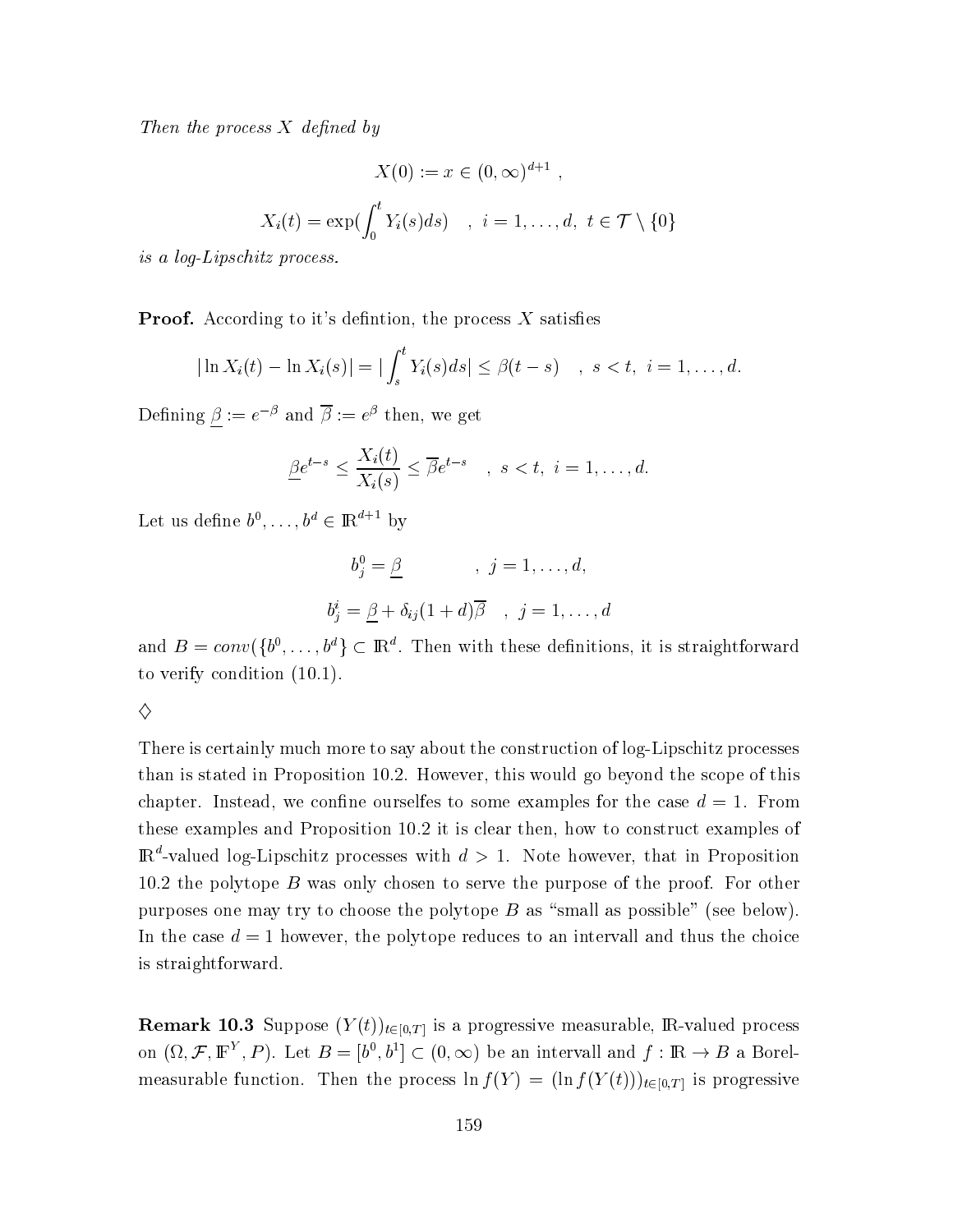measurable and takes values in  $[\ln b^0, \ln b^1]$ . Thus according to Proposition 10.2, the process  $X$  defined by

$$
X(0) := x \in (0, \infty) ,
$$
  

$$
X(t) = \exp(\int_0^t \ln Y(s) ds) , t \in (0, T]
$$

is log-Lipschitz.

 $\Diamond$ 

**Exampel 10.4** Suppose  $(W(t))_{t\in[0,T]}$  is a Brownian motion on  $(\Omega, \mathcal{F}, \mathbb{F}^W, P)$ . Let  $B = [b^0, b^1] \in \mathbb{R}$  be an intervall and  $f : \mathbb{R} \to B$  a Borel-measurable function. Then according to Remark 10.3 the process  $\mathcal{X}_1$  defined by

$$
X_1(0) := x \in (0, \infty) ,
$$
  

$$
X_1(t) = \exp(\int_0^t \ln f(W(s))ds) , t \in (0, T]
$$

is log-Lipschitz.

Moreover if f is continuous, then almost every path  $X_1(\omega,.)$  is differentiable and

$$
X'_1(\omega,.) := \frac{\partial X_1(\omega, t)}{\partial t} = X_1(\omega, t) \ln f(W(t)) .
$$

The process  $(X_1, W)$  is Markov. In fact, we have

$$
\ln X_1(t) - \ln X_1(s) = \int_s^t \ln f(W(r)) dr
$$
  
=  $\int_s^t \ln f(W(s)) dr + \int_s^t \ln f(W(r)) - \ln f(W(s)) dr$   
=  $(t - s) \ln f(W(s)) + \int_s^t \ln f(W(r)) - \ln f(W(s)) dr$ ,

which yields

$$
E_P[\ln X_1(t)|\mathcal{F}^W(s)] = \ln X_1(s) + (t - s) \ln f(W(s))
$$
  
+
$$
E_P[\int_s^t \ln f(W(r)) - \ln f(W(s))dr|\mathcal{F}^W(s)]
$$
  
= 
$$
\ln X_1(s) + (t - s) \ln f(W(s))
$$
  
+
$$
E_P[\int_s^t \ln f(W(r)) - \ln f(W(s))dr].
$$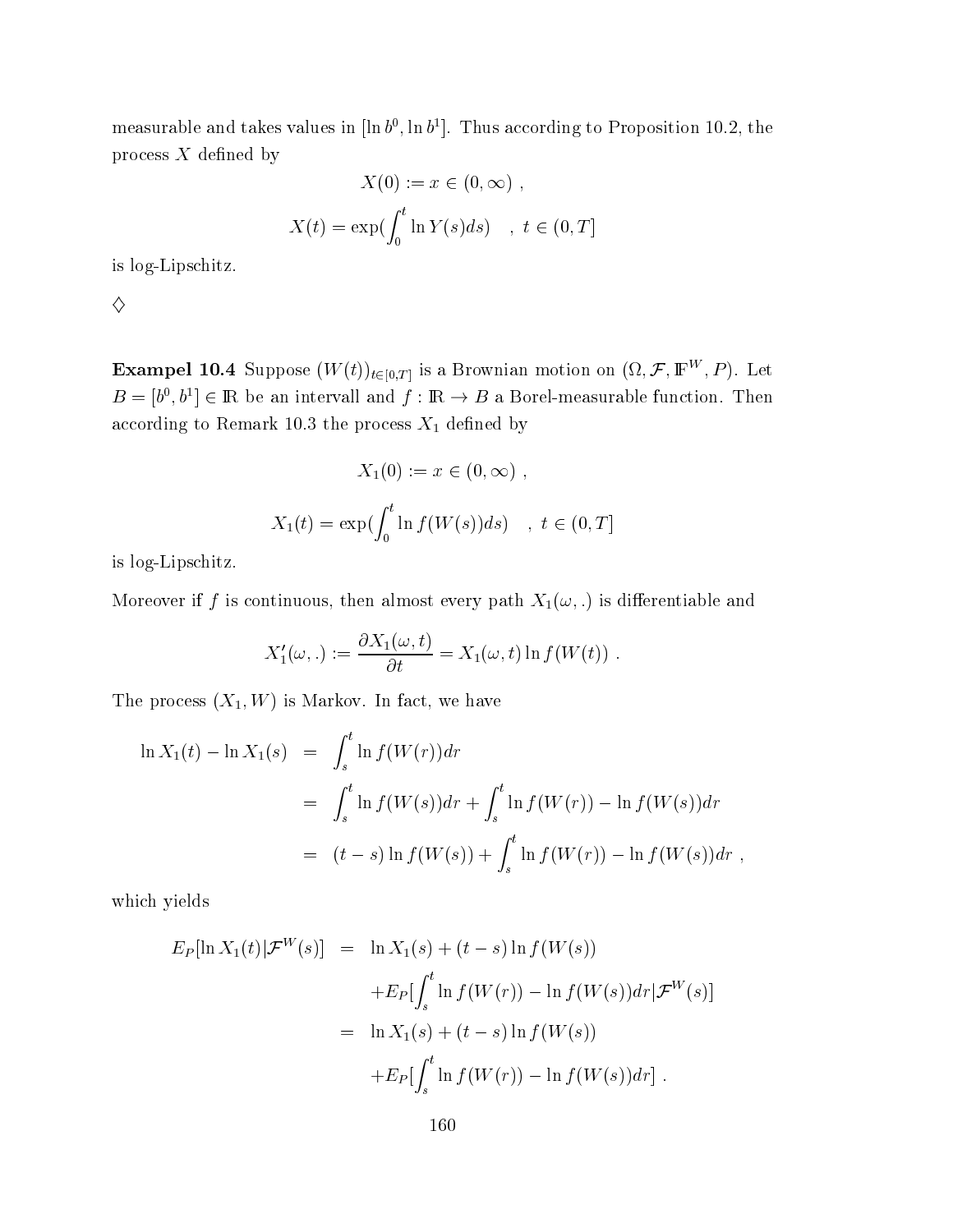Suppose now that f is continuous and  $X_1(t)$  describes the spot price process of a security. If there are no transaction costs, it is easy to construct a simple arbitrage strategy whenever there is a  $A \in \mathcal{F}(s)$  with  $P(A) > 0$  such that for every at  $\omega \in A$ we have

$$
X_1'(\omega,.)(s) \neq 0
$$

In fact, if there is a  $A \in \mathcal{F}(s)$  with  $P(A) > 0$  such that for every at  $\omega \in A$  we have

$$
X'_1(\omega,.)(s) > 0
$$

then we can buy the security at  $(\omega, s) \in (A, s)$  and hold it untill  $\tau \wedge T = \min\{\tau, T\}$ where

$$
\tau(\omega) := \inf\{T \le t > s : X'_1(\omega,.)(t(\omega)) = 0\} \quad , \ \omega \in \Omega,
$$

is a stopping time (with the usual convention inf $\emptyset = \infty$ ). From the Intermediate Value Theorem we know that the following two conditions hold

$$
\forall \omega \in A: \quad \tau(\omega) > s
$$

$$
\forall (\omega, t) \in A \times [s, \tau(\omega) \land T): \quad X'_1(\omega, .)(t) > 0
$$

Thus, if we sell the security at time  $\tau \wedge T$ , then we have certainly gained the difference

$$
X_1(\omega,\tau) - X(\omega,s) = \int_s^{\tau \wedge T} X'_1(\omega,.)(t)dt > 0.
$$

This means we have realized an arbitrage opportunity.

If there are transaction cost factors  $\lambda$  for buying and  $\mu$  for selling then the above arbitrage opportunity vanishes, provided there is a subset  $\tilde{A} \subset A$ ,  $\tilde{A} \notin \mathcal{F}(s)$  with  $P(\tilde{A} > 0$  such that every  $\omega \in \tilde{A}$  we have

$$
(1 - \mu)X_1(\omega, \tau) - (1 + \lambda)X_1(\omega, s) < 0
$$

Hence in this case it seems to be possible to choose a continuous f in such a way that there are no (simple) arbitrage opportunities with the consequence  $\mathcal{P} \neq \emptyset$  (see Theorems 7.15 and 7.12).

 $\diamond$ 

Example 10.4 shows that differentiable processes are not that suitable for modelling security prices, because the derivative of the price gives a hint, how to make a riskless profit, at least if transaction costs are negligable.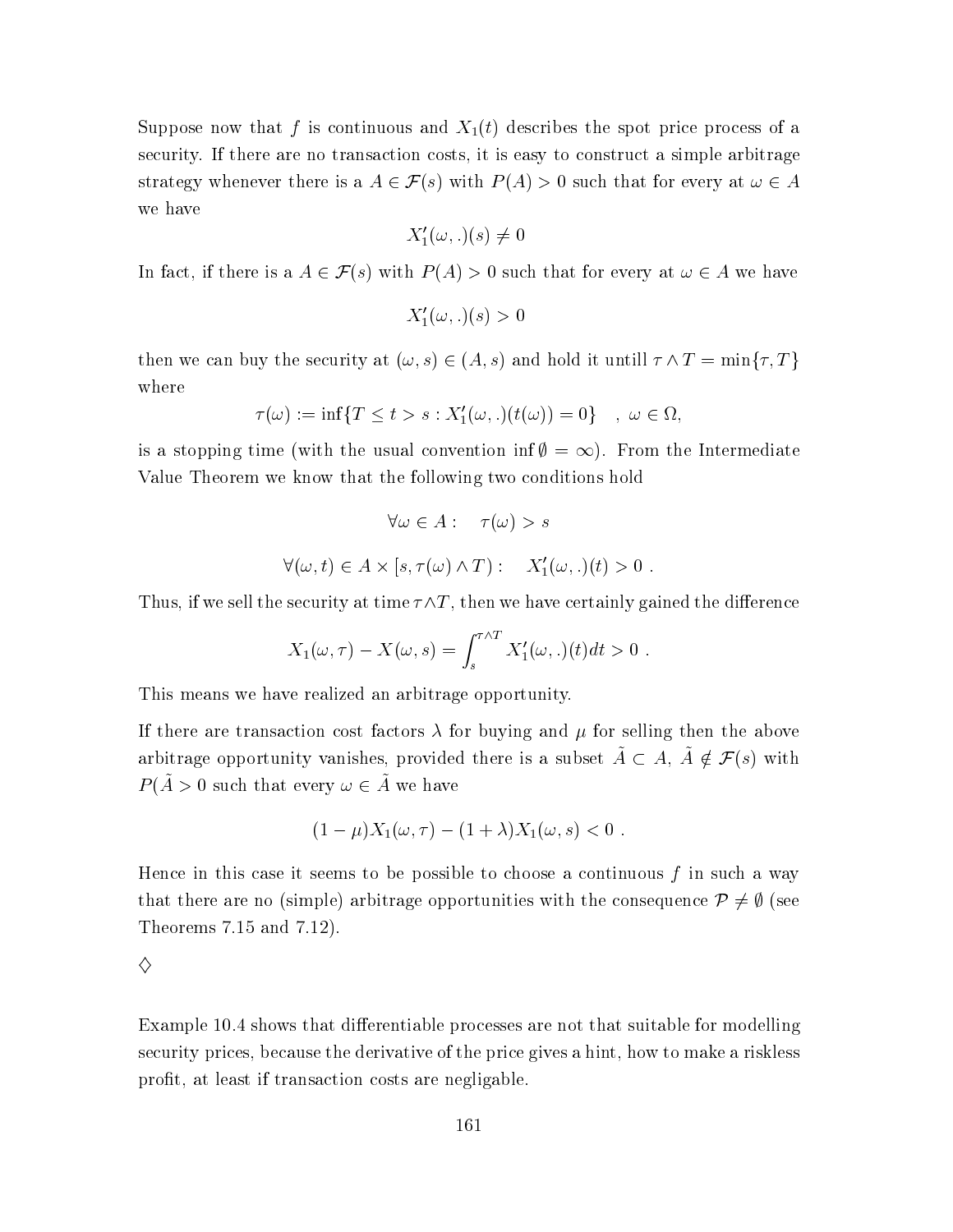However, suppose the price process  $X_1$  of security 1 is only piecewise differentiable on stochastic intervalls  $(\tau_k, \tau_{k+1}), k \in \mathbb{N}$ . But in  $\tau_k, k \in \mathbb{N}$  the process may suddenly change it's "direction" in the sense that at  $\tau_k$ ,  $k \in \mathbb{N}$ , the algebraic sign of the derivative will change with positive probability and non of the  $\tau_k$ ,  $k \in \mathbb{N}$ , except for  $\tau_0 = 0$  is predictable. Then one can never be sure wether the price will rise or fall within the next seconds. This feature is modelled in the simplest possible way in the following

**Exampel 10.5** Suppose  $\tau_j$ ,  $j \in \mathbb{N}$ , are the jump times of a F-adapted Poisson process J on  $(\Omega, \mathcal{F}, \mathbb{F}, P)$  (stopped at T). Define the process  $Y = (Y(t))_{t \in [0,T]}$  by  $Y(0) = Y(\tau_0) = 1$  and

$$
Y(t) = (-1)^{J(t)}.
$$

Let  $b = [d, u] \subset (0, \infty)$  with  $d \leq u$  and  $f : \mathbb{R} \to \{d, u\}$  Borel-measurable and such that

$$
f(y) = d1_{(-\infty,0)}(y) + u1_{[0,\infty)}(y) .
$$

Define then the process  $X_1 = (X_1(t))_{t \in [0,T]}$  by  $X_1(0) = x > 0$  and

$$
X(t) = e^{\int_0^t \ln f(Y(s))ds} \qquad t \in (0, T]
$$
  
=  $exp\left(\sum_{k=0}^{\infty} \int_0^t \mathbb{1}_{[\tau_{2k}, \tau_{2k+1}]}(s) \ln u ds + \sum_{k=0}^{\infty} \int_0^t \mathbb{1}_{[\tau_{2k+1}, \tau_{2(k+1)}]}(s) \ln d ds\right)$   
=  $u^{\sum_{k=0}^{\infty} \tau_{2k+1} \wedge t - \tau_{2k} \wedge t} d^{\sum_{k=0}^{\infty} \tau_{2(k+1)} \wedge t - \tau_{2k+1} \wedge t}.$ 

From this representation we see that  $X$  is generated by a "binomial tree" with random ramifications. Since multinomial trees as in the Cox-Ross-Rubinstein model have poved usefull for modelling stock price movements, the same can be expected for multinomial trees with random ramifications or other log-Lipschitz tree processes.

From now on we make us of the following

**Definitions and Assumptions 10.6** Suppose  $X = (X_i(t))_{t \in [0,T], i \in \{0,\ldots,d\}}$  is the  $\mathbb{R}^{d+1}$ -valued, cadlag spot price process on  $(\Omega, \mathcal{F}, \mathbb{F}, P)$  within the framework of Chapter 6. Then the process  $(X_i(t))_{t\in[0,T], i\in\{1,\ldots,d\}}$  is assumed to be log-Lipschitz with respect to a polytope

$$
B=conv\{b^0,\ldots,b^d\}\subset (0,\infty)^d
$$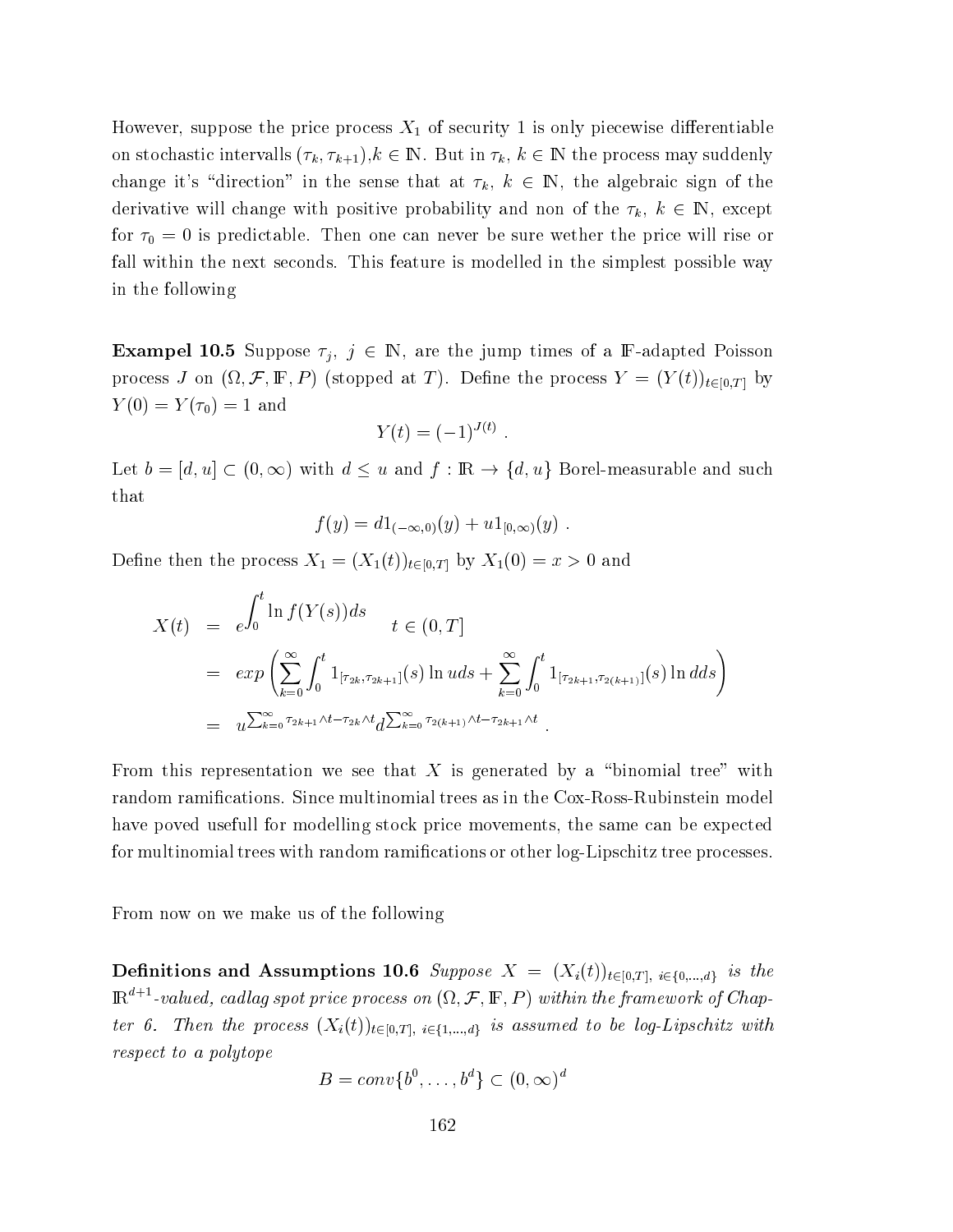with  $b^i \in (0,\infty)^d$ ,  $i=1,\ldots,d$  (remember that  $X_0(t)=1$  for every  $t \in [0,T]$ ).

Denote  $\pi$  the class of all  $\tau = \{t_0, \ldots, t_N\} \subset [0, T]$  such that

$$
\forall i \in \{1, ..., N\} : t_i - t_{i-1} = \frac{T}{N} .
$$

We assume that for each  $\mathcal{T} = \{t_0, \ldots, t_N\} \in \mathcal{T}$  and for every  $i \in \{1, \ldots, N\}$  there is a  $\mathcal{F}(t_i)$ -measurable  $\mathbb{R}^{d+1}$ -valued random vector

$$
Y(t_i): \Omega \to \left(\{1\} \times \{b^0, \ldots, b^d\}\right)^{\frac{T}{N}}
$$

such that

$$
\forall j \in \{0, ..., d\} : P(Y(t_i) = (1, b^j)^{\frac{T}{N}}) > 0
$$

and  $Y(t_i)$  is independent of  $\mathcal{F}(t_{i-1})$ . Note that this assumption certainly holds, if the filtration F was generated by a d-dimensional Brownian motion or a d-dimensional Poisson process (c.f. Examples  $10.4$  and  $10.5$ ).

Suppose  $\mathcal{T} \in \mathcal{T}$  and  $Y(t_i)$ ,  $i = 1, ..., N$ , as above. Then for every  $n \in \{0, ..., N-1\}$ we define the process  $\tilde{X}^{t_n} = (\tilde{X}^{t_n}(t))_{t \in [0,T]}$  by

(10.3) 
$$
\tilde{X}^{t_n} = \begin{cases} X(t) & : t \le t_n \\ \tilde{X}(t_{i-1}) & : t_n \le t_{i-1} < t < t_i \\ Y(t_i) \star \tilde{X}(t_{i-1}) & : t_n < t = t_i \end{cases}
$$

Thus each  $\tilde{X}^{t_n}$ ,  $i = 1, ..., N$ , is  $\mathbb{F}\text{-}adapted$ , cadlag and satisifies

$$
\forall t \in [0, T]: \quad \tilde{X}_0^{t_n}(t) = 1.
$$

Moreover the process  $\tilde{X} := \tilde{X}^{t_0}$  is  $\mathbb{F}^{\mathcal{T}}$ -Markov with  $\mathbb{F}^{\mathcal{T}} := (\mathcal{F}(t_i))_{i=0,\dots,N}$ . In fact,  $\tilde{X}$  is a multinomial tree process. Of course the definitions of the processes  $\tilde{X}^{t_n}$ ,  $i = 1, ..., N$  depend on  $\mathcal{T} \in \mathcal{T}$ . While we do not include this dependence into notation, we should bear it in mind however.

For simplicity of exposition assume

(10.4) 
$$
\forall (\omega, t) \in \Omega \times [0, T]: \quad K'_0(\omega, t) = K'_0
$$

like it is the case in stock or currency markets with constant transaction cost factors (see Section 2.3 resp. 2.5).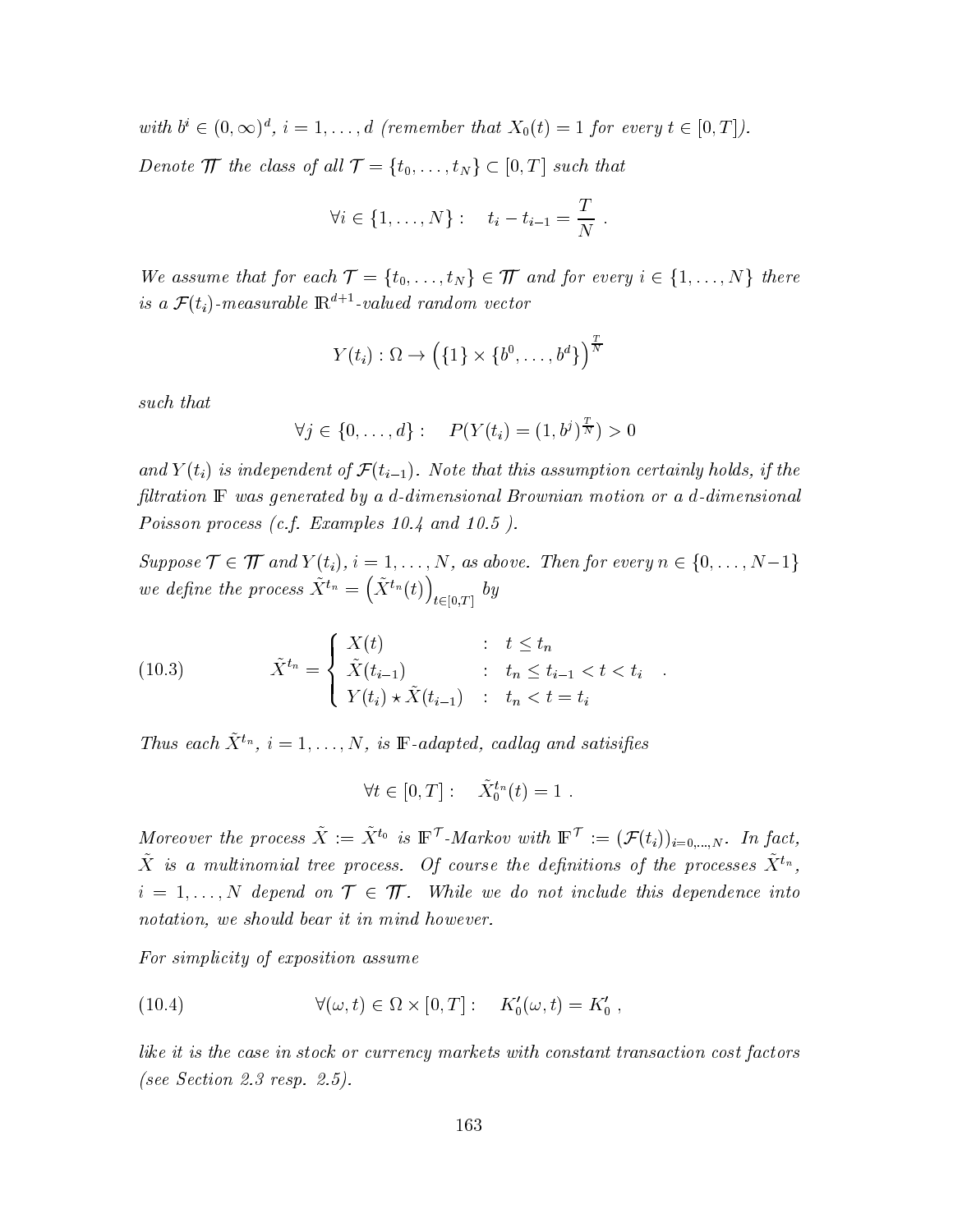For  $x \in (0,\infty)^{d+1}$  we define the closed convex cone  $K(x)$  by

(10.5) 
$$
K(x) := \{ h \in \mathbb{R}^{d+1} : \forall r \in K'_0 : h(r \star x) \ge 0 \} .
$$

We need this definition, because we have to deal simultaneously with several price processes simultaneously. In particular, for every  $\omega \in \Omega$  we have

$$
K(X(\omega, t)) = \{ h \in \mathbb{R}^{d+1} : \forall r \in K'_0 : h(r \star X(\omega, t)) \ge 0 \} = K(\omega, t)
$$

whereas  $K(\tilde{X}^{t_n}(\omega, t))$  is the corresponding cone for the price process  $\tilde{X}^{t_n}$ . Without condition (10.4) and the definition (10.5) we would have to introduce different cones  $K^{\tilde{X}^{t_i}}$  for the several price processes. In these premises condition (10.4) and the definition  $(10.5)$  actually state that the transaction cost factors do not depend on the price process, which is a reasonable assumption.

Analoguously, for a random vector  $W(t) \in (L^0(\mathcal{F}(t)))^{d+1}$  we define

$$
K(W(t)) := \{ V(t) \in (L^{0}(\mathcal{F}(t)))^{d+1} : V(\omega, t) \in K(W(\omega, t)) \} .
$$

In particular for  $W(t) = X(t)$ , because of  $K(X(\omega, t)) = K(\omega, t)$ , we have

$$
K(X(t)) = \{ V(t) \in (L^{0}(\mathcal{F}(t)))^{d+1} : V(\omega, t) \in K(X(\omega, t)) \} = K(t) .
$$

| I                 |
|-------------------|
| i<br>I<br>٦<br>2  |
| î,<br>I<br>I<br>i |
| I<br>٦            |

For given  $\mathcal{T} \in \mathcal{T}$  we will have to deal with claims  $C(t_i) \in (L^0(\mathcal{F}(t)))^{d+1}$ ,  $t_i \in$  $\{t_0,\ldots,t_N\}$  of the followig type. For a convex function  $f:\mathbb{R}^{d+1}\to\mathbb{R}$  the claim  $C = C^f = (C_0, \ldots, C_d)$  is defined by

$$
C_0(t_i) = f(X(t))
$$

$$
(C_1(t), \dots, C_d(t)) \in (L^0(\mathcal{F}(t_{i-1})))^d
$$

We imagine that a claim  $C(t)$  matures at time t.

For claims of this type we need to define the following (dynamic) superhedging endowments.

For  $x \in (0,\infty)^{d+1}$ ,  $(c_1,\ldots,c_d) \in \mathbb{R}^d$ ,  $t_i \in \{t_0,\ldots,t_{N-1}\}$  and a convex function  $f: \mathbb{R}^{d+1} \to \mathbb{R}$ , we define the  $t_i$ -local super-hedging endowments

$$
\Gamma(x, f, (c_i)_{i=1,\dots,d}, t_i) = \{v \in \mathbb{R}^{d+1} : \exists h \in \mathbb{R}^{d+1} : v - h \in K(x),
$$
  

$$
h - (f(Y(t_{i+1}) \star x), c_1, \dots, c_d) \in K(Y(t_{i+1}) \star x)\}.
$$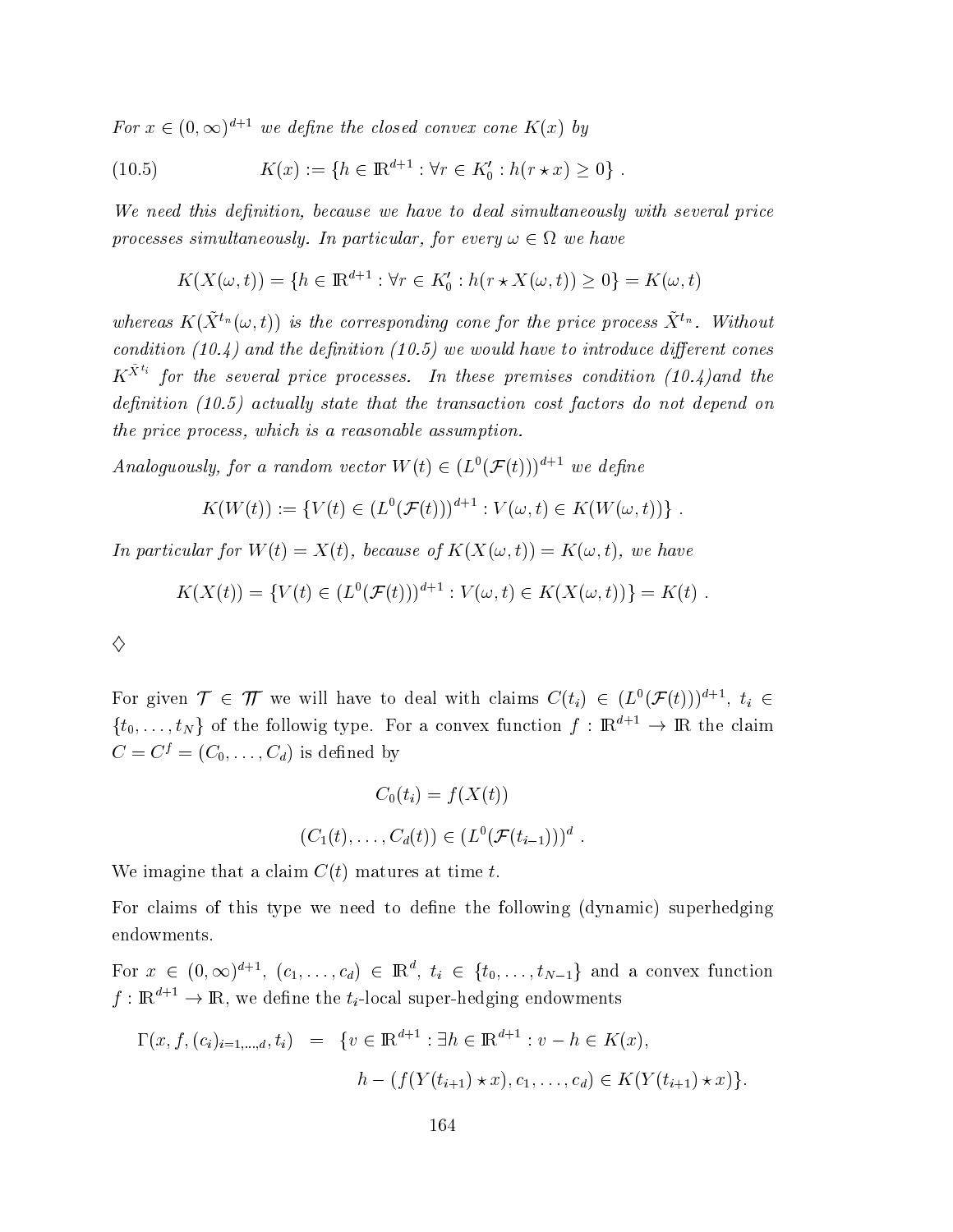In addition for  $(v_1, \ldots, v_d) \in real^d$ , we define the  $t_i$ -local super-hedging price

$$
\Pi(x, f, (c_i)_{i=1,\dots,d}, (v_i)_{i=1,\dots,d}, t_i)
$$
  
=  $\inf\{v_0 \in \mathbb{R} : \exists v = (v_i)_{i=0,\dots,d} : v \in \Gamma(x, f, (c_i)_{i=1,\dots,d}, t_i)\}.$ 

Analogously, we need to define these notions in account of measurability conditions and the price process. For  $t_i \in \{t_0, \ldots, t_{N-1}\}, (C_1, \ldots, C_d) \in (L^0(\mathcal{F}(t_i)))^d$ , and a function  $f: \mathbb{R}^{a+1} \to \mathbb{R}$ , we define the local super-hedging endowments

$$
\Gamma^{X}(f,(C_{i})_{i=1,\ldots,d},t_{i}) = \{V \in (L^{0}(\mathcal{F}(t_{i})))^{d+1} : \exists H(t_{i}) \in (L^{0}(\mathcal{F}(t_{i})))^{d+1} : V - H(t_{i}) \in K(X(t_{i})), H(t_{i}) - (f(X(t_{i+1})), C_{1}, \ldots, C_{d}) \in K(X(t_{i+1})) \}
$$
  

$$
\Gamma^{\tilde{X}^{t_{i}}}(f,(C_{i})_{i=1,\ldots,d},t_{i}) = \{V \in (L^{0}(\mathcal{F}(t_{i})))^{d+1} : \exists H(t_{i}) \in (L^{0}(\mathcal{F}(t_{i})))^{d+1} : V - H(t_{i}) \in K(X(t_{i})), H(t_{i}) - (f(\tilde{X}^{t_{i}}(t_{i+1})), C_{1}, \ldots, C_{d}) \in K(\tilde{X}^{t_{i}}(t_{i+1}))) \}
$$
  

$$
\Gamma^{\tilde{X}}(f,(C_{i})_{i=1,\ldots,d},t_{i}) = \{V \in (L^{0}(\mathcal{F}(t_{i})))^{d+1} : \exists H(t_{i}) \in (L^{0}(\mathcal{F}(t_{i})))^{d+1} : V - H(t_{i}) \in K(X(t_{i})), H(t_{i}) - (f(\tilde{X}(t_{i+1}), C_{1}, \ldots, C_{d}) \in K(\tilde{X}(t_{i+1})) \}
$$

In addition for  $(V_i)_{i=1,\dots,d} \in (L^0(\mathcal{F}(t_i)))^d$  we define the super-hedging price

$$
\Pi^{X}(f, (C_{i})_{i=1,\dots,d}, (V_{i})_{i=1,\dots,d}, t_{i})
$$
\n
$$
= \text{ess}\inf\{V_{0} \in \mathbb{R} : \exists V = (V_{i})_{i=0,\dots,d}(L^{0}(\mathcal{F}(t_{i})))^{d+1} : V \in \Gamma^{X}(f, (C_{i})_{i=1,\dots,d}, t_{i})\},
$$

$$
\Pi^{\tilde{X}^{t_i}}(f, (C_i)_{i=1,\dots,d}, (V_i)_{i=1,\dots,d}, t_i)
$$
\n
$$
= \text{ess}\inf \{V_0 \in \mathbb{R} : \exists V = (V_i)_{i=0,\dots,d} (L^0(\mathcal{F}(t_i)))^{d+1} : V \in \Gamma^{\tilde{X}^{t_i}}(f, (C_i)_{i=1,\dots,d}, t_i)\},
$$

$$
\Pi^{\tilde{X}}(f, (C_i)_{i=1,\dots,d}, (V_i)_{i=1,\dots,d}, t_i)
$$
  
= ess inf{ $V_0 \in \mathbb{R}: \exists V = (V_i)_{i=0,\dots,d}(L^0(\mathcal{F}(t_i)))^{d+1} : V \in \Gamma^{\tilde{X}}(f, (C_i)_{i=1,\dots,d}, t_i)$  }.

 ${\bf Lemma ~10.7} \ \ Let \ {\cal T} \ = \ \{t_0, \ldots, t_{N-1}\} \ \in \ {\cal T\!\!\! T}, \ \ t_i \ \in \ \{t_0, \ldots, t_{N-1}\}, \ \ (C_1, \ldots, C_d) \ \in$  $(L^0(\mathcal{F}(t_i)))^d$ . Suppose the function  $f: \mathbb{R}^{d+1} \to \mathbb{R}$  is convex. Then we have

$$
\Gamma^{X^{t_i}}(f, (C_i)_{i=1,\dots,d}, t_i) \subset \Gamma^{X}(f, (C_i)_{i=1,\dots,d}, t_i) .
$$

Consequently, for every  $(V_i)_{i=1,\dots,d} \in (L^0(\mathcal{F}(t_i)))^d$  we have

$$
\Pi^X(f, (C_i)_{i=1,\dots,d}, (V_i)_{i=1,\dots,d}, t_i) \leq \Pi^{\tilde{X}^{t_i}}(f, (C_i)_{i=1,\dots,d}, (V_i)_{i=1,\dots,d}, t_i) .
$$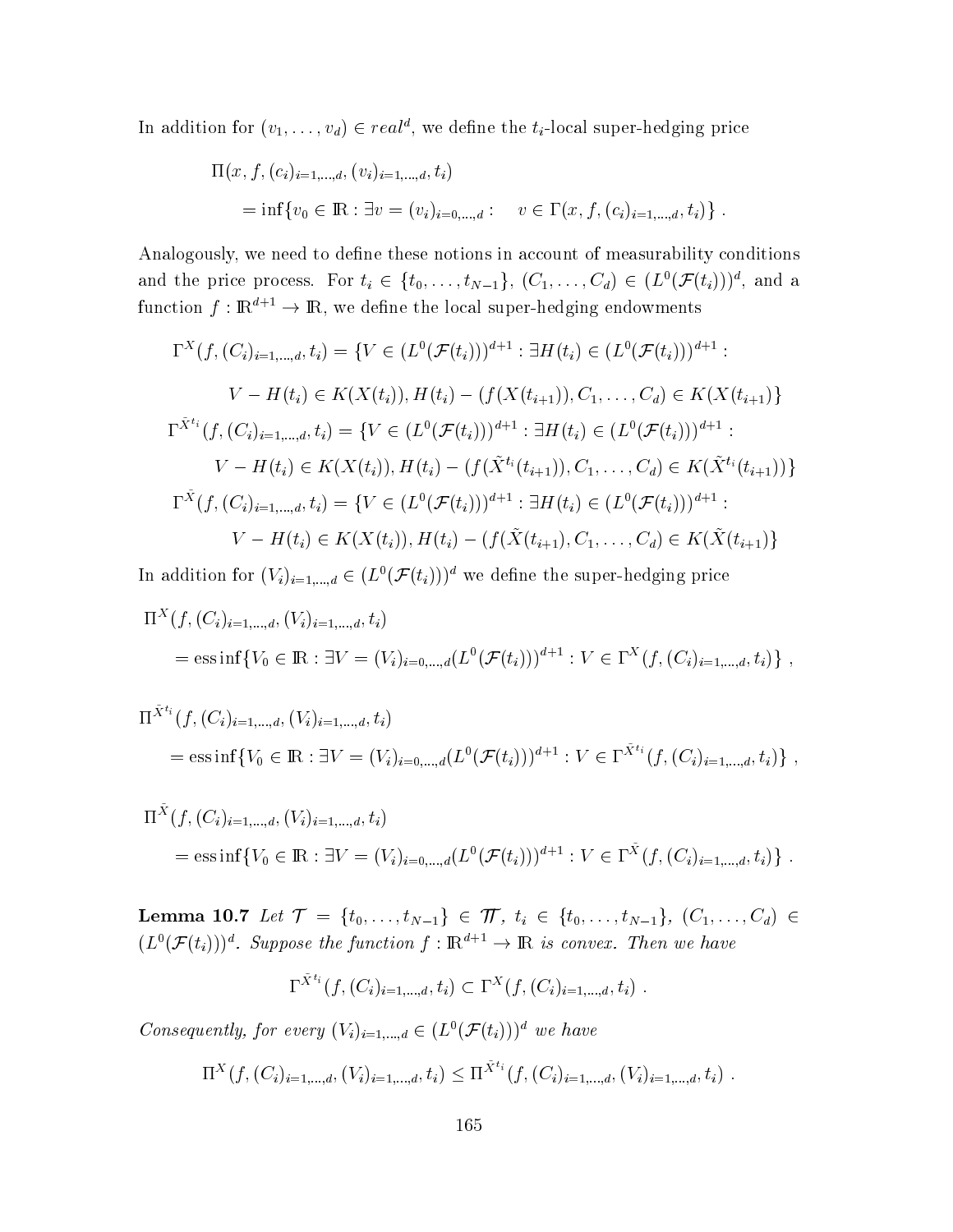**Proof.** Suppose  $V(t_i) \in \Gamma^{\tilde{X}^{t_i}}(f, (C_i)_{i=1,\ldots,d}, t_i)$ . Then there exists a  $H(t_i) \in (L^0(\mathcal{F}(t_i)))^{d+1}$  such that  $V(t_i) - H(t_i) \in K(X(t_i))$  and

$$
H(t_i) - (f(\tilde{X}^{t_i}(t_{i+1})), C_1, \ldots, C_d) \in K(\tilde{X}^{t_i}(t_{i+1})) = K(Y(t_{i+1}) \star X(t_i)) .
$$

This implies that for every  $r \in K_0' \subset \{1\} \times {\mathbb R}^d_+$  we have

$$
H_0(t_i) - f(Y(t_{i+1}) \star X(t_i)) + \sum_{k=1}^d (H_k(t_i) - C_k(t_i)) r_k Y_k(t_{i+1}) X_k(t_i) \geq 0.
$$

Since  $Y_k(t_{i+1})$  is independent of  $\mathcal{F}(t_{i+1})$  we conclude

$$
\forall j \in \{0, \ldots, d\} \forall r \in K_0' :
$$

$$
(10.6) \tH_0(t_i) - f((1,b^j) \star X(t_i)) + \sum_{k=1}^d (H_k(t_i) - C_k(t_i)) r_k(b_k^j)^{\frac{T}{N}} X_k(t_i) \geq 0.
$$

Because we almost surely have

$$
\frac{X(t_{i+1})}{X(t_i)} \in \left(\{1\} \times conv\{b^0, \ldots, b^d\}^{\frac{T}{N}}\right)
$$

there exits a  $\lambda(t_{i+1}) = (\lambda_j(t_{i+1}))_{j=0,...,d} \in (L^0(\mathcal{F}(t_{i+1})))^{d+1}$  with

$$
\forall j \in \{0, ..., d\} : 0 \leq \lambda_j(t_{i+1}) \leq 1 \quad , \sum_{j=0}^{a} \lambda_j(t_{i+1}) = 1
$$

such that

$$
X(t_{i+1}) = \left(\sum_{j=0}^{d} \lambda_j(t_{i+1})(1, b^j)^{\frac{T}{N}}\right) \star X(t_i) = \sum_{j=0}^{d} \lambda_j(t_{i+1}) \left((1, b^j)^{\frac{T}{N}} \star X(t_i)\right).
$$

Because the function  $f : \mathbb{R}^{d+1} \to \mathbb{R}$  is convex, we get

$$
f(X(t_{i+1})) = f\left(\sum_{j=0}^d \lambda_j(t_{i+1}) \left((1,b^j)^{\frac{T}{N}} \star X(t_i)\right)\right) \leq \sum_{j=0}^d \lambda_j(t_{i+1}) f\left((1,b^j)^{\frac{T}{N}} \star X(t_i)\right).
$$

In account of (10.6) this implies that for every  $r \in K'_0$  we have

$$
H_0(t_i) - f(X(t_{i+1})) + \sum_{k=1} d(H_k(t_i) - C_k(t_i))r_kY_k(t_{i+1})X_k(t_i)
$$
  
\n
$$
\geq H_0(t_i) - \sum_{j=0}^d \lambda_j(t_{i+1})f((1, b^j) \star X(t_i)) + \sum_{k=1} d(H_k(t_i) - C_k(t_i))r_kY_k(t_{i+1})X_k(t_i)
$$
  
\n
$$
= \sum_{j=0}^d \lambda_j(t_{i+1})\left(H_0(t_i) - f((1, b^j) \star X(t_i)) + \sum_{k=1} d(H_k(t_i) - C_k(t_i))r_kY_k(t_{i+1})X_k(t_i)\right)
$$
  
\n
$$
\geq 0.
$$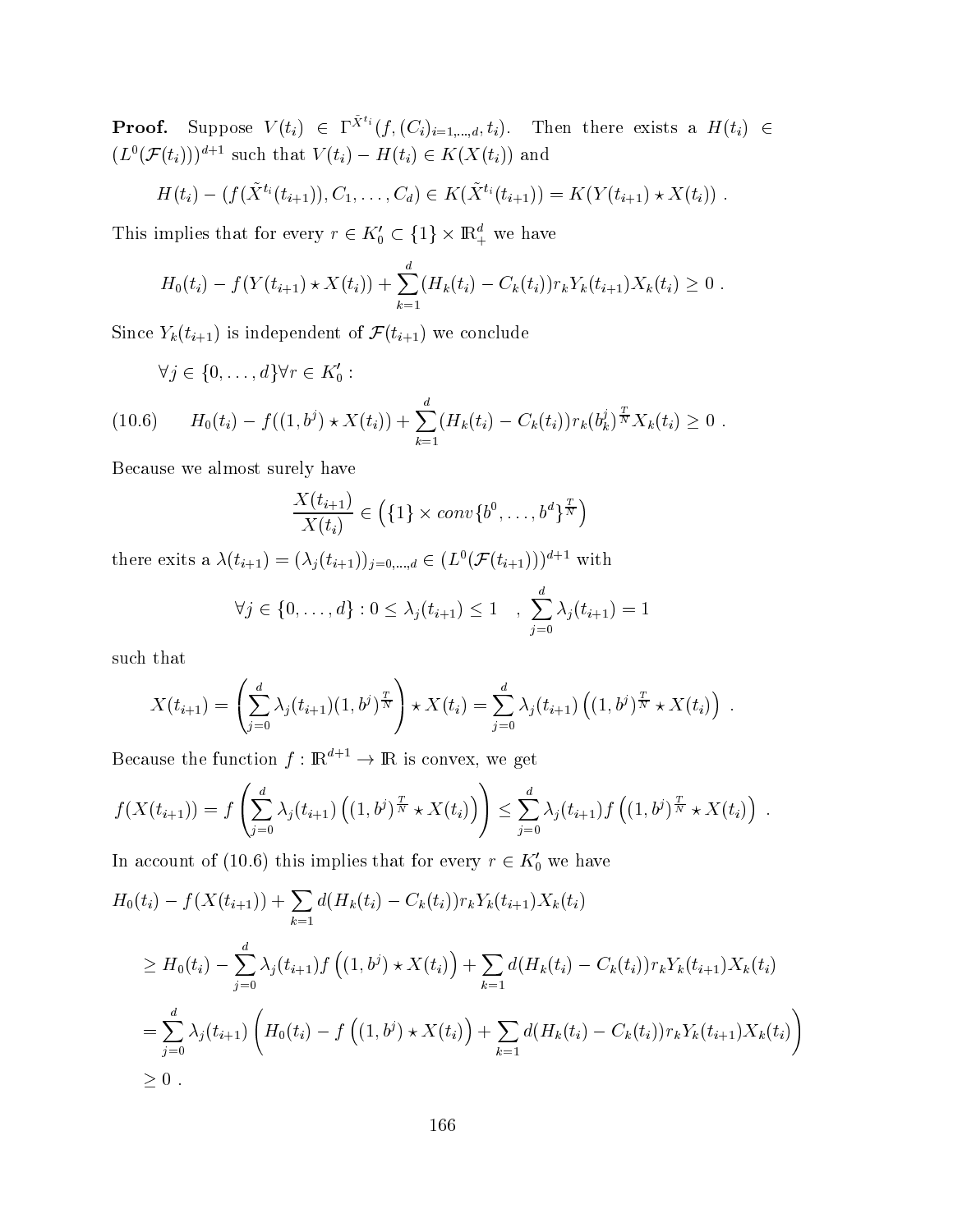thus we have

$$
H(t_i) - (f(X(t_{i+1}), (C_i)_{i=1,\dots,d}) \in K(X(t_i))
$$

Because of  $V(t_i) - H(t_i) \in K(X(t_i))$  and the convexity of the cone  $K(X(t_i))$  this yields the desired assertions in account of the involved definitions.

 $\diamondsuit$ 

**Lemma 10.8** Let  $(c_1, ..., c_d) \in \mathbb{R}^d$ ,  $\mathcal{T} = \{t_0, ..., t_{N-1}\} \in \mathcal{T}$ ,  $t_i \in \{t_0, ..., t_{N-1}\}$ ,  $(v_1,\ldots,v_d) \in real^d$  and  $f: \mathbb{R}^{d+1} \to \mathbb{R}$  a convex function. Then there is a convex function  $g:(0,\infty)^{d+1}\to\mathbb{R}$  such that

$$
\forall x \in (0, \infty)^{d+1} : \quad \Pi(x, f, (c_i)_{i=1,\dots,d}, (v_i)_{i=1,\dots,d}, t_i) = g(x) .
$$

**Proof.** First, recall that

$$
\Pi(x, f, (c_i)_{i=1,\dots,d}, (v_i)_{i=1,\dots,d}, t_i)
$$
\n
$$
= \inf \{ v_0 \in \mathbb{R} : \exists v = (v_i)_{i=0,\dots,d} : v \in \Gamma(x, f, (c_i)_{i=1,\dots,d}, t_i) \}
$$

where

$$
\Gamma(x, f, (c_i)_{i=1,\dots,d}, t_i) = \{ \tilde{v} \in real^{d+1} : \exists h \in \mathbb{R}^{d+1} : \tilde{v} - h \in K(x),
$$
  

$$
h - (f(Y(t_{i+1}) \star x), c_1, \dots, c_d) \in K(Y(t_{i+1}) \star x) \}.
$$

We are going to apply our results on super-hedging in discrete time to the two time point market with the "price process"  $(x, Y(t_{i+1}) \star x)$ .

Therefore, we define the class  $\tilde{\mathcal{P}}$  of all pairs  $(\tilde{Q}, \tilde{R})$  satsifying the following conditions:

(P1)  $\tilde{Q}$  is a probability equivalent to P on  $\sigma(Y(t_{i+1}))$ ,

$$
(P2) \tilde{R} = (\tilde{r}, \tilde{R}(t_{i+1})) \in K_0' \times K_0' \text{ (a.s.),}
$$

(P3)  $E_{\tilde{Q}}[\tilde{R}(t_{i+1}) \star Y(t_{i+1}) \star x] = \tilde{r} \star x.$ 

Observe now that our two time points market is actually finite because  $\sigma(Y(t_{i+1}))$ has finitely many elements. In account of Remark 5.5 we can apply Theorem 5.13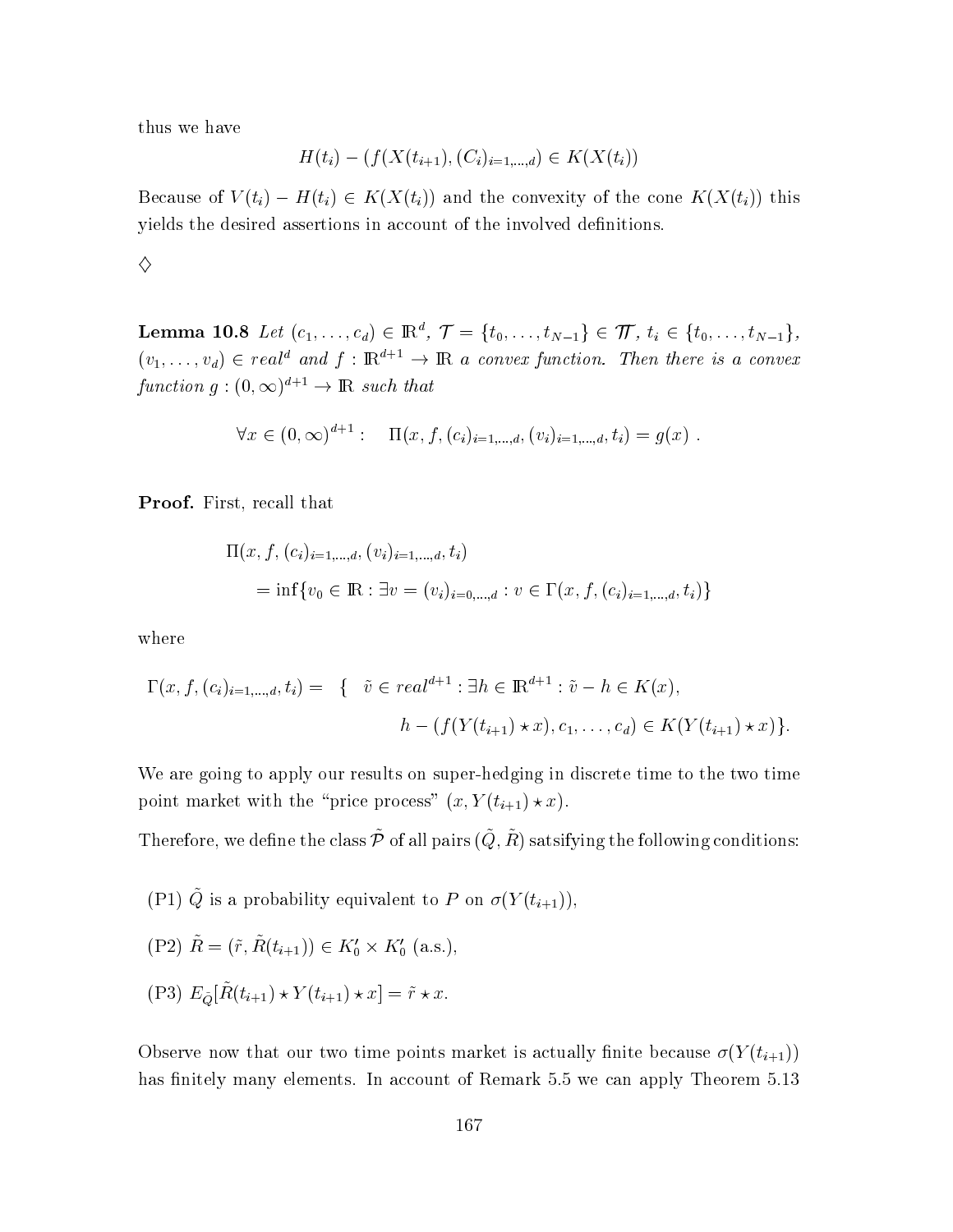and get

$$
g(x) := \Pi(x, f, (c_i)_{i=1,\dots,d}, (v_i)_{i=1,\dots,d}, t_i)
$$
  
\n
$$
= \sup_{(\tilde{Q}, \tilde{R}) \in \tilde{\mathcal{P}}} E_{\tilde{Q}}[f(Y(t_{i+1}) \star x) + \sum_{i=1}^d (c_i - v_i) R_i(t_{i+1}) Y_i(t_{i+1}) x_i]
$$
  
\n
$$
= \sum_{i=1}^d (c_i - v_i) \tilde{r}_i x_i + \sup_{(\tilde{Q}, \tilde{R}) \in \tilde{\mathcal{P}}} \sum_{j=0}^d \tilde{Q}(Y(t_{i+1}) = (1, b^j)^{\frac{T}{N}}) f((1, b^j)^{\frac{T}{N}} \star x)
$$

The convexity of  $f$  implies that each of the functions

$$
x \mapsto f((1, b^j)^{\frac{T}{N}} \star x) \quad , \ j = 0, \ldots, d,
$$

is convex in x. Thus  $g: x \mapsto g(x)$  is convex, because it consists of a finite sum of linear functions plus the pointwise supremum of a familiy of convex functions (c.f. Rockafellar, 1970, Theorem 5.2, Theorem 5.5).

♦

**Lemma 10.9** Let  $\mathcal{T} = \{t_0, ..., t_{N-1}\} \in \mathcal{T}$ . Then for every  $t_i \in \{t_0, ..., t_{N-1}\}$  and for P-almost every  $\omega \in \Omega$  we have

$$
X(\omega, t_i) \in conv(\tilde{X}(\Omega, t_i)) .
$$

**Proof.** For simplicity of exposition and without loss of generality assume  $T = N$ . For  $t_0$  the assertion is trivial.

Supose the assertion is true for  $t_i$ . Then we have

$$
X(\omega, t_{i+1}) \in conv(Y(\Omega, t_{i+1}) \star X(\omega, t_i))
$$
  

$$
\subset conv(Y(\Omega, t_{i+1}) \star conv(\tilde{X}(\Omega, t_i)))
$$
  

$$
= conv(\tilde{X}(\Omega, t_{i+1})).
$$

There we have used the notation

$$
A \star \tilde{A} := \{ a \star \tilde{a} : a \in A, \tilde{a} \in \tilde{A} \} \quad , \ A, \tilde{A} \subset \mathbb{R}^{d+1} .
$$

 $\diamondsuit$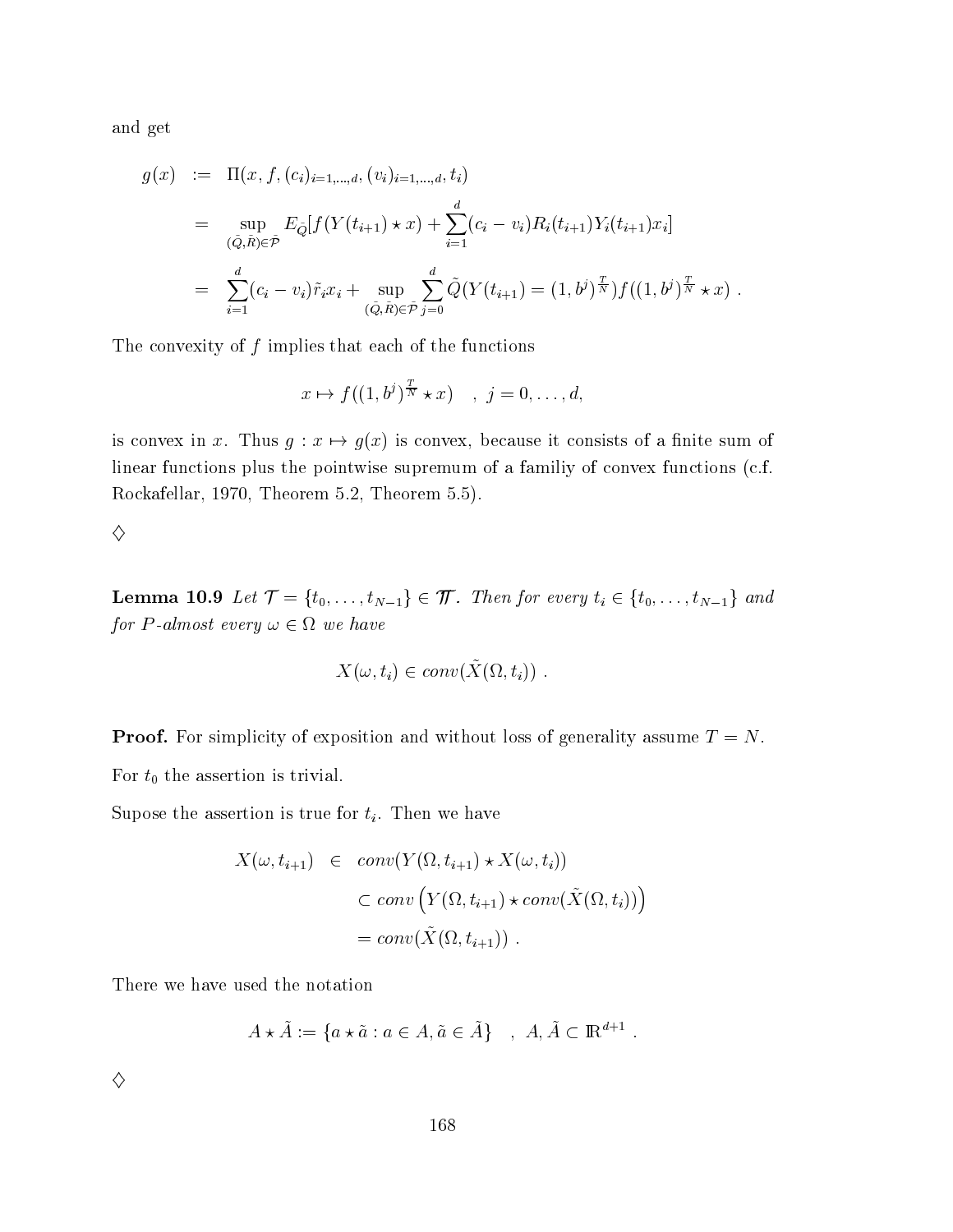**Lemma 10.10** Let  $\mathcal{T} = \{t_0, \ldots, t_{N-1}\} \in \mathcal{T}$ ,  $t_i \in \{t_0, \ldots, t_{N-1}\}, (C_1, \ldots, C_d) \in$  $(L^0(\mathcal{F}(t_{i-1})))^d$ . Suppose the function  $f : \mathbb{R}^{d+1} \to \mathbb{R}$  is convex. Then for every  $(V_i)_{i=1,\dots,d} \in (L^0(\mathcal{F}(t_{i-1})))^d$  we have

$$
\Pi^{\tilde{X}^{t_i}}(f, (C_i)_{i=1,\dots,d}, (V_i)_{i=1,\dots,d}, t_i) \leq conv(\Pi^{\tilde{X}}(f, (C_i)_{i=1,\dots,d}, (V_i)_{i=1,\dots,d}, t_i)(\Omega)) .
$$

in the sense that for P-almost every  $\omega \in \Omega$  and every

$$
\gamma \in conv(\Pi^{\tilde{X}}(f, (C_i)_{i=1,\dots,d}, (V_i)_{i=1,\dots,d}, t_i)(\Omega))
$$

we have

$$
\Pi^{\dot{X}^{t_i}}(f, (C_i)_{i=1,\dots,d}, (V_i)_{i=1,\dots,d}, t_i)(\omega) \leq \gamma.
$$

**Proof.** Observe first that according to Lemma 10.9, for P-almost every  $\omega \in \Omega$  we have

$$
\tilde{X}^{t_i}(\omega, t_i) = X(\omega, t_i) \in conv(\tilde{X}(\Omega, t_i))
$$

Since  $\tilde{X}^{t_i}(t_{i+1}) = Y(t_{i+1}) \star X(t_i)$  and  $Y(t_{i+1})$  is independent of  $\mathcal{F}(t_i)$ , it suffices to show the assertion for given  $(c_i)_{i=1,\dots,d}$ ,  $(v_i)_{i=1,\dots,d} \in \mathbb{R}^d$  "conditional on"

$$
\{(C_i)_{i=1,\dots,d} = (c_i)_{i=1,\dots,d}, (V_i)_{i=1,\dots,d} = (v_i)_{i=1,\dots,d}\} \in \mathcal{F}(t_{i-1})
$$

for varying  $x \in \tilde{X}^{t_i}(\Omega, t_i) = X(\Omega, t_i)$ . In this way, the assertion follows by combining Lemma 10.9 with Lemma 10.8.

#### ♦

**Definition 10.11** For a subset  $\mathcal{T} = \{t_0, \ldots, t_N\} \in \mathcal{T}$  we define the class  $\mathcal{A}^{\mathcal{T}, X}$  of portfolio processes  $(h, H) \in \mathcal{H}$  such that for every  $i \in \{1, ..., N\}$  the process  $H(.)$ is constant on  $[t_{i-1}, t_i]$  and

 $\forall i \in \{0, ..., d\} : -\Delta H(t_i) \in K(X(t_i))$ .

Analogously we define the classes  $A^{\mathcal{T},\tilde{X}}$  and  $A^{\mathcal{T},\tilde{X}^{t_i}}$ ,  $i=1,\ldots,N$ .

 $\diamondsuit$ 

**Theorem 10.12** Suppose  $\mathcal{T} = \{t_0, t_1, t_2\} \in \mathcal{T}$ , i.e.  $t_0 = 0$ ,  $t_1 = \frac{1}{2}T$ ,  $t_2 = T$ . Let  $f:(0,\infty)^{d+1}\to\mathbb{R}$  be a convex function. Let  $(\tilde{h},\tilde{H})\in\mathcal{A}^{\mathcal{T},\tilde{X}}$  be a super hedge for the claim  $(f(\tilde{X}(t_2), 0, \ldots, 0))$  with respect to the price process  $\tilde{X}$ . Then there is a portfolio process  $(h, H) \in \mathcal{A}^{\mathcal{T}, X}$  with  $h = \tilde{h}$  that super-hedges the claim  $(f(X(t_2)), 0, \ldots, 0)$ with respect to the price process  $X$ .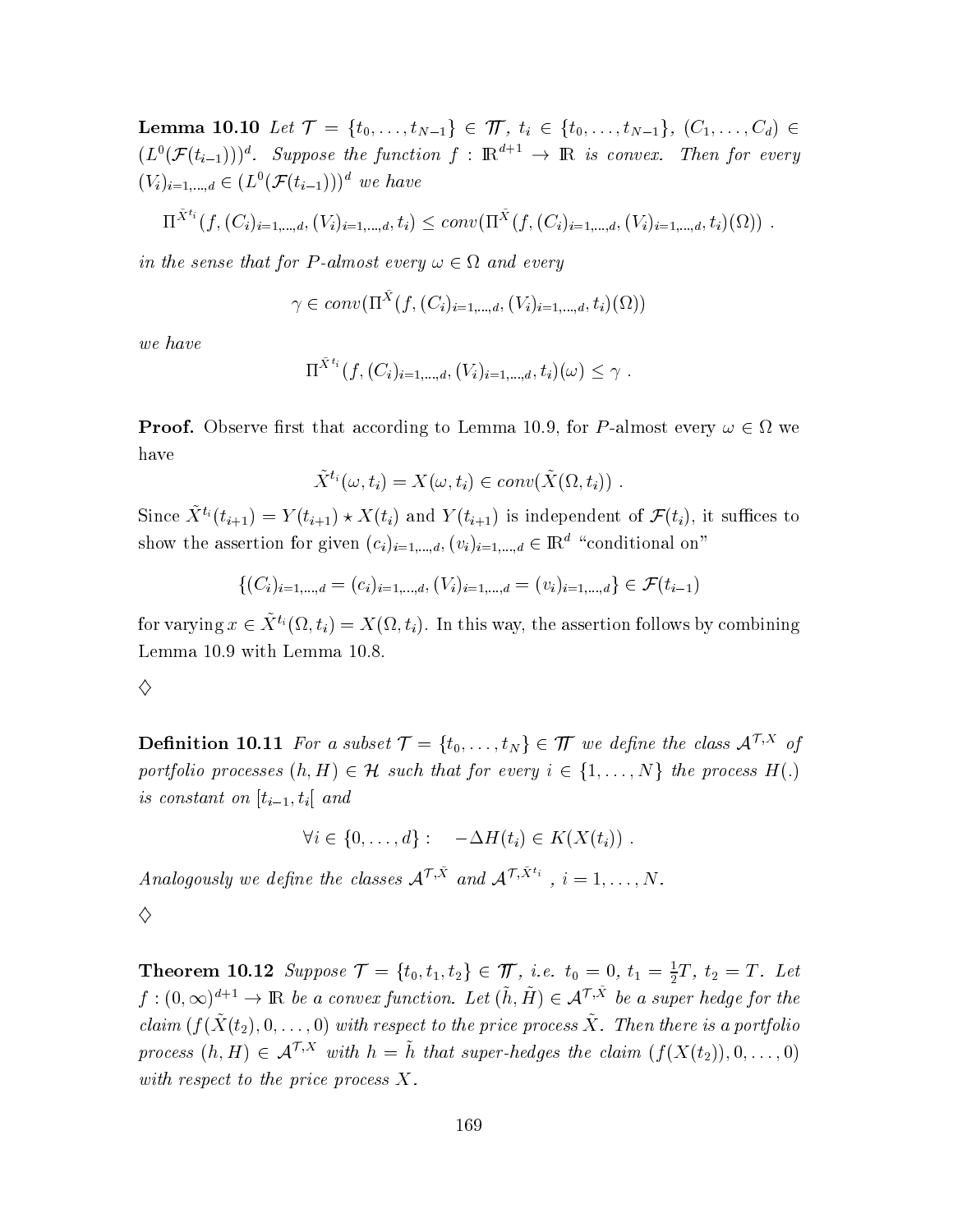**Proof.** Suppose  $(\tilde{h}, \tilde{H}) \in \mathcal{A}^{\mathcal{T}, \tilde{X}}$  is a super hedge for the claim  $(f(\tilde{X}(t_2), 0, \ldots, 0))$ with respect to the price process  $\tilde{X}$ . Define  $h = \tilde{h}$  and  $H(t_0) = \tilde{H}(t_0)$ . Then because of  $X(t_0) = \tilde{X}(t_0)$  and  $(\tilde{h}, \tilde{H}) \in \mathcal{A}^{\mathcal{T}, \tilde{X}},$  we have

$$
\tilde{h} - \tilde{H}(t_0) = h - H(t_0) \in K(X(t_0)) = K(\tilde{X}(t_0)).
$$

Since  $(\tilde{h}, \tilde{H}) \in \mathcal{A}^{\mathcal{T}, \tilde{X}}$  is a super hedge for the claim  $(f(\tilde{X}(t_2), 0, \ldots, 0))$  we have  $H_0(t_0)\geq\Pi^X(f,(0_i)_{i=1,...,d},(H_i(t_0))_{i=1,...,d},t_1)$  $\overline{\phantom{a}}$  $\mathcal{I} = \text{ess}\inf\{V_0 \in \mathbb{R} : \exists V = (H_i(t_0))_{i=0,...,d} (L^0(\mathcal{F}(t_i)))^{d+1} : V \in \Gamma^X(f, (0_i)_{i=1,...,d}, t_1)\}$ 

where

$$
\Gamma^{X}(f,(0_{i})_{i=1,\ldots,d},t_{1}) = \{V \in (L^{0}(\mathcal{F}(t_{i})))^{d+1} : \exists H(t_{1}) \in (L^{0}(\mathcal{F}(t_{i})))^{d+1} : V - H(t_{1}) \in K(X(t_{i})), H(t_{1}) - (f(X(t_{2})), 0, \ldots, 0) \in K(X(t_{2})) \}.
$$

In account of Lemma 10.10 and Lemma 10.7 this implie  $\mathbf S$ 

$$
H_0(t_0) \geq \Pi^{\tilde{X}^{t_1}}(f, (0, \ldots, 0), (H_i(t_0))_{i=1,\ldots,d}, t_1) \geq \Pi^X(f, (0_i)_{i=1,\ldots,d}, (H_i(t_0))_{i=1,\ldots,d}, t_1).
$$

According to the definition of  $\Pi^X$  this implie  $\mathbf S$ 

$$
H(t_0) \in \Gamma^X(f, (0_i)_{i=1,\dots,d}, t_1) \} .
$$

This in turn implies that there exists a  $H(t_1) \in (L^0(\mathcal{F}(t_1)))^{d+1}$  satisfying

$$
H(t_0) - H(t_1) \in K(X(t_1)),
$$
  

$$
H(t_1) - (f(X(t_2)), 0, \dots, 0) \in K(X(t_2)).
$$

Finally we can choose  $H(t_2)=(f(X(t_2)),0,\ldots,0).$  It is clear then that the strategy H super hedges  $(f(X(t_2)), 0, \ldots, 0)$  with respect to the price system  $X$ .

♦

**Corollary 10.13** Suppose  $\mathcal{T} = \{t_0, t_1, t_2\} \in \mathcal{T}$ , i.e.  $t_0 = 0, t_1 = \frac{1}{2}T, t_2 = T$ . Let  $f:(0,\infty)^2\to\mathbb{R},\ f(x)=(x_1-k)^+$ , be the payoff function of a (cash settlement) European Call option on asset 1 with exercise price  $k>0$ . Let  $(\tilde{h}, \tilde{H}) \in \mathcal{A}^{\mathcal{T}, \tilde{X}}$  be a super hedge for the claim

$$
((\tilde X_1(t_2)-k)^+,0)
$$

with respect to  $\tilde{X}$ . Then there is a portfolio process  $(h, H) \in \mathcal{A}^{\mathcal{T}, X}$  with  $h = \tilde{h}$  that super hedges the claim  $((X_1(t_2)-k)^+,0)$  with respect to X.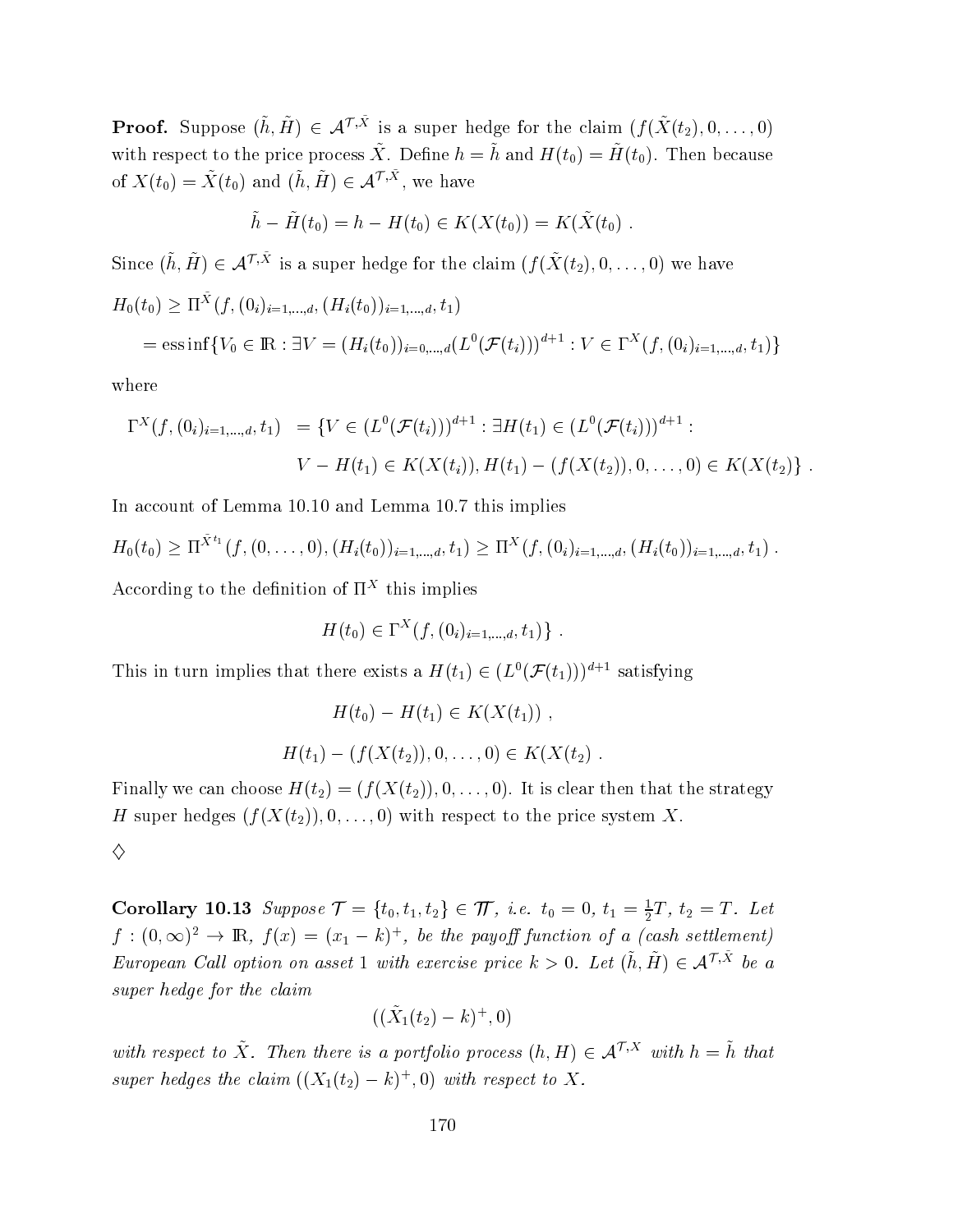**Proof.** Since the function  $(x_0, x_1) \mapsto f(x) = (x_1 - k)^+$  is convex, the assertion is a direct consequence of Theorem 10.12.

♦

It is possible to prove Theorem 10.12 and Corollary 10.13 for arbitrary  $\mathcal{T} \in \mathcal{T}$ . Unfortunately, this proof is more delicate, because for this purpose one needs to show mutliperiod versions of Lemma 10.10 and Lemma 10.7. Such a theorem could be usefull in order to calculate good upper bounds for super-hedging prices. For this purpose the polytope  $B$  should be chosen as small as possible. There are many other interseting questions concerning log-Lipschitz price processes and superhedging prices. However, our main intension within this chapter was to show the existence of non-trivial super hedges for the European Call option in continuous time markets with log-Lipschitz price processes. The results are stated in our final

**Remarks 10.14** The price process  $(\tilde{X}(t))_{t\in\mathcal{T}}$ ,  $\mathcal{T} = \{t_0, t_1, t_2\} \in \mathcal{T}$ , in Theorem 10.12 is a multinomial tree process. In particular, the price process  $(\tilde{X}(t))_{t\in\mathcal{T}}$  in Corollary 10.13 is nothing else than a two period (i.e. three time points) Cox-Ross-Rubinstein price process. In this market, a portfolio strategy is non-static, if it allows for trading at time  $t_1$ . It is well known, that in the Cox-Ross-Rubinstein model with proportional transaction costs, there are non-trivial, non-static super hedges (even replicative hedges) for the European Call option that are cheaper than the simple buy and hold strategy, at least if transaction costs are within reasonable bounds in comparison to stock price movements (c.f. e.g. Boyle, Vorst (1992), Edirisinghe et al. (1993), Kusuoka (1995), Mercurio, Vorst (1997) ). In the context of Corollary 10.13 this means that there is a non-static super hedge  $(\tilde{h}, \tilde{H}) \in \mathcal{A}^{\mathcal{T}, \tilde{X}}$  with  $h_1 = 0$  $\quad \text{and} \quad$ 

$$
h_0 < (1+\lambda)X_1(t_0) .
$$

According to Corollary 10.13 then,  $h_0$  is an upper bound for the super-hedging price of the same European Call option but with respect to the price process  $X$ . Since this super-hedging price lies strictly below the price that we would have to pay for buying asset 1 at time  $t_0$ , the trivial buy and hold strategy is not optimal with respect to the price process  $X$  either.

Moreover, as  $(\tilde{h}, \tilde{H}) \in \mathcal{A}^{\mathcal{T}, \tilde{X}}$  is non-static, it may prove true in many cases, that there is not only a non-trivial but also a non-static super hedge  $(h, H) \in \mathcal{A}^{\mathcal{T}, X}$  with respect to  $X$ . However, this conjecture will only hold subject to suitable implementations of the price process  $X$ .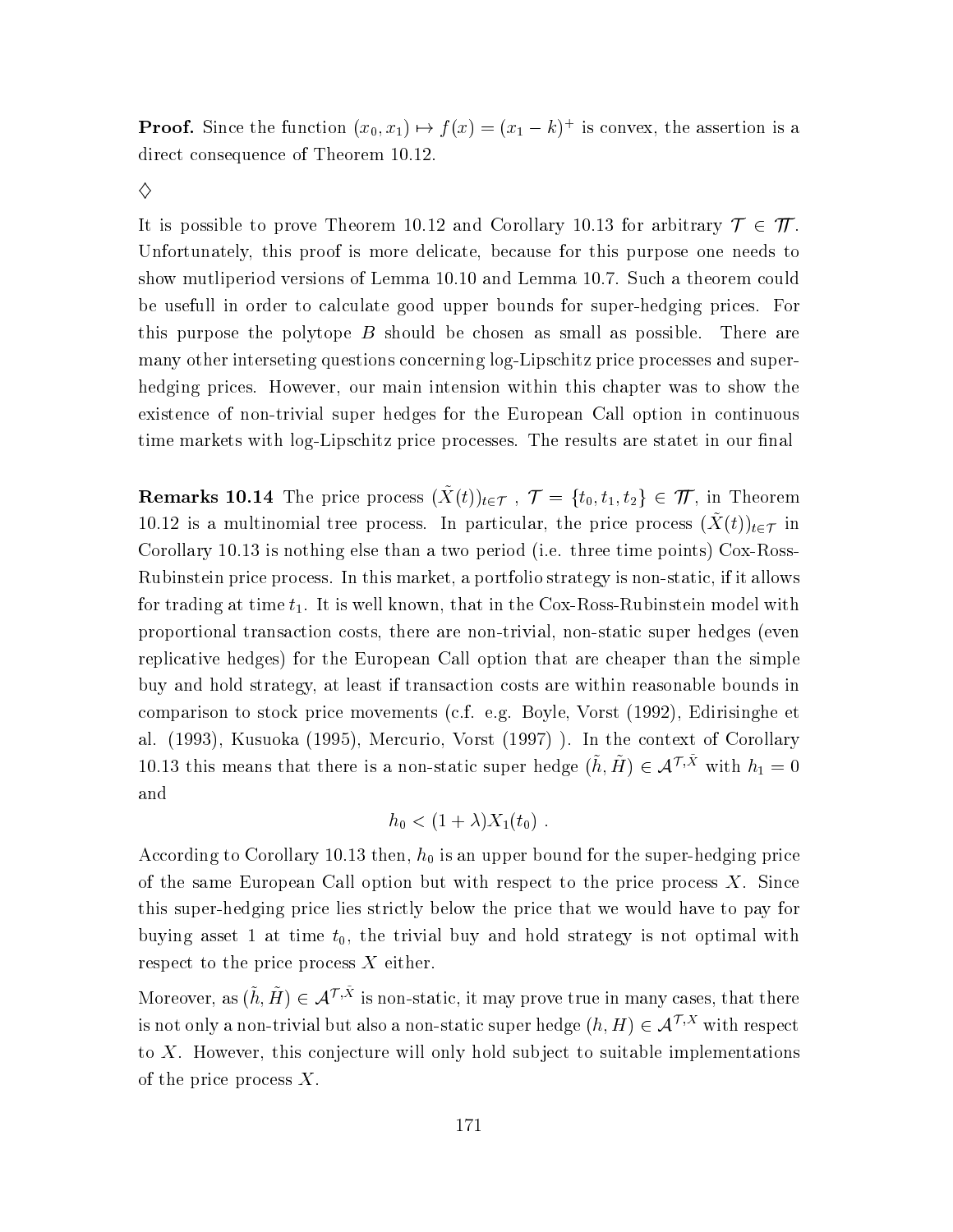At least for the price process of Example 10.5 one is able to verify this directly, because the binomial tree structure makes it possible to calculate the portfolio process  $(h, H) \in \mathcal{A}^{\mathcal{T}, X}$  similar as in the Cox-Ross-Rubinstein model. In addition, provided that Theorem 10.12 respectively Corollary 10.13 hold for arbitrary  $\mathcal{T} \in \mathcal{T}$ , one can calculate an upper bound for the super-hedging price with respect to every  $\mathcal{T} \in \mathcal{T}$ . Because of transaction costs then, one can expect that there is something like an optimal  $\mathcal T$ . In fact, if the number of trading dates tends to infinity, it will not be efficient to trade at every date, because the transaction costs become relatively high compared to maximal possible price changes within a time period. Observe that this feature is characteristic for log-Lipschitz models in contrast to the Black-Scholes model.

This also elucidates, why trivial super-hedging is optimal within the Black-Scholes model under proportional transaction costs. The reason is simply that within the Black-Scholes model it seems useless to trade at a time point  $t_1, 0 = t_0 < t_1 < t_2 = T$ , because the maximal possible price change from  $t_0$  to  $t_1$  is as large as that from  $t_0$ to  $t_2$ . It is clear then, that this conclusion devolves to all time sets  $\mathcal{T} \in \mathcal{T}$ . The only way out could be given by super hedges with trading at infinitely many time points. But because of transaction costs such strategies seem to be more expensive than the trivial super hedge. Because of these absurd observations we were looking for a class of processes with more plausible features. This finally lead us to consider log-Lipschitz processes.

♦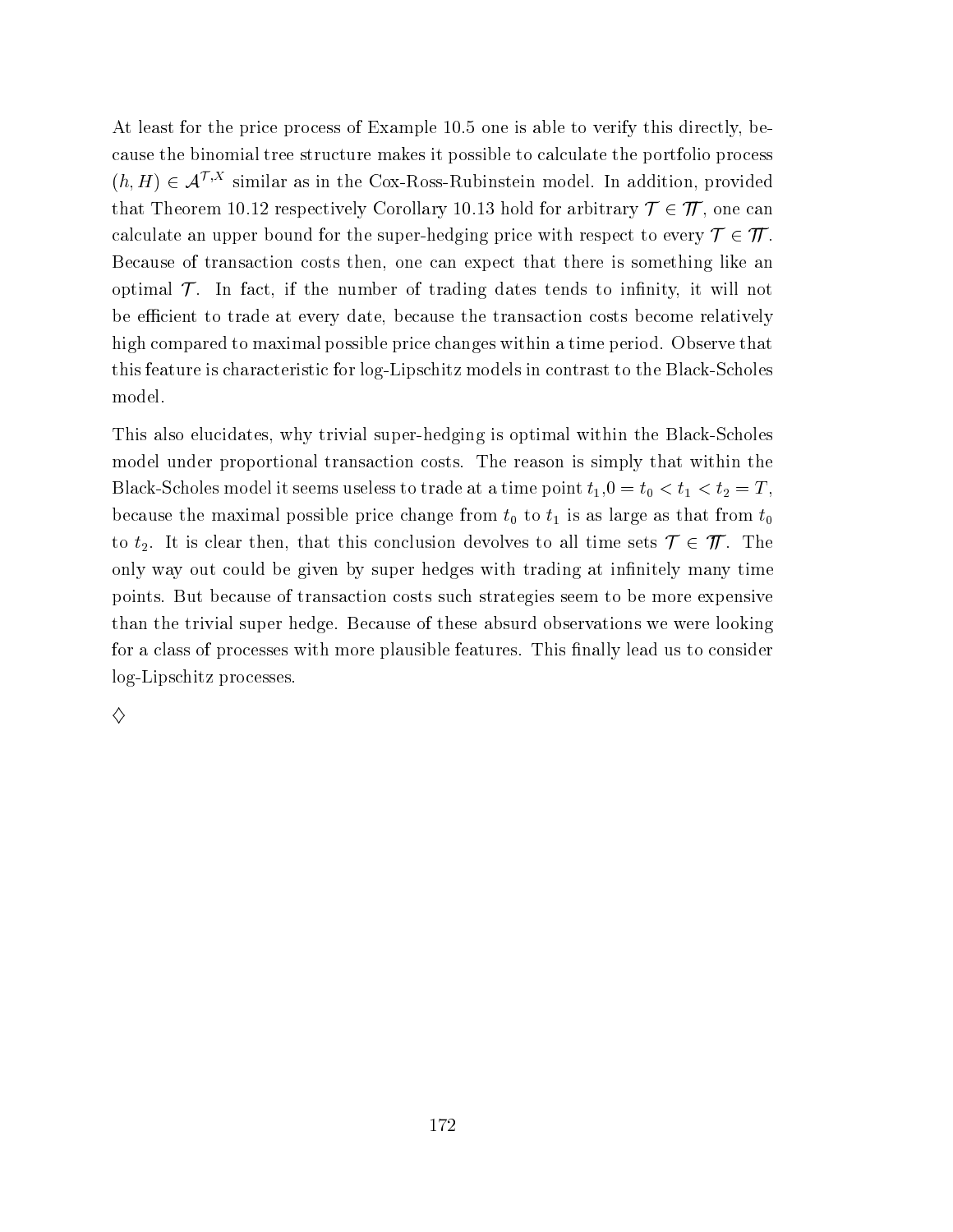# Zusammenfassung

Die Arbeit entwickelt eine Arbitrage-Preistheorie für Finanzderivate unter Berücksichtugung von Transaktionskosten. Andere mögliche Marktreibungen werden ausgeschlossen. Ansonsten werden nur solche Annahmen an den Markt gestellt. die nötig sind, um ökonomisch sinnvolle, aussagekräftige Ergebnisse herzuleiten. Speziellere Annahmen wollten wir weitgehend vermeiden.

Die Arbeit trägt unter anderem zu folgenden Themen bei:

- Modellierung von Transaktionskosten
- Fundamentalsatz der Preistheorie (mit und ohne Transaktionskosten) in diskreter und stetiger Zeit,
- Duale Charakterisierung von Arbitrage-Preisen (Superhedging-Preisen) unter Transaktionskosten.
- Quantile-Hedging unter Transaktionskosten,
- Alternativen zum Black-Scholes Modell in stetiger Zeit (unter Transaktionskosten).

In der Einleitung werden zunächst die theoretischen Grundbegriffe für die Analyse von Finanzderivaten eingeführt. Danach werden das Prinzip der Arbitragefreien Bewertung erläutert und ein Überblick über die bestehende Preistheorie für reibungslose Märkte gegeben. Anschließend diskutieren wir die bestehende Theorie für Märkte mit (proportionalen) Transaktionskosten unter Einbeziehung unserer Resultate. Sowohl theoretische als auch Praxis-bezogene Uberlegungen führen uns zu dem Schluss, dass man Transaktionskosten Volumen-proportional modellieren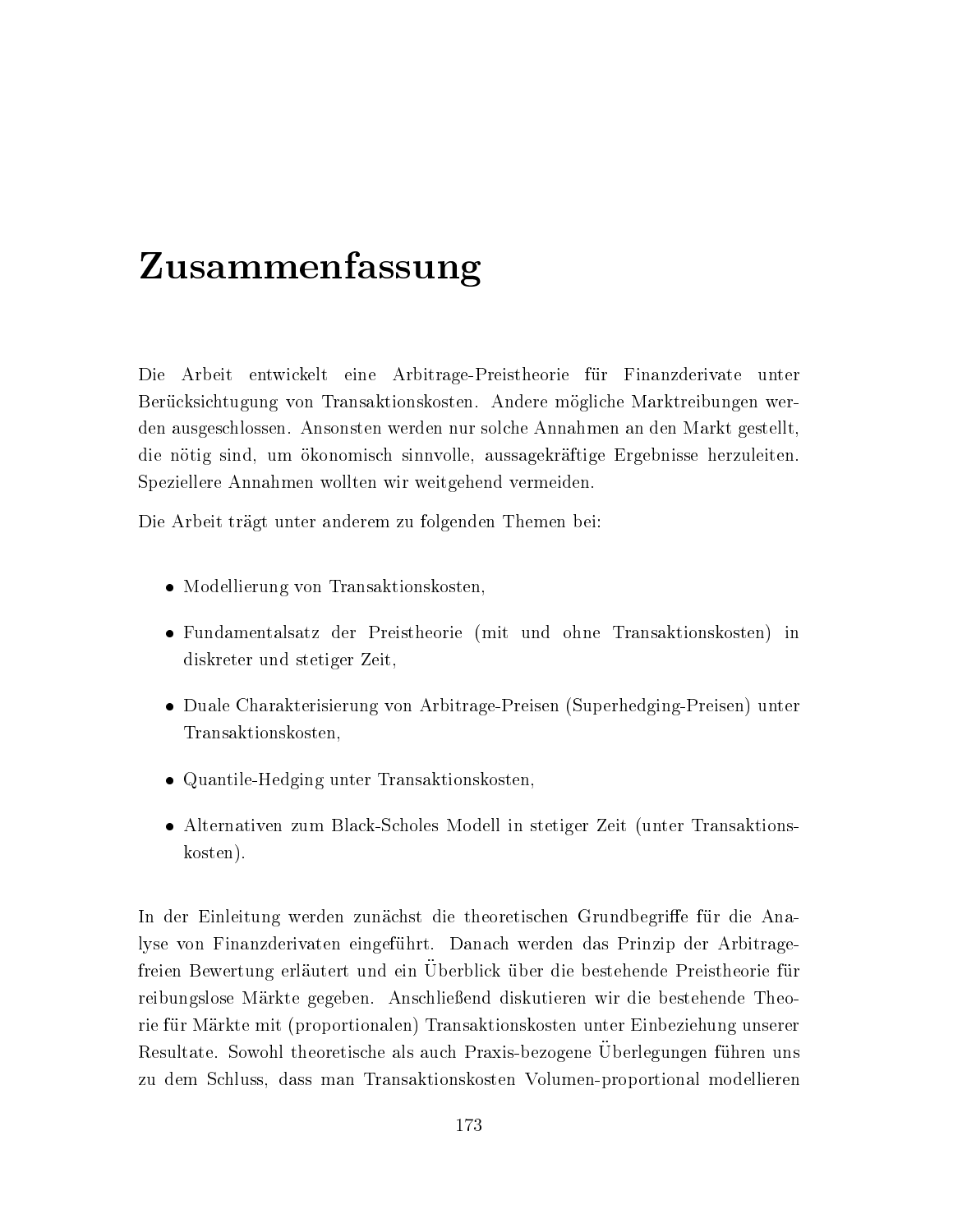sollte. Man unterstellt damit, dass die mit einer Order verbundenen Transaktionskosten proportional zu Menge  $\times$  Stück-Preis sind. Diese Annahme ist für die Praxis zumindest bei Transaktionen ab einer gewissen Mindestgröße - durchaus zutreffend.

In Kapitel 2 stellen wir unseren allgemeinen Modellrahmen vor. In diesen Rahmen lassen sich Aktien- und Währungsmärkte mit oder ohne Transaktionskosten Die Kostenstruktur kann dabei deterministisch oder zufällig sein. einordnen. Damit berücksichtigen wir sowohl im voraus berechenbare Transaktionsgebühren wie auch zufällige Differenzen zwischen Geld- und Briefkursen. Trotz dieser geringen Einschränkungen können wir die zulässigen Transaktionen einheitlich durch differentielle Kegelrestriktionen beschreiben. Zwar sind die auftretenden Kegel bei Währungsmärkten andere als bei Aktienmärkten und bei deterministischen Transaktionskosten andere als bei schwankenden Differenzen zwischen Geld- und Briefkursen, doch diese Kegel haben wesentliche Gemeinsamkeiten. Indem wir uns im Rest der Arbeit nur auf die gemeinsamen Eigenschaften dieser Kegel beziehen, können wir erstmals ohne zusätzliche Fallunterscheidungen eine Theorie für alle genannten Marktsituationen gleichzeitig entwickeln. Allerdings müssen wir hinsichtlich der möglichen Handelsstrategien eine Unterscheidung zwischen Märkten mit diskreten Handelszeitpunkten und solchen mit kontinuierlichem Handel treffen. Aus technischen Gründen können für den Handel in diskreter Zeit teilweise inhaltlich stärkere Aussagen abgeleitet werden als in stetiger Zeit.

In Kapitel 3 wird der in Kapitel 2 dargestellte allgemeine Rahmen auf den Handel zu diskreten Zeitpunkten eingeschränkt. Wir führen den Begriff eines Portfolio-Prozesses ein. Portfolio-Prozesse beschreiben, wieviele Einheiten der am Markt gehandelten Wertpapiere sich zu welchen Zeitpunkten im Portfolio befinden. Der Marktwert eines Portfolios kann sich sowohl durch Preisänderungen der Anlagen als auch durch Transaktionskosten verändern. Dagegen kann sich die Zahl einer bestimmten Wertpapierart im Portfolio nur durch Kauf oder Verkauf dieses Wertpapieres verändern. Diese Eigenschaft macht es möglich, die Portfolioprozesse, die aus selbstfinanzierenden Handelsstrategien resultieren, allein durch die in Kapitel 2 eingeführten differentiellen Kegelbedingungen zu beschreiben.

In Kapitel 4 führen wir mehrer Definitionen für Arbitragegelegenheiten ein. Dabei handelt es sich um assymptotische Arbitragemöglichkeiten, sogenannte Free Wir unterscheiden zwischen  $L^p$ -und  $L^\infty$ -Free Lunches. Dazu korre-Lunches. spondierend beweisen wir je einen Fundamentalsatz der Preistheorie ohne zusätzliche Vorussetzungen an das Marktmodell. Die Abwesenheit von  $L^p$ -oder  $L^\infty$ -Free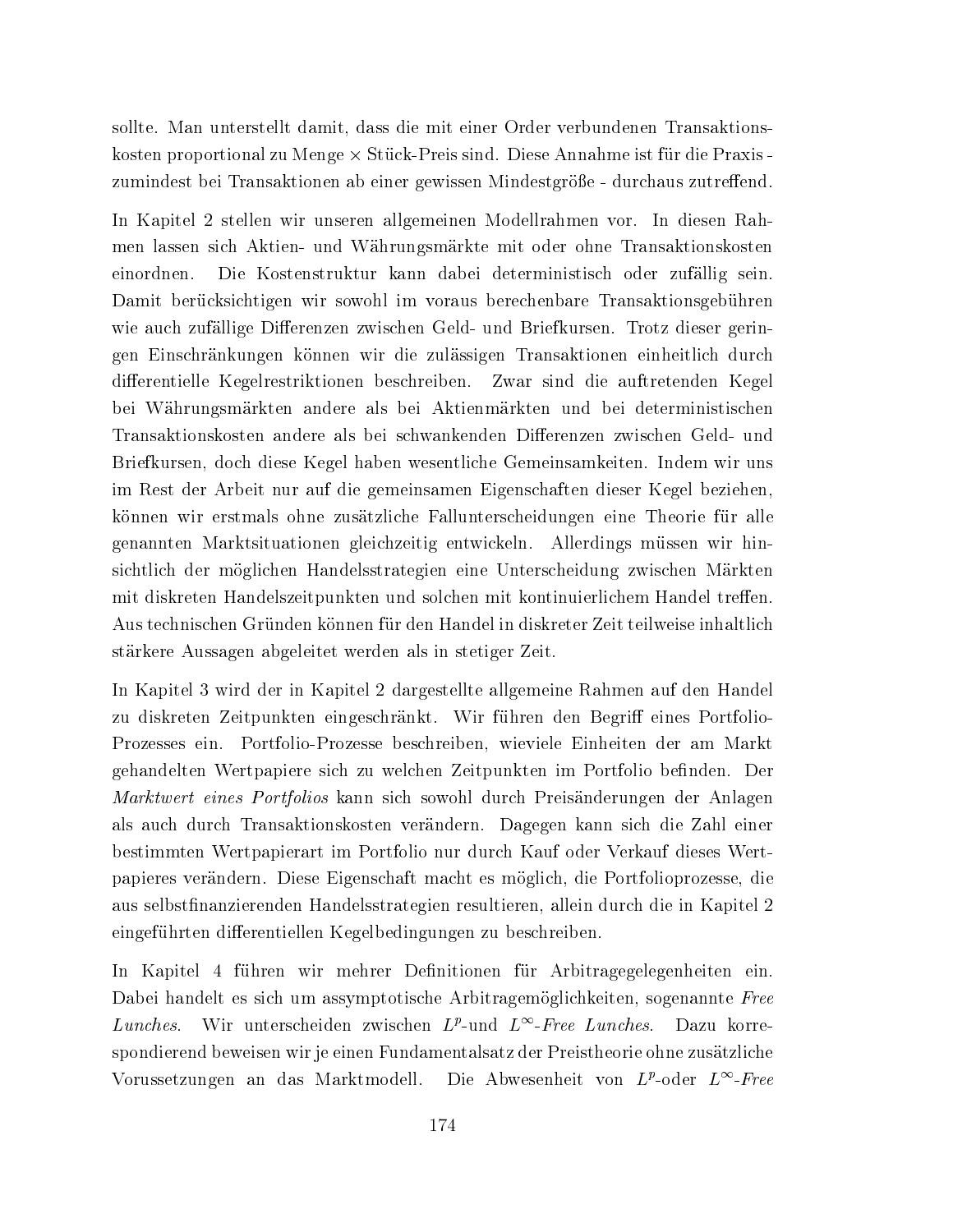Lunches impliziert die Abwesenheit von klassischen Arbitragemöglichkeiten. Die umgekehrte Implikation gilt auf Märkten mit Transaktionskosten im allgemeinen nicht. Wir können sie aber für den Fall nachweisen, dass der Preisprozess eine zusätzliche Nicht-Degeneriertheitsbedingung erfüllt. Bisher war ein vergleichbares Resultat nur für Märkte mit zwei Handelszeitpunkten bekannt (Pham, Touzi ,1999).

In Kapitel 5 leiten wir schlielich noch eine duale Charakterisierung für approximative Super-Hedging-Bündel und Super-Hedging-Preise her. Wir können zeigen, dass approximative und exakte Super-Hedging-Bündel und Super-Hedging-Preise identisch sind falls die Nicht-Degeneriertheitsbedingung gilt.

Zeitkontinuierliche Märkte werden in Kapitel 6 dargestellt. Die zulässigen Portfolioprozesse werden ähnlich wie in diskreter Zeit allein durch die in Kapitel 2 eingeführten differentiellen Kegelbedingungen beschrieben. Zusätzliche Aufmerksamkeit legen wir jedoch auf sogenannte einfache Portfolioprozesse (Simple Portfolio *Processes*) und solche, die eine gewisse Beschränktheitsbedingung (Tame Condition erfüllen.

Mit Hilfe dieser einfachen, beschränkten Portfolioprozesse gelingt es uns, in Kapitel 7 je einen Fundamentalsatz der Preistheorie für  $L^p$ -und  $L^{\infty}$ -Free Lunches in stetiger Zeit ohne zusätzliche Annahmen an den Preisprozess zu beweisen. Da wir aufgrund geschickter Definitionen mit einfachen Portfolioprozessen auskommen, ist unser Beweis weit weniger aufwendig als die Beweise der vergleichbaren Fundamentalsätze für sogenannte Free Lunches with Vanishing Risk von Delbaen und Schachermayer  $(1994, 1998).$ 

In Kapitel 8 leiten wir schließlich noch eine duale Charakterisierung für approximative Super-Hedging-Bündel und Super-Hedging-Preise her. Dieses Ergebnis stelt eine Verallgemeinerung der Resultate von Kabanov (1999) dar. Dieser beweist eine duale Charakterisierung für exakte Super-Hedging-Bündel und Super-Hedging-Preise, setzt dabei aber die Stetigkeit des Preisprozesses voraus. Diese Bedingung konnten wir durch den Übergang zu approximativen Super-Hedging-Bündeln und Super-Hedging-Preisen vermeiden.

Die duale Charakterisierung für approximative Super-Hedging-Preise wird in Kapitel 9 verwendet um eine duale Charakterisierung von Quantile-Hedging-Preisen Damit übertragen wir das entsprechende Resultat für reibungslose herzuleiten. Märkte von Föllmer und Leukert (1999) auf Märkte mit Transaktionskosten.

In Kapitel 10 kommen wir auf die bekannte Vermutung von Clark und Davis zu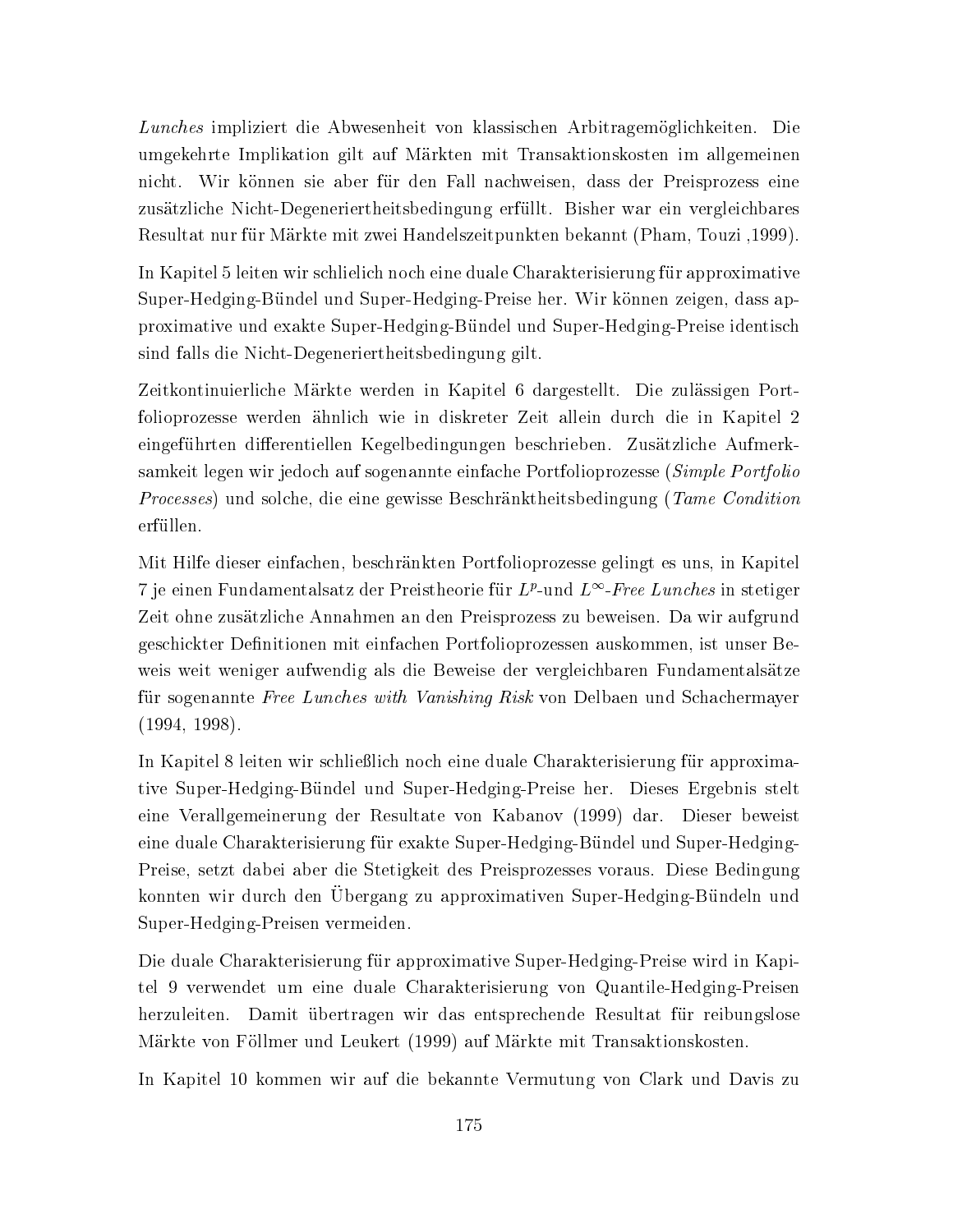sprechen, die inzwischen dreifach bewiesen ist (Soner et al., 1995, Leventhal, Skorohod, 1997, Cvitanić et al., 1999). Diese (bewiesene) Vermutung besagt, dass unter den Annahmen von Black und Scholes der optimale Super Hedge für jede Europäische Call Option in folgender trivialen Kaufen- und Halten-Strategie besteht: Bei Emission einer Call-Option erwirbt man gleichzeitig das Underlying und hält es bis zum Ausübungstag. Folglich ist der Super-Hedging-Preis einer Call Option exakt so hoch wie der Preis des Underlyings - ein absurdes Resultat. Wir ziehen daraus den Schluss, dass sich das Black-Scholes Modell zumindest unter Berücksichtigung von Transaktionskosten nicht zur Arbitragefreien Bewertung von Optionen eignet. Als eine mögliche Alternative schlagen wir eine Klasse von Prozessen vor, deren logarhythmierte Pfade gleichmäßig Lipschitz-stetig sind. Solche Log-Lipschitz Prozesse stellen im wesentlichen eine nichttriviale zeitstetige Verallgemeinerung von zeitdiskreten Prozessen mit multinomialen logarhythmierten Zuwächsen dar. Insbesondere lassen sich die Pfade von log-Lipschitz Prozessen durch Pfade geeigneter zeitdiskreter Prozesse mit multinomialen logarhythmierten Zuwächsen "eingrenzen". Diese Eigenschaft kann genutzt werden, um nicht-triviale obere Schranken für Super-Hedging-Preise von Finanzderivaten mit konvexer Auszahlungsfunktion herzuleiten, wie etwa einer Europäischen Call Option. In ähnlicher Weise lassen sich damit auch nicht-triviale Super Hedges berechnen.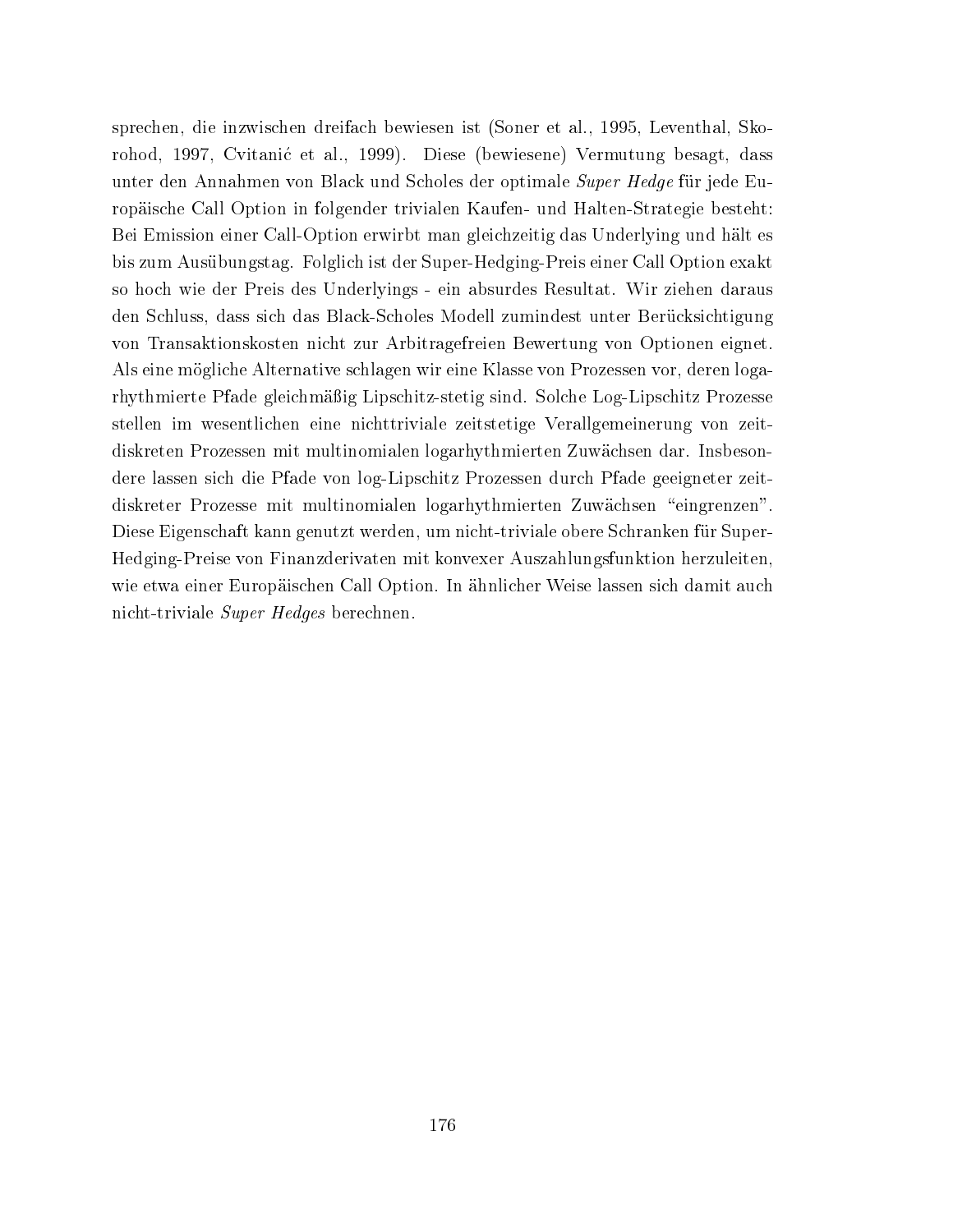# Appendix A

## **Banach Spaces**

Let X be a Banach-space with norm ||.|| and  $\mathcal{X}^*$  the dual space of  $\mathcal{X}$ , i.e. the space of  $||.||$ -continous linear functionals on X equipped with the norm

$$
||f|| = \sup_{||x|| \le 1} |f(x)|.
$$

Then with this norm  $\mathcal{X}^*$  is a Banach-space (see Dunford-Schwartz, 1958, p. 60, Corollary 9). The closed unit balls of X resp.  $\mathcal{X}^*$  are the sets

$$
S := \{ x \in \mathcal{X} : ||x|| \le 1 \}
$$
  

$$
S^* := \{ f \in \mathcal{X}^* : ||f|| \le 1 \}
$$

The weak topology  $\sigma(\mathcal{X}, \mathcal{X}^*)$  is the locally convex topology on X induced by the family of semi-norms

$$
|.|_f: \mathcal{X} \to \mathbb{R}, \ x \mapsto |f(x)|, \quad f \in \mathcal{X}^*
$$

The weak<sup>\*</sup> topology  $\sigma(\mathcal{X}^*, \mathcal{X})$  is the locally convex topology on X induced by the semi-norms

$$
|.|_x: \mathcal{X}^* \to \mathbb{R}, \ f \mapsto |f(x)|, \quad x \in \mathcal{X}
$$

**Theorem A.1** (Krein-Smulian Theorem, see Dunford-Schwartz, 1958, p.  $429$ , Theorem 7) A convex set in  $\mathcal{X}^*$  is  $\sigma(\mathcal{X}^*, \mathcal{X})$ -closed, if and only if its intersection with every positive multiple of  $S^*$  is  $\sigma(\mathcal{X}^*, \mathcal{X})$ -closed.

The following Lemma is an exercise in Dunford-Schwartz (1958).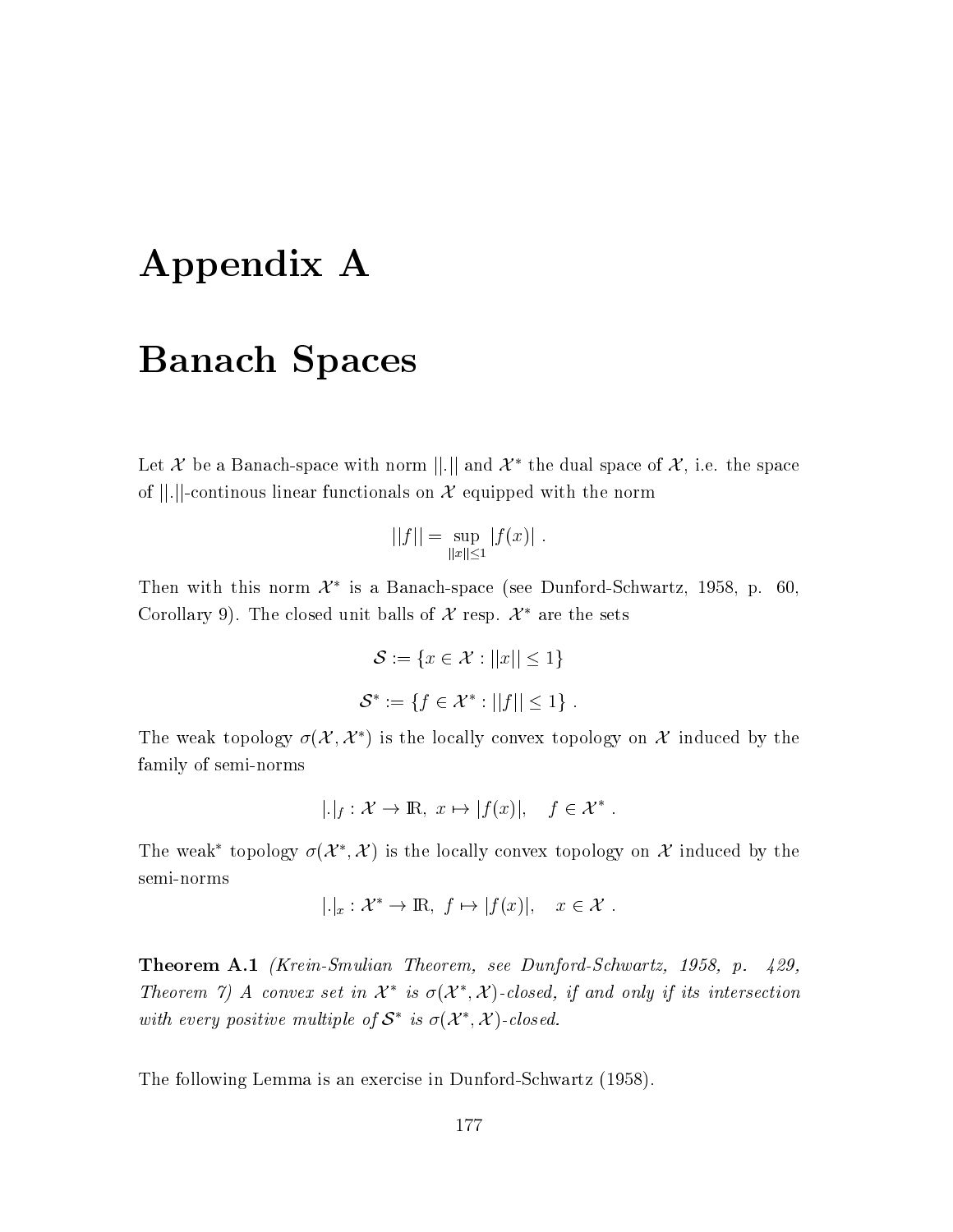**Lemma A.2** (see Dunford-Schwartz, 1958, p. 437, Exercise 16) If  $X$  is a separable Banach-space, a convex subset  $A \subset \mathcal{X}^*$  is  $\sigma(\mathcal{X}^*, \mathcal{X})$ -closed, if and only if  $\forall n : f_n \in A$ and  $\forall x \in \mathcal{X} : \lim_{n \to \infty} f_n(x) = f(x)$  imply  $f \in A$ .

A Theorem similar to Lemma A.2 can be proofed, if we admit  $\mathcal X$  to be a weakly compactly generated Banach space, which is a weaker assumption than separability.

**Definition A.3** (see Diestel, 1975, p.143) A Banach space X is said to be weakly compactly generated whenever there exists a weakly compact subset  $\mathcal{K} \subset \mathcal{X}$  such that the linear span of K is dense in  $\mathcal{X}$ .

**Theorem A.4** (see Diestel, 1975, p.163, Theorem 4) If X is a weakly compactly generated Banach space and  $\mathcal Z$  is a closed linear subspace  $o \mathcal X$ , then the closed unit ball of  $\mathcal{Z}^*$  is weak<sup>\*</sup> sequentially compact.

**Corollary A.5** Let  $(\Omega, \mathcal{F}, P)$  be a probability space and  $(\mu_0, \mu_1, \ldots, \mu_d)$  a  $d+1$ tuple of P-equivalent  $\sigma$ -finite measures on  $(\Omega, \mathcal{F})$ . Write  $L^1 := \times_{i=0,\dots,d} L^1(\mu_i)$  and  $L^{\infty} := \times_{i=0,\dots,d} L^{\infty}(\mu_i)$  and let  $\sigma(L^1,L^{\infty})$  be the weak topology on  $L^1$  and  $\sigma(L^{\infty},L^1)$ the weak<sup>\*</sup> topology on  $L^{\infty}$ . Then the closed unit ball

$$
\mathcal{S}^{\infty} := \{ C \in L^{\infty} : \text{esssup}_{i=0,\dots,d} |C_i| \le 1 \}
$$

is  $\sigma(L^{\infty}, L^{1})$  sequentially compact.

**Proof.** According to an example in Diestel (1975, p.143) the space  $L^1(\mu)$  is weakly compactly generated for any  $\sigma$ -finite measure  $\mu$ . Thus in our case, since the weak topology on a product space coincides with the product of the weak topologies,  $L^1$ is also weakly compactly generated. Hence the assertion follows by Theorem A.4.

**Lemma A.6** Suppose  $(\Omega, \mathcal{F}, \mu)$  is a  $\sigma$ -finite measure space. Then there exists a probabiltiy measure  $P \sim \mu$  with Radon-Nikodym densitiy  $\frac{dP}{du} \in L^p(\mu)$  for every  $1 \leq p \leq \infty$ .

<sup>♦</sup>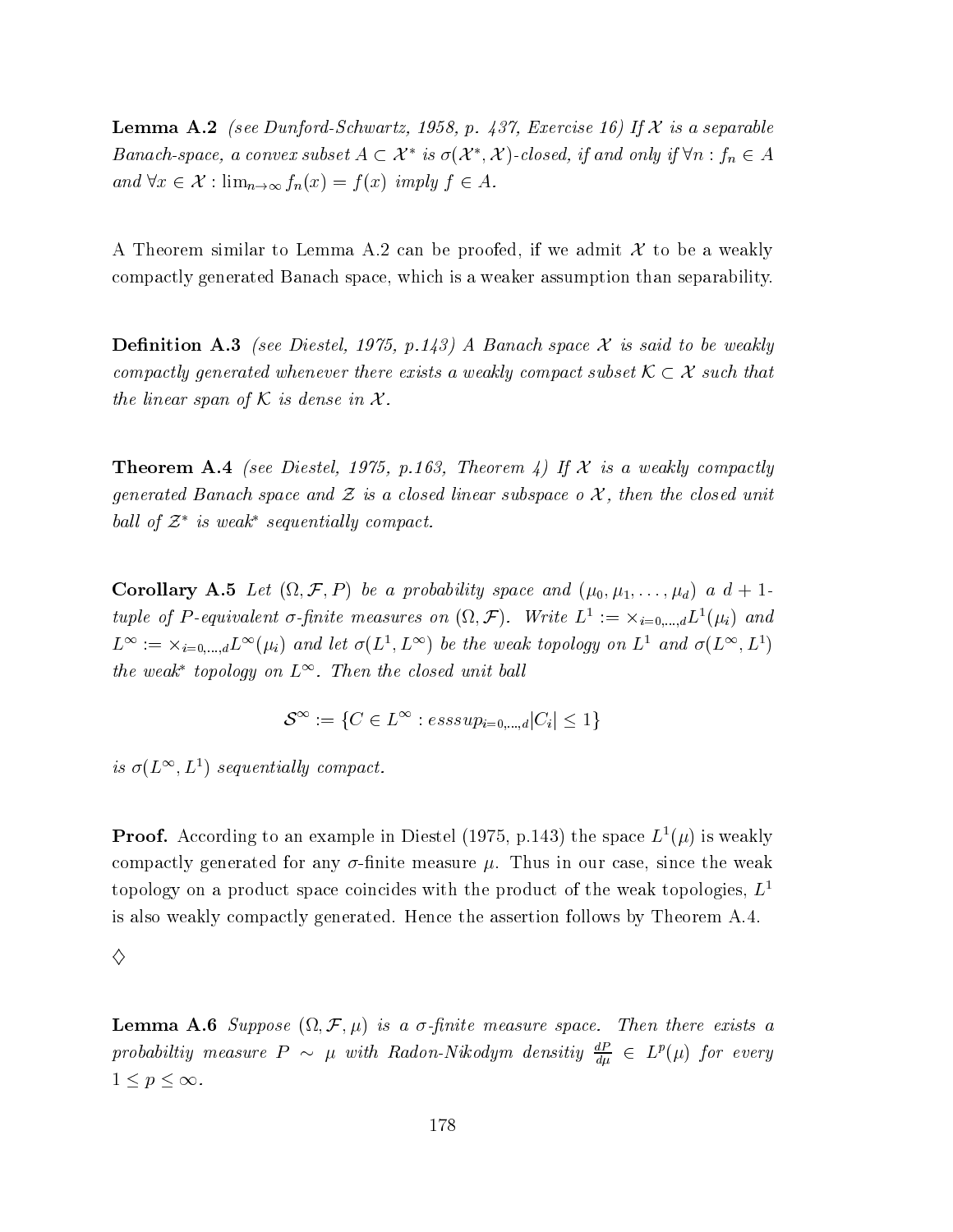**Proof.** The proof is almost identic with that of Lemma 17.6 in Bauer (1992). Although the assertion there is slightly weaker, Bauer's proof in fact covers our stronger assertion.

♦

**Lemma A.7** Suppose  $(\Omega, \mathcal{F}, P)$  is a probability space and X is a R-valued random variable with  $X > 0$  P-a.s.. Then there exists a probability measure  $\tilde{P} \sim P$  with Radon-Nikodym density  $\frac{\tilde{P}}{P} \in L^{\infty}(P)$  for every  $1 \leq q \leq \infty$  and satisfying  $X \in L^{1}(\tilde{P})$ .

**Proof.** Consider the measure  $XP \sim P$  defined by  $\frac{dXP}{dP} := X$ . Then as a result from the Radon-Nykodym theorem, since X is R-valued, the measure  $XP$  is  $\sigma$ -finite. Then according to Lemma A.6 there exists a probability measure  $Q \sim XP$  with Radon Nikodym density  $f = \frac{dQ}{dXP} \in L^{\infty}(XP)$  for every  $1 \le q \le \infty$ . We define the probability measure  $\tilde{P} \sim P$  by

$$
\frac{d\tilde{P}}{dP} := \frac{f}{E_P[f]}
$$

Note that  $\frac{dP}{dP} \in L^{\infty}(P)$ . We calulate

$$
\int_{\Omega} X d\tilde{P} = \int_{\Omega} X \frac{f}{E_P[f]} dP
$$

$$
= \frac{1}{E_P[f]} \int_{\Omega} \frac{dQ}{dXP} X dP
$$

$$
= \frac{1}{E_P[f]} \int_{\Omega} \frac{dQ}{dXP} dXP = \frac{1}{E_P[f]}
$$

and see that  $X \in L(\tilde{P})$ .

 $\diamond$ 

**Lemma A.8** Suppose  $(\Omega, \mathcal{F}, P)$  is a probability space and  $X = (X_i)_{i=0,\dots,d}$  is a  $\mathbb{R}^{d+1}$ -valued random vector with  $X_i > 0$  P-a.s. for every  $i \in \{0, ..., d\}$ . Then there exists a probability measure  $\tilde{P} \sim P$  with Radon-Nikodym density  $\frac{\tilde{P}}{P} \in L^{\infty}(P)$  and  $X_i \in L^1(\tilde{P})$  for every  $i \in \{0, \ldots, d\}.$ 

**Proof.** According to Lemma A.7, for  $i \in \{0, \ldots, d\}$  there exist probability measures  $\tilde{P}_i$  sucht that  $X_i \in L^1(\tilde{P}_i)$  and  $\frac{d\tilde{P}_i}{dP} \in L^{\infty}(P)$ . Hence if we define a finite measure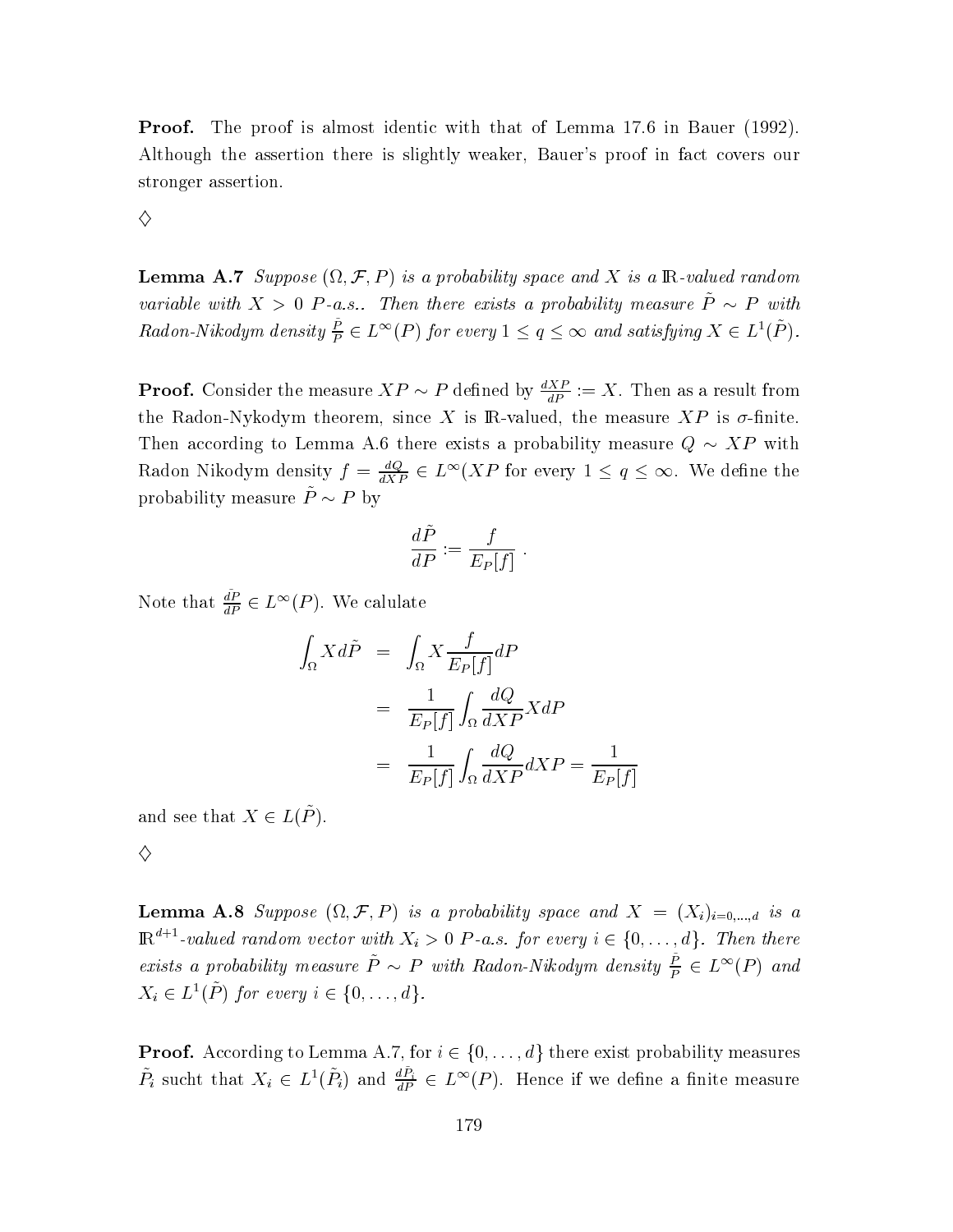$\mu \sim P$  with  $\frac{d\mu}{dP} \in L^{\infty}(P)$  for every  $1 \leq q \leq \infty$  by

$$
\frac{d\mu}{dP}:=\min_{i\in\{0,\ldots,d\}}\frac{d\hat{P}_i}{dP}
$$

and then define  $\tilde{P} \sim P$  by

$$
\frac{\dot{P}}{P} := \frac{1}{\mu(\Omega)} \frac{d\mu}{dP}
$$

we get a probability measure  $\tilde{P} \sim P$  as desired.

$$
\Diamond
$$

**Theorem A.9** Let  $(\Omega, \mathcal{F}, P)$  be a probability space and  $(\mu_0, \mu_1, \dots, \mu_d)$  a  $d+1$ tuple of P-equivalent  $\sigma$ -finite measures on  $(\Omega, \mathcal{F})$ . Write  $L^1 := \times_{i=0,\dots,d} L^1(\mu_i)$  and  $L^{\infty} := \times_{i=0,...,d} L^{\infty}(\mu_i)$  and denote  $\sigma(L^1, L^{\infty})$  the weak topology on  $L^1$  and  $\sigma(L^{\infty}, L^1)$ the weak\* topology on  $L^{\infty}$ . If K is a convex cone in  $L^{\infty}$ , then K is closed in  $\sigma(L^{\infty}, L^1)$ if and only if for every sequence  $(C^n)_{n\in\mathbb{N}}$  in K that is uniformly bounded and with every component  $(C_i^n)_{n \in \mathbb{N}}$ ,  $i = 0, 1, ...,$  converging in probability P to a  $C_i \in L^{\infty}$ , we have  $C = (C_i)_{i=0,\dots,d} \in \mathcal{K}$ .

#### Proof.

Suppose K is a convex cone in  $L^{\infty}$ . According to the Krein-Smulian Theorem, K is  $\sigma(L^{\infty}, L^{1})$  closed if and only if it's intersection with every positive multiple of

$$
\mathcal{S}^{\infty} := \{ C \in L^{\infty} : \text{ess} \sup_{i=0,\dots,d} |C_i| \le 1 \}
$$

is  $\sigma(L^{\infty}, L^{1})$ -closed. Define  $A(\lambda) := \mathcal{K} \cap \lambda \mathcal{S}^{\infty}$  for  $\lambda > 0$ . According to Corollary A.5, the set  $\mathcal{S}^{\infty}$  is  $\sigma(L^{\infty}, L^{1})$  sequentially compact. Consequently K is closed, if and only if  $A(\lambda)$  is  $\sigma(L^{\infty}, L^{1})$  compact for every  $\lambda > 0$ . In fact if K is  $\sigma(L^{\infty}, L^{1})$  closed then, since  $\lambda S^{\infty}$  is  $\sigma(L^{\infty}, L^{1})$  sequentially compact, every sequence in  $A(\lambda) \subset \lambda S^{\infty}$  has a  $\sigma(L^{\infty}, L^{1})$  convergent subsequence with limit in  $A(\lambda)$ , because  $A(\lambda)$  is  $\sigma(L^{\infty}, L^{1})$ closed. The converse assertion is a direct implication of the Krein-Smulian theorem.

i)"  $\Rightarrow$ ". Suppose K is a convex  $\sigma(L^{\infty}, L^{1})$  closed cone and let  $(C^{n})_{n\in\mathbb{N}}$  be a sequence in K that is uniformly bounded and with every component  $(C_i^n)_{n\in\mathbb{N}}$  converging in probability P to a  $C_i \in L^{\infty}$ ,  $i = 0, 1, ..., d$ . Since for every i we have  $\mu_i \sim P$ , every component  $(C_i^n)_{n\in\mathbb{N}}$  also converges in measure  $\mu_i$  to this  $C_i \in L^{\infty}$ . Let  $Y =$  $(Y_i)_{i=0,\dots,d}$  be an arbitrary element of  $L^1$ . Then for every i the uniformly bounded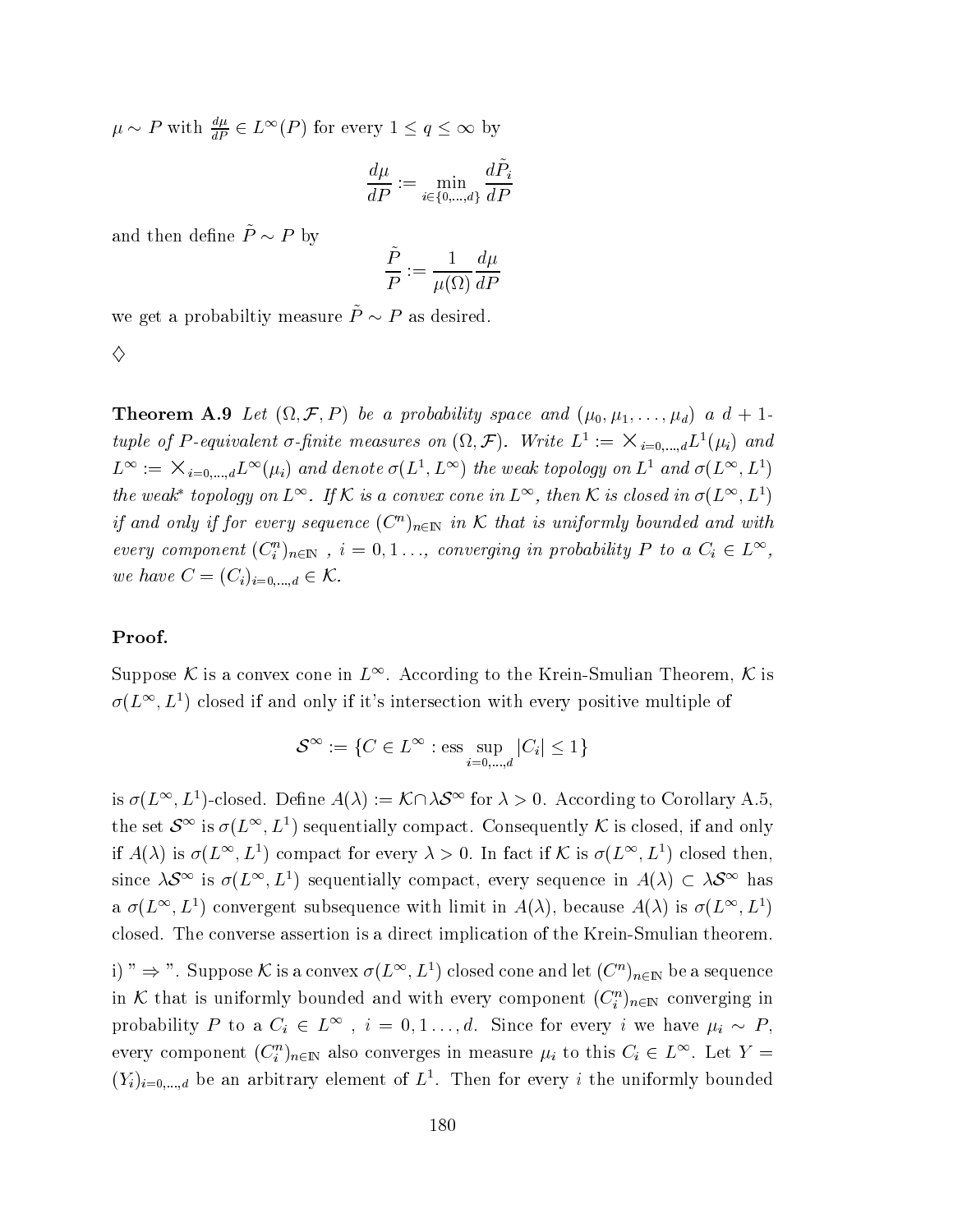sequence  $(C_i^n)_{n \in \mathbb{N}}$  is uniformly integrabel with respect to the finite measures  $Y_i^+ \mu_i$ and  $Y_i^-\mu_i$  defined by

$$
\frac{dY_i^+ \mu_i}{d\mu_i} := \max\{Y_i, 0\}
$$

$$
\frac{dY_i^+ \mu_i}{d\mu_i} := -\min\{Y_i, 0\}
$$

and hence converging to  $C_i$  in  $L^1(Y_i^+\mu_i)$  and in  $L^1(Y_i^-\mu_i)$ . Consequently, for every  $i \in \{0, ..., d\}$  the sequence  $(\int_{\Omega} C_i^n Y_i d\mu_i)_{n \in \mathbb{N}}$  converges to  $\int_{\Omega} C_i Y_i d\mu_i$ . Since Y was arbitrary chosen, we conclude that  $(C^n)_{n\in\mathbb{N}}$  converges to C in the  $\sigma(L^{\infty}, L^1)$ topology. Thus  $C \in \mathcal{K}$ , because otherwise  $\mathcal K$  would not be closed with respect to  $\sigma(L^{\infty}, L^1)$ .

ii) "  $\Leftarrow$  ". Suppose K is a convex cone in  $L^{\infty}$ . We have to show that  $A(\lambda)$  is sequentially  $\sigma(L^{\infty}, L^1)$  compact for every  $\lambda > 0$ . For arbitrary  $\lambda > 0$  let  $(C^n)_{n \in \mathbb{N}}$ be a sequence in  $A(\lambda) \subset \lambda S^{\infty}$ . Since  $\lambda S^{\infty}$  is  $\sigma(L^{\infty}, L^{1})$  sequentially compact there is a  $\sigma(L^{\infty}, L^{1})$  convergent subsequence  $(C^{k(n)})_{k \in \mathbb{N}}$  with limit  $C \in L^{\infty}$ , i.e.

$$
\forall Y \in L^1 : \lim_{k \to \infty} \sum_{i=0}^d \int_{\Omega} C_i^{k(n)} Y d\mu_i = \sum_{i=0}^d \int_{\Omega} C_i Y d\mu_i
$$

which implies

$$
\forall i \in \{0, \ldots, d\} \forall Y_i \in L^1(\mu_i) : \lim_{k \to \infty} \int_{\Omega} C_i^{k(n)} Y d\mu_i = \int_{\Omega} C_i Y d\mu_i
$$

Let  $i \in \{0, \ldots\}$  and  $B \in \mathcal{F}$  with  $\mu_i(B) < \infty$  be arbitrary but fixed. Then consider the sets

$$
A^k := B \cap \{C_i^k(n) - C_i \ge 0\} \in \mathcal{F}
$$

and define

$$
\mathcal{I} := \{I = \bigcap_{k \in \mathbb{N}} I^k : \forall k \in \mathbb{N} : I^k \in \{A^k, B \setminus A^k\} \}.
$$

Let  $I \in \mathcal{I}$ . Then for every  $k \in \mathbb{N}$  we either have  $(C_i^k - C_i)1_{I^k} \geq 0$  or  $(C_i^k - C_i)1_{I^k} \leq 0$ . Having this in mind, by eventually separating  $(C^{k(n)})_{k\in\mathbb{N}}$  into two subsequences it is easy to verify that

$$
\lim_{k \to \infty} \int_{\Omega} (C_i^{k(n)} - C_i) 1_I d\mu_i = 0
$$

implies

$$
\lim_{k\to\infty}\int_{\Omega}|C_i^{k(n)}-C_i|1_I d\mu_i=0.
$$

Since *I* is countable by construction and because of  $B = \bigcup_{I \in \mathcal{I}} I$ , the  $\sigma$ -finiteness of  $\mu$  implies

$$
\lim_{k \to \infty} \int_{\Omega} |C_i^{k(n)} - C_i| 1_B d\mu_i = 0.
$$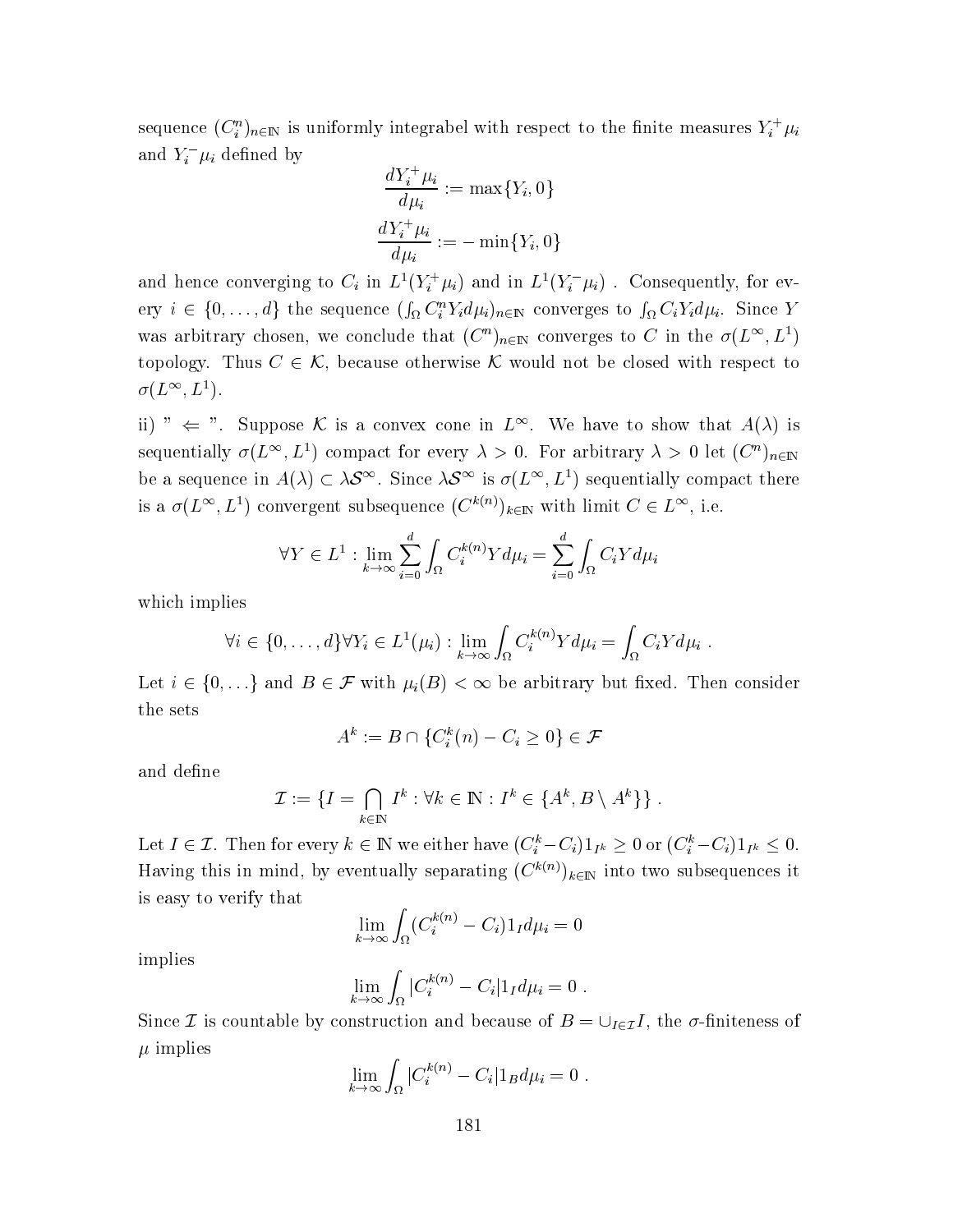Since  $B$  and  $i$  were arbitrary chosen, we are able to conclude the following. For each  $i \in \{0, \ldots, d\}$  and for every  $B \in \mathcal{F}$  with  $\mu_i(B) < \infty$  we have for every  $\alpha > 0$ :

$$
\lim_{k \to \infty} \mu_i(\{|C_i^{k(n)} - C_i| \ge \alpha\} \cap B) = \lim_{k \to \infty} \mu_i(|C_i^{k(n)} - C_i|1_B \ge \alpha)
$$
  

$$
\le \lim_{k \to \infty} \frac{1}{\alpha} \int_{\Omega} |C_i^{k(n)} - C_i|1_B d\mu_i = 0.
$$

There we have used the Chebyshev-Markov inequality. Hence every component  $(C_i^{k(n)})_{n \in \mathbb{N}}$ ,  $i = 0, 1, ...,$  of the uniformly bounded sequence  $(C^{k(n)})_{n \in \mathbb{N}}$  in  $K$  converges in probability  $P \sim \mu_i$  to a  $C_i \in L^{\infty}$ . Thus we have  $C = (C_i)_{i=0,\dots,d} \in \mathcal{K}$ .  $\Diamond$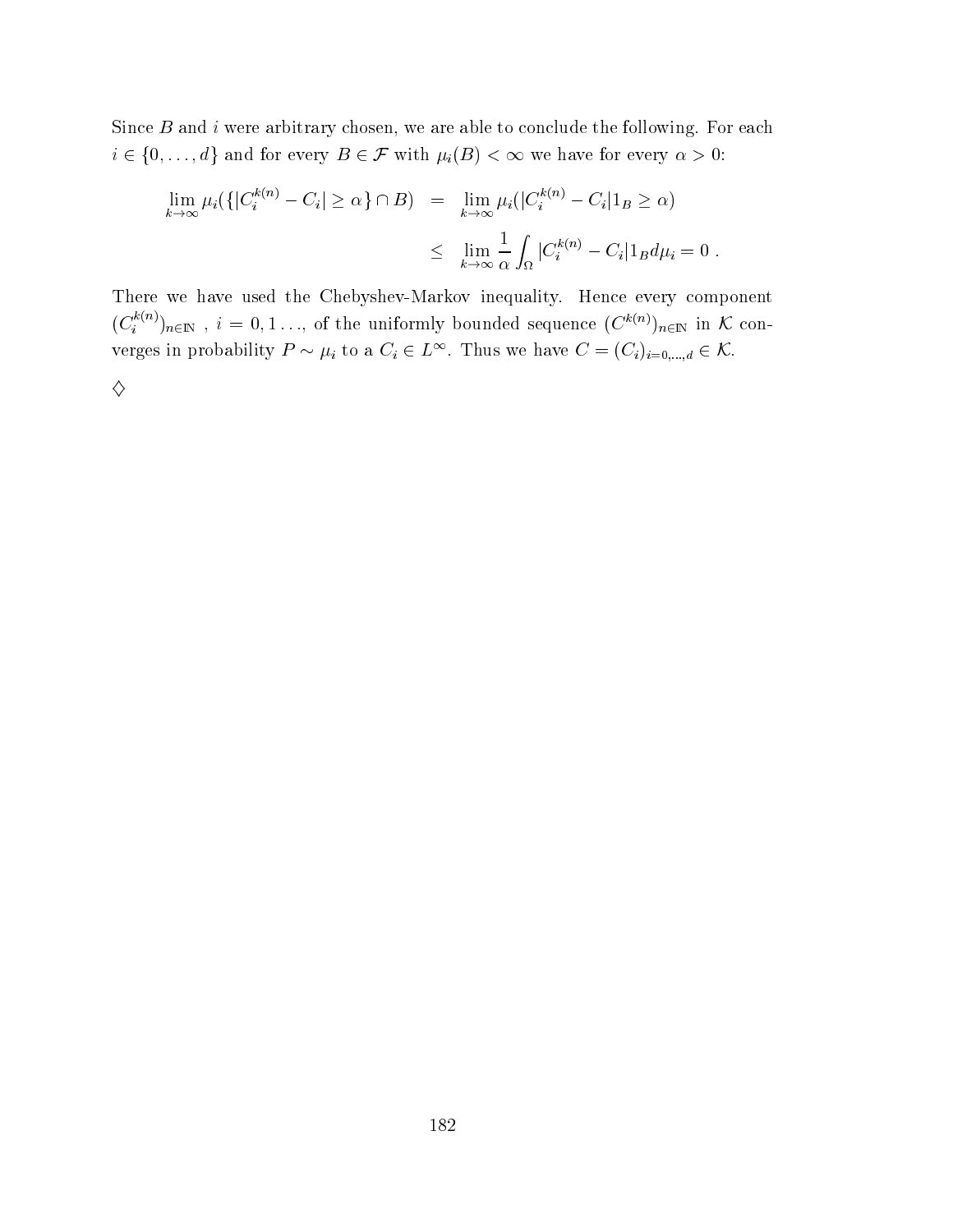# Appendix B

## **Multifunctions**

**Definition B.1** Suppose C and X are two sets and let F be a multifunction from C to X, that maps  $C \in \mathcal{C}$  to a subset  $F(C) \subset \mathcal{X}$ . The inverse  $F^{-1}$  of F is defined by

$$
F^{-1}(x) := \{ C \in \mathcal{C} : x \in F(C) \}, x \in \mathcal{X}.
$$

In addition we define

$$
F(\mathcal{B}) := \bigcup_{C \in \mathcal{B}} F(C) \quad, \mathcal{B} \subset \mathcal{C}
$$

$$
F^{-1}(\mathcal{Y}) := \bigcup_{x \in \mathcal{Y}} F^{-1}(x) = \{C \in \mathcal{C} : F(C) \cap \mathcal{Y} \neq \emptyset\} \quad, \mathcal{Y} \subset \mathcal{X}.
$$

If  $X$  is a metric space, then a multifunction F is called closed-valued, if for all C the set  $F(C)$  is closed (comp. Rockafellar 1976, p.159). The graph of a multifunction *is defined as* 

$$
graph(F) = \{(C, x) : x \in F(C)\} .
$$

Given a metric space  $(C, \mathcal{T})$  we call a multifunction F from  $(C, \mathcal{T})$  to  $\mathbb{R}^{d+1}$  closed, if it's graph is closed (comp. Rockafellar, 1970, p. 415). (Rockafellar (1970) only considers convex-valued multifunctions from  $\mathbb{R}^n$  to  $\mathbb{R}^m$  and calls them convex processes.) For two multifunctions  $F_1, F_2$  we define as a short notation the partial ordering

$$
F_1 \subseteq F_2 : \Leftrightarrow \forall C \in \mathcal{C} : F_1(C) \subseteq F_2(C)
$$

**Proposition B.2** If F is a multifunction from a metric space C to  $\mathbb{R}^{d+1}$  (or another metric space) then the multifunction  $\hat{F}$  defined by

$$
\hat{F}(C) = \{ h \in \mathbb{R}^{d+1} : \exists (C^n, h^n) : h^n \in F(C^n), h^n \to h, C^n \to C \}
$$

is closed.  $\hat{F}$  is called the closure of  $F$ .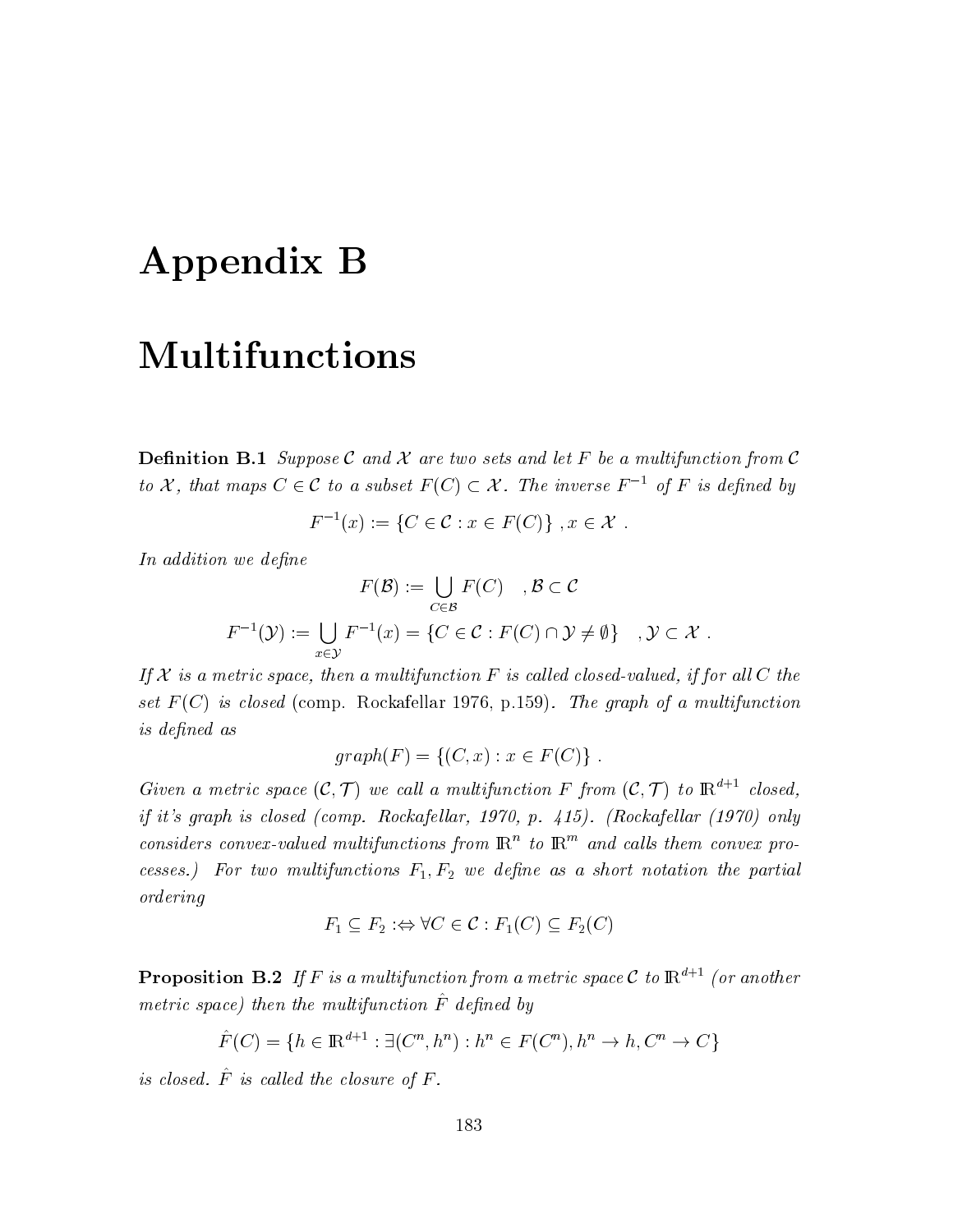**Proof.** Suppose  $(C^n, h^n)_{n \in \mathbb{N}}$  is a sequence such that  $h^n \in F(C^n)$  for every nin N and  $h^n \to h$ ,  $C^n \to C$ . Then for every *n* there exists a sequence  $(C^{mn}, h^{mn})_{m,nin}$ such that  $h^{mn} \in F(C^{mn})$  for every m, nin N and  $h^{mn} \to h^n$  and  $C^{mn} \to C^n$ for every  $nin \mathbb{N}$ . It is then possible by diagonal extraction to choose a sequence  $(C^{m(n)}, h^{m(n)})_{n \in \mathbb{N}}$  such that  $h^{m(n)} \in F(C^{m(n)})$  for every  $nin\mathbb{N}$  and  $C^{m(n)} \to C$ ,  $h^{m(n)} \to h$ . This shows  $h \in \hat{F}(C)$ .

♦

**Remark B.3** If  $F$  is a closed multifunction, then

$$
(2.1) \tF(C) = \{ h \in \mathbb{R}^{d+1} : \exists (C^n, h^n) : h^n \in F(C^n), h^n \to h, C^n \to C \}.
$$

In fact, if F is closed, then the inclusion  $F(C) \subseteq \ldots$  is trivial and the other inclusion follows from the closedness of the graph.

(2.1) also implies that F and  $F^{-1}$  are closed-valued. To verify this for F take a sequence  $h^n \in F(C)$  converging to some  $h \in \mathbb{R}^{d+1}$ . For every *n* there exists a sequence  $(C^{m,n}, h^{m,n})_{m \in \mathbb{N}}$  such that  $h^{m,n} \in F(C^{m,n})$  for every  $m \in \mathbb{N}$  and  $C^{m,n} \to$  $C,h^{m,n} \to h$ . The remainder again is done by diagonal extraction. For  $F^{-1}$  the argumentation is similar.

♦

**Definition B.4** (c.f. Rockafellar, 1976, p.159 f.) A closed-valued multifunction F from a measurable space  $(\Omega, \mathcal{F})$  into  $\mathbb{R}^n$  is said to be  $\mathcal{F}$ -measurable, if for every closed set  $B \subset \mathbb{R}^n$  we have

$$
F^{-1}(B)\in\mathcal{F}
$$

**Proposition B.5** (c.f. Rockafellar, 1976, Proposition 1A) For a closed-valued multifunction F from a measurable space  $(\Omega, \mathcal{F})$  into  $\mathbb{R}^n$  the following properties are  $equivalent:$ 

- $i)$  F is measurable:
- ii) for each  $z \in \mathbb{R}^n$  the function  $\omega \mapsto dist(z, F(\omega))$  is *F*-measurable.

**Definition B.6** Let  $(\Omega, \mathcal{F})$  be a measurable space. A function  $f : \Omega \times \mathbb{R}^n \to \mathbb{R}^m$ is called a **Caratheodory mapping** if for every  $x \in \mathbb{R}^n$  the function  $F(.,x)$  is  $(\mathcal{F}, \mathbb{B}^m)$ -measurable and for every  $\omega \in \Omega$  the function  $F(\omega, \cdot)$  is continuous.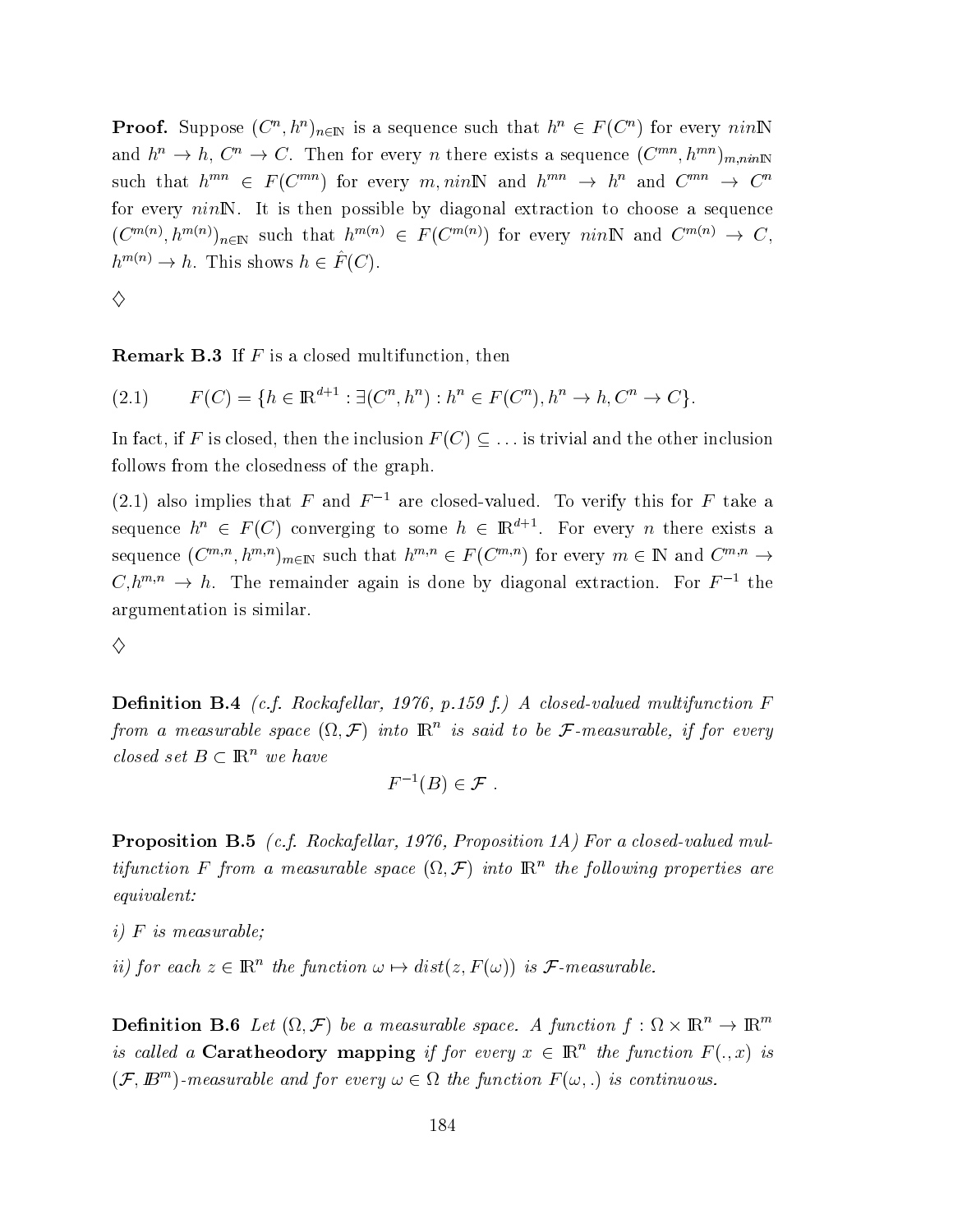**Theorem B.7** (c.f. Rockafellar, 1976, Theorem 2J) Let be  $(\Omega, \mathcal{F})$  is a measurable space and suppose  $f: \Omega \times \mathbb{R}^n \to \mathbb{R}^m$  is a Caratheodory mapping. For every  $\omega \in \Omega$ consider the set convex set

$$
\Phi(\omega) := \{ x \in real^n : f(\omega, x) \le 0 \} .
$$

Then the multifunction  $\Phi$  is  $\mathcal F$ -measurable, and hence  $\Phi$  has a measurable selection where it is nonempty-valued.

The following Lemma is actually a Corollary of Theorem 2J in Rockafellar (1976), although it is not straightforward.

**Lemma B.8** Let  $(\Omega, \mathcal{M})$  be a measurable space and  $\Xi$  a M-measurable polyhedral multifunction with convex values  $\Xi(\omega) \subset \mathbb{R}^n$ ,  $\omega \in \Omega$ . This means there are measurable vectors

$$
W_i = (W_{ij})_{j=0,1,...,n} : \Omega \to \mathbb{R}^{n+1} \quad , \quad i = 1, \dots, m, \quad m \in \mathbb{N}
$$

such that

(2.2) 
$$
\Xi(\omega) = \{x \in \mathbb{R}^n : \sum_{j=1}^n x_j W_i(\omega) \le W_0(\omega)\}.
$$

(Note that  $\Xi$  is measurable according to Theorem 2J in Rockafellar (1976).) Denote  $extr\Xi(\omega)$  the set of extreme points of  $\Xi(\omega)$ . Then  $extr\Xi$  :  $\omega \mapsto extr\Xi(\omega)$  is a  $M$ -measurable multifunction.

**Proof.** From (2.2) we see that for every  $\omega \in \Omega$  we have  $x \in extr\Xi(\omega)$ , if and only if  $x \in \Xi(\omega)$  and there is a suitable subset  $I \subset \{1, ..., m\}$  with  $|I| = n$  such that x is the unique solution of the system of linear equations

$$
\sum_{j=1}^{n} x_i W_i(\omega) \le W_0(\omega) \quad , i \in I
$$

For  $W_i = (W_{ij})_{i=0,1,...,n}$  let  $\hat{W}_i := (W_{ij})_{i=1,...,n}$ . Denote  $\mathcal I$  the set of subsets  $I \subset$  $\{1,\ldots,m\}$  with  $|I|=n$ . Observe that  $\mathcal I$  has finitely many elements. For every  $I \in \mathcal{I}$  the set

$$
M(I) := \{ \omega \in \Omega : det(W_i : i \in I) = 0 \}
$$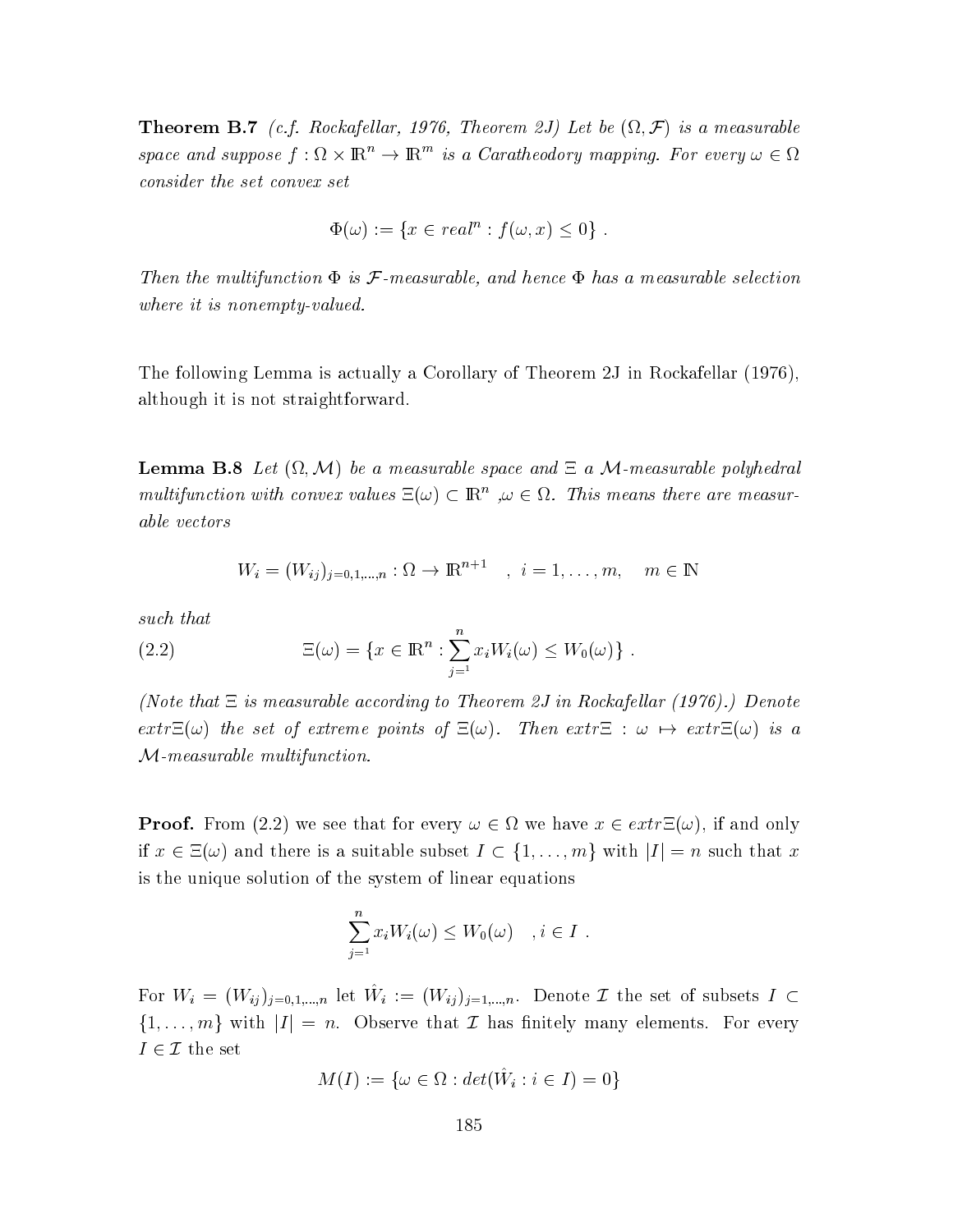is *M*-measurable, because the determinant  $det(.)$  is a  $\mathbb{B}^{n \times n}$ -measurable function. For every  $I \in \mathcal{I}$  let us define the multifunction  $\Upsilon^I$  from  $\Omega$  to  $\mathbb{R}^n$  by  $\Upsilon^I(\omega) = \emptyset$  for  $\omega \in M(I)$  and

$$
\Upsilon^{I}(\omega) = \{x \in \mathbb{R}^n : \sum_{j=1}^n x_j W_i(\omega) \le W_0(\omega) \quad , i \in I\}
$$

Then from Theorem 1B and Theorem 2J in Rockafellar (1976) we know that  $\Upsilon^I$  is  $\mathcal{M}\text{-}\mathrm{measurable}.$ 

Now it is clearly evident that for every  $\omega \in \Omega$  we have

$$
extr\Xi(\omega) = \bigcup_{I \in \mathcal{I}} \Upsilon^I(\omega) \cap \Xi(\omega) .
$$

Hence, according to Propostion 1L and Theorem 1M in Rockafellar (1976), the multifunction  $extr\Xi$  is  $\mathcal{M}\textrm{-measurable}.$ 

 $\Diamond$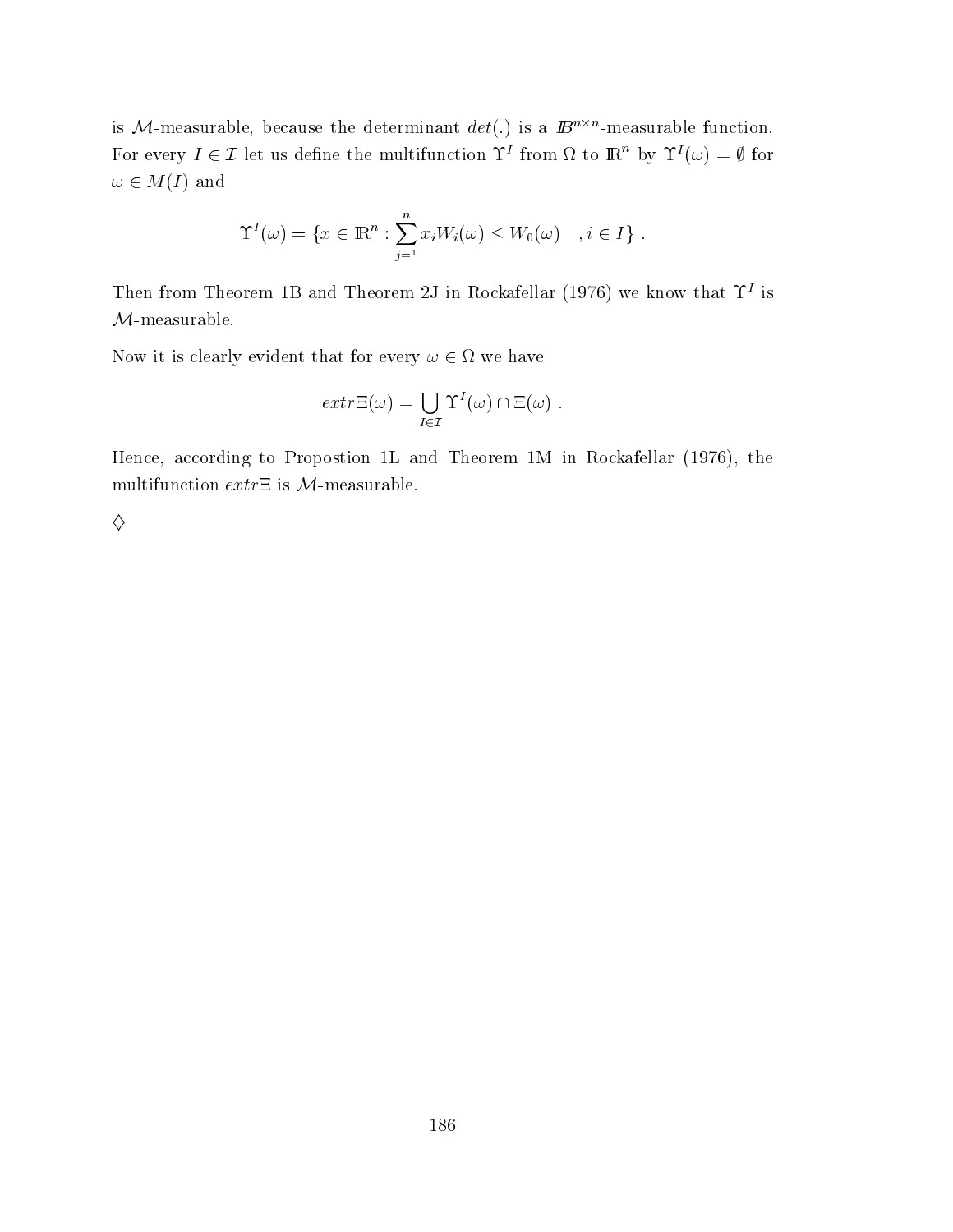## References

- Bauer, H. (1992) "Maß- und Integrationstheorie", De Gruyter, Berlin
- Bensaid, B., Lesne, J.-P., Pages, H., Scheinkman, J. (1992) "Derivative asset pricing with transaction costs", Math. Finance 2, 63-68
- Black, F., Scholes, M. (1972) "The valuation of option contracts and a test of market efficiency", Papers and Proceedings of the Thirtieth Annual Meeting of the American Finance Association, 17 - 29 Dec. 1971, Journal of Finance 27, 399 -4 17
- Black, F., Scholes, M. (1973) "The pricing of options and corporate liabilities", Journal of Political Economy 81, 163 - 175
- Boyle, P.P., Emanuel, D. (1980) "Discretely adjusted option hedges", Journal of Financial Economics 8, 259-282
- Boyle, P.P., Vorst, T. (1992) "Option replication in discrete time with transaction costs", Journal of Finance 47, 271-293
- Castaing C., Valadier M. (1977) "Convex Analysis and Measurable Multifunctions", Springer, New York
- Clark, S.A., (1993) "The valuation problem in arbitrage price theory", Journal of Mathematical Economics 22, 463-478
- Clark, S.A., (2000) "Arbitrage approximation theory", Journal of Mathematical Economics 33, 167-181
- Clark, M.H.A., Davis, J.M.C. (1995) "A note on super-replicating strategies" in Howison, D., Kelly, F.P., Wilmott, P. (editors): " Mathematical Models in Finance", 35-44, Chapman & Hall, London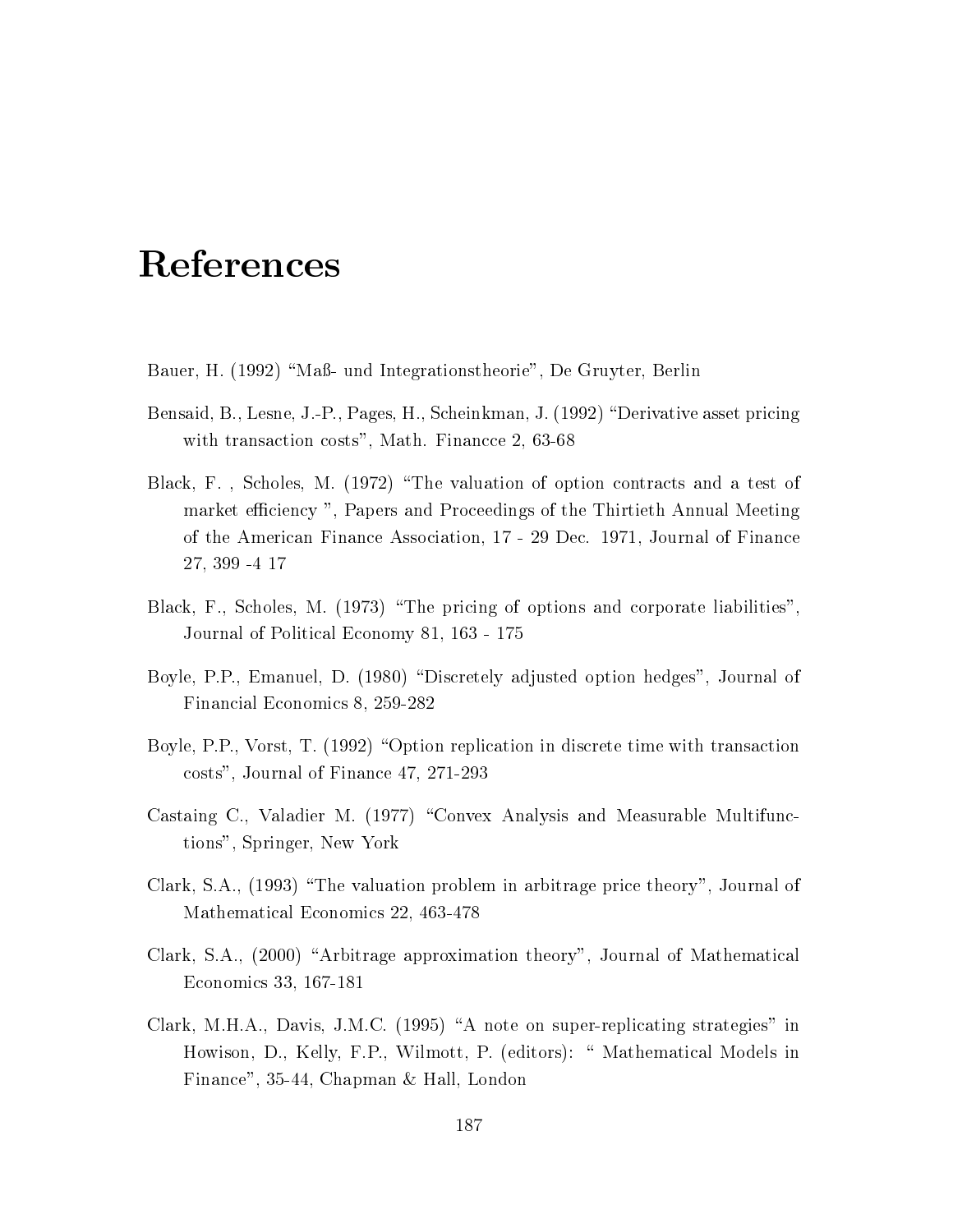- Cvitanić, J., Karatzas, I. (1996) "Hedging and portfolio optimization under transaction costs: a martingale approach", Mathematical finance, Vol. 6, No. 2, 133-165
- Cvitanić, J. (1997) "Optimal Trading under Constraints" in Runggaldier, W.J. (editor): " Financial Mathematics", Springer, Berlin
- Cvitanić, J., Pham, H., Touzi, N. (1999) "A closed-form solution to the problem of super-replication under transaction costs", Finance and Stochastics 3, 35-54
- Dalang, R.C., Morton, A., Willinger, W. (1989) "Equivalent martingale measures and no-arbitrage in stochastic securities market models", Stochastics and Stochastic Reports, Vol. 29, 185-201
- Davis, M.A., Panas, V.G., Zariphopoulo, T. (1993) "European option pricing with transaction costs", SIAM J. Control and Optimization, Vol. 31, No. 2, 470-493
- Davis, M.H.A., Zariphopoulou, T. (1995) "American Options and Transaction Fees" in Davis M.H.A. et al. (editors): "Mathematical Finance", Springer, New York
- Delbaen, F., Schachermayer, W., (1994) "A general version of the fundamental theorem of asset pricing", Mathematische Annalen 300, 463-520
- Delbaen, F., Schachermayer, W., (1998) "The fundamental theorem of asset pricing for unbounded stochastic processes", Mathematische Annalen 312, 215-250
- Dellacherie, C., Meyer, P.-A. (1982) "Probabilities and Potential B", North-Holland, Amsterdam
- Dewyne, J.N., Whalley, A.E., Wilmott, P. (1995) "Path-dependent options and transaction costs" in Howison, S.D., D., Kelly, F.P., Wilmott, P. (editors): "Mathematical Models in Finance", 67-79, Chapman & Hall, London
- Diestel, J. (1975) "Geometry of Banach Spaces Selected Topics", Lecture Notes in Mathematics 485, Springer, Berlin
- Dothan, M.U. (1990) " Prices in financial Markets", Oxford University Press, New York
- Duffie, D. (1996) "Dynamic Asset Pricing Theory", Princeton University Press, Princeton (New Jersey)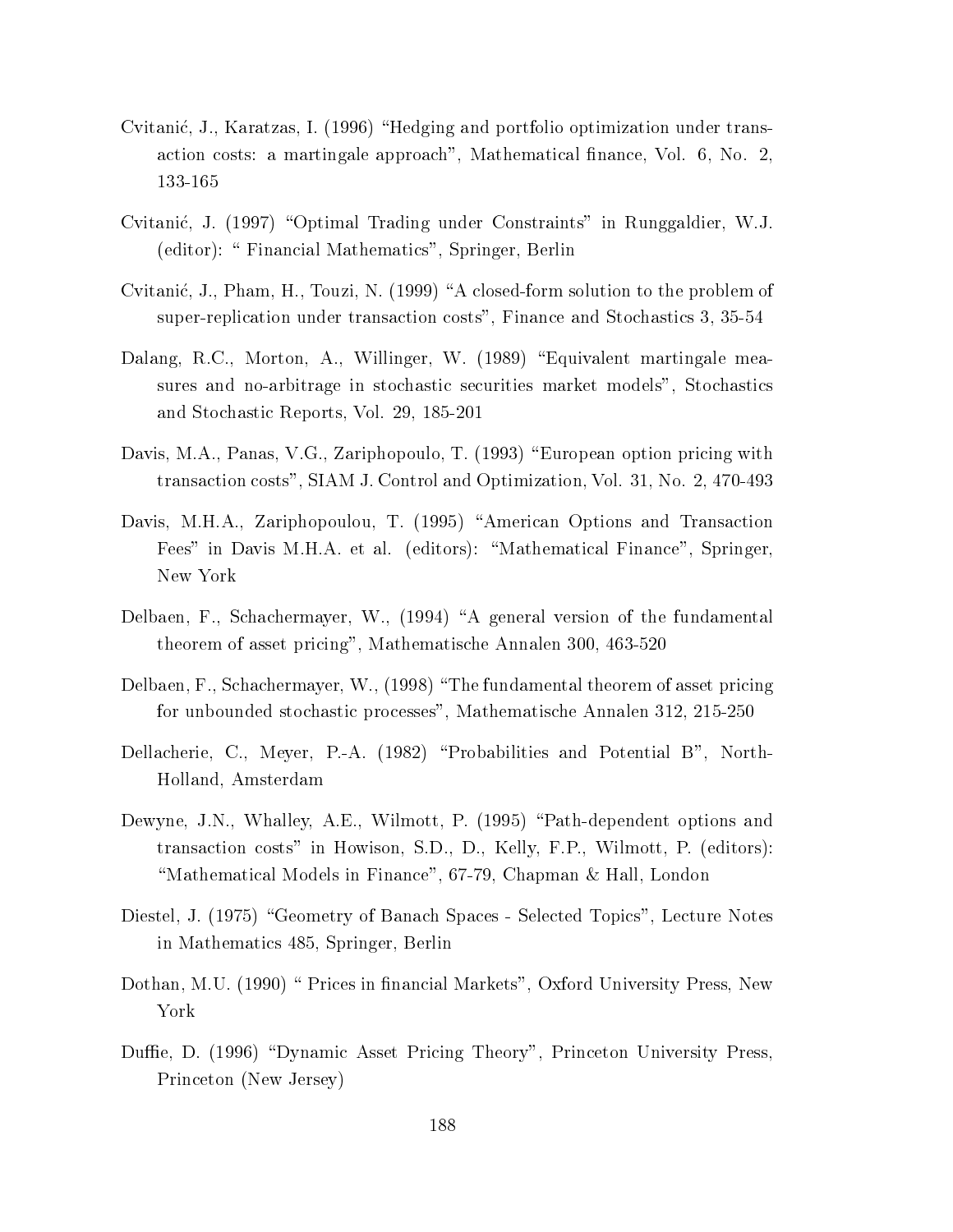- Dunford, N., Schwartz, J.T. (1958) "Linear Operators", Part I, Intersience, New York
- Edirisinghe, C., Naik, V., Uppal, R. (1993) "Optimal replication of options with transaction costs and trading restrictions" J. Finan. Quant. anal. 28, 117-138
- Elliott, R.J. (1982) "Stochastic Calculus and Applications", Springer, New York
- Elliott, R.J., Kopp, P.E. (1999) "Mathematics of Financial Markets", Springer. New York
- Emery, M. "Une topolgie sur l'éspace des semimartingales", In: Séminaire de Probabilités XIII, 260-280, Lecture Notes in Mathematics 721. Springer, Berlin
- Fritelli, M., Lakner, P. (1995) "Arbitrage and free lunch in a general financial market model; the fundamental theorem of asset pricing" in Davis, M.H.A., et al. (editors): "Mathematical Finance", Springer, New York
- Föllmer, H., Leukert, P. (1999) "Quantile hedging", Finance Stoch. 3, No. 3, 251-273
- Föllmer, H., Kabanov, Yu. M. (1998) "Optional decomposition and Lagrange multipliers", Finance Stochast. 2, 69-81
- Föllmer, H., Kramkov, D. (1997) "Optional decomposition under constraints", Prob. Theory Relat. Fields 109, 1-25
- Harrison, J.M., Kreps D.M. (1979) "Martingales and Arbitrage in Multiperiod Securities Markets", Journal of Economic Theory 20, 381-408
- Harrison, J.M., Pliska, S.R. (1981) "Martingales and Stochastic Integrals in the Theory of Continous Trading", Stochastic Processes and their Applications 11, 215-260
- Holmes, R.B. (1975) "Geometric Functional Analysis and its Applications", Springer, New York
- Hull, J.H. (1997) " Options, Futures and other Derivatives ", Prentice Hall, Upper Saddle River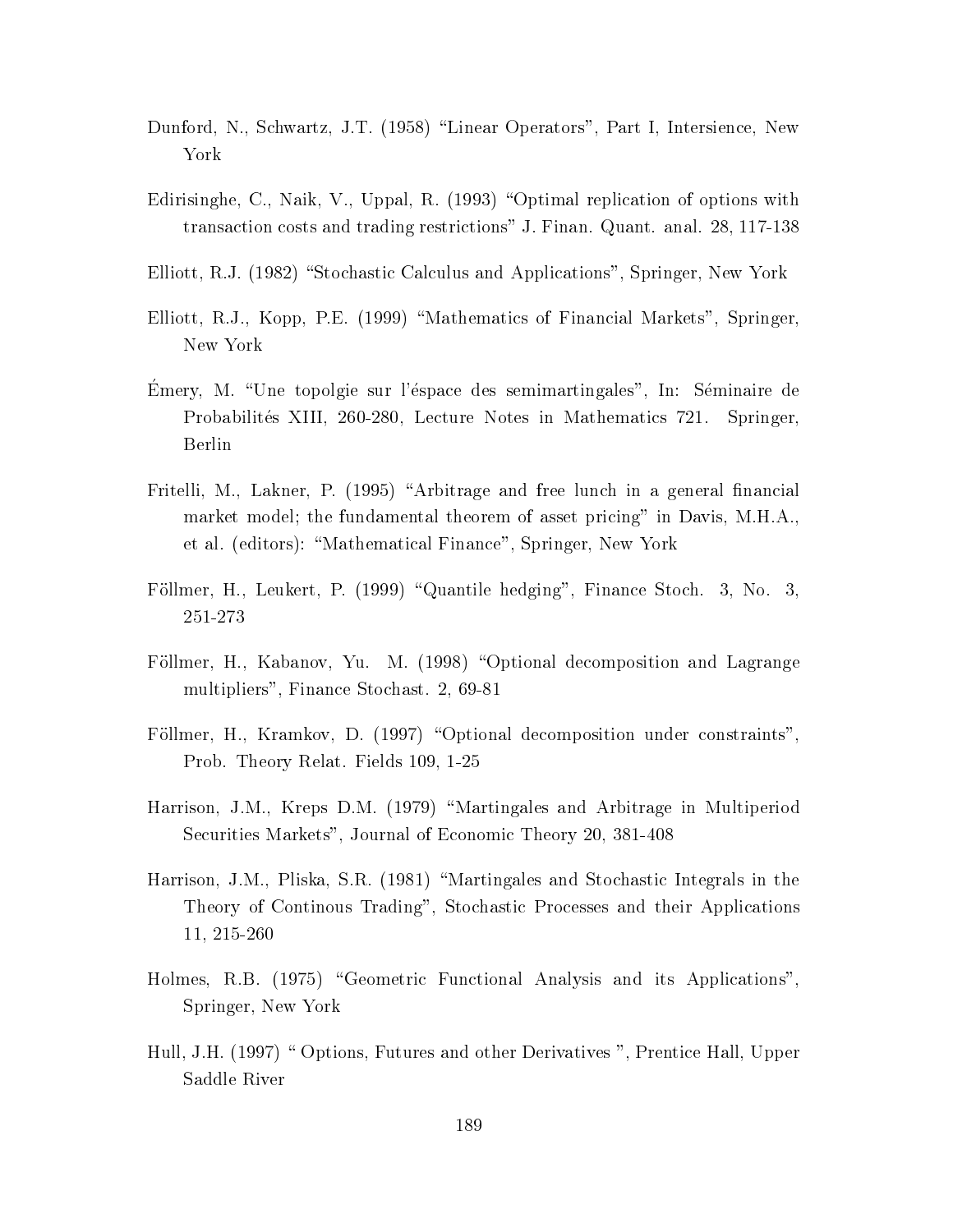- Irle, A. (1998) " Finanzmathematik: Die Bewertung von Derivaten ", Teubner. Stuttgart
- Jacod, J. (1979) "Calcul Stochastique et Problèmes de Martingales", Springer, Berlin
- Jacod, J., Shiryaev, A.N. (1987) "Limit Theorems for Stochastic Processes", Springer, Berlin
- Jacod, J., Shiryaev, A.N. (1998) "Local martingales and the fundamental asset pricing theorems in the discrete-time case", Finance Stochast. 2, 259-273
- Jouini, E., Kallal, H. (1995) "Martingales and Arbitrage in Securities Markets with Transaction Costs", Journal of Economic Theory 66, 178-197
- Jouini, E. (1997) "Market Imperfections, Equilibrium and Arbitrage" in Runggaldier, W.J. (editors): "Financial Mathematics", Springer, Berlin
- Kabanov, Y.M. (1999) "Hedging and liquidation under transaction costs in currency markets", Finance and Stochastics 3, 237-248
- Kabanov, Y.M., Kramkov, D.O. (1994) "No-arbitrage and equivalent martingale measures: An elementary proof of the Harrison-Pliska theorem ", Theory Probab. Appl. 39, No.3, 523-527
- Kabanov, Y.M., Safarian, M.M. (1997) "On Lelands strategy of option pricing with transaction costs", Finance and Stochastics 1, 239-250
- Kabanov, Y.M., Stricker, Ch. (1999) "The Harrison-Pliska arbitrage pricing theorem under transaction costs", Working Paper, Université de Franche-Comté
- Karatzas, I. (1997) " Lectures on the Mathematics of Finance ", CRM monograph series
- Karatzas, I., Shreve, S.E. (1998) " Methods of Mathematical Finance ", Springer, New York
- Koehl, P.-F., Pham, H., Touzi, N. (1999) "Hedging in discrete time under transaction costs and continuous-time limit", Journal of Applied Probability 36, 163-178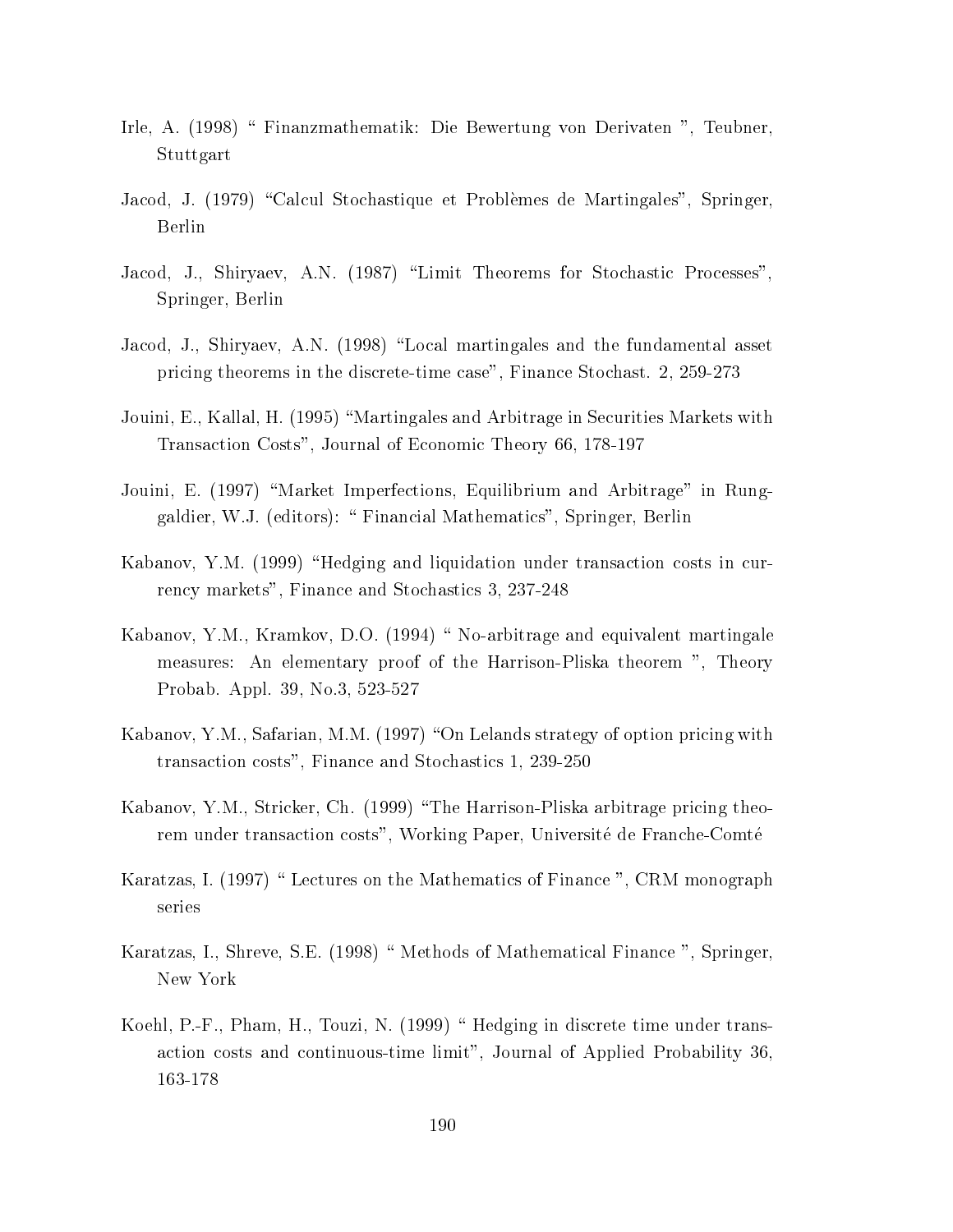- Kolmogorov, A.N., Fomin, S.V. (1975) " Reelle Funktionen und Funktionalanalysis", VEB Deutscher Verlag der Wissenschaften, Berlin 1975
- Korn, R. (1998) "Portfolio optimisation with strictly positive transaction costs and impulse control", Finance and Stochastics 2, 85-114
- Kramkov, D.O. (1996) " Optional decomposition of supermartingales and hedging contingent claims in incomplete security markets ", Probab. Theory Relat. Fields 105, 459-479
- Kreps, D.M. (1981) "Arbitrage and Equilibrium in Economies with infinitely many commodities", Journal of Mathematical Economics 8, 15-35
- Kusuoka, S. (1995) "Limit theorem on option replication cost with transaction costs", The Annals of Applied Probability, Vol. 5, No. 1, 198-221
- Leland, H.E. (1985) " Option Pricing and replication with transaction costs ". Journal of finance  $40(5)$ , 1283-1301
- Leventhal, S., Skorohod, A.V. (1997) "On the possibility of hedging options in the presence of transaction costs", The Annals of Applied Probabilty Vol. 7, No. 2, 410-443
- Levitin, E.S (1994) "Perturbation Theory in Mathematical Programming and Its Applications", John Wiley Sons, Chichester
- Lipster, R.Sh., Shiryayev, A.N. (1989) "Theory of Martingales", Kluwer, Dordrecht
- Luethi, H.-J., Studer, G., (1996) "Maximum loss for risk measurement of portfolios", Zimmermann, Uwe (ed.) et al., Operations research proceedings 1996. Selected papers of the symposium, SOR '96, Braunschweig, Germany, September 3-6, 1996. Springer, Berlin
- Luschgy, H. (1985) "Measurable selections of limit points", Archiv der Mathematik, Vol. 45, 350-353
- Memin, J. (1980) "Éspaces de semi Martingales et changement de probabilité", Z. Wahrscheinlichkeitstheorie verw. Gebiete 52, 9-39
- Mercurio, F., Vorst, T. (1997) "Option pricing and hedging in discrete time with transaction costs" in Dempster, M.A.H., Pliska, S.R. (editors): Mathematics of derivative securities, Cambridge University Press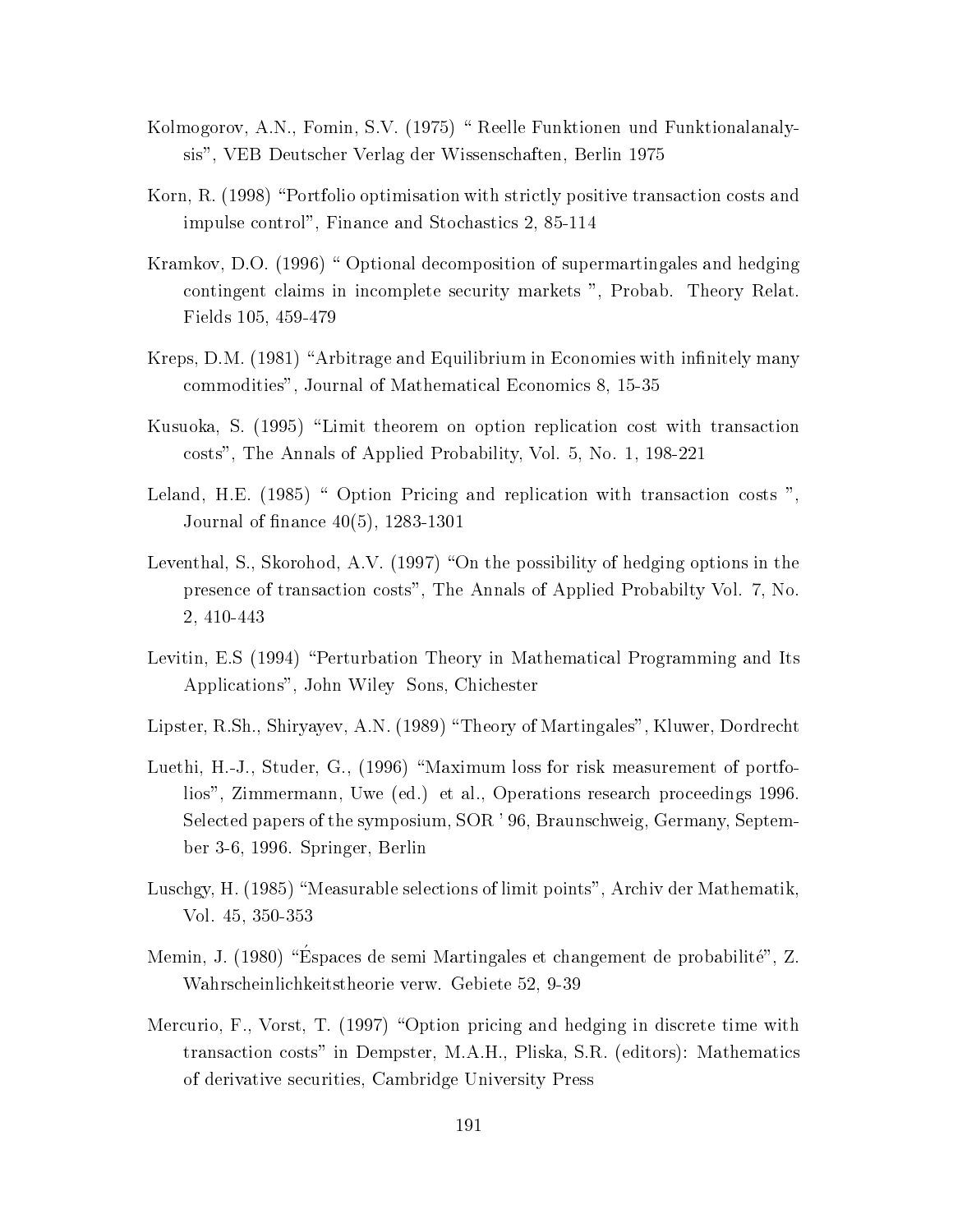Métivier, M. (1982) "Semimartingales", Walter de Gruyter, Berlin

- Musiela, M., Rutkowski, M. (1997) "Martingale Methods in Financial Modelling", Springer, Berlin
- Naik, V. (1995) " Finite State Market Models and Arbitrage " in Jarrow, R.A., Maksimovic, V., Ziemba, W.T. (editors): "Finance", Handbooks in Operations Research and Management Science, Vol. 9, Elsevier, Amsterdam
- Natanson, I.P. (1975) "Theorie der Funktionen einer reellen Vernderlichen", I.P. Natanson.-4.Aufl., Zrich et al.: German, 1975, translated from Russian
- Pham, H. (2000) "Dynamic  $L^p$ -Hedging in Discrete Time under Cone Constraints", SIAM J. Control Optim., Vol. 38, No. 3, pp. 665-682
- Pham, H., Rheinländer, T., Schweizer, M. (1998) "Mean-variance hedging for continuous processes: New proofs and examples", Finance and Stochastics 2, 173-198
- Pham, H., Touzi, N. (1999) "The fundamental theorem of asset pricing with cone constraints", Journal of Mathematical Economics, 265-279
- Rockafellar, R.T. (1970) "Convex Analysis", Princeton University Press
- Rockafellar, R.T. (1976). "Integral functionals, normal integrands and measurable selections" in J.P. Gossez et al. (Ed.): Nomlinear operators and the calculus of variations, 157-207. Springer Verlag, Berlin
- Schäl, M. (1994) "On quadratic cost criteria for option hedging", Mathematics of Operations Research Vol. 19, No. 1, 121-131
- Schweizer, M. (1995) "Variance-optimal hedging in discrete time", Mathematics of Operations Research Vol. 20, No. 1, 1-32
- Shiryaev, A.N., et al. (1994a) "Toward the theory of pricing options of both European and American types. I. Discrete time", Theory Probab. Appl. 39, 14-60
- Shiryaev, A.N., et al. (1994b) "Toward the theory of pricing options of both European and American types. II. Continuous time", Theory Probab. Appl. 39, 61-102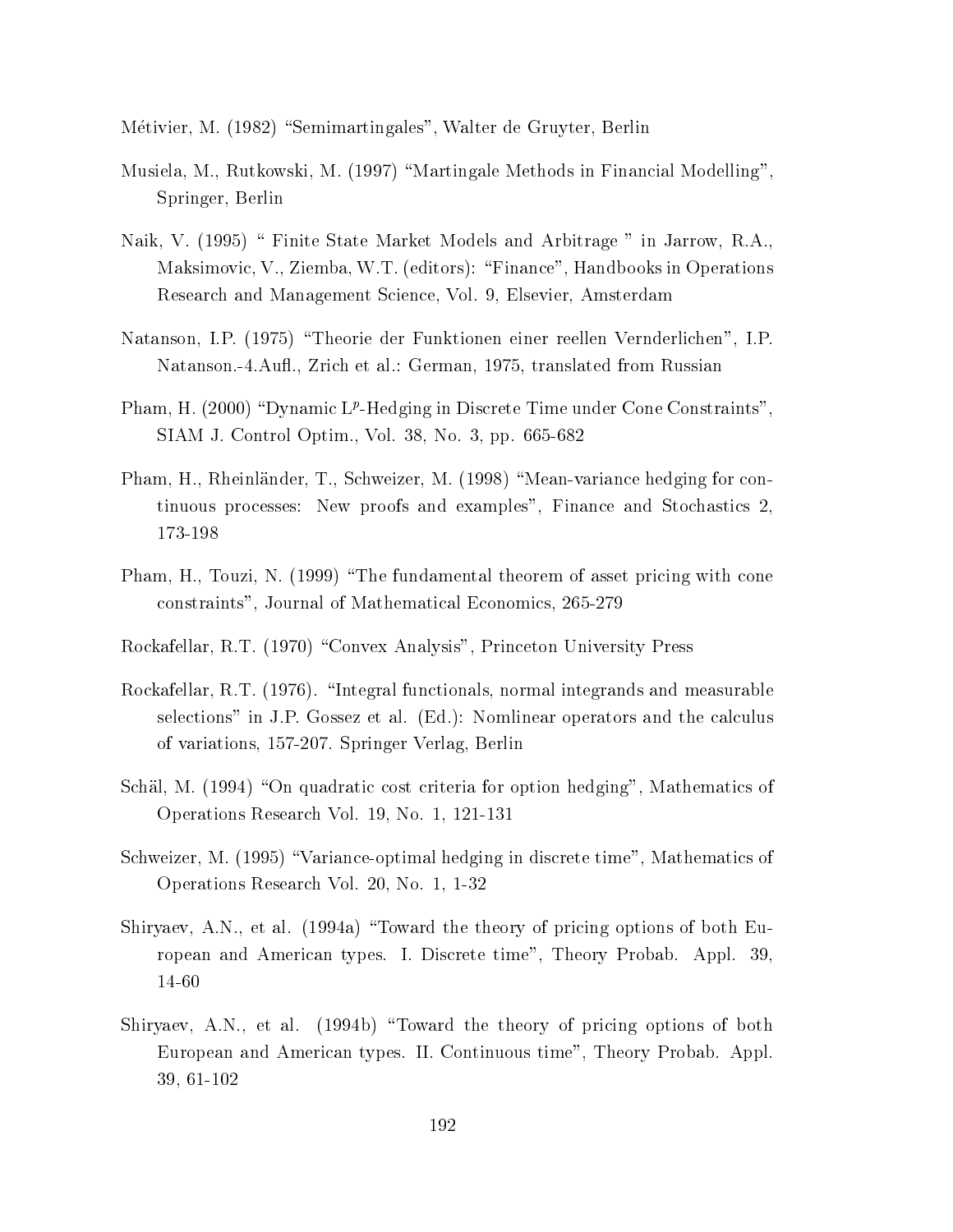- Shiryaev, A.N. (1999) " Essentials of Stochastic Finance: Facts, Models, Theory ", World Scientific, Singapore
- Soner, H.M., Shreve, S.E., Cvitanić, J. (1995) "There is no nontrivial hedging portfolio for option pricing with transaction costs", The Annals of Applied Probability, Vol. 5, No. 2, 327-355
- Studer, G. (1999) "Risk measurement with maximum loss", Math. Methods Oper. Res. 50, 121-134
- Touzi, N. (1999) "Super-replication under proportional transaction costs: From discrete to continuous-time models", Math. Methods Oper. Res. 50, No.1, 297-320
- Whalley, A.E., Wilmott, P. (1997) "Key Results in Discrete Hedging and Transaction Costs " in Konishi, A., Dattatreya, R.E. (editors): "Frontiers in Derivatives", Irwin, Chicago
- Wilmott, P., et al. (1993) "Option Pricing: Mathematical Models and Computation", Oxford Financial Press \*\*\*\*\*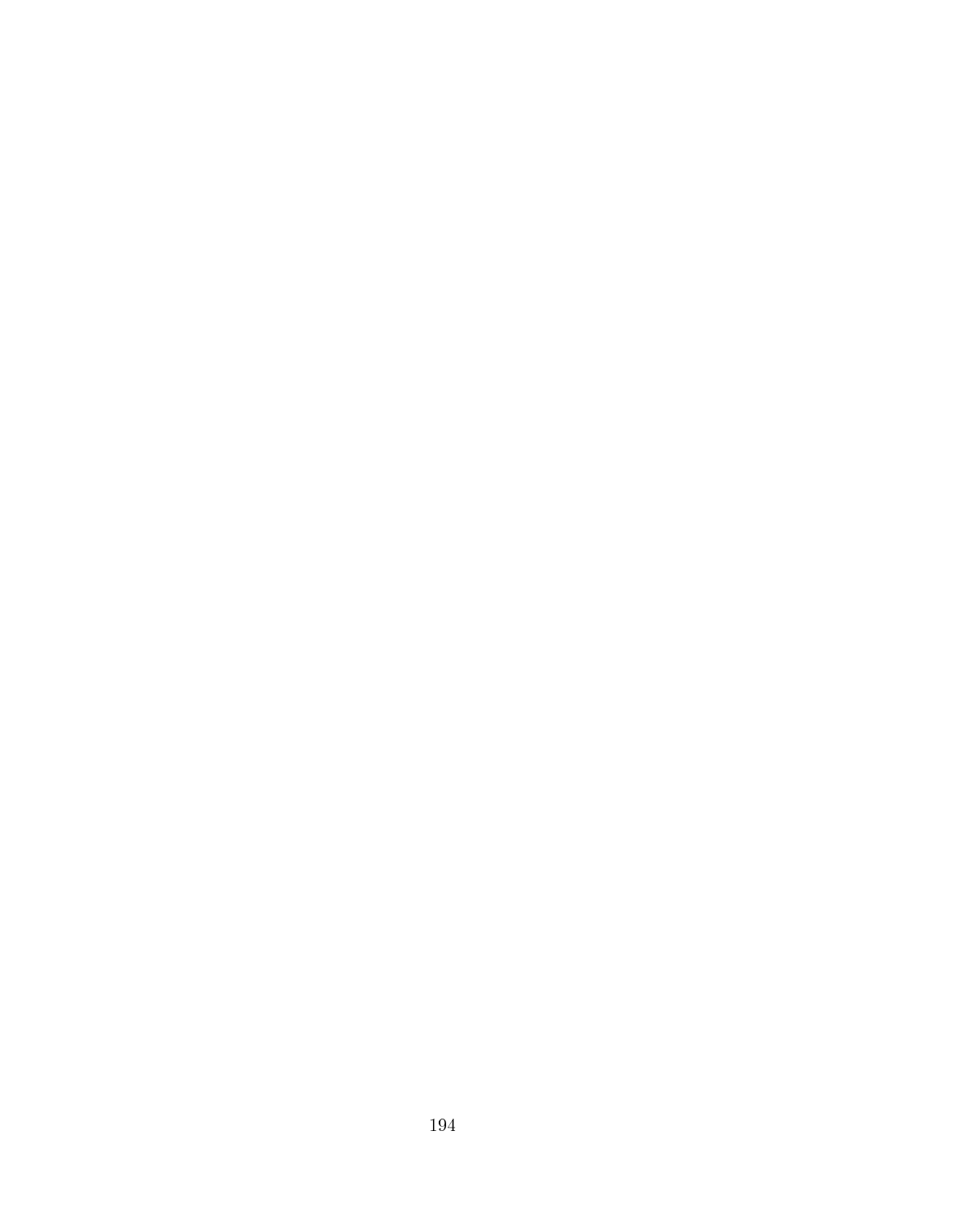## List of Symbols

 $x \star y$  for  $x, y \in \mathbb{R}^{d+1}$  17  $\frac{x}{y}$  for  $x \in \mathbb{R}^{d+1}$ ,  $y \in (0, \infty)^{d+1}$ 157 xy for  $x, y \in \mathbb{R}^{d+1}$ 17  $\rho^+$  for  $\rho \in \mathbb{R}$ 18  $\rho^-$  for  $\rho \in \mathbb{R}$ 18  $T = 18$  $\langle h, z \rangle (\omega, t)$  for  $h, z \in \mathbb{R}^{d+1}$ 22  $K(\omega, t)$ ,  $K'(\omega, t)$ ,  $K'_0(\omega, t)$ 32  $K(t)$ ,  $K'(t)$ ,  $K'_0(t)$  33  $\mathcal{R}$ 33  $\partial K(t)$ 36  $H$  41, 112  $H(-)$  for  $(h, H) \in \mathcal{H}$  42, 112  $\Delta H$  for  $(h, H) \in \mathcal{H}$  42, 112  $G(-) \bullet Y, Y \bullet G$ 42,  $\mathcal{A}, \mathcal{A}^{\infty}$  43, 114  $\mathcal{A}^{\mathcal{R}}, \mathcal{A}^{s}$  114  $\mathcal{P}, \mathcal{A}^{\mathcal{P}}$  44, 116  $\mathcal{C},\,\mathcal{C}^+$ 45, 117  $\mathcal{C}^h$  for  $h \in \mathbb{R}^{d+1}$ 45, 117  $\mathcal{C}^h|\mathcal{B}$  for  $\mathcal{B}\subset\mathcal{A}, h\in\mathbb{R}^{d+1}$ 45, 117  $Q_{\epsilon}$ 55, 119

 $L^0, L^{\infty}$ 56, 120  $L_{XO}^p$  for  $1 \leq p < \infty$ ,  $Q \in \mathcal{Q}$  56, 120  $\overline{O}^0$  for  $O \subset L^0$  56, 120  $\overline{O}_{XQ}^p$  for  $O \subset L_{XQ}^p$ ,  $1 \leq p < \infty$ , 56. 120  $\sigma(L^{\infty}, L^{1}_{XO})$  56, 120  $\overline{O}_{XQ}^{\infty}$  for  $O\subset L^{\infty}$  – 56, 120  $\mathcal{P}_{\mathcal{O}}^{q}$  for  $Q \in \mathcal{Q}, 1 \leq q \leq \infty$  $60, 123$  $C^m$  92, 137  $L^1_{(Q,R)}$  for  $(Q,R) \in \mathcal{P}$ 92, 137  $\Gamma, \, \hat \Gamma, \, D = 94, \, 138$  $\hat{\Gamma}_{(Q,R)}, D_{(Q,R)}$  for  $(Q,R) \in \mathcal{P}$  94, 138  $\pi$  163  $K(x)$  for  $x \in (0,\infty)^{d+1}$ 164  $K(W(t))$  for  $W(t) \in (L^0(\mathcal{F}(t)))^{d+1}$ 164  $\mathcal{A}^{\mathcal{T},X}$ ,  $\mathcal{A}^{\mathcal{T},\tilde{X}}$  for  $\mathcal{T} \in \mathcal{T}$  169